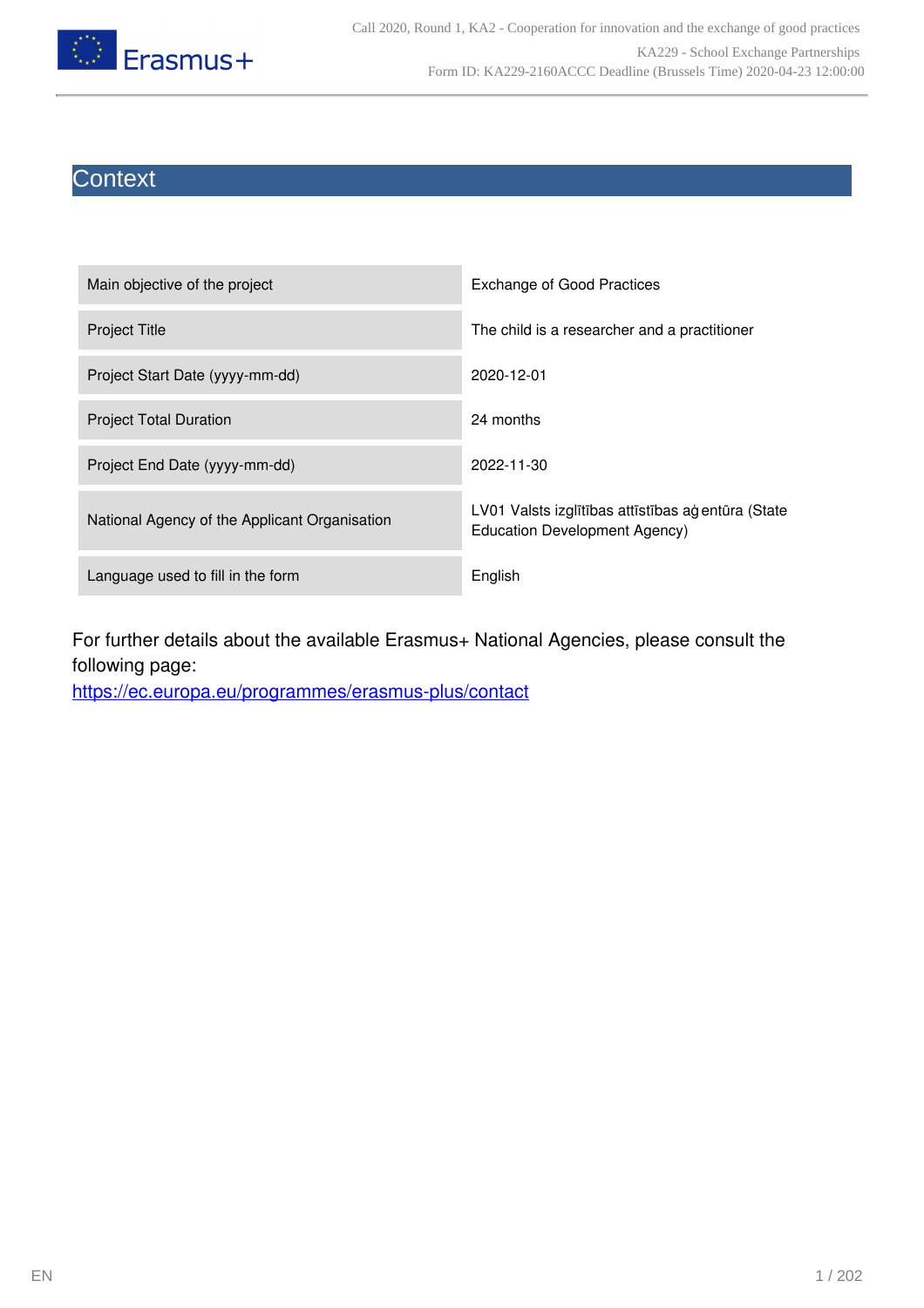

### Project Summary

Please provide a short summary of your project. Please recall that this section (or part of it) may be used by the European Commission, Executive Agency or National Agencies in their publications. It will also feed the Erasmus+ Project Results Platform.

Be concise and clear and mention at least the following elements: context/background of project; objectives of your project; number and profile of participants; description of activities; methodology to be used in carrying out the project; a short description of the results and impact envisaged and finally the potential longer term benefits. The summary will be publicly available in case your project is awarded.

In view of further publication on the Erasmus+ Project Results Platform, please also be aware that a comprehensive public summary of project results will be requested at report stage(s). Final payment provisions in the contract will be linked to the availability of such summary.

Please provide a translation in English. This summary will be publicly available in case your project is awarded.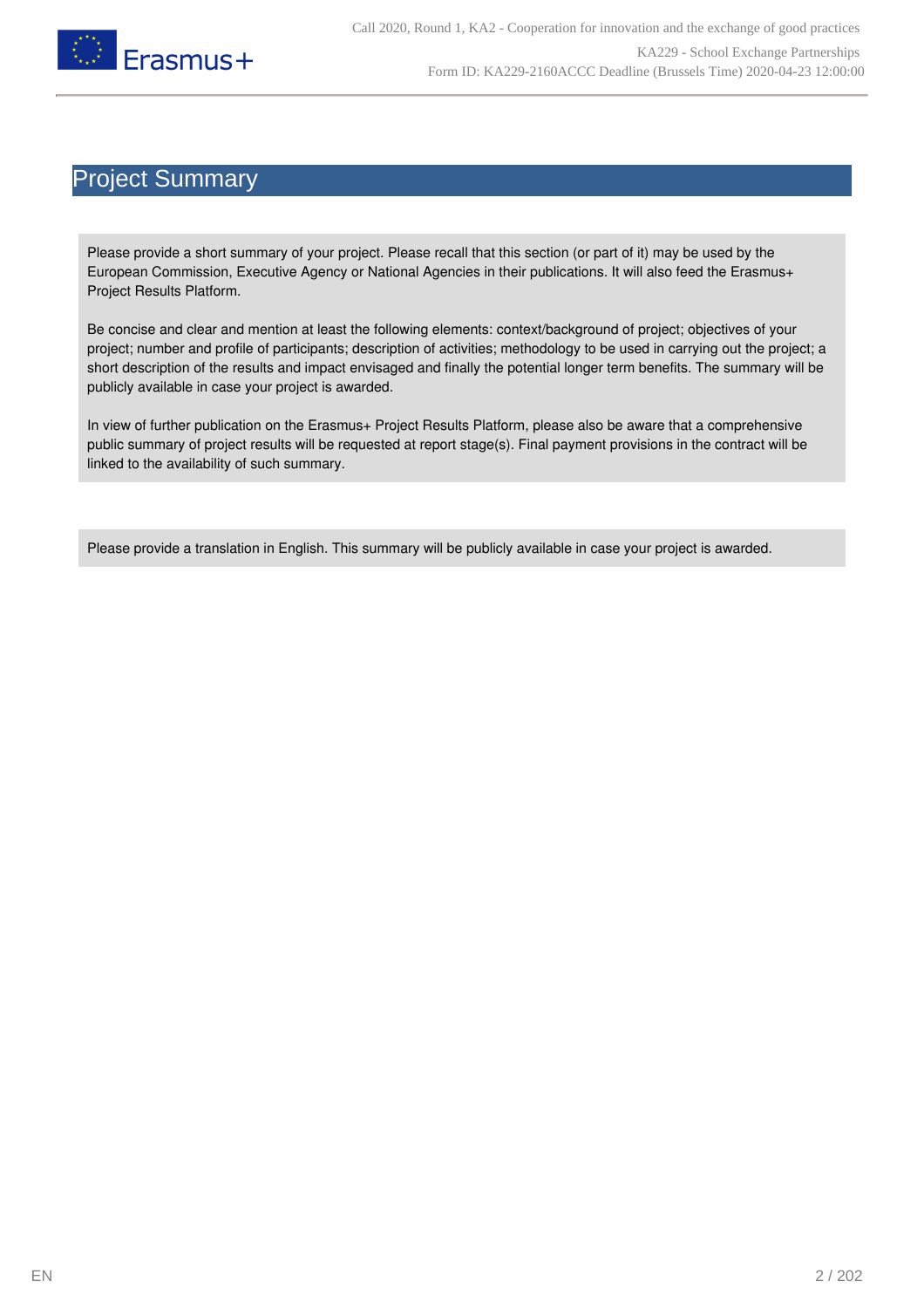

# Participating Organisations

### Applicant Organisation

| <b>Organisation ID</b> | Legal Name                                | <b>Country</b> |
|------------------------|-------------------------------------------|----------------|
| E10244580              | Rigas 224. pirmsskolas izglitibas iestade | Latvia         |

### Partner Organisations

| <b>Organisation ID</b> | <b>Legal Name</b>                                                     | <b>Country</b>  |
|------------------------|-----------------------------------------------------------------------|-----------------|
| E10174058              | Vrije gesubsidieerde kleuterschool de kleuterark                      | Belgium         |
| E10113076              | EI SOL DE PORTOCARRERO                                                | Spain           |
| E10246710              | 4th Kindergarden of Agios Nikolaos (4o<br>Νηπιαγωγείο Αγίου Νικολάου) | Greece          |
| E10080547              | kindergarten 8 "Bodra smyana"                                         | <b>Bulgaria</b> |
| E10205737              | Tallinna Lasteaed Vesiroos                                            | Estonia         |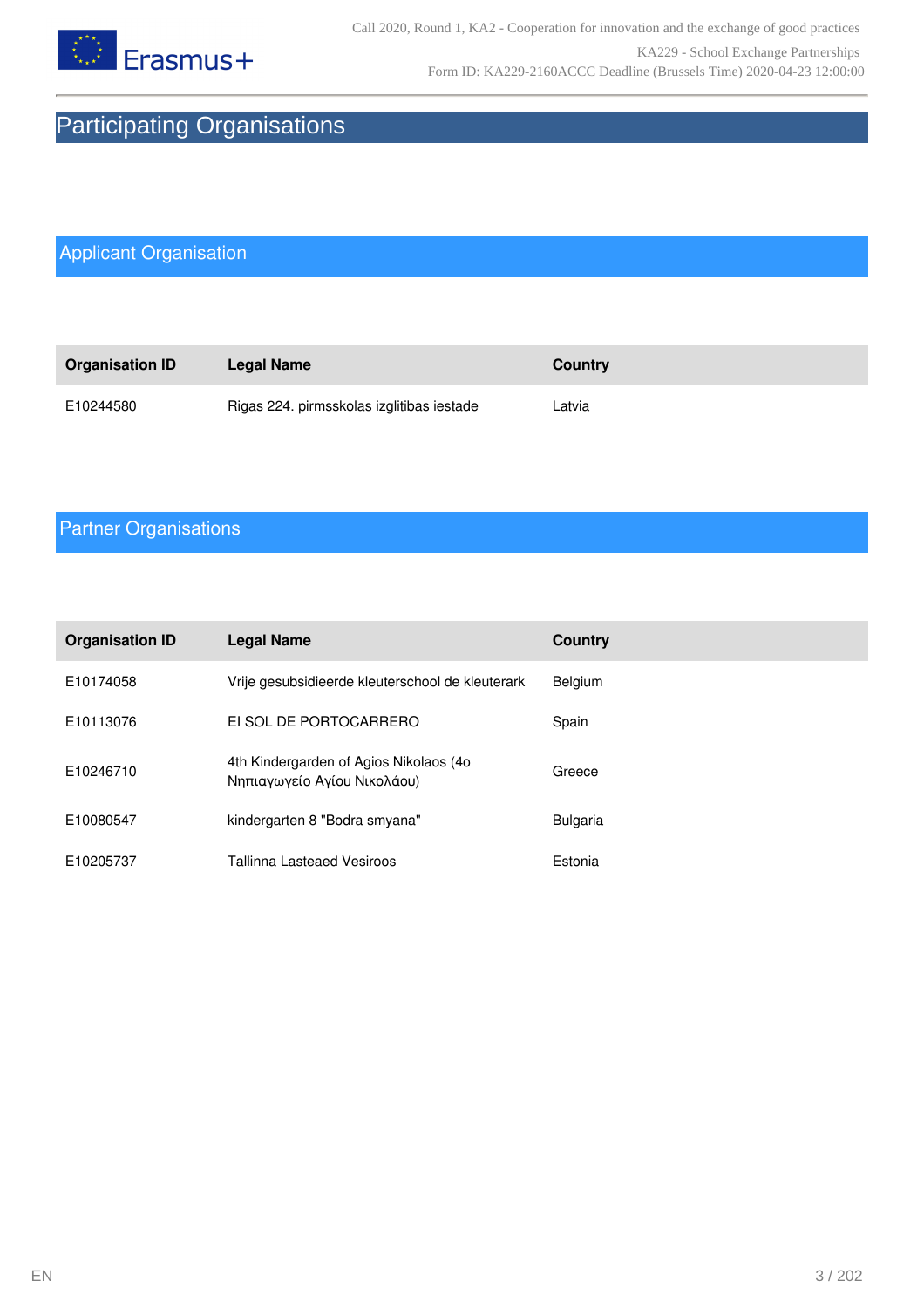

### Budget Summary

This section summarises the budget you have requested and provides a breakdown per participating school. In case your project is approved, each of the participating schools will be offered a separate contract with their own budget.

Note on budget capping: According to the Programme Guide, the project budget for School Exchange Partnerships is limited to 16 500 EUR per school and per year of project duration (Special Needs Support and Exceptional Costs for Expensive Travel do not count for this cap). For your project, the current budget cap is 198,000 EUR. Please note that this cap applies to the partnership as a whole, while there is no limitation on how these funds can be divided between the schools participating in the project.

#### Project Budget Summary

| <b>Budget items</b>                    | Grant          |
|----------------------------------------|----------------|
| Project Management and Implementation  | 42.000,00 EUR  |
| Learning, Teaching Training Activities | 106.880,00 EUR |
| <b>Total Grant</b>                     | 148.880,00 EUR |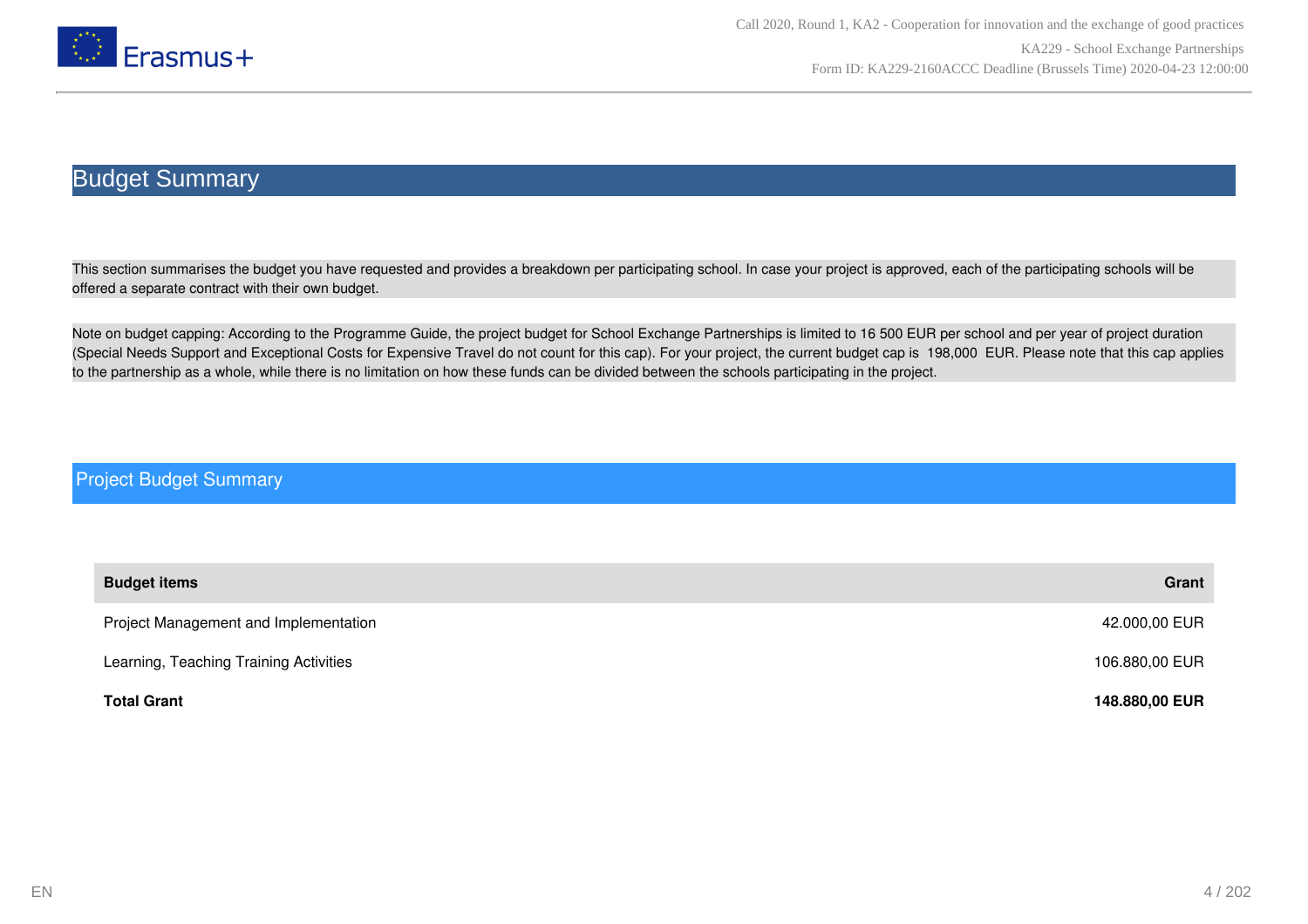

### Learning, Teaching, Training Activities

| <b>Id</b>      | <b>Activity Type</b>                      | <b>Travel Grant</b>     | <b>Grant for Exceptional Costs for</b><br><b>Expensive Travel</b> | <b>Individual Support</b><br>Grant | <b>Linguistic Support</b><br>Grant | Grant                    |
|----------------|-------------------------------------------|-------------------------|-------------------------------------------------------------------|------------------------------------|------------------------------------|--------------------------|
| C <sub>1</sub> | Short-term joint staff training<br>events | 5.800,00 EUR            | 0,00 EUR                                                          | 12.720,00 EUR                      | 0,00 EUR                           | 18.520,00 EUR            |
| C <sub>2</sub> | Short-term joint staff training<br>events | 6.180,00 EUR            | 0,00 EUR                                                          | 10.600,00 EUR                      | 0,00 EUR                           | 16.780,00 EUR            |
| C <sub>3</sub> | Short-term joint staff training<br>events | 6.180,00 EUR            | 0,00 EUR                                                          | 10.600,00 EUR                      | 0,00 EUR                           | 16.780,00 EUR            |
| C <sub>4</sub> | Short-term joint staff training<br>events | 7.540,00 EUR            | 0,00 EUR                                                          | 10.600,00 EUR                      | 0,00 EUR                           | 18.140,00 EUR            |
| C <sub>5</sub> | Short-term joint staff training<br>events | 6.860,00 EUR            | 0,00 EUR                                                          | 10.600,00 EUR                      | 0.00 EUR                           | 17.460,00 EUR            |
| C <sub>6</sub> | Short-term joint staff training<br>events | 6.480,00 EUR            | 0,00 EUR                                                          | 12.720,00 EUR                      | 0,00 EUR                           | 19.200,00 EUR            |
|                | <b>Total Grant</b>                        | 39.040,00<br><b>EUR</b> | 0,00 EUR                                                          | 67.840,00 EUR                      | 0,00 EUR                           | 106.880,00<br><b>EUR</b> |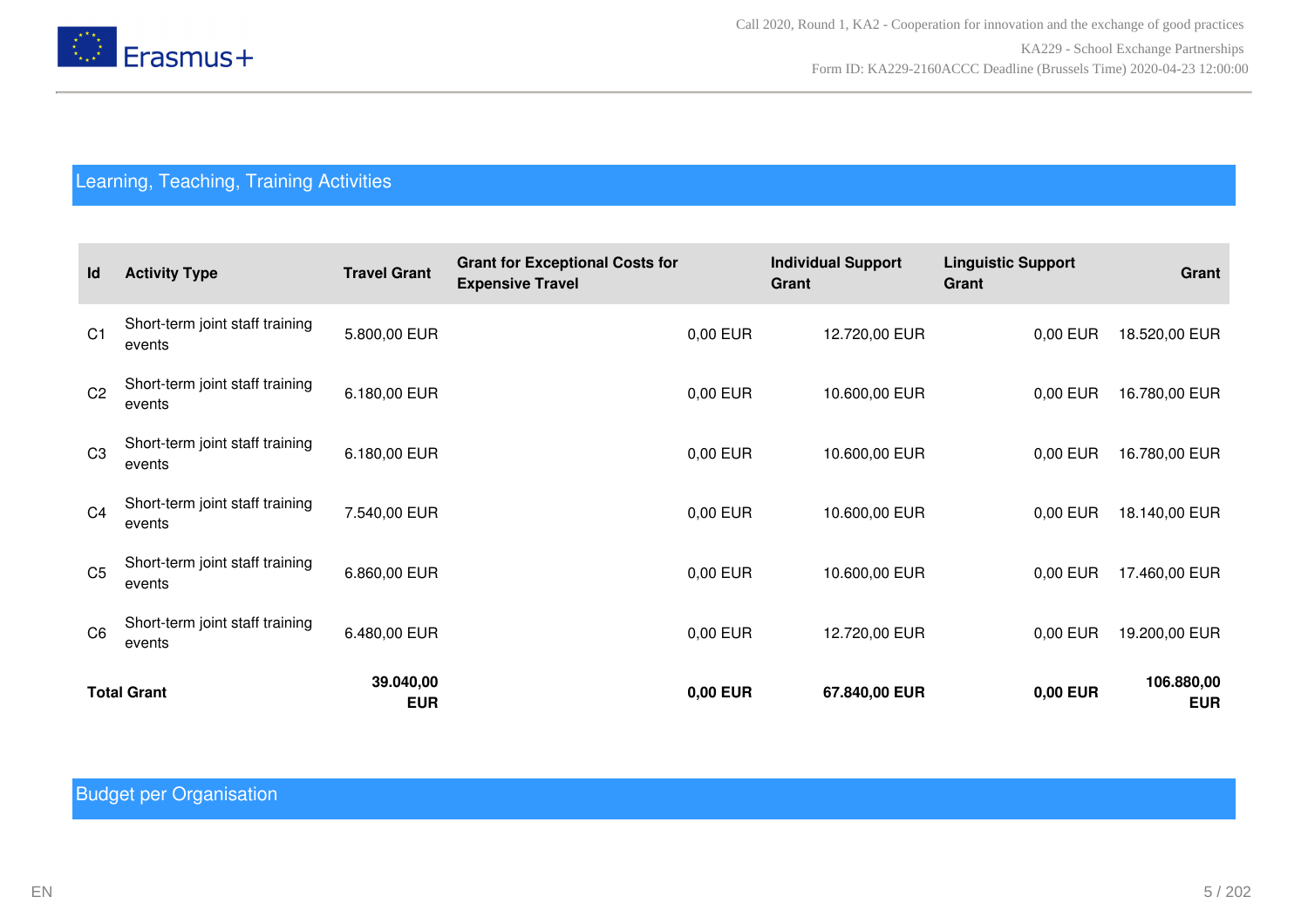

| Organisation                                                       | <b>Country of Organisation</b> | Grant         |
|--------------------------------------------------------------------|--------------------------------|---------------|
| kindergarten 8 "Bodra smyana"                                      | <b>Bulgaria</b>                | 23.628,00 EUR |
| EI SOL DE PORTOCARRERO                                             | Spain                          | 24.988,00 EUR |
| Vrije gesubsidieerde kleuterschool de kleuterark                   | Belgium                        | 23.628,00 EUR |
| <b>Tallinna Lasteaed Vesiroos</b>                                  | Estonia                        | 23.504,00 EUR |
| Rigas 224. pirmsskolas izglitibas iestade                          | Latvia                         | 28.824.00 EUR |
| 4th Kindergarden of Agios Nikolaos (4ο Νηπιαγωγείο Αγίου Νικολάου) | Greece                         | 24.308,00 EUR |

### Budget details kindergarten 8 "Bodra smyana" - E10080547

| <b>Budget items</b>                    | Grant         |
|----------------------------------------|---------------|
| Project Management and Implementation  | 6.000,00 EUR  |
| Learning, Teaching Training Activities | 17.628,00 EUR |
| <b>Total Grant</b>                     | 23.628,00 EUR |

Budget details EI SOL DE PORTOCARRERO - E10113076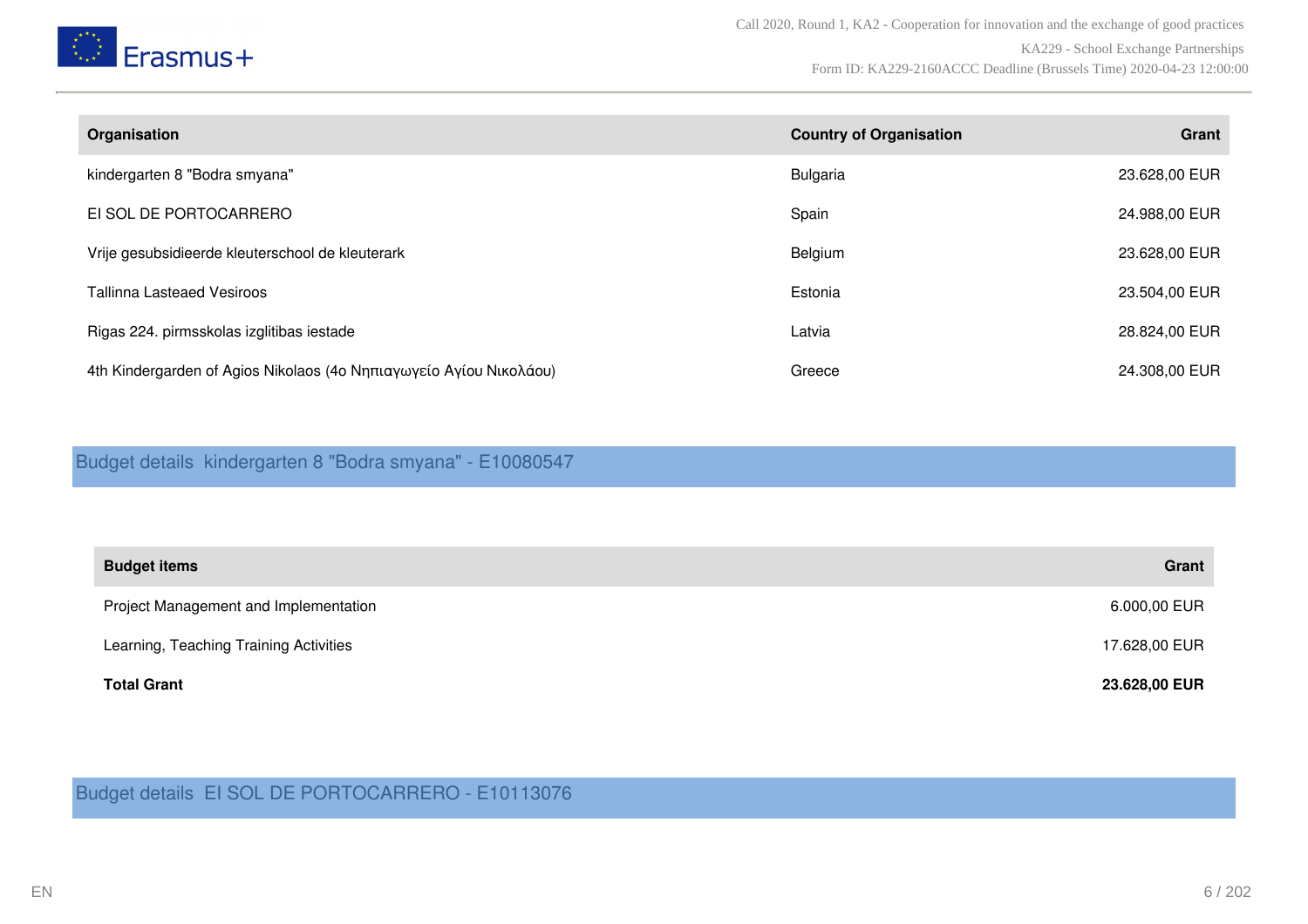

| <b>Budget items</b>                    | Grant         |
|----------------------------------------|---------------|
| Project Management and Implementation  | 6.000,00 EUR  |
| Learning, Teaching Training Activities | 18.988,00 EUR |
| <b>Total Grant</b>                     | 24.988,00 EUR |

Budget details Vrije gesubsidieerde kleuterschool de kleuterark - E10174058

| <b>Budget items</b>                    | Grant         |
|----------------------------------------|---------------|
| Project Management and Implementation  | 6.000,00 EUR  |
| Learning, Teaching Training Activities | 17.628,00 EUR |
| <b>Total Grant</b>                     | 23.628,00 EUR |

Budget details Tallinna Lasteaed Vesiroos - E10205737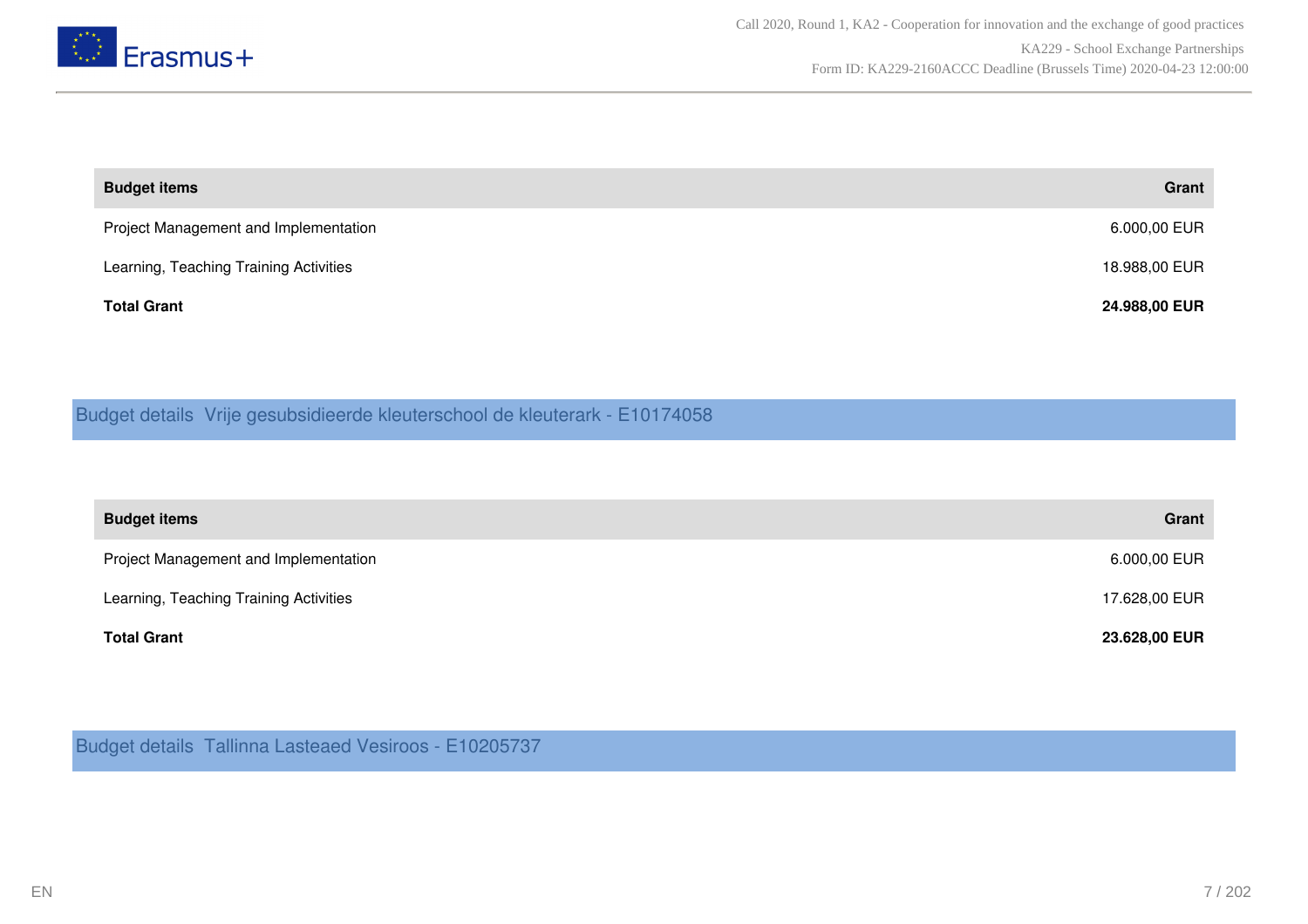

| <b>Budget items</b>                    | Grant         |
|----------------------------------------|---------------|
| Project Management and Implementation  | 6.000,00 EUR  |
| Learning, Teaching Training Activities | 17.504,00 EUR |
| <b>Total Grant</b>                     | 23.504,00 EUR |

Budget details Rigas 224. pirmsskolas izglitibas iestade - E10244580

| <b>Budget items</b>                    | Grant         |
|----------------------------------------|---------------|
| Project Management and Implementation  | 12.000,00 EUR |
| Learning, Teaching Training Activities | 16.824,00 EUR |
| <b>Total Grant</b>                     | 28.824,00 EUR |

Budget details 4th Kindergarden of Agios Nikolaos (4ο Νηπιαγωγείο Αγίου Νικολάου) - E10246710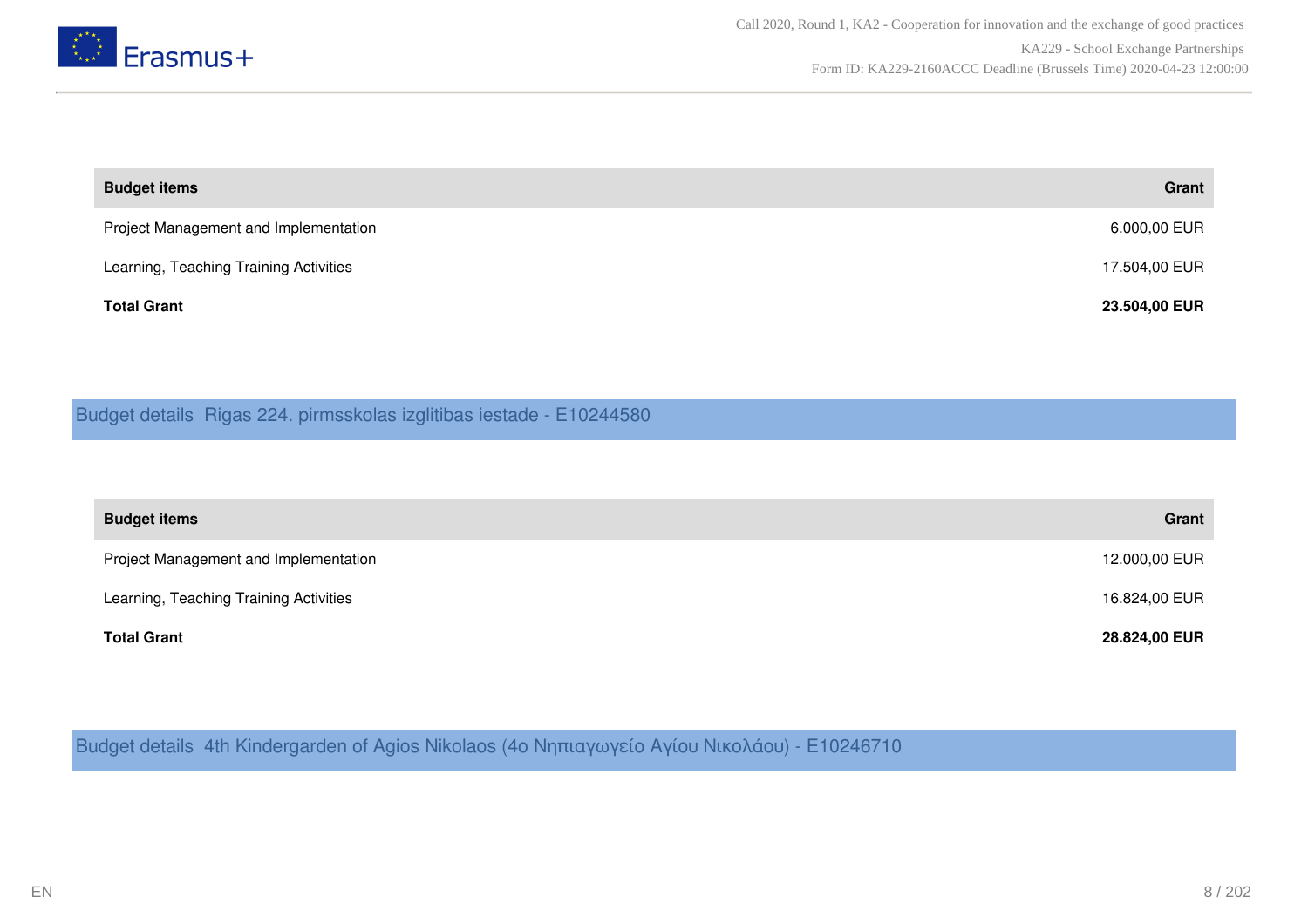

| <b>Budget items</b>                    | Grant         |
|----------------------------------------|---------------|
| Project Management and Implementation  | 6.000,00 EUR  |
| Learning, Teaching Training Activities | 18.308,00 EUR |
| <b>Total Grant</b>                     | 24.308,00 EUR |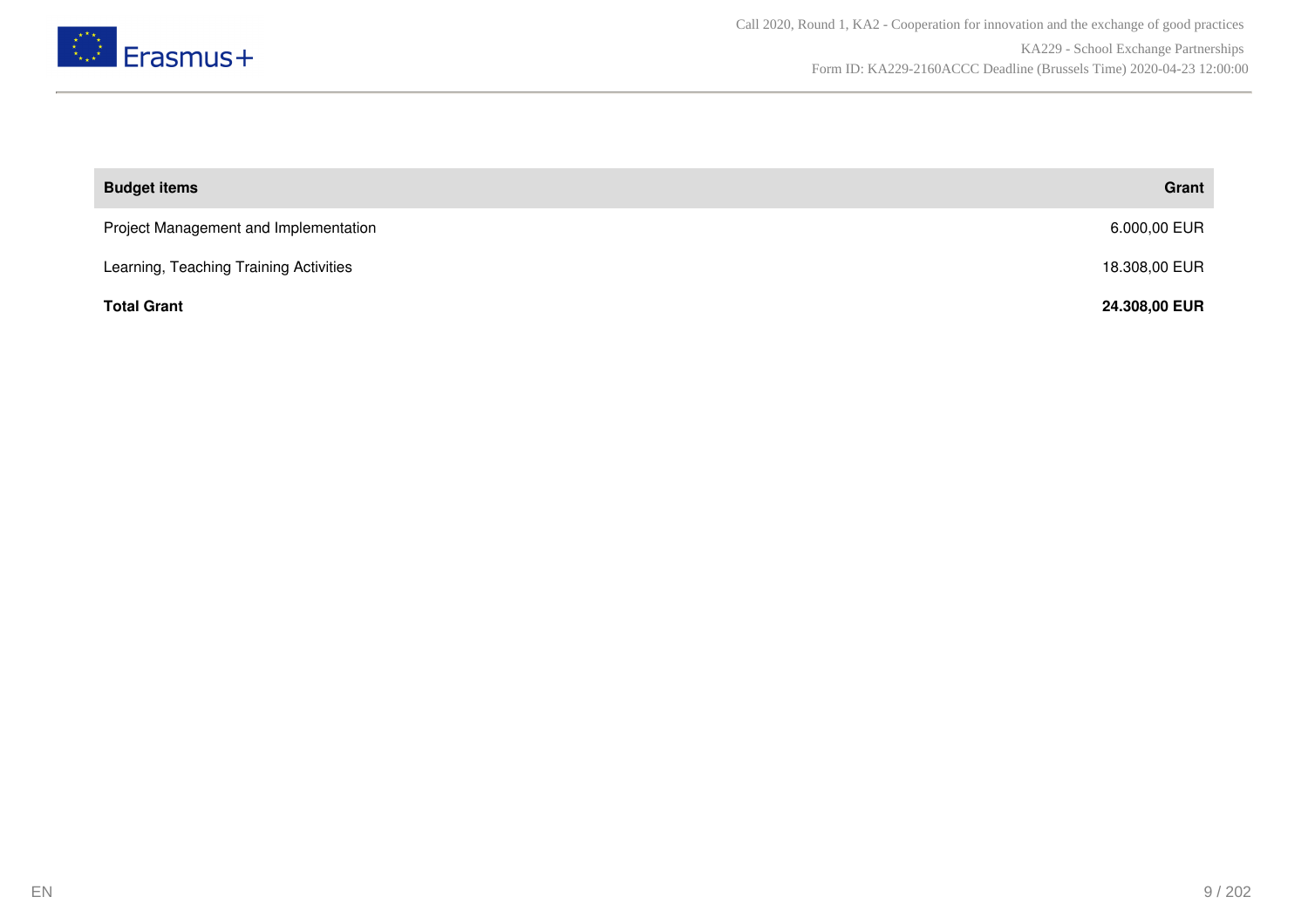

### **Timetable**

Please list and describe all project activities and indicate an approximate timing when they will start. In particular, you should include project activities other than the Learning, Teaching, Training activities, for example: project management meetings, dissemination activities and other local activities and events in each school.

Note that Learning, Teaching and Training activities will be listed in this table automatically once you have created them in the dedicated section of the form:Learning Teaching Training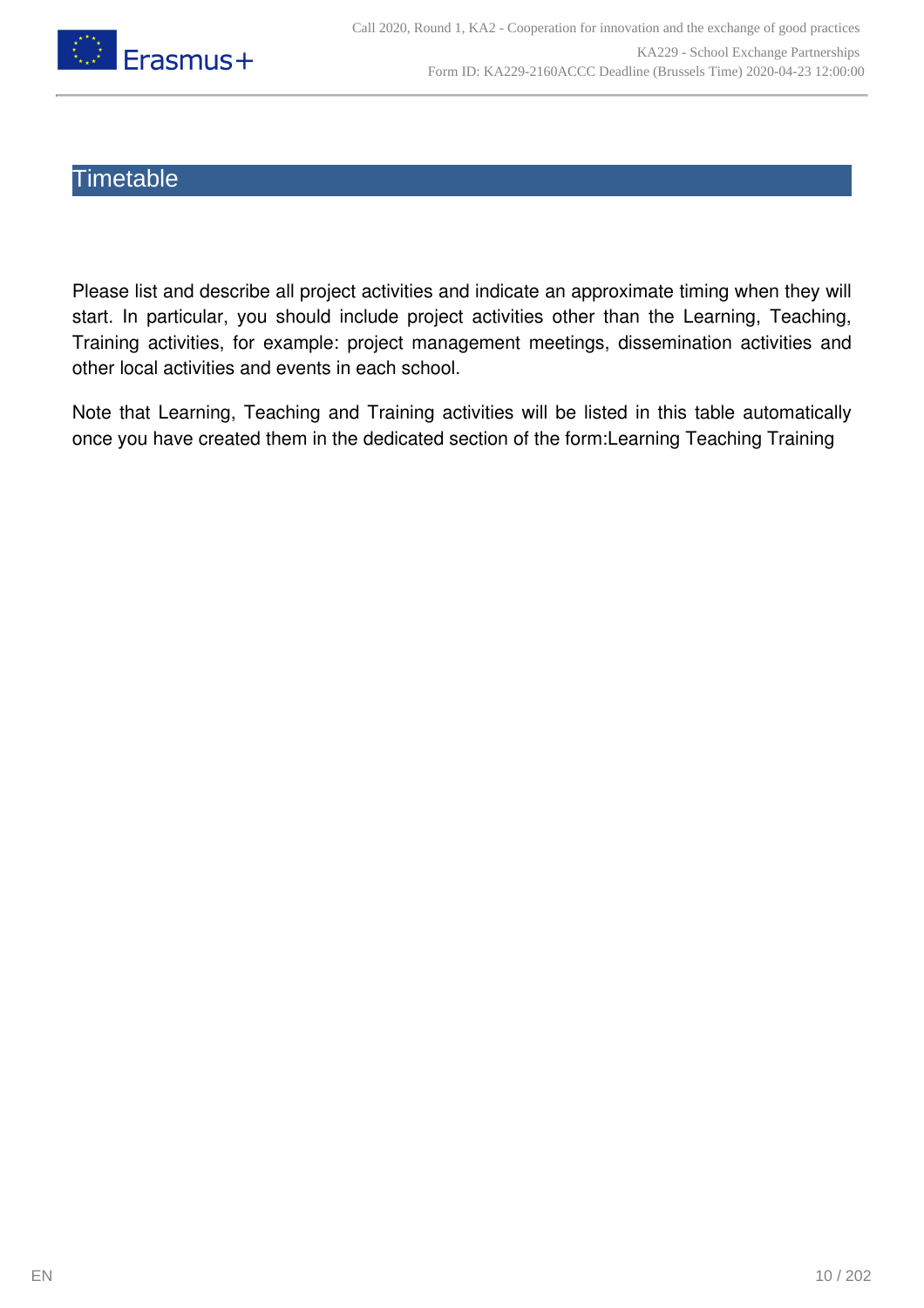

Form ID: KA229-2160ACCC Deadline (Brussels Time) 2020-04-23 12:00:00

| ID             | <b>Activity Type</b>                      | <b>Starting Period</b> | <b>Description</b>                                  |
|----------------|-------------------------------------------|------------------------|-----------------------------------------------------|
| P <sub>1</sub> | <b>Other Project Events</b>               | 12-2020                | Project kick-off meeting                            |
| C1             | Short-term joint staff<br>training events | 01-2021                | Research using the environment                      |
| P <sub>2</sub> | Other Project Events                      | 01-2021                | WG meeting lead by LV                               |
| C <sub>2</sub> | Short-term joint staff<br>training events | 03-2021                | Using outdoor education for teaching STE(A)M        |
| P <sub>3</sub> | <b>Other Project Events</b>               | 03-2021                | WG meeting lead by BE                               |
| C <sub>3</sub> | Short-term joint staff<br>training events | 04-2021                | Mathematics and art inspire children to be creative |
| P <sub>4</sub> | Other Project Events                      | 04-2021                | WG meeting lead by BG                               |
| C <sub>4</sub> | Short-term joint staff<br>training events | 10-2021                | Agro-ecology since preschool                        |
| P <sub>5</sub> | <b>Other Project Events</b>               | 10-2021                | WG meeting lead by ES                               |
| C <sub>5</sub> | Short-term joint staff<br>training events | 03-2022                | Discovering the environment along with a Bee-Bot    |
| P <sub>6</sub> | <b>Other Project Events</b>               | 03-2022                | WG meeting lead by EL                               |
| C <sub>6</sub> | Short-term joint staff<br>training events | 04-2022                | Children learning environment                       |
| P7             | <b>Other Project Events</b>               | 04-2022                | WG meeting lead by EE                               |
| P <sub>8</sub> | <b>Other Project Events</b>               | 09-2022                | WG meeting about dissemination events               |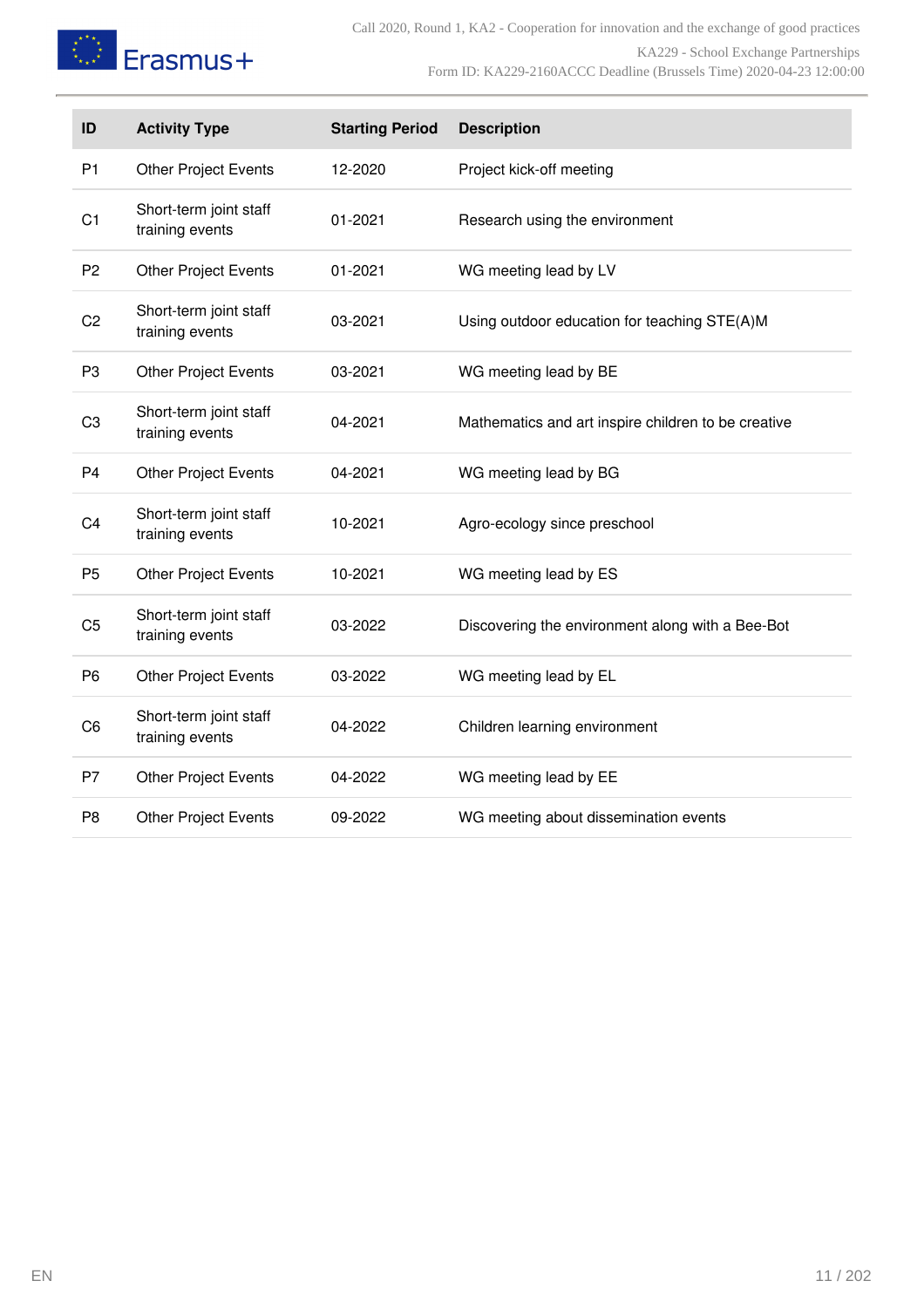

# Participating Organisations

### Applicant Organisation Details

| Organisation ID                | E10244580                                      |  |
|--------------------------------|------------------------------------------------|--|
| Legal name                     | Rigas 224. pirmsskolas izglitibas iestade      |  |
| Legal name (National language) | Rigas 224.PII                                  |  |
| National ID (if applicable)    | 3601901957                                     |  |
| Address                        | Prūšu iela 82                                  |  |
| Country                        | Latvia                                         |  |
| Postal Code                    | LV-1057                                        |  |
| City                           | Riga                                           |  |
| Website                        | https://katalogs-iksd.riga.lv/lestade/R224PPII |  |
| Telephone                      | +37167848421, +37167848422                     |  |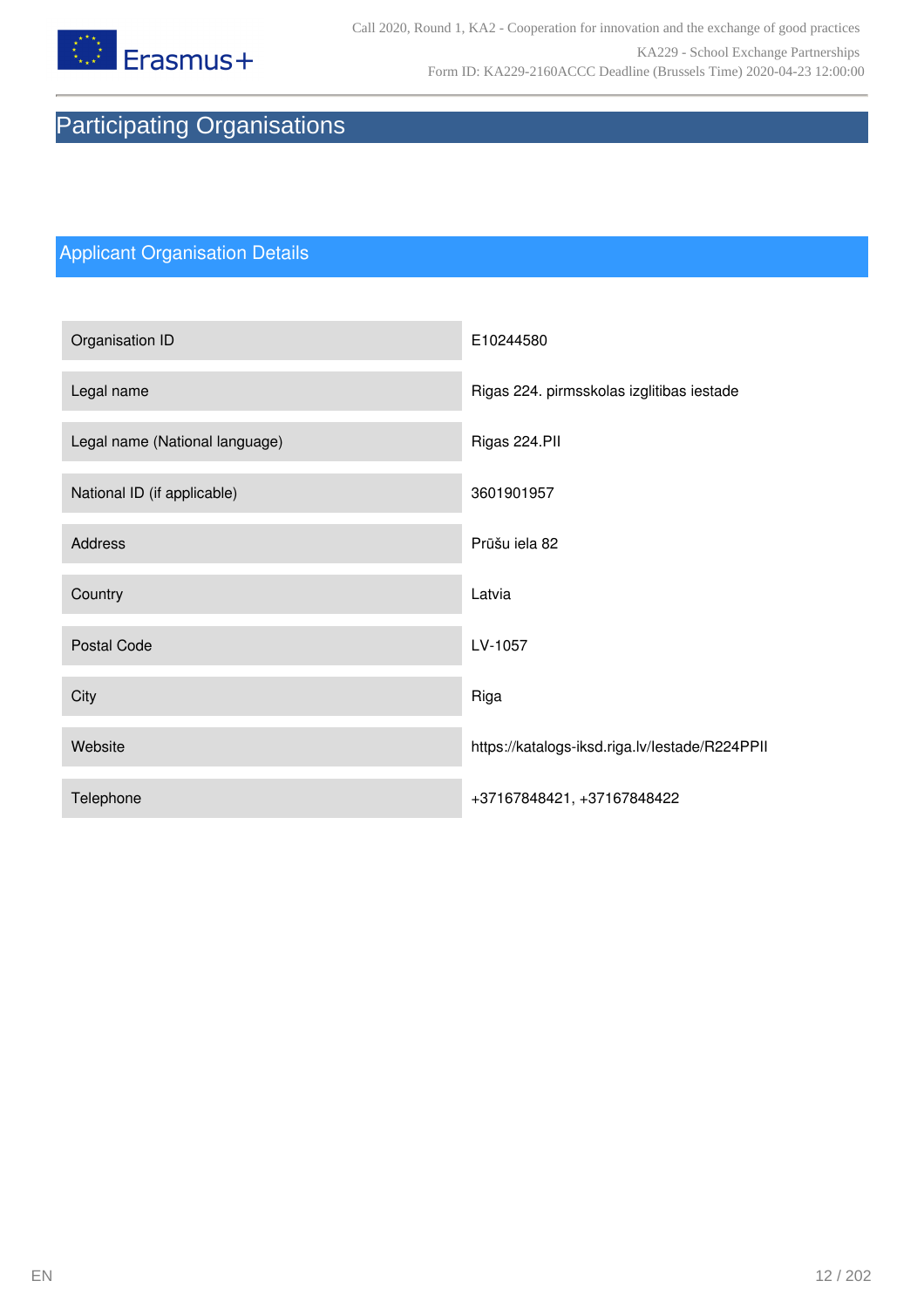

### Profile

| Type of Organisation               | School/Institute/Educational centre – General education<br>(pre-primary level) |
|------------------------------------|--------------------------------------------------------------------------------|
| Is the organisation a public body? | Yes                                                                            |
| Is the organisation a non-profit?  | Yes                                                                            |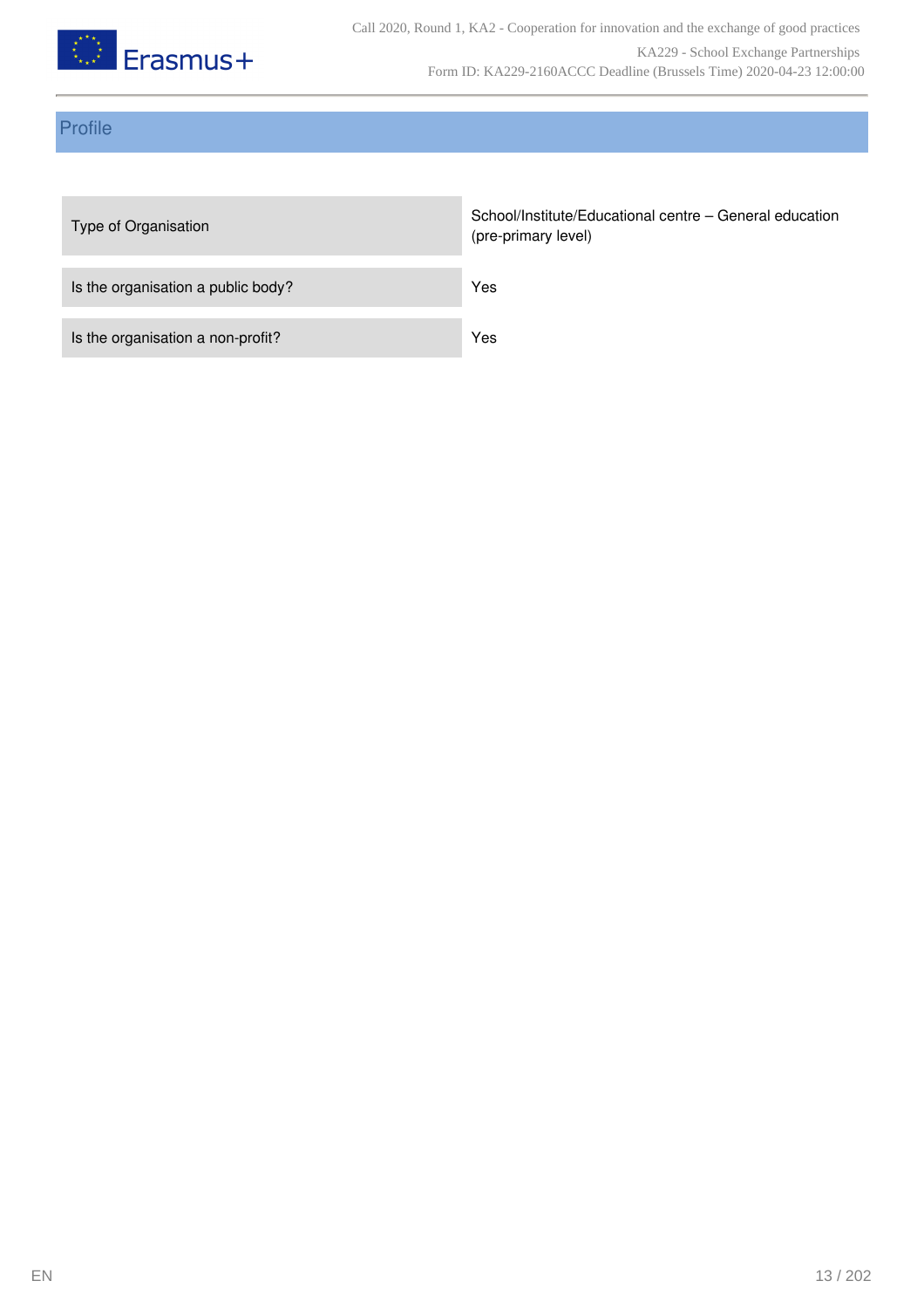

### Legal Representative

| <b>Title</b>                 | <b>Mrs</b>      |
|------------------------------|-----------------|
| Gender                       | Male            |
| <b>First Name</b>            | Inessa          |
| <b>Family Name</b>           | Sapeško         |
| Position                     | headmaster      |
| Email                        | r224pii@riga.lv |
| Telephone                    | +37167848421    |
| <b>Preferred Contact</b>     | <b>No</b>       |
| Same address as organisation | Yes             |
| Address                      | Prūšu iela 82   |
| Country                      | Latvia          |
| <b>Postal Code</b>           | LV-1057         |
| City                         | Riga            |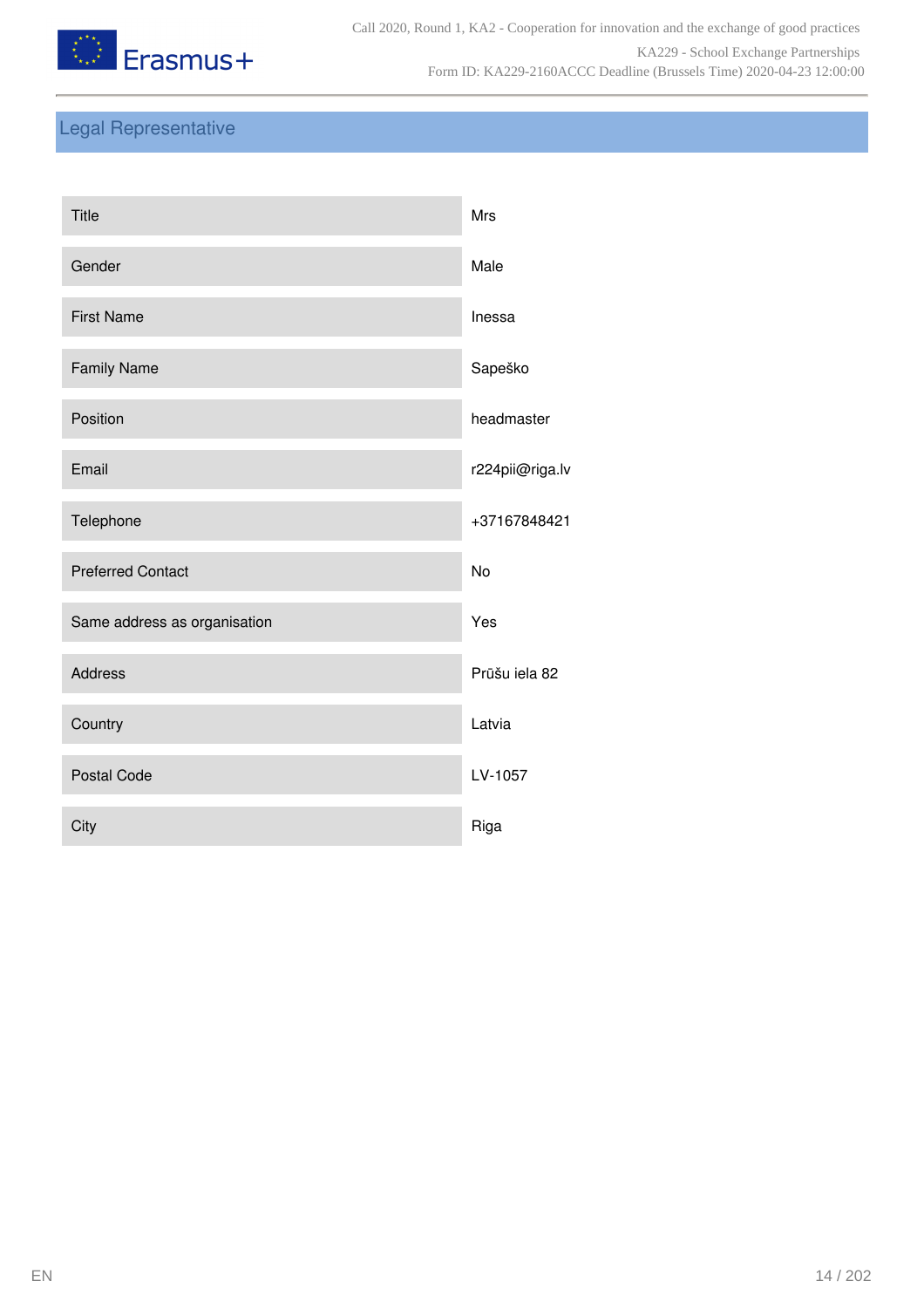

### Contact Person

| <b>Title</b>                 | <b>Mrs</b>          |
|------------------------------|---------------------|
| Gender                       | Female              |
| <b>First Name</b>            | llze                |
| <b>Family Name</b>           | Spunde              |
| Position                     | coordinator         |
| Email                        | ilze.spunde@riga.lv |
| Telephone                    | +37167043611        |
| <b>Preferred Contact</b>     | Yes                 |
| Same address as organisation | Yes                 |
| <b>Address</b>               | Prūšu iela 82       |
| Country                      | Latvia              |
| <b>Postal Code</b>           | LV-1057             |
| City                         | Riga                |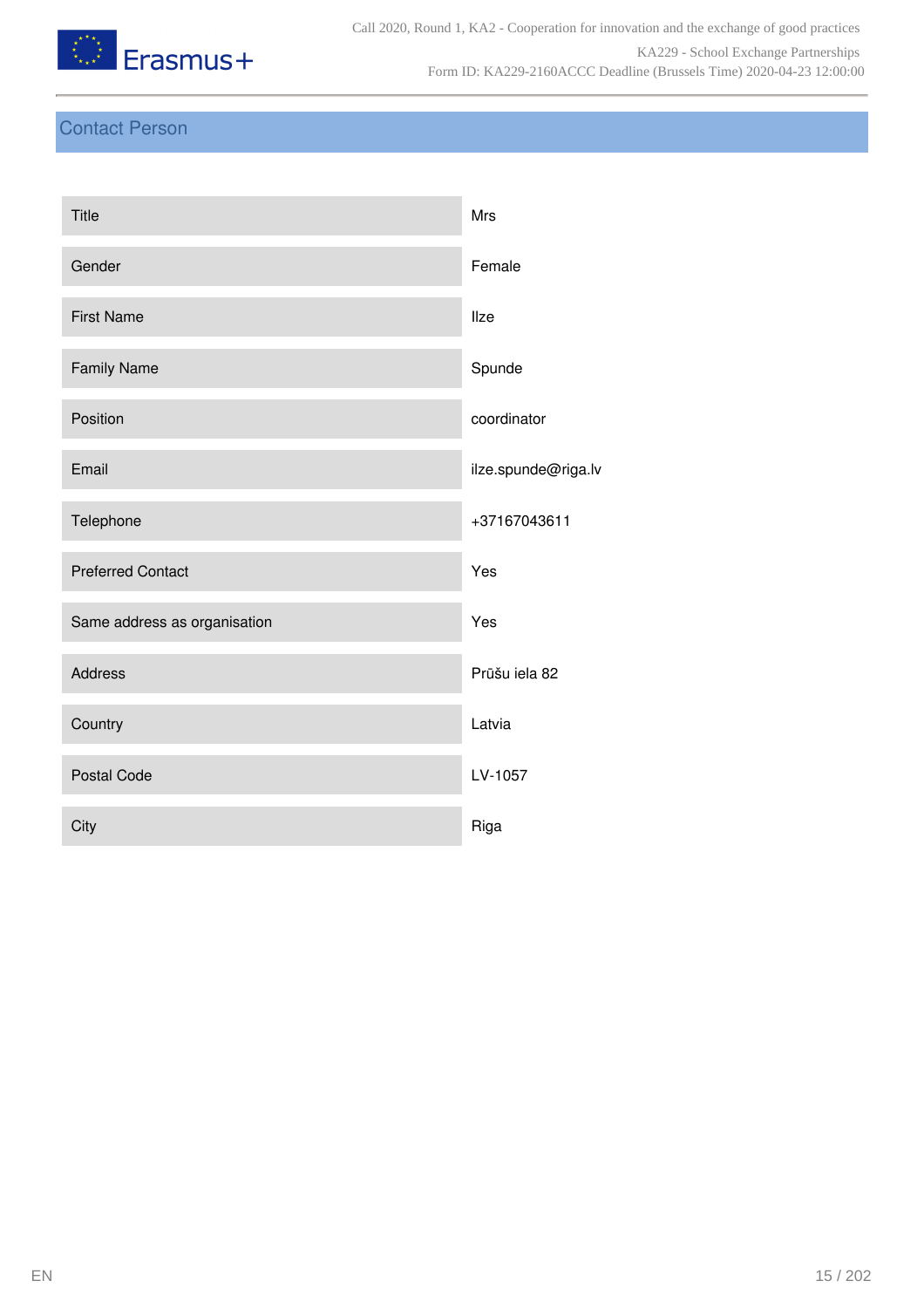

Form ID: KA229-2160ACCC Deadline (Brussels Time) 2020-04-23 12:00:00

#### Background And Experience

Please briefly present the school and include the following information:

- General information (e.g. the covered programmes/levels of education, number of staff and learners in the school)
- What is the school's motivation to join this project?
- Who will be the key people in charge of running the project in your school? In case these persons leave their post in the future, who will take over their role?
- Is there any specific experience or expertise that this school and its staff can contribute to the project?

Riga preschool No 224 is a municipal institution and currently implements 2 educational programmes – "Minority programme" for children with Russian mother tong and "General pre-school education program" for children with Latvian mother tong. From 2019 the new pre-school education program has started to implement with 7 training areas incl. STEM subjects. The pre-school is involved in the project "School 2030".

The pre-school employs 60 staff, from them 30 teachers. Pre-school has 2 music teachers, 1 sports teacher, and 2 speech therapists. Pre-school has 222 learners in age from 1,6 till 7 years (11 classes).

The school has started the new educational programme based on competence approach and has to develop new teaching materials and teachers has to learn new teaching methods. One of the new methods could be how to use outdoor space and environment around the kindergarten for the learning purposes. Our aim in future is that 1/3 of learning activities will take place outdoor. How to tackle with different challenges – weather, hygiene, teaching methods. In this stage it is important to have knowledge of other European countries, to make a transnational network of similarly acting and thinking teachers and schools. This will be the first experience in Erasmus+ programme that will give the transnational dimension of the ideas and experience to the teachers and pre-school as institution.

The pre-school will involve in the project coordination the school administration – head and deputy head of methodological work, who has the experience in programmes and teaching process. Head has experience with another Erasmus+ project No. 205-1-LV01-KA219-013421\_1 as coordinator. The project manager with IPMA certificate level C will be involved with experience in leading different Erasmus+ projects in Riga municipality. The teachers will be involved into LTTA and local activities. Staff rotation will result in employee engagement with a similar level of knowledge and experience.

The pre-school has already started the implementation of competencies-based education, new methods has started to elaborate and piloted in 2019/2020 school year. The pre-school is situated in the neighborhoods of the city with green area around the school. Pre-school has well equipped playground and eco pathway with different nature objects. The staff has completed courses on introducing new programme on competencies approach. The pre-school has very good traditions with cooperation with parents.

Does this school have a valid eTwinning school label?

#### No

Various labels exist for successful eTwinning projects and schools. Before answering this question, please make sure that you are familiar with the concept of the eTwinning school label. You can find more information about the eTwinning school label here: <https://www.etwinning.net/en/pub/recognition/etwinning-school-labels.htm>

Has the organisation participated in a European Union granted project in the 3 years preceding this application?

No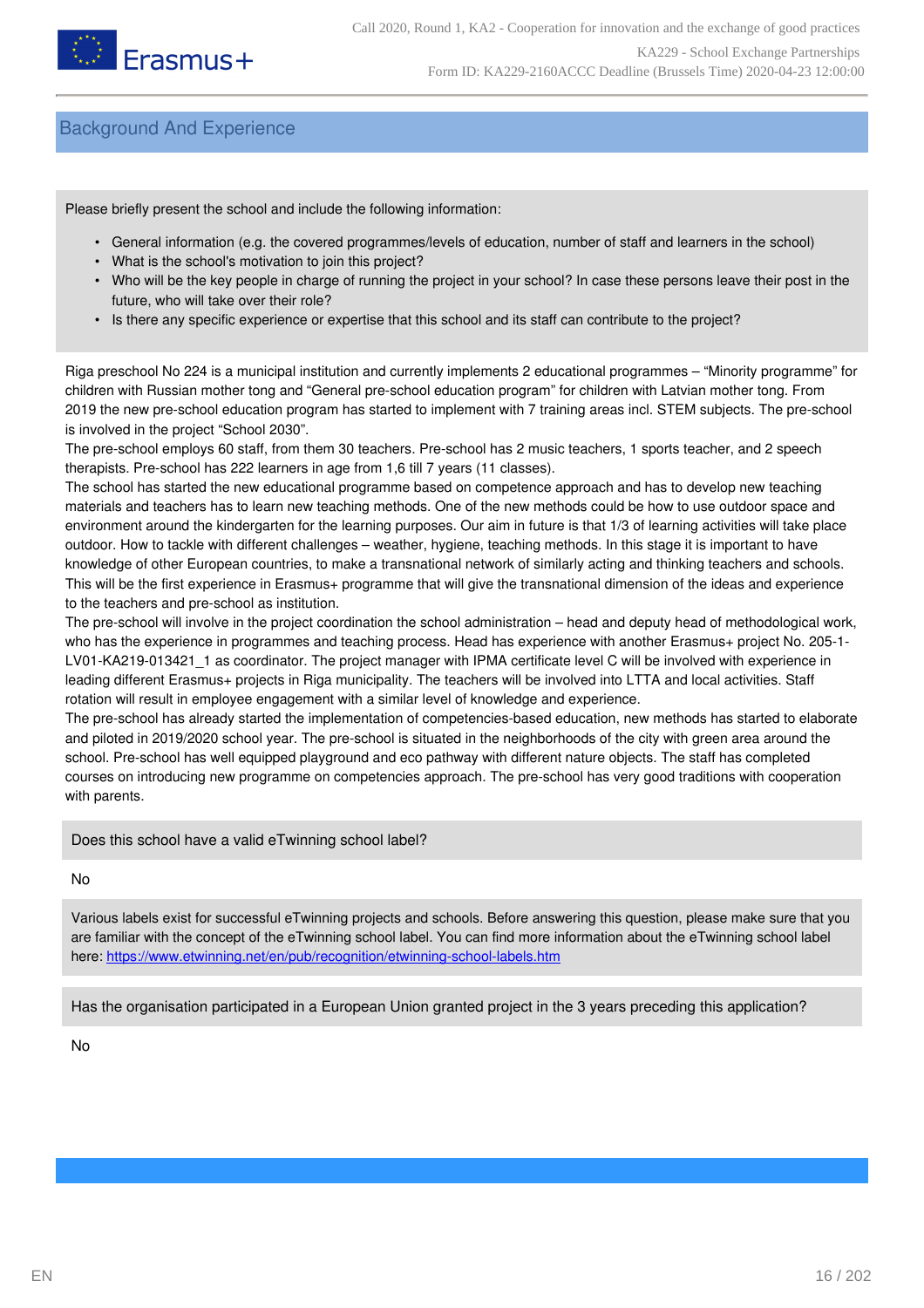

### Partner Organisation details

| Organisation ID                | E10174058                                        |
|--------------------------------|--------------------------------------------------|
| Legal name                     | Vrije gesubsidieerde kleuterschool de kleuterark |
| Legal name (National language) | Vrije kleuterschool De Kleuterark                |
| National ID (if applicable)    | 25171                                            |
| Address                        | Marktstraat 15                                   |
| Country                        | Belgium                                          |
| <b>Postal Code</b>             | 9990                                             |
| City                           | Maldegem                                         |
| Website                        | www.dearkmaldegem.be/kleuterark                  |
| Telephone                      | +3250729887                                      |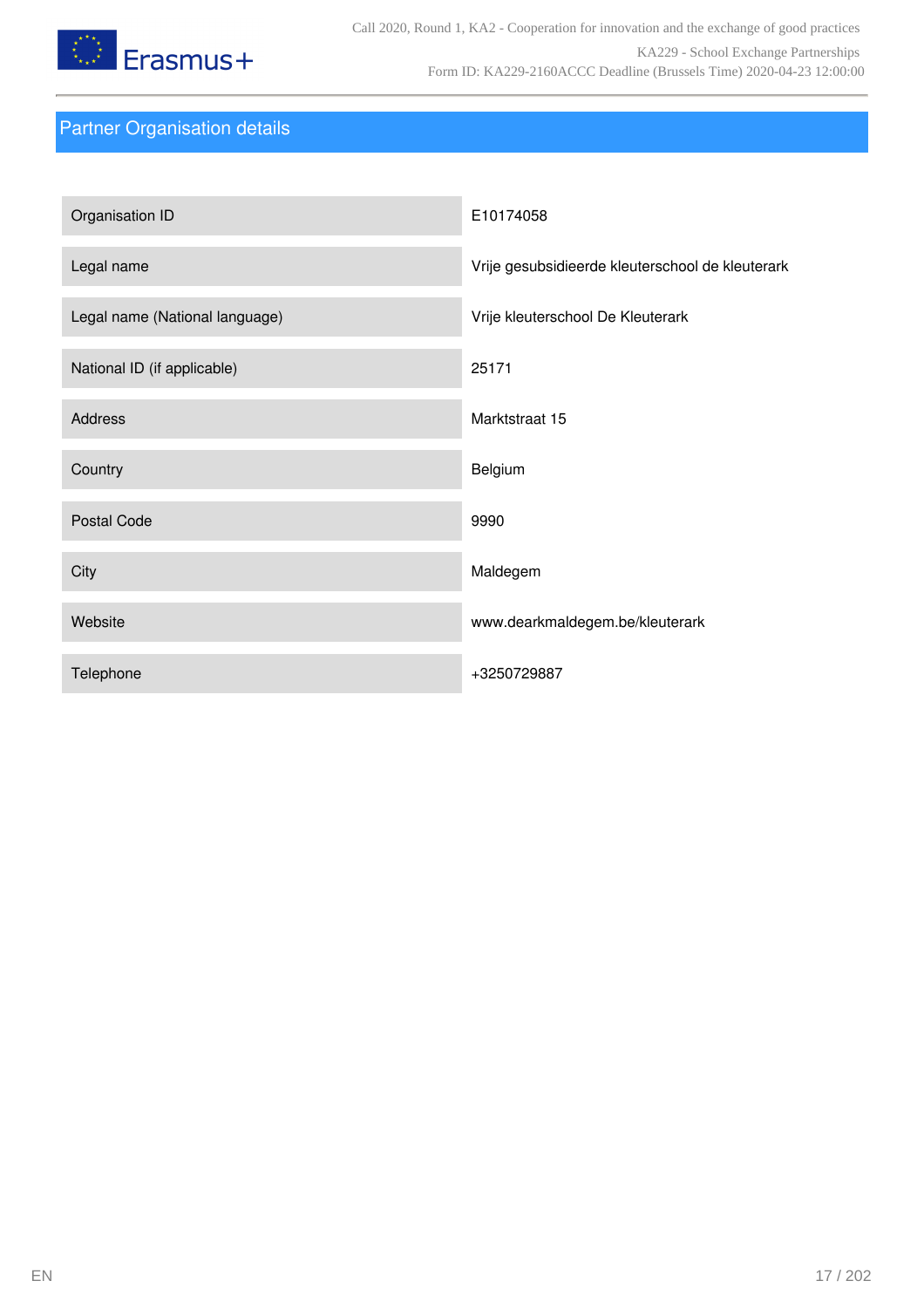

### Profile

| Type of Organisation               | School/Institute/Educational centre – General education<br>(pre-primary level) |
|------------------------------------|--------------------------------------------------------------------------------|
| Is the organisation a public body? | Yes                                                                            |
| Is the organisation a non-profit?  | Yes                                                                            |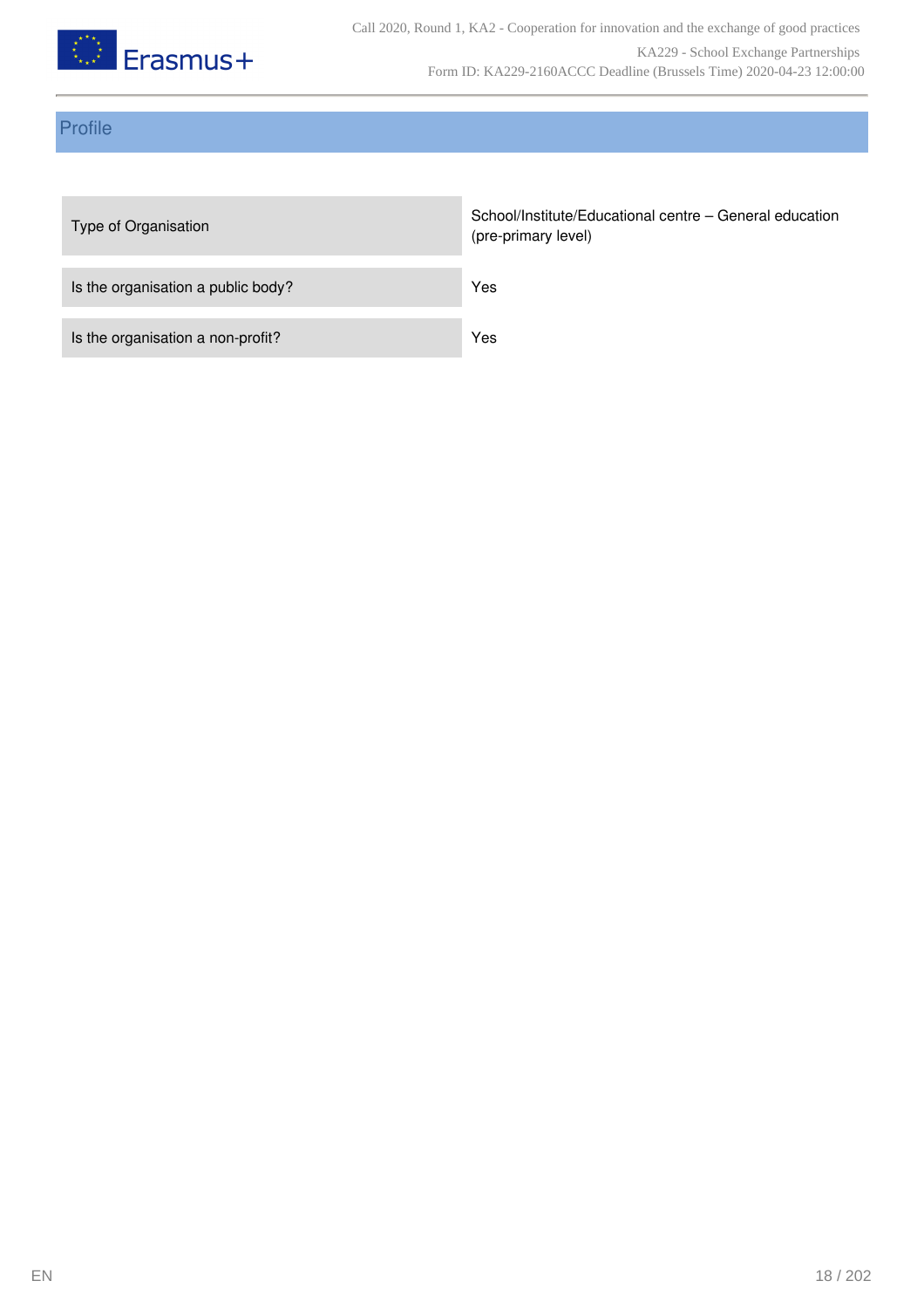

### Legal Representative

| Title                        | Mrs                       |
|------------------------------|---------------------------|
| Gender                       | Female                    |
| <b>First Name</b>            | Griet                     |
| <b>Family Name</b>           | Devriendt                 |
| Position                     | principal                 |
| Email                        | dekleuterark@maricolen.be |
| Telephone                    | +3250729887               |
| <b>Preferred Contact</b>     | <b>No</b>                 |
| Same address as organisation | Yes                       |
| Address                      | Marktstraat 15            |
| Country                      | Belgium                   |
| <b>Postal Code</b>           | 9990                      |
| City                         | Maldegem                  |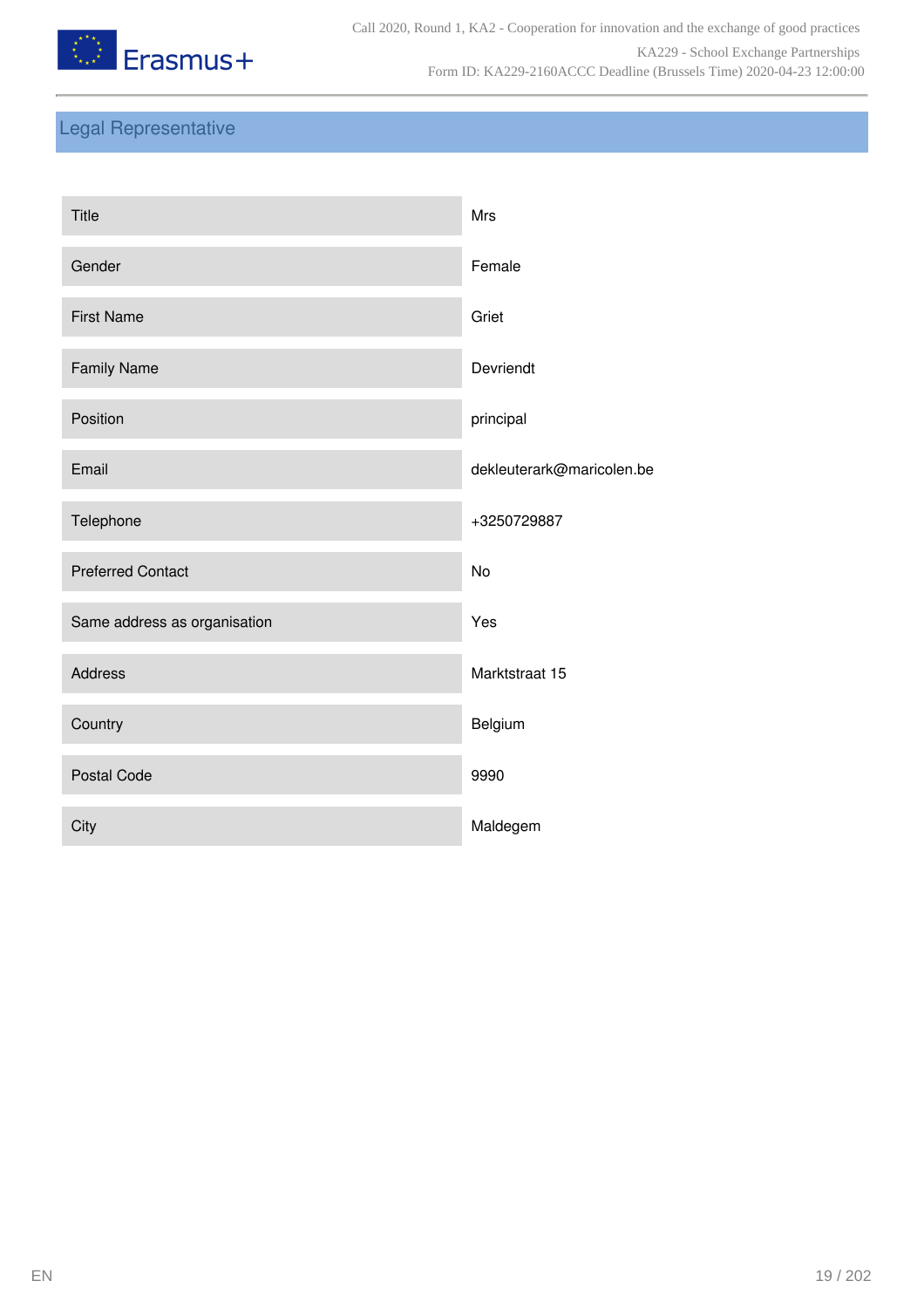

### Contact Person

| Title                        | Mr.                     |
|------------------------------|-------------------------|
| Gender                       | Male                    |
| <b>First Name</b>            | John                    |
| <b>Family Name</b>           | Matthys                 |
| Position                     | teacher                 |
| Email                        | john.matthys@telenet.be |
| Telephone                    | +32494769373            |
| <b>Preferred Contact</b>     | Yes                     |
| Same address as organisation | Yes                     |
| <b>Address</b>               | Marktstraat 15          |
| Country                      | Belgium                 |
| <b>Postal Code</b>           | 9990                    |
| City                         | Maldegem                |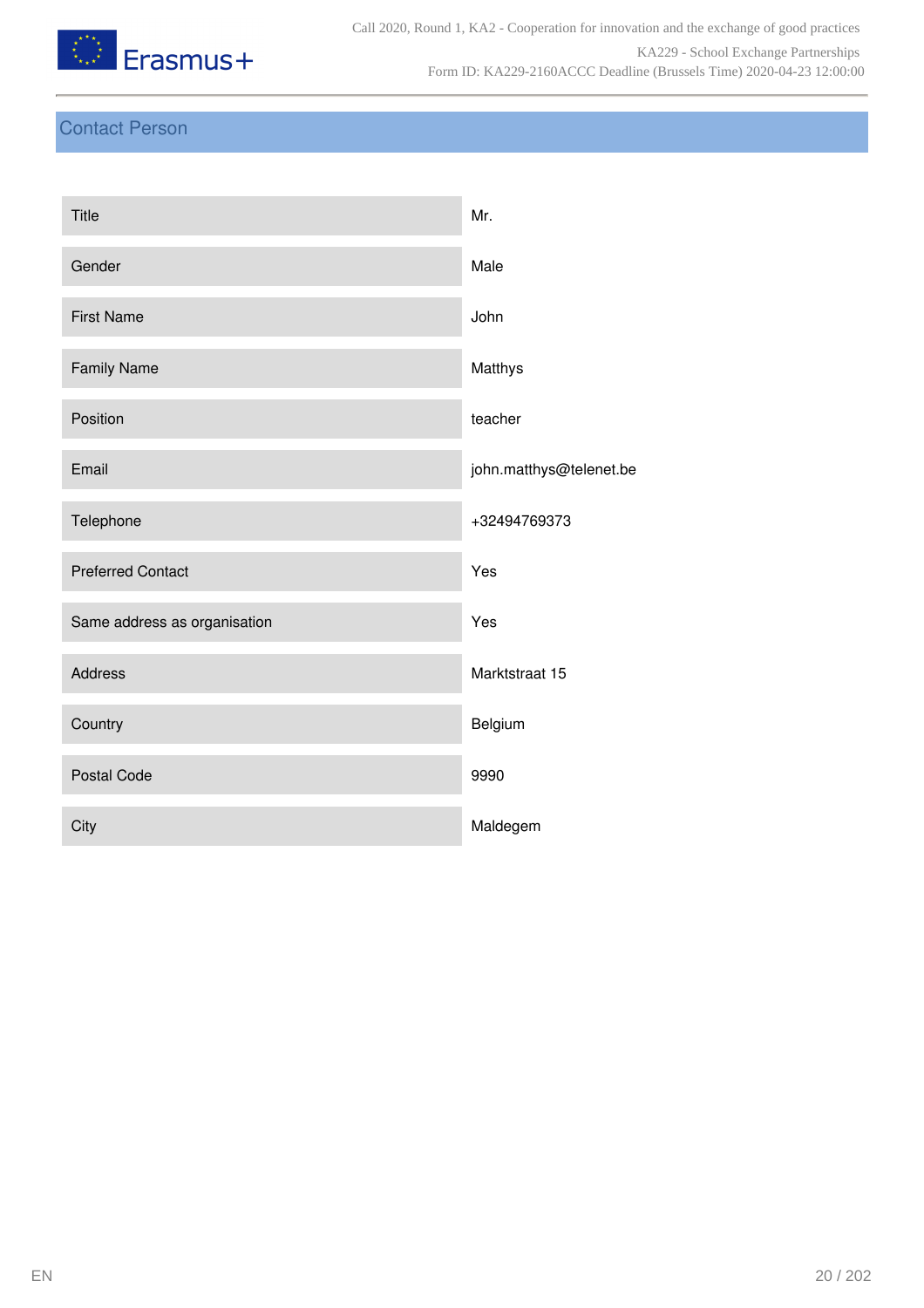

Form ID: KA229-2160ACCC Deadline (Brussels Time) 2020-04-23 12:00:00

#### Background And Experience

Please briefly present the school and include the following information:

- General information (e.g. the covered programmes/levels of education, number of staff and learners in the school)
- What is the school's motivation to join this project?
- Who will be the key people in charge of running the project in your school? In case these persons leave their post in the future, who will take over their role?
- Is there any specific experience or expertise that this school and its staff can contribute to the project?

Vrije gesubsidieerde kleuterschool Zusters Maricolen is an autonomous kindergarten (General education/pre-primary school) with 220 children (12 classes): 75 children over 5 classes in the preschool/kindergarten (age 2,6 till 4), 65 children divided into 4 classes (age 4 till 5) and 80 children over 4 classes (age 5 till 6). An additional pure preschool class (age 2,6) will be established during the 2nd semester. There is one special care teacher who assists development threatened children and there is one itinerant teacher who learns immigrant children the Flemish language. We also have two sports teachers and an ITC-teacher. All 18 teachers want to cooperate and contribute to the project on a school level. 12 of the 18 staff members would like to participate in one of the possible mobility's. The school is very motivated to learn from the experiences of other European schools. They always strive to improve their pedagogical approaches and their classroom management. As a school we lay for two years priorities which we would do in retraining. We do this in individual and school-based sessions. Every year we organize three teacher training days.

We have already a very good quality evaluation system. each child is evaluated on every aspects of his personality by the classteacher (with the on-line child evaluation system IK-KLIK). Parents are kept informed of the progress of their child through individual contacts with parents.

The theme of the future European project is very appealing to us as autonomous kindergarten. The needs of each child are our main focus! One of our school priorities for the next 3 years is to expand the outdoor space of our school into a real learning environment. We believe that we can learn a lot from our foreign partners. How can we integrate influences of STEM into the game in the outdoor space in a playful way? We brainstormed about what we could possibly accomplish on a European level. We want to make our school an open school. Where children are challenged both inside and outside to gain and deepen new learning experiences.

What added value can outdoor learning have for the children of our school? Can we make new tools? We are convinced that a European project will improve our education quality. The experiences we gain, we can then pass on to other nursery schools in Flanders and Europe.

All teachers want to increase their expertise in outdoor learning in order to increase the learning level of all students. We are also convinced that as a school we still have many opportunities for growth.

One of the teachers of the Erasmus group (5 members) will act as coordinator.

We are currently setting up a play forest at school with the teachers' team in collaboration with specialists from the province. During this project, the project partners from Europe can make use of this expertise. During the project we can enrich this play learning forest with STEM elements.

Does this school have a valid eTwinning school label?

No

Various labels exist for successful eTwinning projects and schools. Before answering this question, please make sure that you are familiar with the concept of the eTwinning school label. You can find more information about the eTwinning school label here: <https://www.etwinning.net/en/pub/recognition/etwinning-school-labels.htm>

Has the organisation participated in a European Union granted project in the 3 years preceding this application?

Yes

Please indicate: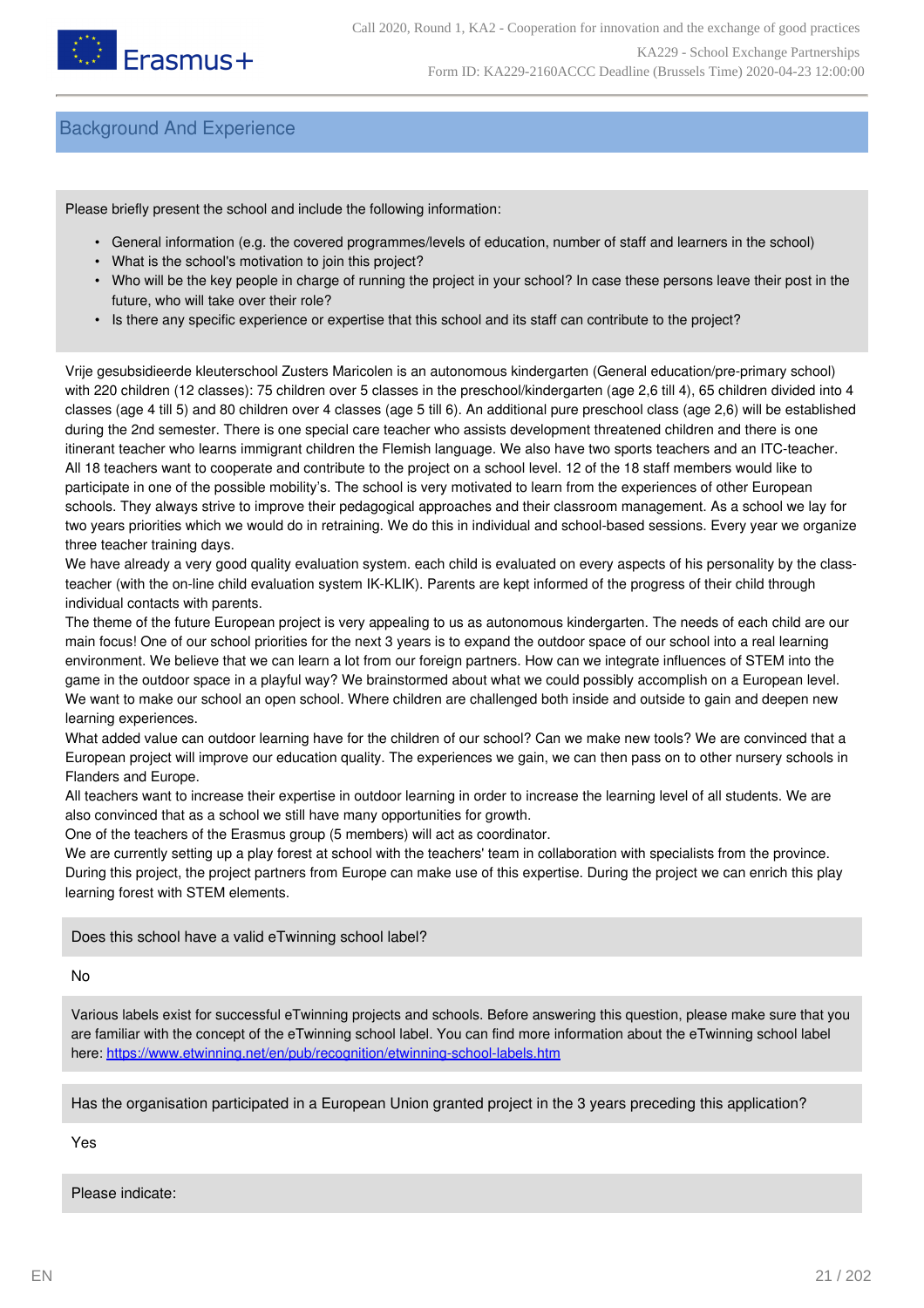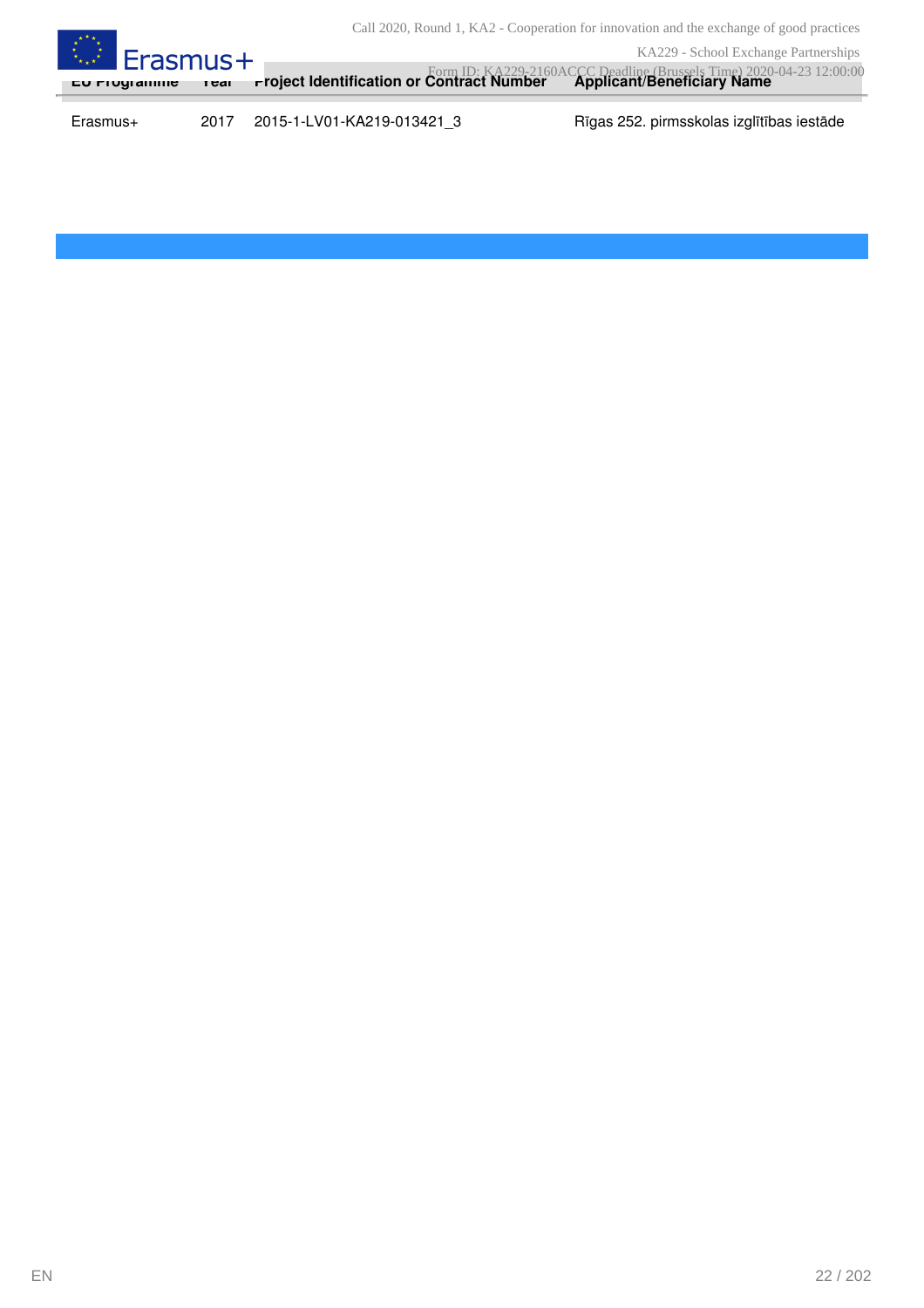

## Partner Organisation details

| Organisation ID                | E10113076                   |
|--------------------------------|-----------------------------|
| Legal name                     | EI SOL DE PORTOCARRERO      |
| Legal name (National language) | EI SOL DE PORTOCARRERO      |
| National ID (if applicable)    | 04601907                    |
| <b>Address</b>                 | C/JARA S/N                  |
| Country                        | Spain                       |
| <b>Postal Code</b>             | 04716                       |
| City                           | <b>ALMERIA</b>              |
| Website                        | www.eisoldeportocarrero.com |
| Telephone                      | +34697950391, +34950579722  |
| Fax                            | +34950579723                |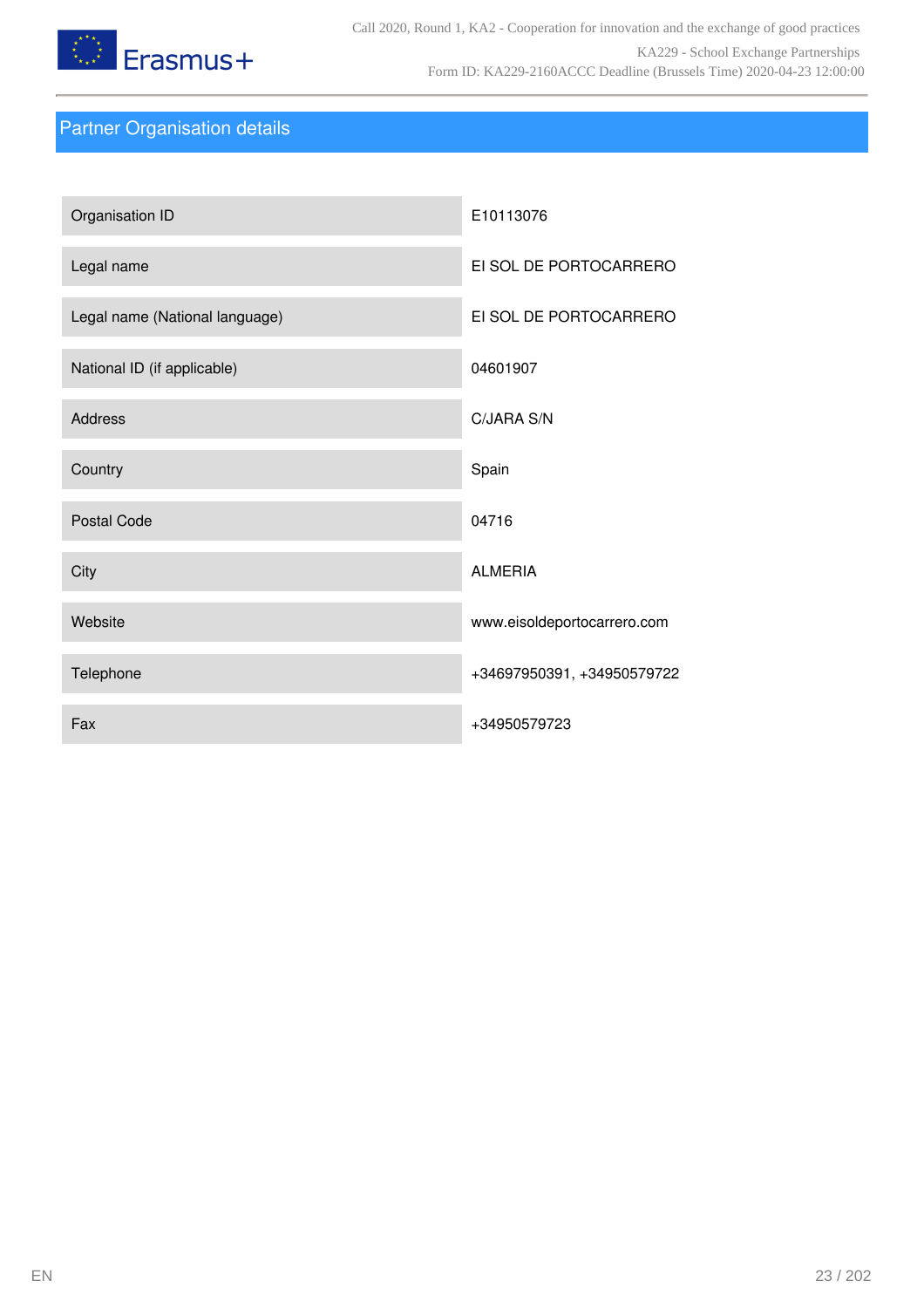

### Profile

| Type of Organisation               | School/Institute/Educational centre – General education<br>(pre-primary level) |
|------------------------------------|--------------------------------------------------------------------------------|
| Is the organisation a public body? | Yes                                                                            |
| Is the organisation a non-profit?  | Yes                                                                            |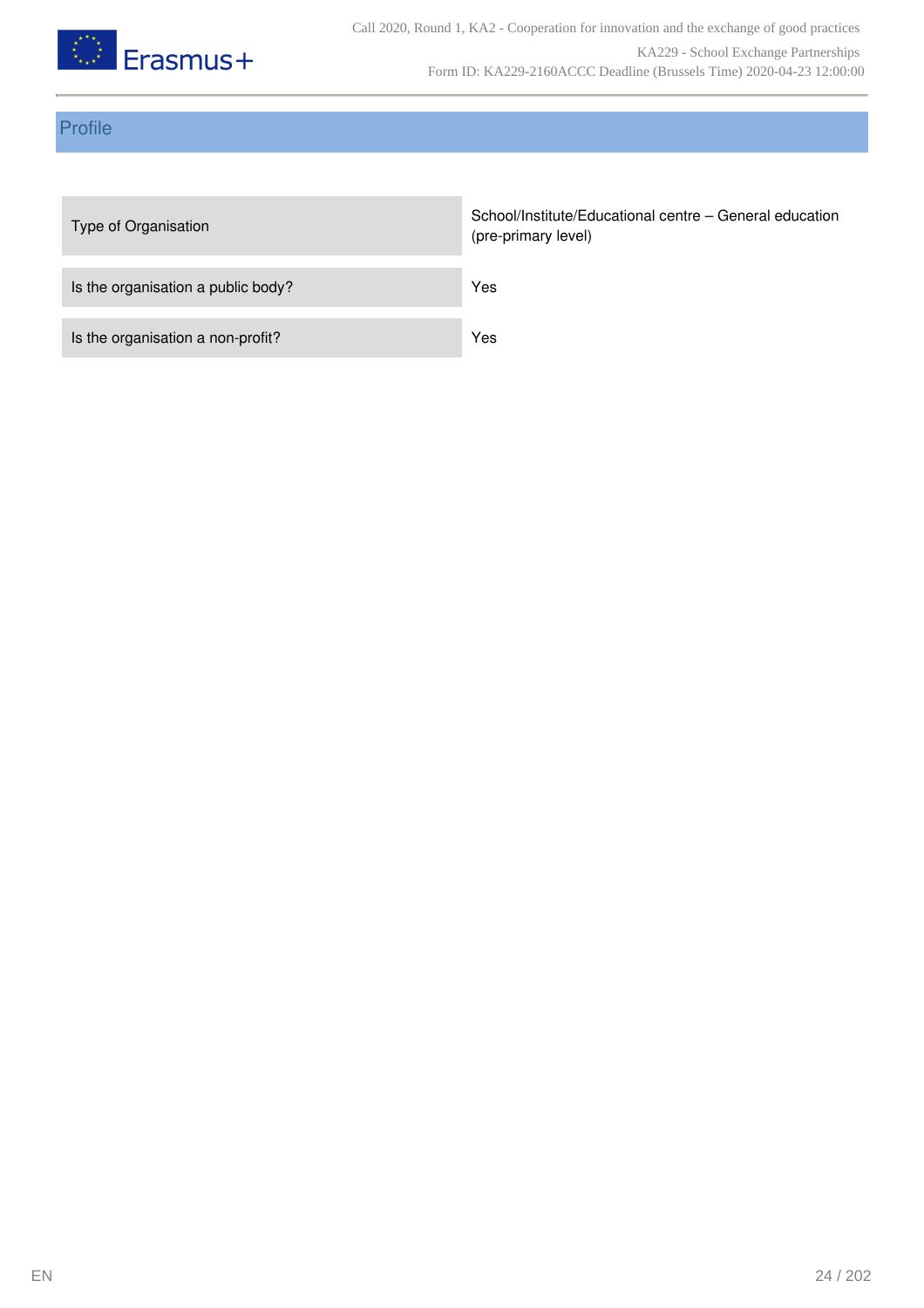

### Legal Representative

| <b>Title</b>                 | <b>Mrs</b>            |
|------------------------------|-----------------------|
| Gender                       | Female                |
| <b>First Name</b>            | Carmen María          |
| <b>Family Name</b>           | Jiménez Ropero        |
| Position                     | Director              |
| Email                        | cmjimenez80@gmail.com |
| Telephone                    | +34697950391          |
| <b>Preferred Contact</b>     | <b>No</b>             |
| Same address as organisation | Yes                   |
| <b>Address</b>               | C/JARA S/N            |
| Country                      | Spain                 |
| <b>Postal Code</b>           | 04716                 |
| City                         | <b>ALMERIA</b>        |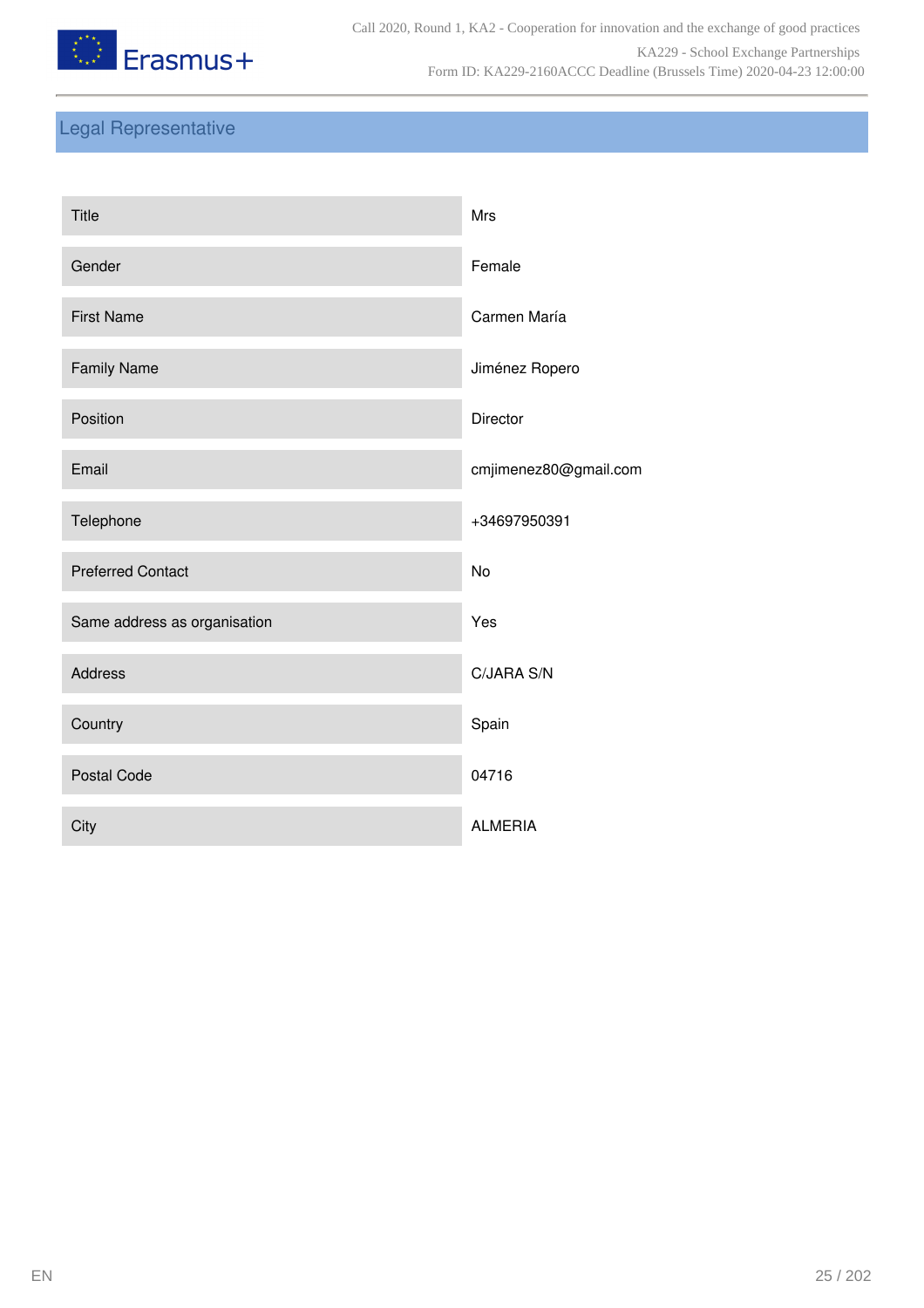

### Contact Person

| <b>Title</b>                 | Mrs.                  |
|------------------------------|-----------------------|
| Gender                       | Female                |
| <b>First Name</b>            | Carmen María          |
| <b>Family Name</b>           | Jiménez Ropero        |
| Position                     | Director              |
| Email                        | cmjimenez80@gmail.com |
| Telephone                    | +34677026894          |
| <b>Preferred Contact</b>     | Yes                   |
| Same address as organisation | Yes                   |
| <b>Address</b>               | C/JARA S/N            |
| Country                      | Spain                 |
| <b>Postal Code</b>           | 04716                 |
| City                         | <b>ALMERIA</b>        |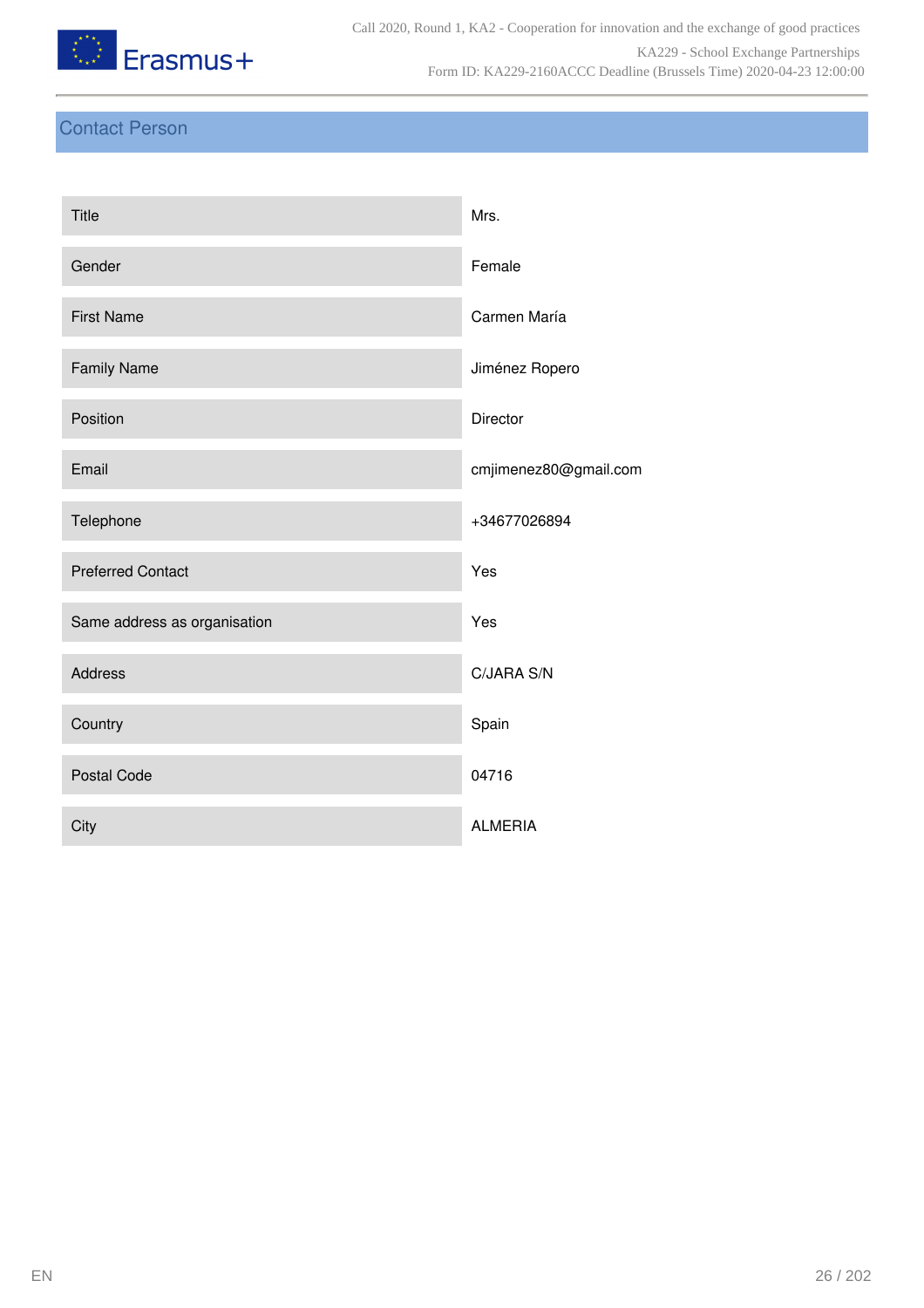

Form ID: KA229-2160ACCC Deadline (Brussels Time) 2020-04-23 12:00:00

#### Background And Experience

Please briefly present the school and include the following information:

- General information (e.g. the covered programmes/levels of education, number of staff and learners in the school)
- What is the school's motivation to join this project?
- Who will be the key people in charge of running the project in your school? In case these persons leave their post in the future, who will take over their role?
- Is there any specific experience or expertise that this school and its staff can contribute to the project?

The E.I Sol de Portocarrero is a 2nd cycle public school of early childhood education-kindergarten, in Las Norias de Daza-El Ejido(Almería). Teaching is taught from the age of 3 to 6. Our Centre has three classes of 3 years: 62 children, 4 years: 65 children and 5 years: 73 children (9 classes - 200 children).

As for the organization of teaching staff, it is structured as follows: It has a cloister of 14 teachers (plus 3 non-teaching staff and 2 specialists in Catholic and Islamic religion).

The motivation is to foster the staff professional development experiences according to our needs and thus expand the perspectives of our students and increase their aspirations.

- Create a school connected to the world, to other pre-schools: open, dynamic, flexible, innovative and international.

- Encourage the learning of the language to improve the acquisition of intercultural, emotional and social skills from early levels.

- Promote actions in each of the sectors of the educational community to promote a climate of positive coexistence and inclusion.

- Improve the skills of the management team at the level of organization, management and coexistence.

- Knowledge of the operation of other European pre-schools and exchange of good practices.

- Improvement of the results of our students.

The people in charge of the project would be: The director of the school that will assume the position of coordinator and the Head of Studies. In case of not being able the director will assume the position the Head of Studies.

We can contribute:

- Our experience in Erasmus+ project, with our project "Speaking from the heart".

- Our climate and our area is ideal for working with students in outdoor spaces and with work to care for the environment. In addition, our province is characterized by having large protected areas. We are also characterized by the work of intensive agriculture. We are called the "Huerta de Europa".

Does this school have a valid eTwinning school label?

#### No

Various labels exist for successful eTwinning projects and schools. Before answering this question, please make sure that you are familiar with the concept of the eTwinning school label. You can find more information about the eTwinning school label here: <https://www.etwinning.net/en/pub/recognition/etwinning-school-labels.htm>

Has the organisation participated in a European Union granted project in the 3 years preceding this application?

Yes

Please indicate:

| <b>EU Programme</b> | Year | <b>Project Identification or Contract Number</b> | <b>Applicant/Beneficiary Name</b> |
|---------------------|------|--------------------------------------------------|-----------------------------------|
| Erasmus+            | 2018 | 2018-1-ES01-KA101-048462                         | EI SOL DE PORTOCARRERO            |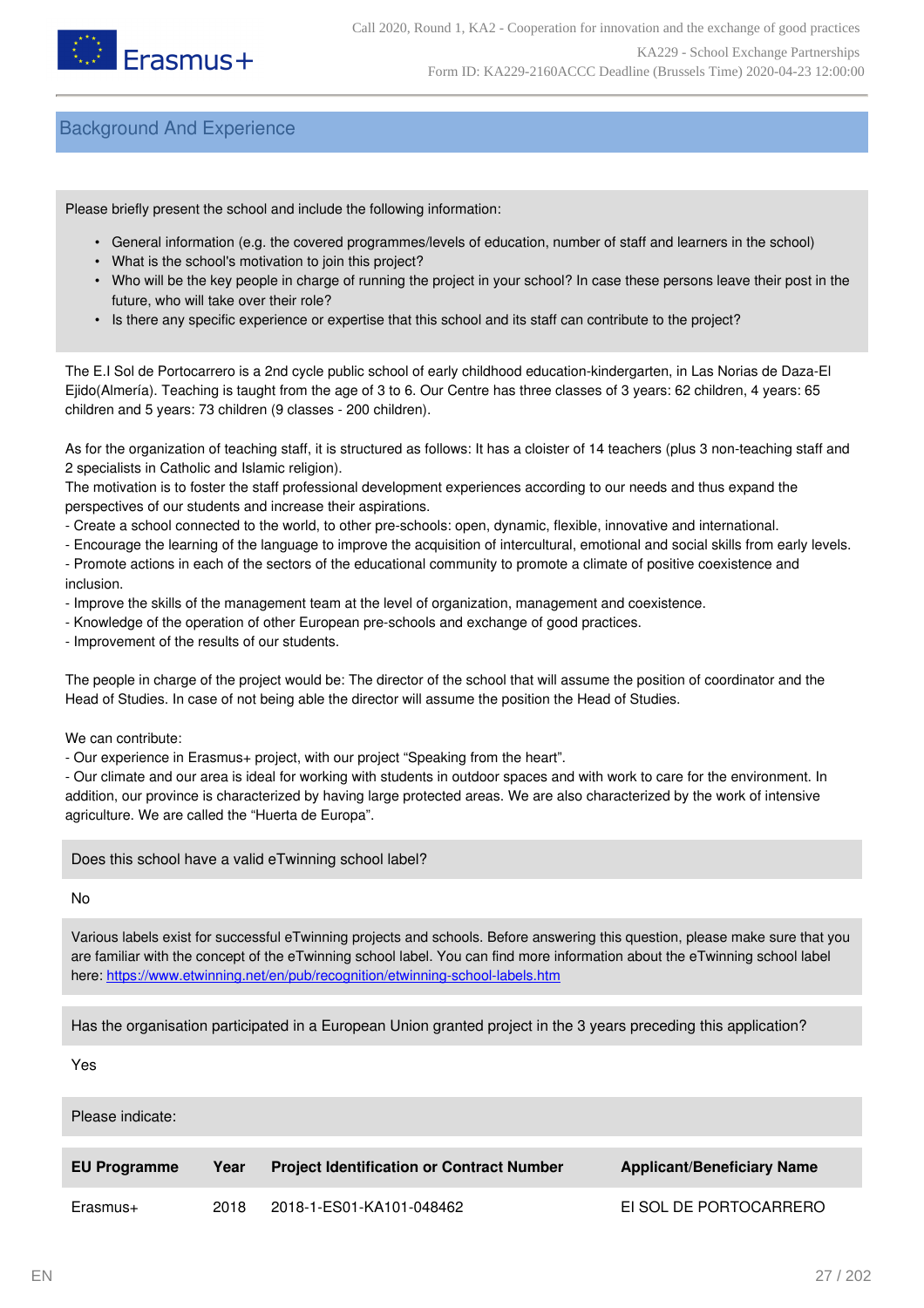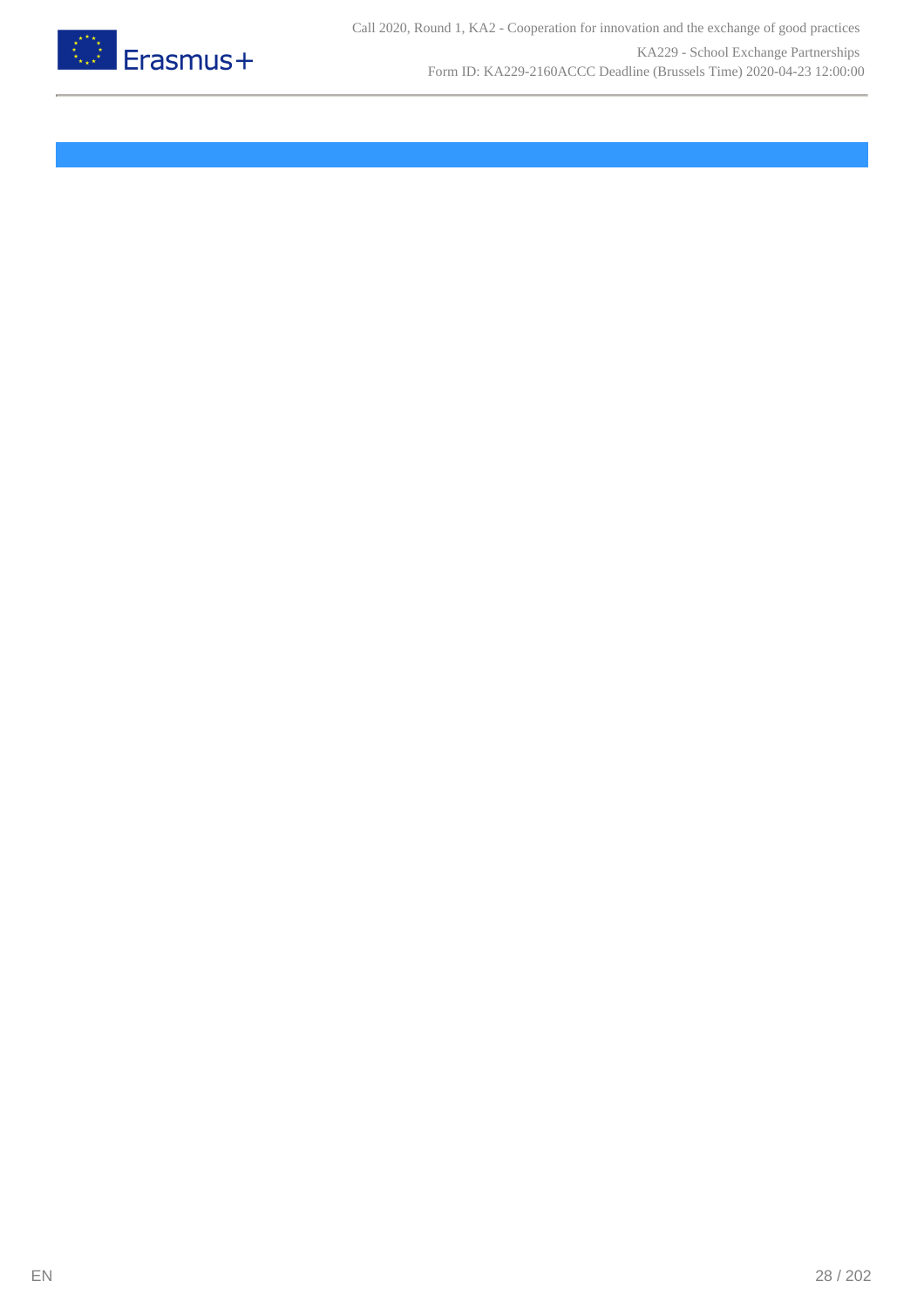

## Partner Organisation details

| Organisation ID                | E10246710                                                             |
|--------------------------------|-----------------------------------------------------------------------|
| Legal name                     | 4th Kindergarden of Agios Nikolaos (4ο Νηπιαγωγείο<br>Αγίου Νικολάου) |
| Legal name (National language) | 4th Kindergarden of Agios Nikolaos (4ο Νηπιαγωγείο<br>Αγίου Νικολάου) |
| Address                        | ΠΕΡΙΟΧΗ ΠΙΣΣΙΔΕΣ                                                      |
| Country                        | Greece                                                                |
| P.O. Box                       | $T.\Theta.4$                                                          |
| <b>Postal Code</b>             | 72100                                                                 |
| City                           | Άγιος Νικόλαος                                                        |
| Website                        |                                                                       |
| Telephone                      | +306943855668, +302841090011                                          |
| Fax                            | +302841028686                                                         |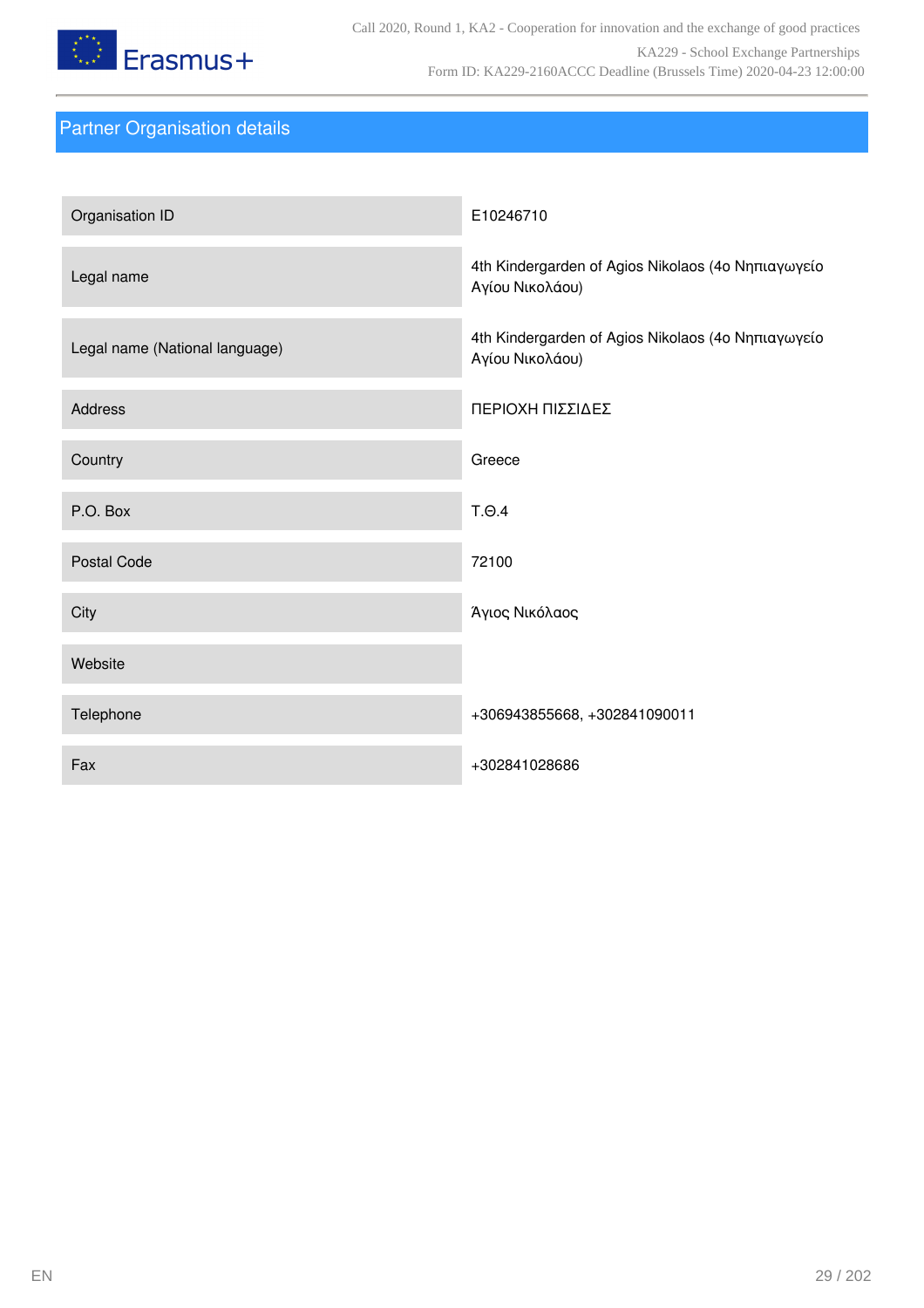

### Profile

| Type of Organisation               | School/Institute/Educational centre – General education<br>(pre-primary level) |
|------------------------------------|--------------------------------------------------------------------------------|
| Is the organisation a public body? | Yes                                                                            |
| Is the organisation a non-profit?  | Yes                                                                            |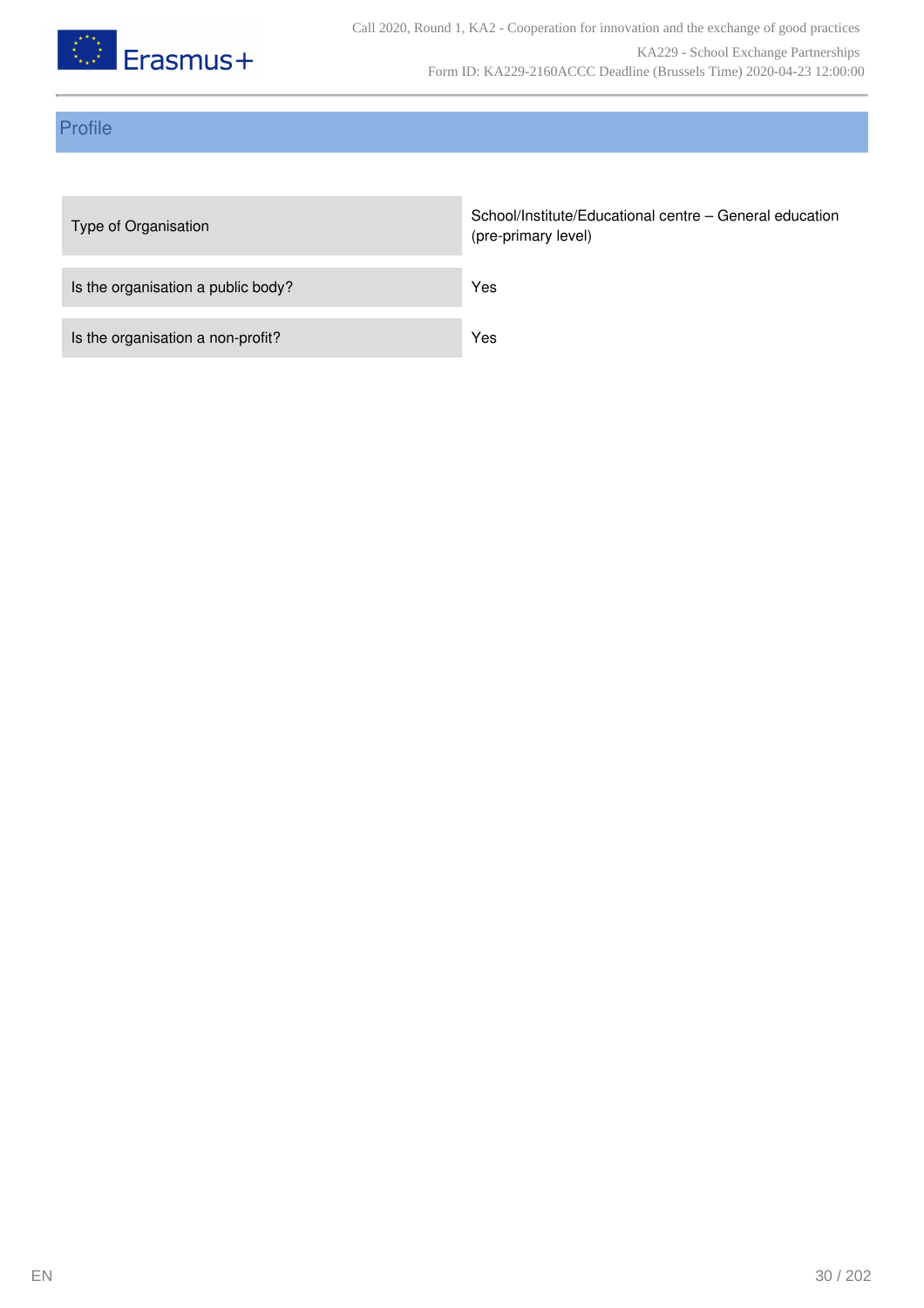

### Legal Representative

| <b>Title</b>                 | Mrs.                |
|------------------------------|---------------------|
| Gender                       | Female              |
| <b>First Name</b>            | Georgia             |
| <b>Family Name</b>           | Kalyva              |
| Position                     | Headmaster          |
| Email                        | kalivageo@gmail.com |
| Telephone                    | +302841028686       |
|                              |                     |
| <b>Preferred Contact</b>     | No                  |
| Same address as organisation | Yes                 |
| Address                      | ΠΕΡΙΟΧΗ ΠΙΣΣΙΔΕΣ    |
| Country                      | Greece              |
| P.O. Box                     | $T.\Theta.4$        |
| <b>Postal Code</b>           | 72100               |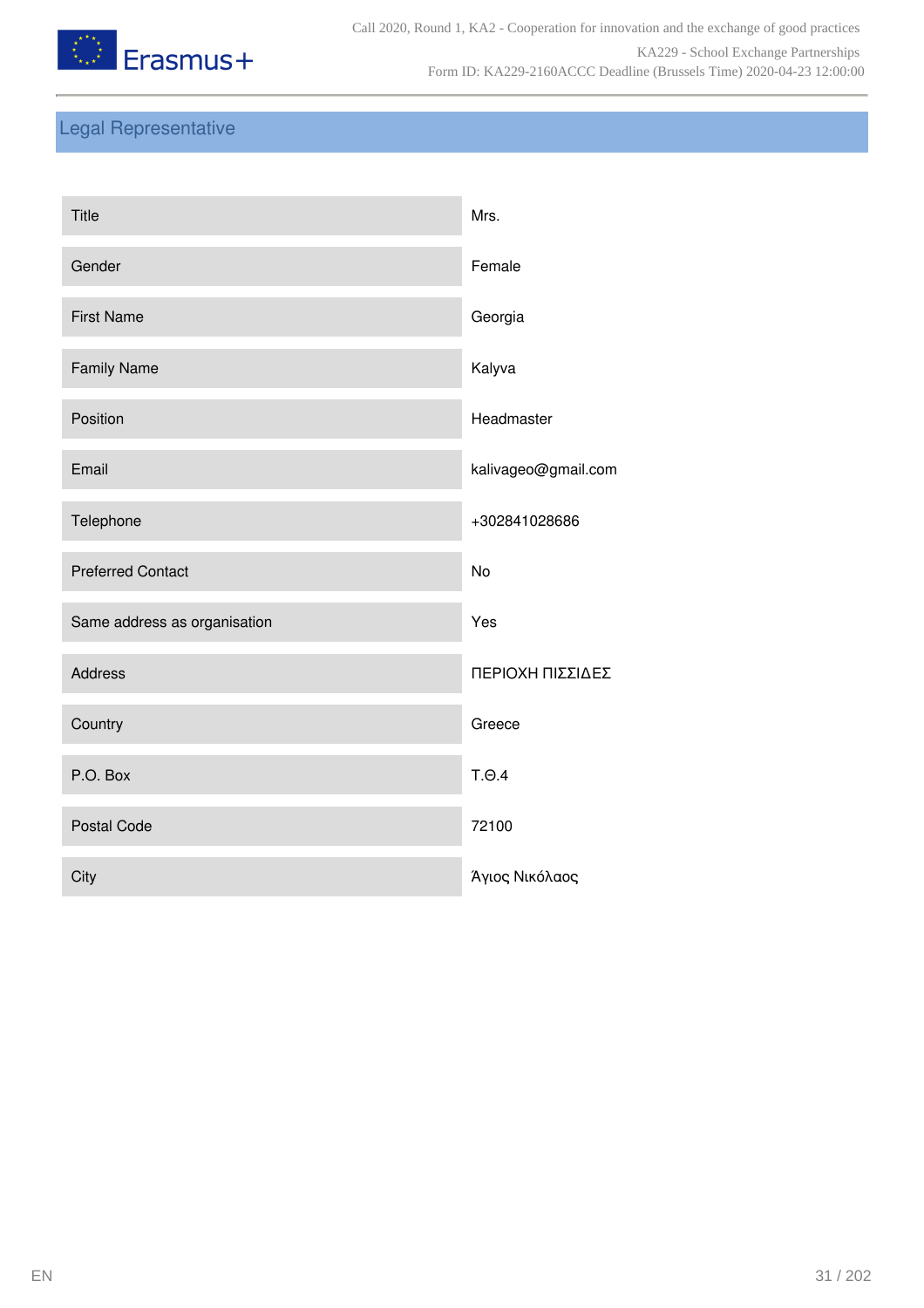

### Contact Person

| <b>Title</b>                 | Mrs.                |
|------------------------------|---------------------|
| Gender                       | Female              |
| <b>First Name</b>            | Georgia             |
| <b>Family Name</b>           | Kalyva              |
| Position                     | Headmaster          |
| Email                        | kalivageo@gmail.com |
| Telephone                    | +302841028686       |
| <b>Preferred Contact</b>     | Yes                 |
| Same address as organisation | Yes                 |
| <b>Address</b>               | ΠΕΡΙΟΧΗ ΠΙΣΣΙΔΕΣ    |
| Country                      | Greece              |
| P.O. Box                     | $T.\Theta.4$        |
| <b>Postal Code</b>           | 72100               |
| City                         | Άγιος Νικόλαος      |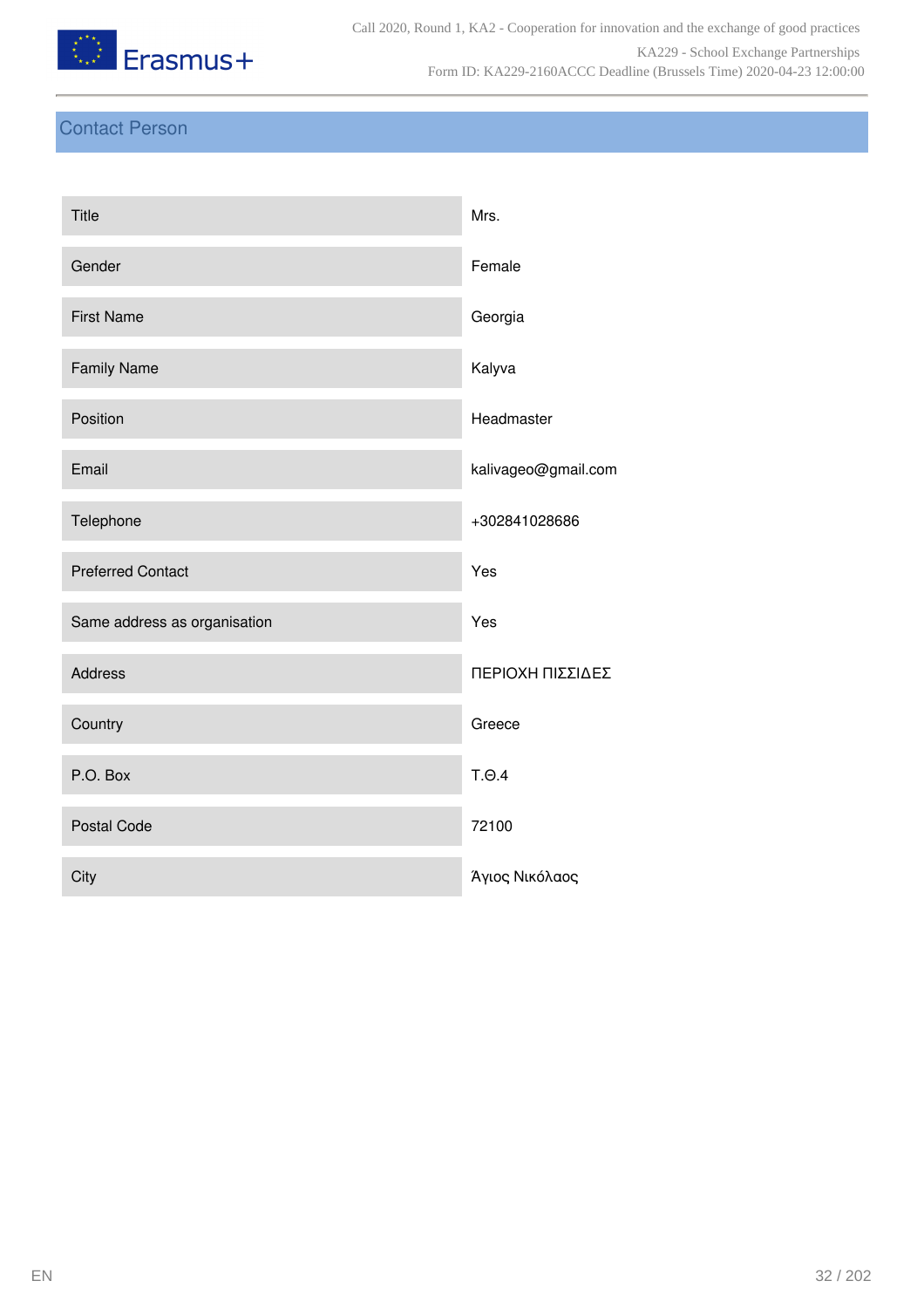

Form ID: KA229-2160ACCC Deadline (Brussels Time) 2020-04-23 12:00:00

#### Background And Experience

Please briefly present the school and include the following information:

- General information (e.g. the covered programmes/levels of education, number of staff and learners in the school)
- What is the school's motivation to join this project?
- Who will be the key people in charge of running the project in your school? In case these persons leave their post in the future, who will take over their role?
- Is there any specific experience or expertise that this school and its staff can contribute to the project?

4th kindergarten of Agios Nikolaos is a municipal institution and implements "General pre-school education program" for children (4-6 years old). The school has 87 students aged 4-6 years.

There are 6 teachers of basic programme and 2 special education teachers that help students with learning difficulties. Once per week a psychologist and a social worker are employed in the school unit.

Our organization has not participated in a European Union granted project yet. Our motivation to engage in this project is to share with experience with the activities we are already implementing and create new ones, enriching our education programme.

The school will involve in the project with coordination of the school Headmaster. She is also teacher of a class with 22 pupils. All the teachers of the school will be involved in the activities that are needed for the project. Staff rotation will result in employee engagement with a similar level of knowledge and experience.

We can contribute is to include in the project the robotics activities with the bee bot that we are already implementing and share with outdoor activities.

Does this school have a valid eTwinning school label?

No

Various labels exist for successful eTwinning projects and schools. Before answering this question, please make sure that you are familiar with the concept of the eTwinning school label. You can find more information about the eTwinning school label here: <https://www.etwinning.net/en/pub/recognition/etwinning-school-labels.htm>

Has the organisation participated in a European Union granted project in the 3 years preceding this application?

No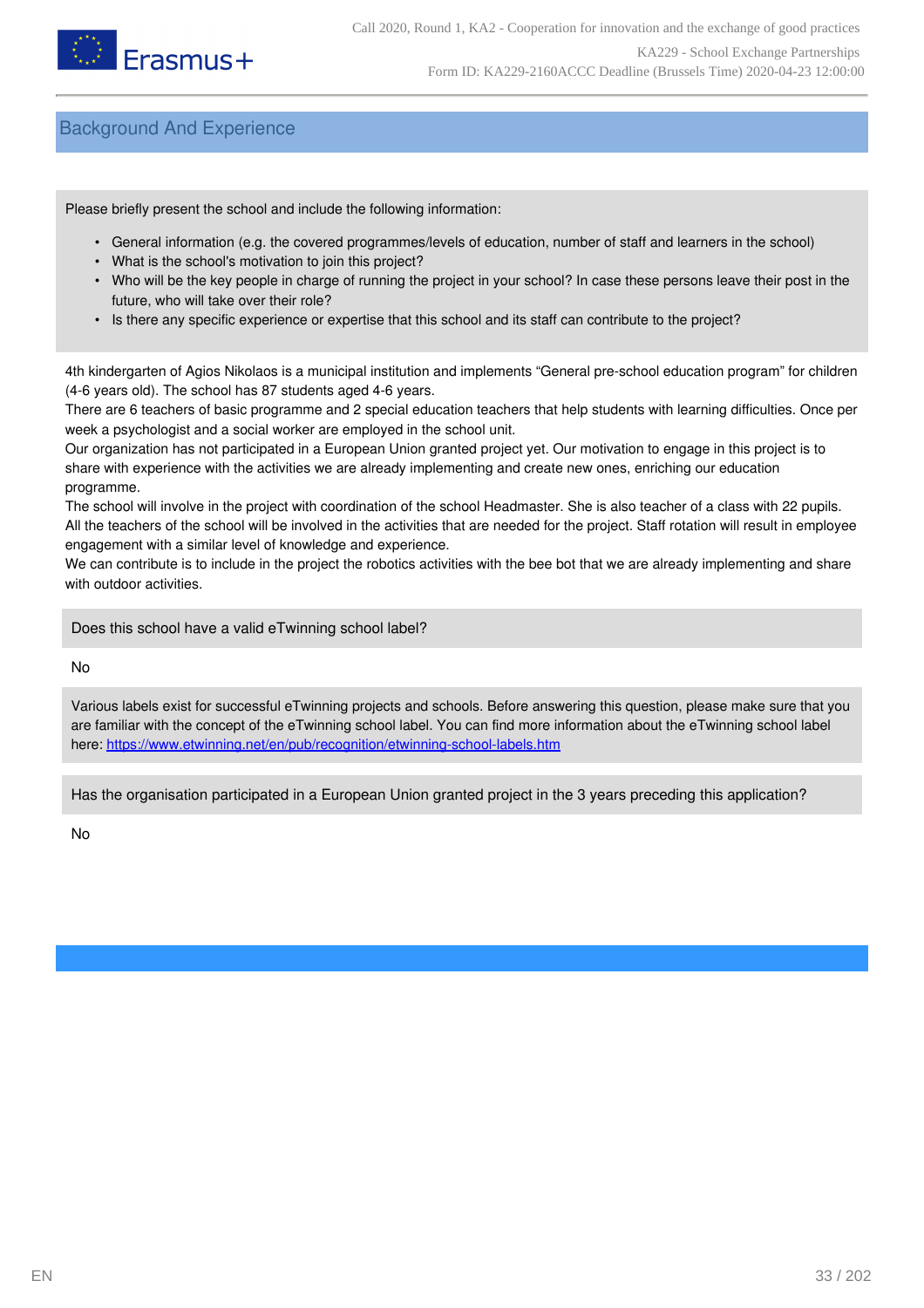

## Partner Organisation details

| Organisation ID                | E10080547                     |
|--------------------------------|-------------------------------|
| Legal name                     | kindergarten 8 "Bodra smyana" |
| Legal name (National language) |                               |
| National ID (if applicable)    | 800299                        |
| Address                        | ul. "General Kolev" 13        |
| Country                        | <b>Bulgaria</b>               |
| <b>Postal Code</b>             | 9300                          |
| City                           | Dobrich                       |
| Website                        |                               |
| Telephone                      | +35958602331                  |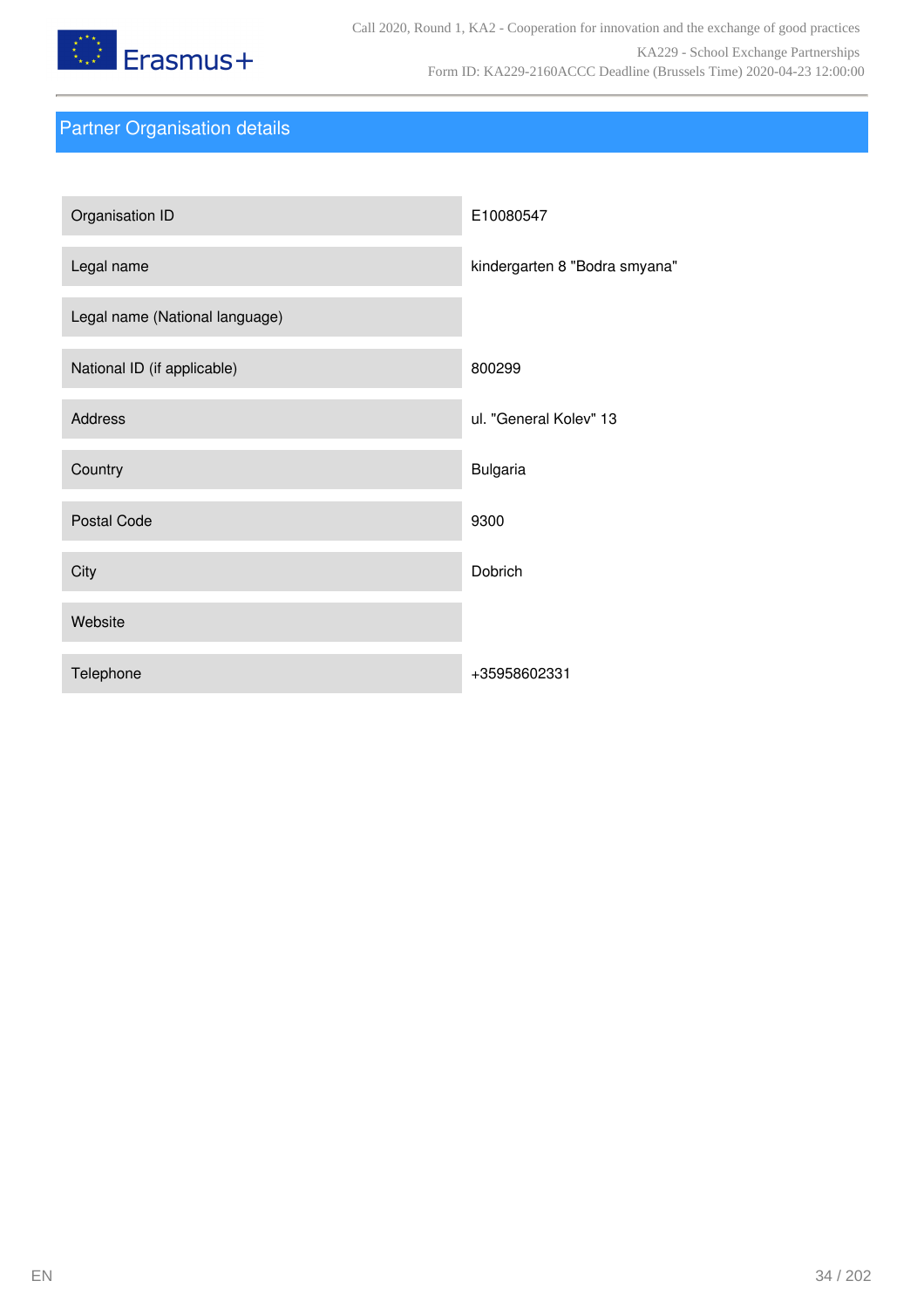

### Profile

| Type of Organisation               | School/Institute/Educational centre - General education<br>(pre-primary level) |
|------------------------------------|--------------------------------------------------------------------------------|
| Is the organisation a public body? | Yes                                                                            |
| Is the organisation a non-profit?  | No                                                                             |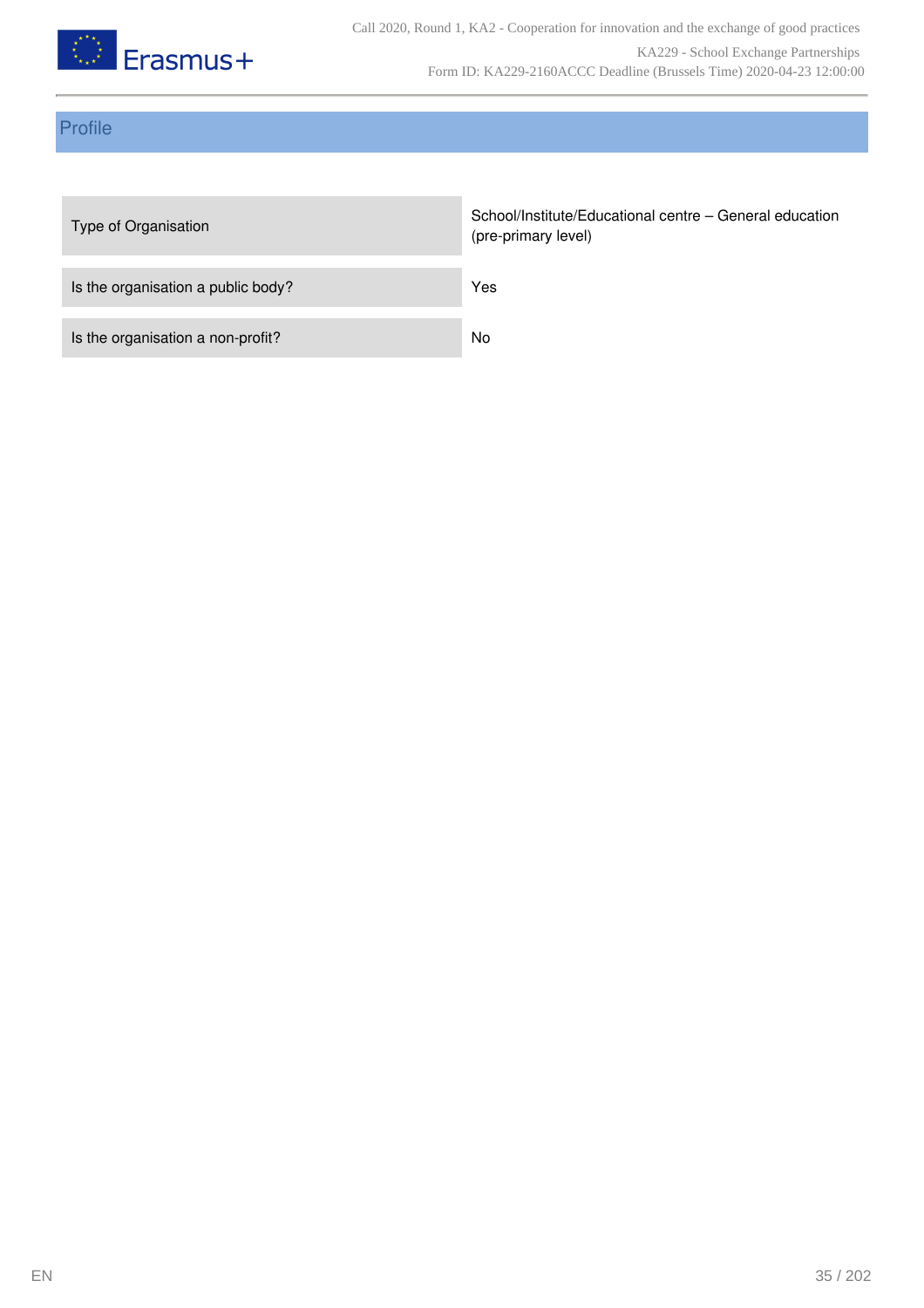

### Legal Representative

| <b>Title</b>                 | Mrs.                   |
|------------------------------|------------------------|
| Gender                       | Female                 |
| <b>First Name</b>            | Kristina               |
| <b>Family Name</b>           | Foteva                 |
| Position                     | principal              |
| Email                        | k_foteva@abv.bg        |
| Telephone                    | +35958602331           |
| <b>Preferred Contact</b>     | No                     |
| Same address as organisation | Yes                    |
| <b>Address</b>               | ul. "General Kolev" 13 |
| Country                      | <b>Bulgaria</b>        |
| <b>Postal Code</b>           | 9300                   |
| City                         | Dobrich                |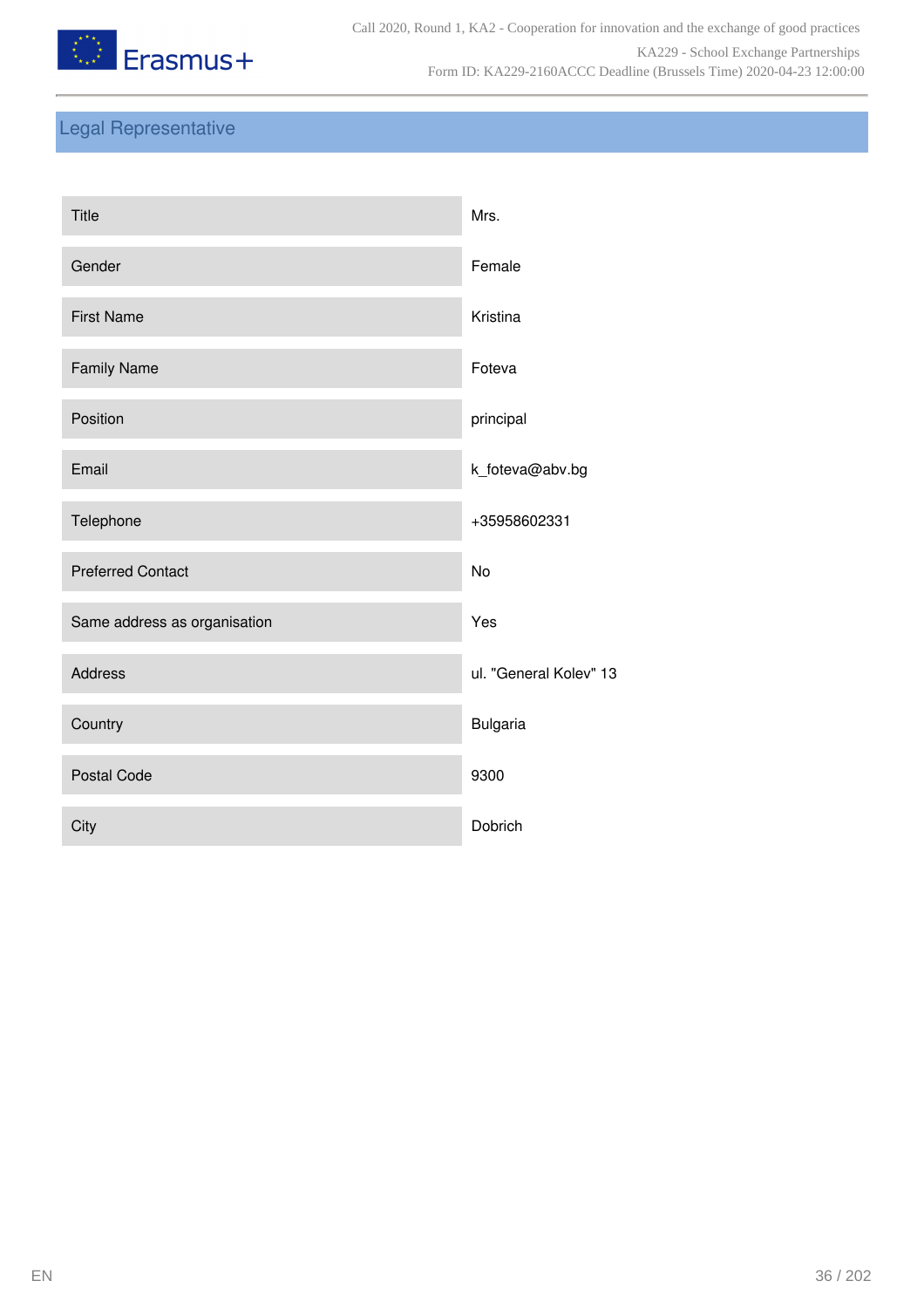

# Contact Person

| <b>Title</b>                 | Mrs.                    |
|------------------------------|-------------------------|
| Gender                       | Female                  |
| <b>First Name</b>            | Margarita               |
| <b>Family Name</b>           | Bozhanova               |
| Position                     | teacher                 |
| Email                        | bodrasmyana_1963@abv.bg |
| Telephone                    | +35958602331            |
| <b>Preferred Contact</b>     | Yes                     |
| Same address as organisation | Yes                     |
| <b>Address</b>               | ul. "General Kolev" 13  |
| Country                      | <b>Bulgaria</b>         |
| <b>Postal Code</b>           | 9300                    |
| City                         | Dobrich                 |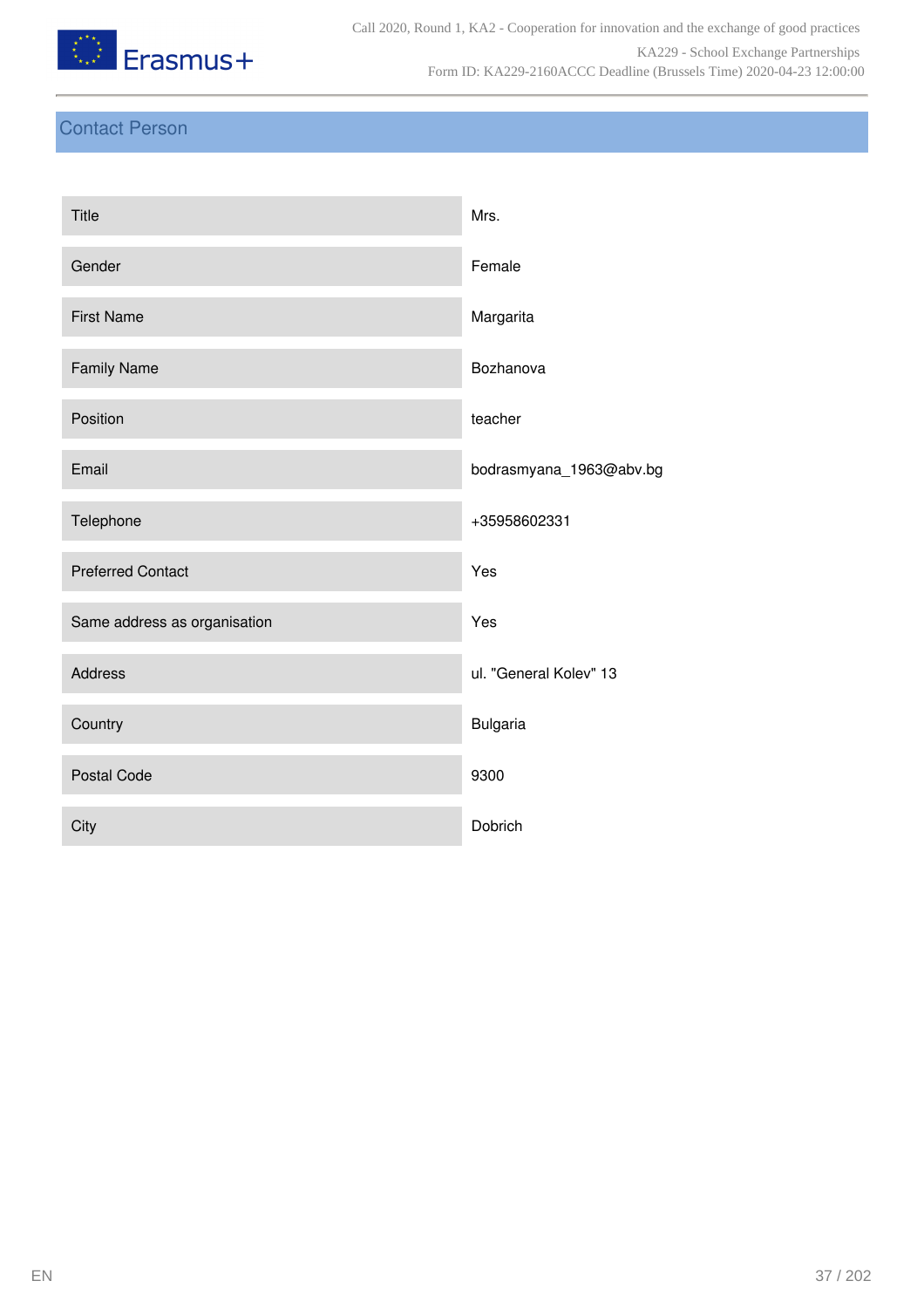

Form ID: KA229-2160ACCC Deadline (Brussels Time) 2020-04-23 12:00:00

### Background And Experience

Please briefly present the school and include the following information:

- General information (e.g. the covered programmes/levels of education, number of staff and learners in the school)
- What is the school's motivation to join this project?
- Who will be the key people in charge of running the project in your school? In case these persons leave their post in the future, who will take over their role?
- Is there any specific experience or expertise that this school and its staff can contribute to the project?

Kindergarten 8 "Bodra Smyana" is municipal institution, 141 children are being educated. They are between the ages of 3 and 7 years, divided in 6 age groups. The kindergarten has good material base – interactive boards, Bee Bot, educational platform Envision (one computer with multiple mice). Conditions for development of the mathematical and constructive skills are created – Froebel's tiles, and Cuisenaire's rods. In the kindergarten there is a gym and a logopaedic room. There is also a big beautiful yard where different areas are created – for play and motor activity, for outdoor drawing, fairy-tale corner and for growing flowers.

In the kindergarten are working 12 pedagogical specialists, speech therapist and a music teacher. The teachers are moving the education outdoors, into the nature in the yard, and organizing many games and events together with the parents. The team works based on guidelines which comply with state education framework. It develops the artistic, emotional and intellectual abilities of children and is preparing them for school. Experimentation and observation are being used for lesson's development. Digital devices are also being used in children's education. The goal of the team is to make sure children are growing up happy and confident in their skills and abilities.

The project will have a positive impact on teachers, children and their parents. It will combine our aspirations to help children grow up into independent personalities with skills to understand the relations between nature phenomena, to experiment, to learn through art, to use their mathematics and apply their knowledge into practice.

Our pedagogic staff will increase their skills to apply new educational methods. They will organize the educational environment in the rooms and outdoors in the yard. They will develop the lessons and include in them the STEM education. These lessons will motivate children to experiment and learn actively. Teachers will exchange good pedagogical practices and will apply new methods in their future work.

All teachers and the management will participate in the project. The principal has an administrative and managerial role in the project. It will be her duty to unite everyone's efforts and motivate the participants. She will also promote the project's activities in the community. All teachers have professional qualities and all of them will participate. If someone leaves their position, the new candidate will be chosen based on system for selection of professional personnel.

The pedagogical team and the management have successful experience in working with national programs and projects. They also have experience in project from Comenius program. There is material base which secures the execution of the STEM subjects.

Teachers' internal qualifications are focused towards the use of new educational technologies and particular STEM training. They develop lessons using innovative methods and digital devices.

Does this school have a valid eTwinning school label?

No

Various labels exist for successful eTwinning projects and schools. Before answering this question, please make sure that you are familiar with the concept of the eTwinning school label. You can find more information about the eTwinning school label here: <https://www.etwinning.net/en/pub/recognition/etwinning-school-labels.htm>

Has the organisation participated in a European Union granted project in the 3 years preceding this application?

No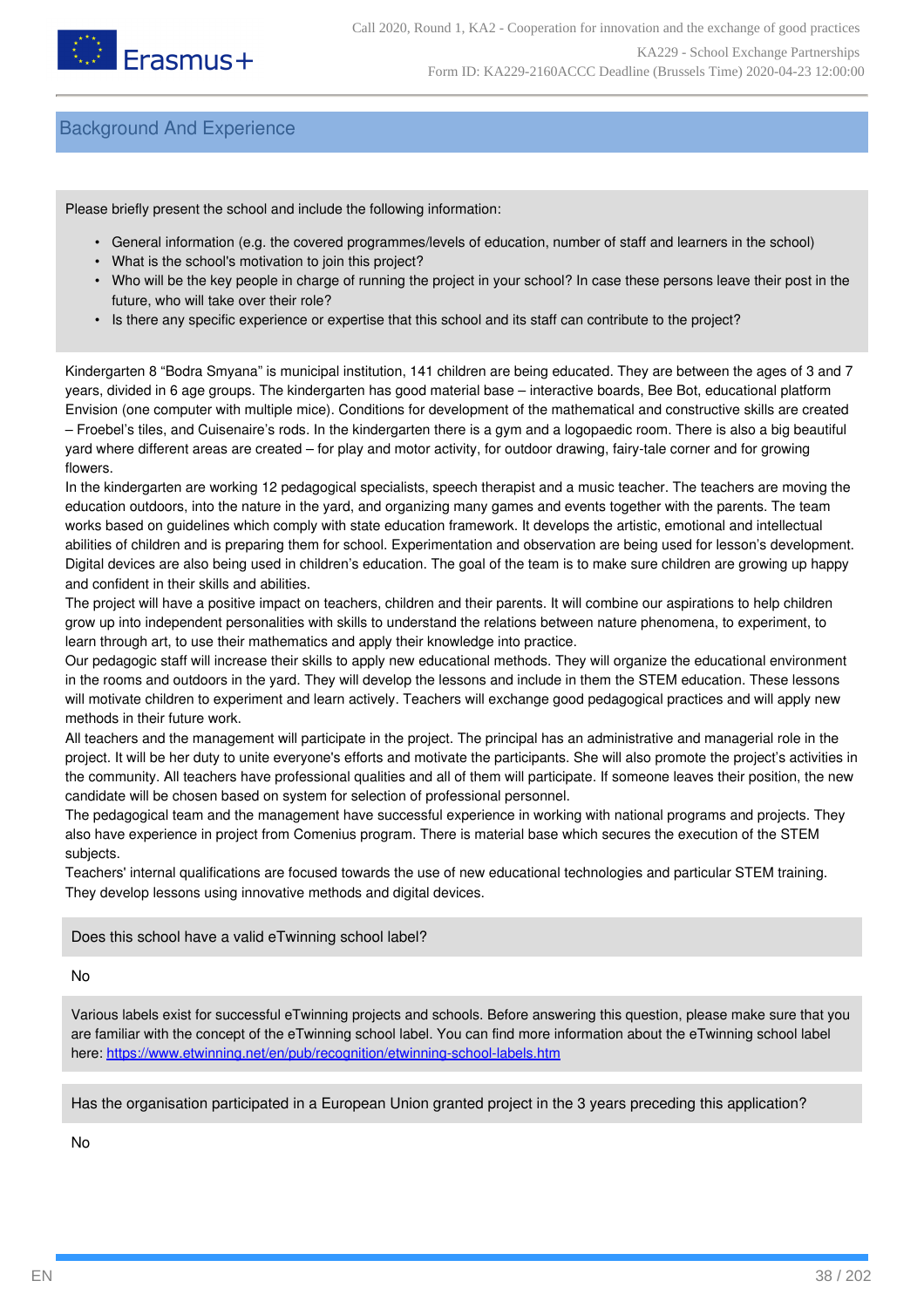

# Partner Organisation details

| Organisation ID                | E10205737                         |
|--------------------------------|-----------------------------------|
| Legal name                     | <b>Tallinna Lasteaed Vesiroos</b> |
| Legal name (National language) | <b>Tallinna Lasteaed Vesiroos</b> |
| National ID (if applicable)    | 75018911                          |
| Address                        | Sütiste tee 8                     |
| Country                        | Estonia                           |
| <b>Postal Code</b>             | 13411                             |
| City                           | Tallinn                           |
| Website                        | www.lavesiroos.ee                 |
| Telephone                      | +3726521640, +3726521641          |
| Fax                            | +3726521641                       |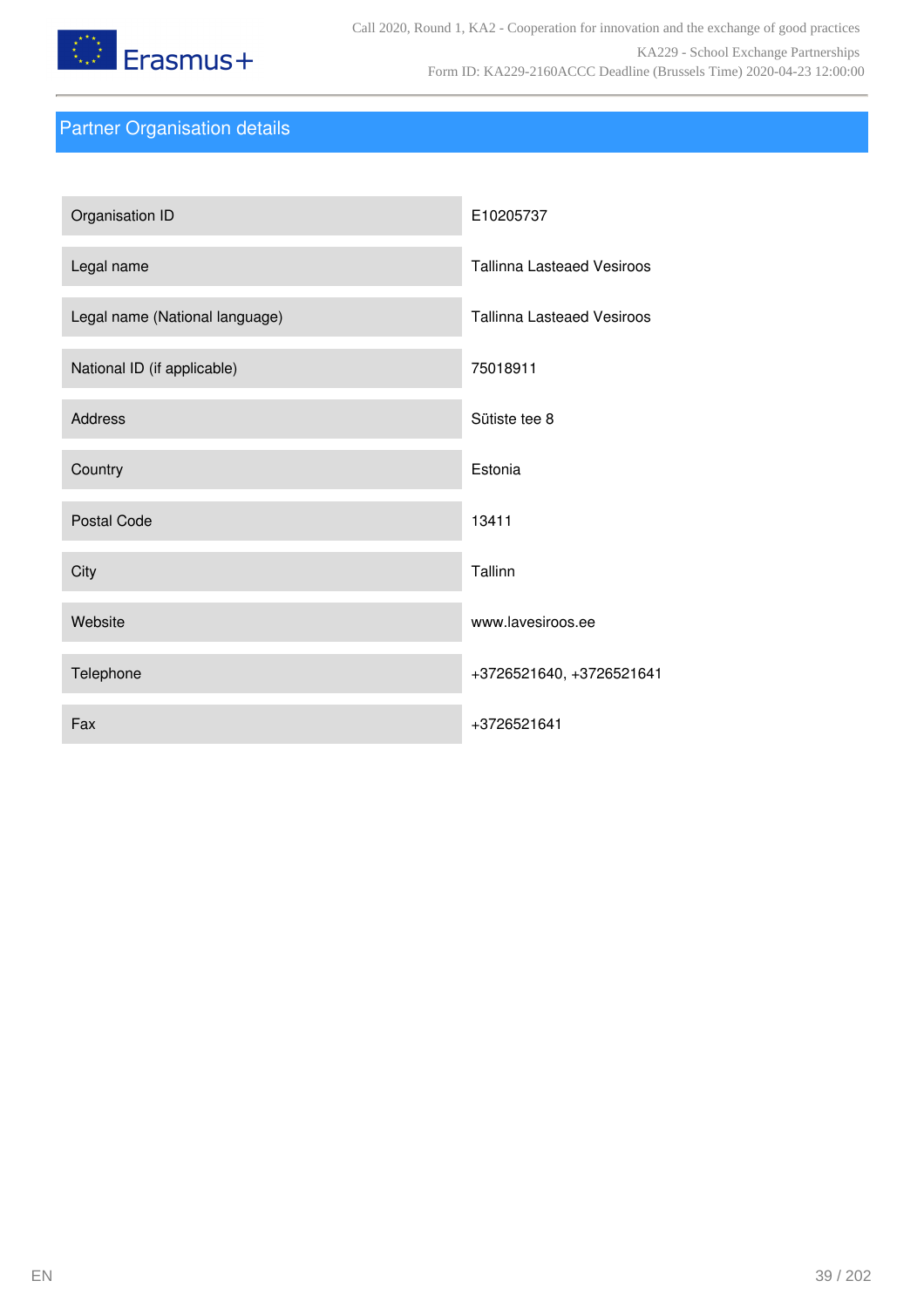

# Profile

| Type of Organisation               | School/Institute/Educational centre – General education<br>(pre-primary level) |
|------------------------------------|--------------------------------------------------------------------------------|
| Is the organisation a public body? | Yes                                                                            |
| Is the organisation a non-profit?  | Yes                                                                            |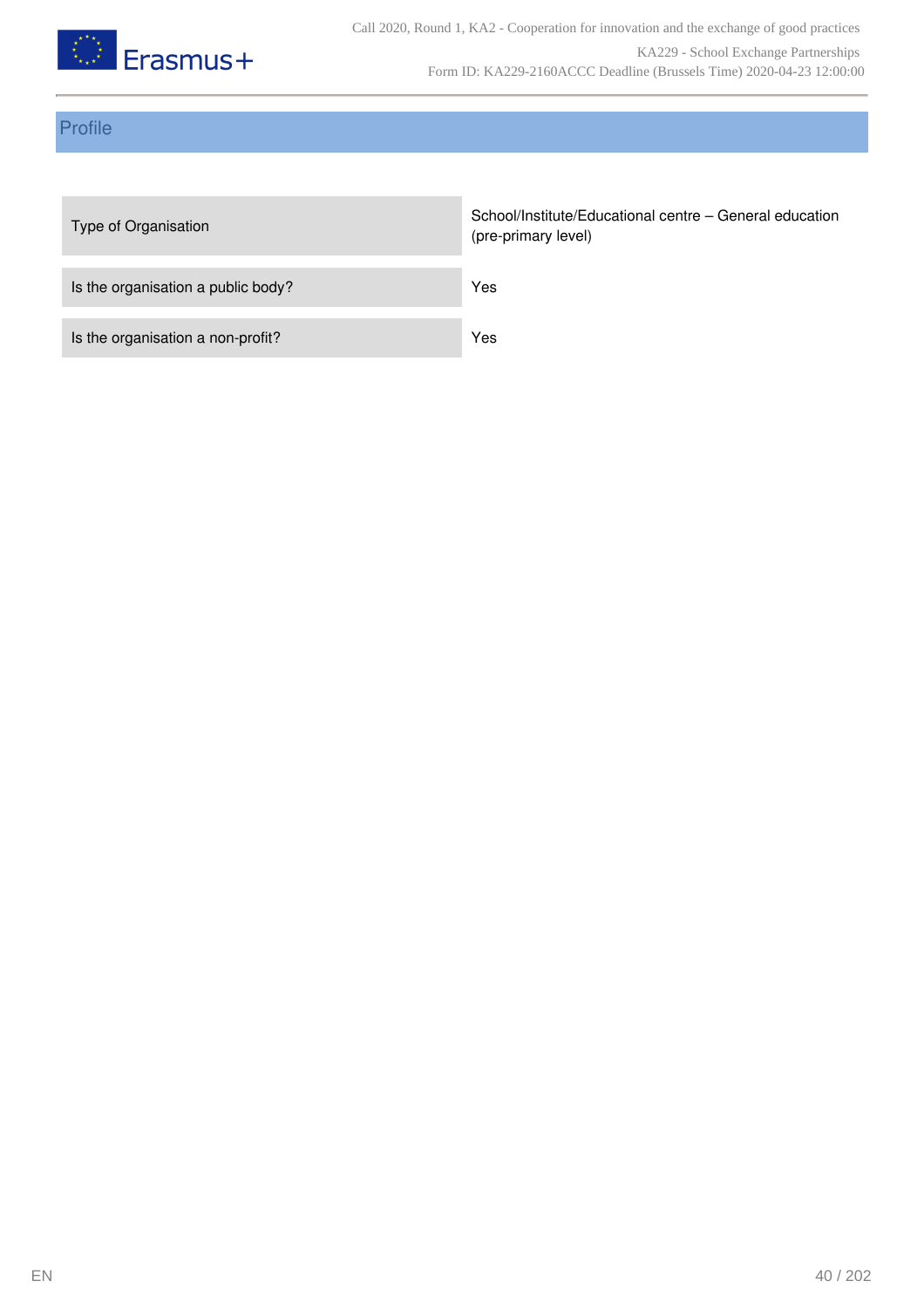

# Legal Representative

| <b>Title</b>                 | Mrs.                   |
|------------------------------|------------------------|
| Gender                       | Female                 |
| <b>First Name</b>            | Jaanika                |
| <b>Family Name</b>           | Raudsepp               |
| Position                     | Headmaster             |
| Email                        | direktor@lavesiroos.ee |
| Telephone                    | +37256501135           |
| <b>Preferred Contact</b>     | <b>No</b>              |
| Same address as organisation | Yes                    |
| Address                      | Sütiste tee 8          |
| Country                      | Estonia                |
| <b>Postal Code</b>           | 13411                  |
| City                         | Tallinn                |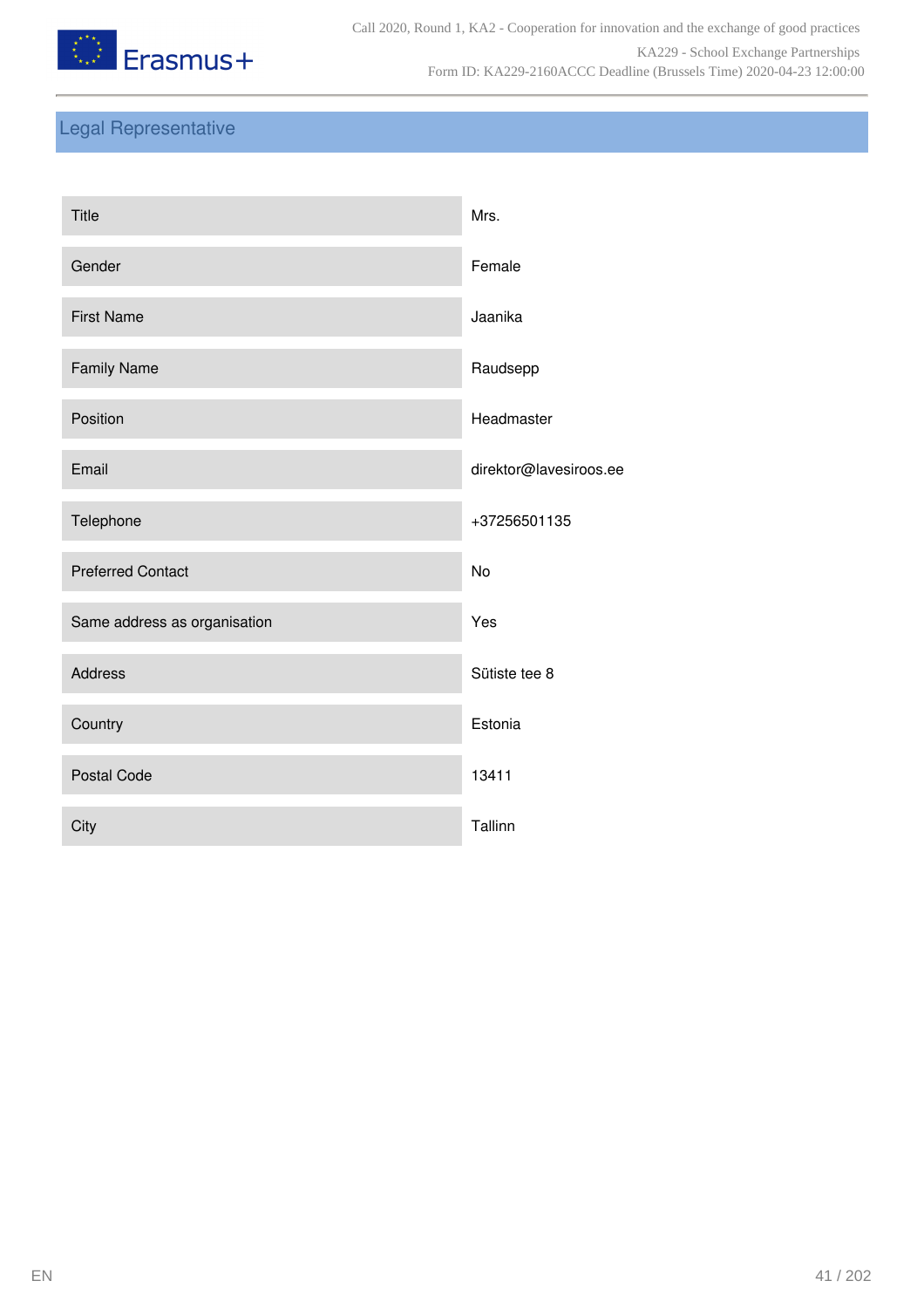

# Contact Person

| <b>Title</b>                 | Mrs.                     |
|------------------------------|--------------------------|
| Gender                       | Female                   |
| <b>First Name</b>            | Rahel                    |
| <b>Family Name</b>           | Rist                     |
| Position                     | Educational technologist |
| Email                        | rahel.rist@lavesiroos.ee |
| Telephone                    | +37256980182             |
| <b>Preferred Contact</b>     | Yes                      |
| Same address as organisation | Yes                      |
| Address                      | Sütiste tee 8            |
| Country                      | Estonia                  |
| <b>Postal Code</b>           | 13411                    |
| City                         | Tallinn                  |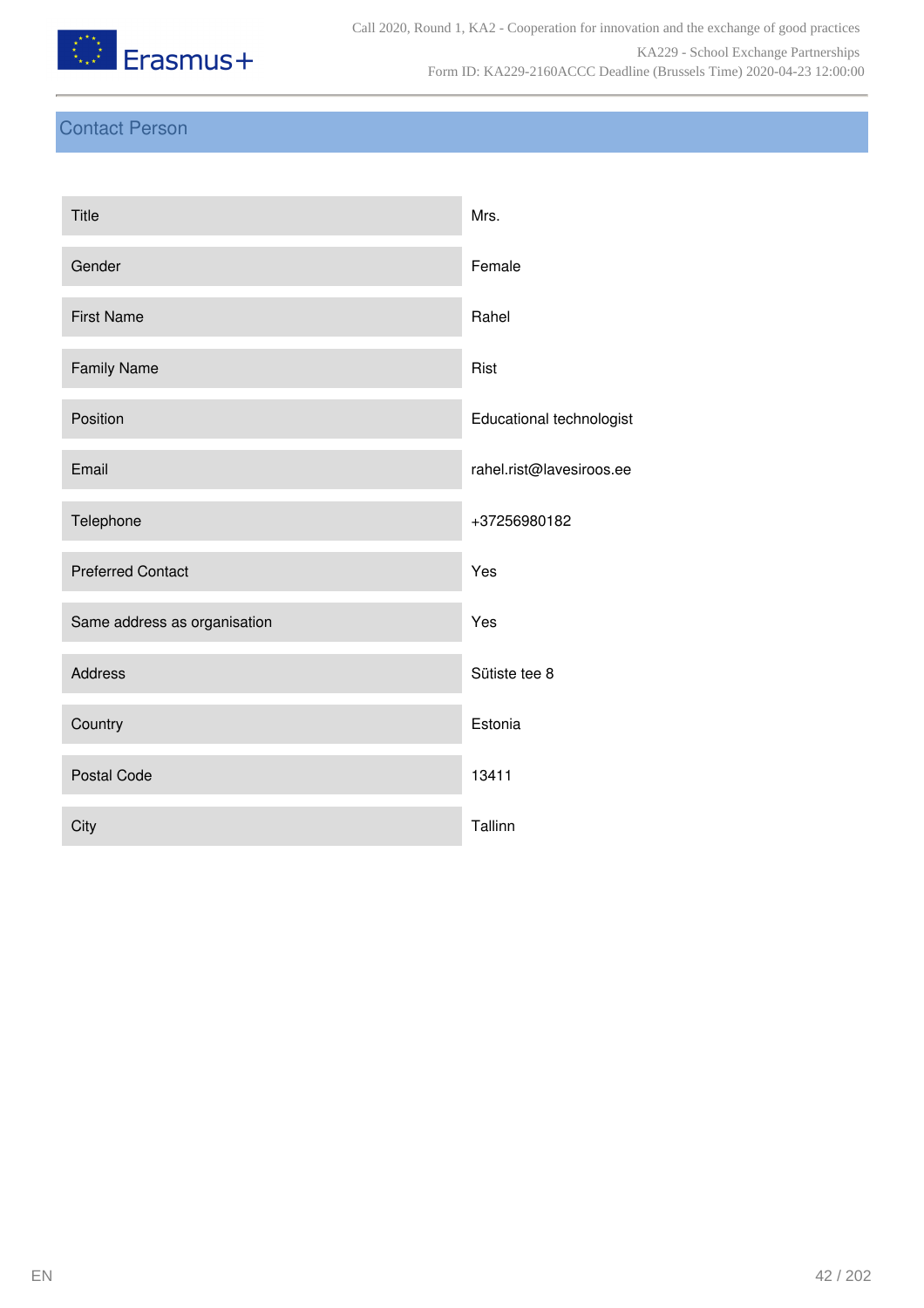

Form ID: KA229-2160ACCC Deadline (Brussels Time) 2020-04-23 12:00:00

### Background And Experience

Please briefly present the school and include the following information:

- General information (e.g. the covered programmes/levels of education, number of staff and learners in the school)
- What is the school's motivation to join this project?
- Who will be the key people in charge of running the project in your school? In case these persons leave their post in the future, who will take over their role?
- Is there any specific experience or expertise that this school and its staff can contribute to the project?

The Tallinn Kindergarten Vesiroos was founded in Tallinn in 1971 under the name of the Kindergarten no 12. In 1997 the Kindergarten was renamed Tallinna Lasteaed Vesiroos. Tallinn kindergarten Vesiroos is situated capital of Estonia (Tallinn), in the district of Mustamäe. Value based learning, health, outdoor learning, nature and music are our main priorities. Our kindergarten is attended by 205 children ages 2-7 years. 11 groups - 18 to 24 children for each group. Usually groups are made up of pupils of the same age. We have one levelling group and two adjustment group. In the kindergarten works 44 people, 27 employees are teachers.

The foundation of our kindergarten learning education is value-based education, focusing on values such as growth, collaboration, innovativeness and safety. All of our teachers understand the importance of lifelong learning and they appreciate every new challenge what each new project provides.

Our kindergarten is favourably located – it is in a residential area but also surrounded by greenery and a naturally diverse landscape. The neighbouring Sütiste forest park provides ample opportunities for holding educational walks and hikes as well as organising sports, music and outdoor activities.

In 2018, we hired the educational technologist who supports our teachers and helps them find new ways to teach kids through technology. The teacher can use different methods and educational robots to capture the children`s attention and assess their learning progress.

STEAM is a new thing for us and we are more than ready to learn and collect some new learning approaches and ideas from our colleagues in other EU countries.

The key people are headmaster, headteacher and educational technologist, who will be coordinating the project activities. Every teacher who will take part of this project have a opportunity to fill in and represent their ideas and everyday work with children and parents.

Besides pre-school educators, there are other specialists working in pre-school. They are music teachers, special educators and speech therapists, educational technologist, swimming coach.

We have experience in Comenius, Erasmus+ K1, K2, environmental projects and Nordplus junior projects, teacher exchanges and other projects inside of Estonia.

Does this school have a valid eTwinning school label?

### No

Various labels exist for successful eTwinning projects and schools. Before answering this question, please make sure that you are familiar with the concept of the eTwinning school label. You can find more information about the eTwinning school label here: <https://www.etwinning.net/en/pub/recognition/etwinning-school-labels.htm>

Has the organisation participated in a European Union granted project in the 3 years preceding this application?

Yes

Please indicate: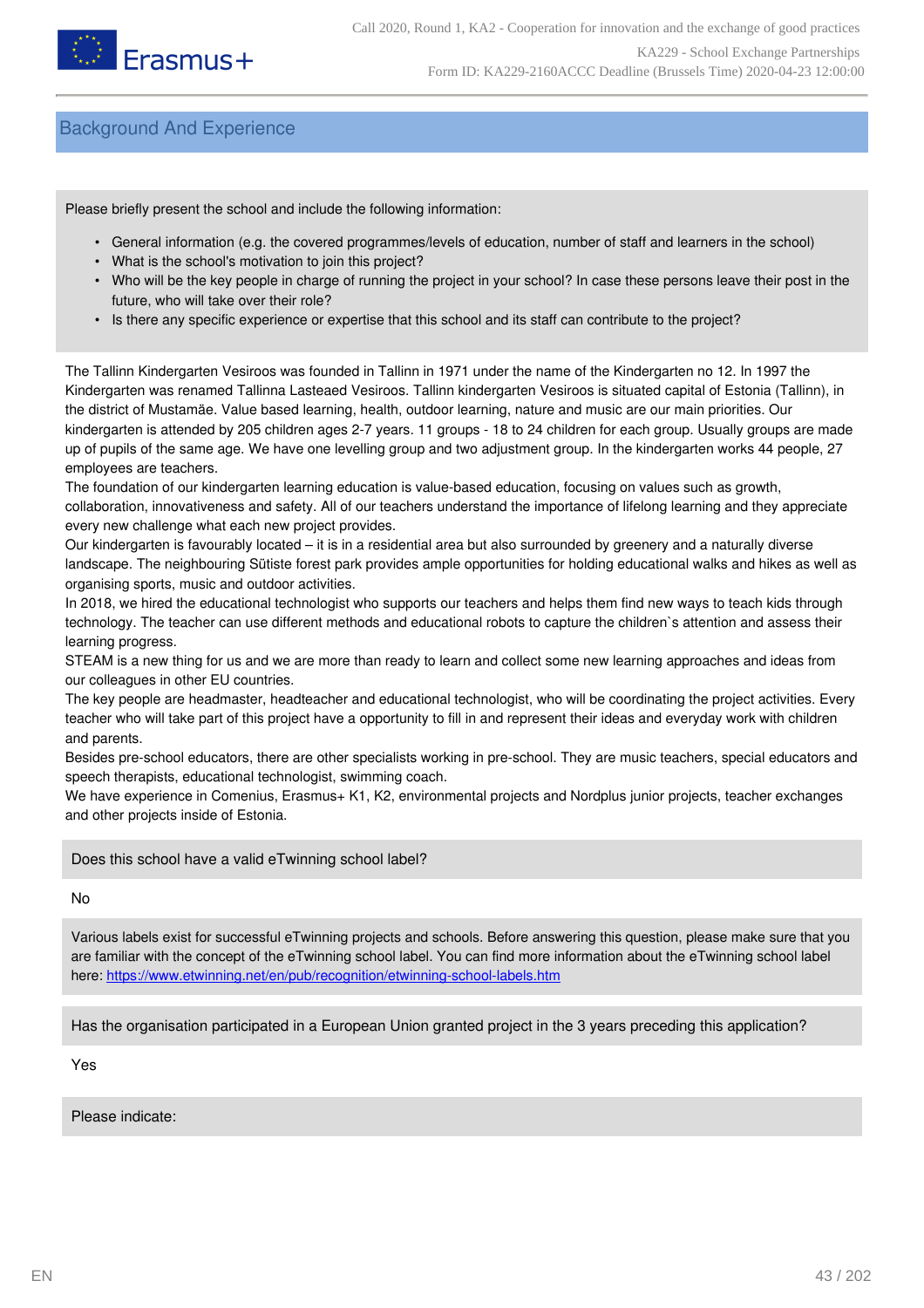|  | KA229 - School Exchange Par |  |
|--|-----------------------------|--|
|  |                             |  |

| ▲ Erasmus+<br>$\mathbf{r}$ $\mathbf{r}$ |      | KA229 - School Exchange Partnerships |                                                                               |  |
|-----------------------------------------|------|--------------------------------------|-------------------------------------------------------------------------------|--|
| cυ                                      |      | rioject Identification or            | Form ID: KA229-2160ACCC Deadline (Brussels Time) 2020-04-23 12:00:00          |  |
| Programme                               | Year | <b>Contract Number</b>               | <b>Applicant/Beneficiary Name</b>                                             |  |
| $E$ rasmus+                             | 2018 | 2018-1-EE01-KA101-046917             | Tallinna Lasteaed Vesiroos                                                    |  |
| $E$ rasmus+                             | 2018 | 2018-1-LV01-KA229-047020 2           | SIA "Skolmeistars" privata pirmsskolas izglitibas<br>iestade "Mazins ka jura" |  |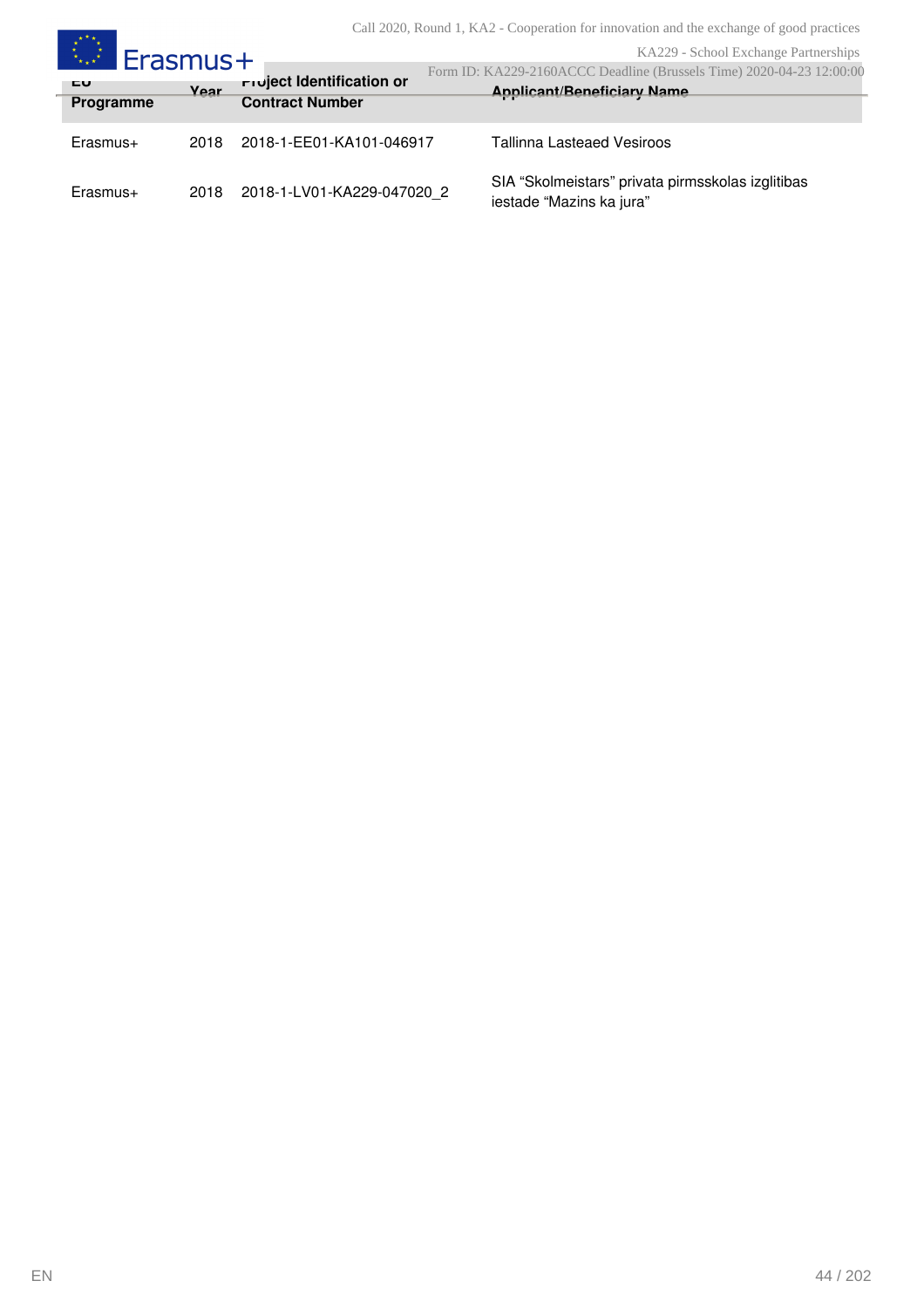

# Project Description

### Priorities and Topics

Please select the most relevant horizontal or sectoral priority according to the objectives of your project.

SCHOOL EDUCATION: Developing high quality early childhood education and care systems

If relevant, please select up to two additional priorities according to the objectives of your project.

SCHOOL EDUCATION: Increasing the levels of achievement and interest in science, technology, engineering, and mathematics

HORIZONTAL: Supporting individuals in acquiring and developing basic skills and key competences

Please select up to three topics addressed by your project

Key Competences (incl. mathematics and literacy) - basic skills

Early childhood education and care

Natural sciences

**Description**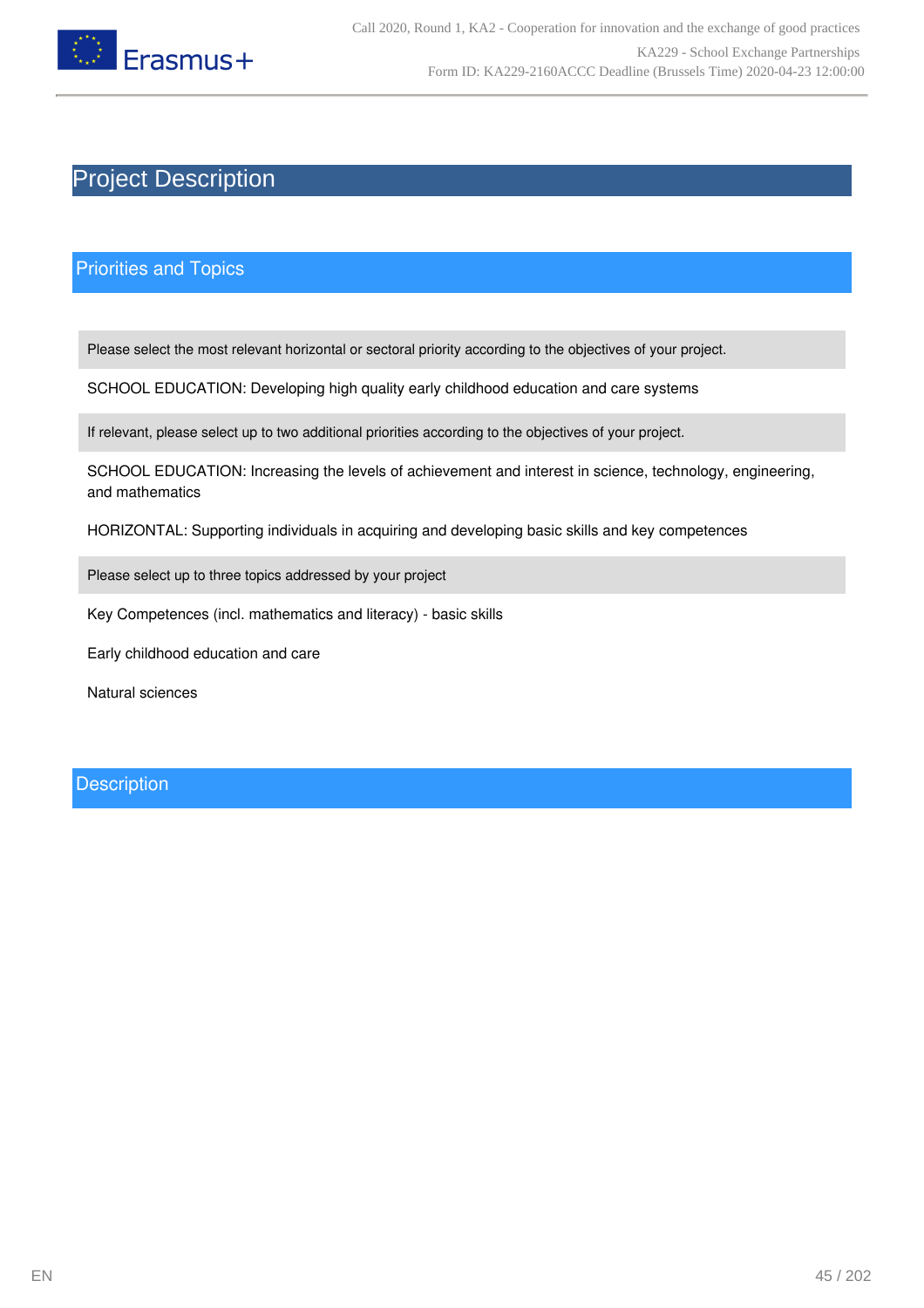

Please describe the motivation for your project and explain why it should be funded.

The project addresses the specific objectives of the Europe 2020 Strategy, especially the early childhood education and such important competence for Lifelong Learning (2018) as science, technology, engineering, arts and mathematics (STE(A)M).

The importance of high-quality early childhood education and care (ECEC) is reflected in policies and programmes of the European Commission and the Member States. Early childhood is the stage at which education can most effectively influence children's development.

The ET 2020 framework supports the achievement of the following benchmarks at European level by 2020 - at least 95% of children above 4 years old should participate in early childhood education and fewer than 15% of 15 year-old should be under-skilled in reading, mathematics and science.

According to PISA 2018 survey Estonia receives the highest level, Latvia, Belgium and Spain are in the middle, students in Greece and Bulgaria scored lower than the OECD average in mathematics and science developing. Although the knowledge of pupils in the Member States has increased compared to 2015, much remains to be done.

In order to motivate more young people to engage in science, technology, engineering, arts and mathematics related careers the STE(A)M subjects should be introduced to students at an early age, creating awareness and a natural interest in them.

At present children at pre-school level do not receive enough education in STE(A)M subjects due to lack of ageappropriate and at the same time binding and diverse methods. They need more support in maintaining different levels of preparedness and understanding the STE(A)M subjects.

Education policies have been developed in each partner state, such as the introduction of competence-based education in Latvia since 2019. In each country, educators work on their own methods.

To get better learning results, educators need to come together from different countries to work together to exchange experiences and develop new innovative methods. Partners need to explore how to use pre-school outdoor space for teaching STE(A)M. Outdoor education not only help children get to know their surroundings and gain an appreciation for the natural world, but it also plays an important part in bringing their knowledge into real life, and highly contribute to their personal and social development. The reality, however, pre-schools use little or none of these outdoor options. The need is to make the area around the pre-school more adapted to outdoor learning and teaching staff needs adequate training in outdoor learning.

We are convinced that bringing together partners from all over Europe with a variety of performance indicators and different international cooperation experiences will bring the best results.

The external financing is very important for the implementation of the mentioned aims since the pre-schools that are involved do not have an extra budget for financing such activities.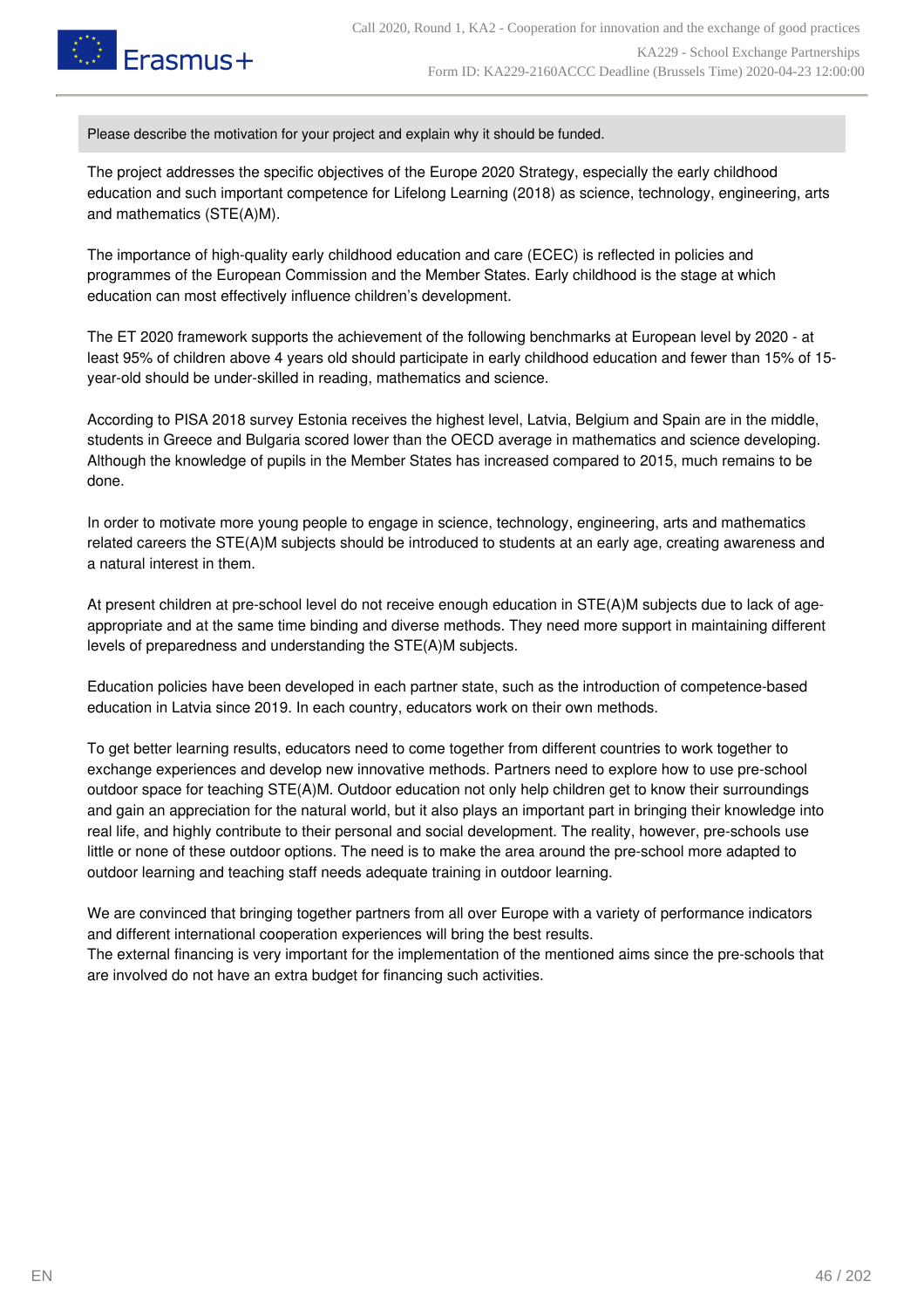

What are the objectives you would like to achieve and concrete results you would like to produce? How are these objectives linked to the priorities you have selected?

The general aim of the Project is to foster excellence and innovation in pre-school education by increasing teachers and education staff capacity at transnational level:

1) to strengthen cooperation between early childhood education and care institutions in European countries for teaching and learning such important competence as science, technology, engineering, arts and mathematics  $(STE(A)M)$ .

2) to foster exchange of experience between educational staff to equip teacher with tools, ideas and best practices on how to use outdoor space for learning purposes.

3) to strengthen collaboration with parents to raise children's readiness for school and future life.

Expected Project results:

1) developed, transferred and implemented innovative practices on STE(A)M teaching methods using outdoor space;

2) increased capacity and professionalism of the ECEC institutions to work at EU level, reinforced cooperation with partners from different countries.

3) fostered parents' involvement at education process;

4) 6 Learning/Teaching/ Training Activities have taken place in 6 countries with 120 visiting teachers involved;

5) 6 dissemination events organized.

6) the educational material – summarized experience and new methods created in English and available for wider public.

5) Project report prepared.

6) it is expected that in total 109 local teachers from the partner organizations will benefit from the project activities (from Latvia – 30, Belgium – 18, Bulgaria – 12, Spain – 14, Greece – 8, Estonia - 27 teachers); 7) it is expected that in total 1075 children and the same amount of their parents attending partner pre-schools will benefit from the project results (from Latvia – 222, Belgium – 220, Bulgaria – 141, Spain – 200, Greece – 87, Estonia – 205 children);

8) in total 105 pre-school educational institutions and teacher training institutions in partner countries (in Latvia – 35, in Belgium – 18, Bulgaria – 12, Spain – 14, Greece – 6, Estonia – 20) will be informed about project implementation and results.

The project will address Horizontal priority Supporting opportunities for all in acquiring and developing key competences, including basic skills – the project aim is to support the development of key competences for learners at pre-school level – particularly to develop the methods in the field of STE(A)M. The same in the field of school education – to develop partnership to promoting the STE(A)M approach to education through interdisciplinary teaching of STEM in cultural and environmental contexts. The Project will support professional development of all staff involved in organizing, leading and providing early childhood education and care. The Partners believe that children must be provided with a playful and age-appropriate learning environment. Through active/outdoor learning, the child develops such skills as: critical thinking, question-asking, problemsolving, oral and written self-expression, decision-making and creativity.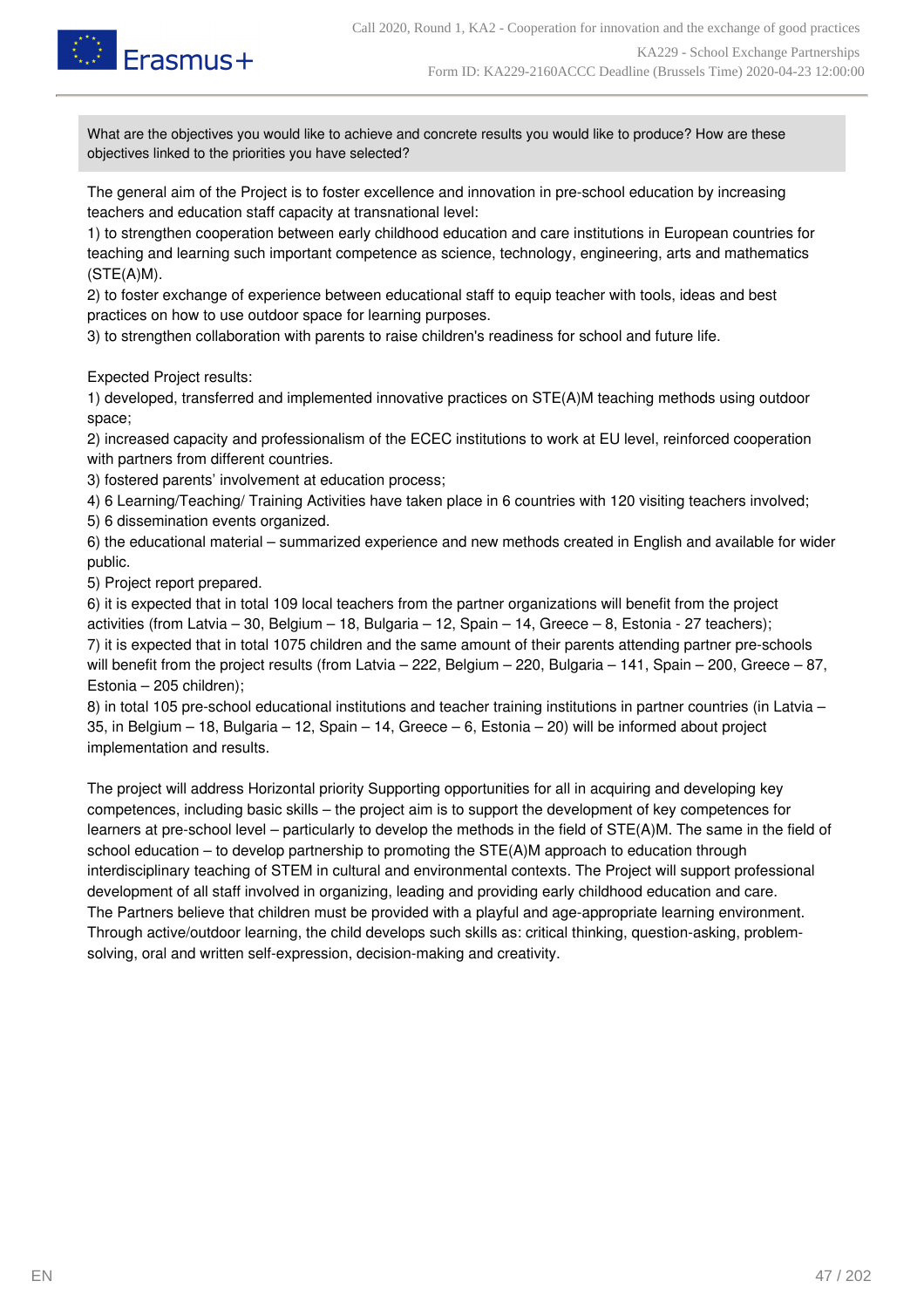

How are the planned activities going to lead to achievement of the project's objectives ?

The project will be organized in three main activities. The first activity "Project management", the second - "Building teaching capacity" and the third - "Information and dissemination".

The first activity "Project management" is created to ensure smooth and transparent project implementation according to the application and approved budget. It includes distribution of tasks between partners, online meetings, revise activity plan, coordinate LTT activities, dissemination activities and project results, reporting requirements. The partners will use the virtual tools for keeping up the cooperation through all project life circle – e-Twinning, Google Doc, Skype.

"Building teaching capacity" will consists of LTT activities and local events and will be aimed at strengthening cooperation, exchanging experiences and elaborating new teaching methods and approaches in STE(A)M teaching in pre-schools using outdoor space.

The common goal will be search for methods how to reach more professional level, and to compare different teaching styles. The task of visiting teachers will be to share experience and develop new approaches and continue testing and developing methods at their own pre-schools between LTT activities.

Participation in LTT activities will give understanding of the differences between pedagogical thinking and tradition in partners' countries. Learning by sharing practices will contribute to better solutions.

The LTT activities will consist of joint teacher seminars and experience exchange involving also more teachers from hosting institution as well. The seminars will be organized on different themes in each country focusing on diverse methods and experiences and strengths of each partner.

After the LTT activities each teacher will make a report and introduce other colleagues with gained experience and methods used in the guest institution. The themes of seminars, practical experience and LTT activities reports will be summarized and will serve as the resource for the elaboration of the new teaching materials.

"Information and dissemination of project results" will be aimed to inform about project and disseminate project results. The activity will consist of such sub-activities:

1) Information activities about the project – preparing and distribution of press releases, creation of project profile in social networks (Facebook), providing information in web pages of partners' institutions to reach as far as possible wide publicity during the whole duration of the project.

2) Dissemination of project results – each partner institution will organize a seminar to reach wider groups of local stakeholders – schools, teachers, social workers, parents and others. The information about the project experience and reached outcomes will be presented. The dissemination events will take place in all partners' countries in 22nd-23rd months.

### **eTwinning and Erasmus+ platforms**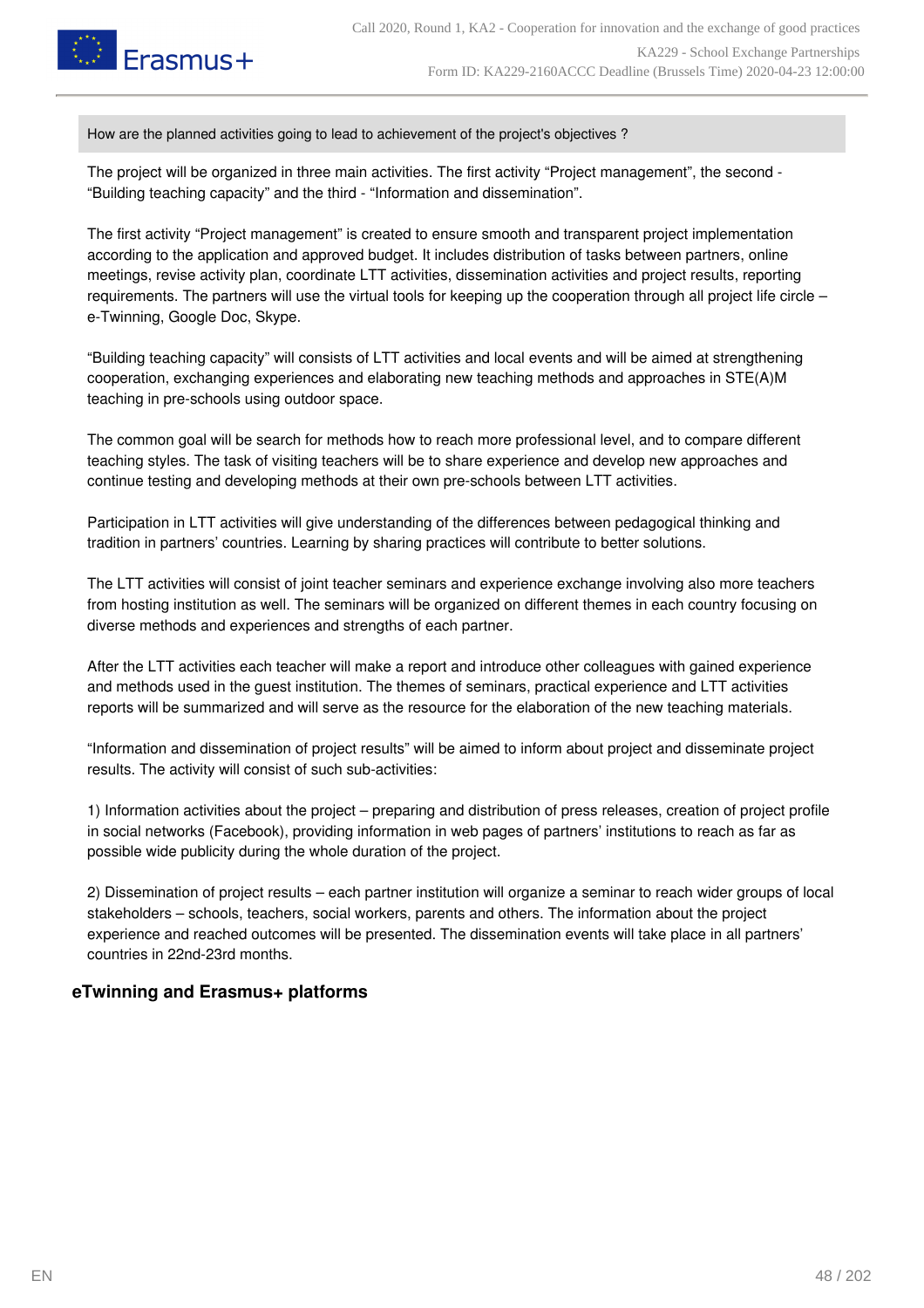

Have you used or do you plan to use eTwinning, School Education Gateway or the Erasmus+ Project Results Platform for preparation, implementation or follow-up of your project? If yes, please describe how.

The Project has already used eTwining platform for finding the partners. The LV used eTwinning Live Partner forums for shearing with the idea of the project and have received a large interest from the many pre-schools around the Europe. The first contact with partners from BG, ES, EL and EE were established by exchanging the messages at eTwinning platform. eTwinning platform is planned to use also at the stage of the project implementation – TwinSpace will be used to organise the project online meetings and to keeping all the outputs of the project. Newsroom will be used for the shearing of the information about main project activities and at projects results distribution phase.

Erasmus+ Project Results Platform will be used to download the project results and to share with the other education establishments around the Europe.

If your project proposal is building on previous or ongoing eTwinning project(s), please explain how you plan to achieve this. Please clearly identify the relevant eTwinning project(s) by including the project title and project ID. In addition to the information provided here, do not forget to provide further information about the eTwinning aspect of your proposal in all other relevant parts of the application form.

#### n/a

Please keep in mind that experts will evaluate your application exclusively on the basis of the information provided in the application form. Therefore, when answering this question make sure to describe the eTwinning project(s) you plan to build on. Likewise, please be aware that independently of the experts' evaluation of the quality of your application, the National Agency may verify the provided information about your eTwinning project(s). In case the information is not correct, your application may be disqualified.

### **Participants**

Please briefly describe who will take part in the project, including:

- Who are the different groups that will take part in the project activities (e.g. pupils, teachers, other school staff, parents, etc.)? Please also include information on local participants (those who will participate in project activities, but will not travel as part of the project).
- How are these groups going to participate?
- If pupils are involved in the project, please specify their age groups.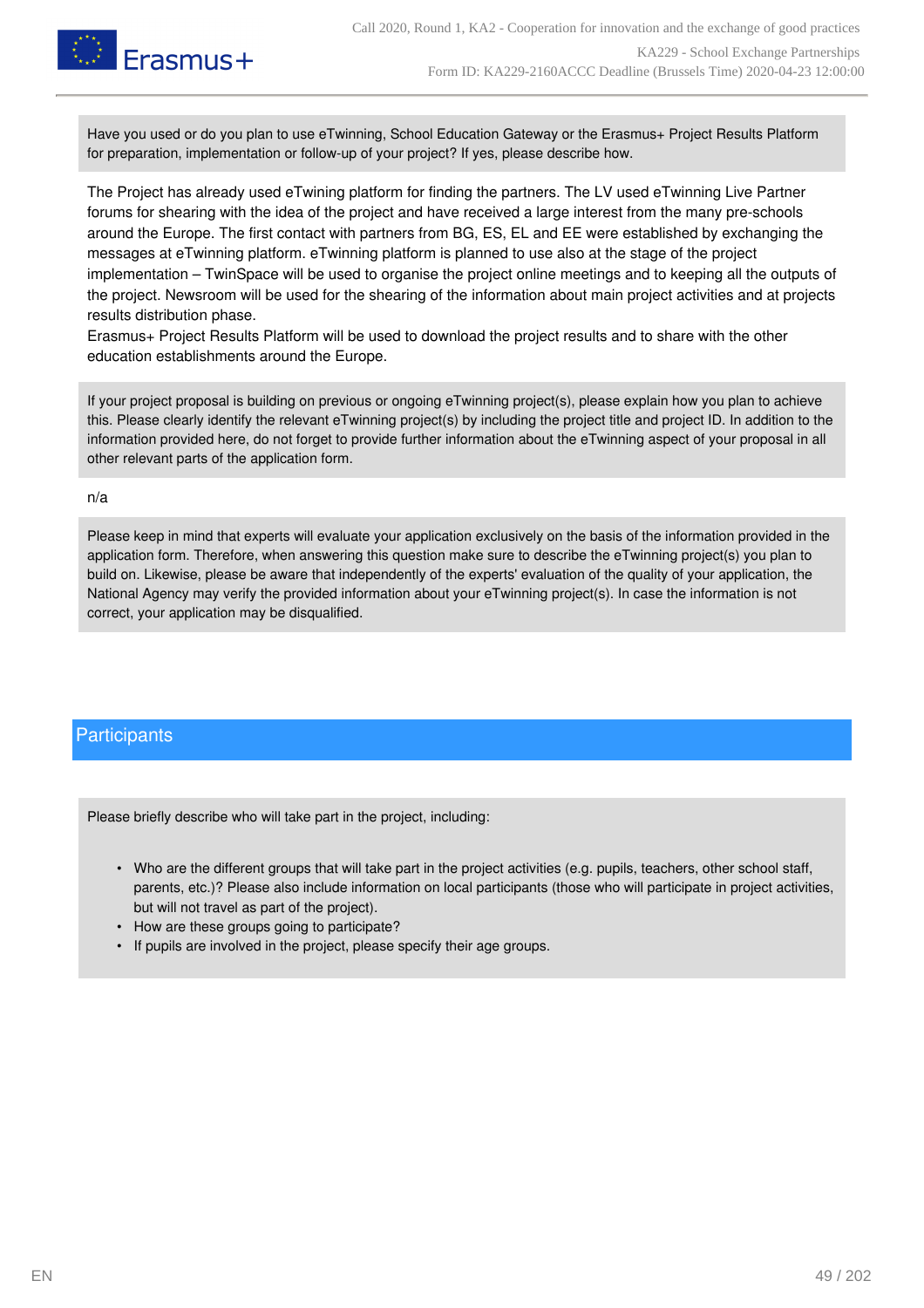

Note that specific details on selection of participants in Learning, teaching and training activities do not need to be repeated here if they are described in the dedicated section of the form: Learning Teaching Training

The entire pre-school educational community will have possibility to participate directly or indirectly at the Project activities.

The main target group of the Project is:

1) Teachers and other educational staff (administration, assistants, special pedagogues) of the partner organizations. Pre-school teachers, assistants, teachers of different subjects – music, sports, language will provide in competencies-based approach. It is important to involve in LTT activities as many teachers as possible. They will be involved in organizing and participating in Learning/Teaching/ Training Activities in each country. They will share with they experience and will participate in developing of new teaching methods and pilot them. They will be involved in dissemination events as well (prepare information about international cooperation, project results and organize seminars in their own country). Totally 120 pre-schools teachers' will participate in 6 LTT activities in each partner country.

Local participants, indirect target group:

1) Children and its parents will be involved as local participants of Learning/Teaching/ Training Activities and dissemination events in each own country;

2) Other educational institutions and teacher training institutions in partner countries will be involved in dissemination events in each partner country;

3) Teachers, teachers training staff, experts, students, municipality staff members, local board of education, policy makers and other stakeholders will be involved in dissemination events in each partner country.

Participants with fewer opportunities: does your project involve participants facing situations that make their participation more difficult?

No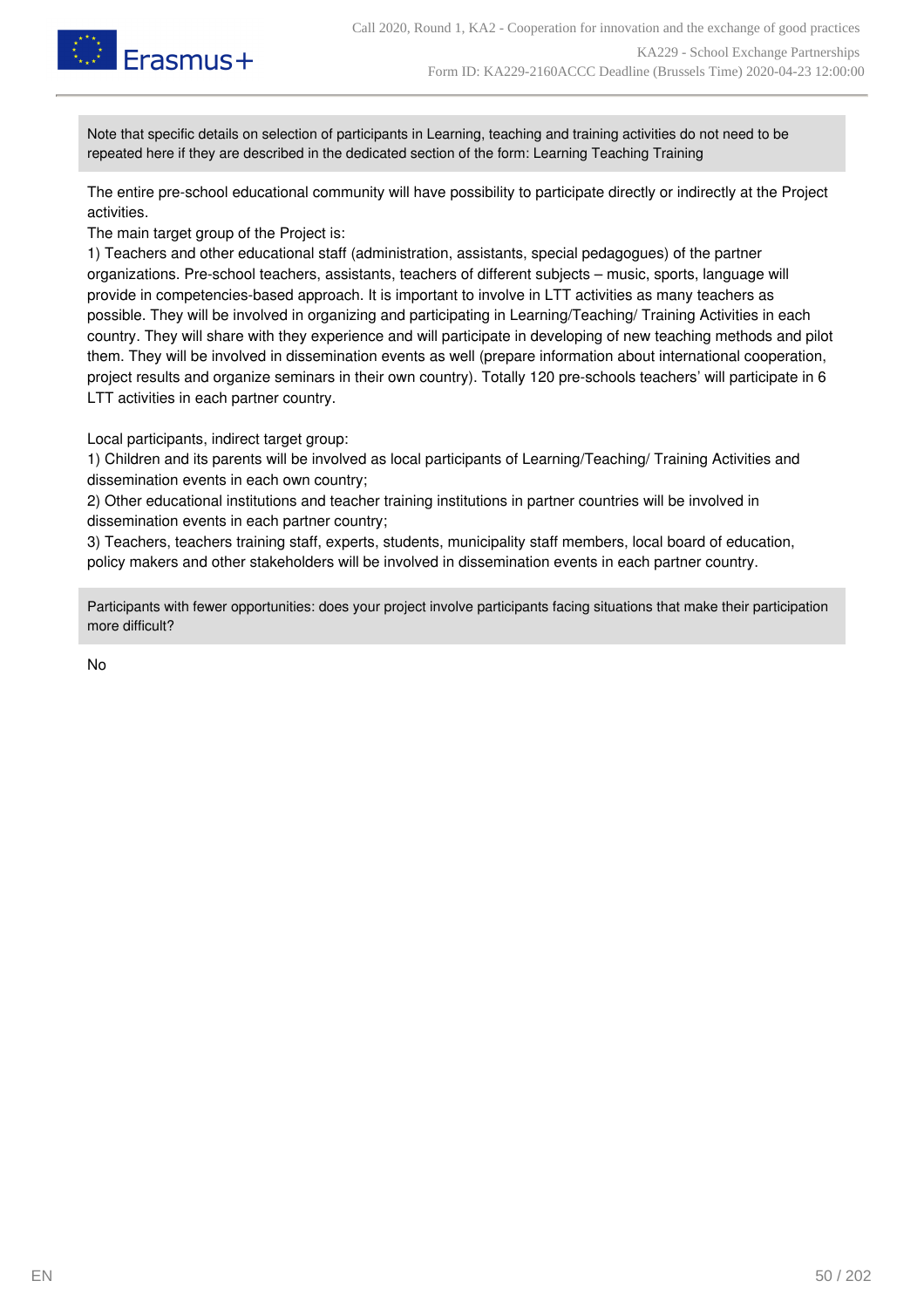

# Management

## Funds for Project Management and Implementation

Funds for "Project Management and Implementation" are provided to all Strategic Partnerships based on the number of participating organisations and duration of the project. The purpose of these funds is to cover diverse expenses that any project may incur, such as planning, communication and project management meetings between partners, small scale project materials, virtual cooperation, local project activities, promotion, dissemination and other similar activities not covered by other types of funding.

| <b>Organisation role</b> | Grant per organisation and per month Number of organisations |   | Grant         |
|--------------------------|--------------------------------------------------------------|---|---------------|
| Coordinator              | 500,00 EUR                                                   |   | 12.000,00 EUR |
| Partner                  | 250,00 EUR 5                                                 |   | 30.000,00 EUR |
| <b>Total</b>             |                                                              | 6 | 42.000,00 EUR |

Project Management and Implementation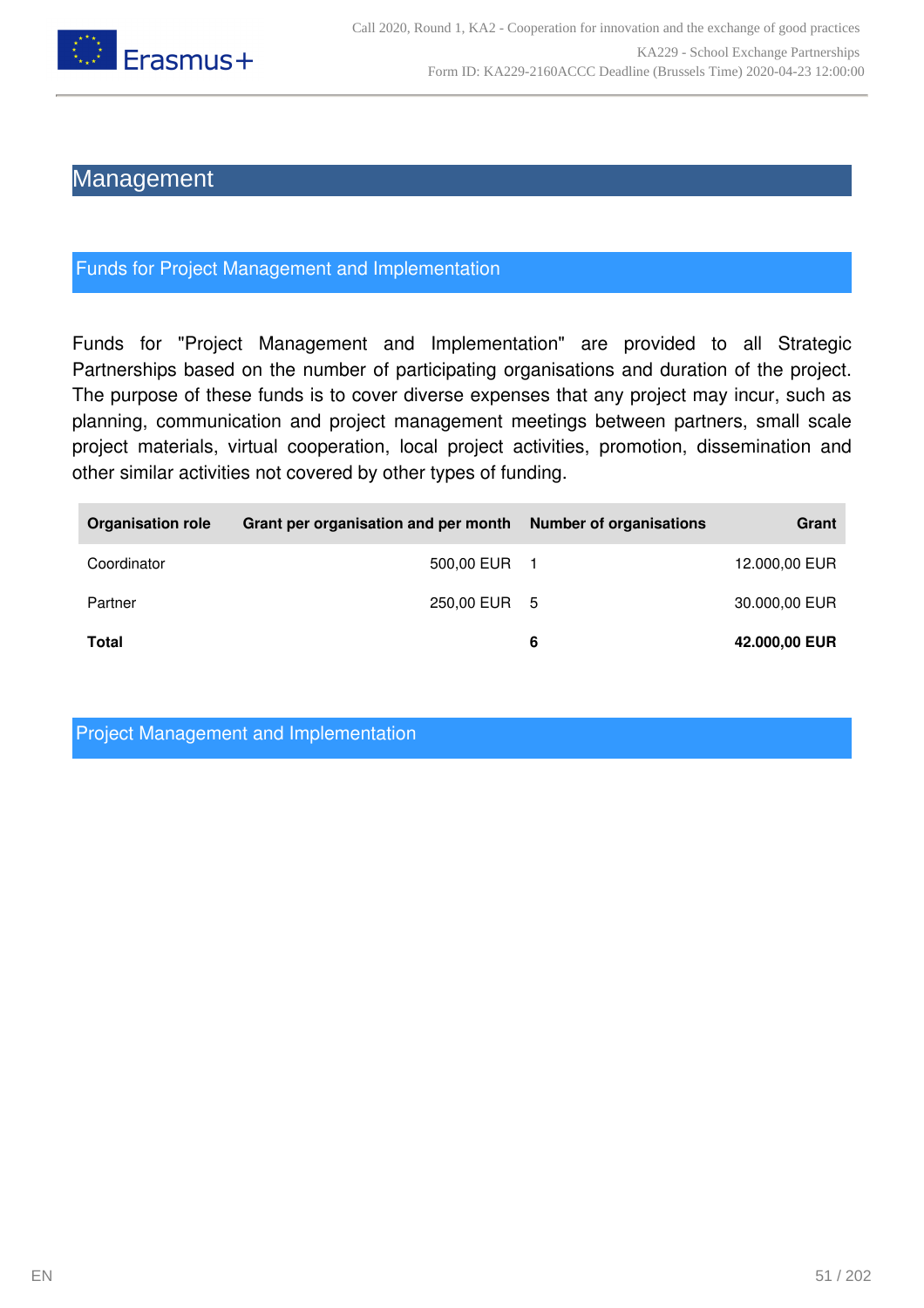

Please describe the tasks and responsibilities of each partner school. Explain how you will ensure sound management of the project and good cooperation and communication between partners during project implementation.

The responsibilities among partners will be divided within activities. The coordinator (LV) - will take responsibility of the Project implementation according the Application form and budget and lead the cooperation between the partners. The main organisation and monitoring body of the project will be the Working Group (WG) consisting of 6 Local Coordinators – one from each partner's institution.

The WG will have two functions: 1) monitor administrative, financial management and reporting; 2) monitor the thematic implementation of the project. WG will have 9 online meetings.

All Project partners will be responsible for:

- Implementation and engagement of resources at local level and budget monitoring;
- Organising and hosting LLT activities;
- Organising local communication and dissemination activities.

Although the co-ordinating partner will oversee the overall project implementation, all partner organisations will be actively involved in the development and delivery of the project activities and results. To achieve active and productive participation, effective cooperation and communication between the partners plays key role.

The project will have internal and external communication.

Internal communication among partners will be organised through WG meetings (virtually), regular weekly e-mail and telephone communication between the coordinator and partners, the WhatsApp group has been established while the preparation of the project and will be continued to use in the time of the Project implementation. The list of partners contacts will be available for all participants. Partners will actively use such Internet resources for communication as e-Twinning as platform for the coordination of the project and Skype for organizing quick daily communication and for solving topical problems. The project documents and all related information will be stored at Google Docs and each partner will have immediate access to them.

In each partner organization staff-meetings will be used for information dissemination. Each partner will also plan and prepare activities at own school. Partner organizations will make an extra Erasmus+ page on own school website to inform teachers, parents and other stakeholders. The information stands will be organized in each institution to display actual information.

External communication between stakeholders such as parents, other pre-primary schools, Education departments of municipalities, Erasmus+ National Agencies, etc. will be ensured providing information about project implementation, carried activities and results. Written information will be delivered by press releases in mass media in each partner country, publications in project partners' web pages, social media as Facebook and YouTube, home pages of Erasmus+ National Agencies in all partner countries, www.etwinning.net and Moodle platform.

Please make sure to include all project management meetings, events and local activities of each school in the section: **Timetable**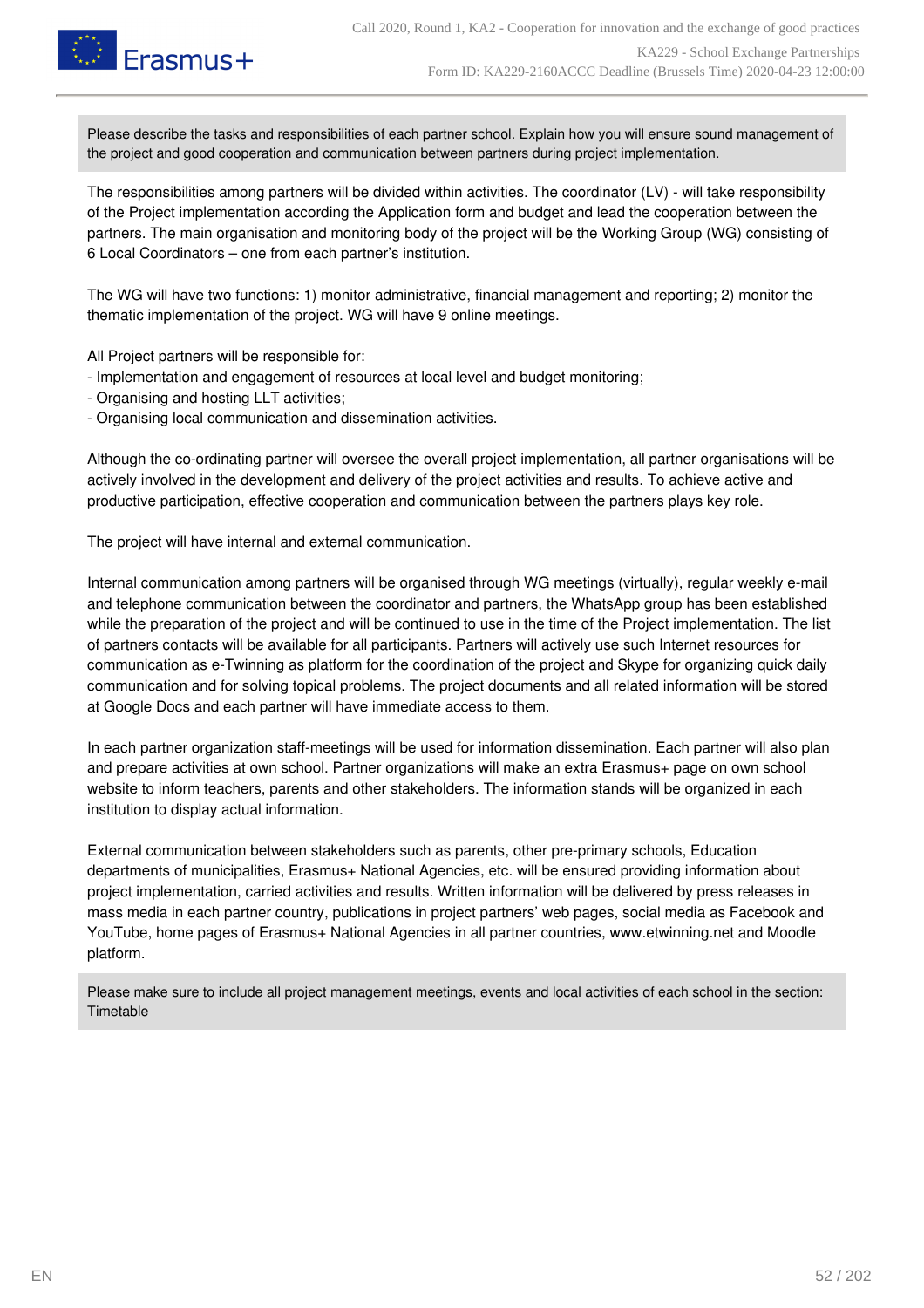

How did you choose the project partners? Does your project involve schools that have never participated in a Strategic Partnership? If yes, please explain how more experienced schools can support less experienced partners during the project.

The established partnership includes 6 pre-primary educational establishments owned by local municipalities from 6 European countries covering regions from the very North to the South. Different situation in each country has led to different kind of methodologies and approaches. What characterizes all partners is insufficient possibilities for the teachers to raise their qualification, to acquire new methods and materials, and lack of possibilities for experience exchange and sharing the knowledge internationally. The project will also build capacity of certain partners that have never been involved in a transnational strategic partnership before.

The LV partner has undertaken the role of coordinator of the project although it will be first experience with Erasmus+ Strategic partnership. The headmaster of the pre-school was participated as coordinator at another Erasmus+ Strategic partnership project and will bring her experience and knowledge in this Project.

The LV partner will contribute with all its resources of pedagogical staff, knowledge and experience in using outdoor space for learning purposes and material base of school. Riga pre-school is subordinated to the Education, Culture and Sports Department of Riga City Council, and will use this resource to ensure further dissemination of the project results to ensure teachers' in-service training and disseminate the project results to other Riga pre-primary schools. As well the Finance Department of Riga City Council will be involved in the monitoring and assisting to the issues of project implementation and budget expenditure.

The BE partner has experience in Erasmus+ Strategic partnership and will bring it experience and knowledge. The pre-school has a lot of outside space and have plans for development. The pre-school will be supported by the specialists of the governmental board of the Belgian province East Flanders.

The BG partner has the material base, the qualification of pedagogical specialists is aimed at implementing the STEAM educational approach. The kindergarten team actively works with the municipal administration, the regional library, the museums and the gallery.

The ES partner has experience in Erasmus+ project implementation. The kindergarten is located in a town whose main economic activity is ecological and intensive agriculture. They have all possibilities to develop outdoor activities.

The EL partner has not participated in a European Union granted project yet. Their motivation is to share with experience and create new methods, to contribute by including the robotic activities with the Bee Bot.

The EE partner's main priority is value-based learning, health, outdoor learning, nature and music. STE(A)M is a new thing for them and they are ready to learn an approaches and ideas from colleagues. They have experience in Comenius, Erasmus+ K1, K2 and Nordplus projects, teacher exchanges and other projects inside of Estonia.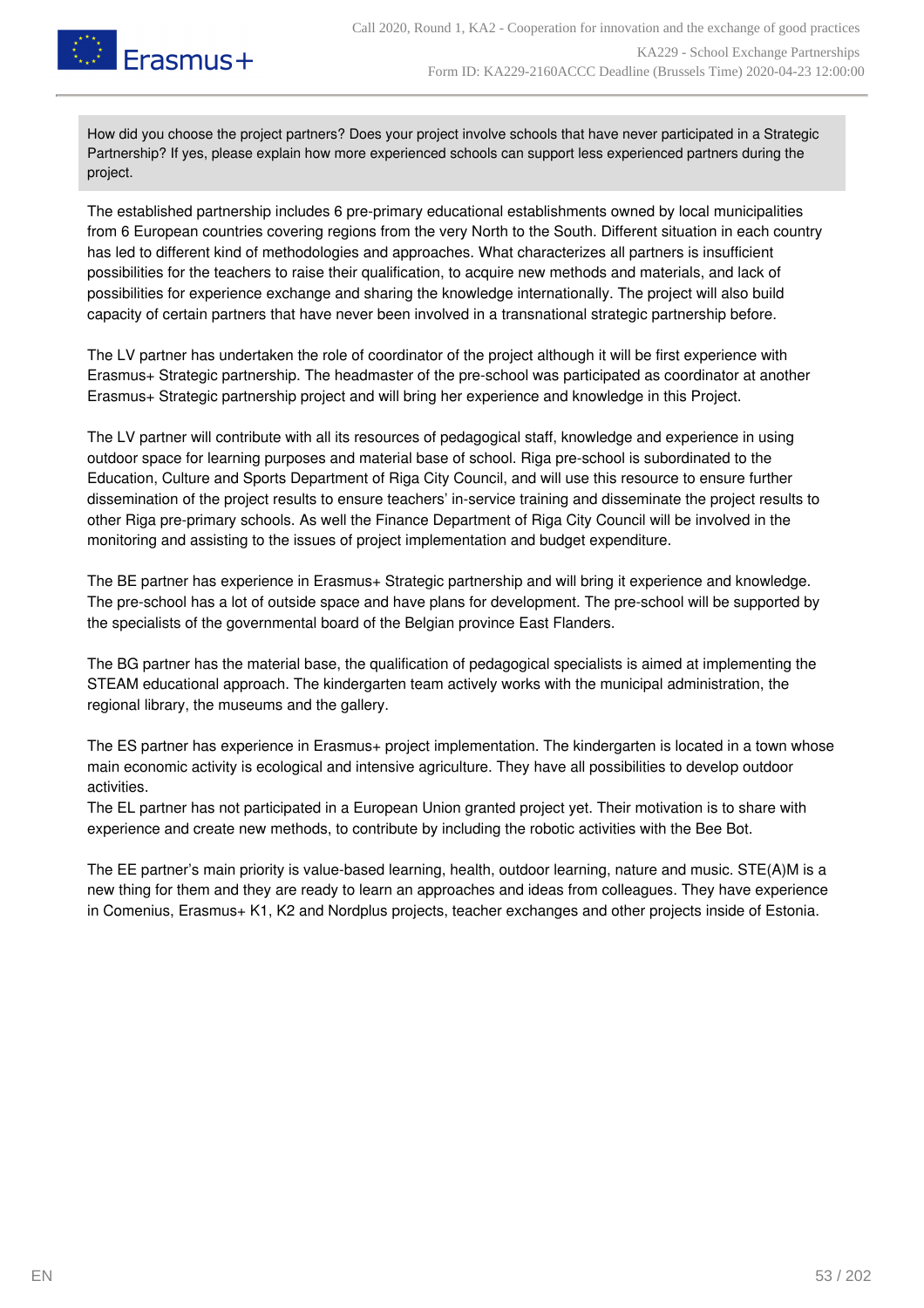

# Learning, Teaching, Training Activities

# List of Activities

Do you plan to include transnational learning, teaching or training activities in your project? Yes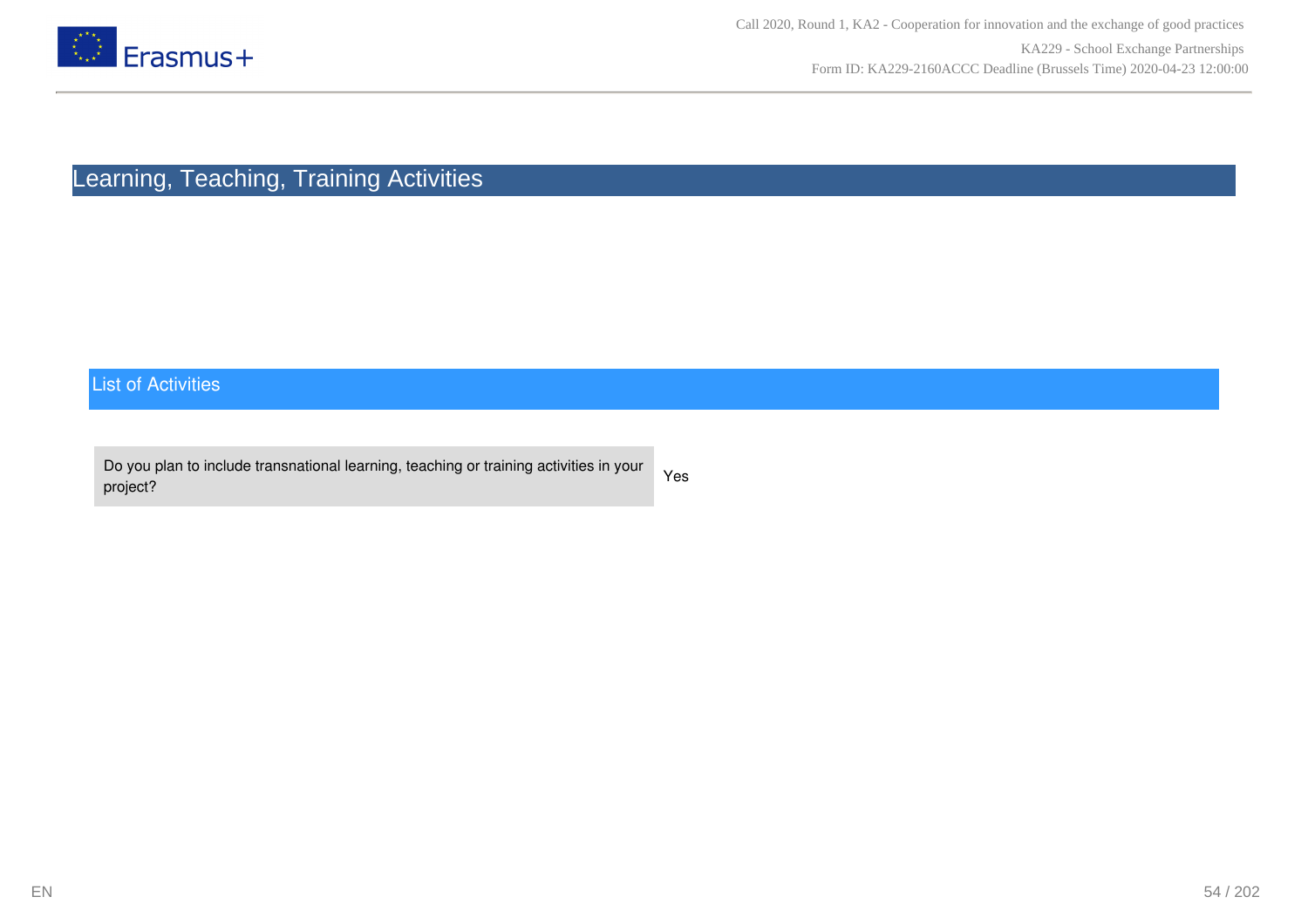

Please describe the practical arrangements for the planned Learning, Teaching and Training activities. How will you select, prepare and support the participants, and ensure their safety?

The selection of the participants will be organized by each partner. The partner organization will provide its own selection of participants - informing school educators about the possibility of participating in the LTTA. The selection criteria will be known to all and a transparent process for the evaluation of candidates will be provided. Educators will be prepared for the trip accordingly. They will have LTTA plan available. They will be introduced to the activity programme and the results to be achieved. They will be invited to improve their English through self-study or organized, according to each partner's capabilities. The hosting organization will provide by e-mail all necessary information about the country, region, weather conditions and special requirements at hosting pre-schools.

The pre-school administration will organize a staff replacement schedule to ensure continuity of the education process.

The Europass Mobility document will be provided to each participant.

The project coordinator of each country will lead the planning of the travel – booking and buying the tickets and accommodation. The tickets and accommodation will be booked with the possibility to change the dates and names of travelers. Hosting organization will provide the information and suggestions for the hotels, local transport, currency and another important questions as local traditions and rules. For each participant the travel insurance will be provided. In order to ensure the safety of travelers, they will be asked to have a European Health Insurance Card and register themselves at the consular register of countries' Ministry of Foreign Affairs. The participants will be asked to have all necessary vaccine. Before the planning of the travel the latest information for global and European situation on health care will be checked and taken into consideration information delivered by the countries' Centers for Disease Prevention and Control and World Health Organization. Participants will be asked to consult the information on the website of the Civil protection.

In case of a force majeure situation, the Lead Partner will coordinate the actions of the other partners - the partners will be asked to contact their NA, the activities will be rescheduled and if necessary, the training will be implemented online by written agreement. Partners will make sure that the funds already spent are partly or fully recoverable from the suppliers' side.

Please specify each of the planned learning, teaching and training activities in the table below.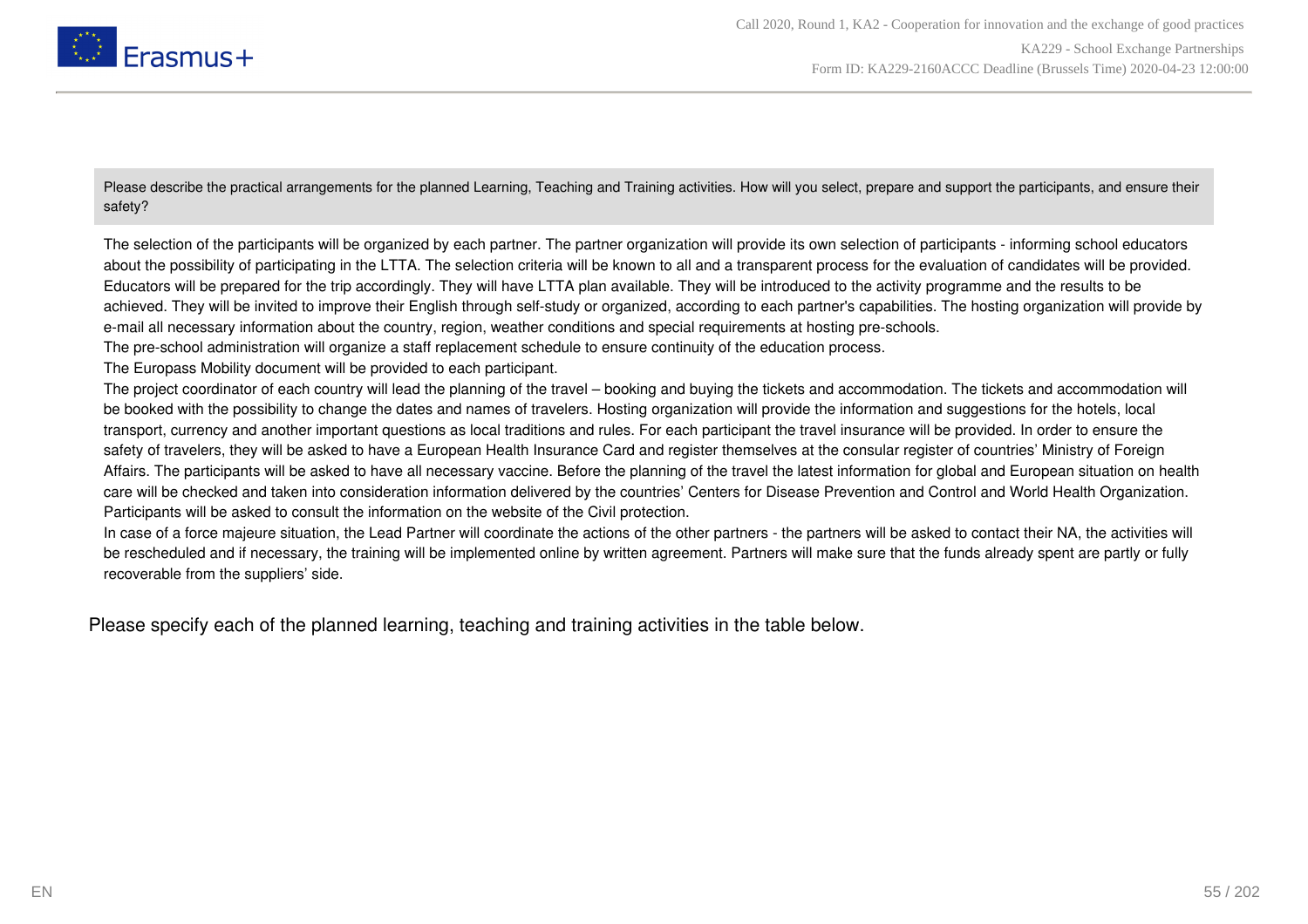

| ID             | <b>Activity Title</b>                                     | <b>Leading Organisation</b>                                                                  | <b>Activity Type</b>                         | <b>Starting</b><br><b>Period</b> | No. of<br><b>Participants</b> | No. of<br>Accompanying<br><b>Persons</b> | Grant                    |
|----------------|-----------------------------------------------------------|----------------------------------------------------------------------------------------------|----------------------------------------------|----------------------------------|-------------------------------|------------------------------------------|--------------------------|
| C <sub>1</sub> | Research using the<br>environment                         | Rigas 224. pirmsskolas izglitibas<br>iestade(E10244580, Latvia)                              | Short-term<br>joint staff<br>training events | $01 - 2021$                      | 20                            | $\pmb{0}$                                | 18.520,00<br><b>EUR</b>  |
| C <sub>2</sub> | Using outdoor<br>education for teaching<br>STE(A)M        | Vrije gesubsidieerde kleuterschool de<br>kleuterark(E10174058, Belgium)                      | Short-term<br>joint staff<br>training events | 03-2021                          | 20                            | 0                                        | 16.780,00<br><b>EUR</b>  |
| C <sub>3</sub> | Mathematics and art<br>inspire children to be<br>creative | kindergarten 8 "Bodra smyana"(E10080547,<br>Bulgaria)                                        | Short-term<br>joint staff<br>training events | 04-2021                          | 20                            | $\mathbf 0$                              | 16.780,00<br><b>EUR</b>  |
| C <sub>4</sub> | Agro-ecology since<br>preschool                           | EI SOL DE PORTOCARRERO(E10113076,<br>Spain)                                                  | Short-term<br>joint staff<br>training events | 10-2021                          | 20                            | $\pmb{0}$                                | 18.140,00<br><b>EUR</b>  |
| C5             | Discovering the<br>environment along<br>with a Bee-Bot    | 4th Kindergarden of Agios Nikolaos (4o<br>Νηπιαγωγείο Αγίου Νικολάου) (Ε10246710,<br>Greece) | Short-term<br>joint staff<br>training events | 03-2022                          | 20                            | $\pmb{0}$                                | 17.460,00<br><b>EUR</b>  |
| C <sub>6</sub> | Children learning<br>environment                          | Tallinna Lasteaed Vesiroos(E10205737,<br>Estonia)                                            | Short-term<br>joint staff<br>training events | 04-2022                          | 20                            | $\pmb{0}$                                | 19.200,00<br><b>EUR</b>  |
| <b>Total</b>   |                                                           |                                                                                              |                                              |                                  | 120                           | 0                                        | 106.880,00<br><b>EUR</b> |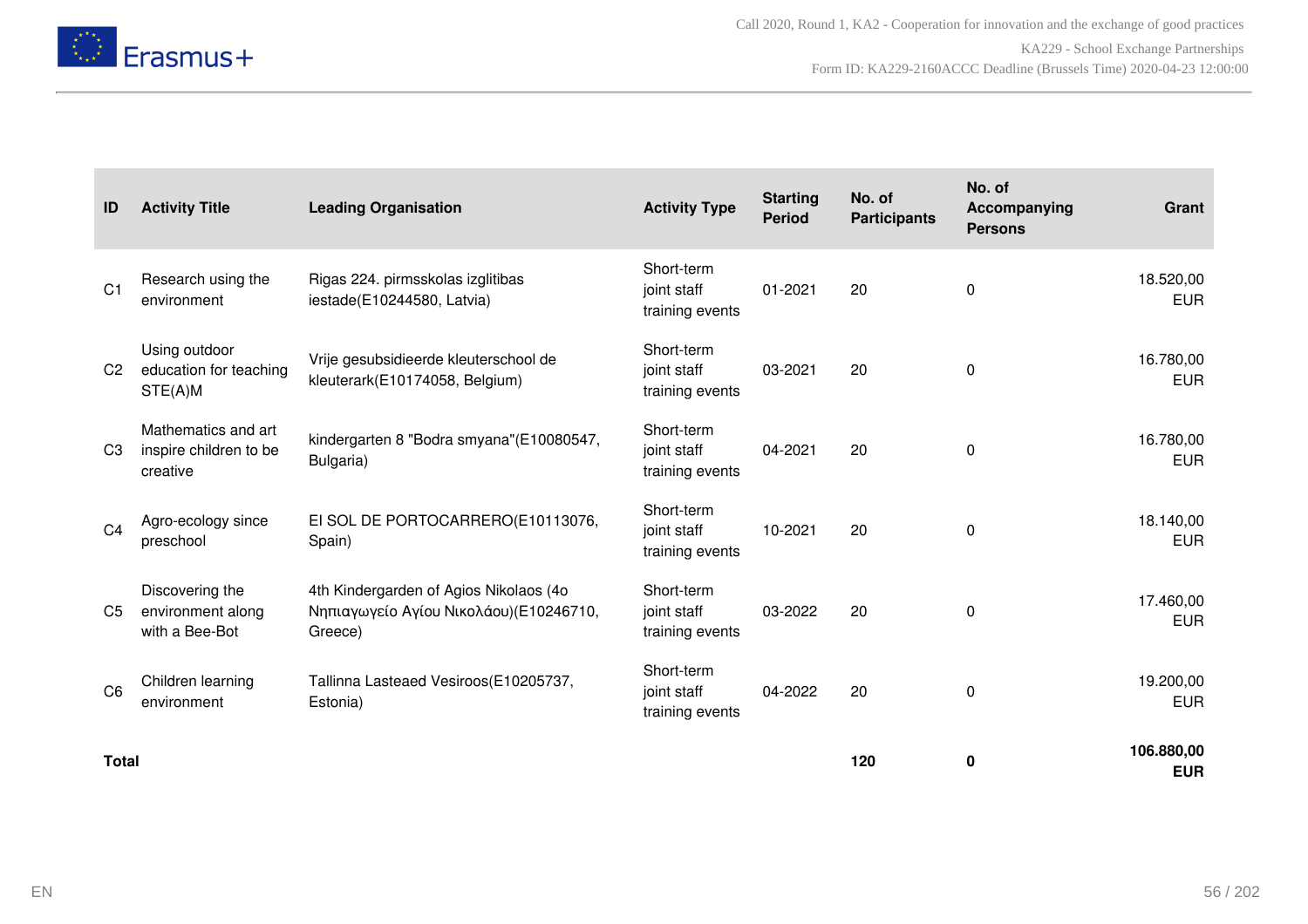

### Activity Details (C1)

In this section, you are asked to provide details about this specific activity. The section consists of two parts: Activity Details and Groups of Participants.

In the first part (Activity Details) you are asked to provide information about the planned activity as a whole (e.g. its venue, duration, etc.), to define the activity's lead organisation, and to list the other participating organisations. The lead organisation is typically the one hosting the activity in its premises. In case you decide to organise the activity outside of the lead organisation's premises, you must respect the detailed rules provided in the Programme Guide and you need to provide an explanation for this choice as part of the activity description. The other participating organisations are all project partners who will send their participants to take part in the activity. Adding a partner organisation to the list of participating organisations will allow you to ask funding for their participants in the second part of this section.

In the second part (Groups of Participants) you are asked to provide some details about the participants who will take part in this activity. The main purpose of this section is to calculate the budget that the project will receive for the participants' travel, individual support and other expenses. The participants are organised in groups for easier calculation. Each group and its budget are linked to their sending organisation.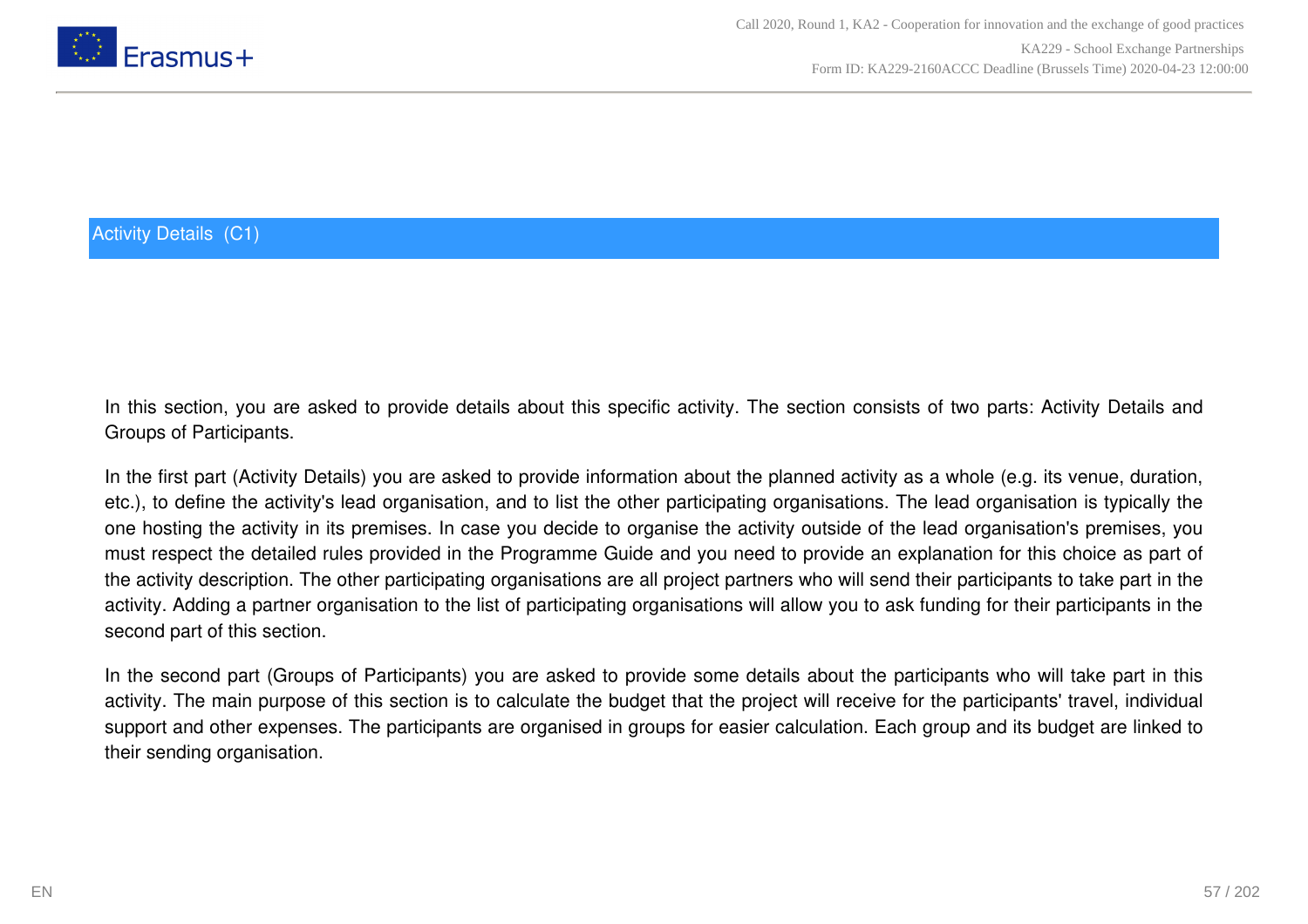

| <b>Field</b>                                                                           | <b>SCHOOLS</b> |                                                              | <b>Activity Type</b> |   |                         | Short-term joint staff training events |        |
|----------------------------------------------------------------------------------------|----------------|--------------------------------------------------------------|----------------------|---|-------------------------|----------------------------------------|--------|
| <b>Activity Title</b>                                                                  |                | Research using the environment                               |                      |   |                         |                                        |        |
| <b>Leading Organisation</b>                                                            |                | Rigas 224. pirmsskolas izglitibas iestade(E10244580, Latvia) |                      |   |                         |                                        |        |
| <b>Participating Organisations</b>                                                     |                |                                                              |                      |   |                         |                                        |        |
| 4th Kindergarden of Agios Nikolaos (4ο Νηπιαγωγείο Αγίου Νικολάου) (Ε10244580, Greece) |                |                                                              |                      |   |                         |                                        |        |
| EI SOL DE PORTOCARRERO(E10244580, Spain)                                               |                |                                                              |                      |   |                         |                                        |        |
| kindergarten 8 "Bodra smyana" (E10244580, Bulgaria)                                    |                |                                                              |                      |   |                         |                                        |        |
| Vrije gesubsidieerde kleuterschool de kleuterark(E10244580, Belgium)                   |                |                                                              |                      |   |                         |                                        |        |
| Tallinna Lasteaed Vesiroos(E10244580, Estonia)                                         |                |                                                              |                      |   |                         |                                        |        |
| <b>Starting Period</b>                                                                 | $01 -$<br>2021 | Duration(days)                                               |                      | 4 | <b>Country of Venue</b> |                                        | Latvia |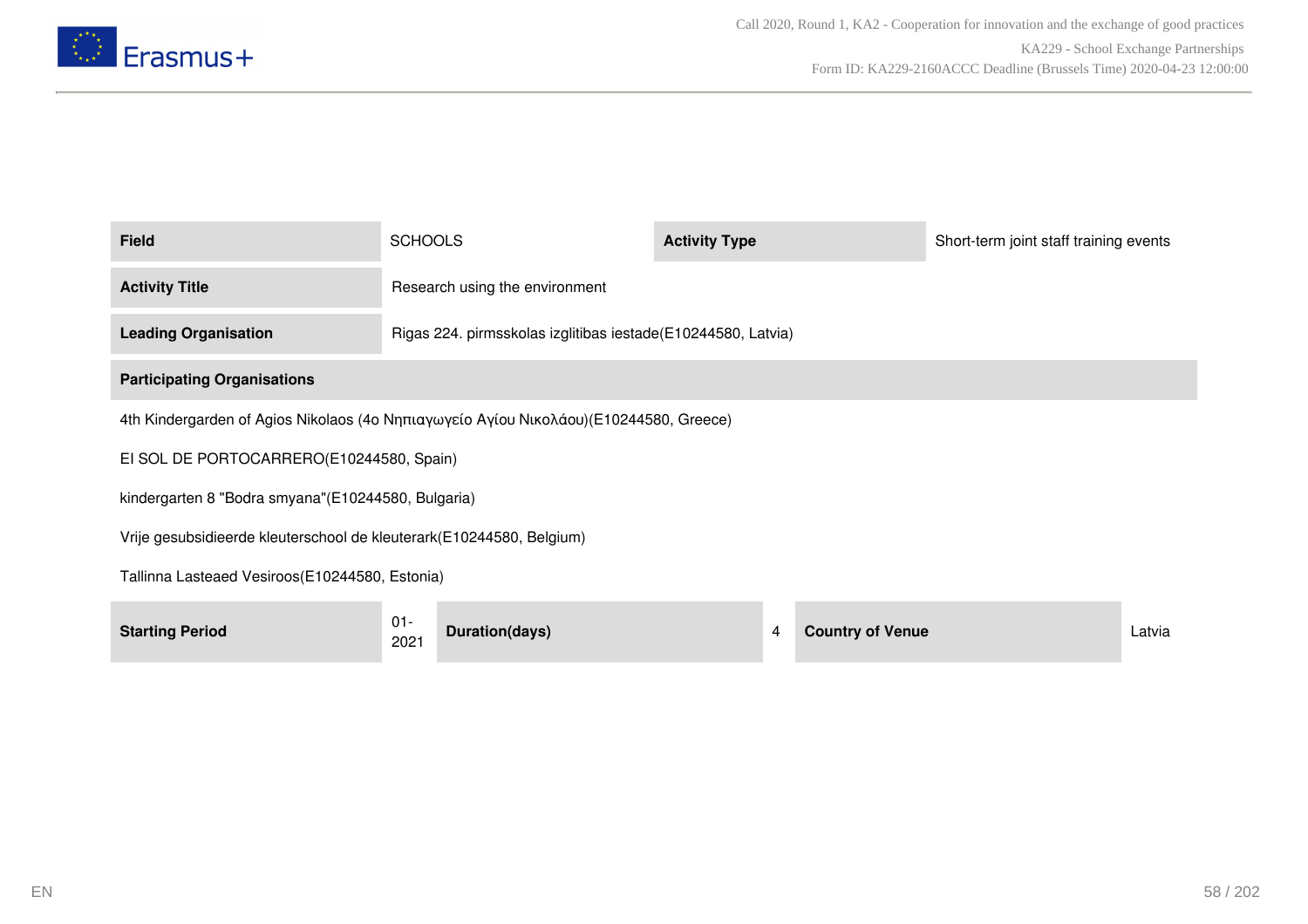

### **Description of the activity:**

- Describe the content, methodology and expected results of the activity.

- How is it going to be related to or integrated with the normal activities of the involved schools?

STE(A)M education in pre-schools – how to use research methods for pre-school learners (age 3-7 years old), teaching methods, cooperation experience with secondary school, lessons – games, methodological materials, usage of outdoor space.

#### Activities:

1st day: seminar on introduction of Latvian pre-schools education system and education programmes, exchange of good practice, job shadowing in classes (different age groups);

2nd day: workshops with local experts on elaboration of teaching materials and approaches, how to use research methods, room of experiments, urban area around the pre-school, development of dissemination materials.

3rd day: study visit to neighbourhood pre-schools, secondary school, children playgrounds and nature objects used as learning place,

4st day: workshop with parents – a good practice sharing and testing new methodological materials. Reflection and discussion of participants.

### Expected results:

- experience exchange, international learning process;

- partners have worked together on methods for teaching STEAM in outdoor environments, using the area around the pre-school, adapting activities to local weather conditions in the autumn and winter.

Along the visiting partners the teaching staff and administration of the hosting partner will be involved in the preparation and organising the activity. Learning activities will be coordinated with the school's day-to-day curriculum, a timetable will be drawn up for teachers to take part in the project activities without disturbing the learning process, teachers will have the opportunity to observe the day-to-day life of the school, participate in lessons, outdoor activities and collaborate with parents.

**Does this activity combine physical mobility with virtual exchanges through eTwinning?** No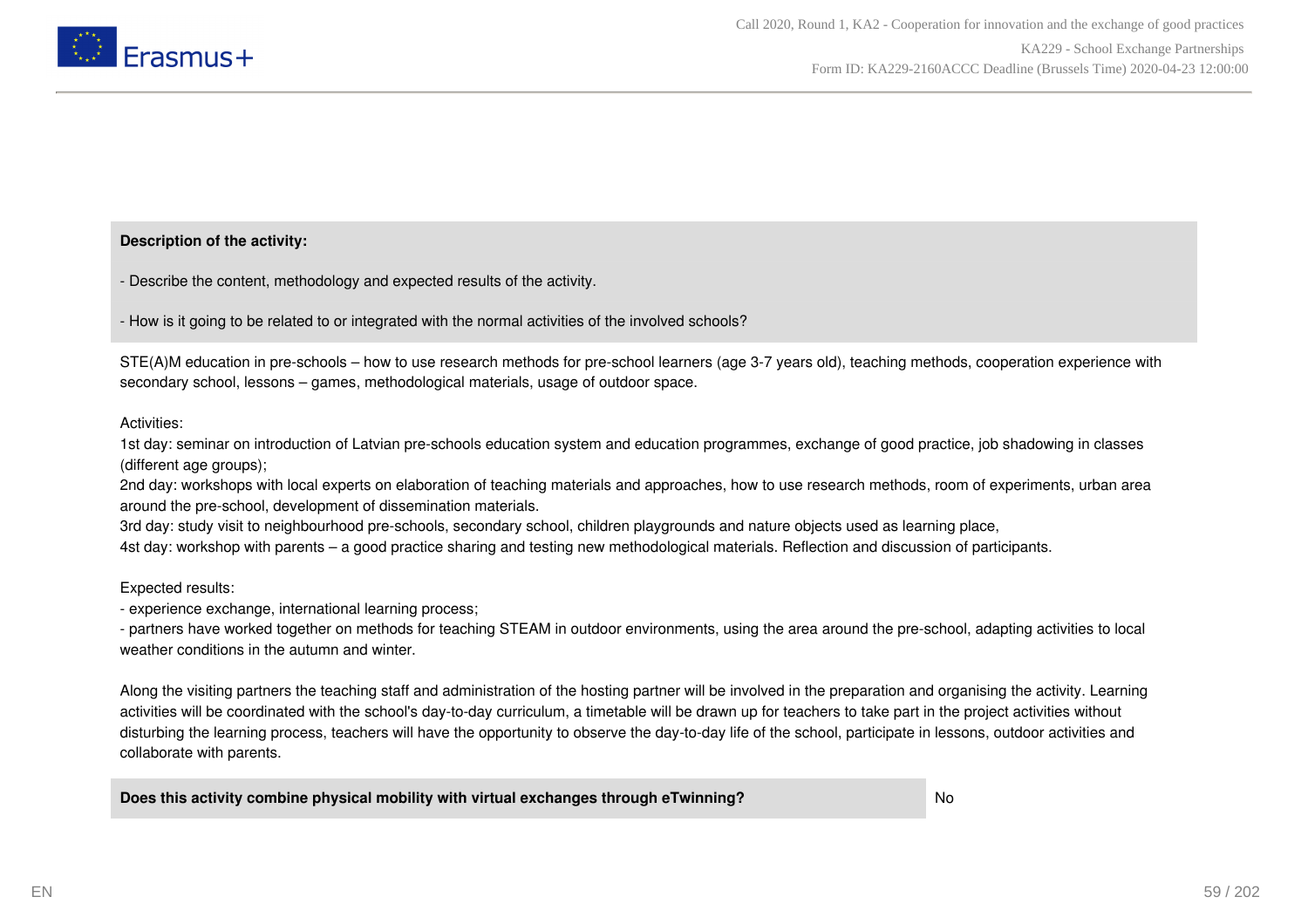

### **How is participation in this activity going to benefit the involved participants?**

1) Summarized knowledge of Latvian educational system to meet common goal – to ensure high quality early childhood and care in particular STE(A)M and outdoor teaching. This knowledge will be used in elaborating common method which will be aimed to use in all countries and pre-school institution where it is relevant;

2) Have gotten practical experience in pre-school teaching process in Latvia. The gained experience will be used in everyday teaching process in home countries and will be shared with other teachers at home institution;

3) Have developed new teaching approaches and methods which will contribute in developing common method;

4) Elaborated dissemination materials to spread other stakeholders and used in dissemination events, as well published in internet resources, project open platform;

5) Strengthened cooperation of parents and its involvement of children education and which will lead to increased basic competencies of the children;

6) Improved knowledge of English and communication skills of ECEC pedagogical staff.

## Summary of Groups of Participants

In the following table, please define the groups of participants who will require funding to participate in this activity. Participants who do not require funding (for example local participants) do not need to be specified in this part.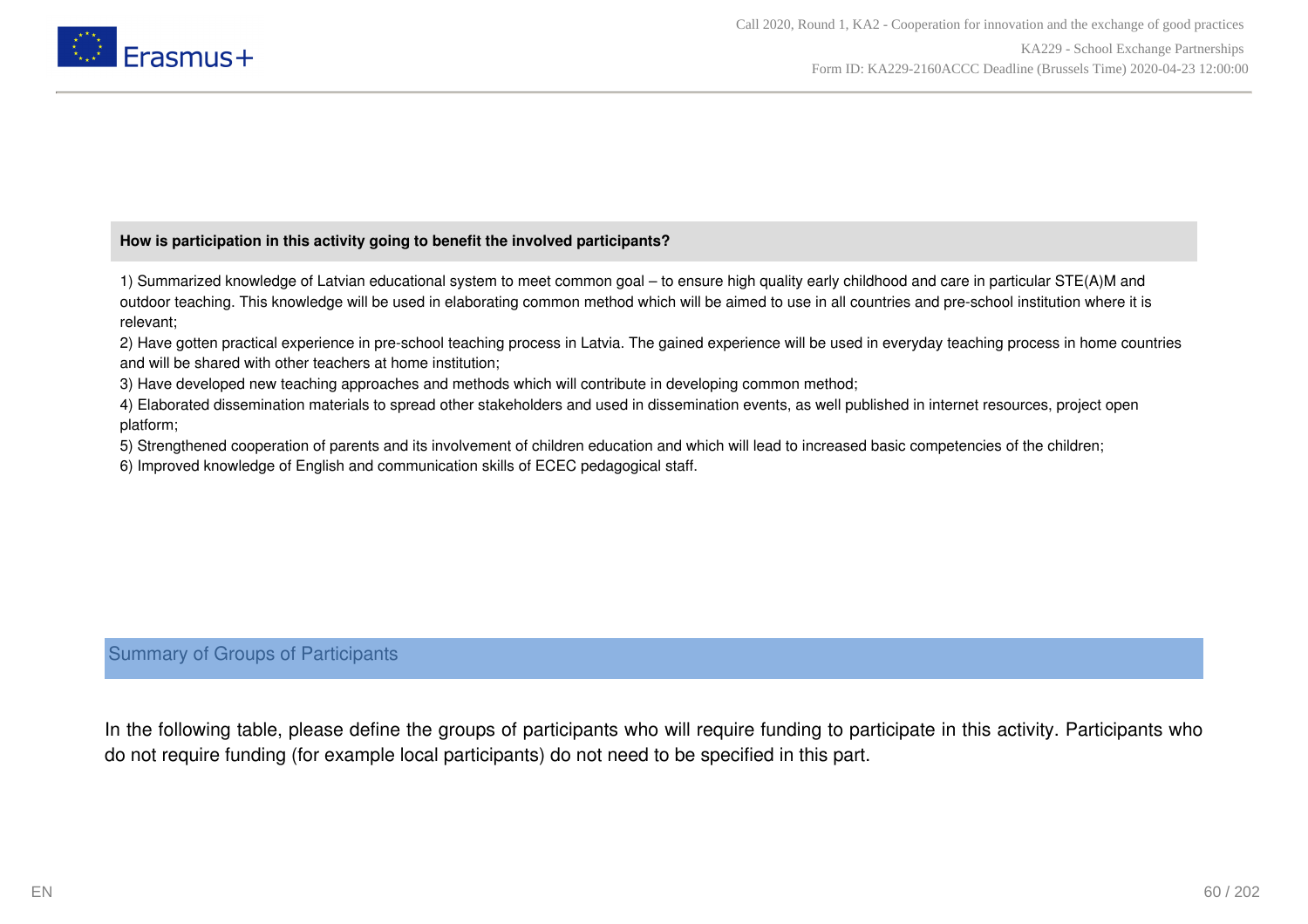

| ID             | <b>Sending Organisation</b>                                                               | <b>Distance</b><br><b>Band</b> | <b>Duration</b><br>(days) | No. of<br><b>Participants</b> | No. of Accompanying<br><b>Persons</b> | Grant                  |
|----------------|-------------------------------------------------------------------------------------------|--------------------------------|---------------------------|-------------------------------|---------------------------------------|------------------------|
|                | 4th Kindergarden of Agios Nikolaos (4ο Νηπιαγωγείο Αγίου<br>Νικολάου) (Ε10246710, Greece) | 2000-2999<br>km                | 6                         | 4                             | 0                                     | 3.984,00<br><b>EUR</b> |
| $\overline{2}$ | Vrije gesubsidieerde kleuterschool de kleuterark(E10174058,<br>Belgium)                   | 500-1999<br>km                 | 6                         | 4                             | 0                                     | 3.644,00<br><b>EUR</b> |
| 3              | EI SOL DE PORTOCARRERO(E10113076, Spain)                                                  | 2000-2999<br>km                | $\,6$                     | 4                             | 0                                     | 3.984,00<br><b>EUR</b> |
| 4              | kindergarten 8 "Bodra smyana" (E10080547, Bulgaria)                                       | 500-1999<br>km                 | 6                         | 4                             | 0                                     | 3.644,00<br><b>EUR</b> |
| 5.             | Tallinna Lasteaed Vesiroos (E10205737, Estonia)                                           | 100-499 km                     | 6                         | 4                             | 0                                     | 3.264,00<br><b>EUR</b> |

# Group of Participants (1, C1 (Research using the environment))

To request funds for participants in this group, please complete the information below.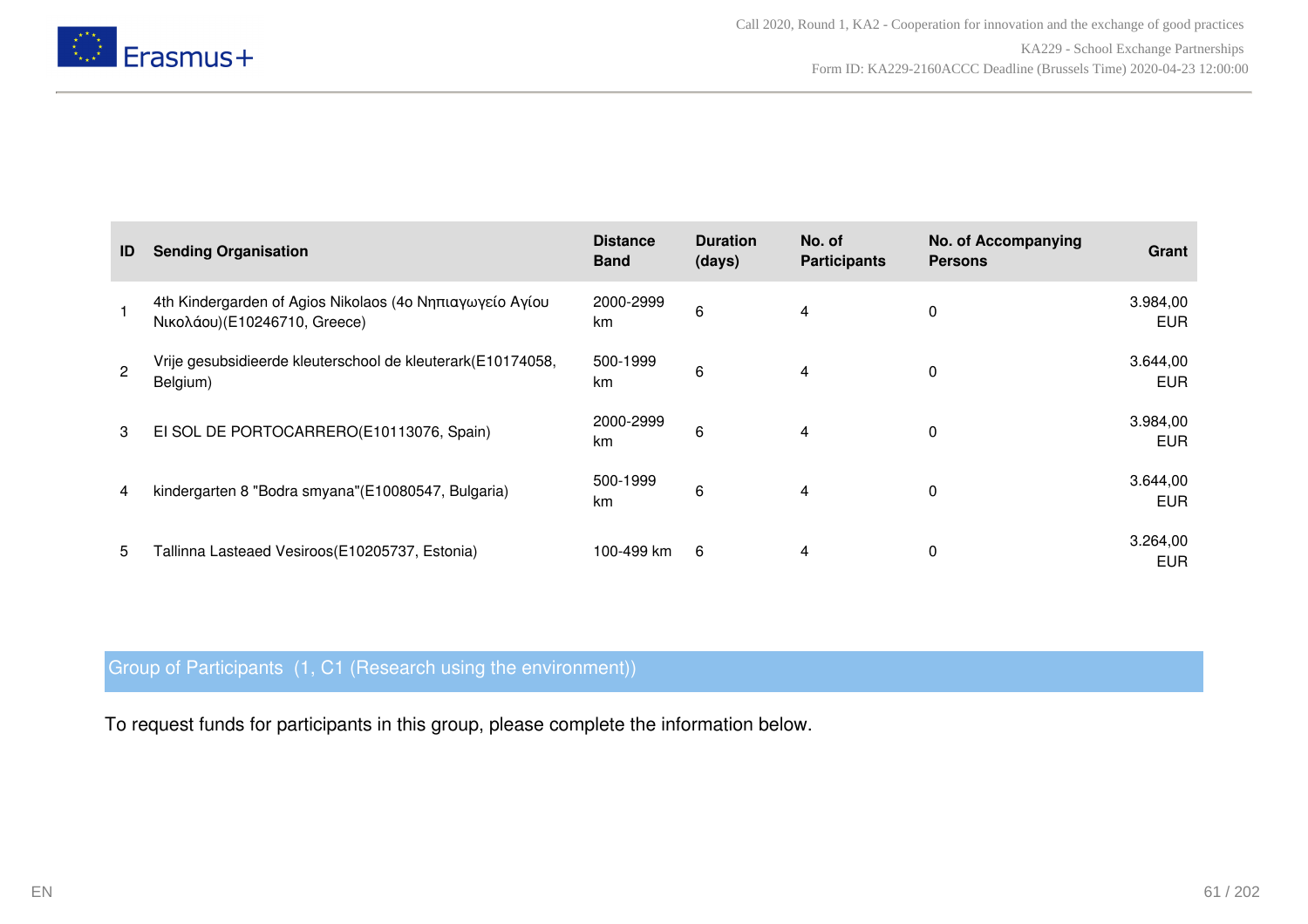

Please note that there are two categories of persons who can be funded: people directly taking part in the planned activity (always referred to as participants) and accompanying persons. Accompanying persons include teachers or other staff travelling together with pupils, as well as assistants supporting participants with special needs.

Grant rates for Individual Support are different for participants and accompanying persons. Therefore, you need to specify the requested duration for Individual Support separately for the two categories of persons. At the same time, grants for travel are the same for participants and accompanying persons. Therefore, for travel you should add together all persons requiring a grant.

Finally, please be aware that in case later on you decide to modify the information about the activity (e.g. its duration or number of participants), the modification will not be automatically reflected for the different groups of participants and different budget items. Therefore, please make sure that all budget requests are correct before submitting your application.

| Sending Organisation                                                        | Country of Venue |
|-----------------------------------------------------------------------------|------------------|
| 4th Kindergarden of Agios Nikolaos (4ο Νηπιαγωγείο Αγίου Νικολάου) / Greece | Latvia           |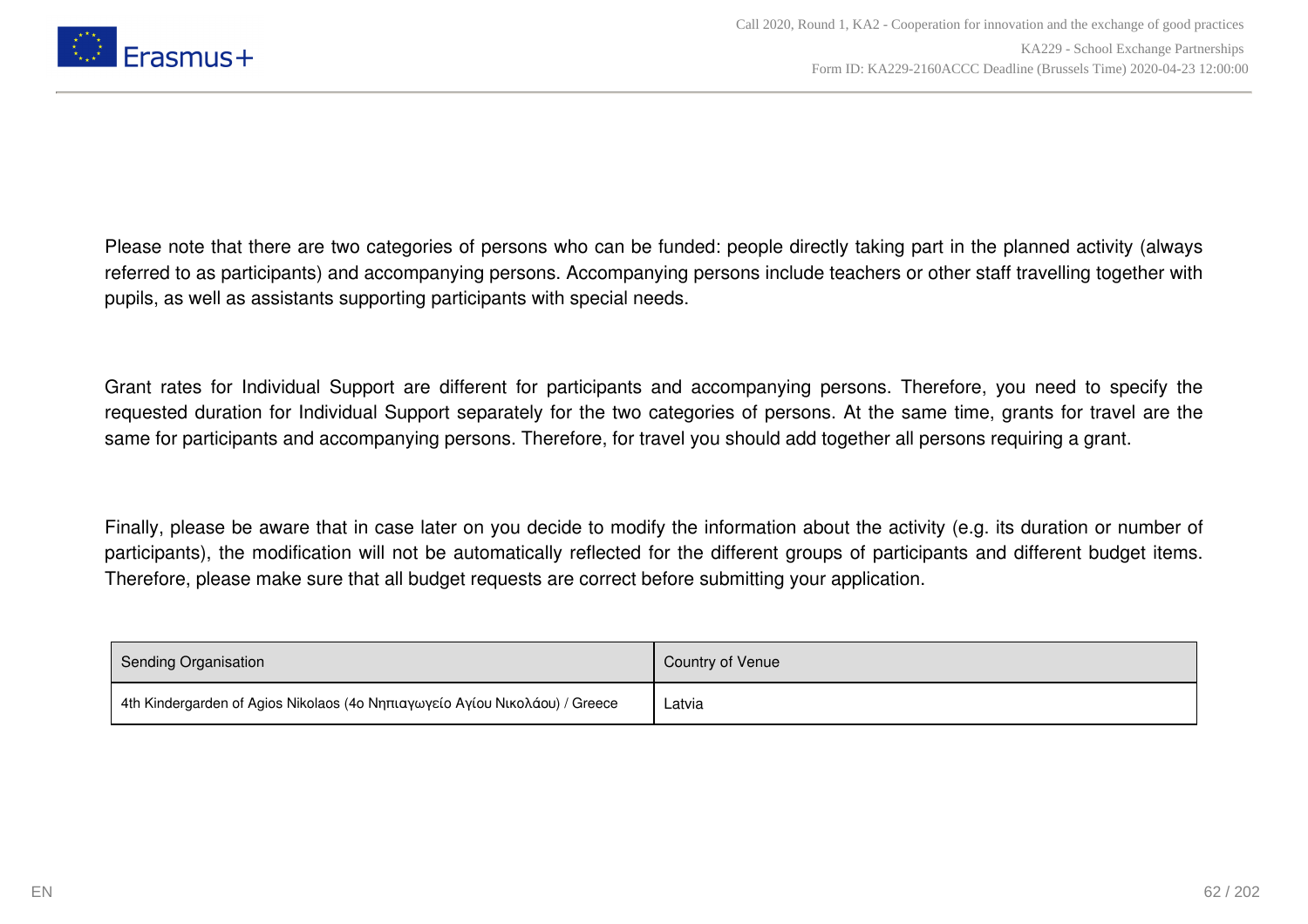

| No. of Participants | No. of Accompanying Persons | Total No. of<br>Participants and<br>accompanying<br>persons |
|---------------------|-----------------------------|-------------------------------------------------------------|
|                     | 0                           |                                                             |

Group of Participants - Budget

# Individual Support

Please note that additional individual support for up to two travel days may be requested if the participants are required to travel on the day before or after the activity.

| <b>No. of Participants</b> | <b>Duration per Participant (days)</b> | <b>Grant per Participant</b> | <b>Total (for Participants)</b> |
|----------------------------|----------------------------------------|------------------------------|---------------------------------|
|                            |                                        | 636,00 EUR                   | 2.544,00 EUR                    |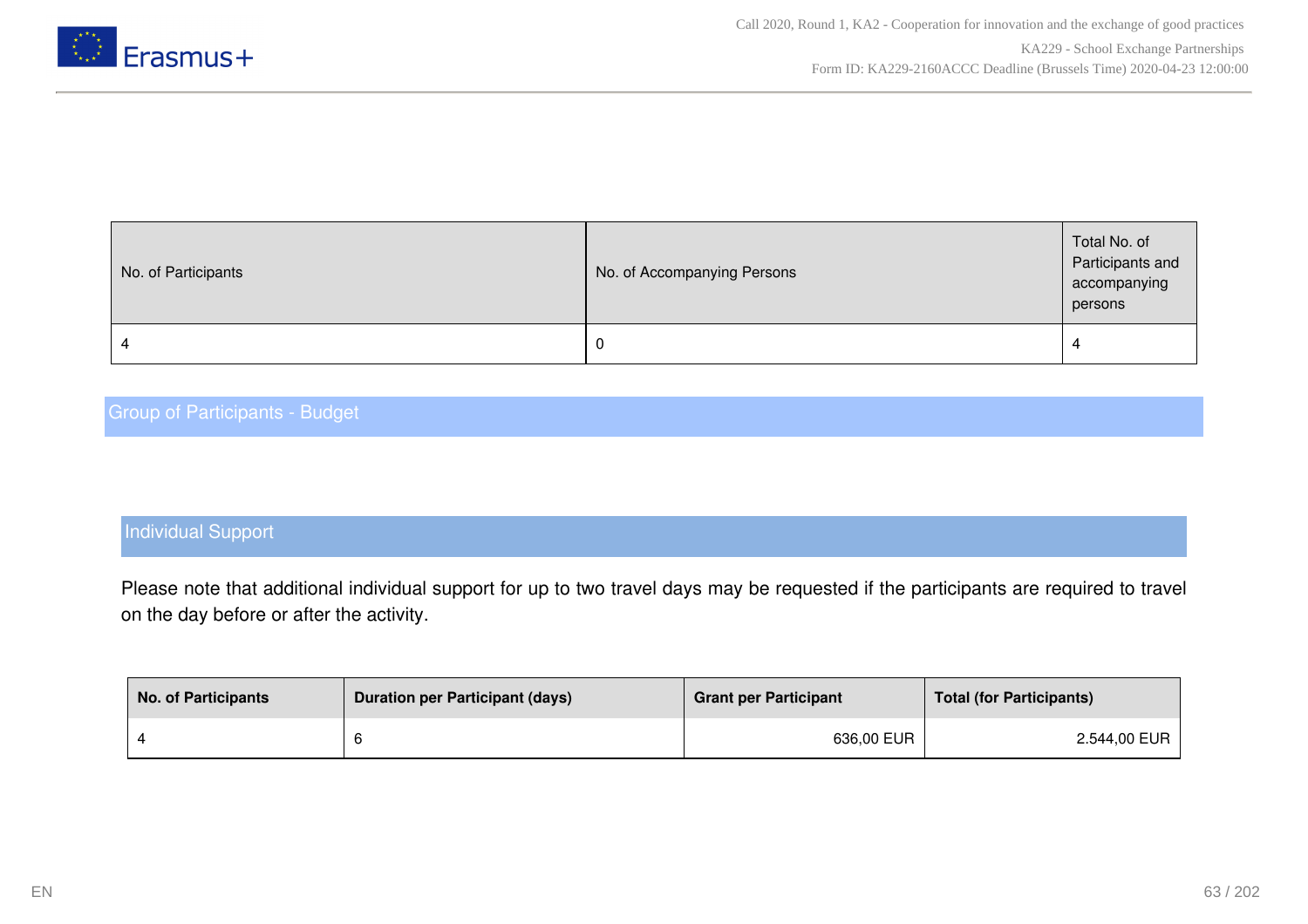

| No. of Accompanying | Duration per Accompanying Person | <b>Grant per Accompanying</b> | <b>Total (for Accompanying</b> |
|---------------------|----------------------------------|-------------------------------|--------------------------------|
| <b>Persons</b>      | (days)                           | <b>Person</b>                 | Persons)                       |
|                     |                                  | 0,00 EUR                      | $0,00$ EUR                     |

| Total Individual Support Grant |              |
|--------------------------------|--------------|
|                                | 2.544,00 EUR |

| <b>Travel</b>         |                      |                              |                           |
|-----------------------|----------------------|------------------------------|---------------------------|
| <b>No. of Persons</b> | <b>Distance band</b> | <b>Grant per Participant</b> | <b>Total Travel Grant</b> |
|                       | 2000 - 2999 km       | 360                          | 1.440,00 EUR              |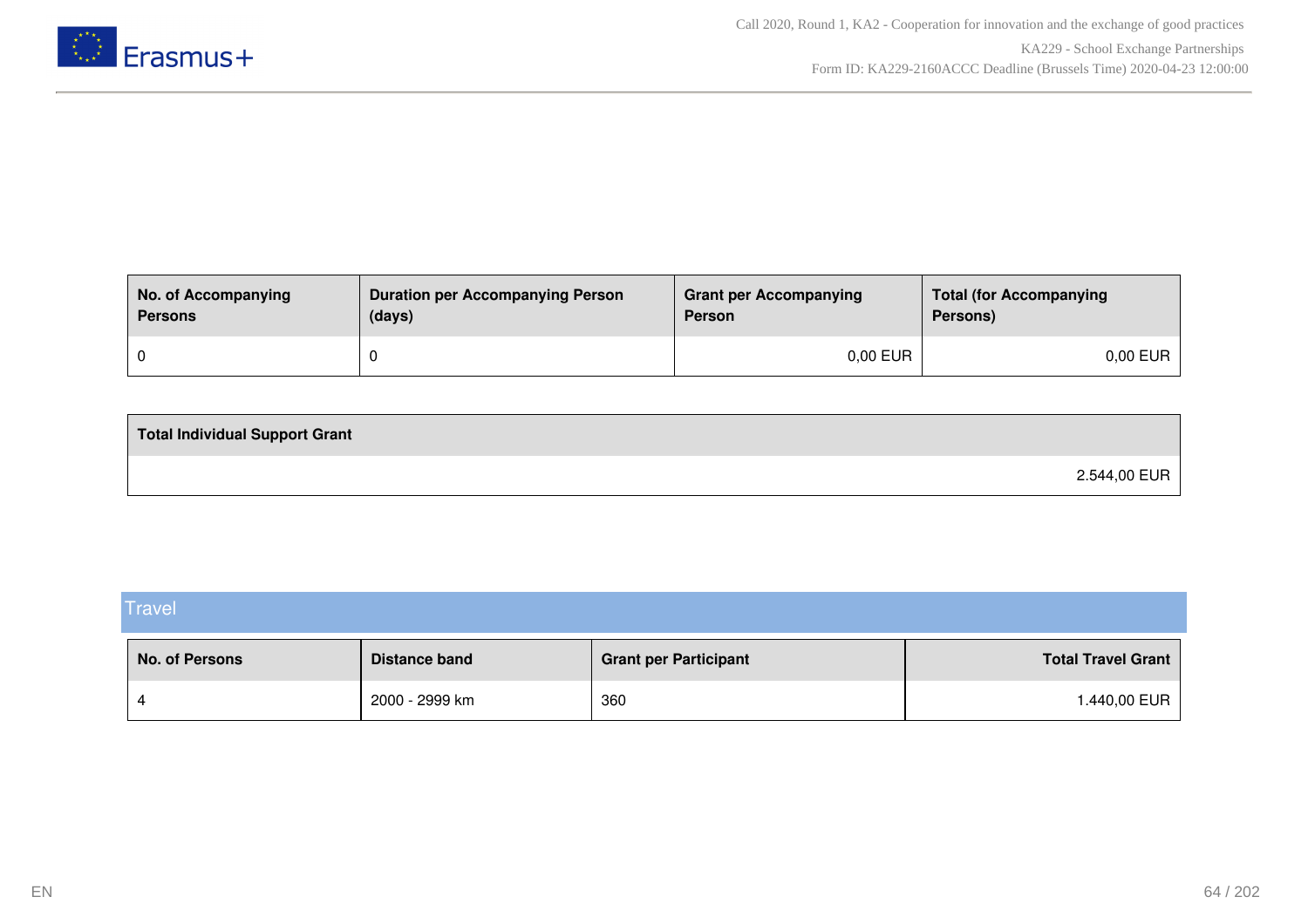

Exceptional Costs for Expensive Travel

Request Exceptional Costs for Expensive Travel

## Group of Participants (2, C1 (Research using the environment))

To request funds for participants in this group, please complete the information below.

Please note that there are two categories of persons who can be funded: people directly taking part in the planned activity (always referred to as participants) and accompanying persons. Accompanying persons include teachers or other staff travelling together with pupils, as well as assistants supporting participants with special needs.

Grant rates for Individual Support are different for participants and accompanying persons. Therefore, you need to specify the requested duration for Individual Support separately for the two categories of persons. At the same time, grants for travel are the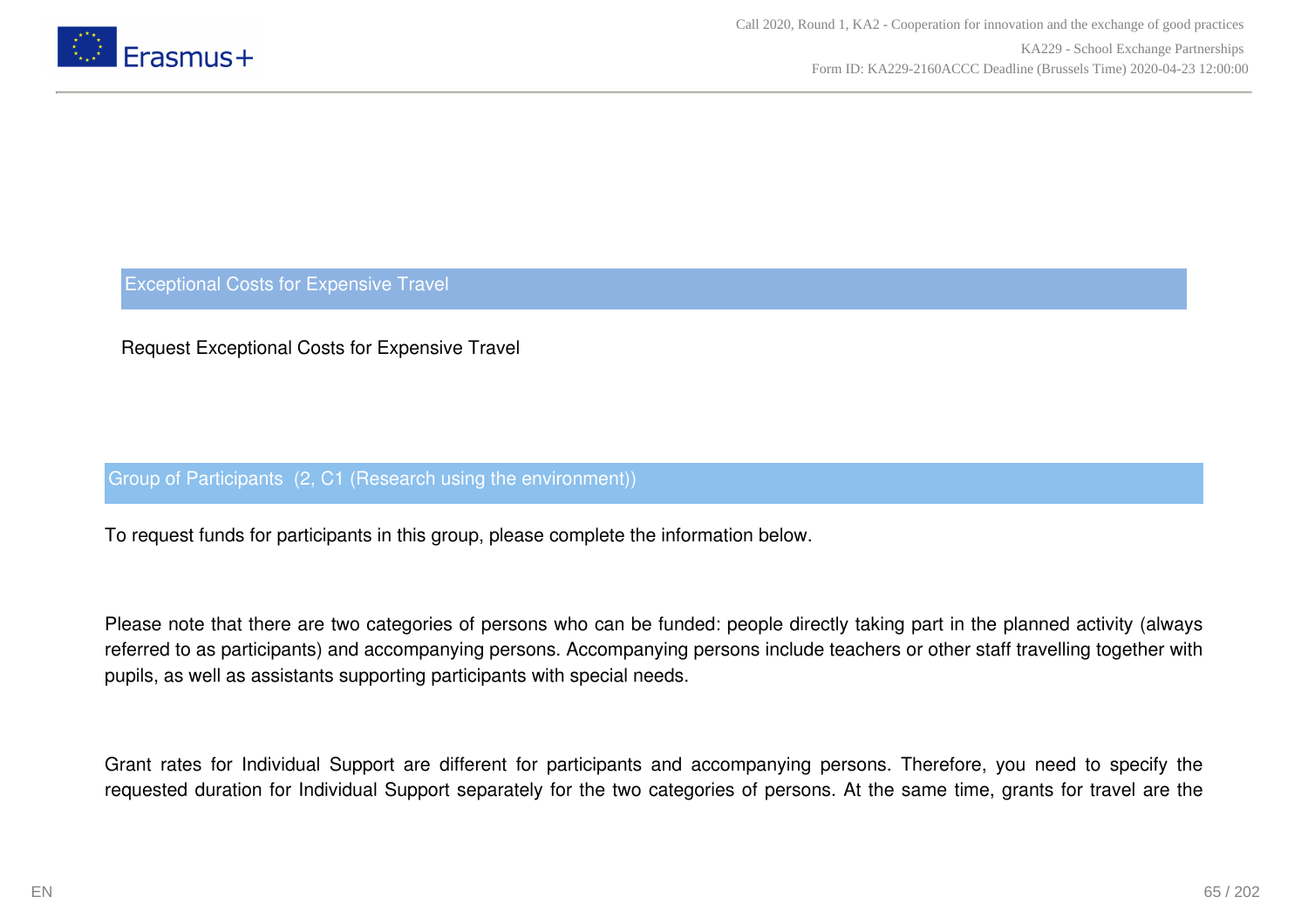

same for participants and accompanying persons. Therefore, for travel you should add together all persons requiring a grant.

Finally, please be aware that in case later on you decide to modify the information about the activity (e.g. its duration or number of participants), the modification will not be automatically reflected for the different groups of participants and different budget items. Therefore, please make sure that all budget requests are correct before submitting your application.

| Sending Organisation                                       |   | Country of Venue            |                                                                |
|------------------------------------------------------------|---|-----------------------------|----------------------------------------------------------------|
| Vrije gesubsidieerde kleuterschool de kleuterark / Belgium |   | Latvia                      |                                                                |
| No. of Participants                                        |   | No. of Accompanying Persons | Total No. of<br>Participants<br>and<br>accompanying<br>persons |
| 4                                                          | 0 |                             | 4                                                              |

| <b>Group of Participants - Budget</b> |  |  |
|---------------------------------------|--|--|
|                                       |  |  |
|                                       |  |  |
|                                       |  |  |
|                                       |  |  |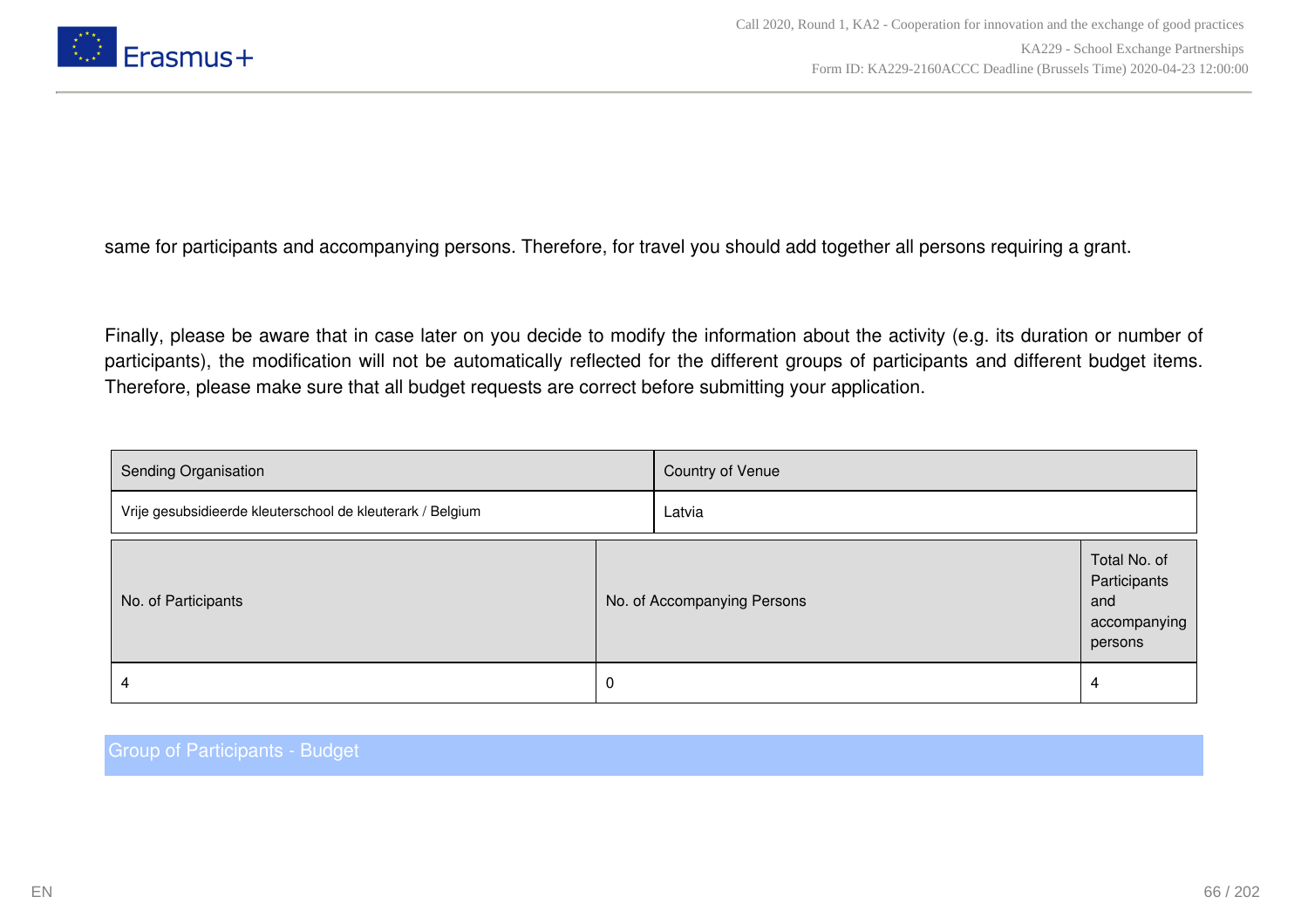

# Individual Support

Please note that additional individual support for up to two travel days may be requested if the participants are required to travel on the day before or after the activity.

| <b>No. of Participants</b> | Duration per Participant (days) | <b>Grant per Participant</b> | Total (for Participants) |
|----------------------------|---------------------------------|------------------------------|--------------------------|
|                            |                                 | 636.00 EUR                   | 2.544,00 EUR             |

| No. of Accompanying | Duration per Accompanying Person | <b>Grant per Accompanying</b> | <b>Total (for Accompanying</b> |
|---------------------|----------------------------------|-------------------------------|--------------------------------|
| <b>Persons</b>      | (days)                           | <b>Person</b>                 | Persons)                       |
|                     |                                  | 0,00 EUR                      | $0,00$ EUR                     |

| Total Individual Support Grant |              |
|--------------------------------|--------------|
|                                | 2.544,00 EUR |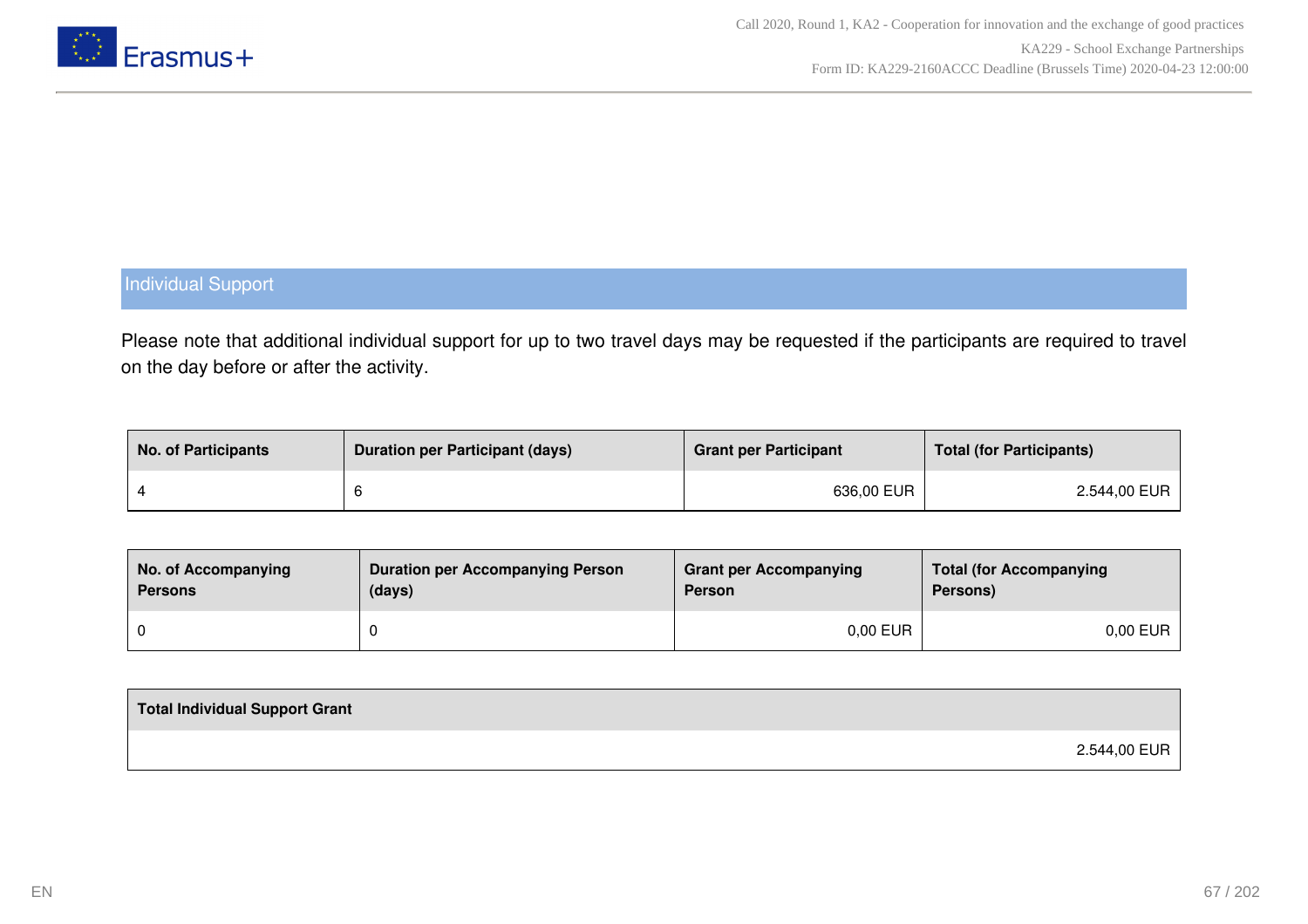

| <b>Travel</b>         |                      |                              |                           |
|-----------------------|----------------------|------------------------------|---------------------------|
| <b>No. of Persons</b> | <b>Distance band</b> | <b>Grant per Participant</b> | <b>Total Travel Grant</b> |
| 4                     | 500 - 1999 km        | 275                          | 1.100,00 EUR              |

Exceptional Costs for Expensive Travel

Request Exceptional Costs for Expensive Travel

Group of Participants (3, C1 (Research using the environment))

To request funds for participants in this group, please complete the information below.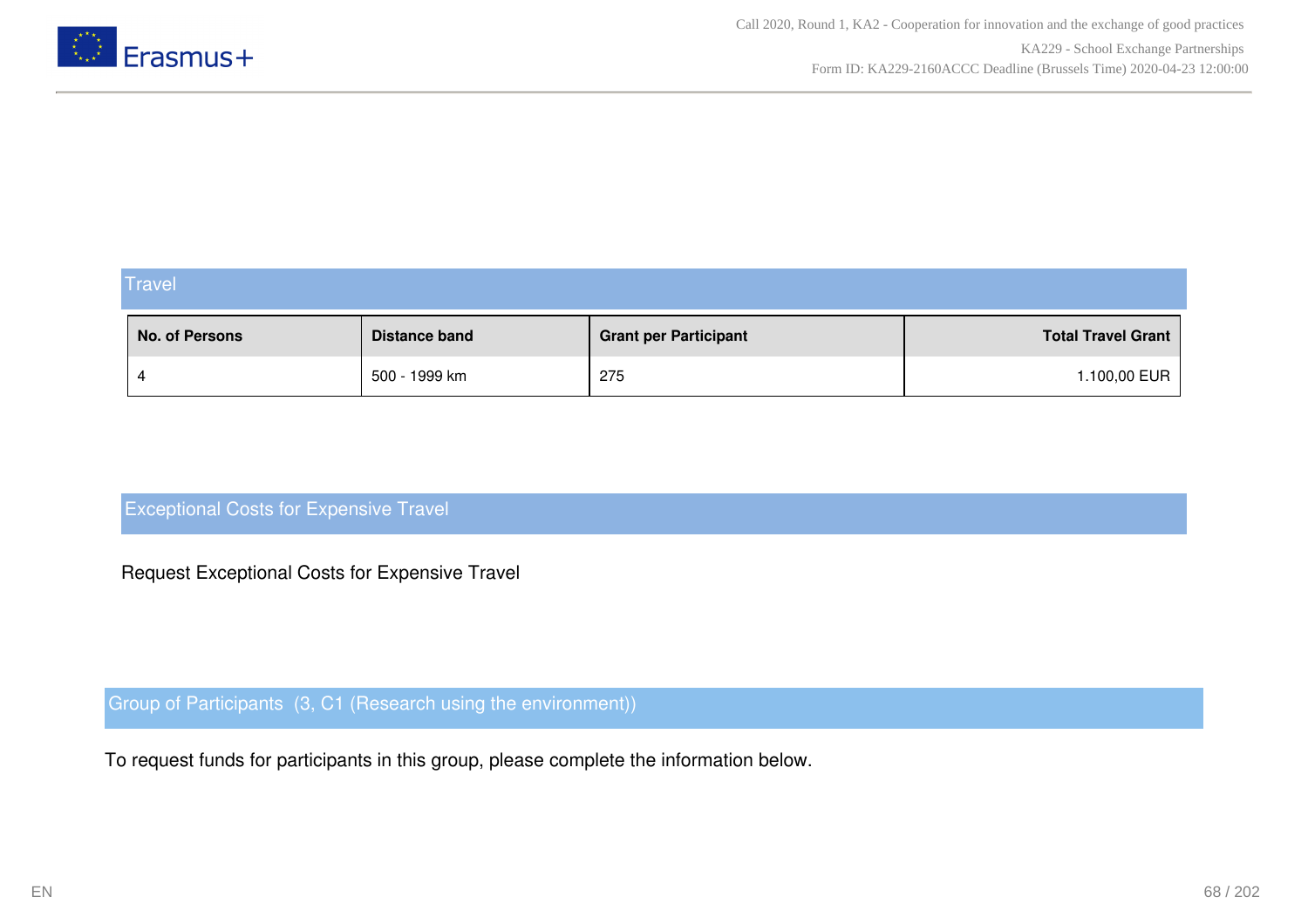

Please note that there are two categories of persons who can be funded: people directly taking part in the planned activity (always referred to as participants) and accompanying persons. Accompanying persons include teachers or other staff travelling together with pupils, as well as assistants supporting participants with special needs.

Grant rates for Individual Support are different for participants and accompanying persons. Therefore, you need to specify the requested duration for Individual Support separately for the two categories of persons. At the same time, grants for travel are the same for participants and accompanying persons. Therefore, for travel you should add together all persons requiring a grant.

Finally, please be aware that in case later on you decide to modify the information about the activity (e.g. its duration or number of participants), the modification will not be automatically reflected for the different groups of participants and different budget items. Therefore, please make sure that all budget requests are correct before submitting your application.

| <b>Sending Organisation</b>    | Country of Venue |
|--------------------------------|------------------|
| EI SOL DE PORTOCARRERO / Spain | Latvia           |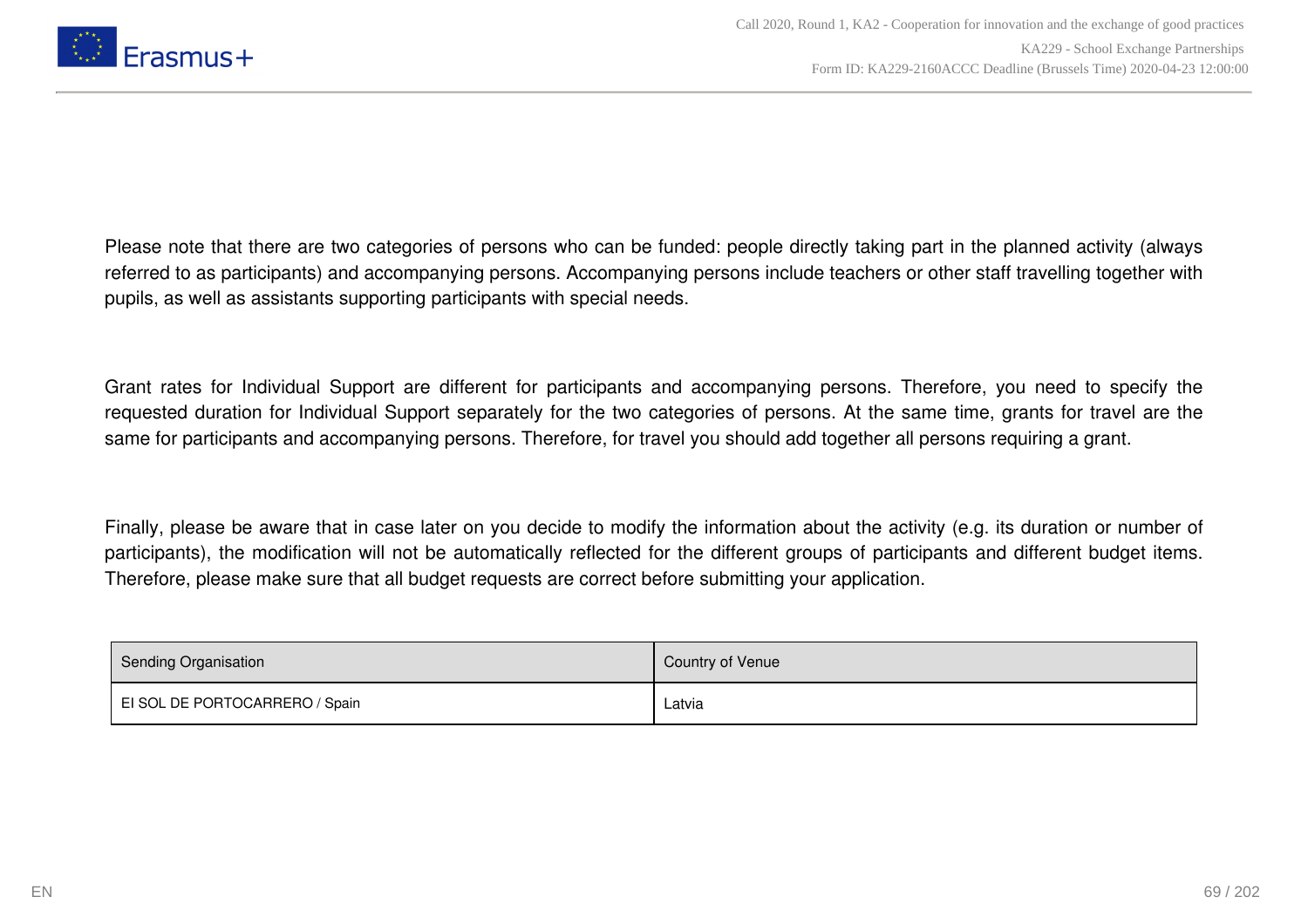

| No. of Participants | No. of Accompanying Persons | Total No. of<br>Participants and<br>accompanying<br>persons |
|---------------------|-----------------------------|-------------------------------------------------------------|
|                     | c<br>U                      |                                                             |

Group of Participants - Budget

# Individual Support

Please note that additional individual support for up to two travel days may be requested if the participants are required to travel on the day before or after the activity.

| <b>No. of Participants</b> | <b>Duration per Participant (days)</b> | <b>Grant per Participant</b> | <b>Total (for Participants)</b> |
|----------------------------|----------------------------------------|------------------------------|---------------------------------|
|                            |                                        | 636,00 EUR                   | 2.544,00 EUR                    |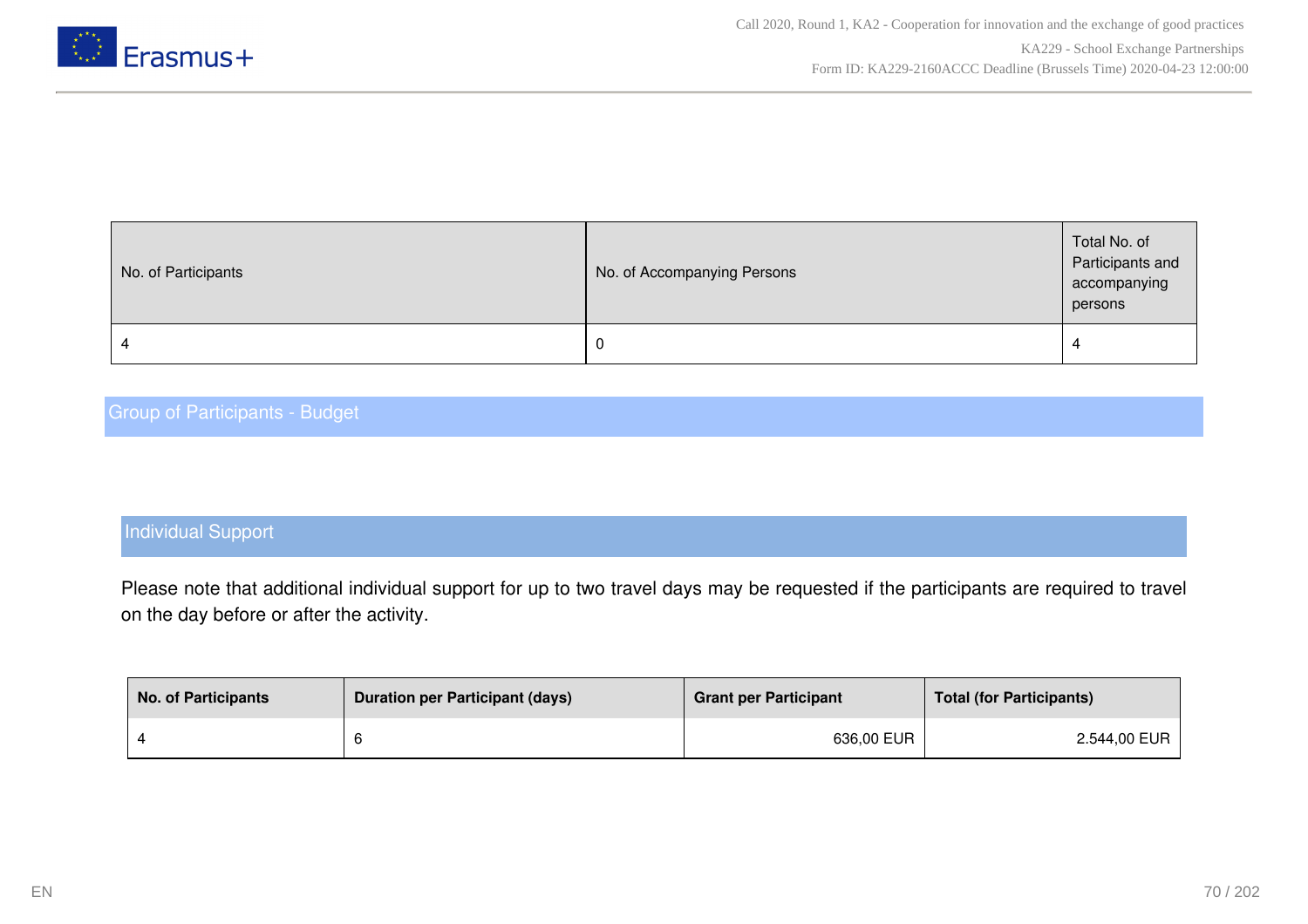

| No. of Accompanying | Duration per Accompanying Person | <b>Grant per Accompanying</b> | <b>Total (for Accompanying</b> |
|---------------------|----------------------------------|-------------------------------|--------------------------------|
| <b>Persons</b>      | (days)                           | <b>Person</b>                 | Persons)                       |
|                     |                                  | 0,00 EUR                      | 0,00 EUR                       |

| <b>Total Individual Support Grant</b> |              |
|---------------------------------------|--------------|
|                                       | 2.544,00 EUR |

| <b>Travel</b>         |                      |                              |                           |
|-----------------------|----------------------|------------------------------|---------------------------|
| <b>No. of Persons</b> | <b>Distance band</b> | <b>Grant per Participant</b> | <b>Total Travel Grant</b> |
|                       | 2000 - 2999 km       | 360                          | 1.440,00 EUR              |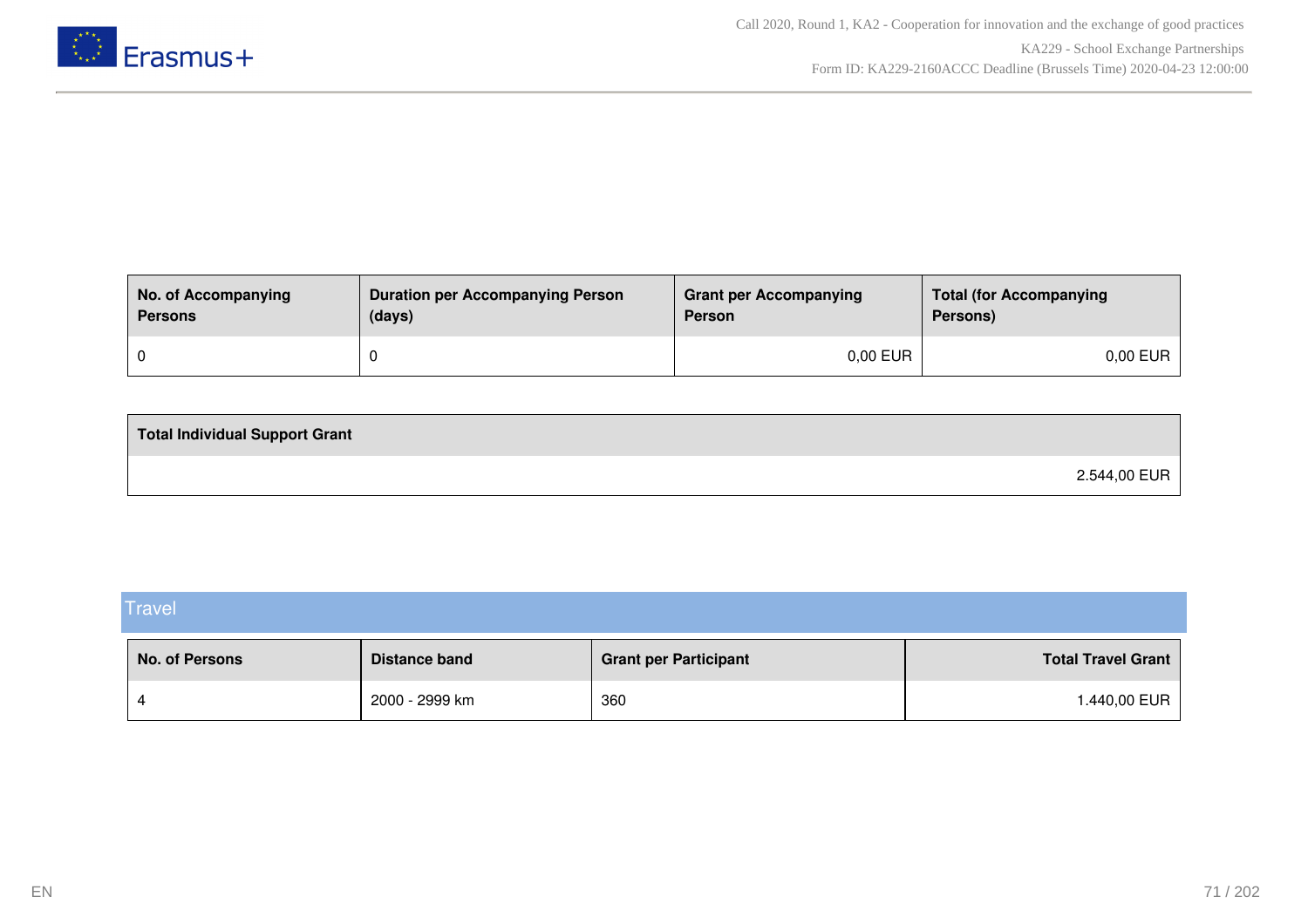

Exceptional Costs for Expensive Travel

Request Exceptional Costs for Expensive Travel

## Group of Participants (4, C1 (Research using the environment))

To request funds for participants in this group, please complete the information below.

Please note that there are two categories of persons who can be funded: people directly taking part in the planned activity (always referred to as participants) and accompanying persons. Accompanying persons include teachers or other staff travelling together with pupils, as well as assistants supporting participants with special needs.

Grant rates for Individual Support are different for participants and accompanying persons. Therefore, you need to specify the requested duration for Individual Support separately for the two categories of persons. At the same time, grants for travel are the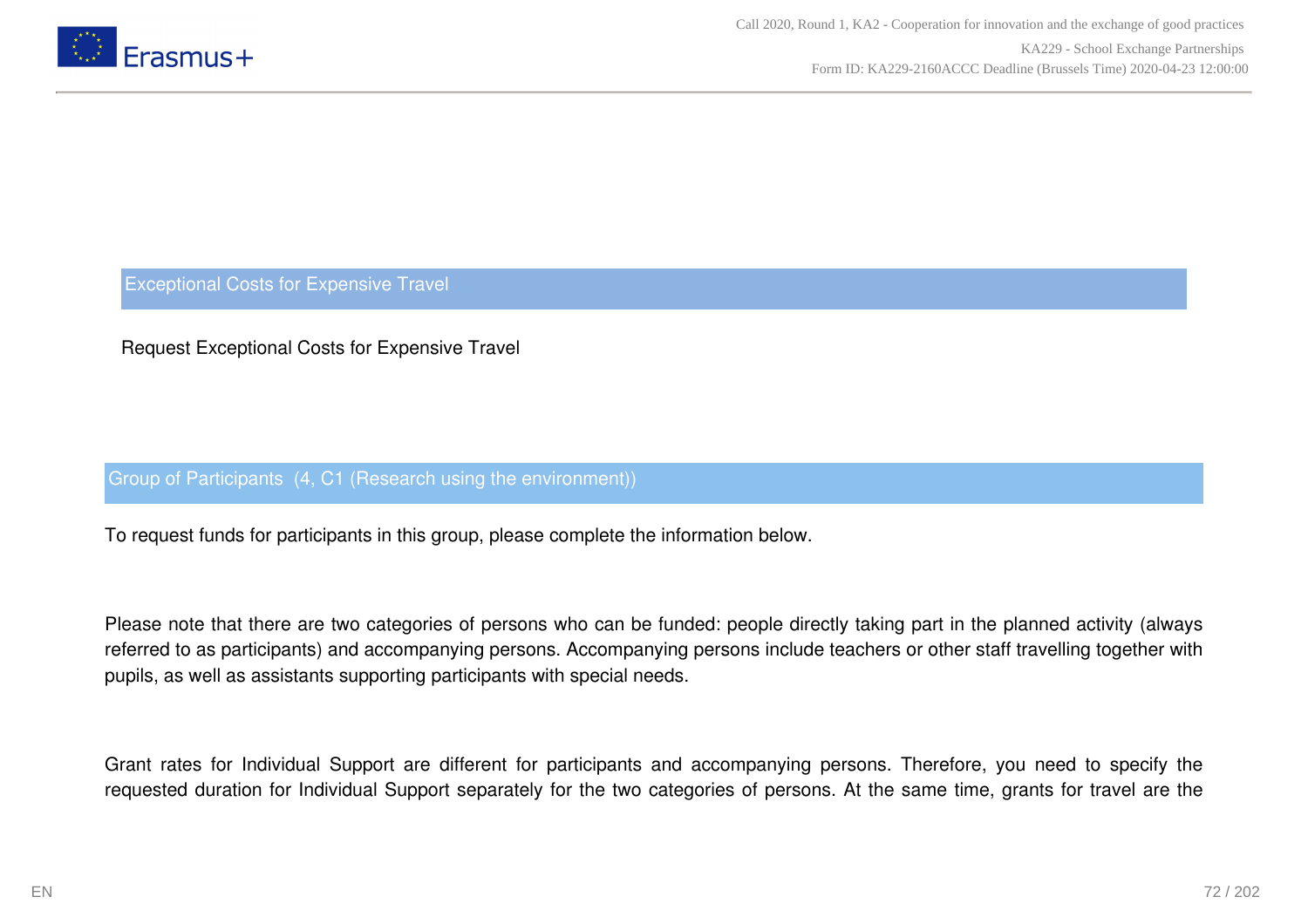

same for participants and accompanying persons. Therefore, for travel you should add together all persons requiring a grant.

| <b>Sending Organisation</b>              |   | Country of Venue            |                                                                |
|------------------------------------------|---|-----------------------------|----------------------------------------------------------------|
| kindergarten 8 "Bodra smyana" / Bulgaria |   | Latvia                      |                                                                |
| No. of Participants                      |   | No. of Accompanying Persons | Total No. of<br>Participants<br>and<br>accompanying<br>persons |
| 4                                        | 0 |                             | 4                                                              |

| <b>Group of Participants - Budget</b> |  |  |
|---------------------------------------|--|--|
|                                       |  |  |
|                                       |  |  |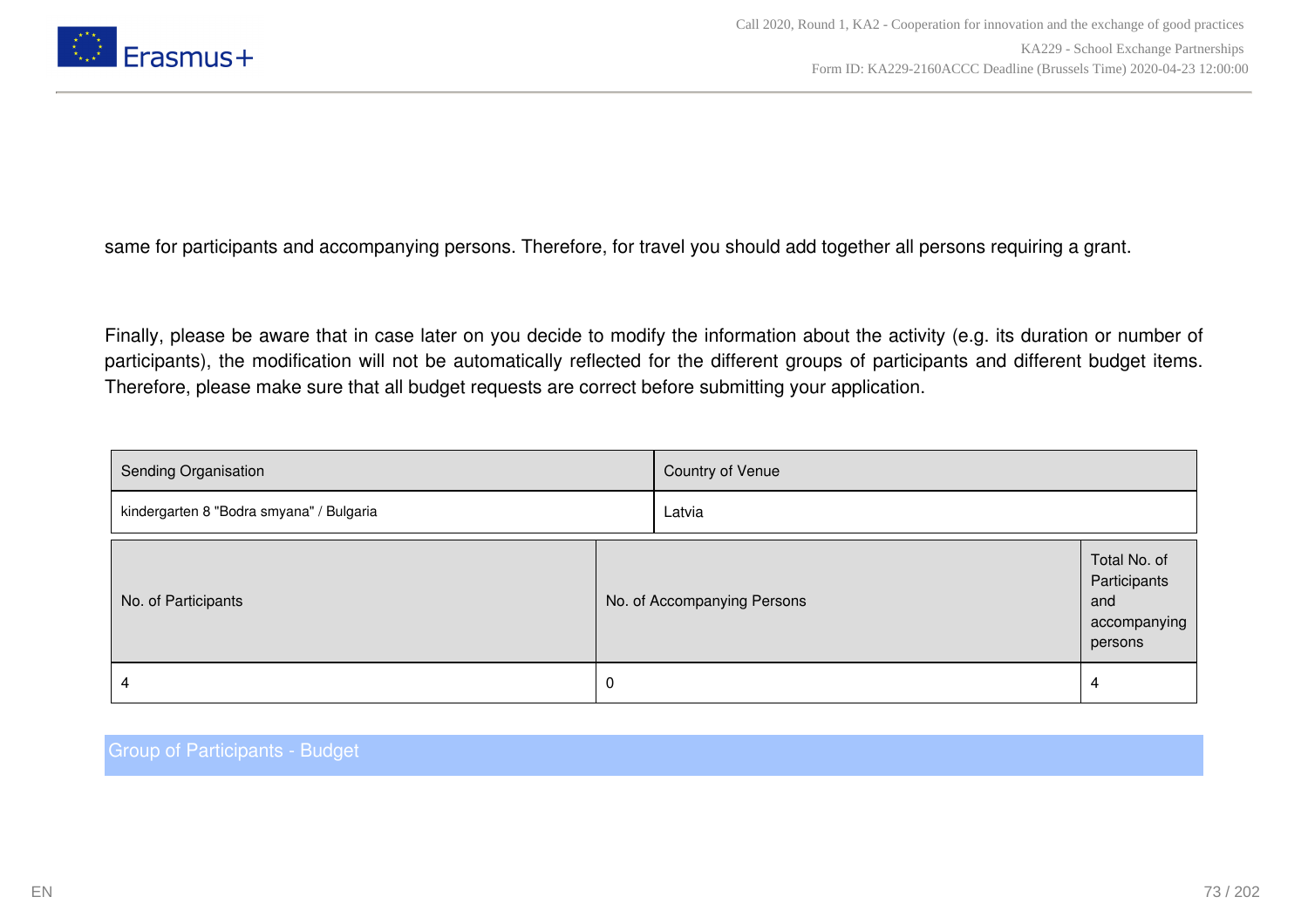

## Individual Support

| <b>No. of Participants</b> | <b>Duration per Participant (days)</b> | <b>Grant per Participant</b> | Total (for Participants) |
|----------------------------|----------------------------------------|------------------------------|--------------------------|
|                            |                                        | 636.00 EUR                   | 2.544,00 EUR             |

| No. of Accompanying | Duration per Accompanying Person | <b>Grant per Accompanying</b> | <b>Total (for Accompanying</b> |
|---------------------|----------------------------------|-------------------------------|--------------------------------|
| <b>Persons</b>      | (days)                           | <b>Person</b>                 | Persons)                       |
|                     |                                  | 0,00 EUR                      | $0,00$ EUR                     |

| Total Individual Support Grant |              |
|--------------------------------|--------------|
|                                | 2.544,00 EUR |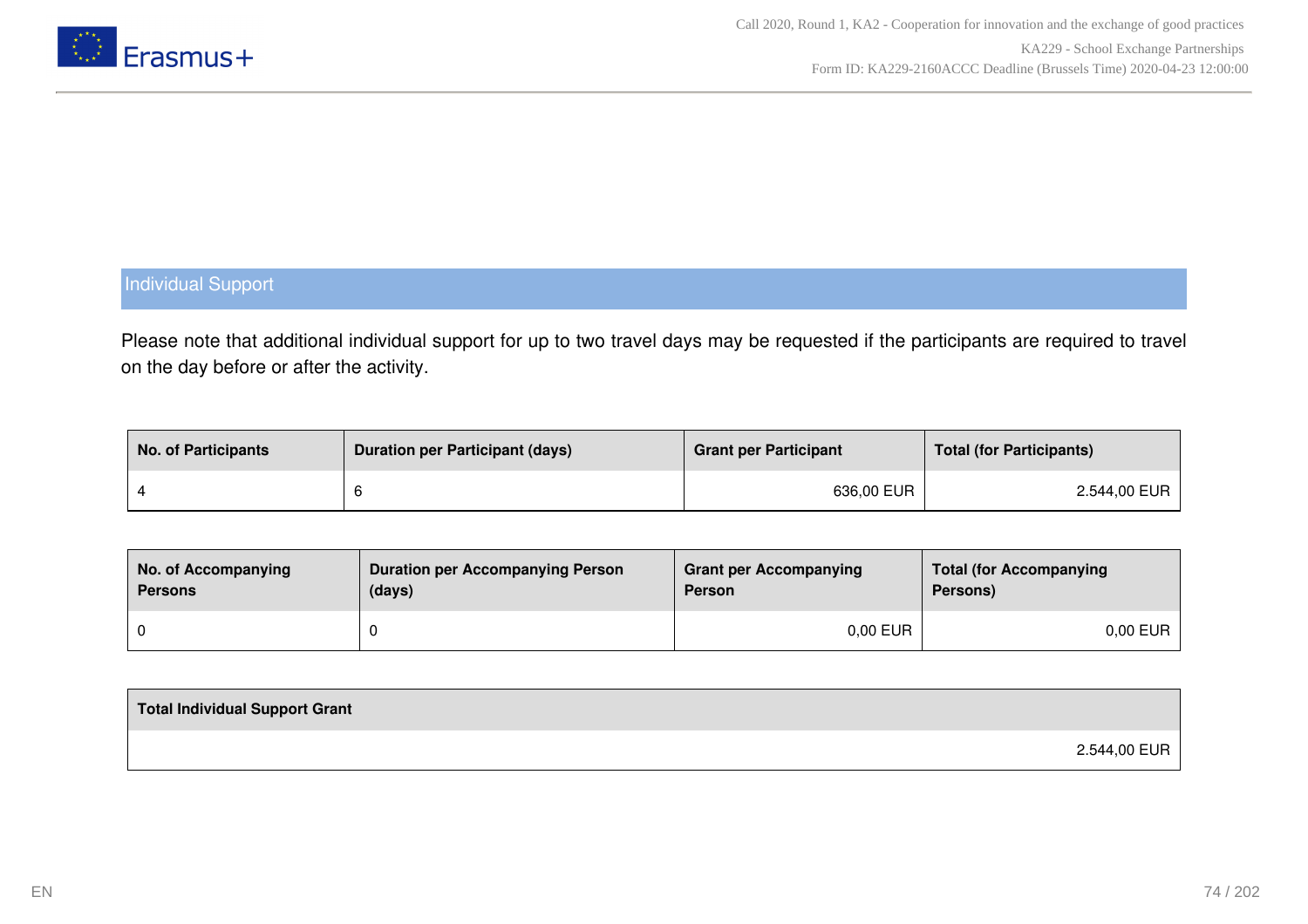

| <b>Travel</b>         |                      |                              |                           |
|-----------------------|----------------------|------------------------------|---------------------------|
| <b>No. of Persons</b> | <b>Distance band</b> | <b>Grant per Participant</b> | <b>Total Travel Grant</b> |
| 4                     | 500 - 1999 km        | 275                          | 1.100,00 EUR              |

Request Exceptional Costs for Expensive Travel

Group of Participants (5, C1 (Research using the environment))

To request funds for participants in this group, please complete the information below.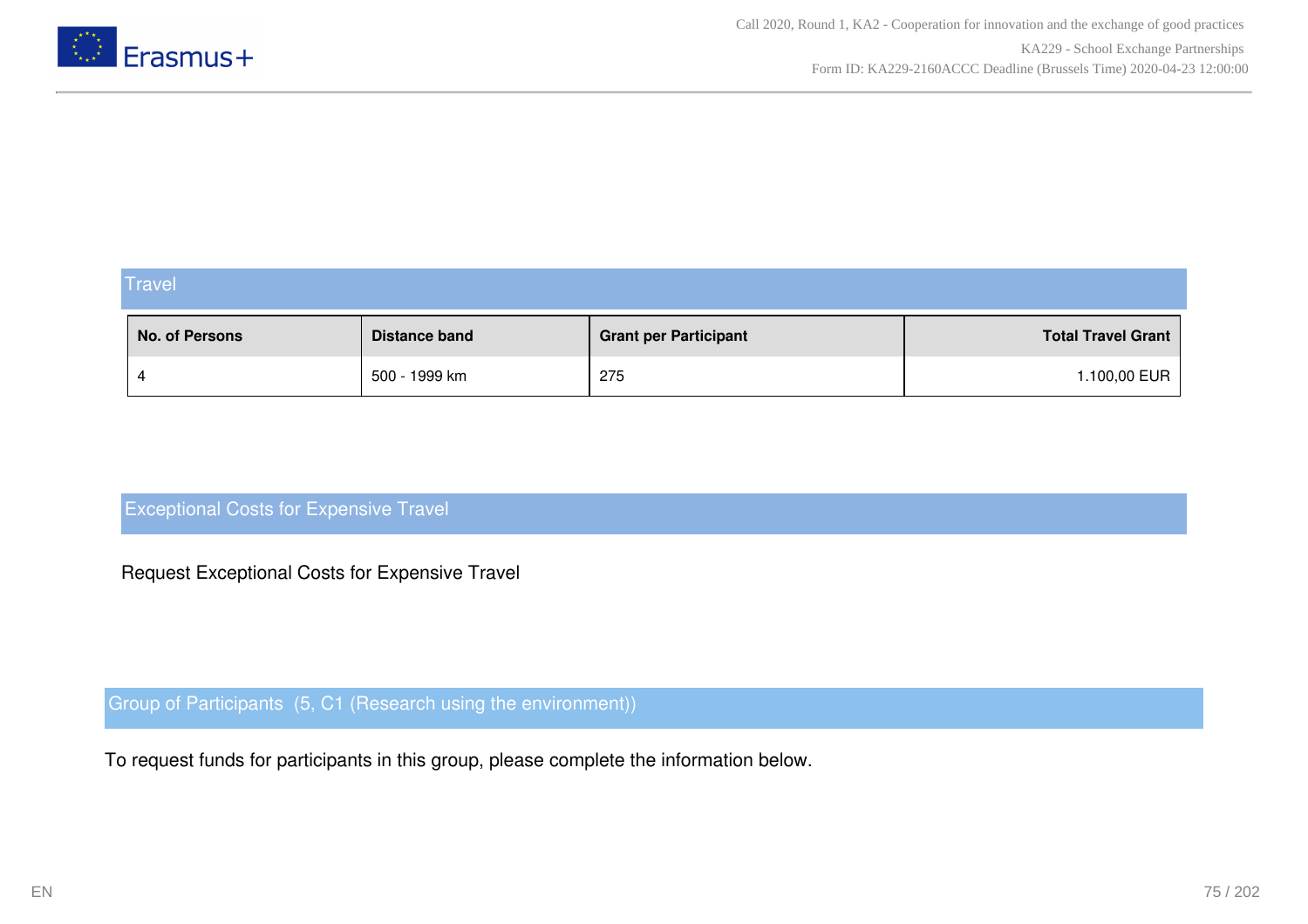

Please note that there are two categories of persons who can be funded: people directly taking part in the planned activity (always referred to as participants) and accompanying persons. Accompanying persons include teachers or other staff travelling together with pupils, as well as assistants supporting participants with special needs.

Grant rates for Individual Support are different for participants and accompanying persons. Therefore, you need to specify the requested duration for Individual Support separately for the two categories of persons. At the same time, grants for travel are the same for participants and accompanying persons. Therefore, for travel you should add together all persons requiring a grant.

| <b>Sending Organisation</b>          | Country of Venue |
|--------------------------------------|------------------|
| Tallinna Lasteaed Vesiroos / Estonia | Latvia           |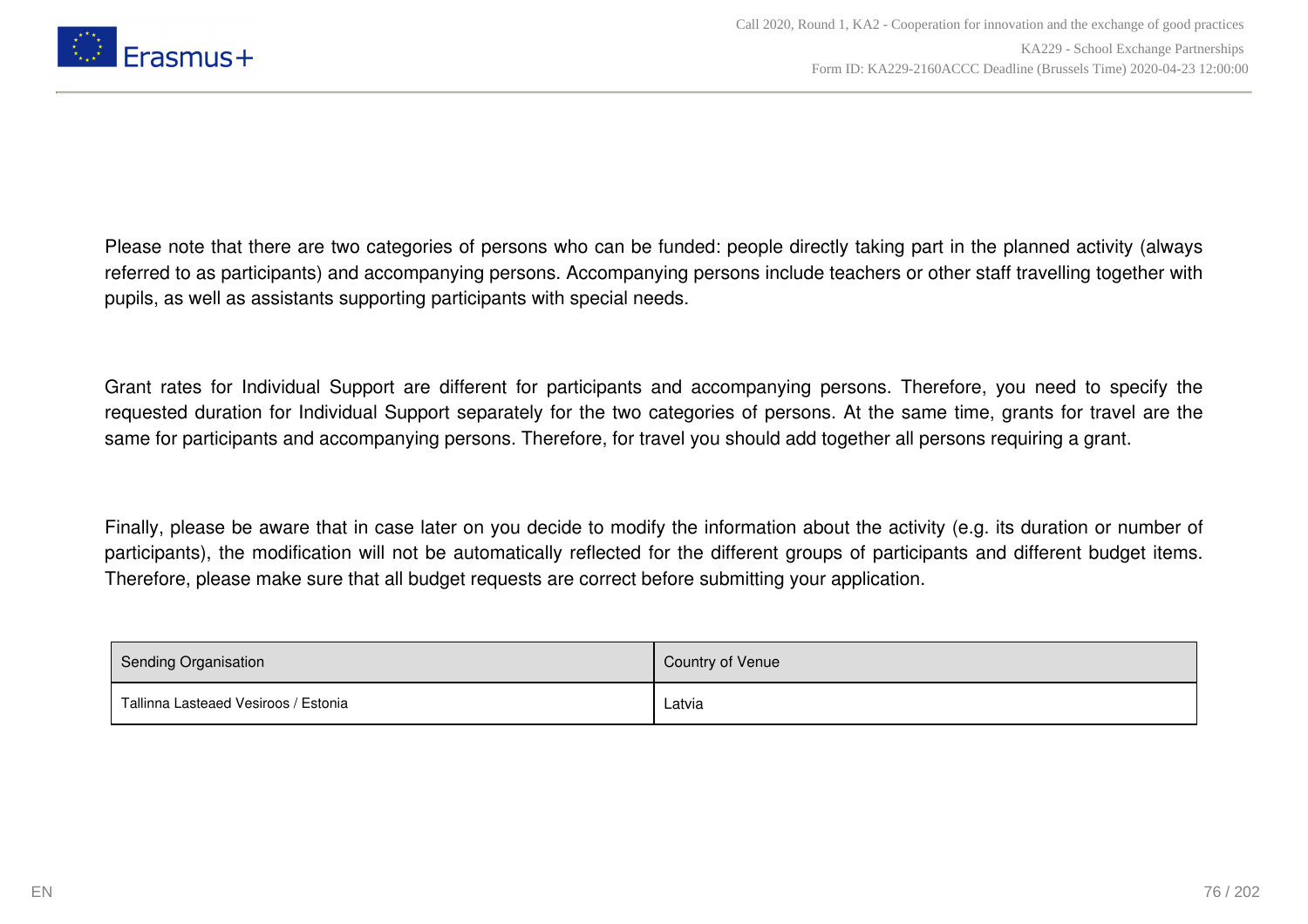

| No. of Participants | No. of Accompanying Persons | Total No. of<br>Participants and<br>accompanying<br>persons |
|---------------------|-----------------------------|-------------------------------------------------------------|
|                     | c<br>U                      |                                                             |

Group of Participants - Budget

## Individual Support

| <b>No. of Participants</b> | <b>Duration per Participant (days)</b> | <b>Grant per Participant</b> | <b>Total (for Participants)</b> |
|----------------------------|----------------------------------------|------------------------------|---------------------------------|
|                            |                                        | 636,00 EUR                   | 2.544,00 EUR                    |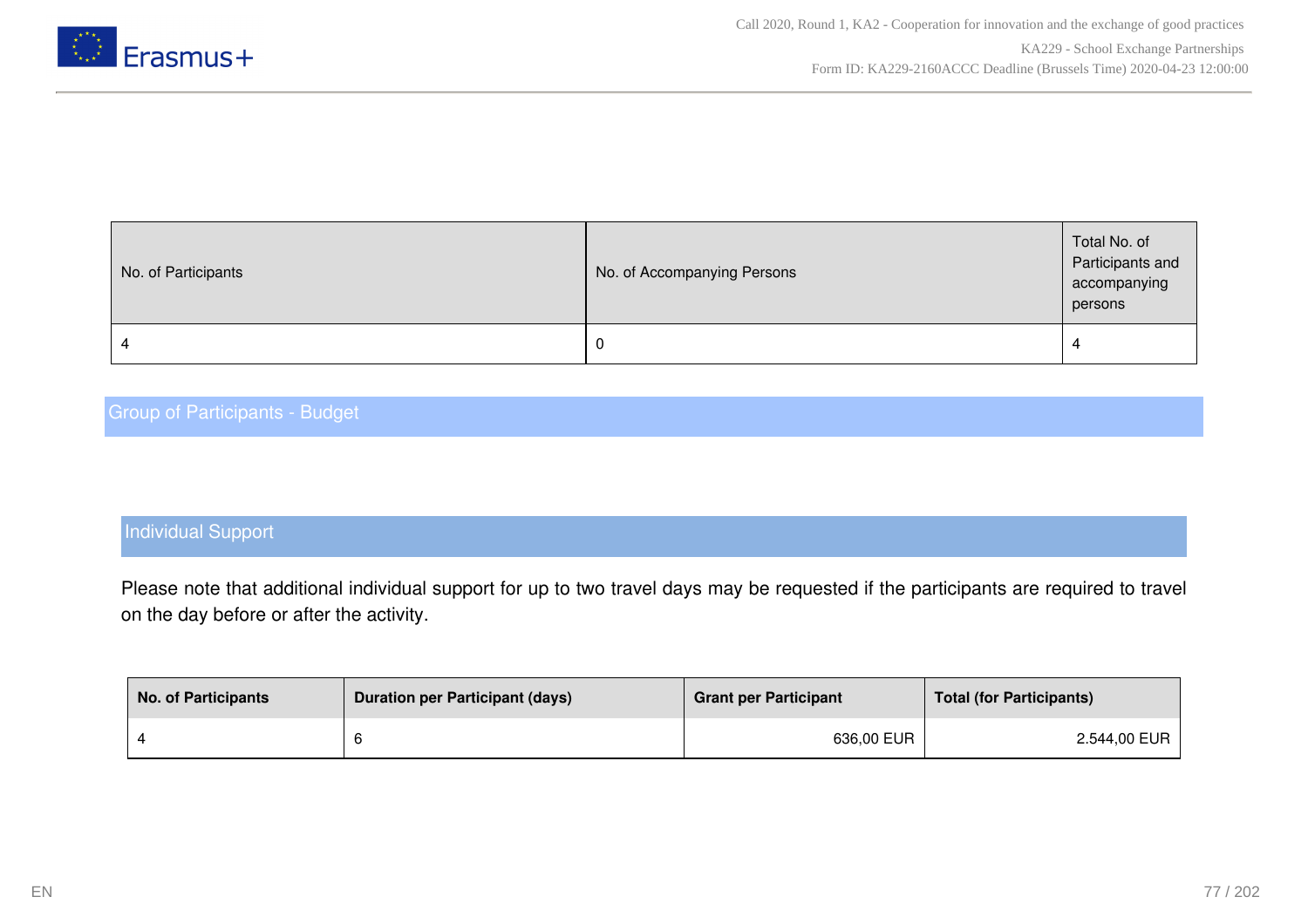

| No. of Accompanying | Duration per Accompanying Person | <b>Grant per Accompanying</b> | <b>Total (for Accompanying</b> |
|---------------------|----------------------------------|-------------------------------|--------------------------------|
| <b>Persons</b>      | (days)                           | <b>Person</b>                 | Persons)                       |
|                     |                                  | 0,00 EUR                      | 0,00 EUR                       |

| <b>Total Individual Support Grant</b> |              |
|---------------------------------------|--------------|
|                                       | 2.544,00 EUR |

| <b>Travel</b>         |               |                              |                           |
|-----------------------|---------------|------------------------------|---------------------------|
| <b>No. of Persons</b> | Distance band | <b>Grant per Participant</b> | <b>Total Travel Grant</b> |
|                       | 100 - 499 km  | 180                          | 720,00 EUR                |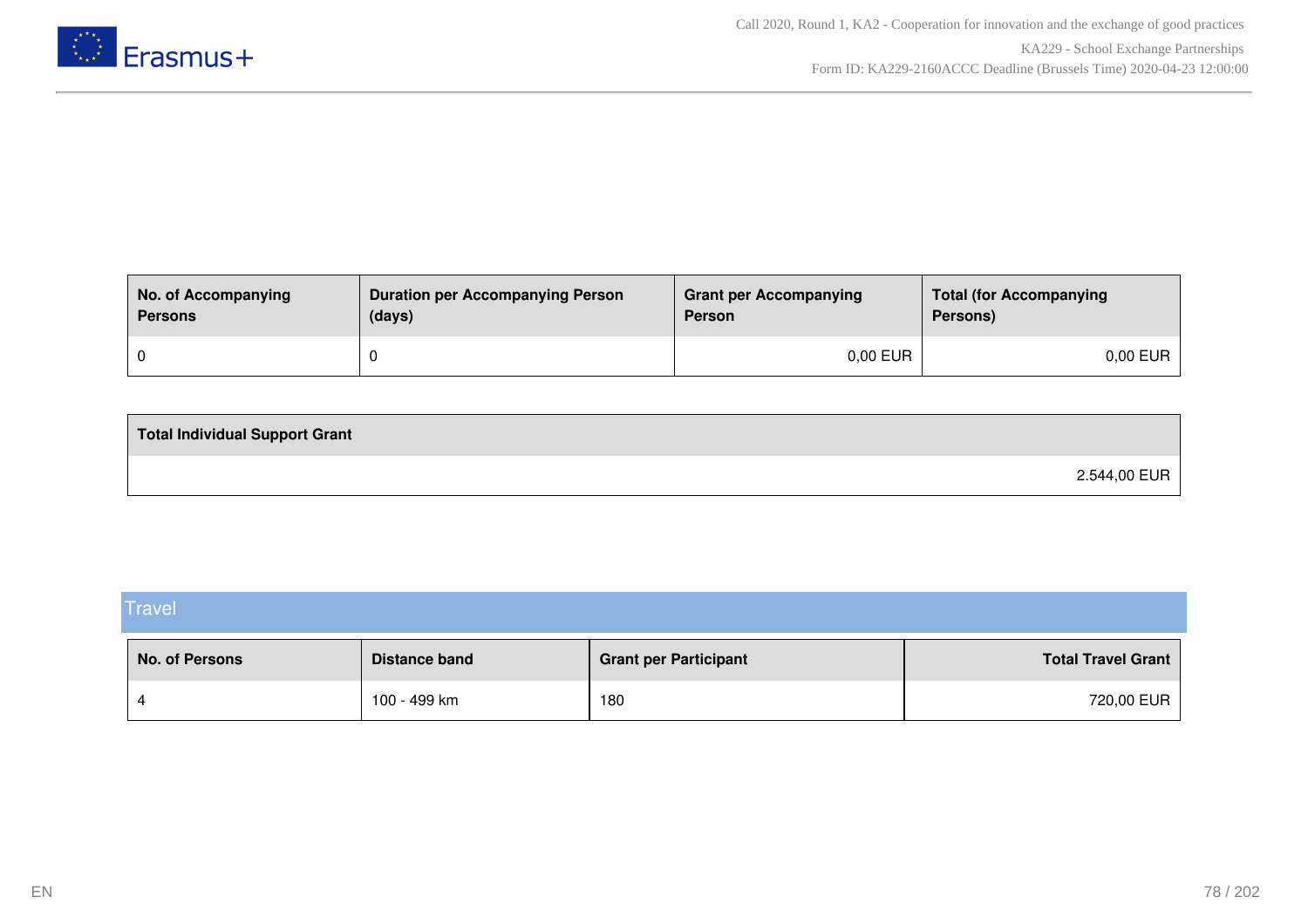

Request Exceptional Costs for Expensive Travel

# Activity Budget

| <b>Budget Items</b> | Grant         |
|---------------------|---------------|
| Travel              | 5.800,00 EUR  |
| Individual Support  | 12.720,00 EUR |
| <b>Total Grant</b>  | 18.520,00 EUR |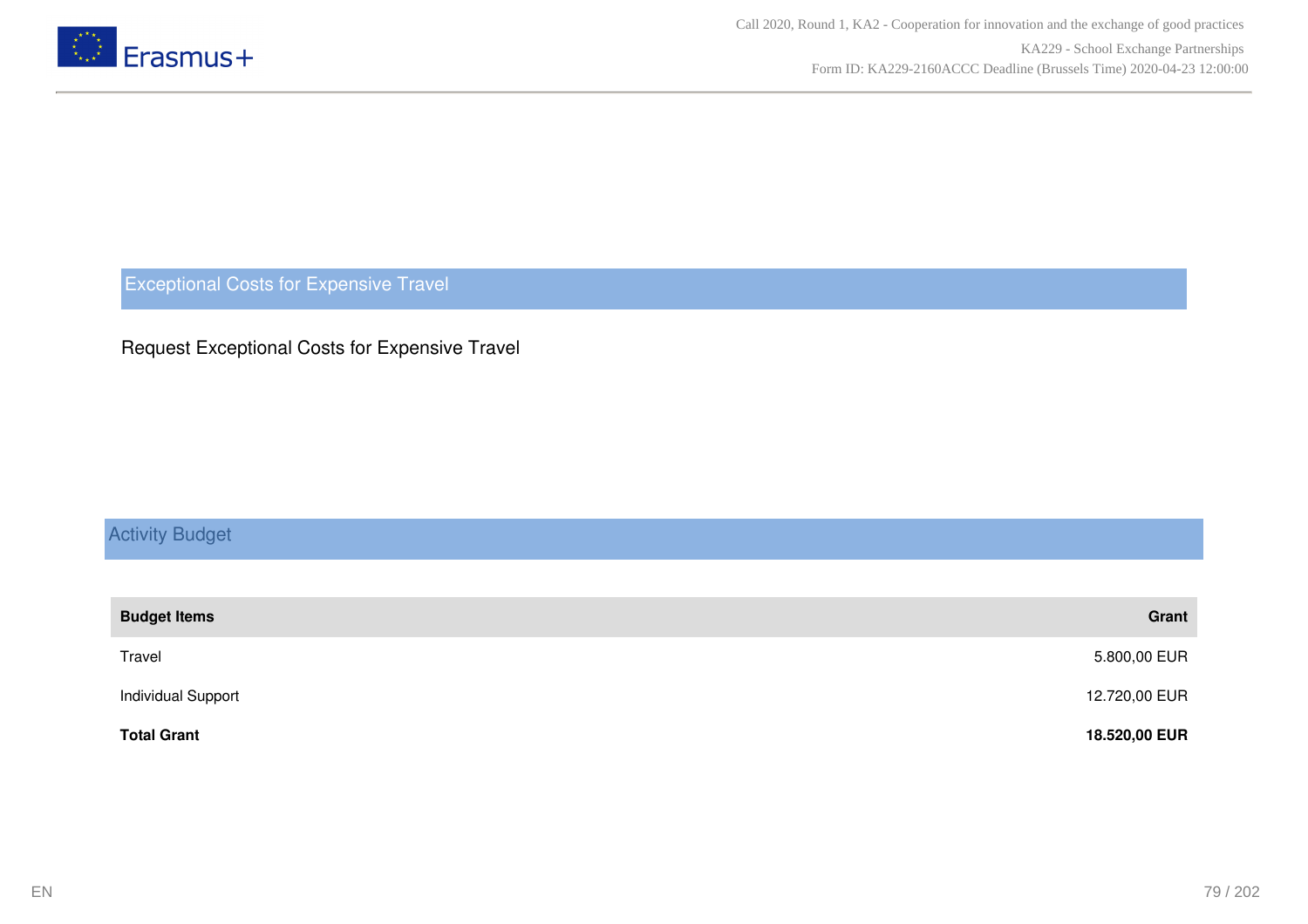

### Activity Details (C2)

In this section, you are asked to provide details about this specific activity. The section consists of two parts: Activity Details and Groups of Participants.

In the first part (Activity Details) you are asked to provide information about the planned activity as a whole (e.g. its venue, duration, etc.), to define the activity's lead organisation, and to list the other participating organisations. The lead organisation is typically the one hosting the activity in its premises. In case you decide to organise the activity outside of the lead organisation's premises, you must respect the detailed rules provided in the Programme Guide and you need to provide an explanation for this choice as part of the activity description. The other participating organisations are all project partners who will send their participants to take part in the activity. Adding a partner organisation to the list of participating organisations will allow you to ask funding for their participants in the second part of this section.

In the second part (Groups of Participants) you are asked to provide some details about the participants who will take part in this activity. The main purpose of this section is to calculate the budget that the project will receive for the participants' travel, individual support and other expenses. The participants are organised in groups for easier calculation. Each group and its budget are linked to their sending organisation.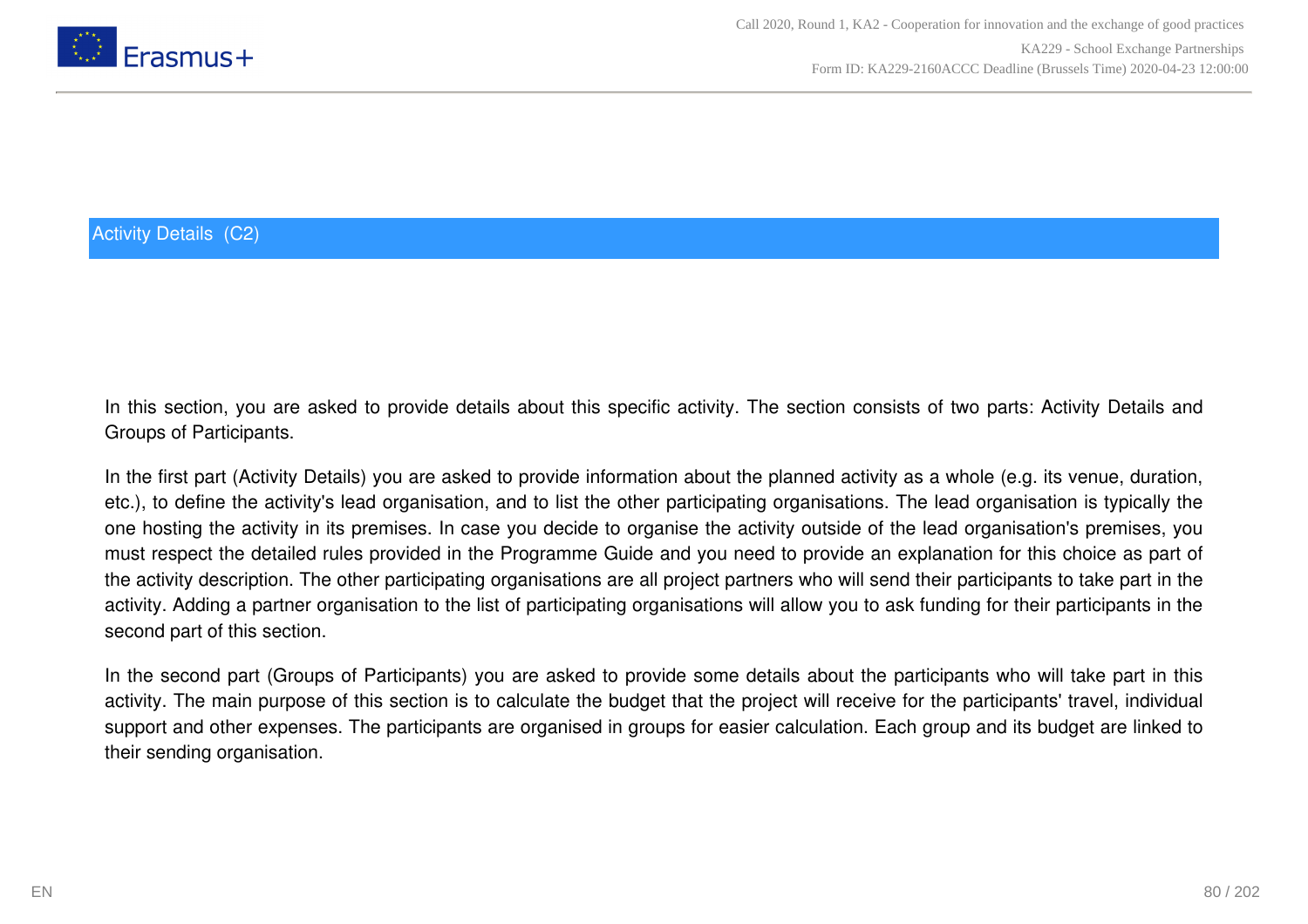

| <b>Field</b>                                                                           | <b>SCHOOLS</b> |                                                                      | <b>Activity Type</b> |   |                         | Short-term joint staff training events |         |
|----------------------------------------------------------------------------------------|----------------|----------------------------------------------------------------------|----------------------|---|-------------------------|----------------------------------------|---------|
| <b>Activity Title</b>                                                                  |                | Using outdoor education for teaching STE(A)M                         |                      |   |                         |                                        |         |
| <b>Leading Organisation</b>                                                            |                | Vrije gesubsidieerde kleuterschool de kleuterark(E10174058, Belgium) |                      |   |                         |                                        |         |
| <b>Participating Organisations</b>                                                     |                |                                                                      |                      |   |                         |                                        |         |
| Rigas 224. pirmsskolas izglitibas iestade(E10174058, Latvia)                           |                |                                                                      |                      |   |                         |                                        |         |
| EI SOL DE PORTOCARRERO(E10174058, Spain)                                               |                |                                                                      |                      |   |                         |                                        |         |
| 4th Kindergarden of Agios Nikolaos (4ο Νηπιαγωγείο Αγίου Νικολάου) (Ε10174058, Greece) |                |                                                                      |                      |   |                         |                                        |         |
| kindergarten 8 "Bodra smyana" (E10174058, Bulgaria)                                    |                |                                                                      |                      |   |                         |                                        |         |
| Tallinna Lasteaed Vesiroos(E10174058, Estonia)                                         |                |                                                                      |                      |   |                         |                                        |         |
| <b>Starting Period</b>                                                                 | $03 -$<br>2021 | Duration(days)                                                       |                      | 3 | <b>Country of Venue</b> |                                        | Belgium |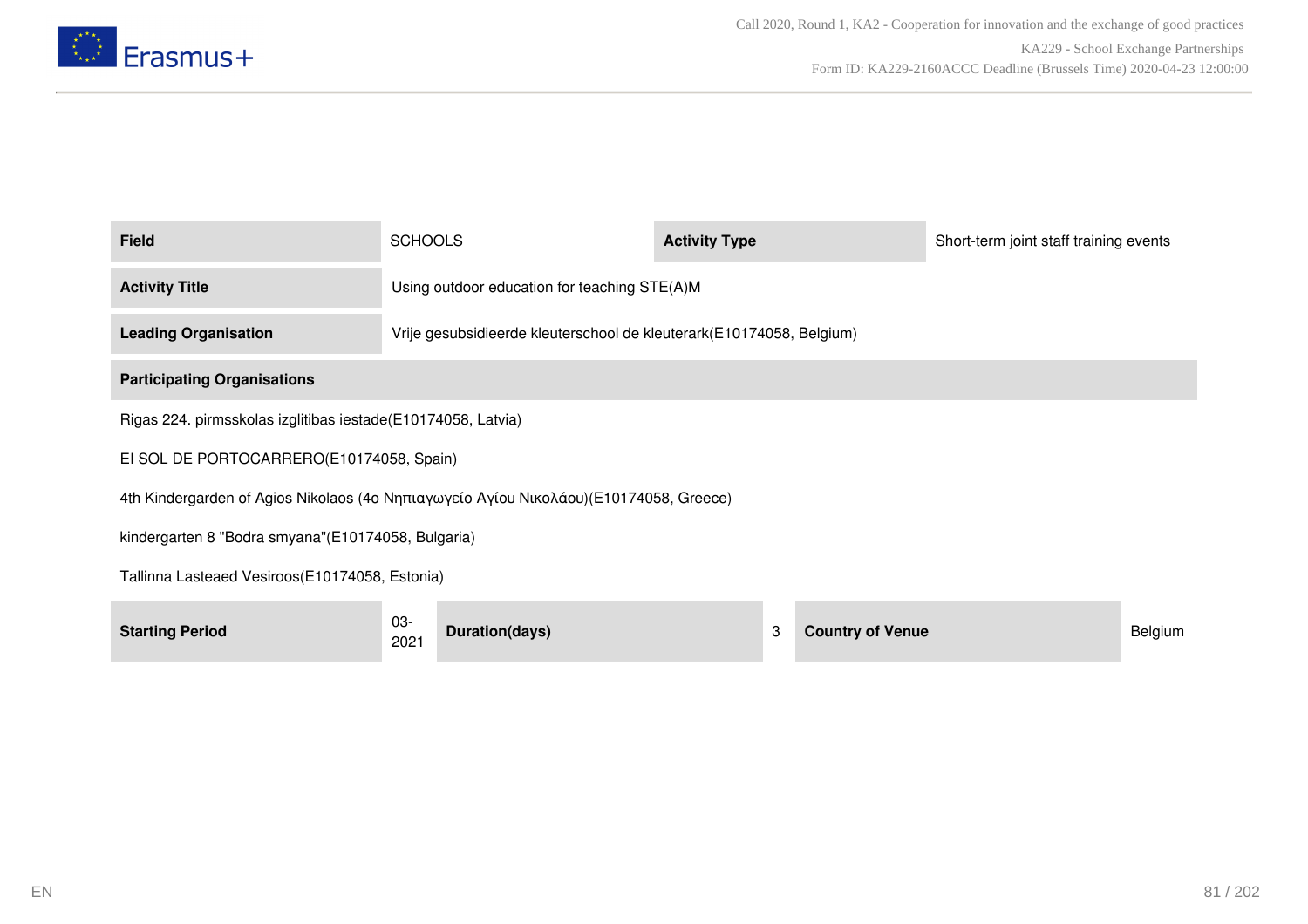

#### **Description of the activity:**

- Describe the content, methodology and expected results of the activity.

- How is it going to be related to or integrated with the normal activities of the involved schools?

#### Activity:

1st day: seminar on introduction of the Belgian pre-school education system and education programmes. Key speaker from the Belgian province, East Flanders, specialist in turning the school outdoor in a better learning environment.

2nd day: job shadowing in the classes (different age groups) during activities in the school outdoor space using STEM. Presentation and workshop about good practice examples and testing new methodological materials.

3rd day: Visit to the best practice outdoor school of Flanders. Workshops with local experts in elaboration new teaching materials for using in the school outside learning area.

#### Expected results:

- Exchange best practices and share experiences about outdoor education with teachers and education staff coming throughout Europe;
- Get acquainted with the key elements and growing trends related to outdoor education and teaching outside the classroom;
- Learn the principles and the cultural aspects of outdoor education;
- Learn how to design, plan and deliver inspirational outdoor education activities;
- Experience outdoor education working methods and approaches;
- Get to know and experiment practical activities and group games that could be used and integrated in a real course;
- Learn how to use outdoor education for personal, social and relational development (e.g. self-confidence, team building, leadership);

Along the visiting partners the teaching staff and administration of the hosting partner will be involved in the preparation and organising the activity. Learning activities will be coordinated with the school's day-to-day curriculum, a timetable will be drawn up for teachers to take part in the project activities without disturbing the learning process, teachers will have the opportunity to observe the day-to-day life of the school, participate in lessons, outdoor activities.

#### **Does this activity combine physical mobility with virtual exchanges through eTwinning?** No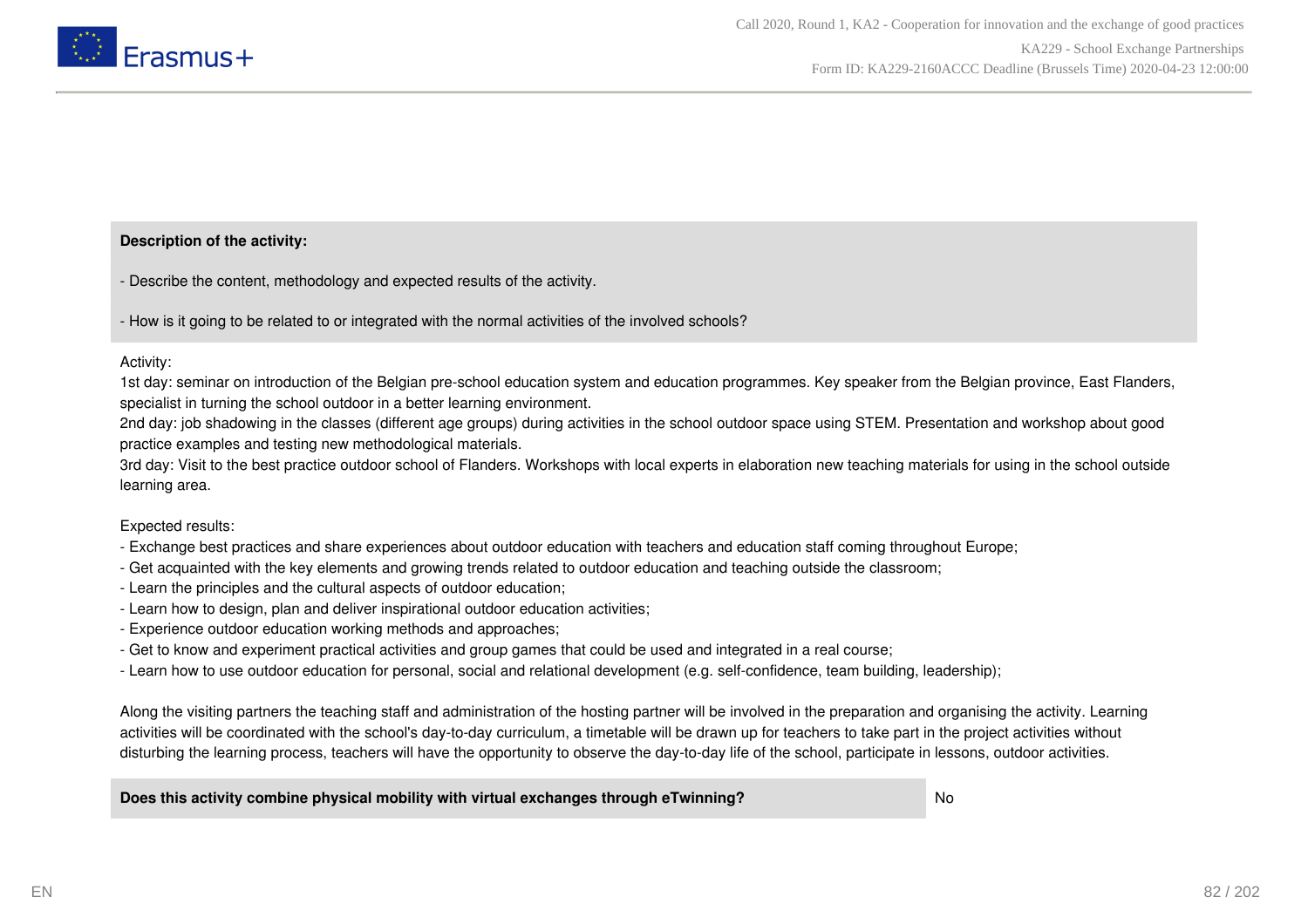

#### **How is participation in this activity going to benefit the involved participants?**

1) Summarized knowledge of Belgium educational system to meet common goal – to ensure high quality early childhood and care in particular STE(A)M and outdoor teaching. This knowledge will be used in elaborating common method which will be aimed to use in all countries and pre-school institution where it is relevant;

2) Have gotten practical experience in pre-school teaching process in Belgium. The gained experience will be used in everyday teaching process in home countries and will be shared with other teachers at home institution;

3) Have developed new teaching approaches and methods which will contribute in developing common method;

4) Elaborated dissemination materials to spread other stakeholders and used in dissemination events, as well published in internet resources, project open platform;

5) Strengthened cooperation of parents and its involvement of children education and which will lead to increased basic competencies of the children;

6) Improved knowledge of English and communication skills of ECEC pedagogical staff.

### Summary of Groups of Participants

In the following table, please define the groups of participants who will require funding to participate in this activity. Participants who do not require funding (for example local participants) do not need to be specified in this part.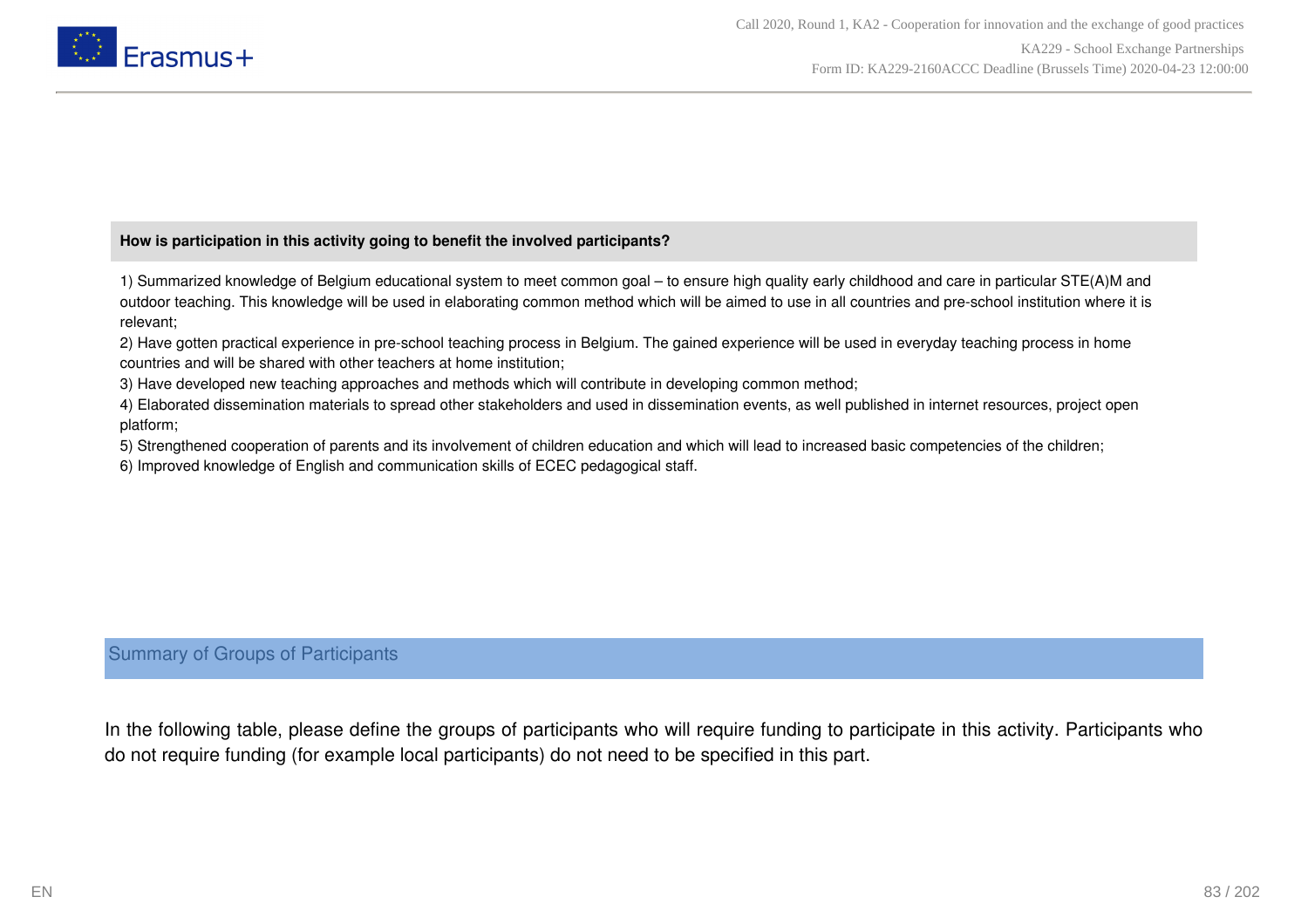

| ID             | <b>Sending Organisation</b>                                                               | <b>Distance</b><br><b>Band</b> | <b>Duration</b><br>(days) | No. of<br><b>Participants</b> | No. of Accompanying<br><b>Persons</b> | Grant                  |
|----------------|-------------------------------------------------------------------------------------------|--------------------------------|---------------------------|-------------------------------|---------------------------------------|------------------------|
|                | Rigas 224. pirmsskolas izglitibas iestade(E10244580, Latvia)                              | 500-1999<br>km                 | 5                         | 4                             | $\mathbf 0$                           | 3.220,00<br><b>EUR</b> |
| $\overline{2}$ | EI SOL DE PORTOCARRERO(E10113076, Spain)                                                  | 500-1999<br>km                 | 5                         | 4                             | 0                                     | 3.220,00<br><b>EUR</b> |
| 3              | 4th Kindergarden of Agios Nikolaos (4ο Νηπιαγωγείο Αγίου<br>Νικολάου) (Ε10246710, Greece) | 2000-2999<br>km                | 5                         | 4                             | 0                                     | 3.560,00<br><b>EUR</b> |
| $\overline{4}$ | kindergarten 8 "Bodra smyana" (E10080547, Bulgaria)                                       | 2000-2999<br>km                | 5                         | 4                             | $\mathbf 0$                           | 3.560,00<br><b>EUR</b> |
| 5              | Tallinna Lasteaed Vesiroos (E10205737, Estonia)                                           | 500-1999<br>km                 | 5                         | 4                             | 0                                     | 3.220,00<br><b>EUR</b> |

## Group of Participants (1, C2 (Using outdoor education for teaching STE(A)M))

To request funds for participants in this group, please complete the information below.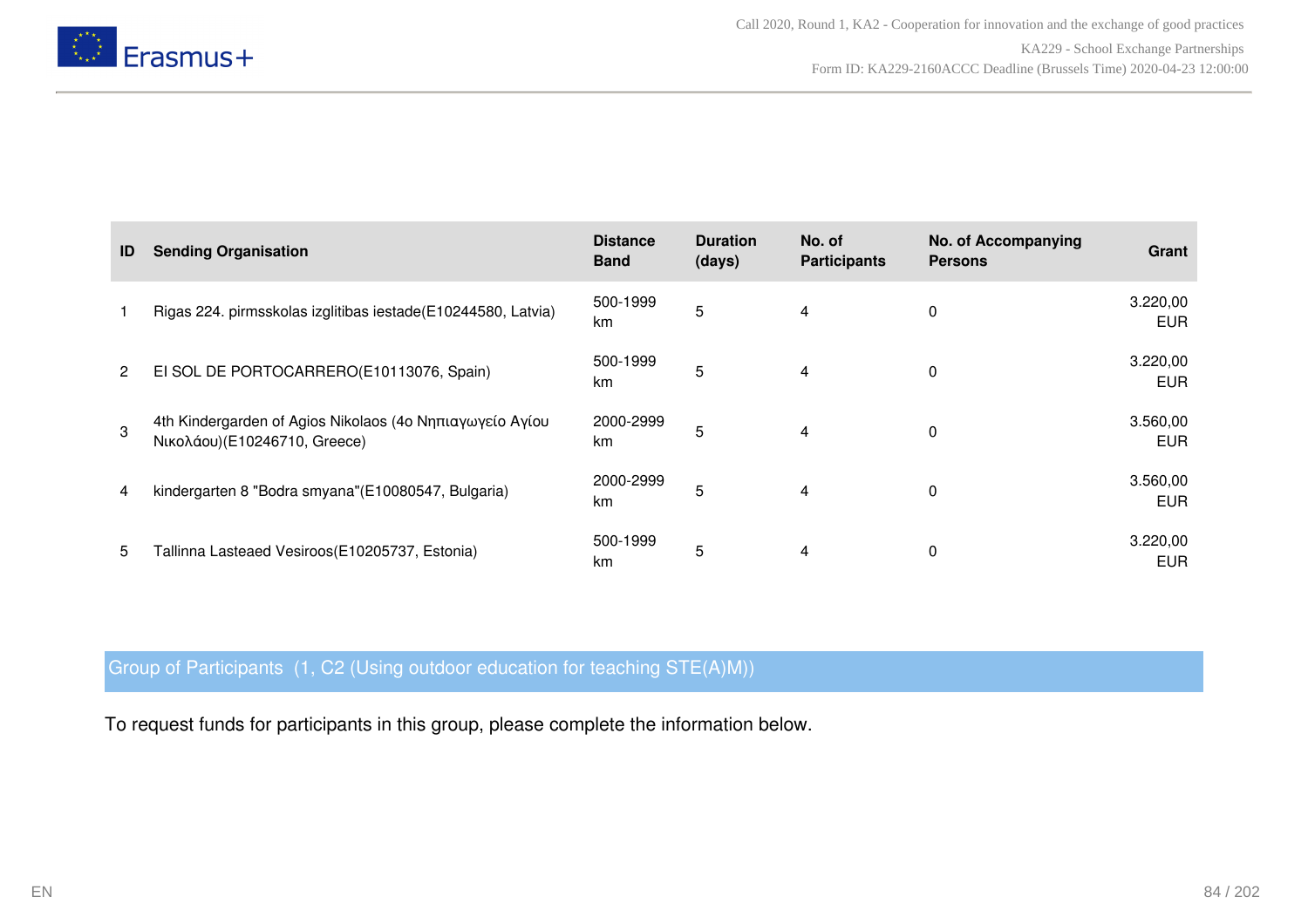

Please note that there are two categories of persons who can be funded: people directly taking part in the planned activity (always referred to as participants) and accompanying persons. Accompanying persons include teachers or other staff travelling together with pupils, as well as assistants supporting participants with special needs.

Grant rates for Individual Support are different for participants and accompanying persons. Therefore, you need to specify the requested duration for Individual Support separately for the two categories of persons. At the same time, grants for travel are the same for participants and accompanying persons. Therefore, for travel you should add together all persons requiring a grant.

| <b>Sending Organisation</b>                        | Country of Venue |
|----------------------------------------------------|------------------|
| Rigas 224. pirmsskolas izglitibas iestade / Latvia | Belgium          |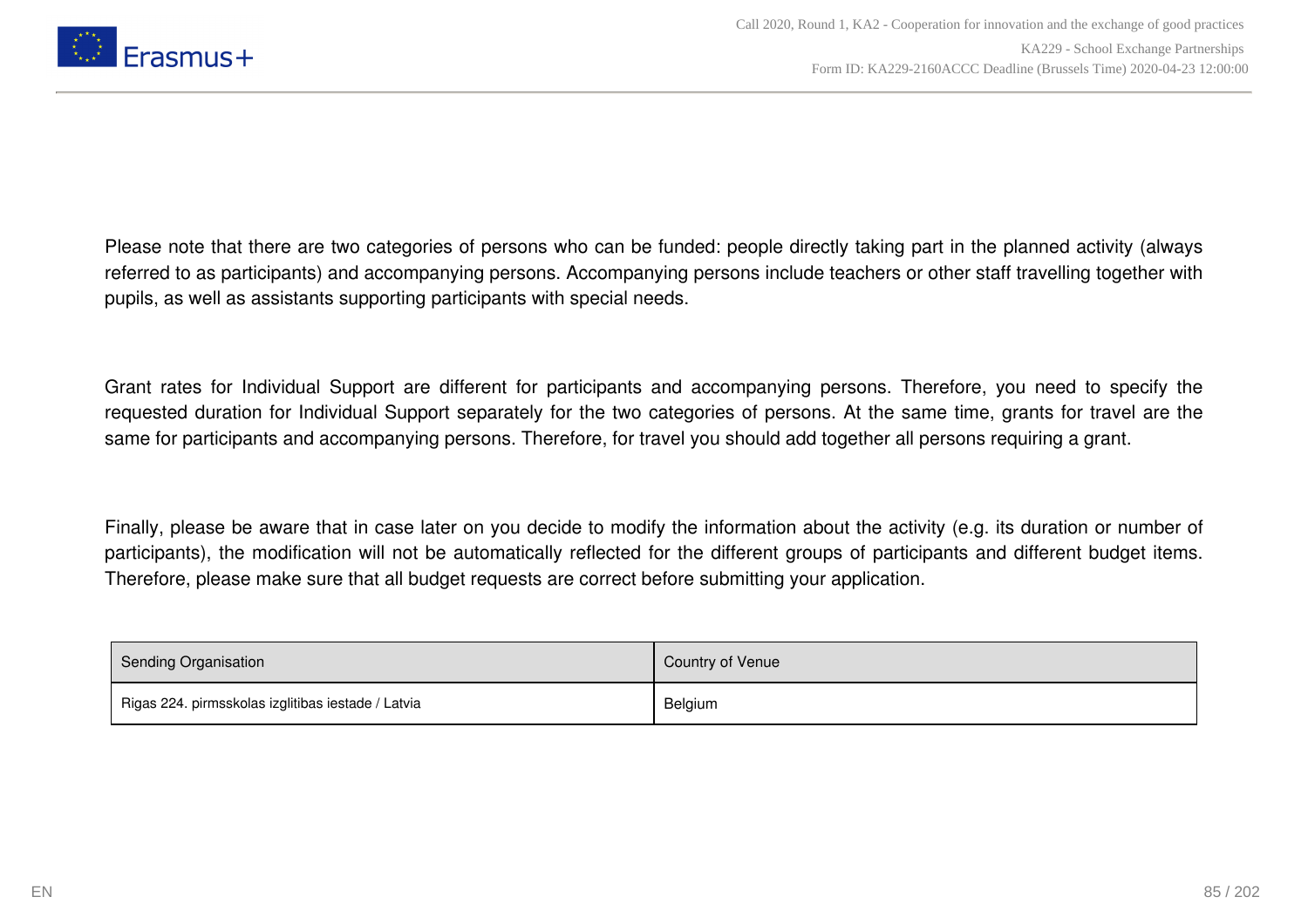

| No. of Participants | No. of Accompanying Persons | Total No. of<br>Participants and<br>accompanying<br>persons |
|---------------------|-----------------------------|-------------------------------------------------------------|
|                     | c<br>U                      |                                                             |

Group of Participants - Budget

## Individual Support

| <b>No. of Participants</b> | <b>Duration per Participant (days)</b> | <b>Grant per Participant</b> | <b>Total (for Participants)</b> |
|----------------------------|----------------------------------------|------------------------------|---------------------------------|
|                            |                                        | 530,00 EUR                   | 2.120,00 EUR                    |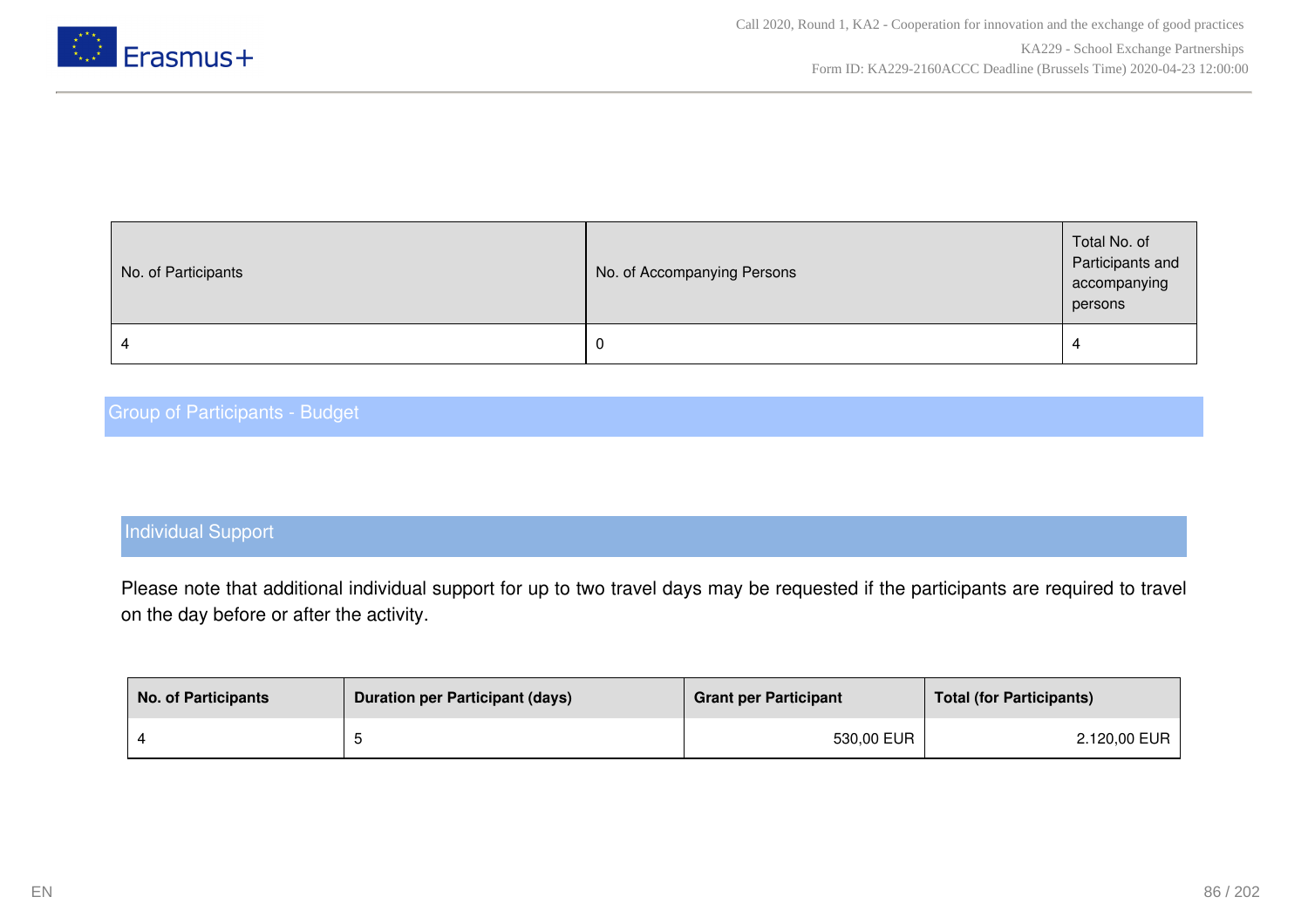

| No. of Accompanying | Duration per Accompanying Person | <b>Grant per Accompanying</b> | <b>Total (for Accompanying</b> |
|---------------------|----------------------------------|-------------------------------|--------------------------------|
| <b>Persons</b>      | (days)                           | <b>Person</b>                 | Persons)                       |
|                     |                                  | 0,00 EUR                      | 0.00 EUR                       |

| <b>Total Individual Support Grant</b> |              |
|---------------------------------------|--------------|
|                                       | 2.120,00 EUR |

| <b>Travel</b>         |               |                              |                           |  |  |
|-----------------------|---------------|------------------------------|---------------------------|--|--|
| <b>No. of Persons</b> | Distance band | <b>Grant per Participant</b> | <b>Total Travel Grant</b> |  |  |
|                       | 500 - 1999 km | 275                          | 1.100,00 EUR              |  |  |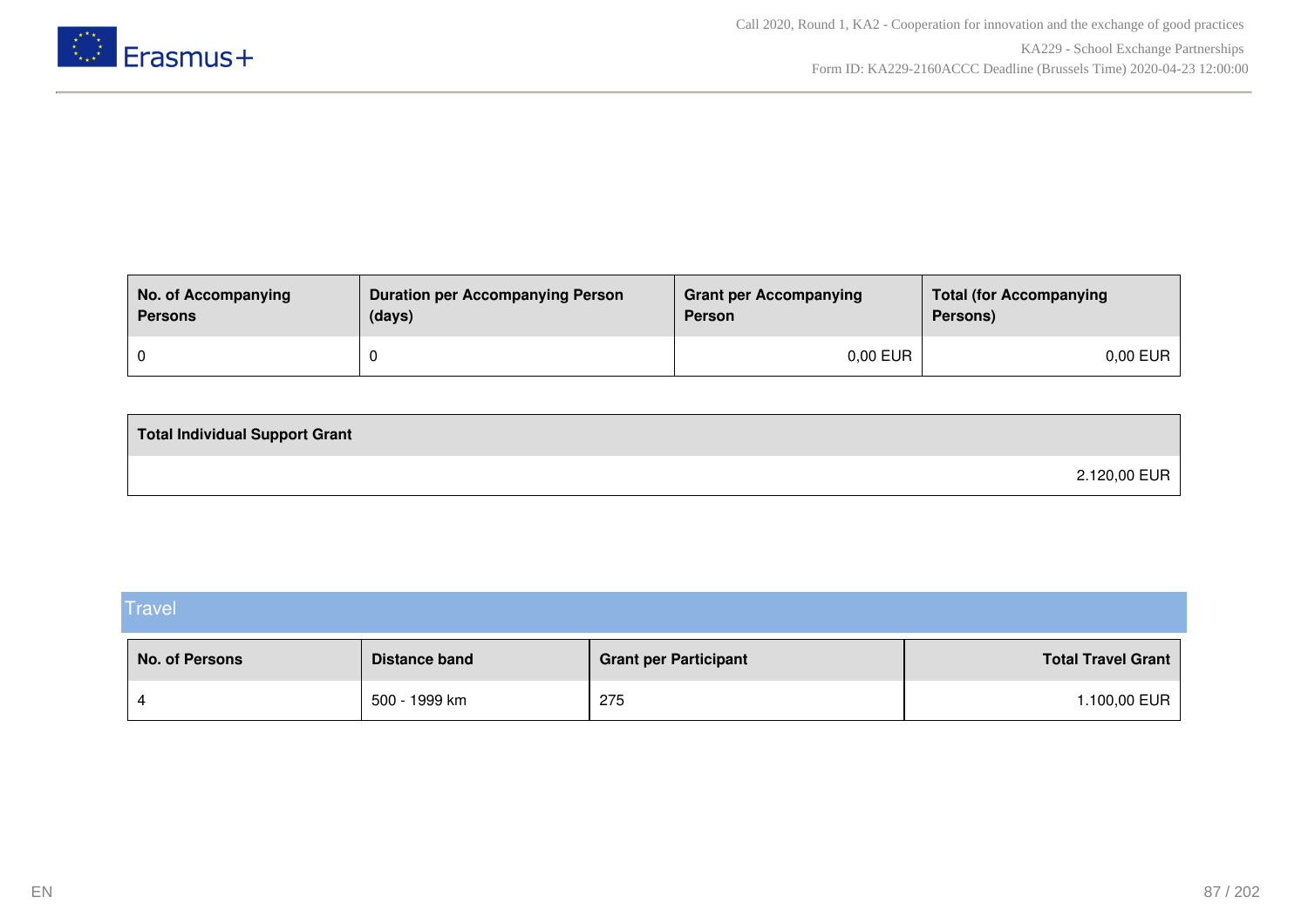

Request Exceptional Costs for Expensive Travel

### Group of Participants (2, C2 (Using outdoor education for teaching STE(A)M))

To request funds for participants in this group, please complete the information below.

Please note that there are two categories of persons who can be funded: people directly taking part in the planned activity (always referred to as participants) and accompanying persons. Accompanying persons include teachers or other staff travelling together with pupils, as well as assistants supporting participants with special needs.

Grant rates for Individual Support are different for participants and accompanying persons. Therefore, you need to specify the requested duration for Individual Support separately for the two categories of persons. At the same time, grants for travel are the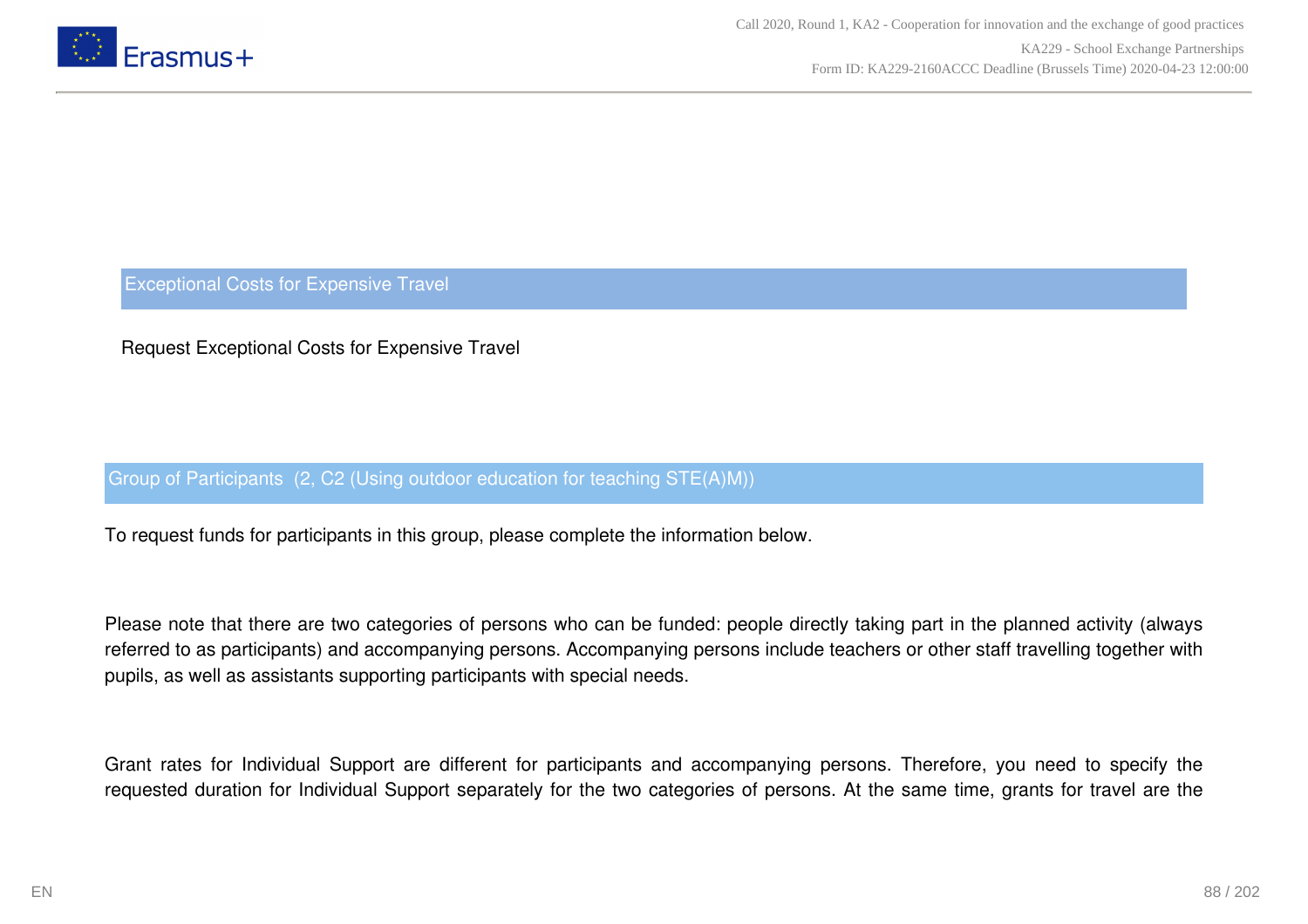

same for participants and accompanying persons. Therefore, for travel you should add together all persons requiring a grant.

| Sending Organisation           |   | Country of Venue            |                                                                |
|--------------------------------|---|-----------------------------|----------------------------------------------------------------|
| EI SOL DE PORTOCARRERO / Spain |   | Belgium                     |                                                                |
| No. of Participants            |   | No. of Accompanying Persons | Total No. of<br>Participants<br>and<br>accompanying<br>persons |
| 4                              | 0 |                             | 4                                                              |

| <b>Group of Participants - Budget</b> |  |  |
|---------------------------------------|--|--|
|                                       |  |  |
|                                       |  |  |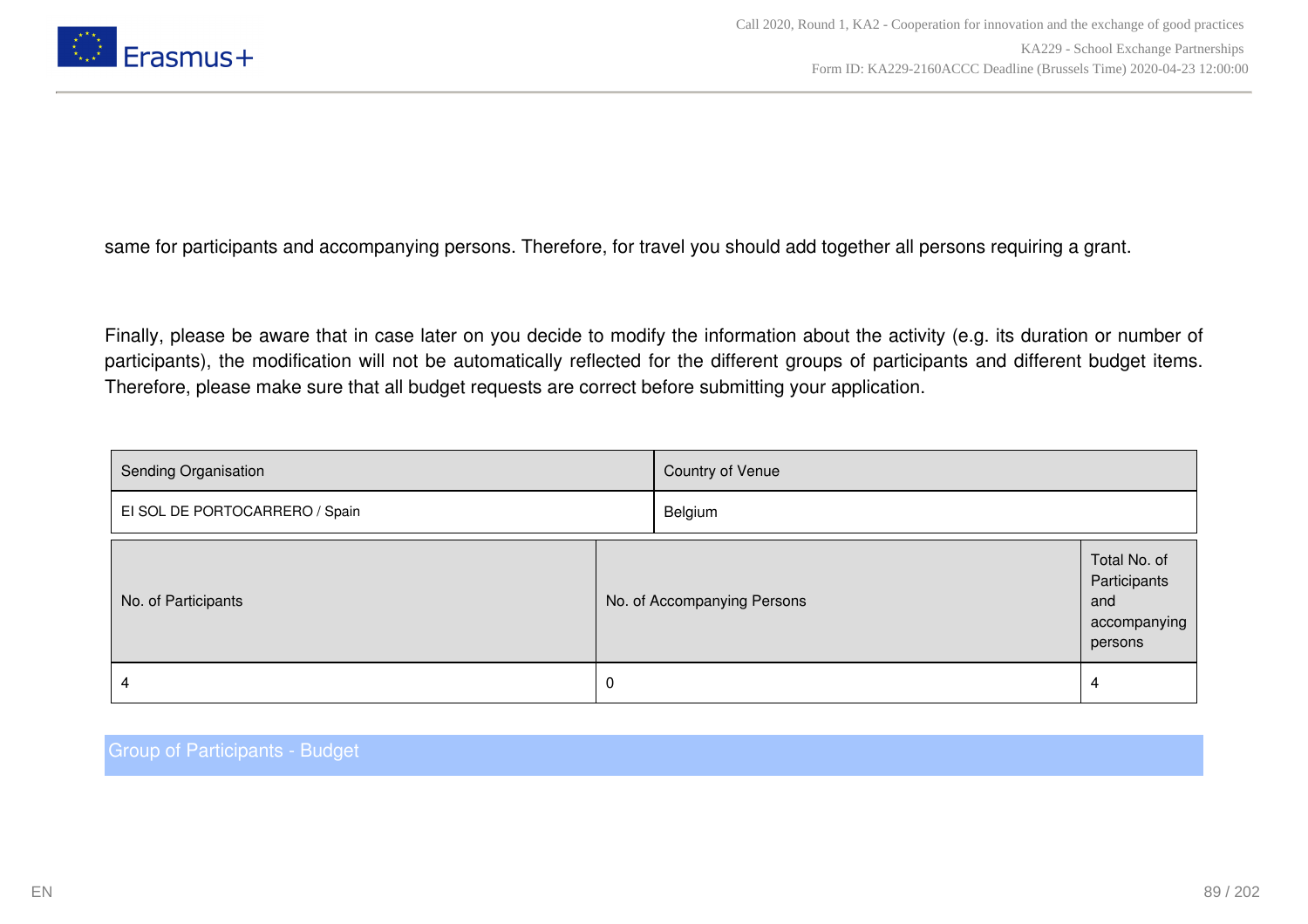

## Individual Support

| <b>No. of Participants</b> | <b>Duration per Participant (days)</b> | <b>Grant per Participant</b> | Total (for Participants) |
|----------------------------|----------------------------------------|------------------------------|--------------------------|
|                            |                                        | 530.00 EUR                   | 2.120,00 EUR             |

| No. of Accompanying | Duration per Accompanying Person | <b>Grant per Accompanying</b> | ↑ Total (for Accompanying |
|---------------------|----------------------------------|-------------------------------|---------------------------|
| <b>Persons</b>      | (days)                           | <b>Person</b>                 | Persons)                  |
|                     |                                  | 0,00 EUR                      | $0,00$ EUR                |

| Total Individual Support Grant |              |
|--------------------------------|--------------|
|                                | 2.120,00 EUR |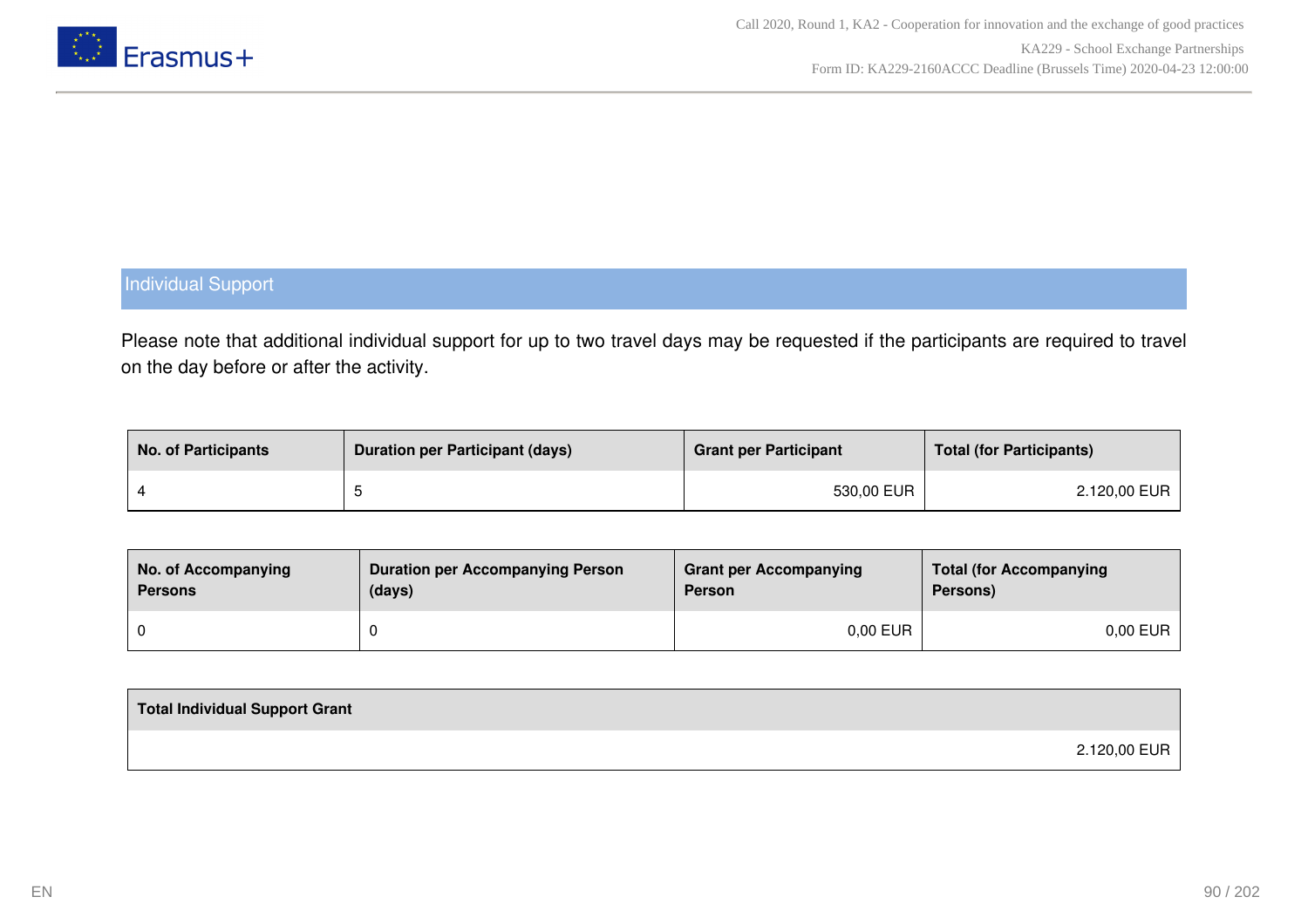

| <b>Travel</b>         |                      |                              |                           |  |  |
|-----------------------|----------------------|------------------------------|---------------------------|--|--|
| <b>No. of Persons</b> | <b>Distance band</b> | <b>Grant per Participant</b> | <b>Total Travel Grant</b> |  |  |
| 4                     | 500 - 1999 km        | 275                          | 1.100,00 EUR              |  |  |

Request Exceptional Costs for Expensive Travel

Group of Participants (3, C2 (Using outdoor education for teaching STE(A)M))

To request funds for participants in this group, please complete the information below.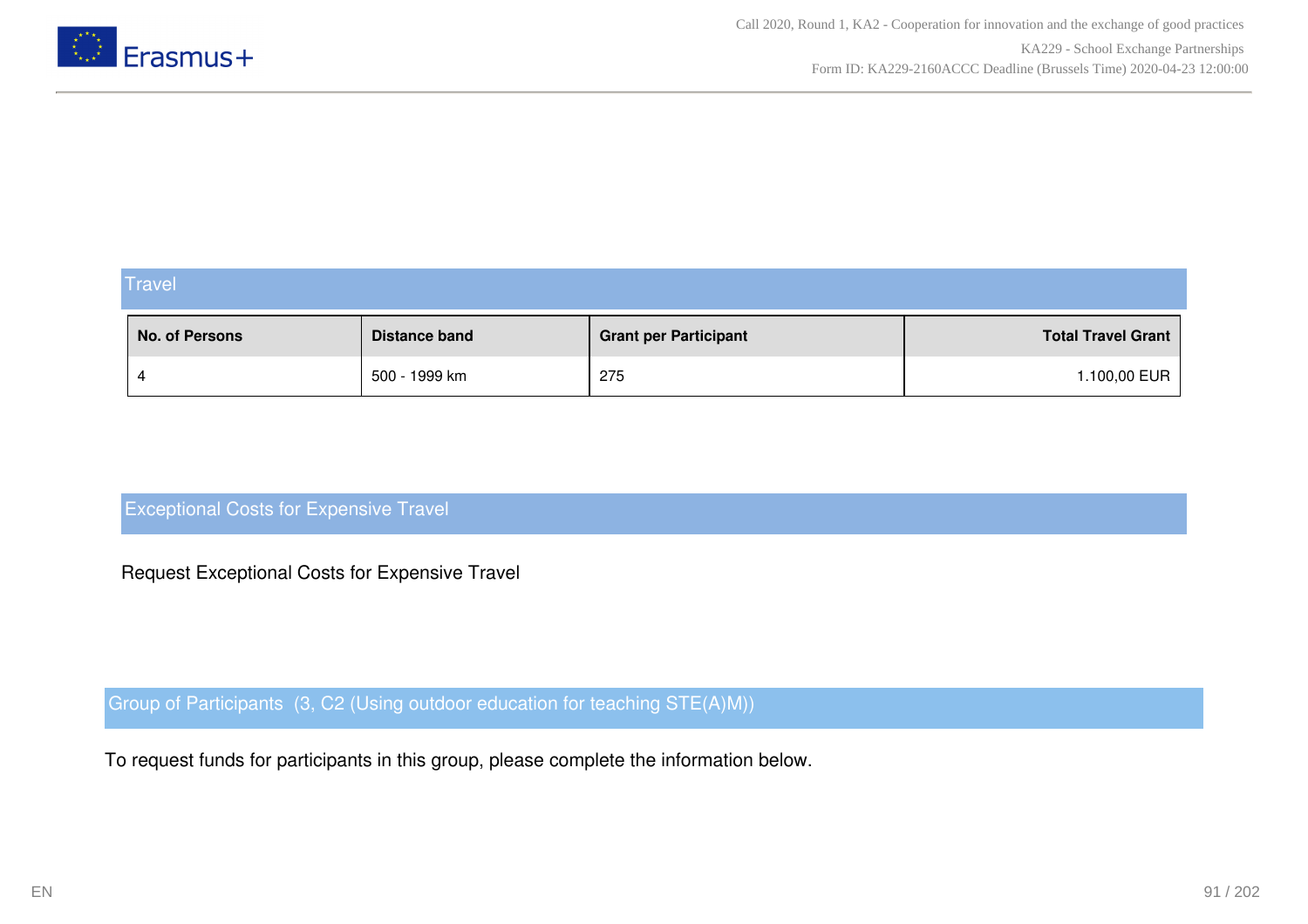

Please note that there are two categories of persons who can be funded: people directly taking part in the planned activity (always referred to as participants) and accompanying persons. Accompanying persons include teachers or other staff travelling together with pupils, as well as assistants supporting participants with special needs.

Grant rates for Individual Support are different for participants and accompanying persons. Therefore, you need to specify the requested duration for Individual Support separately for the two categories of persons. At the same time, grants for travel are the same for participants and accompanying persons. Therefore, for travel you should add together all persons requiring a grant.

| Sending Organisation                                                          | Country of Venue |
|-------------------------------------------------------------------------------|------------------|
| ' 4th Kindergarden of Agios Nikolaos (4ο Νηπιαγωγείο Αγίου Νικολάου) / Greece | Belgium          |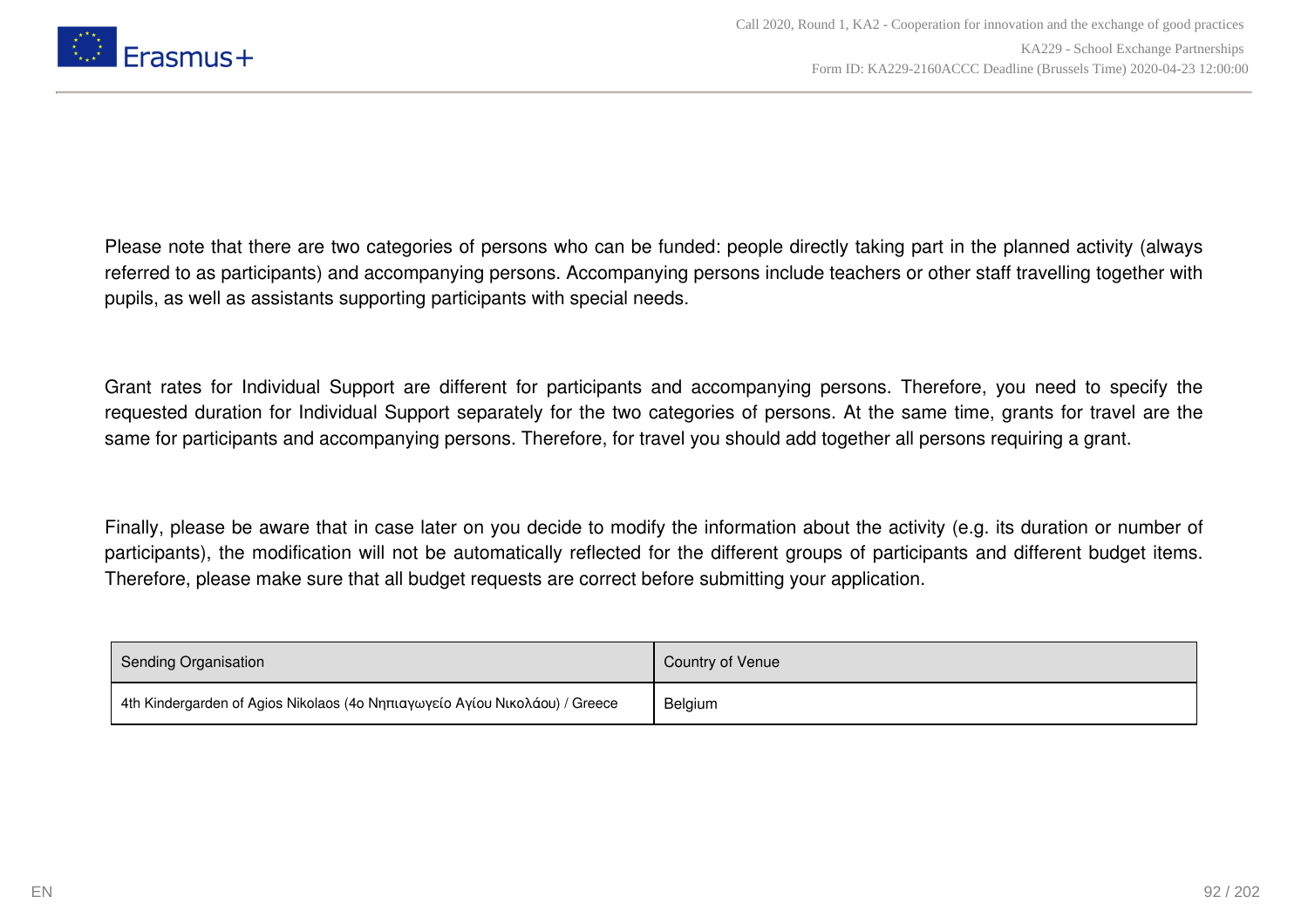

| No. of Participants | No. of Accompanying Persons | Total No. of<br>Participants and<br>accompanying<br>persons |
|---------------------|-----------------------------|-------------------------------------------------------------|
| 4                   | 0                           |                                                             |

Group of Participants - Budget

## Individual Support

| <b>No. of Participants</b> | <b>Duration per Participant (days)</b> | <b>Grant per Participant</b> | Total (for Participants) |
|----------------------------|----------------------------------------|------------------------------|--------------------------|
|                            |                                        | 530,00 EUR                   | 2.120,00 EUR             |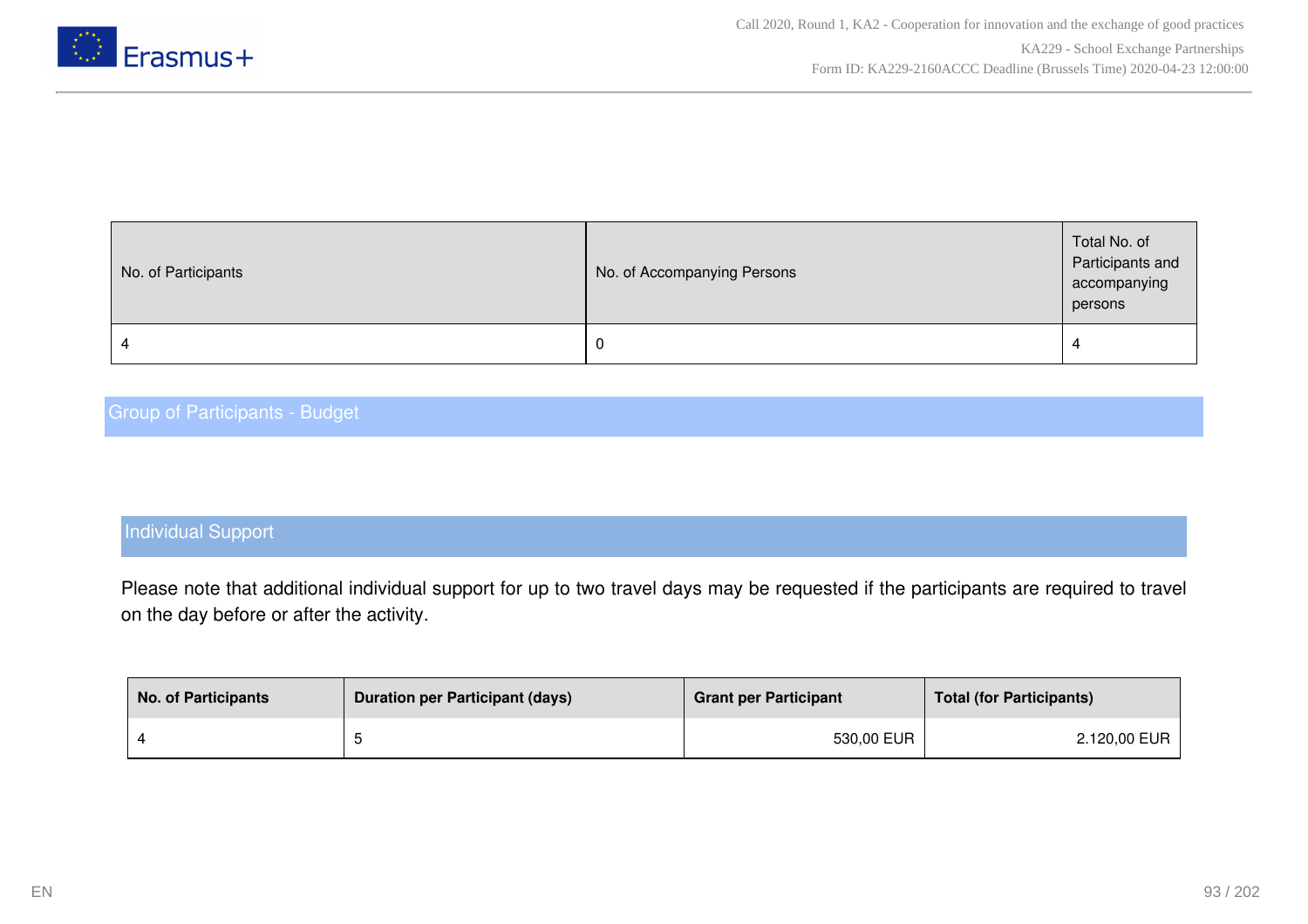

| No. of Accompanying | Duration per Accompanying Person | <b>Grant per Accompanying</b> | <b>Total (for Accompanying</b> |
|---------------------|----------------------------------|-------------------------------|--------------------------------|
| <b>Persons</b>      | (days)                           | <b>Person</b>                 | Persons)                       |
|                     |                                  | 0,00 EUR                      | $0,00$ EUR $\vert$             |

| <b>Total Individual Support Grant</b> |              |
|---------------------------------------|--------------|
|                                       | 2.120,00 EUR |

| <b>Travel</b>         |                      |                              |                           |  |  |
|-----------------------|----------------------|------------------------------|---------------------------|--|--|
| <b>No. of Persons</b> | <b>Distance band</b> | <b>Grant per Participant</b> | <b>Total Travel Grant</b> |  |  |
|                       | 2000 - 2999 km       | 360                          | 1.440,00 EUR              |  |  |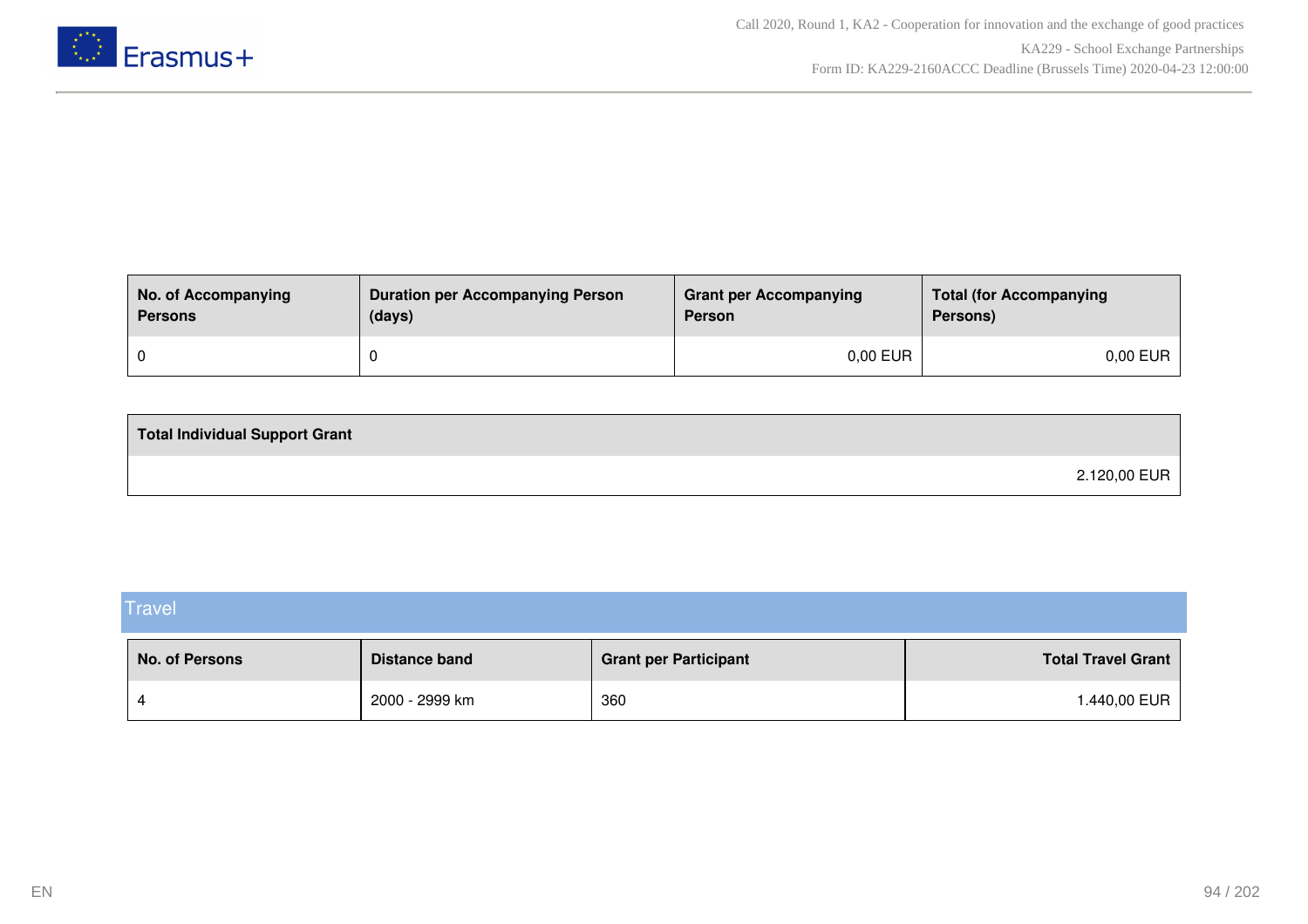

Request Exceptional Costs for Expensive Travel

### Group of Participants (4, C2 (Using outdoor education for teaching STE(A)M))

To request funds for participants in this group, please complete the information below.

Please note that there are two categories of persons who can be funded: people directly taking part in the planned activity (always referred to as participants) and accompanying persons. Accompanying persons include teachers or other staff travelling together with pupils, as well as assistants supporting participants with special needs.

Grant rates for Individual Support are different for participants and accompanying persons. Therefore, you need to specify the requested duration for Individual Support separately for the two categories of persons. At the same time, grants for travel are the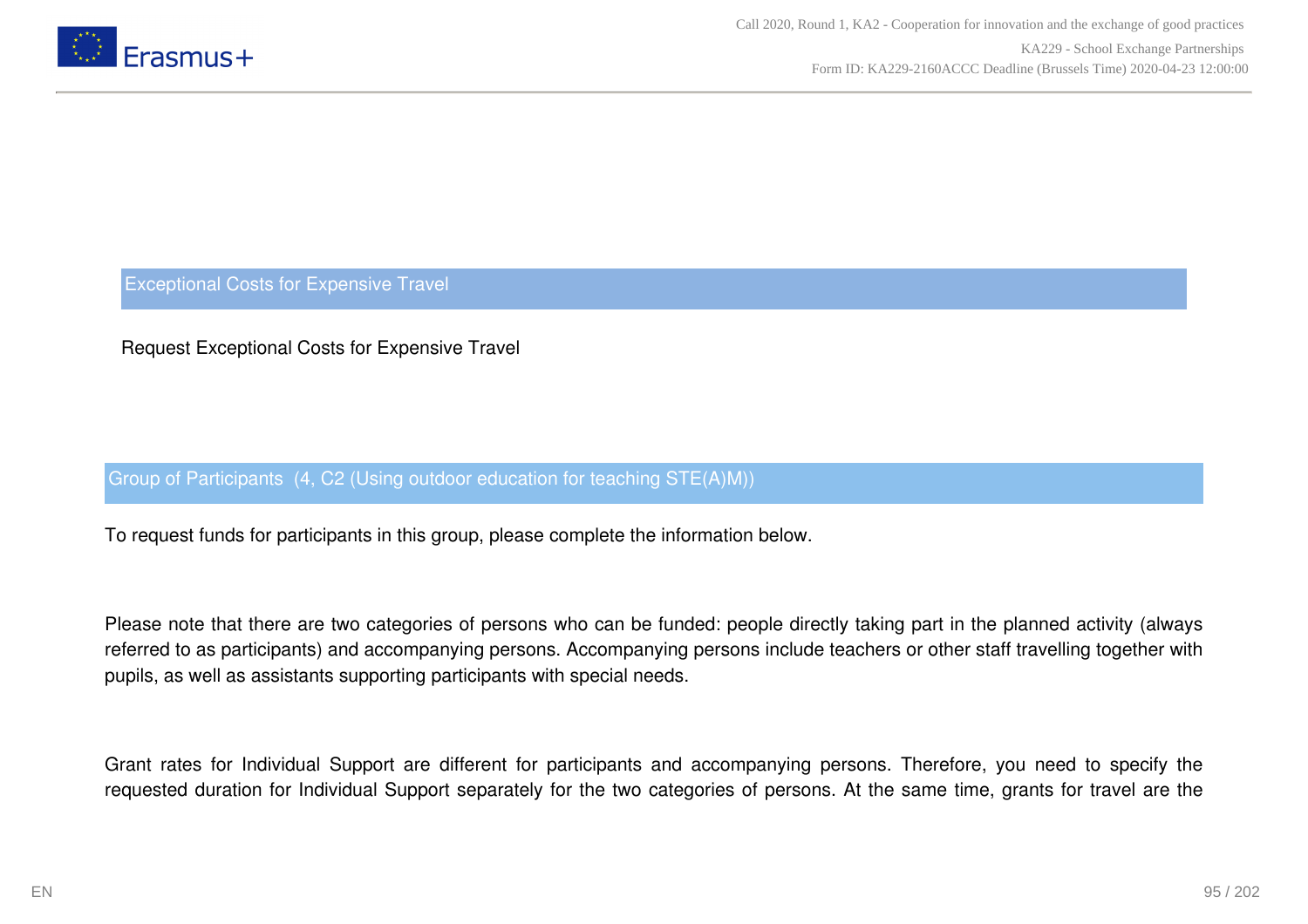

same for participants and accompanying persons. Therefore, for travel you should add together all persons requiring a grant.

| <b>Sending Organisation</b>              |   | Country of Venue            |                                                                |
|------------------------------------------|---|-----------------------------|----------------------------------------------------------------|
| kindergarten 8 "Bodra smyana" / Bulgaria |   | Belgium                     |                                                                |
| No. of Participants                      |   | No. of Accompanying Persons | Total No. of<br>Participants<br>and<br>accompanying<br>persons |
| 4                                        | 0 |                             | 4                                                              |

| <b>Group of Participants - Budget</b> |  |  |
|---------------------------------------|--|--|
|                                       |  |  |
|                                       |  |  |
|                                       |  |  |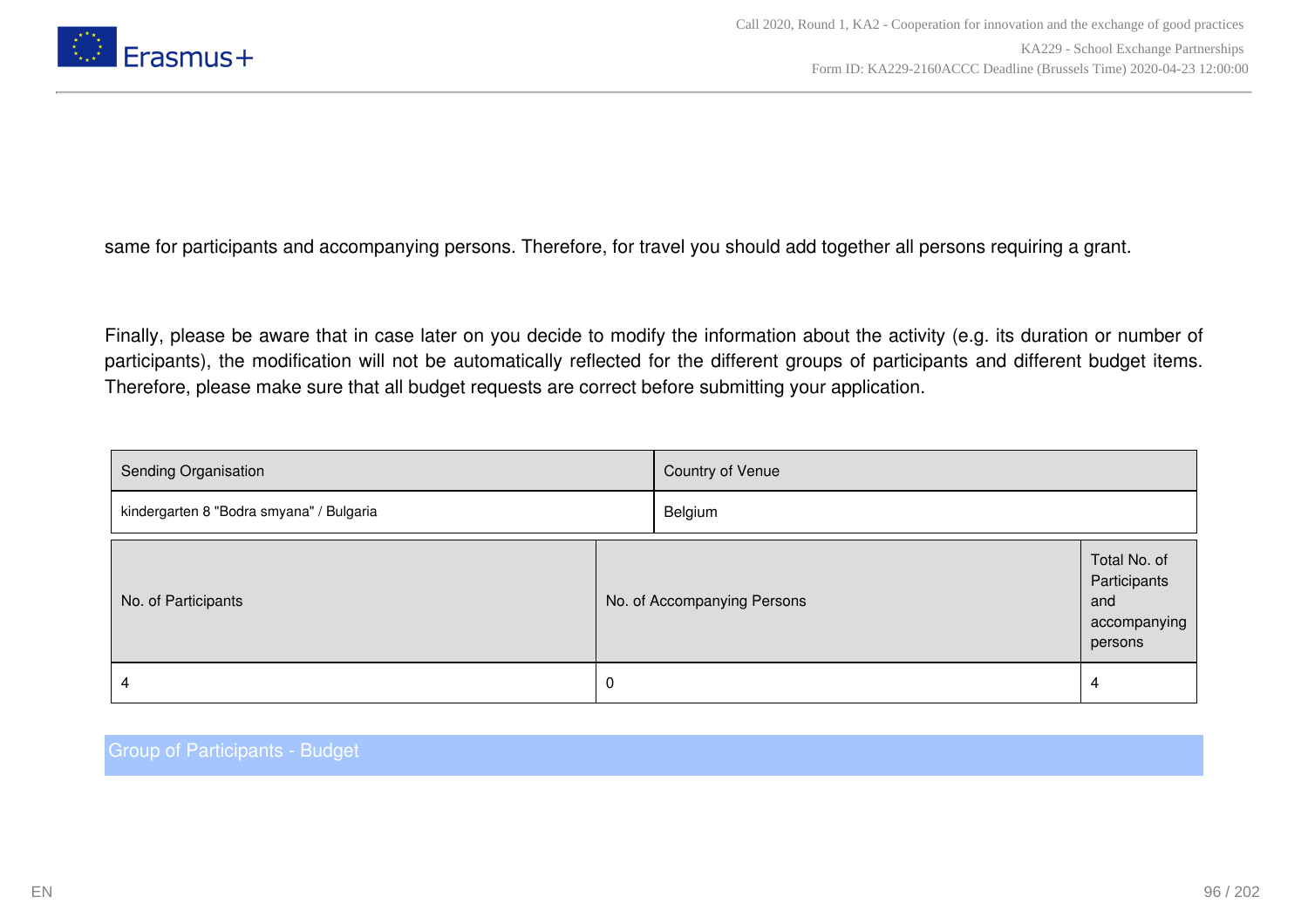

## Individual Support

| <b>No. of Participants</b> | <b>Duration per Participant (days)</b> | <b>Grant per Participant</b> | Total (for Participants) |
|----------------------------|----------------------------------------|------------------------------|--------------------------|
|                            |                                        | 530.00 EUR                   | 2.120,00 EUR             |

| No. of Accompanying | Duration per Accompanying Person | <b>Grant per Accompanying</b> | Total (for Accompanying |  |
|---------------------|----------------------------------|-------------------------------|-------------------------|--|
| <b>Persons</b>      | (days)                           | <b>Person</b>                 | Persons)                |  |
|                     |                                  | 0,00 EUR                      | $0,00$ EUR              |  |

| Total Individual Support Grant |              |
|--------------------------------|--------------|
|                                | 2.120,00 EUR |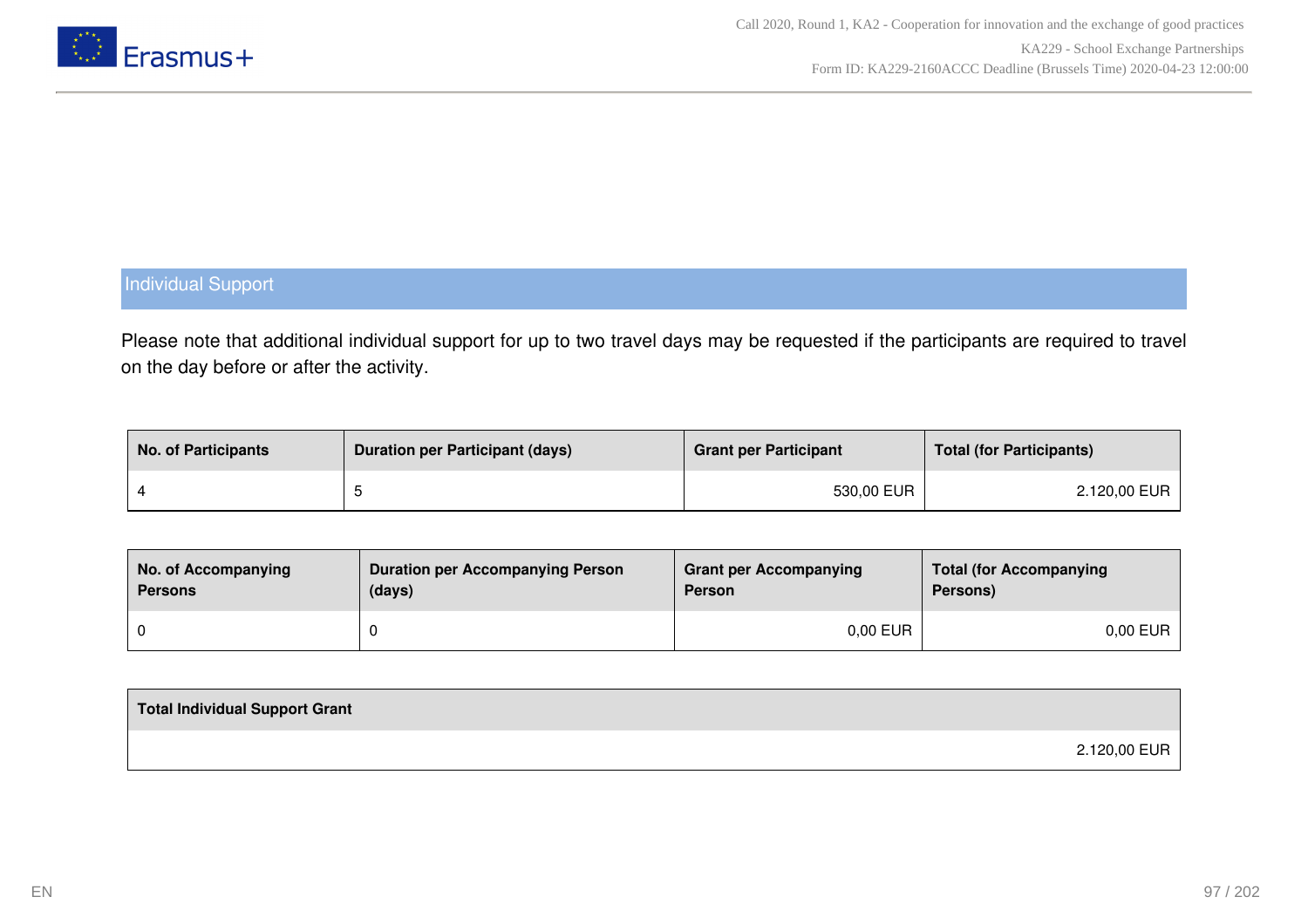

| <b>Travel</b>         |                      |                              |                           |
|-----------------------|----------------------|------------------------------|---------------------------|
| <b>No. of Persons</b> | <b>Distance band</b> | <b>Grant per Participant</b> | <b>Total Travel Grant</b> |
| 4                     | 2000 - 2999 km       | 360                          | 1.440,00 EUR              |

Request Exceptional Costs for Expensive Travel

Group of Participants (5, C2 (Using outdoor education for teaching STE(A)M))

To request funds for participants in this group, please complete the information below.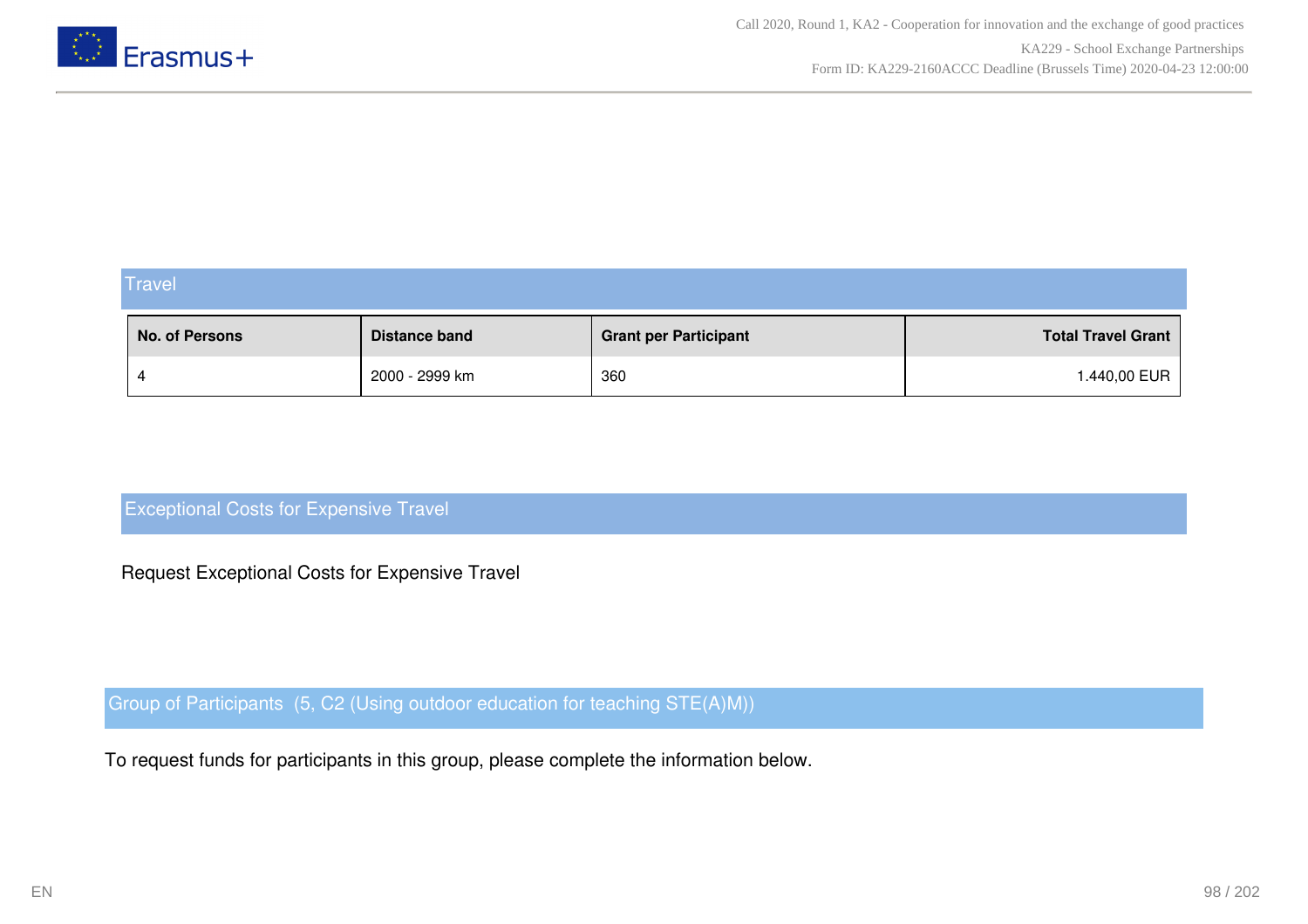

Please note that there are two categories of persons who can be funded: people directly taking part in the planned activity (always referred to as participants) and accompanying persons. Accompanying persons include teachers or other staff travelling together with pupils, as well as assistants supporting participants with special needs.

Grant rates for Individual Support are different for participants and accompanying persons. Therefore, you need to specify the requested duration for Individual Support separately for the two categories of persons. At the same time, grants for travel are the same for participants and accompanying persons. Therefore, for travel you should add together all persons requiring a grant.

| <b>Sending Organisation</b>          | Country of Venue |
|--------------------------------------|------------------|
| Tallinna Lasteaed Vesiroos / Estonia | Belgium          |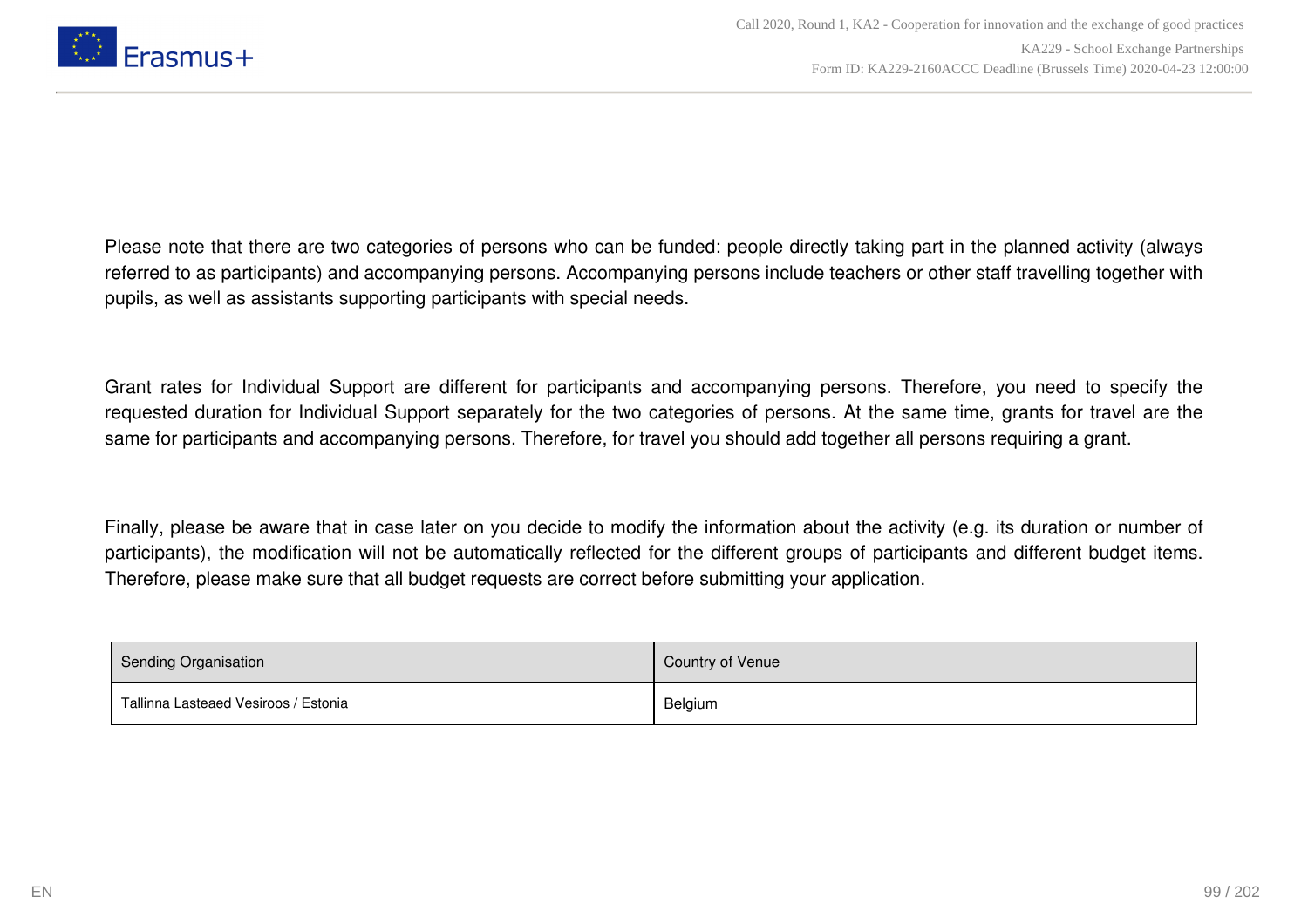

| No. of Participants | No. of Accompanying Persons | Total No. of<br>Participants and<br>accompanying<br>persons |
|---------------------|-----------------------------|-------------------------------------------------------------|
|                     | c<br>U                      |                                                             |

Group of Participants - Budget

## Individual Support

| <b>No. of Participants</b> | Duration per Participant (days) | <b>Grant per Participant</b> | <b>Total (for Participants)</b> |  |
|----------------------------|---------------------------------|------------------------------|---------------------------------|--|
|                            |                                 | 530,00 EUR                   | 2.120,00 EUR                    |  |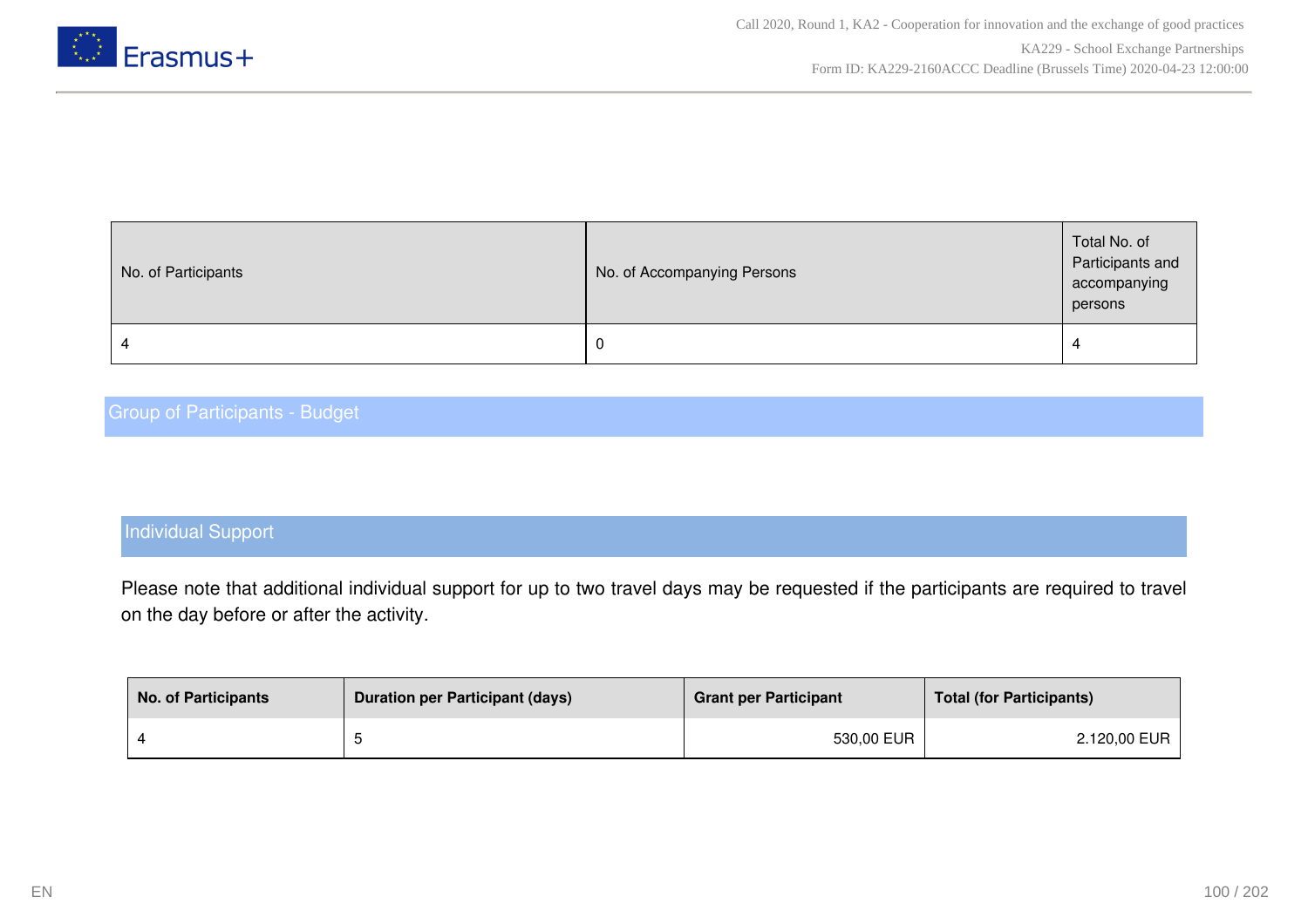

| No. of Accompanying | Duration per Accompanying Person | <b>Grant per Accompanying</b> | <b>Total (for Accompanying</b> |  |
|---------------------|----------------------------------|-------------------------------|--------------------------------|--|
| <b>Persons</b>      | (days)                           | <b>Person</b>                 | Persons)                       |  |
|                     |                                  | 0,00 EUR                      | 0.00 EUR                       |  |

| <b>Total Individual Support Grant</b> |              |
|---------------------------------------|--------------|
|                                       | 2.120,00 EUR |

| <b>Travel</b>         |               |                              |                           |  |
|-----------------------|---------------|------------------------------|---------------------------|--|
| <b>No. of Persons</b> | Distance band | <b>Grant per Participant</b> | <b>Total Travel Grant</b> |  |
|                       | 500 - 1999 km | 275                          | 1.100,00 EUR              |  |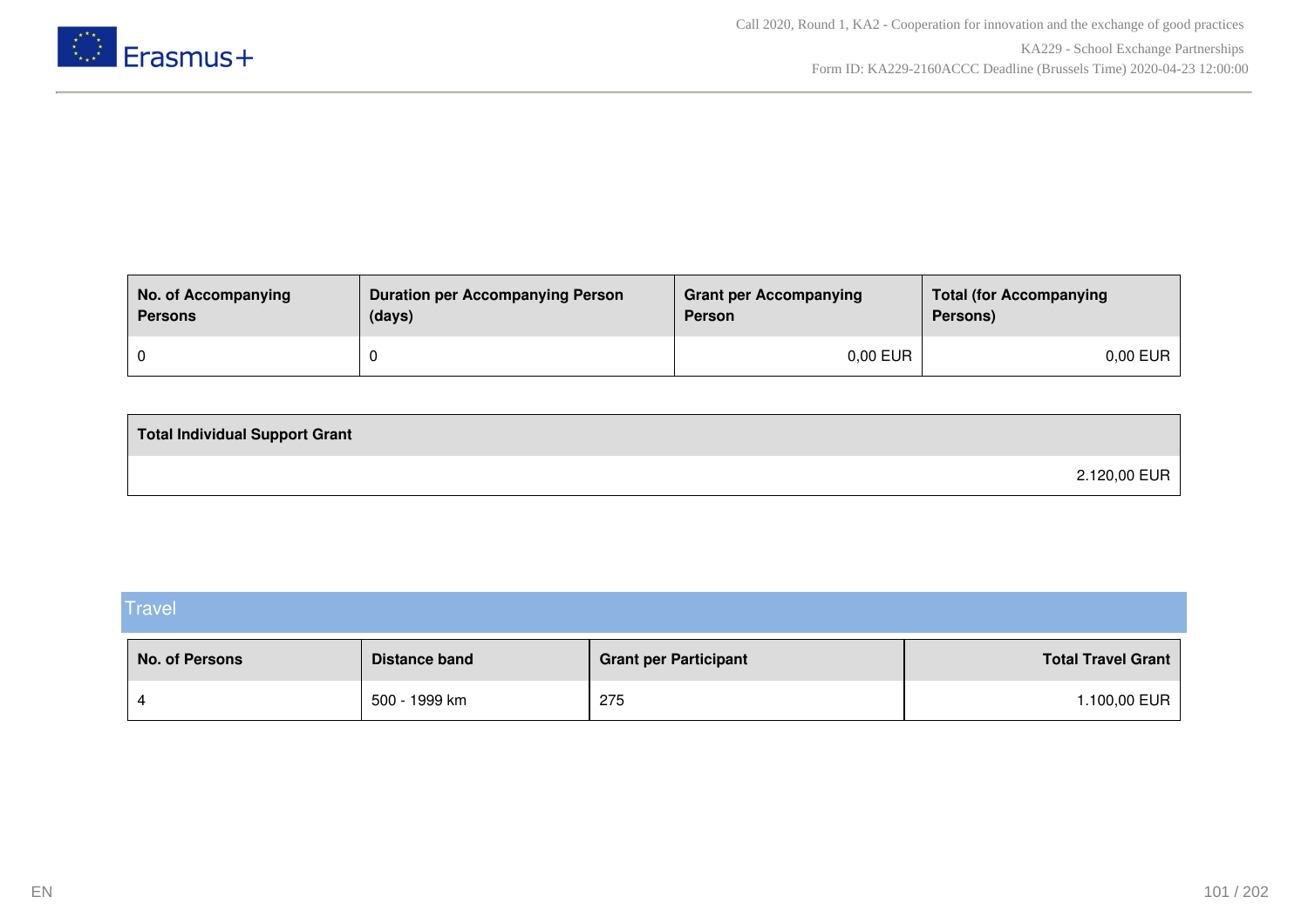

Request Exceptional Costs for Expensive Travel

# Activity Budget

| <b>Budget Items</b>       | Grant         |
|---------------------------|---------------|
| Travel                    | 6.180,00 EUR  |
| <b>Individual Support</b> | 10.600,00 EUR |
| <b>Total Grant</b>        | 16.780,00 EUR |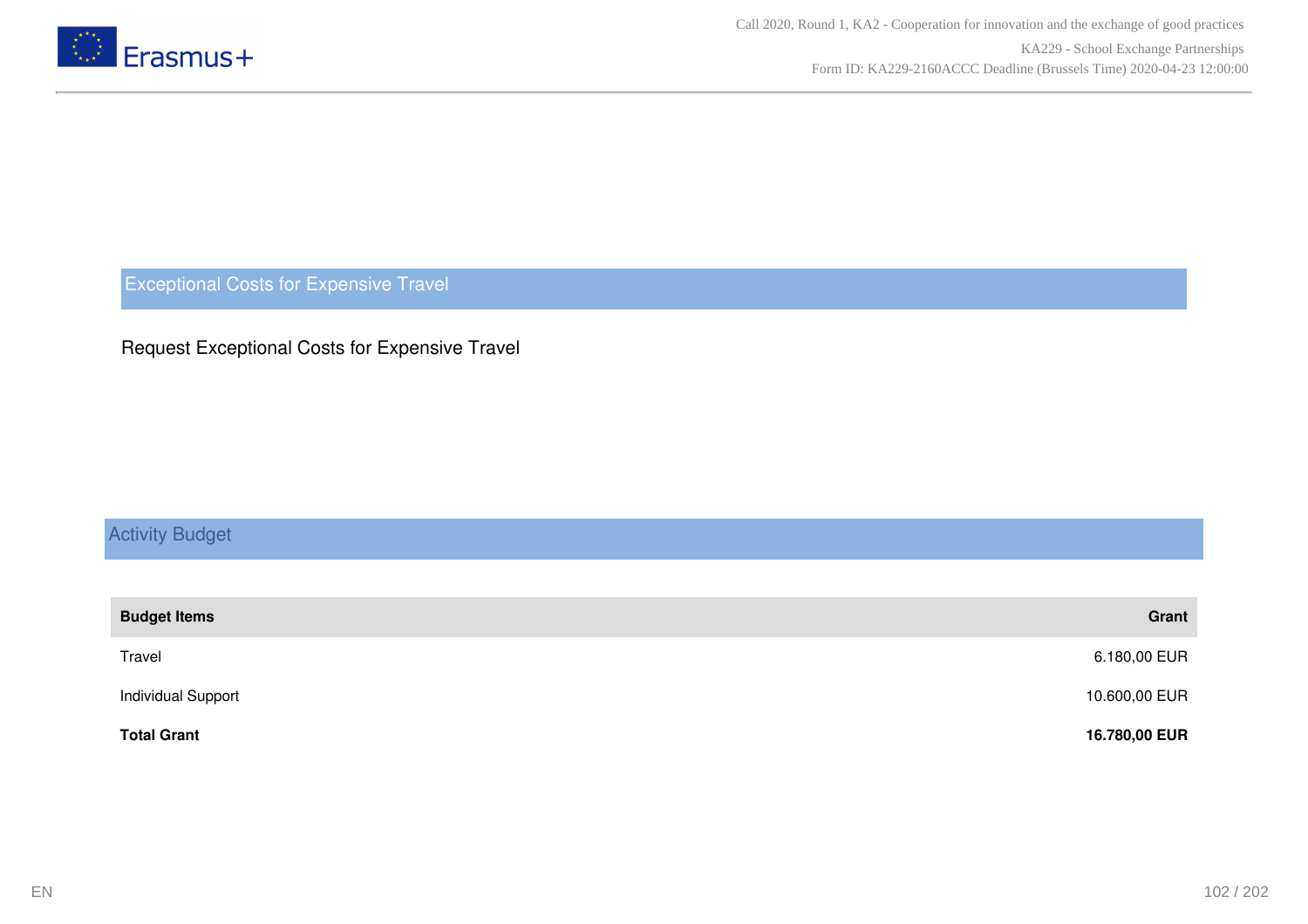

### Activity Details (C3)

In this section, you are asked to provide details about this specific activity. The section consists of two parts: Activity Details and Groups of Participants.

In the first part (Activity Details) you are asked to provide information about the planned activity as a whole (e.g. its venue, duration, etc.), to define the activity's lead organisation, and to list the other participating organisations. The lead organisation is typically the one hosting the activity in its premises. In case you decide to organise the activity outside of the lead organisation's premises, you must respect the detailed rules provided in the Programme Guide and you need to provide an explanation for this choice as part of the activity description. The other participating organisations are all project partners who will send their participants to take part in the activity. Adding a partner organisation to the list of participating organisations will allow you to ask funding for their participants in the second part of this section.

In the second part (Groups of Participants) you are asked to provide some details about the participants who will take part in this activity. The main purpose of this section is to calculate the budget that the project will receive for the participants' travel, individual support and other expenses. The participants are organised in groups for easier calculation. Each group and its budget are linked to their sending organisation.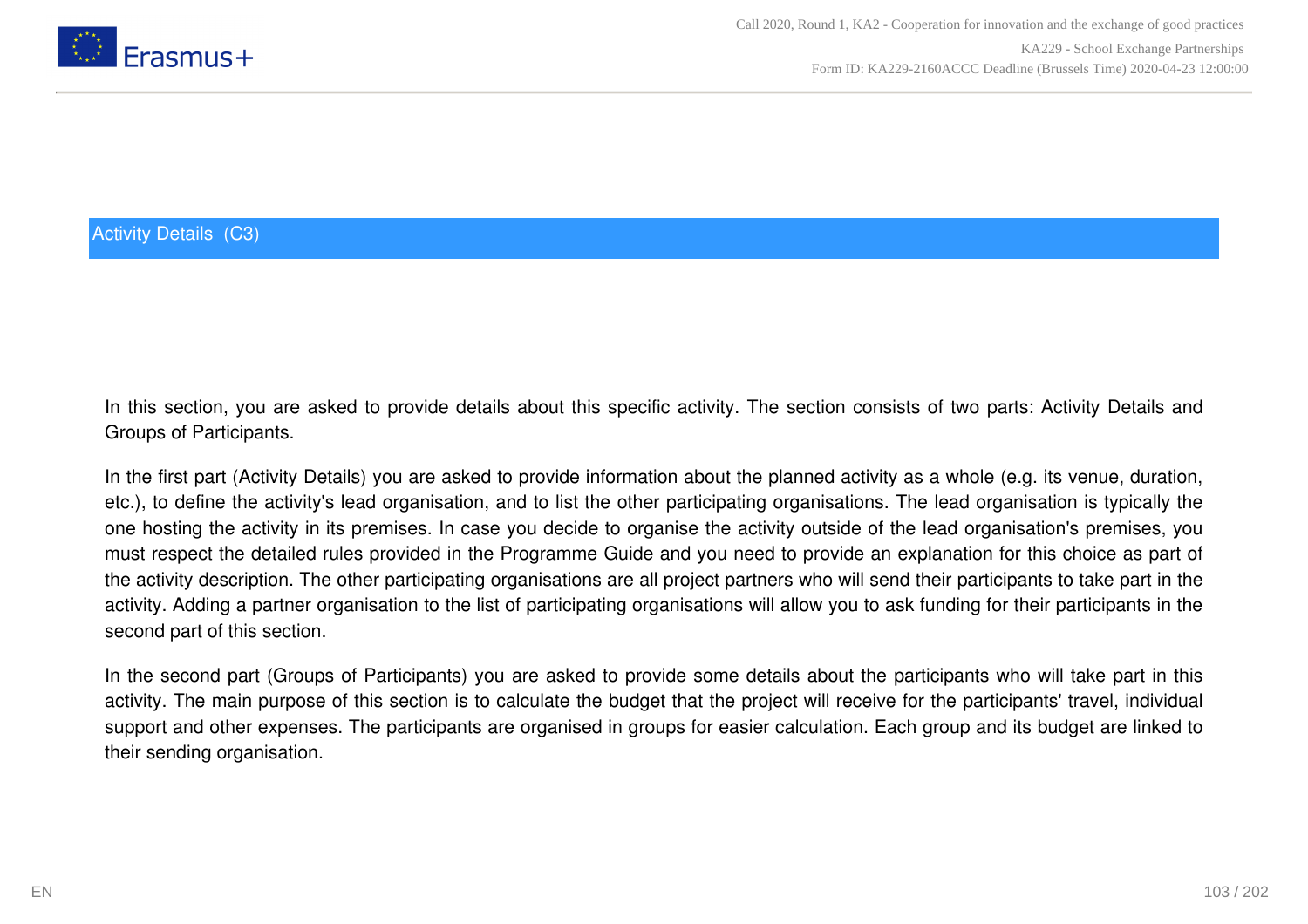

| <b>Field</b>                                                                          | <b>SCHOOLS</b> |                                                     | <b>Activity Type</b> |   |                         | Short-term joint staff training events |          |
|---------------------------------------------------------------------------------------|----------------|-----------------------------------------------------|----------------------|---|-------------------------|----------------------------------------|----------|
| <b>Activity Title</b>                                                                 |                | Mathematics and art inspire children to be creative |                      |   |                         |                                        |          |
| <b>Leading Organisation</b>                                                           |                | kindergarten 8 "Bodra smyana" (E10080547, Bulgaria) |                      |   |                         |                                        |          |
| <b>Participating Organisations</b>                                                    |                |                                                     |                      |   |                         |                                        |          |
| 4th Kindergarden of Agios Nikolaos (4ο Νηπιαγωγείο Αγίου Νικολάου)(Ε10080547, Greece) |                |                                                     |                      |   |                         |                                        |          |
| EI SOL DE PORTOCARRERO(E10080547, Spain)                                              |                |                                                     |                      |   |                         |                                        |          |
| Rigas 224. pirmsskolas izglitibas iestade(E10080547, Latvia)                          |                |                                                     |                      |   |                         |                                        |          |
| Tallinna Lasteaed Vesiroos (E10080547, Estonia)                                       |                |                                                     |                      |   |                         |                                        |          |
| Vrije gesubsidieerde kleuterschool de kleuterark(E10080547, Belgium)                  |                |                                                     |                      |   |                         |                                        |          |
| <b>Starting Period</b>                                                                | 04-<br>2021    | Duration(days)                                      |                      | 3 | <b>Country of Venue</b> |                                        | Bulgaria |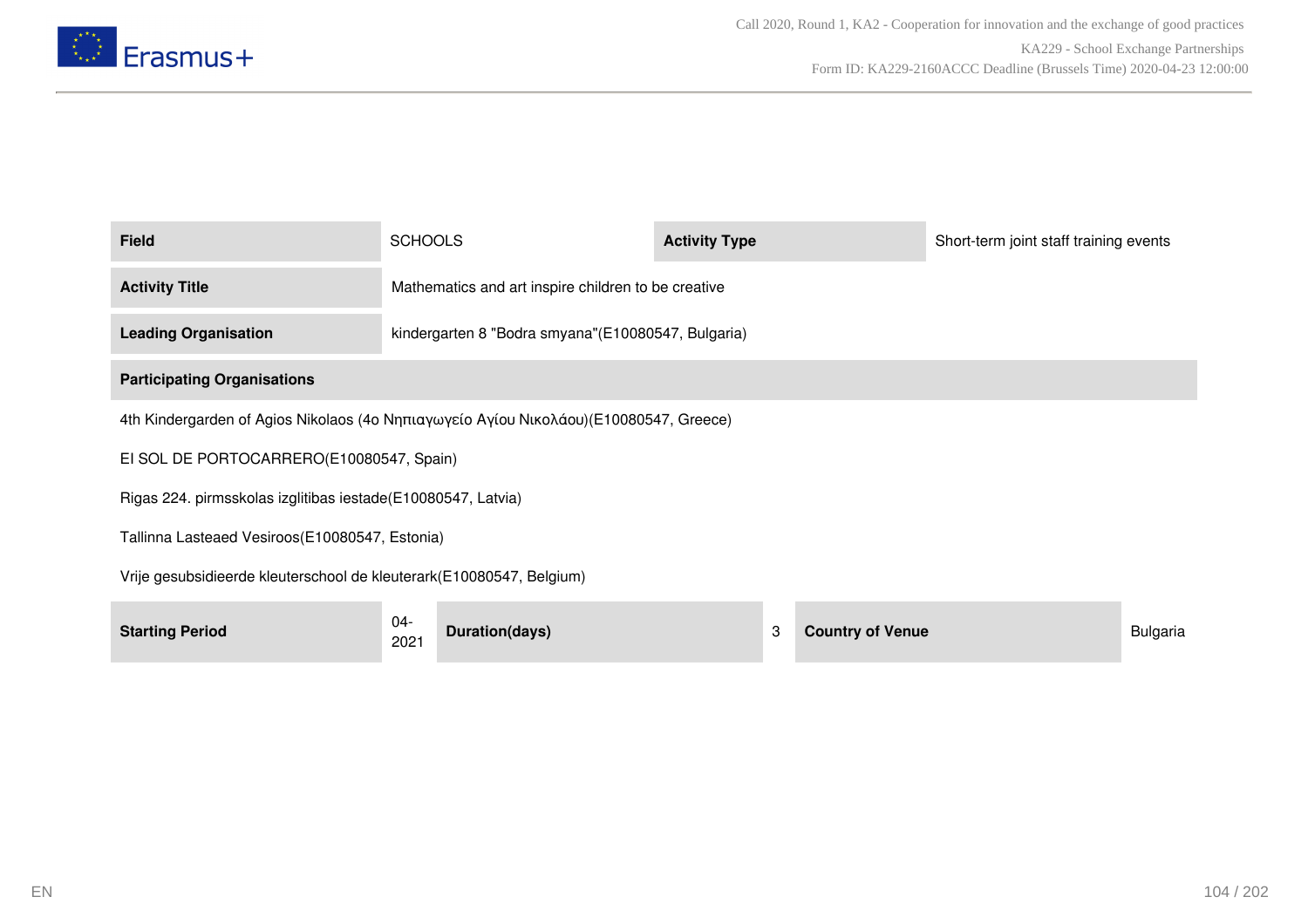

#### **Description of the activity:**

- Describe the content, methodology and expected results of the activity.

- How is it going to be related to or integrated with the normal activities of the involved schools?

#### Activity:

1st day:

- Getting familiar with the Bulgarian educational system;
- Getting familiar with the kindergarten itself the building, the area, the material base workshop how it can be used in outdoor learning;
- Observing open pedagogical practices which use STEAM educational approach in the teaching of children in mathematics and art.

2nd day:

• Organizing outdoor activities with children and parents related to the application of art, exchange of experience;

3rd day:

- Partner meeting with local education management;
- Discussions on gained experience and reflections.

#### Expected results:

- Exchange of good practices and ideas with the application of the STE(A)M educational approach in children's education in mathematics and art;
- Implementing of methods and forms of organizations for working with children, innovative pedagogical techniques which optimize children's needs for their personal development;
- Getting familiar with games and activities that can be implemented by all partners;
- Stimulating children's desire to learn outdoors and discover math and art in outdoor activities;
- Engaging parents with project ideas and creating positive attitudes toward collaborative outdoor activities.

LTTA will be a part of the Kindergarten Annual Plan. LTTA will be successfully integrated into kindergarten activities. The topics will be related to the qualifications of the teachers.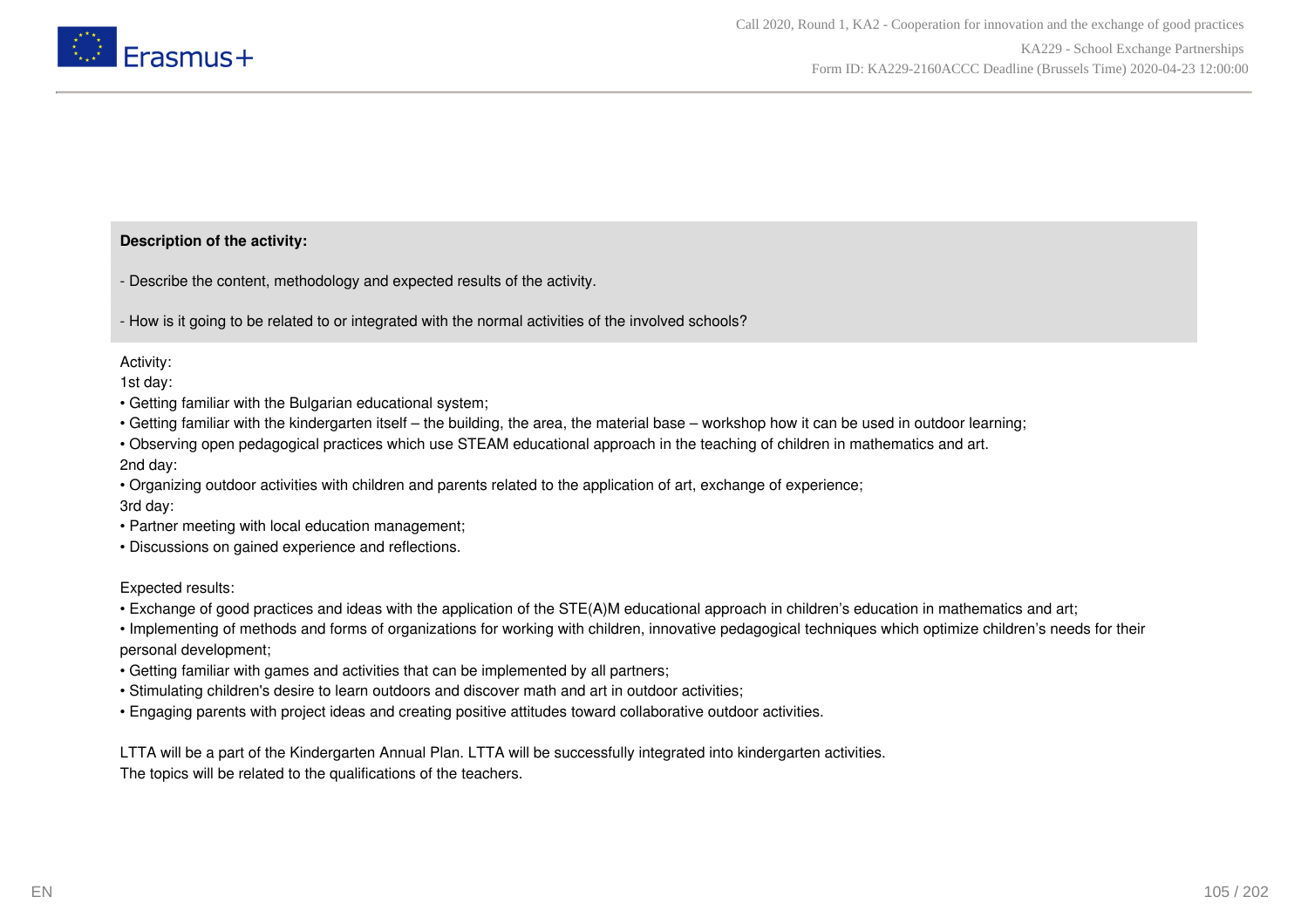

| Does this activity combine physical mobility with virtual exchanges through eTwinning? | No |
|----------------------------------------------------------------------------------------|----|
|----------------------------------------------------------------------------------------|----|

**How is participation in this activity going to benefit the involved participants?**

1) Summarized knowledge of Bulgaria educational system to meet common goal – to ensure high quality early childhood and care in particular STE(A)M and outdoor teaching. This knowledge will be used in elaborating common method which will be aimed to use in all countries and pre-school institution where it is relevant;

2) Have gotten practical experience in pre-school teaching process in Bulgaria. The gained experience will be used in everyday teaching process in home countries and will be shared with other teachers at home institution;

3) Have developed new teaching approaches and methods which will contribute in developing common method;

4) Elaborated dissemination materials to spread other stakeholders and used in dissemination events, as well published in internet resources, project open platform;

5) Strengthened cooperation of parents and its involvement of children education and which will lead to increased basic competencies of the children;

6) Improved knowledge of English and communication skills of ECEC pedagogical staff.

### Summary of Groups of Participants

In the following table, please define the groups of participants who will require funding to participate in this activity. Participants who do not require funding (for example local participants) do not need to be specified in this part.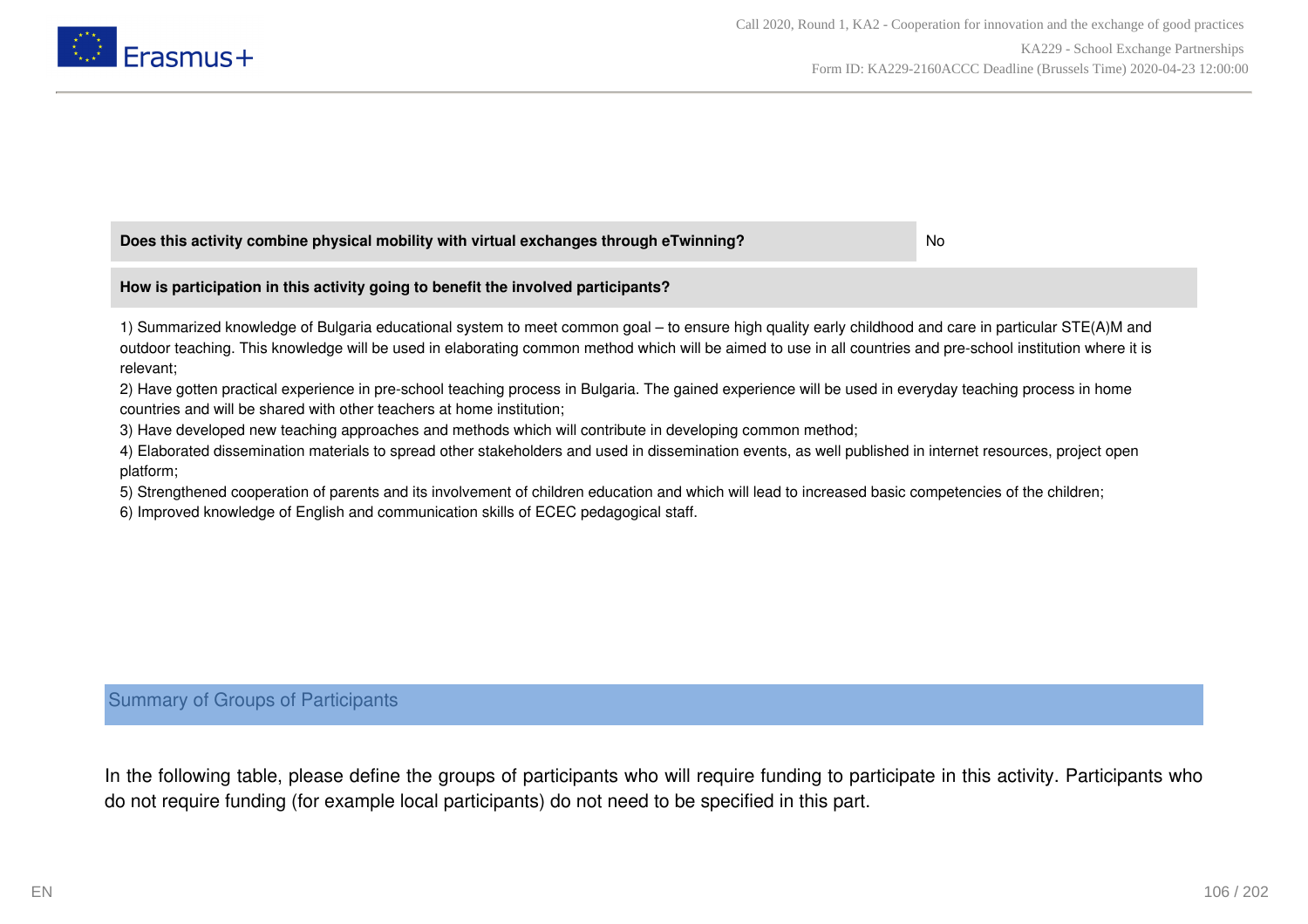

| ID             | <b>Sending Organisation</b>                                                               | <b>Distance</b><br><b>Band</b> | <b>Duration</b><br>(days) | No. of<br><b>Participants</b> | No. of Accompanying<br><b>Persons</b> | Grant                  |
|----------------|-------------------------------------------------------------------------------------------|--------------------------------|---------------------------|-------------------------------|---------------------------------------|------------------------|
|                | Rigas 224. pirmsskolas izglitibas iestade(E10244580, Latvia)                              | 500-1999<br>km                 | 5                         | 4                             | 0                                     | 3.220,00<br><b>EUR</b> |
| $\overline{2}$ | Vrije gesubsidieerde kleuterschool de kleuterark(E10174058,<br>Belgium)                   | 2000-2999<br>km                | 5                         | 4                             | 0                                     | 3.560,00<br><b>EUR</b> |
| 3              | EI SOL DE PORTOCARRERO(E10113076, Spain)                                                  | 2000-2999<br>km                | 5                         | 4                             | $\mathbf 0$                           | 3.560,00<br><b>EUR</b> |
| 4              | 4th Kindergarden of Agios Nikolaos (4ο Νηπιαγωγείο Αγίου<br>Νικολάου) (Ε10246710, Greece) | 500-1999<br>km                 | 5                         | 4                             | 0                                     | 3.220,00<br>EUR.       |
| 5              | Tallinna Lasteaed Vesiroos(E10205737, Estonia)                                            | 500-1999<br>km                 | 5                         | 4                             | $\mathbf 0$                           | 3.220,00<br><b>EUR</b> |

# Group of Participants (1, C3 (Mathematics and art inspire children to be creative))

To request funds for participants in this group, please complete the information below.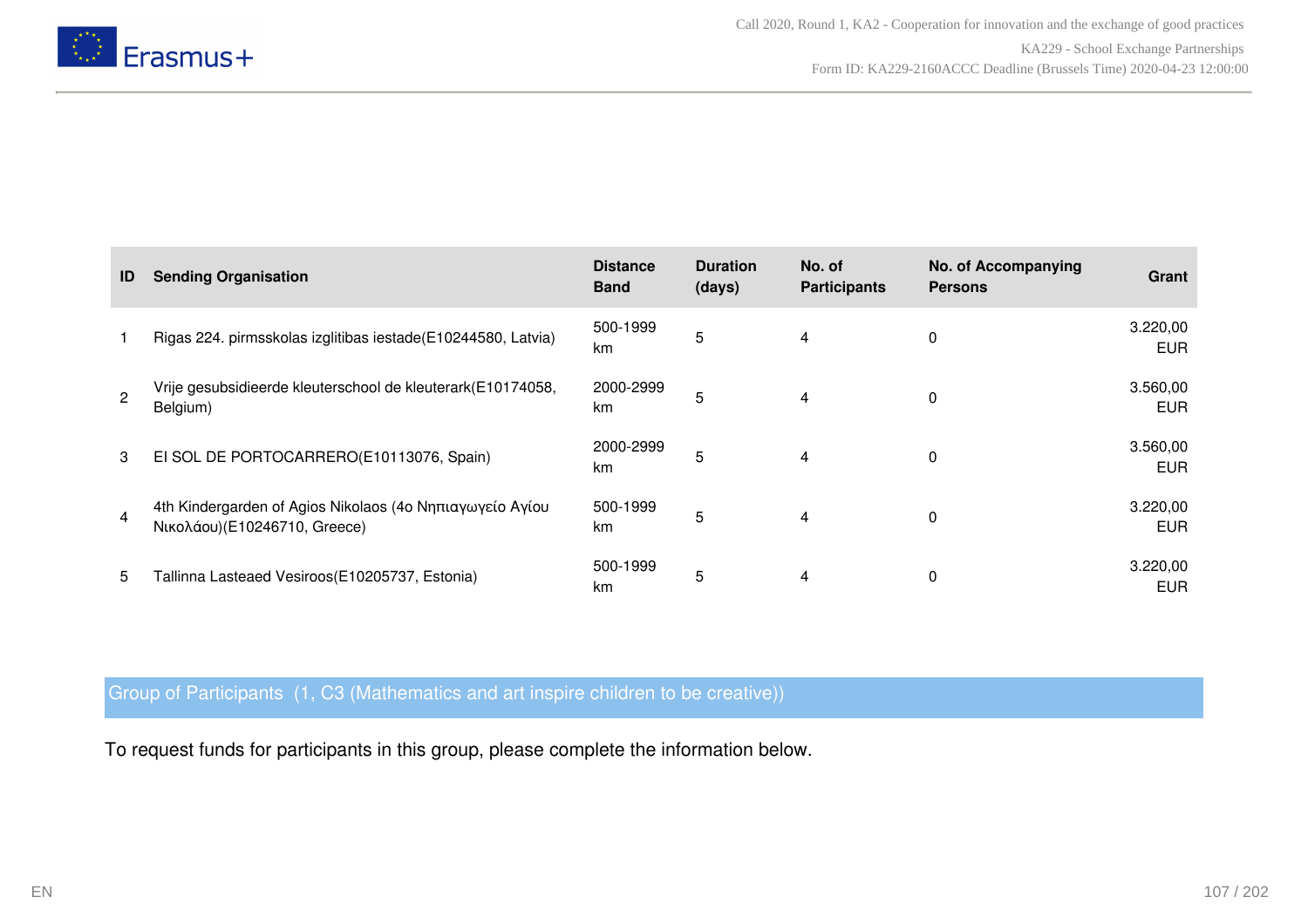

Please note that there are two categories of persons who can be funded: people directly taking part in the planned activity (always referred to as participants) and accompanying persons. Accompanying persons include teachers or other staff travelling together with pupils, as well as assistants supporting participants with special needs.

Grant rates for Individual Support are different for participants and accompanying persons. Therefore, you need to specify the requested duration for Individual Support separately for the two categories of persons. At the same time, grants for travel are the same for participants and accompanying persons. Therefore, for travel you should add together all persons requiring a grant.

| <b>Sending Organisation</b>                        | <b>Country of Venue</b> |
|----------------------------------------------------|-------------------------|
| Rigas 224. pirmsskolas izglitibas iestade / Latvia | <b>Bulgaria</b>         |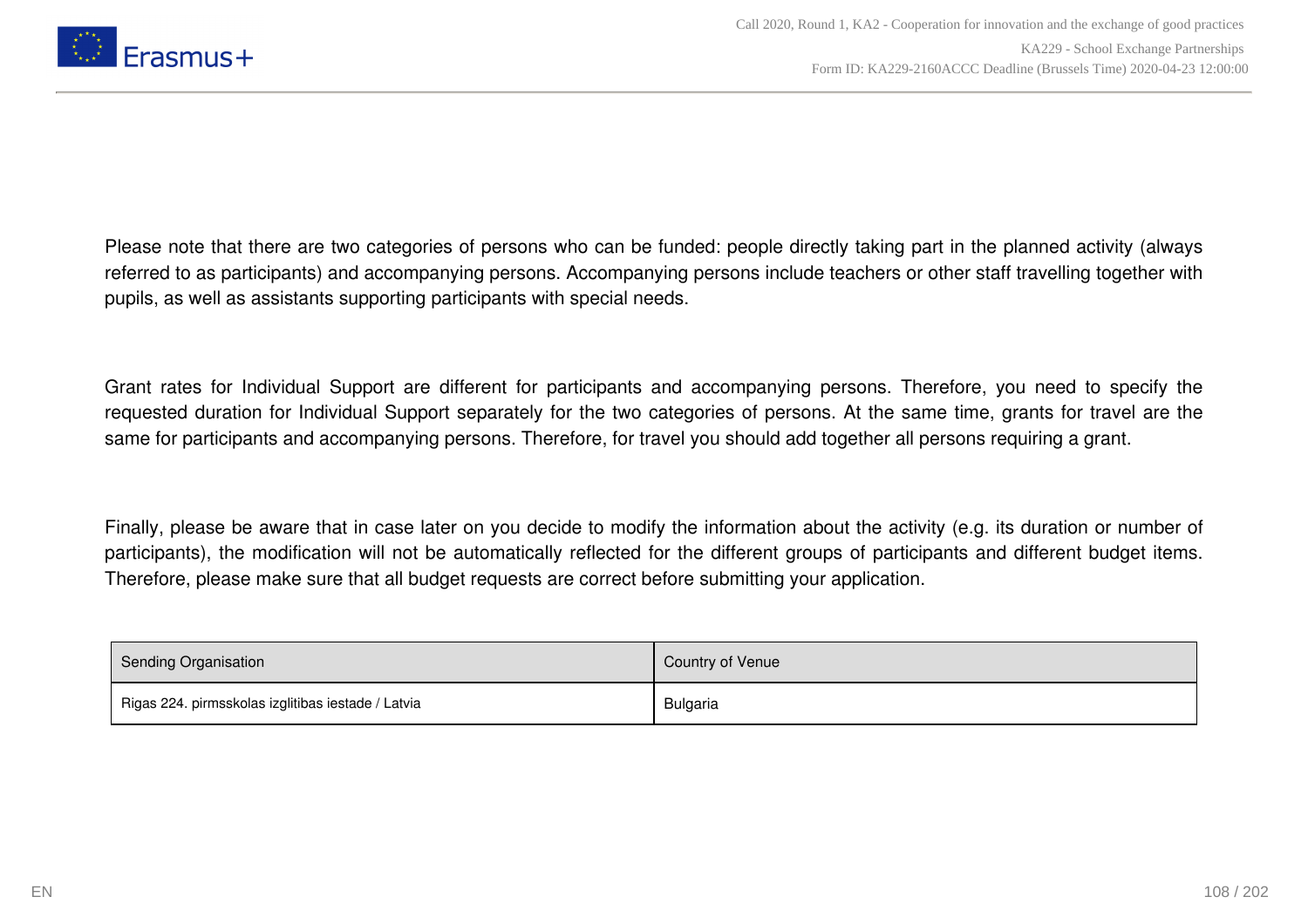

| No. of Participants | No. of Accompanying Persons | Total No. of<br>Participants and<br>accompanying<br>persons |
|---------------------|-----------------------------|-------------------------------------------------------------|
|                     | c<br>U                      |                                                             |

Group of Participants - Budget

## Individual Support

| <b>No. of Participants</b> | Duration per Participant (days) | <b>Grant per Participant</b> | <b>Total (for Participants)</b> |
|----------------------------|---------------------------------|------------------------------|---------------------------------|
|                            |                                 | 530,00 EUR                   | 2.120,00 EUR                    |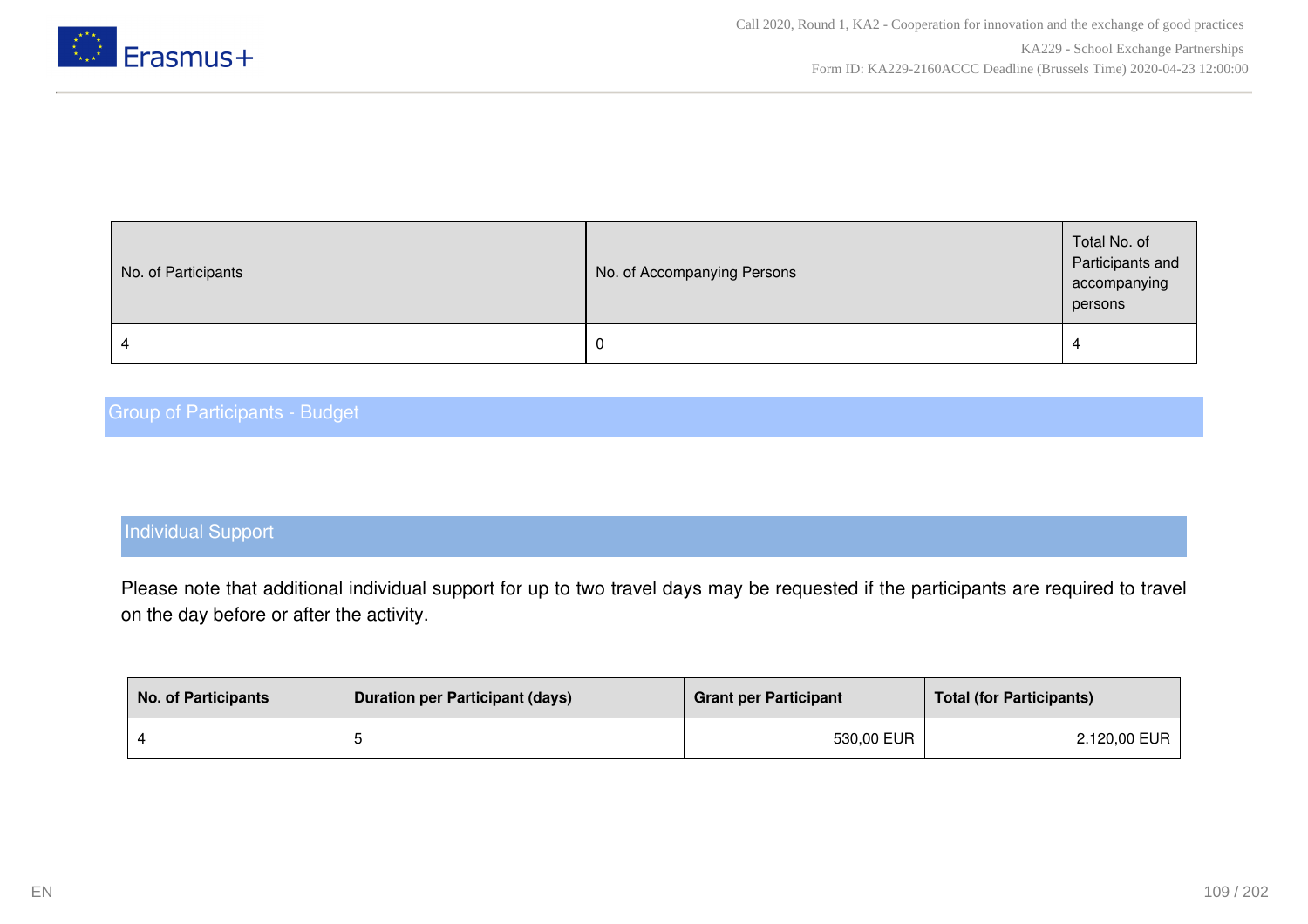

| No. of Accompanying | Duration per Accompanying Person | <b>Grant per Accompanying</b> | <b>Total (for Accompanying</b> |
|---------------------|----------------------------------|-------------------------------|--------------------------------|
| <b>Persons</b>      | (days)                           | <b>Person</b>                 | Persons)                       |
|                     |                                  | 0,00 EUR                      | 0.00 EUR                       |

| <b>Total Individual Support Grant</b> |              |
|---------------------------------------|--------------|
|                                       | 2.120,00 EUR |

| <b>Travel</b>         |               |                              |                           |
|-----------------------|---------------|------------------------------|---------------------------|
| <b>No. of Persons</b> | Distance band | <b>Grant per Participant</b> | <b>Total Travel Grant</b> |
|                       | 500 - 1999 km | 275                          | 1.100,00 EUR              |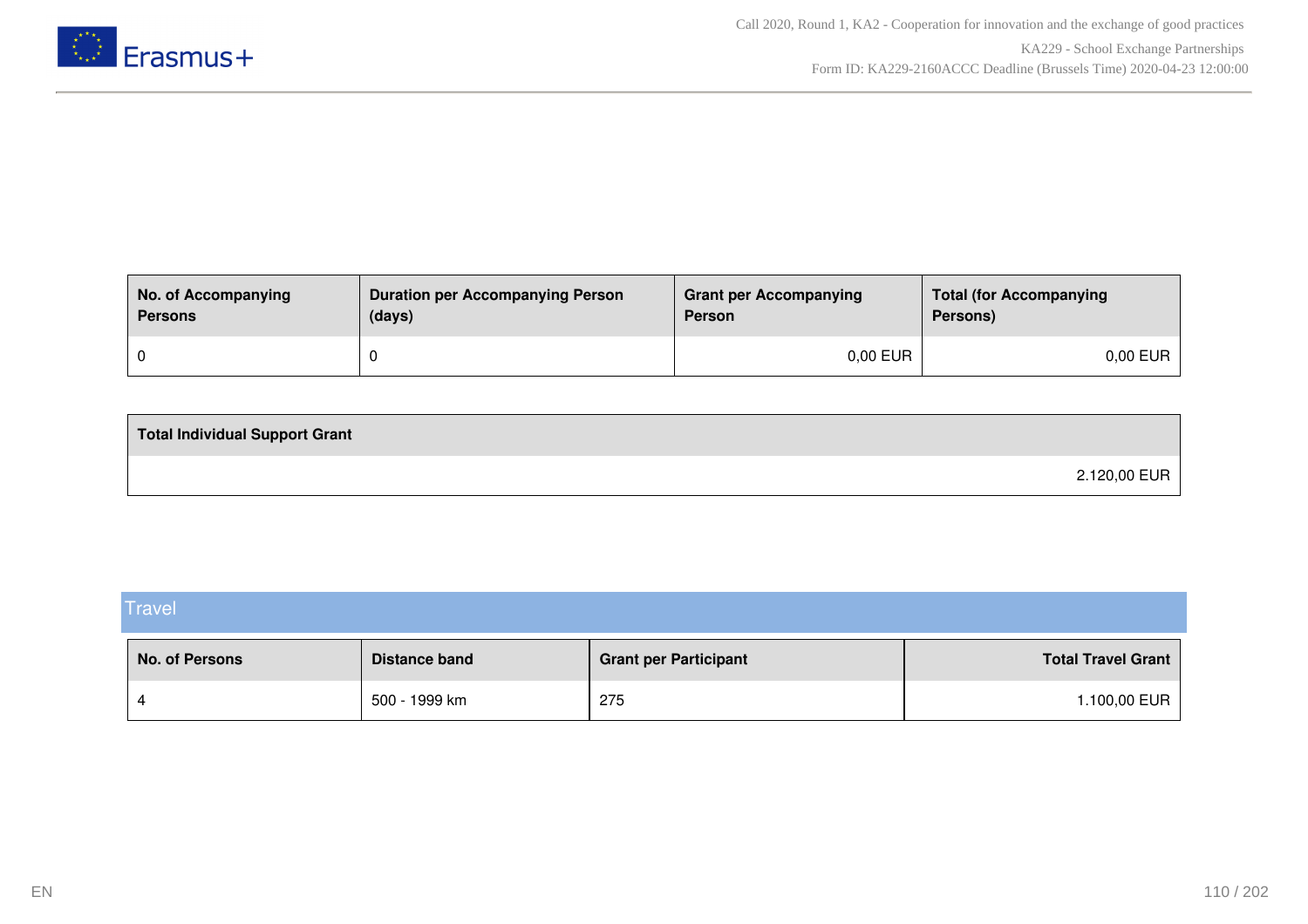

Request Exceptional Costs for Expensive Travel

### Group of Participants (2, C3 (Mathematics and art inspire children to be creative))

To request funds for participants in this group, please complete the information below.

Please note that there are two categories of persons who can be funded: people directly taking part in the planned activity (always referred to as participants) and accompanying persons. Accompanying persons include teachers or other staff travelling together with pupils, as well as assistants supporting participants with special needs.

Grant rates for Individual Support are different for participants and accompanying persons. Therefore, you need to specify the requested duration for Individual Support separately for the two categories of persons. At the same time, grants for travel are the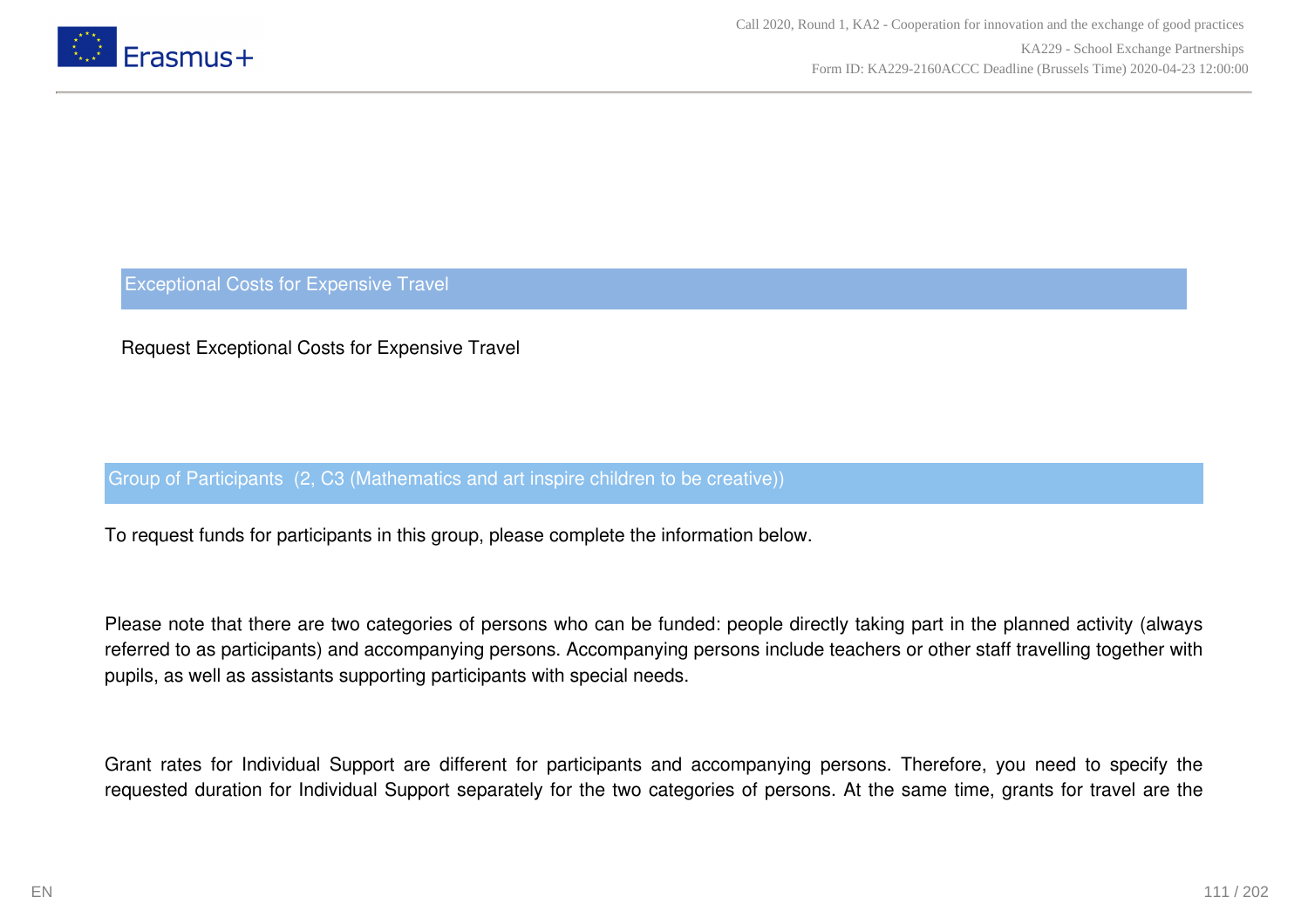

same for participants and accompanying persons. Therefore, for travel you should add together all persons requiring a grant.

| Sending Organisation                                       |   | Country of Venue            |                                                                |
|------------------------------------------------------------|---|-----------------------------|----------------------------------------------------------------|
| Vrije gesubsidieerde kleuterschool de kleuterark / Belgium |   | <b>Bulgaria</b>             |                                                                |
| No. of Participants                                        |   | No. of Accompanying Persons | Total No. of<br>Participants<br>and<br>accompanying<br>persons |
| 4                                                          | 0 |                             | 4                                                              |

| <b>Group of Participants - Budget</b> |  |  |  |
|---------------------------------------|--|--|--|
|                                       |  |  |  |
|                                       |  |  |  |
|                                       |  |  |  |
|                                       |  |  |  |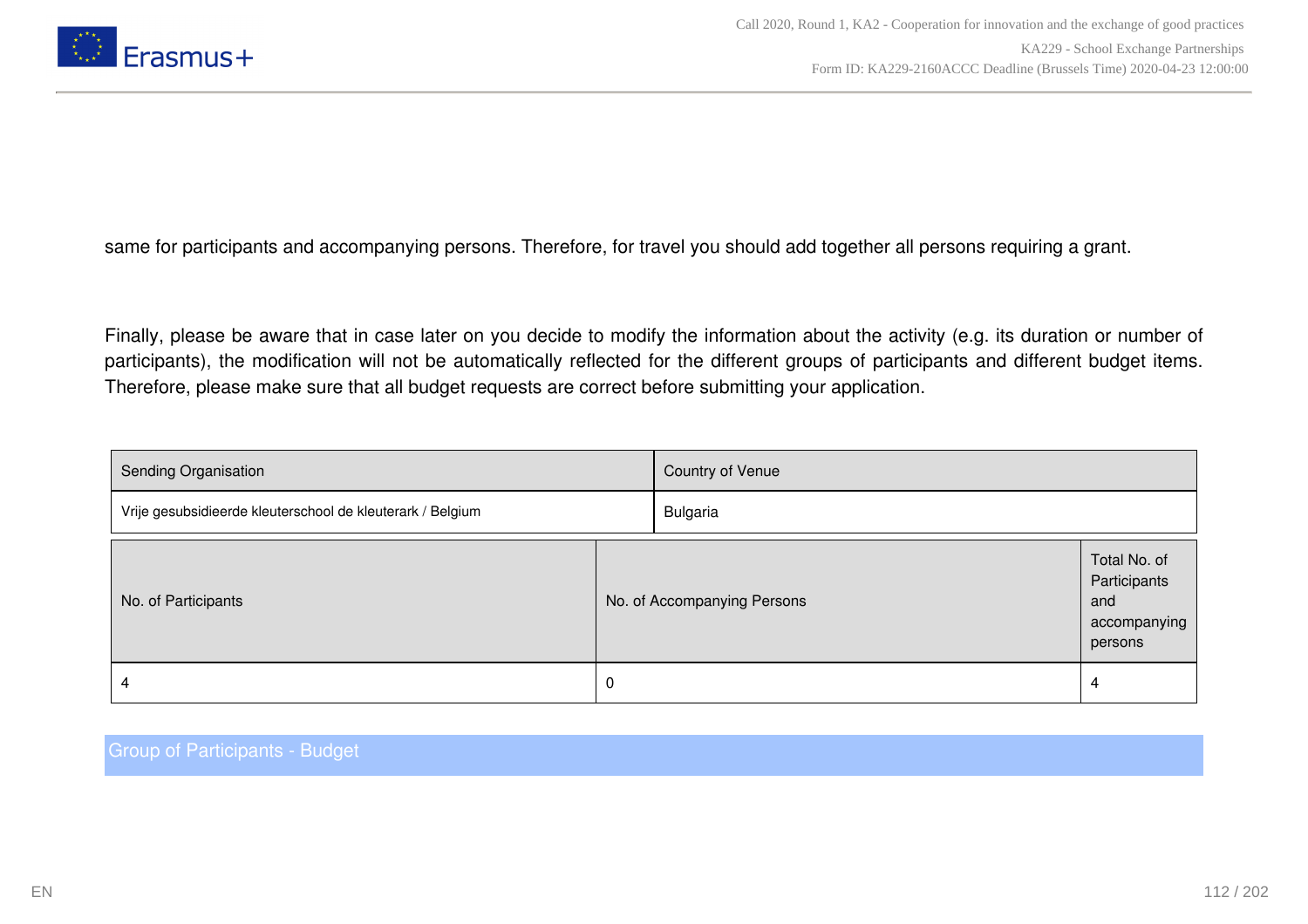

## Individual Support

| <b>No. of Participants</b> | <b>Duration per Participant (days)</b> | <b>Grant per Participant</b> | Total (for Participants) |
|----------------------------|----------------------------------------|------------------------------|--------------------------|
|                            |                                        | 530.00 EUR                   | 2.120,00 EUR             |

| No. of Accompanying | Duration per Accompanying Person | <b>Grant per Accompanying</b> | <b>Total (for Accompanying</b> |
|---------------------|----------------------------------|-------------------------------|--------------------------------|
| <b>Persons</b>      | (days)                           | <b>Person</b>                 | Persons)                       |
|                     |                                  | 0,00 EUR                      | $0,00$ EUR                     |

| Total Individual Support Grant |              |
|--------------------------------|--------------|
|                                | 2.120,00 EUR |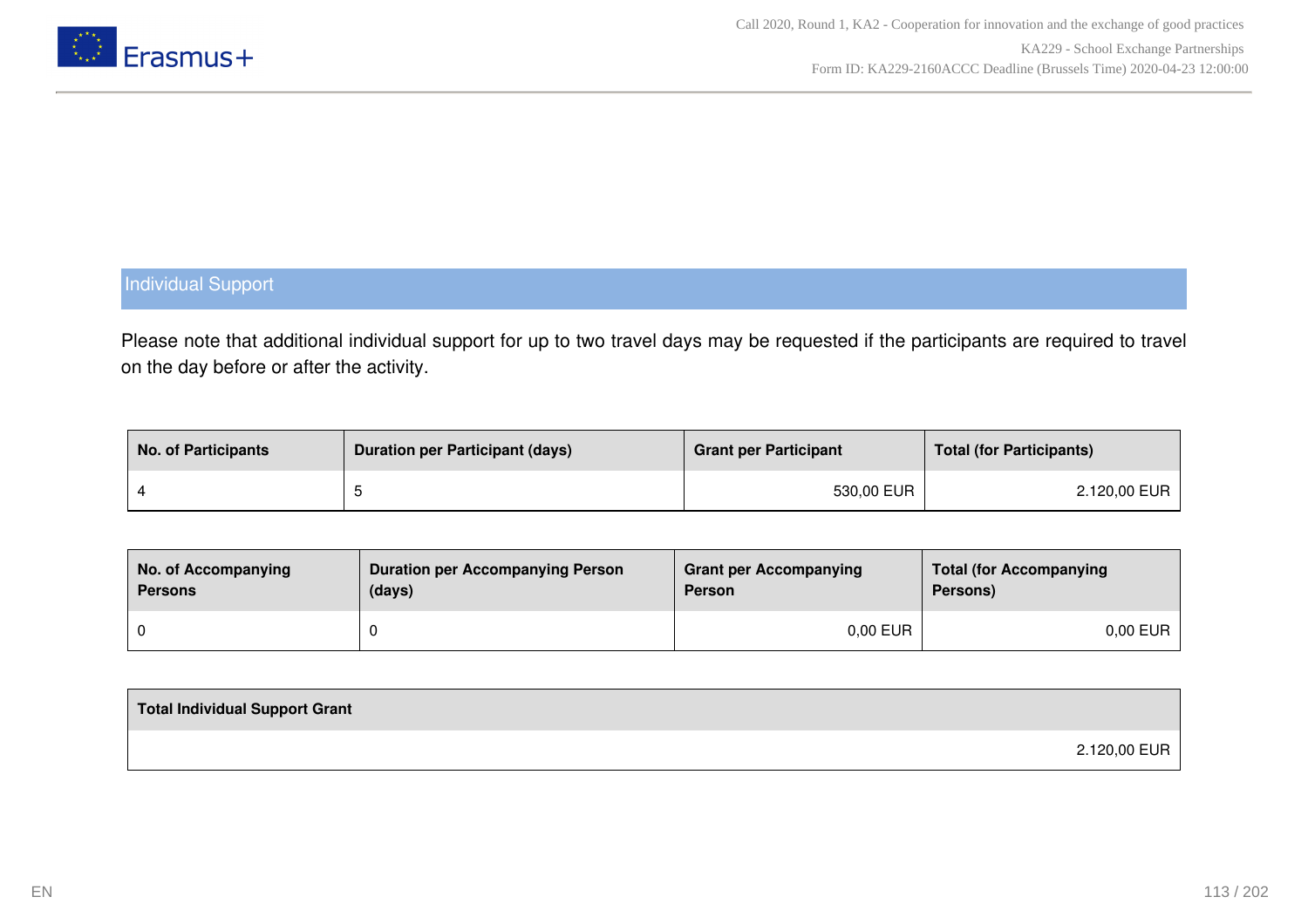

| <b>Travel</b>         |                      |                              |                           |
|-----------------------|----------------------|------------------------------|---------------------------|
| <b>No. of Persons</b> | <b>Distance band</b> | <b>Grant per Participant</b> | <b>Total Travel Grant</b> |
| 4                     | 2000 - 2999 km       | 360                          | 1.440,00 EUR              |

Request Exceptional Costs for Expensive Travel

Group of Participants (3, C3 (Mathematics and art inspire children to be creative))

To request funds for participants in this group, please complete the information below.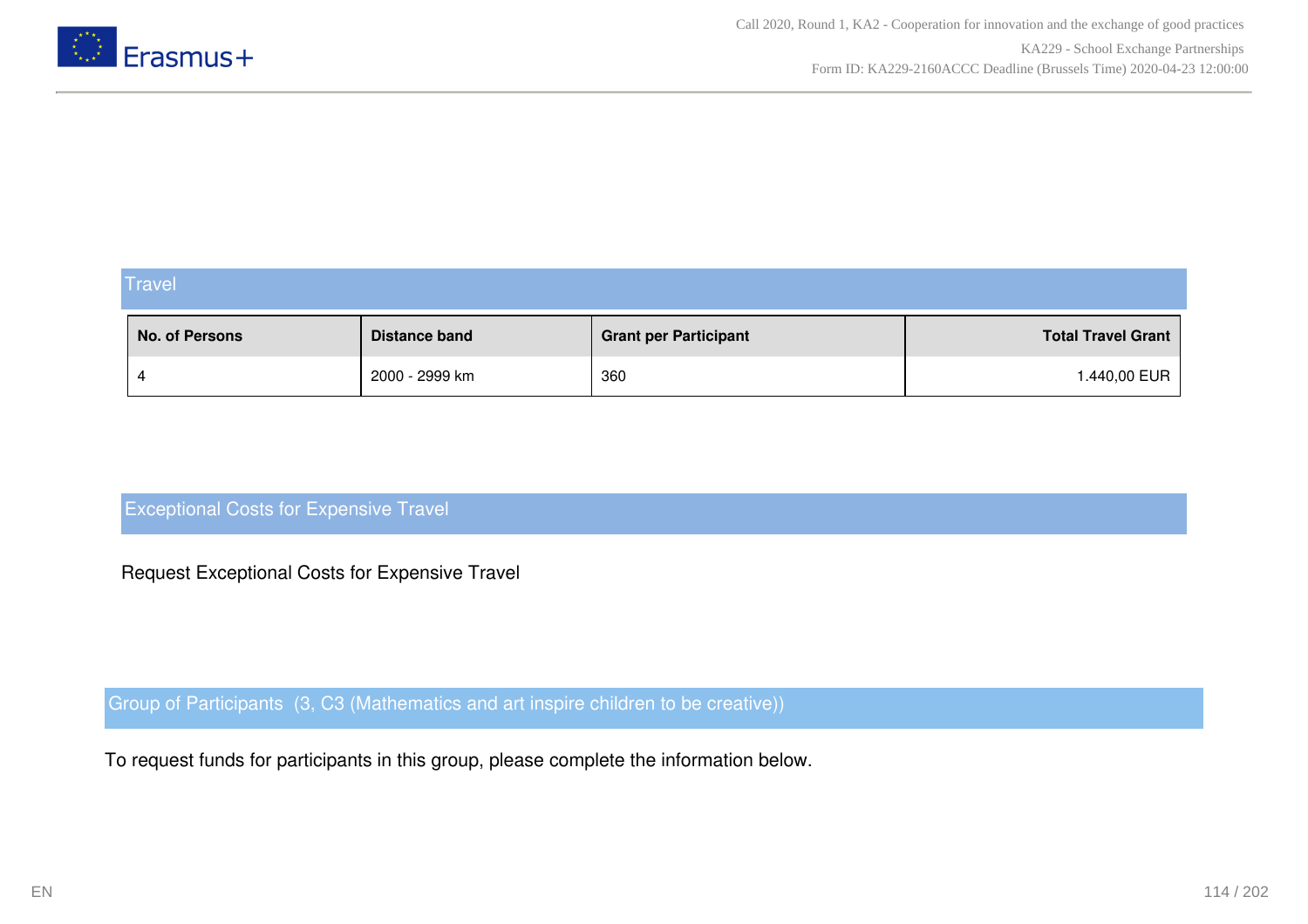

Please note that there are two categories of persons who can be funded: people directly taking part in the planned activity (always referred to as participants) and accompanying persons. Accompanying persons include teachers or other staff travelling together with pupils, as well as assistants supporting participants with special needs.

Grant rates for Individual Support are different for participants and accompanying persons. Therefore, you need to specify the requested duration for Individual Support separately for the two categories of persons. At the same time, grants for travel are the same for participants and accompanying persons. Therefore, for travel you should add together all persons requiring a grant.

| Sending Organisation           | Country of Venue |
|--------------------------------|------------------|
| EI SOL DE PORTOCARRERO / Spain | Bulgaria         |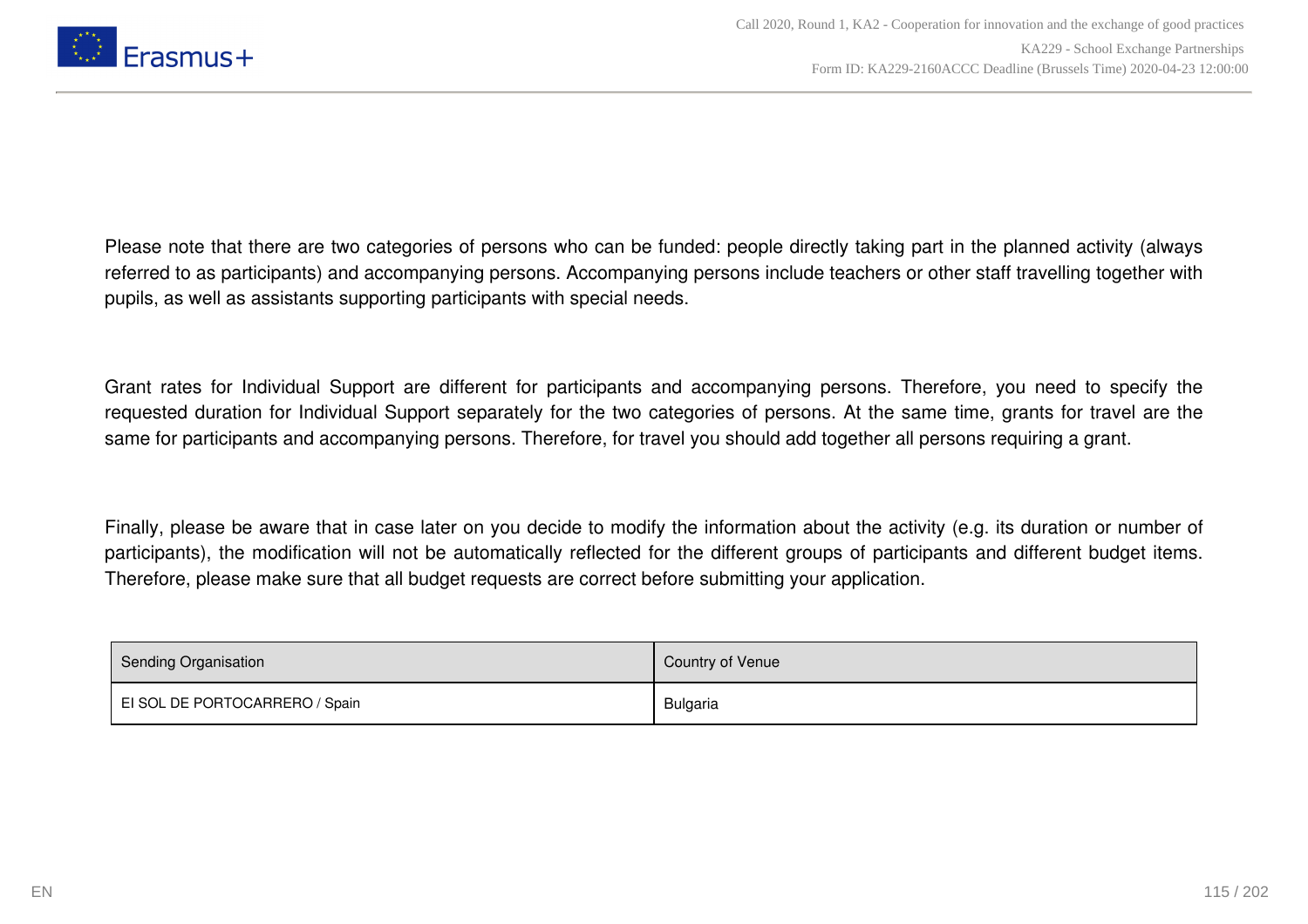

| No. of Participants | No. of Accompanying Persons | Total No. of<br>Participants and<br>accompanying<br>persons |
|---------------------|-----------------------------|-------------------------------------------------------------|
|                     | c<br>U                      |                                                             |

Group of Participants - Budget

## Individual Support

| <b>No. of Participants</b> | <b>Duration per Participant (days)</b> | <b>Grant per Participant</b> | <b>Total (for Participants)</b> |
|----------------------------|----------------------------------------|------------------------------|---------------------------------|
|                            |                                        | 530,00 EUR                   | 2.120,00 EUR                    |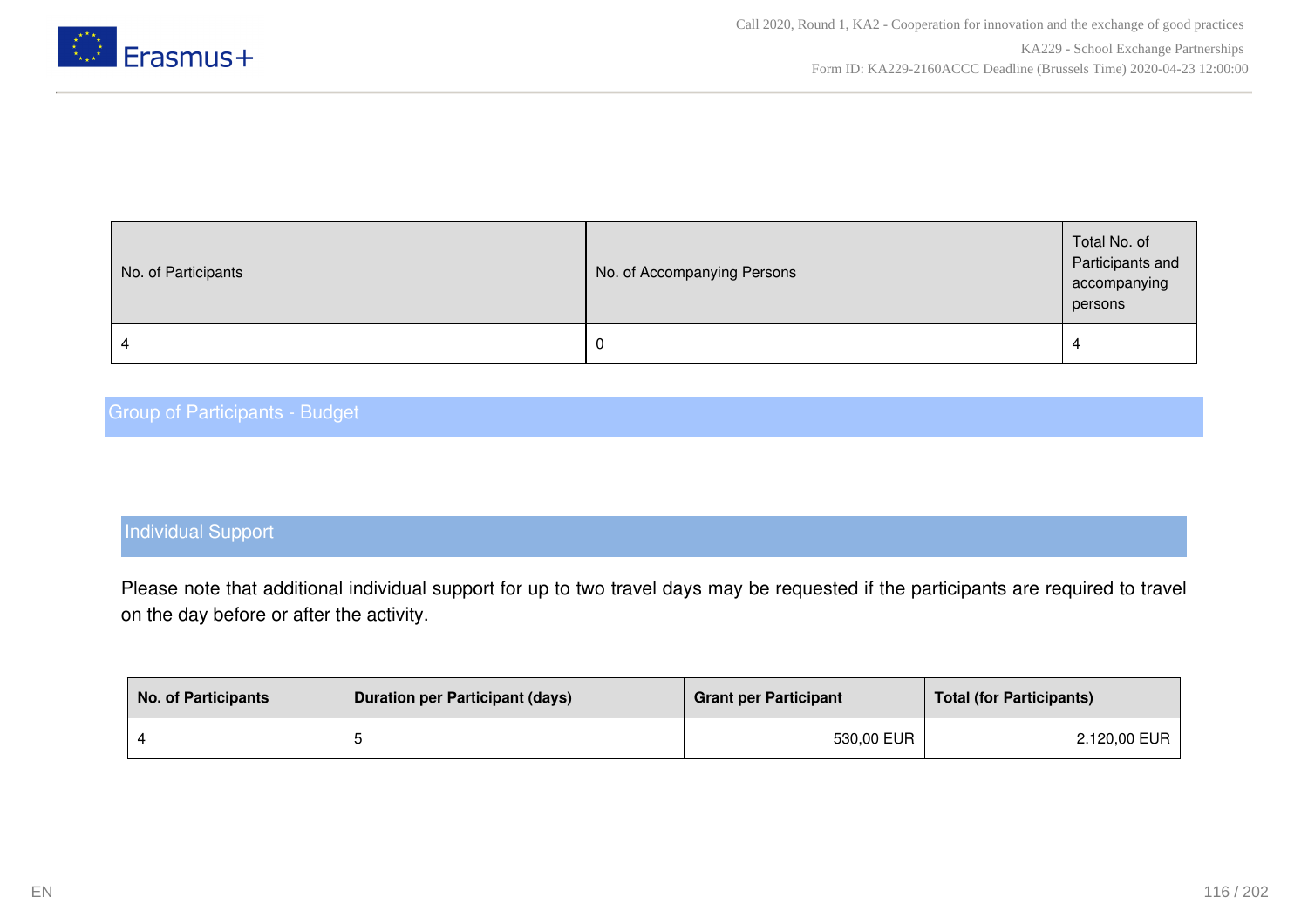

| No. of Accompanying | Duration per Accompanying Person | <b>Grant per Accompanying</b> | <b>Total (for Accompanying</b> |
|---------------------|----------------------------------|-------------------------------|--------------------------------|
| <b>Persons</b>      | (days)                           | <b>Person</b>                 | Persons)                       |
|                     |                                  | 0,00 EUR                      | $0,00$ EUR $\vert$             |

| Total Individual Support Grant |              |
|--------------------------------|--------------|
|                                | 2.120,00 EUR |

| <b>Travel</b>         |                      |                              |                           |
|-----------------------|----------------------|------------------------------|---------------------------|
| <b>No. of Persons</b> | <b>Distance band</b> | <b>Grant per Participant</b> | <b>Total Travel Grant</b> |
|                       | 2000 - 2999 km       | 360                          | 1.440,00 EUR              |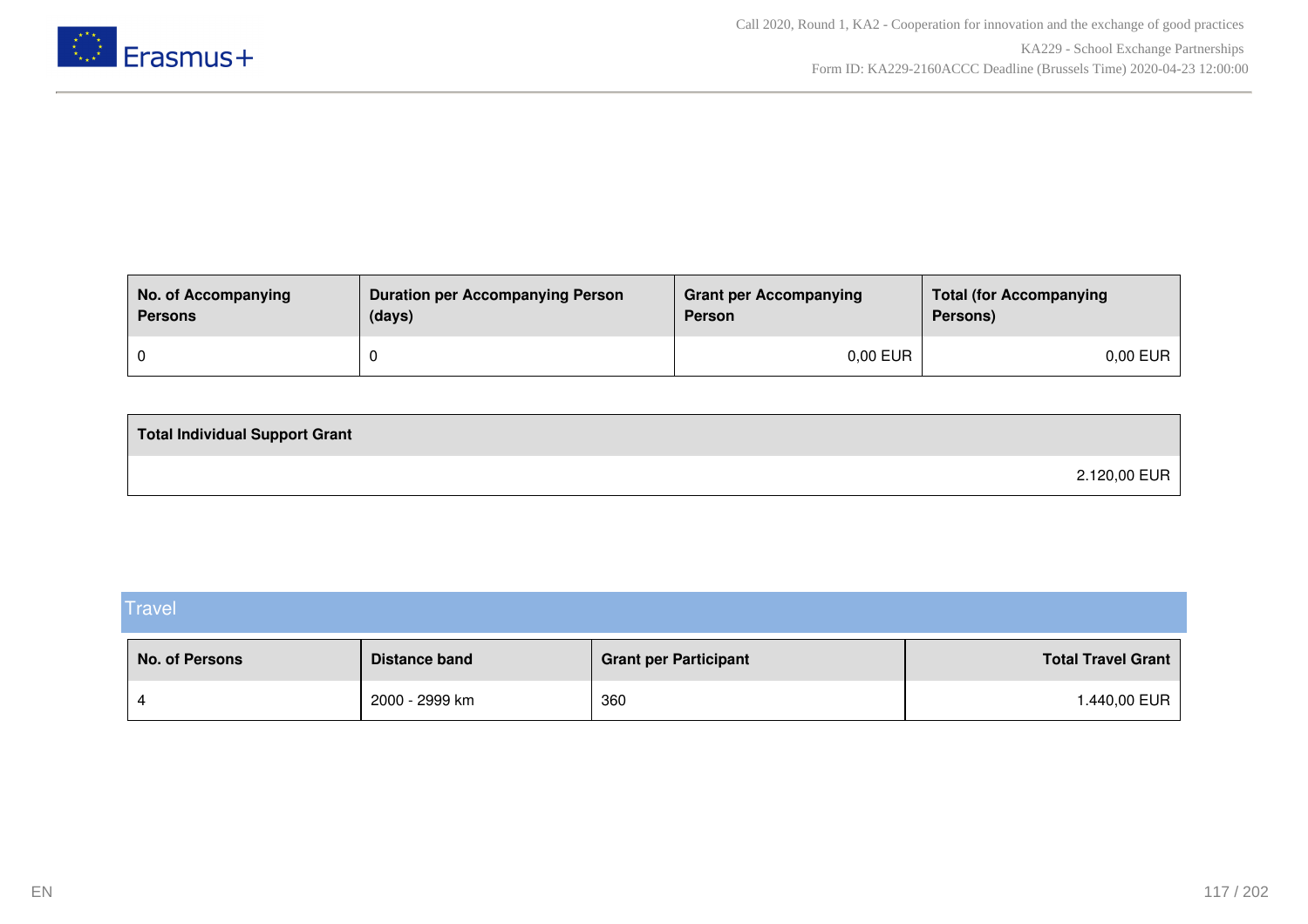

Request Exceptional Costs for Expensive Travel

### Group of Participants (4, C3 (Mathematics and art inspire children to be creative))

To request funds for participants in this group, please complete the information below.

Please note that there are two categories of persons who can be funded: people directly taking part in the planned activity (always referred to as participants) and accompanying persons. Accompanying persons include teachers or other staff travelling together with pupils, as well as assistants supporting participants with special needs.

Grant rates for Individual Support are different for participants and accompanying persons. Therefore, you need to specify the requested duration for Individual Support separately for the two categories of persons. At the same time, grants for travel are the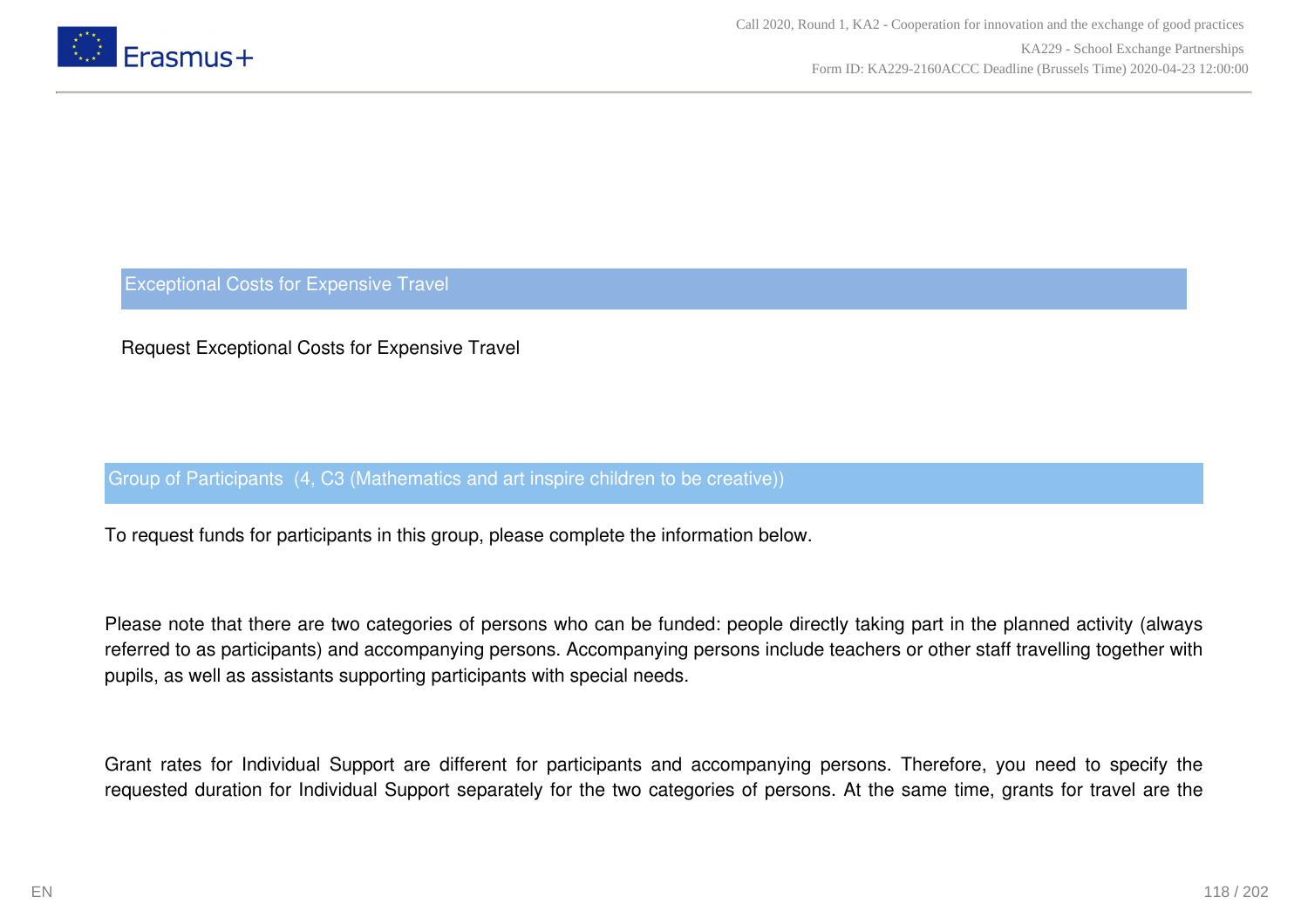

same for participants and accompanying persons. Therefore, for travel you should add together all persons requiring a grant.

| <b>Sending Organisation</b>                                                 |   | Country of Venue            |                                                                |
|-----------------------------------------------------------------------------|---|-----------------------------|----------------------------------------------------------------|
| 4th Kindergarden of Agios Nikolaos (4ο Νηπιαγωγείο Αγίου Νικολάου) / Greece |   | Bulgaria                    |                                                                |
| No. of Participants                                                         |   | No. of Accompanying Persons | Total No. of<br>Participants<br>and<br>accompanying<br>persons |
| 4                                                                           | 0 |                             | 4                                                              |

| <b>Group of Participants - Budget</b> |  |  |  |
|---------------------------------------|--|--|--|
|                                       |  |  |  |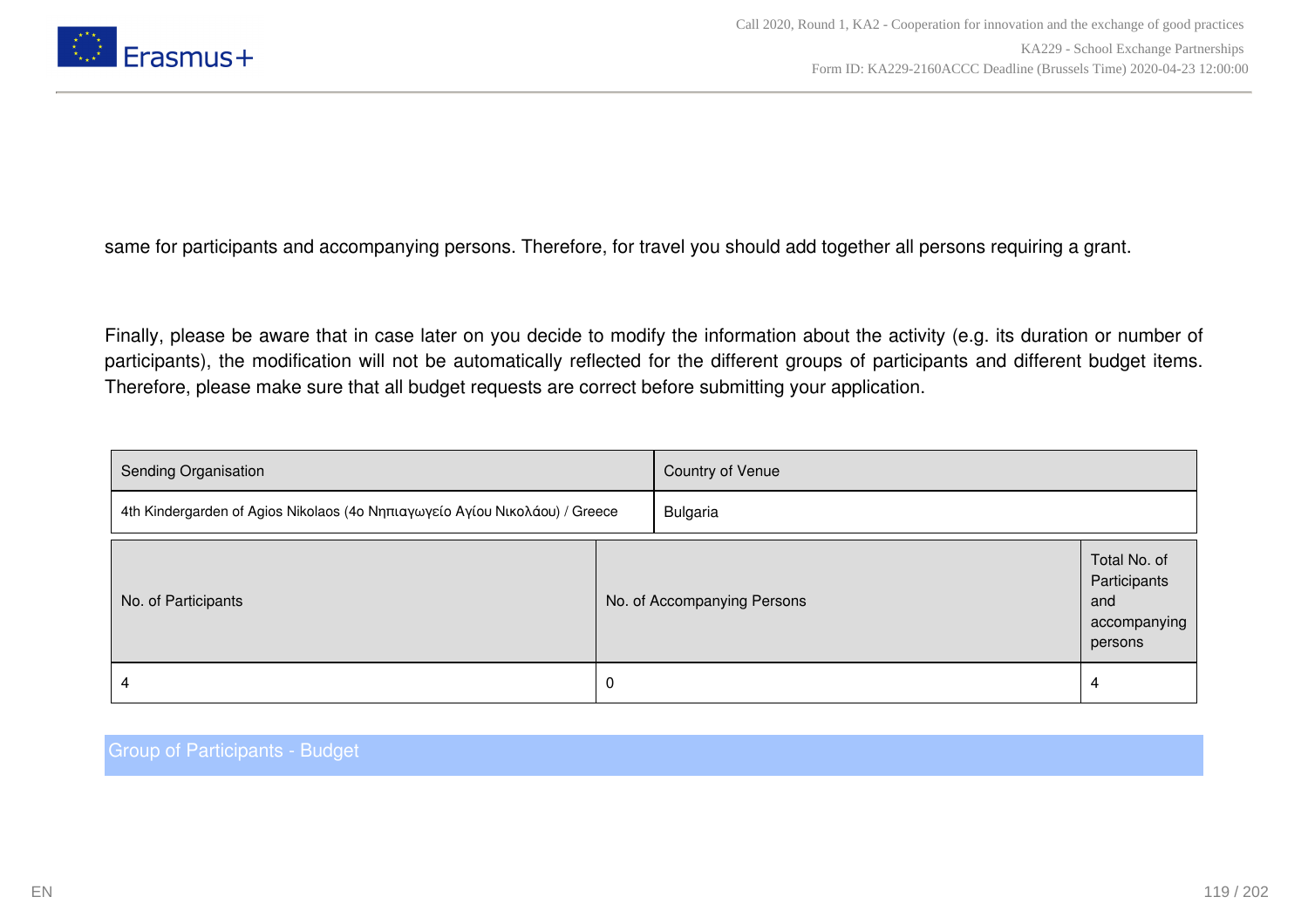

## Individual Support

| <b>No. of Participants</b> | <b>Duration per Participant (days)</b> | <b>Grant per Participant</b> | Total (for Participants) |
|----------------------------|----------------------------------------|------------------------------|--------------------------|
|                            |                                        | 530.00 EUR                   | 2.120,00 EUR             |

| No. of Accompanying | Duration per Accompanying Person | <b>Grant per Accompanying</b> | Total (for Accompanying |
|---------------------|----------------------------------|-------------------------------|-------------------------|
| <b>Persons</b>      | (days)                           | <b>Person</b>                 | Persons)                |
|                     |                                  | 0,00 EUR                      | $0,00$ EUR              |

| Total Individual Support Grant |              |
|--------------------------------|--------------|
|                                | 2.120,00 EUR |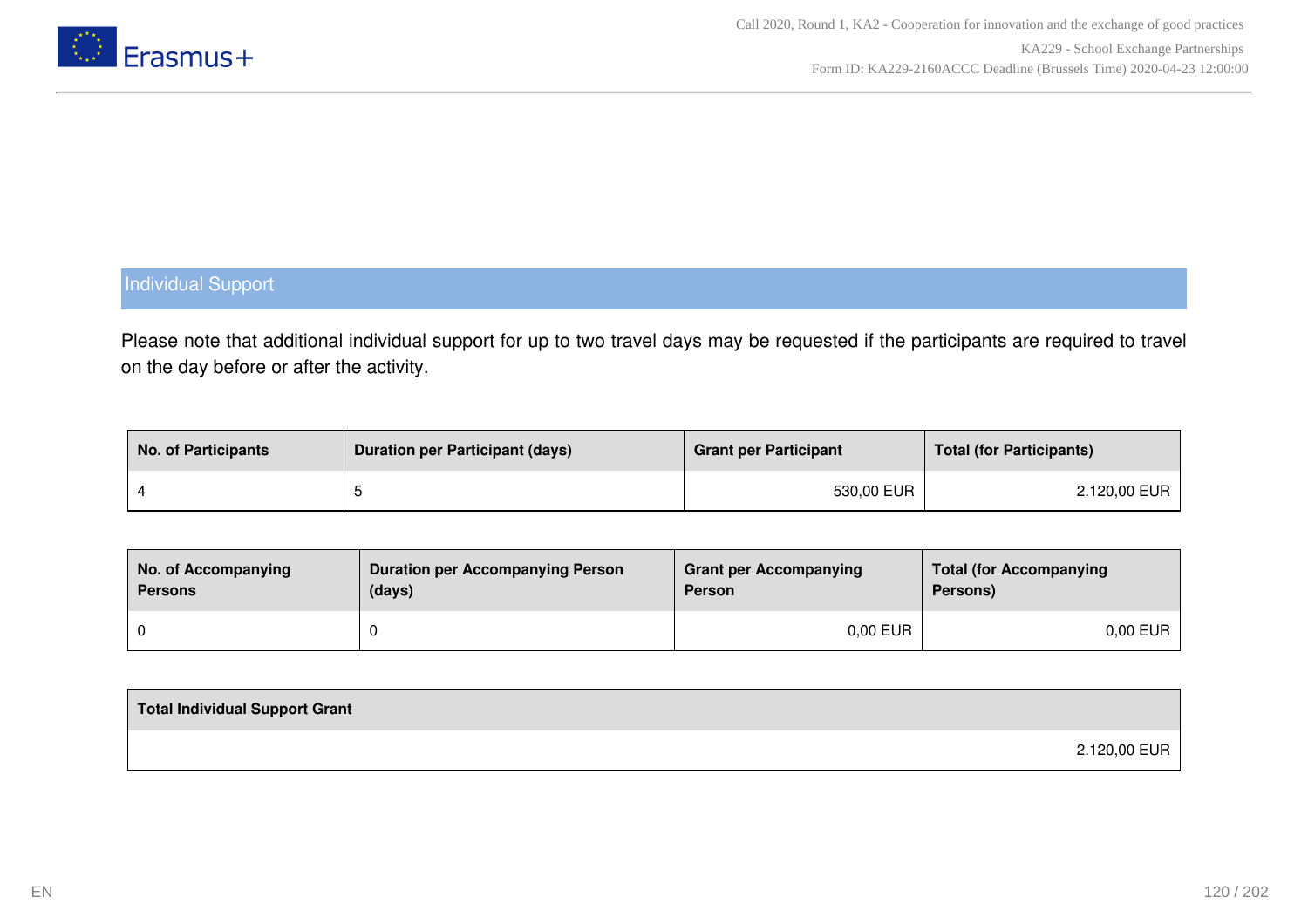

| <b>Travel</b>         |                      |                              |                           |
|-----------------------|----------------------|------------------------------|---------------------------|
| <b>No. of Persons</b> | <b>Distance band</b> | <b>Grant per Participant</b> | <b>Total Travel Grant</b> |
| 4                     | 500 - 1999 km        | 275                          | 1.100,00 EUR              |

Request Exceptional Costs for Expensive Travel

Group of Participants (5, C3 (Mathematics and art inspire children to be creative))

To request funds for participants in this group, please complete the information below.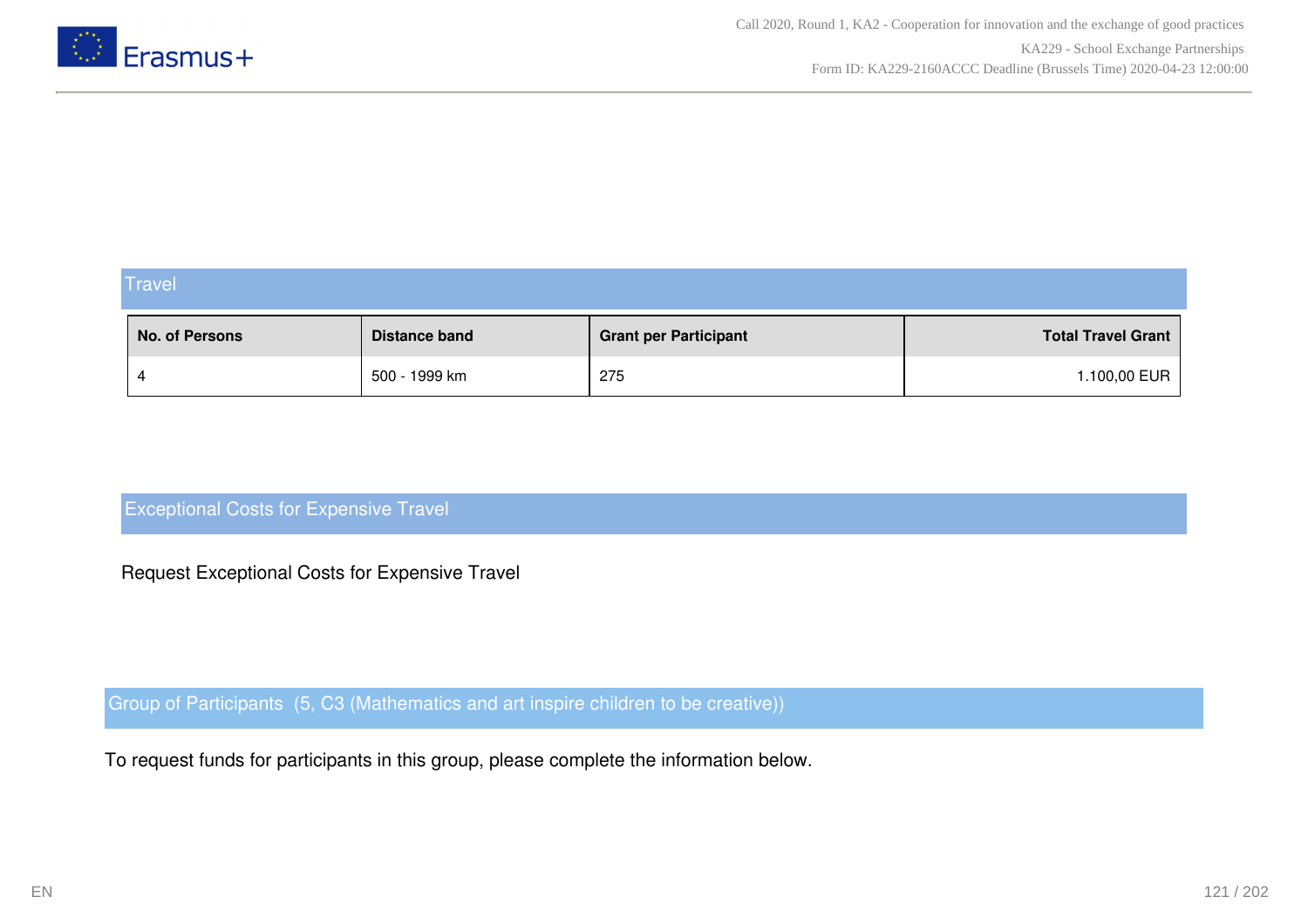

Please note that there are two categories of persons who can be funded: people directly taking part in the planned activity (always referred to as participants) and accompanying persons. Accompanying persons include teachers or other staff travelling together with pupils, as well as assistants supporting participants with special needs.

Grant rates for Individual Support are different for participants and accompanying persons. Therefore, you need to specify the requested duration for Individual Support separately for the two categories of persons. At the same time, grants for travel are the same for participants and accompanying persons. Therefore, for travel you should add together all persons requiring a grant.

| <b>Sending Organisation</b>          | Country of Venue |
|--------------------------------------|------------------|
| Tallinna Lasteaed Vesiroos / Estonia | Bulgaria         |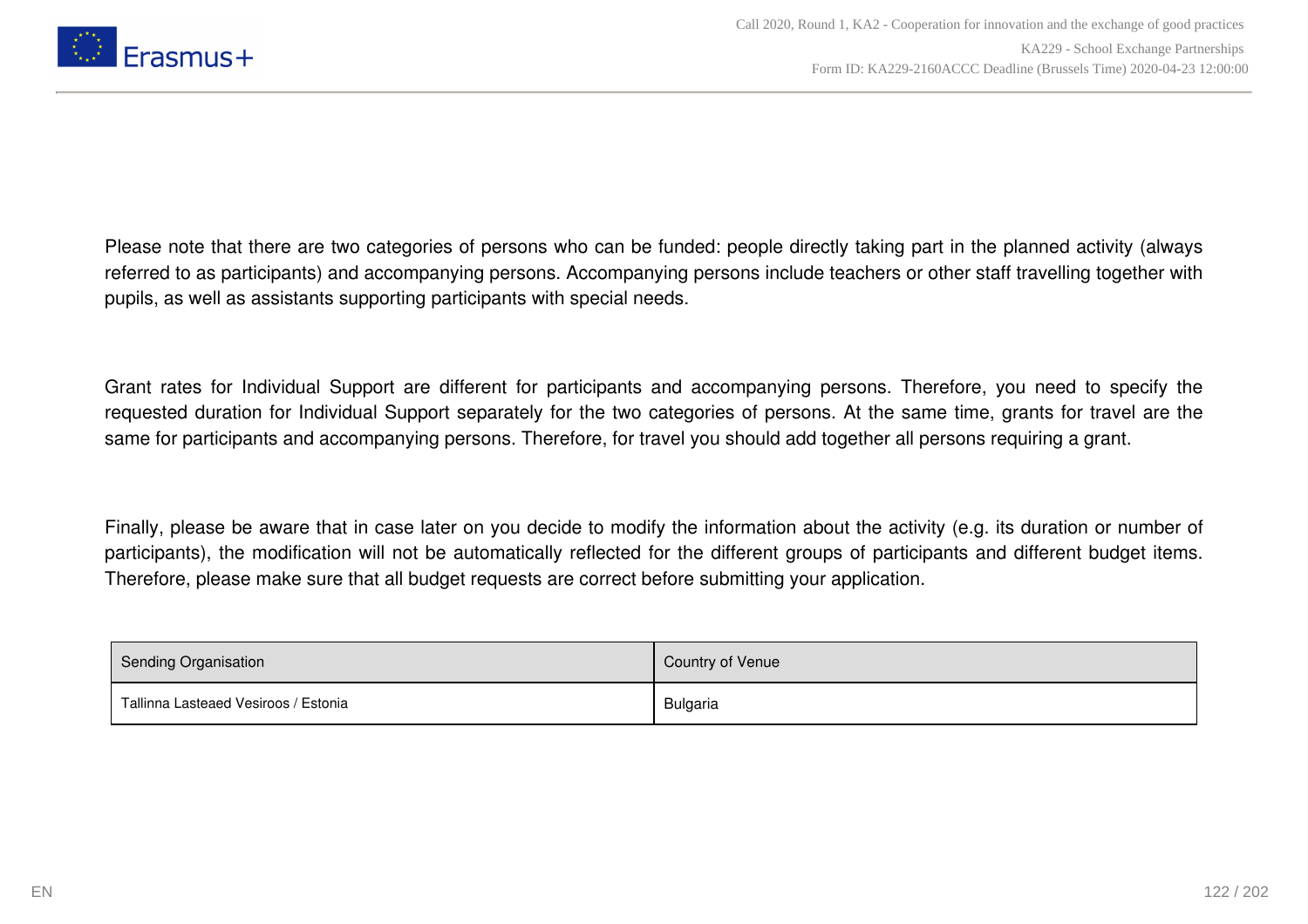

| No. of Participants | No. of Accompanying Persons | Total No. of<br>Participants and<br>accompanying<br>persons |
|---------------------|-----------------------------|-------------------------------------------------------------|
| 4                   | 0                           |                                                             |

Group of Participants - Budget

## Individual Support

| <b>No. of Participants</b> | <b>Duration per Participant (days)</b> | <b>Grant per Participant</b> | Total (for Participants) |
|----------------------------|----------------------------------------|------------------------------|--------------------------|
|                            |                                        | 530,00 EUR                   | 2.120,00 EUR             |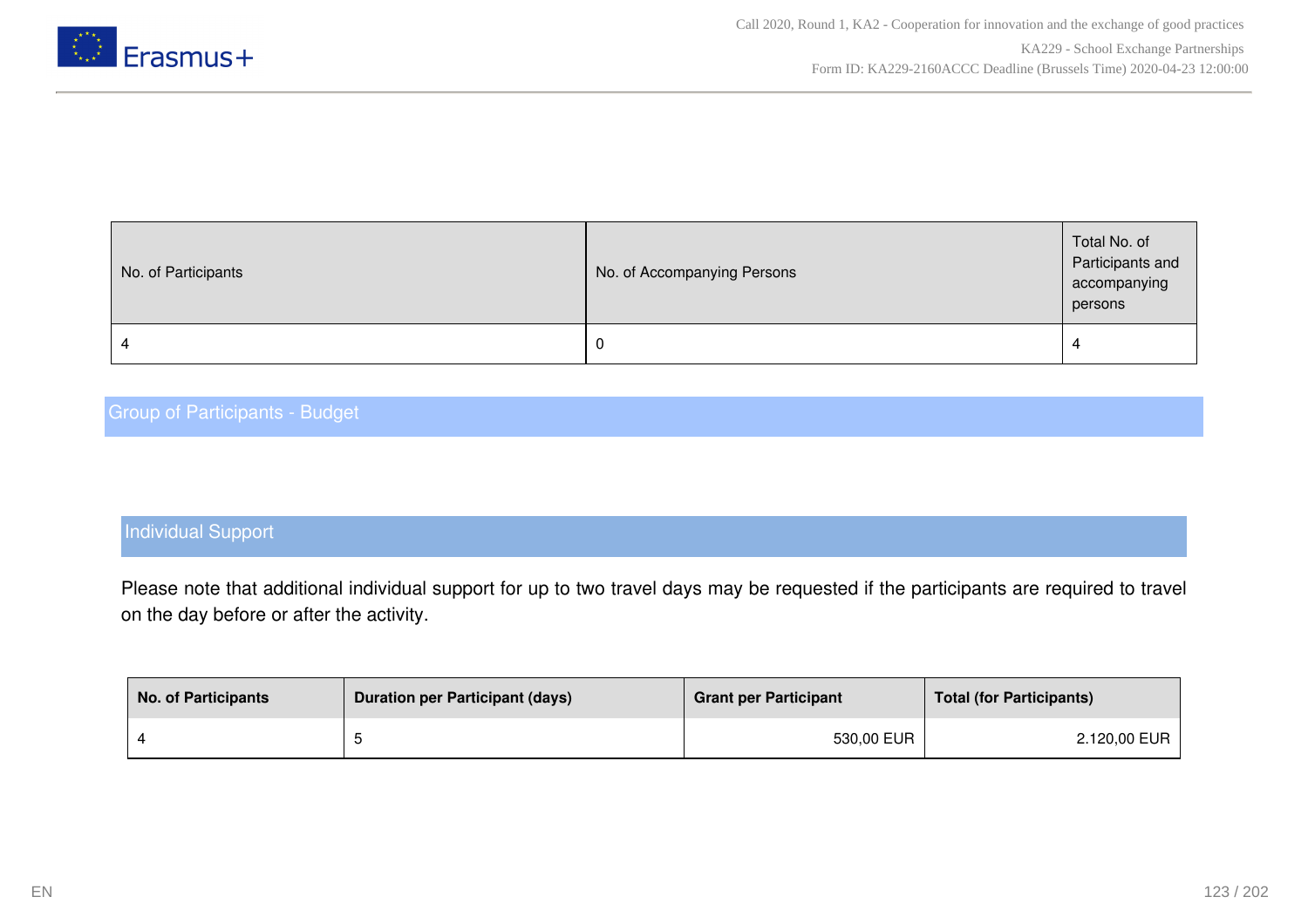

| No. of Accompanying | Duration per Accompanying Person | <b>Grant per Accompanying</b> | <b>Total (for Accompanying</b> |
|---------------------|----------------------------------|-------------------------------|--------------------------------|
| <b>Persons</b>      | (days)                           | <b>Person</b>                 | Persons)                       |
|                     |                                  | 0,00 EUR                      | 0.00 EUR                       |

| <b>Total Individual Support Grant</b> |              |
|---------------------------------------|--------------|
|                                       | 2.120,00 EUR |

| <b>Travel</b>         |               |                              |                           |
|-----------------------|---------------|------------------------------|---------------------------|
| <b>No. of Persons</b> | Distance band | <b>Grant per Participant</b> | <b>Total Travel Grant</b> |
|                       | 500 - 1999 km | 275                          | 1.100,00 EUR              |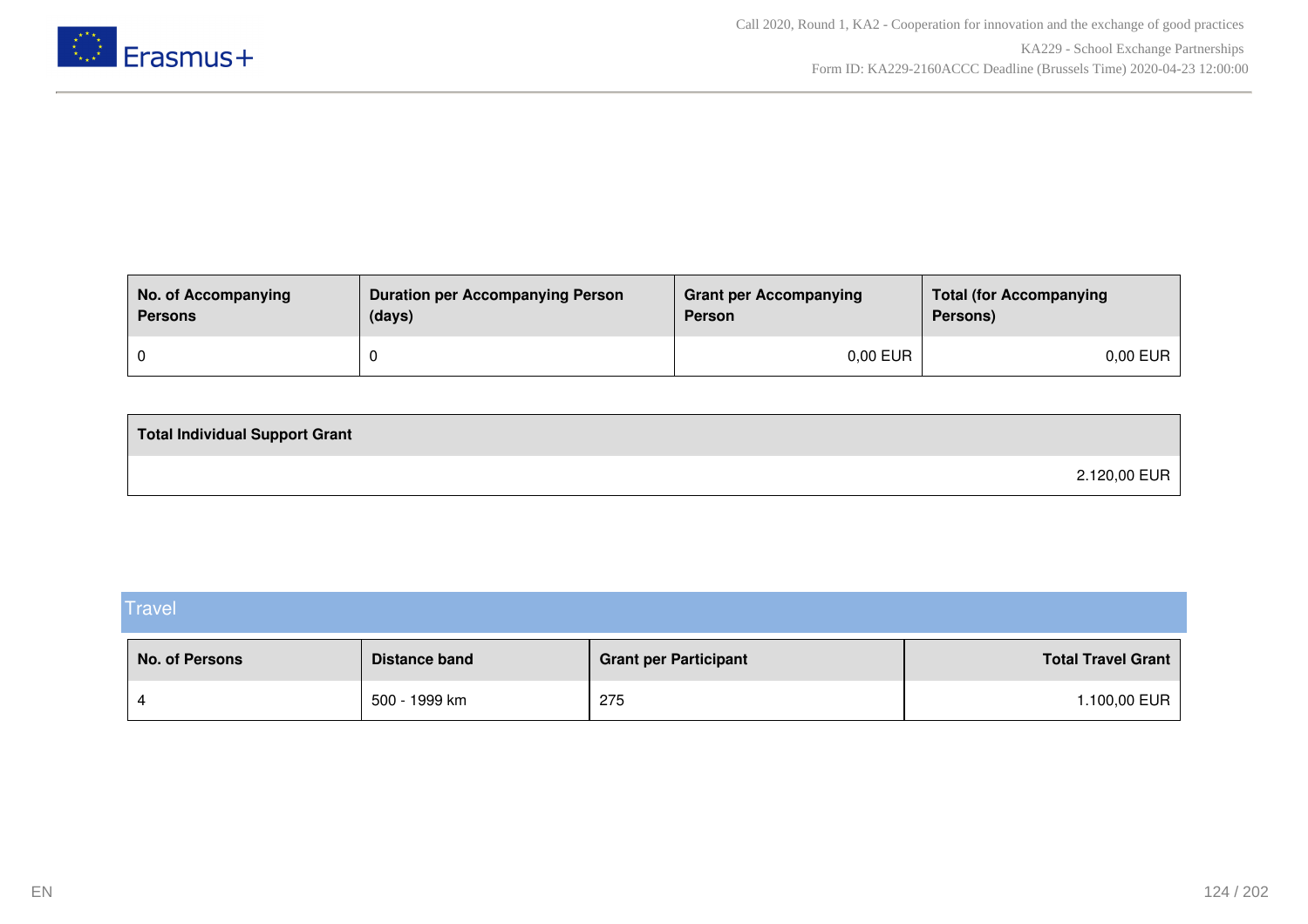

Request Exceptional Costs for Expensive Travel

# Activity Budget

| <b>Budget Items</b>       | Grant         |
|---------------------------|---------------|
| Travel                    | 6.180,00 EUR  |
| <b>Individual Support</b> | 10.600,00 EUR |
| <b>Total Grant</b>        | 16.780,00 EUR |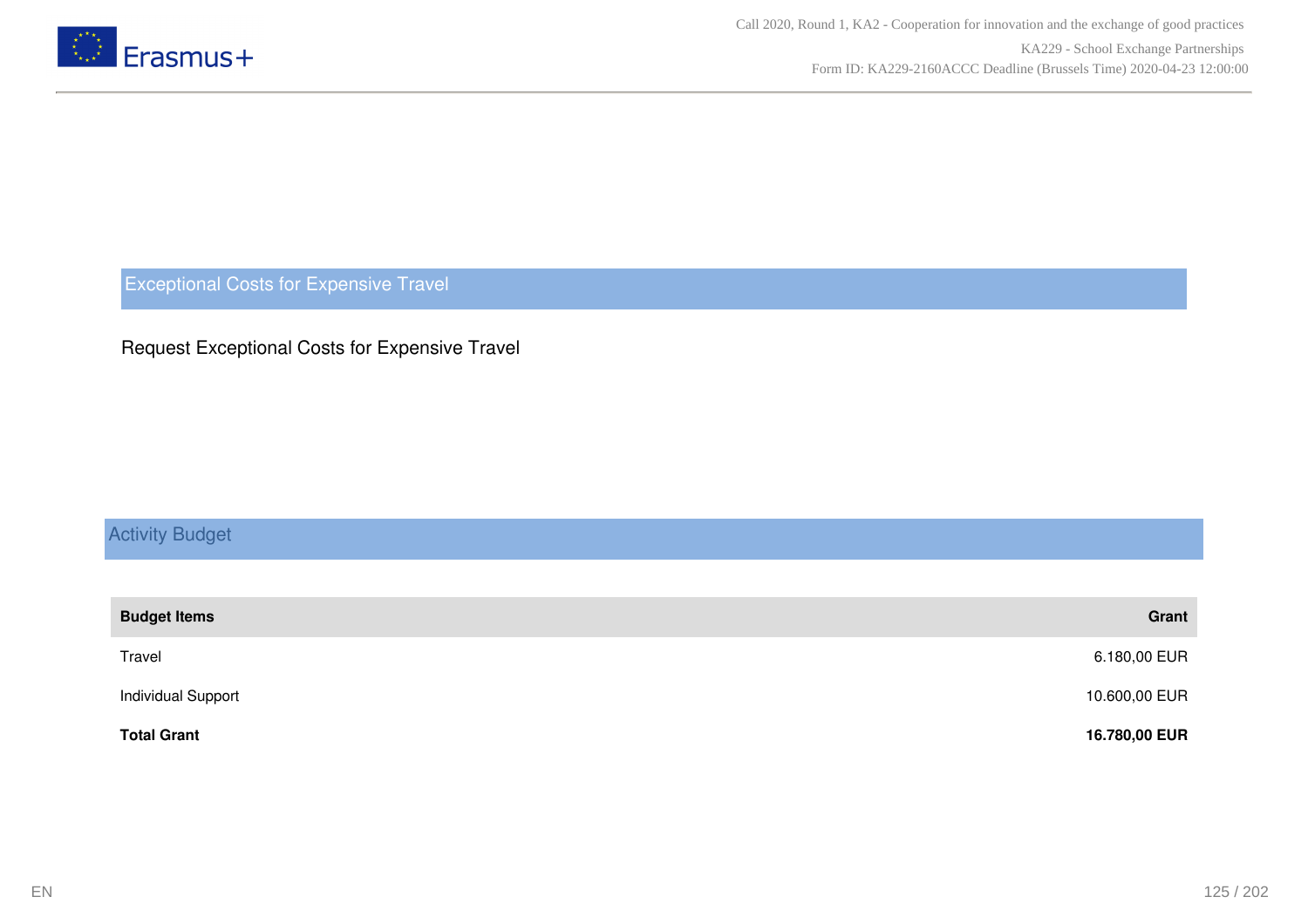

### Activity Details (C4)

In this section, you are asked to provide details about this specific activity. The section consists of two parts: Activity Details and Groups of Participants.

In the first part (Activity Details) you are asked to provide information about the planned activity as a whole (e.g. its venue, duration, etc.), to define the activity's lead organisation, and to list the other participating organisations. The lead organisation is typically the one hosting the activity in its premises. In case you decide to organise the activity outside of the lead organisation's premises, you must respect the detailed rules provided in the Programme Guide and you need to provide an explanation for this choice as part of the activity description. The other participating organisations are all project partners who will send their participants to take part in the activity. Adding a partner organisation to the list of participating organisations will allow you to ask funding for their participants in the second part of this section.

In the second part (Groups of Participants) you are asked to provide some details about the participants who will take part in this activity. The main purpose of this section is to calculate the budget that the project will receive for the participants' travel, individual support and other expenses. The participants are organised in groups for easier calculation. Each group and its budget are linked to their sending organisation.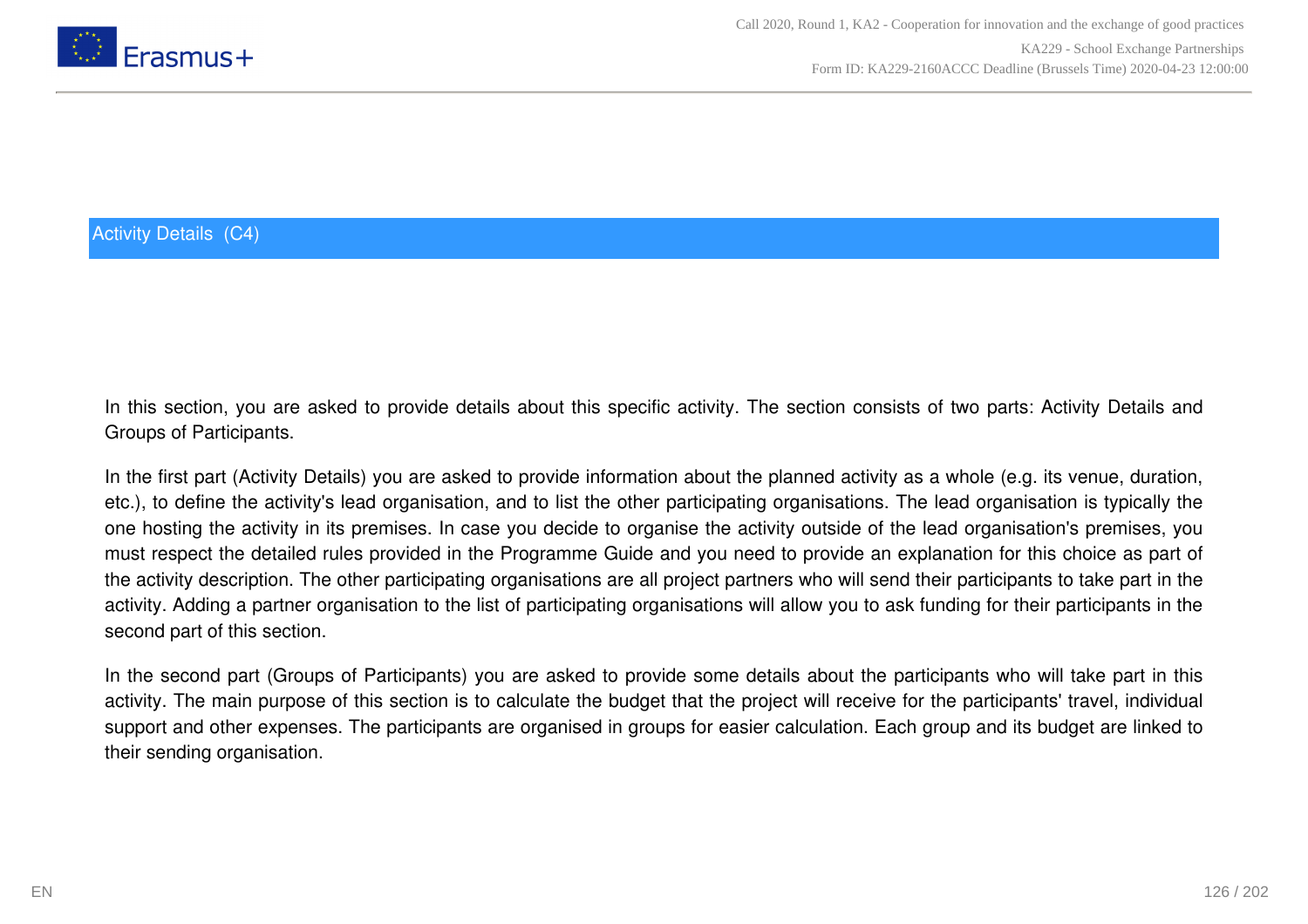

| <b>Field</b>                                                                           | <b>SCHOOLS</b> |                                          | <b>Activity Type</b> |   |                         | Short-term joint staff training events |       |
|----------------------------------------------------------------------------------------|----------------|------------------------------------------|----------------------|---|-------------------------|----------------------------------------|-------|
| <b>Activity Title</b>                                                                  |                | Agro-ecology since preschool             |                      |   |                         |                                        |       |
| <b>Leading Organisation</b>                                                            |                | EI SOL DE PORTOCARRERO(E10113076, Spain) |                      |   |                         |                                        |       |
| <b>Participating Organisations</b>                                                     |                |                                          |                      |   |                         |                                        |       |
| 4th Kindergarden of Agios Nikolaos (4ο Νηπιαγωγείο Αγίου Νικολάου) (Ε10113076, Greece) |                |                                          |                      |   |                         |                                        |       |
| kindergarten 8 "Bodra smyana" (E10113076, Bulgaria)                                    |                |                                          |                      |   |                         |                                        |       |
| Rigas 224. pirmsskolas izglitibas iestade(E10113076, Latvia)                           |                |                                          |                      |   |                         |                                        |       |
| Tallinna Lasteaed Vesiroos (E10113076, Estonia)                                        |                |                                          |                      |   |                         |                                        |       |
| Vrije gesubsidieerde kleuterschool de kleuterark(E10113076, Belgium)                   |                |                                          |                      |   |                         |                                        |       |
| <b>Starting Period</b>                                                                 | $10 -$<br>2021 | Duration(days)                           |                      | 3 | <b>Country of Venue</b> |                                        | Spain |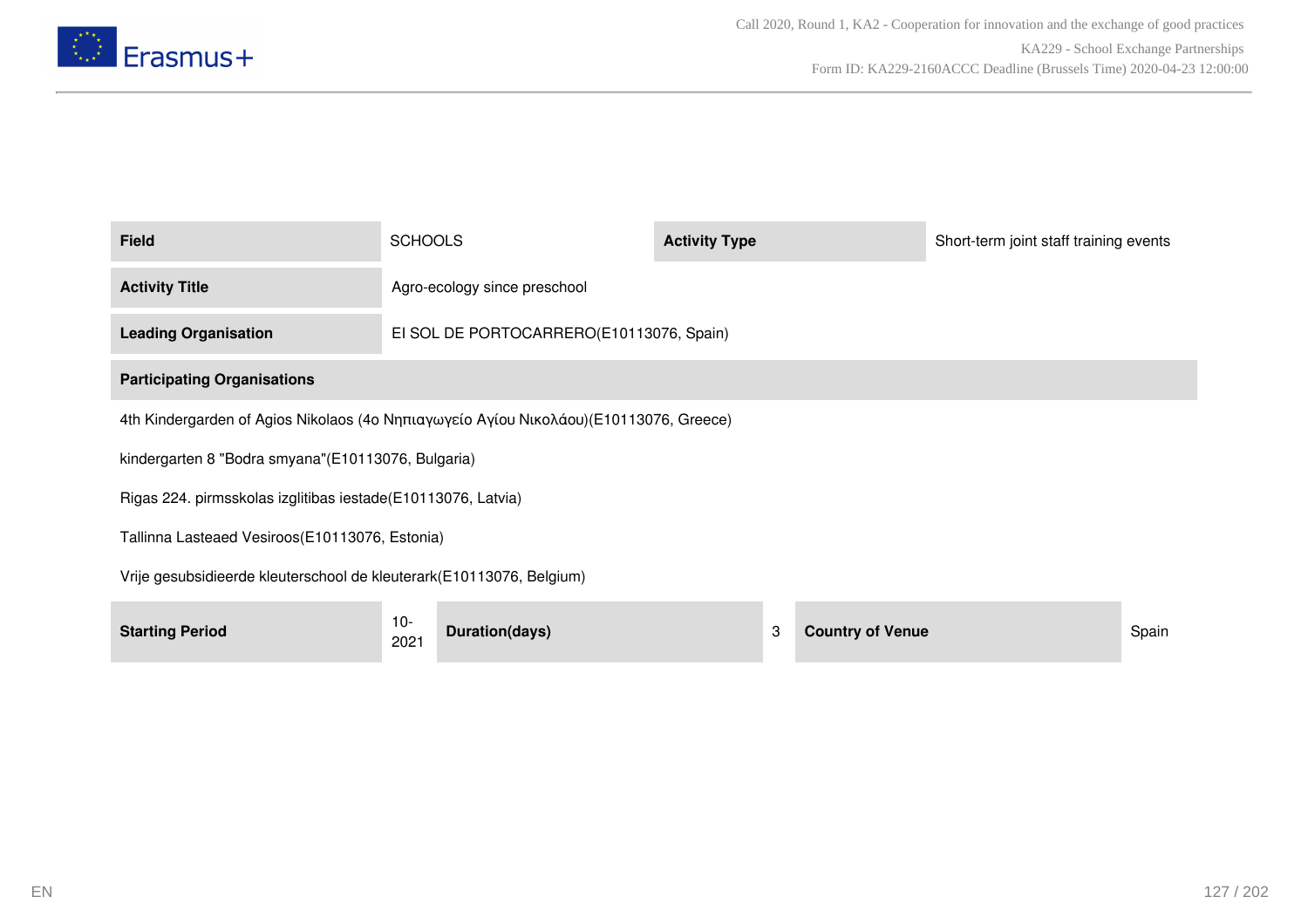

#### **Description of the activity:**

- Describe the content, methodology and expected results of the activity.

- How is it going to be related to or integrated with the normal activities of the involved schools?

#### Activity:

1st day: seminar and introduction of the Spanish pre-schools education system, and education programmes, exchange of good practice, job shadowing in classes (different age groups).

2nd day: practical workshops of outdoor learning using the agro-ecology approach with integrated STE(A)M subjects with families and students of our school. Both outside and inside the school.

3rd day: study visits to specialized centres in the area that provide educational programmes in agriculture and ecology. Meeting with social groups of the town (Local Board of Education). Discussions with partners, exchange of experiences.

#### Expected results:

- Partners have introduced with the agro-ecology approach in childhood through experiential and cognitive, integrative approaches.

- Partners have received the awareness of the entire eco-agriculture school community, new teaching methods.
- Partners have exchanged of good practices on outdoor learning using rural area.

Along the visiting partners the teaching staff and administration of the hosting partner will be involved in the preparation and organising the activity. Learning activities will be coordinated with the school's day-to-day curriculum, a timetable will be drawn up for teachers to take part in the project activities without disturbing the learning process, teachers will have the opportunity to observe the day-to-day life of the school, participate in lessons, outdoor activities. Workshops with LTTA participants will be organized at pre-school, involving families and students of our school. Social groups of the town (Local Board of Education) and LTTA participants will discuss the results of the LTTA.

**Does this activity combine physical mobility with virtual exchanges through eTwinning?** No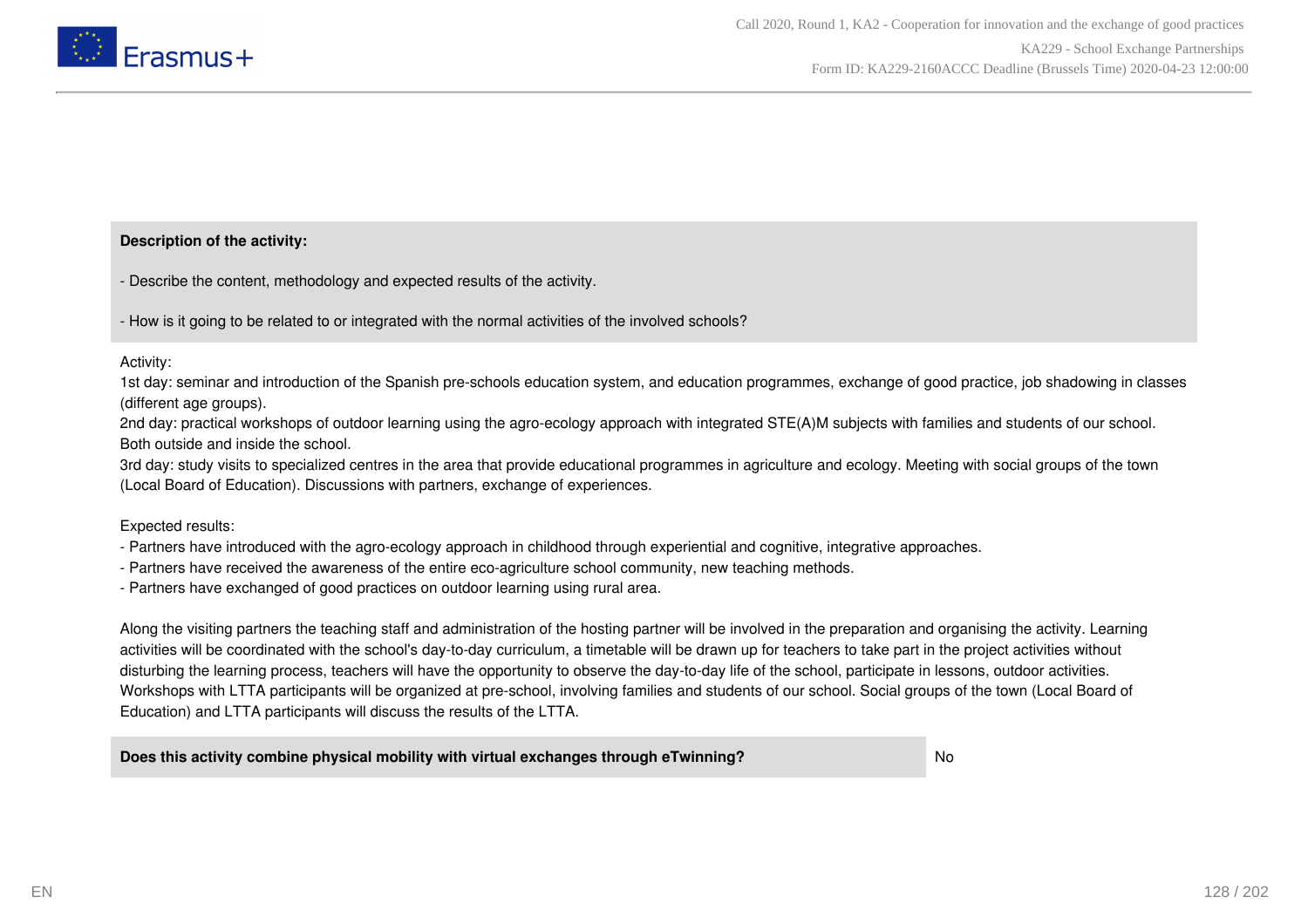

#### **How is participation in this activity going to benefit the involved participants?**

1) Summarized knowledge of Spain educational system to meet common goal – to ensure high quality early childhood and care in particular STE(A)M and outdoor teaching. This knowledge will be used in elaborating common method which will be aimed to use in all countries and pre-school institution where it is relevant;

2) Have gotten practical experience in pre-school teaching process in Spain. The gained experience will be used in everyday teaching process in home countries and will be shared with other teachers at home institution;

3) Have developed new teaching approaches and methods which will contribute in developing common method;

4) Elaborated dissemination materials to spread other stakeholders and used in dissemination events, as well published in internet resources, project open platform;

5) Strengthened cooperation of parents and its involvement of children education and which will lead to increased basic competencies of the children;

6) Improved knowledge of English and communication skills of ECEC pedagogical staff.

### Summary of Groups of Participants

In the following table, please define the groups of participants who will require funding to participate in this activity. Participants who do not require funding (for example local participants) do not need to be specified in this part.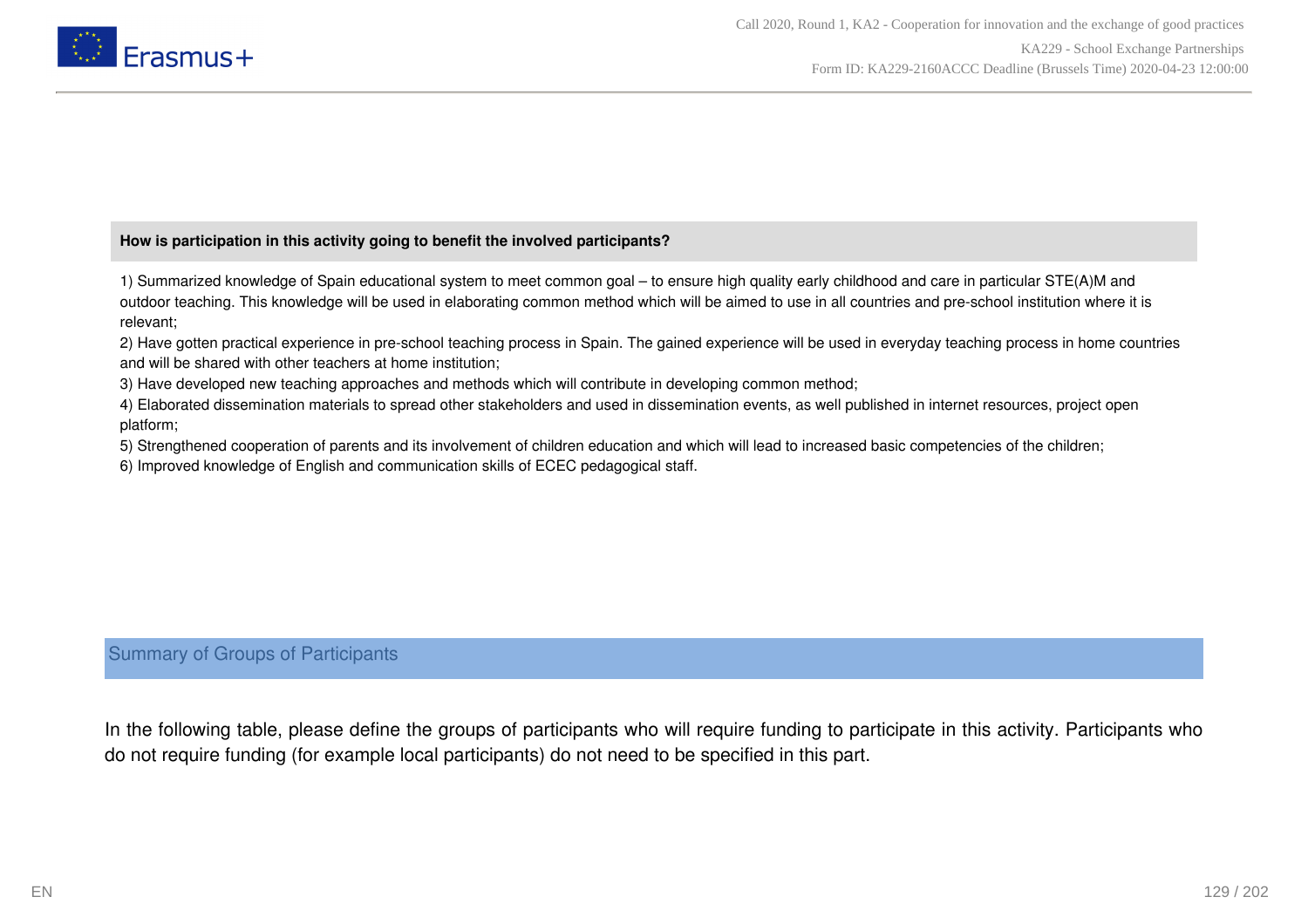

| ID             | <b>Sending Organisation</b>                                                               | <b>Distance</b><br><b>Band</b> | <b>Duration</b><br>(days) | No. of<br><b>Participants</b> | No. of Accompanying<br><b>Persons</b> | Grant                  |
|----------------|-------------------------------------------------------------------------------------------|--------------------------------|---------------------------|-------------------------------|---------------------------------------|------------------------|
|                | Rigas 224. pirmsskolas izglitibas iestade(E10244580, Latvia)                              | 2000-2999<br>km                | 5                         | 4                             | 0                                     | 3.560,00<br><b>EUR</b> |
| $\overline{2}$ | Vrije gesubsidieerde kleuterschool de kleuterark(E10174058,<br>Belgium)                   | 500-1999<br>km                 | 5                         | 4                             | 0                                     | 3.220,00<br>EUR.       |
| 3              | kindergarten 8 "Bodra smyana" (E10080547, Bulgaria)                                       | 2000-2999<br>km                | 5                         | 4                             | 0                                     | 3.560,00<br><b>EUR</b> |
| $\overline{4}$ | 4th Kindergarden of Agios Nikolaos (4ο Νηπιαγωγείο Αγίου<br>Νικολάου) (Ε10246710, Greece) | 2000-2999<br>km                | 5                         | 4                             | 0                                     | 3.560,00<br><b>EUR</b> |
| 5              | Tallinna Lasteaed Vesiroos (E10205737, Estonia)                                           | 3000-3999<br>km                | 5                         | $\overline{4}$                | 0                                     | 4.240,00<br><b>EUR</b> |

## Group of Participants (1, C4 (Agro-ecology since preschool))

To request funds for participants in this group, please complete the information below.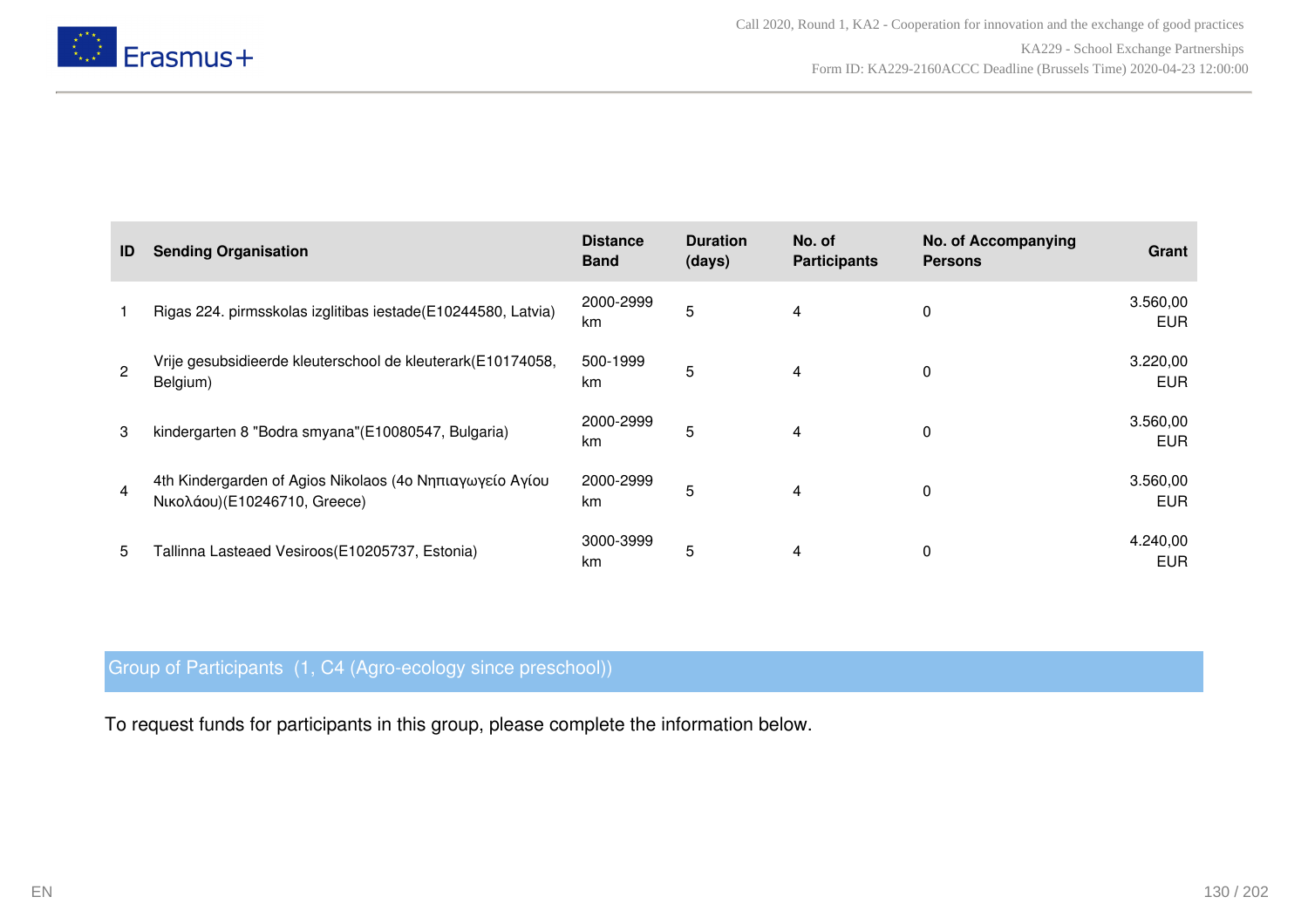

Please note that there are two categories of persons who can be funded: people directly taking part in the planned activity (always referred to as participants) and accompanying persons. Accompanying persons include teachers or other staff travelling together with pupils, as well as assistants supporting participants with special needs.

Grant rates for Individual Support are different for participants and accompanying persons. Therefore, you need to specify the requested duration for Individual Support separately for the two categories of persons. At the same time, grants for travel are the same for participants and accompanying persons. Therefore, for travel you should add together all persons requiring a grant.

| <b>Sending Organisation</b>                        | <b>Country of Venue</b> |
|----------------------------------------------------|-------------------------|
| Rigas 224. pirmsskolas izglitibas iestade / Latvia | Spain                   |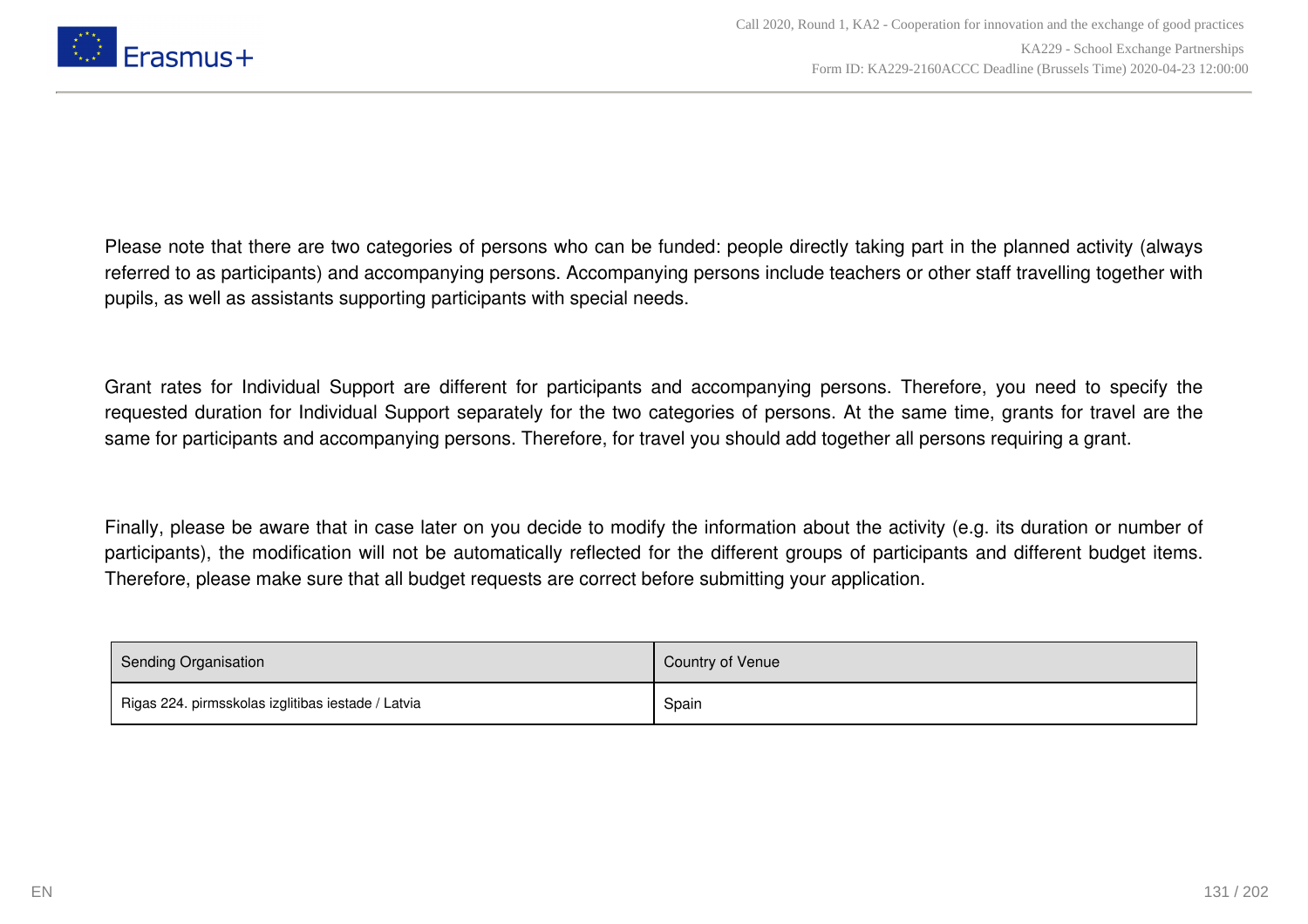

| No. of Participants | No. of Accompanying Persons | Total No. of<br>Participants and<br>accompanying<br>persons |
|---------------------|-----------------------------|-------------------------------------------------------------|
|                     | c<br>U                      |                                                             |

Group of Participants - Budget

## Individual Support

| <b>No. of Participants</b> | <b>Duration per Participant (days)</b> | <b>Grant per Participant</b> | <b>Total (for Participants)</b> |
|----------------------------|----------------------------------------|------------------------------|---------------------------------|
|                            |                                        | 530,00 EUR                   | 2.120,00 EUR                    |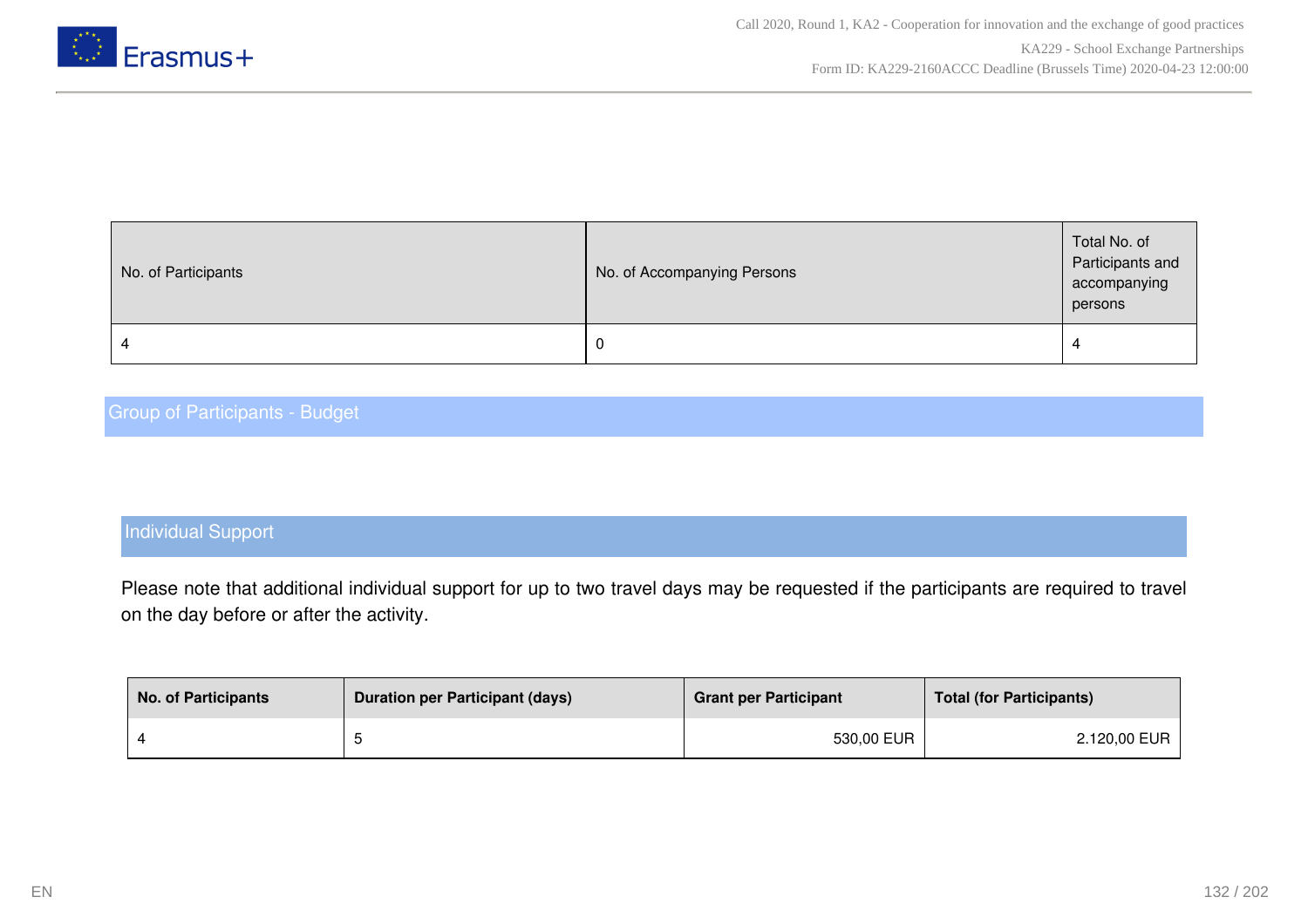

| No. of Accompanying | Duration per Accompanying Person | <b>Grant per Accompanying</b> | <b>Total (for Accompanying</b> |
|---------------------|----------------------------------|-------------------------------|--------------------------------|
| <b>Persons</b>      | (days)                           | <b>Person</b>                 | Persons)                       |
|                     |                                  | 0,00 EUR                      | 0.00 EUR                       |

| <b>Total Individual Support Grant</b> |              |
|---------------------------------------|--------------|
|                                       | 2.120,00 EUR |

| <b>Travel</b>         |                |                              |                           |
|-----------------------|----------------|------------------------------|---------------------------|
| <b>No. of Persons</b> | Distance band  | <b>Grant per Participant</b> | <b>Total Travel Grant</b> |
|                       | 2000 - 2999 km | 360                          | 1.440,00 EUR              |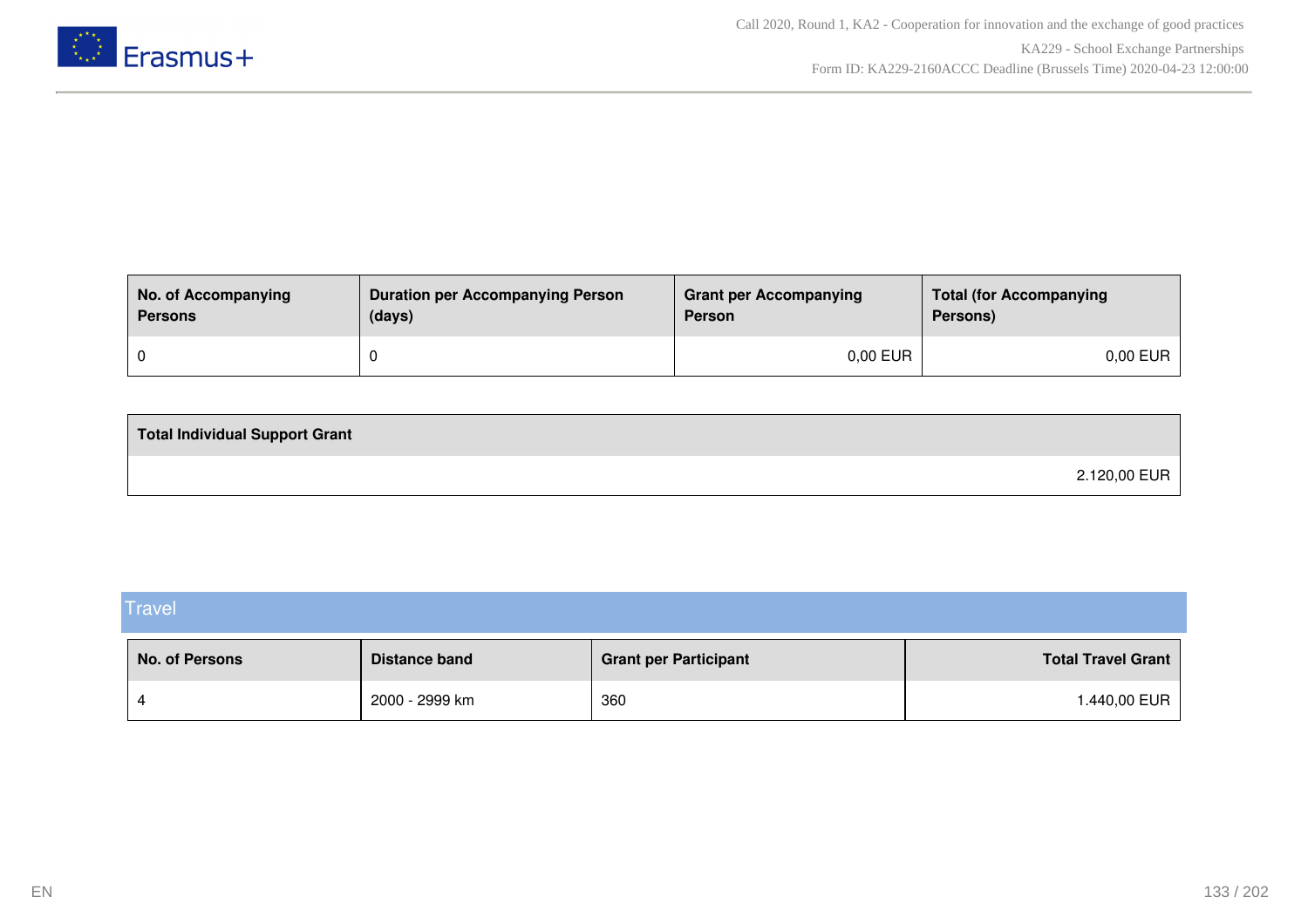

Request Exceptional Costs for Expensive Travel

### Group of Participants (2, C4 (Agro-ecology since preschool))

To request funds for participants in this group, please complete the information below.

Please note that there are two categories of persons who can be funded: people directly taking part in the planned activity (always referred to as participants) and accompanying persons. Accompanying persons include teachers or other staff travelling together with pupils, as well as assistants supporting participants with special needs.

Grant rates for Individual Support are different for participants and accompanying persons. Therefore, you need to specify the requested duration for Individual Support separately for the two categories of persons. At the same time, grants for travel are the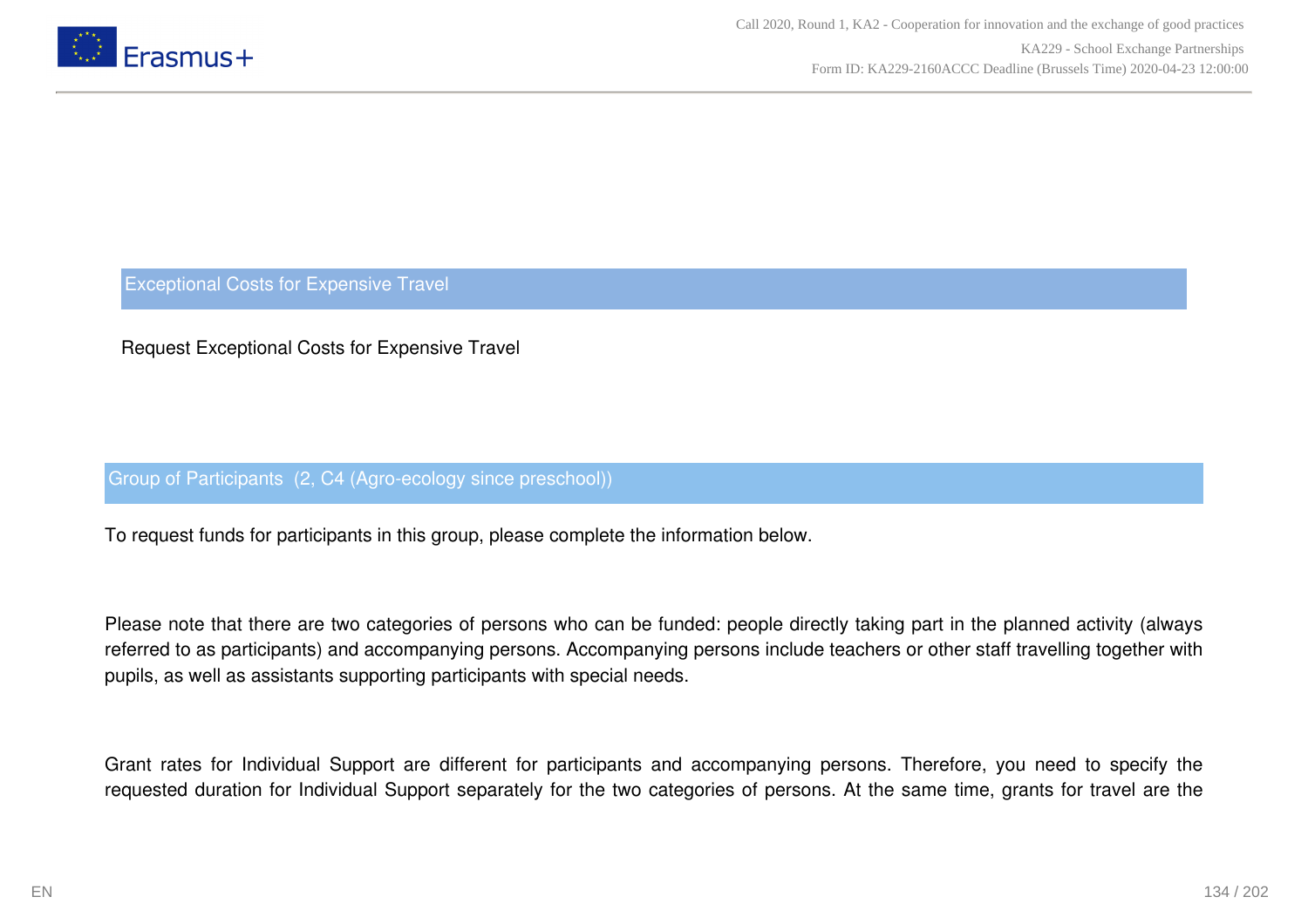

same for participants and accompanying persons. Therefore, for travel you should add together all persons requiring a grant.

| Sending Organisation                                       |   | Country of Venue            |                                                                |
|------------------------------------------------------------|---|-----------------------------|----------------------------------------------------------------|
| Vrije gesubsidieerde kleuterschool de kleuterark / Belgium |   | Spain                       |                                                                |
| No. of Participants                                        |   | No. of Accompanying Persons | Total No. of<br>Participants<br>and<br>accompanying<br>persons |
| 4                                                          | 0 |                             | 4                                                              |

| <b>Group of Participants - Budget</b> |  |  |
|---------------------------------------|--|--|
|                                       |  |  |
|                                       |  |  |
|                                       |  |  |
|                                       |  |  |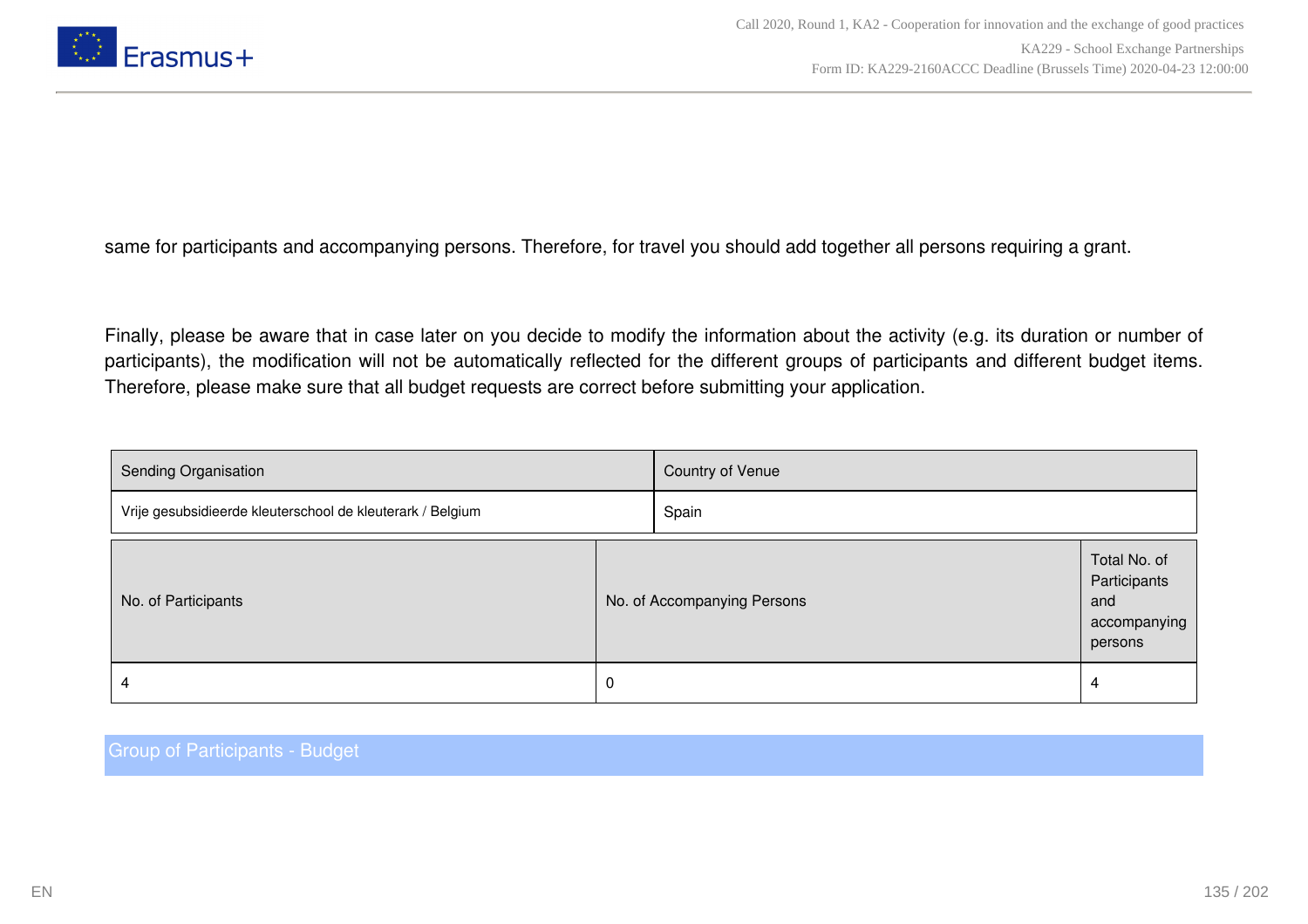

## Individual Support

| <b>No. of Participants</b> | <b>Duration per Participant (days)</b> | <b>Grant per Participant</b> | Total (for Participants) |
|----------------------------|----------------------------------------|------------------------------|--------------------------|
|                            |                                        | 530.00 EUR                   | 2.120,00 EUR             |

| No. of Accompanying | Duration per Accompanying Person | <b>Grant per Accompanying</b> | <b>Total (for Accompanying</b> |
|---------------------|----------------------------------|-------------------------------|--------------------------------|
| <b>Persons</b>      | (days)                           | <b>Person</b>                 | Persons)                       |
|                     |                                  | 0,00 EUR                      | $0,00$ EUR                     |

| Total Individual Support Grant |              |
|--------------------------------|--------------|
|                                | 2.120,00 EUR |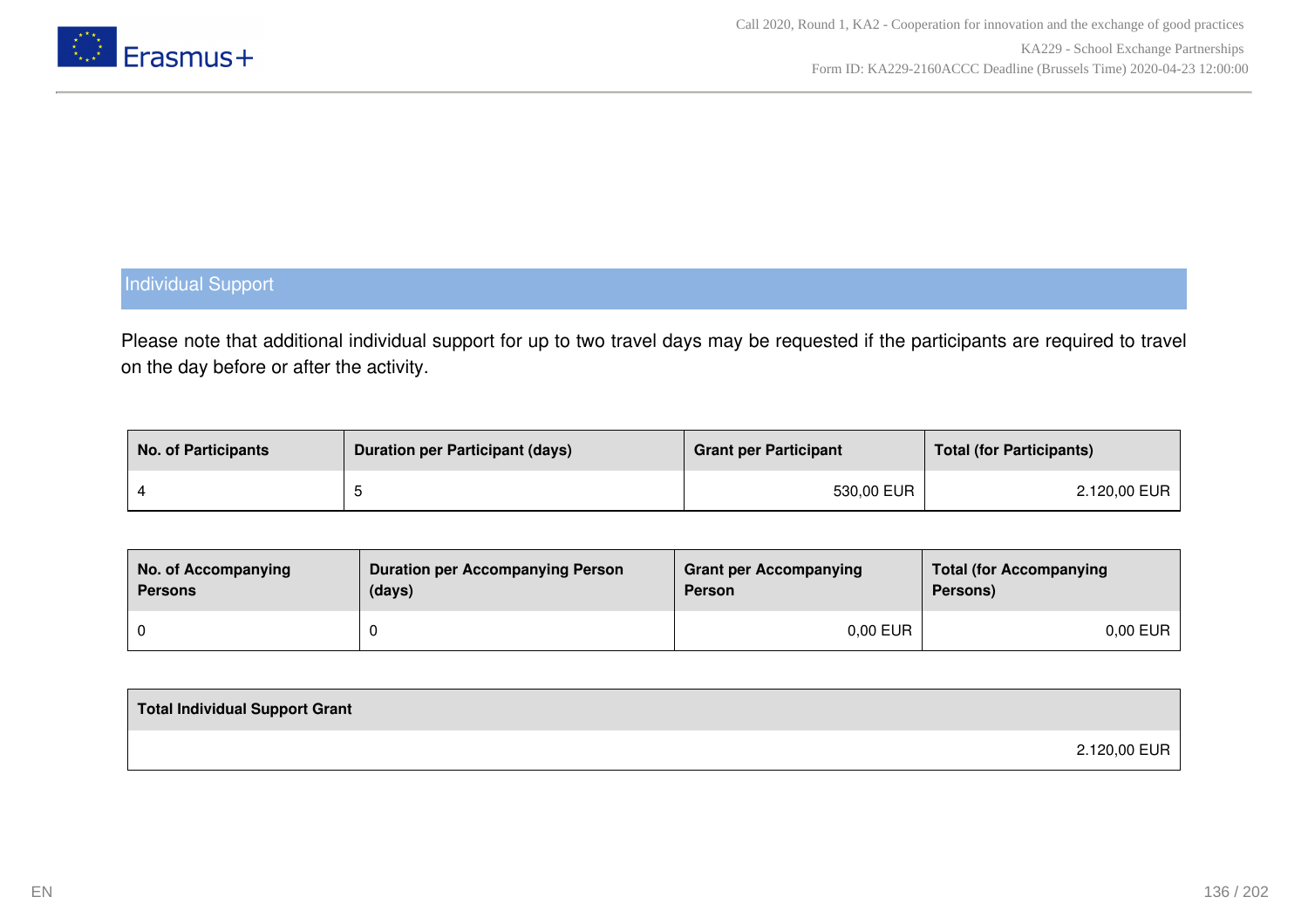

| <b>Travel</b>         |                      |                              |                           |
|-----------------------|----------------------|------------------------------|---------------------------|
| <b>No. of Persons</b> | <b>Distance band</b> | <b>Grant per Participant</b> | <b>Total Travel Grant</b> |
| 4                     | 500 - 1999 km        | 275                          | 1.100,00 EUR              |

Request Exceptional Costs for Expensive Travel

Group of Participants (3, C4 (Agro-ecology since preschool))

To request funds for participants in this group, please complete the information below.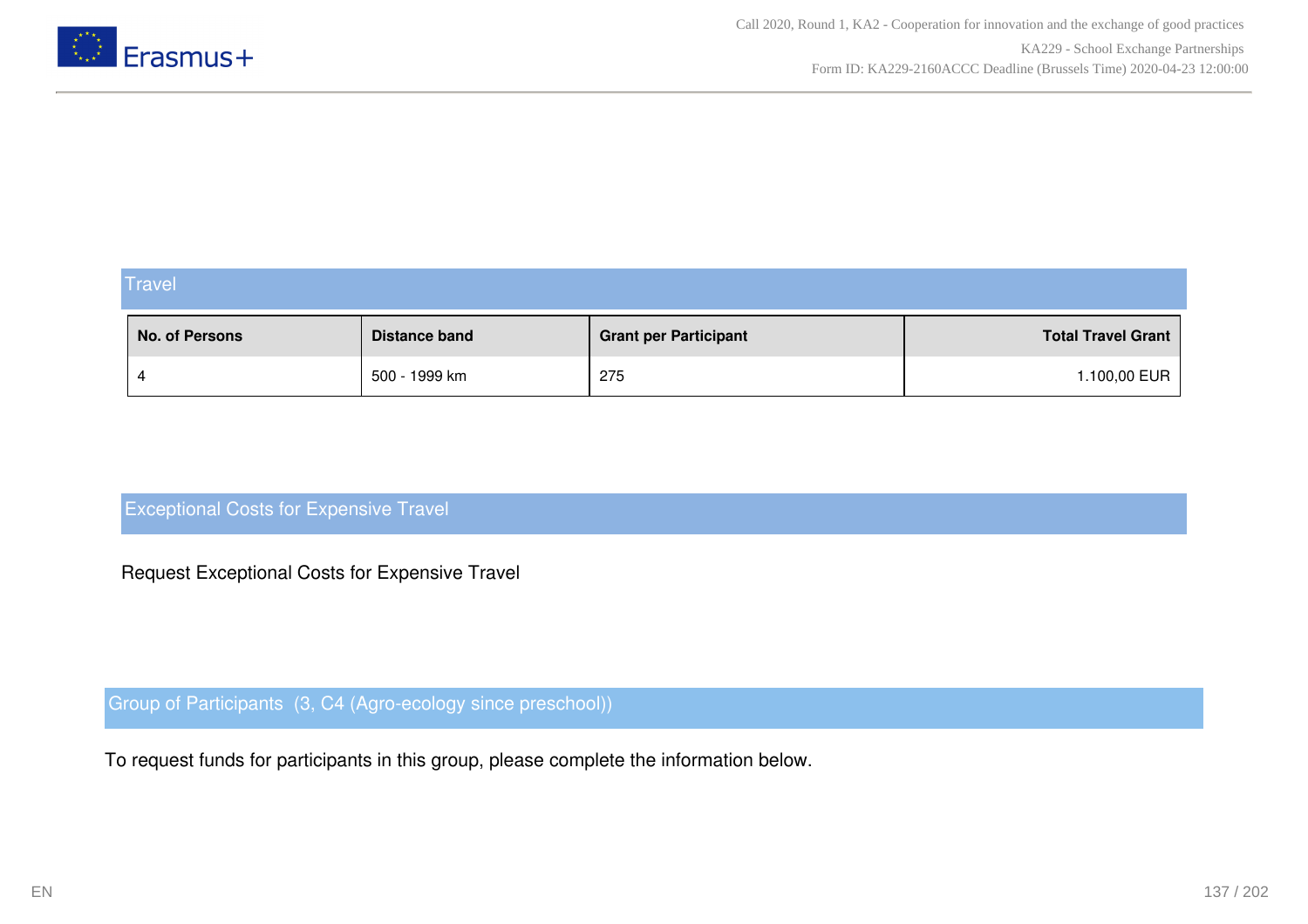

Please note that there are two categories of persons who can be funded: people directly taking part in the planned activity (always referred to as participants) and accompanying persons. Accompanying persons include teachers or other staff travelling together with pupils, as well as assistants supporting participants with special needs.

Grant rates for Individual Support are different for participants and accompanying persons. Therefore, you need to specify the requested duration for Individual Support separately for the two categories of persons. At the same time, grants for travel are the same for participants and accompanying persons. Therefore, for travel you should add together all persons requiring a grant.

| <b>Sending Organisation</b>              | Country of Venue |
|------------------------------------------|------------------|
| kindergarten 8 "Bodra smyana" / Bulgaria | Spain            |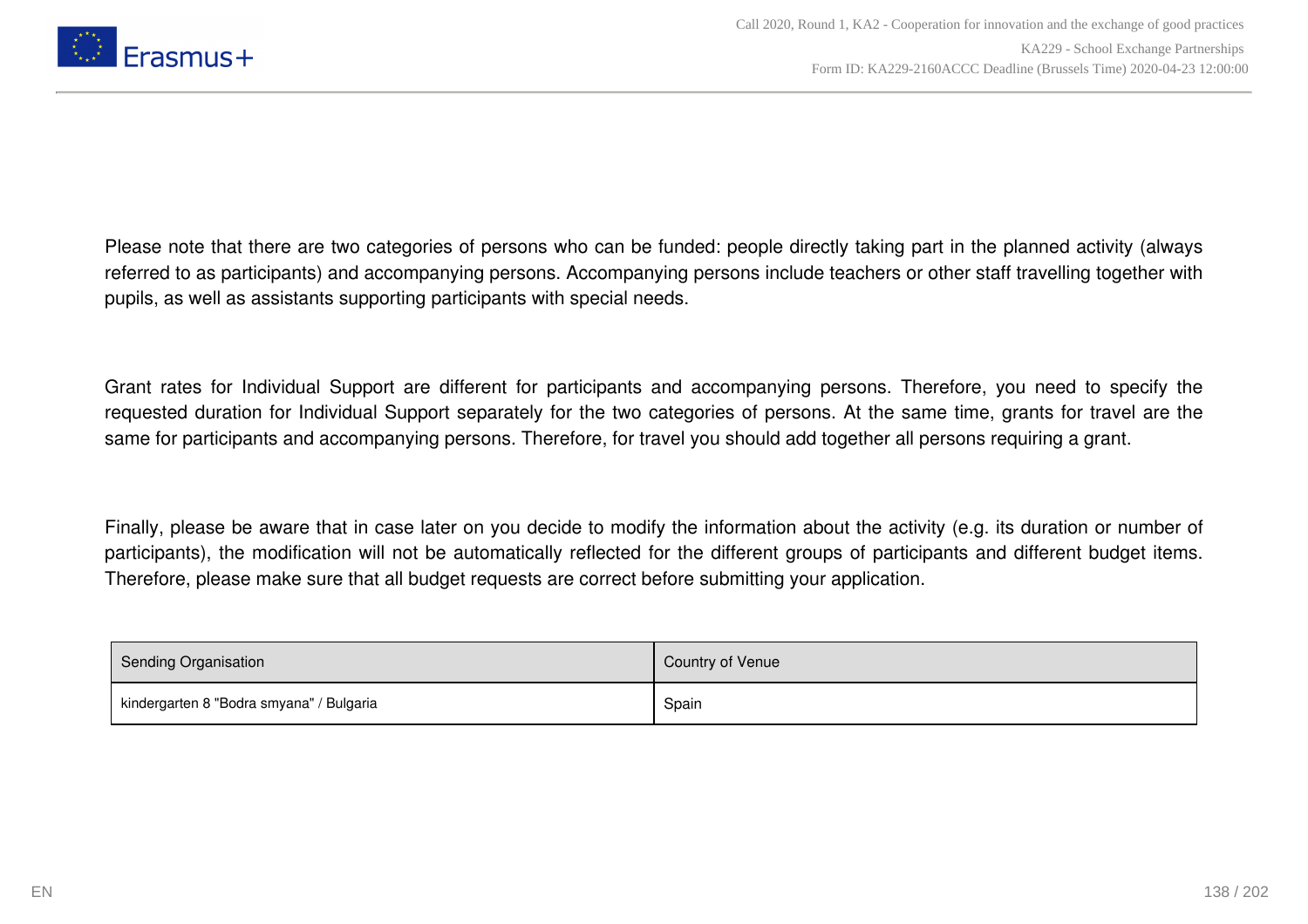

| No. of Participants | No. of Accompanying Persons | Total No. of<br>Participants and<br>accompanying<br>persons |
|---------------------|-----------------------------|-------------------------------------------------------------|
|                     | c<br>U                      |                                                             |

Group of Participants - Budget

## Individual Support

| <b>No. of Participants</b> | <b>Duration per Participant (days)</b> | <b>Grant per Participant</b> | <b>Total (for Participants)</b> |
|----------------------------|----------------------------------------|------------------------------|---------------------------------|
|                            |                                        | 530,00 EUR                   | $2.120,00$ EUR $\parallel$      |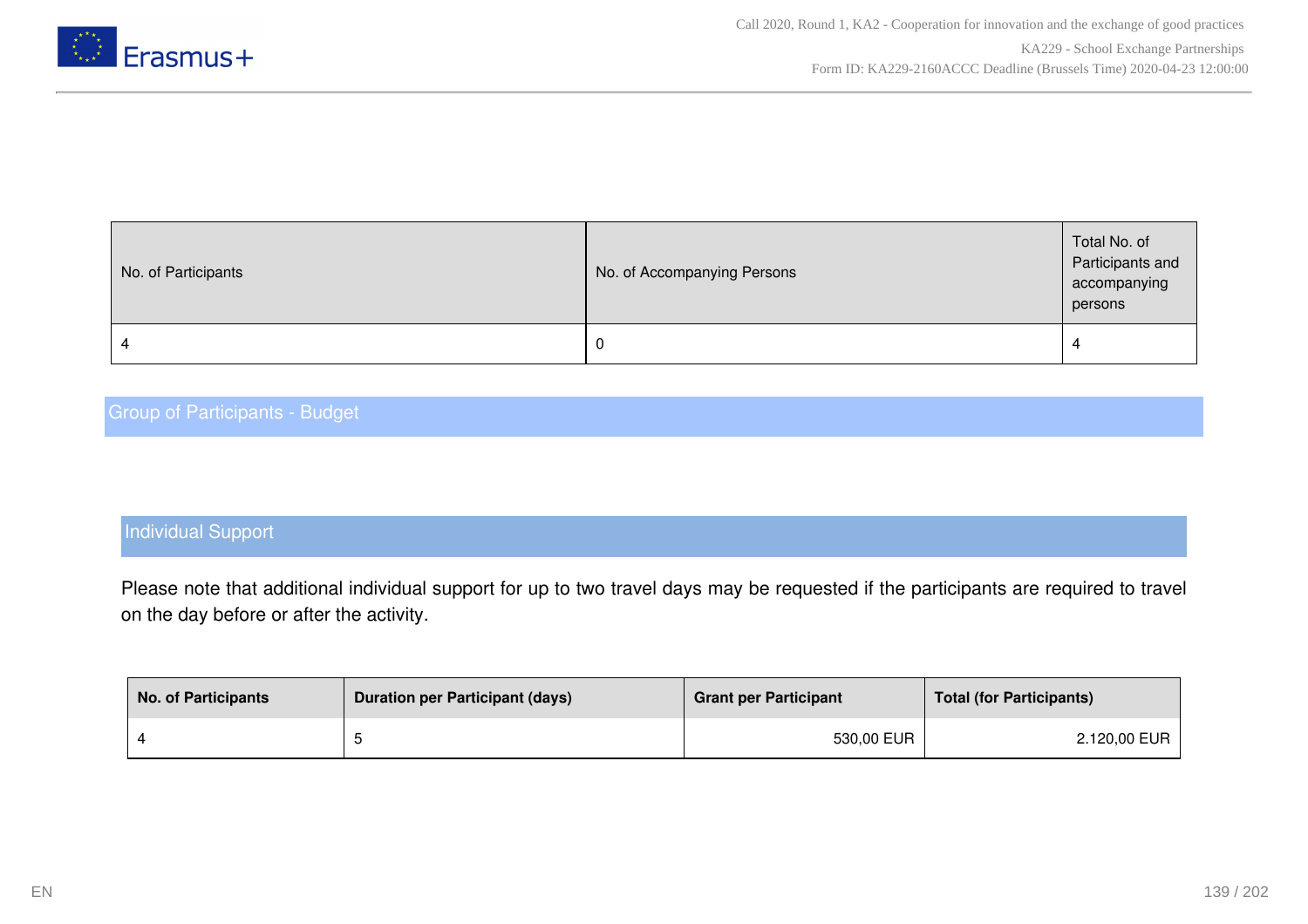

| No. of Accompanying | Duration per Accompanying Person | <b>Grant per Accompanying</b> | <b>Total (for Accompanying</b> |
|---------------------|----------------------------------|-------------------------------|--------------------------------|
| <b>Persons</b>      | (days)                           | <b>Person</b>                 | Persons)                       |
|                     |                                  | 0,00 EUR                      | 0.00 EUR                       |

| <b>Total Individual Support Grant</b> |              |
|---------------------------------------|--------------|
|                                       | 2.120,00 EUR |

| <b>Travel</b>         |                      |                              |                           |  |  |
|-----------------------|----------------------|------------------------------|---------------------------|--|--|
| <b>No. of Persons</b> | <b>Distance band</b> | <b>Grant per Participant</b> | <b>Total Travel Grant</b> |  |  |
|                       | 2000 - 2999 km       | 360                          | 1.440,00 EUR              |  |  |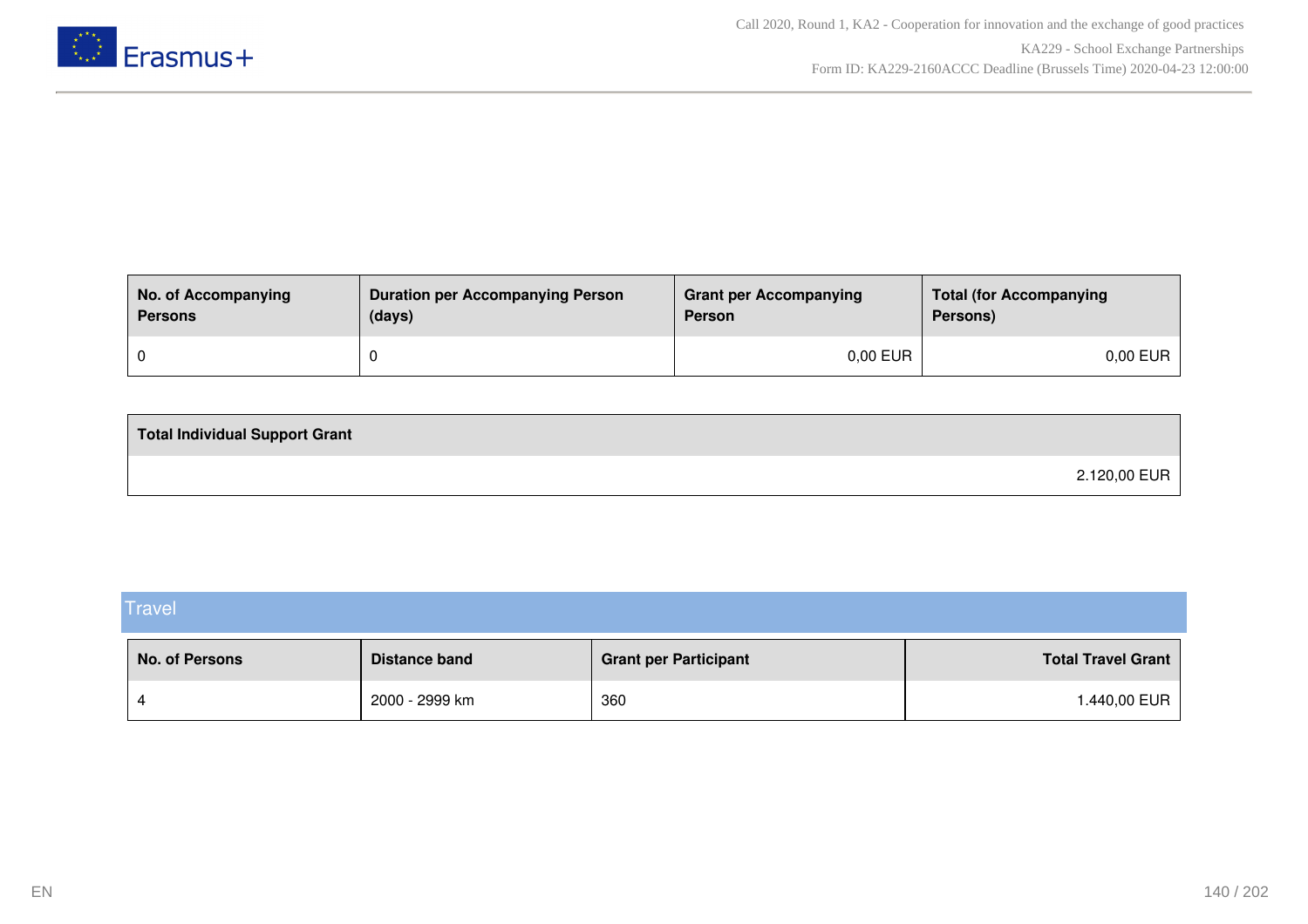

Request Exceptional Costs for Expensive Travel

### Group of Participants (4, C4 (Agro-ecology since preschool))

To request funds for participants in this group, please complete the information below.

Please note that there are two categories of persons who can be funded: people directly taking part in the planned activity (always referred to as participants) and accompanying persons. Accompanying persons include teachers or other staff travelling together with pupils, as well as assistants supporting participants with special needs.

Grant rates for Individual Support are different for participants and accompanying persons. Therefore, you need to specify the requested duration for Individual Support separately for the two categories of persons. At the same time, grants for travel are the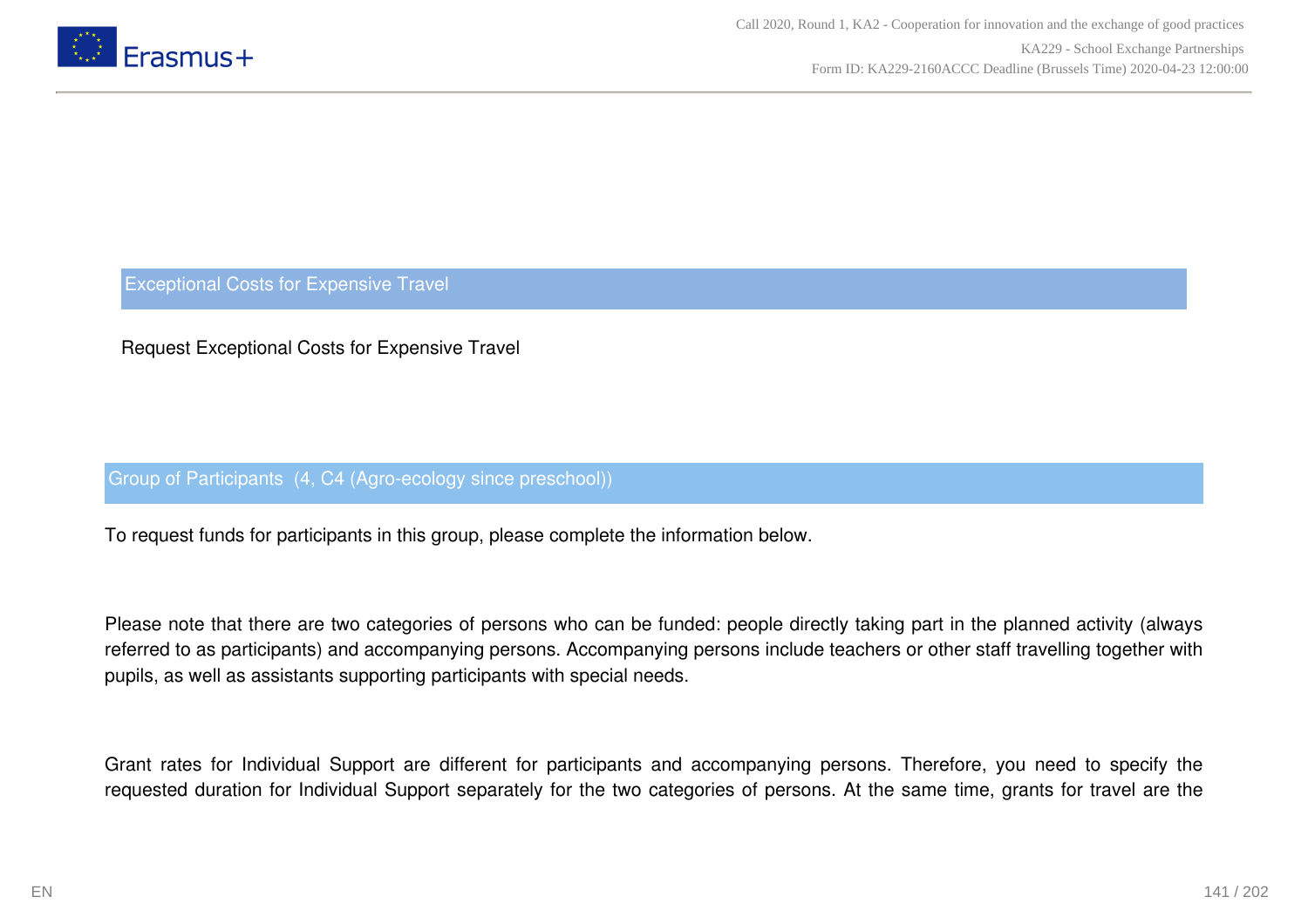

same for participants and accompanying persons. Therefore, for travel you should add together all persons requiring a grant.

| <b>Sending Organisation</b>                                                 |   | Country of Venue            |                                                                |
|-----------------------------------------------------------------------------|---|-----------------------------|----------------------------------------------------------------|
| 4th Kindergarden of Agios Nikolaos (4ο Νηπιαγωγείο Αγίου Νικολάου) / Greece |   | Spain                       |                                                                |
| No. of Participants                                                         |   | No. of Accompanying Persons | Total No. of<br>Participants<br>and<br>accompanying<br>persons |
| 4                                                                           | 0 |                             | 4                                                              |

| <b>Group of Participants - Budget</b> |  |  |  |
|---------------------------------------|--|--|--|
|                                       |  |  |  |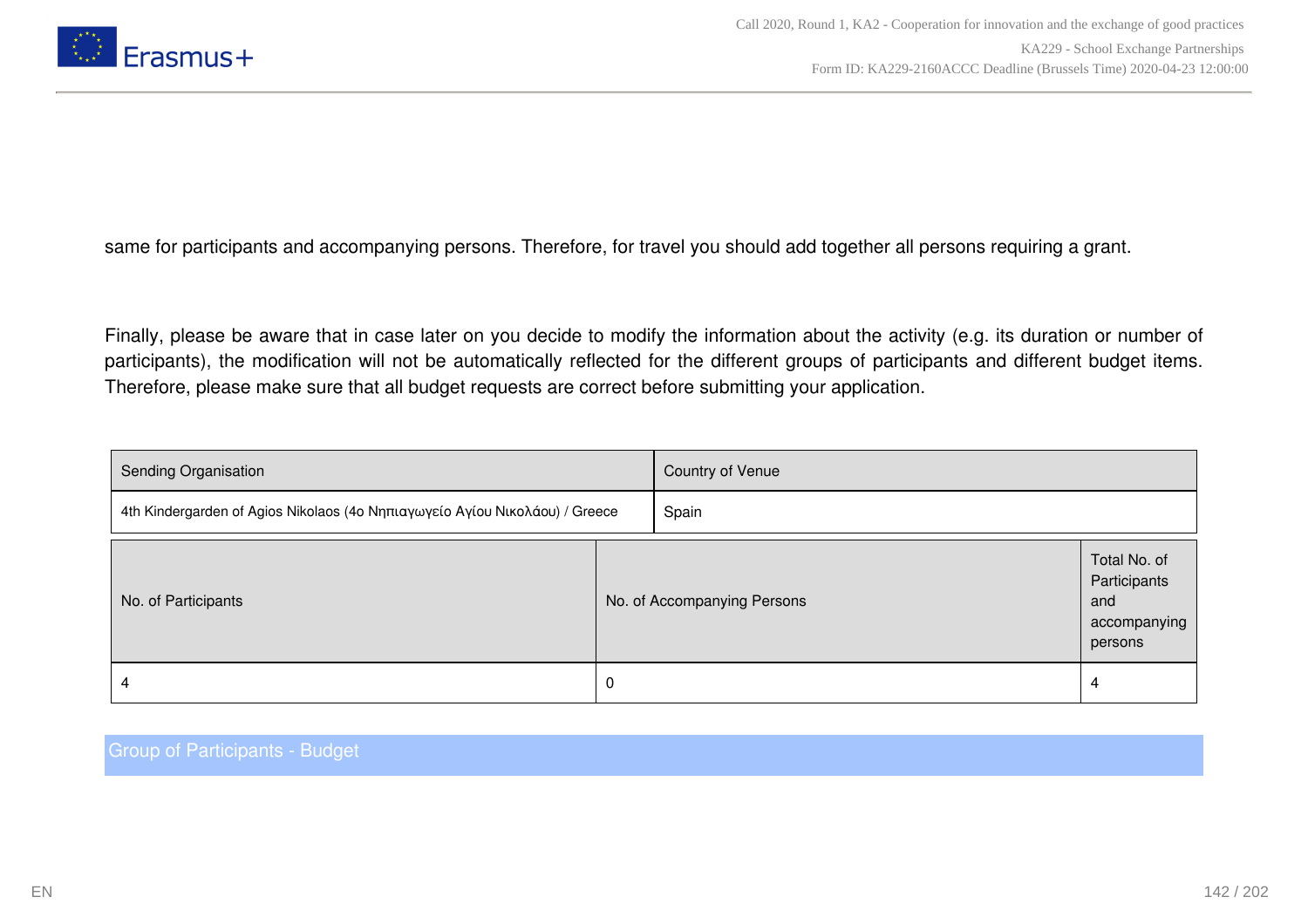

## Individual Support

| <b>No. of Participants</b> | <b>Duration per Participant (days)</b> | <b>Grant per Participant</b> | Total (for Participants) |
|----------------------------|----------------------------------------|------------------------------|--------------------------|
|                            |                                        | 530.00 EUR                   | 2.120,00 EUR             |

| No. of Accompanying | Duration per Accompanying Person | <b>Grant per Accompanying</b> | ↑ Total (for Accompanying |
|---------------------|----------------------------------|-------------------------------|---------------------------|
| <b>Persons</b>      | (days)                           | <b>Person</b>                 | Persons)                  |
|                     |                                  | 0,00 EUR                      | $0,00$ EUR                |

| Total Individual Support Grant |              |
|--------------------------------|--------------|
|                                | 2.120,00 EUR |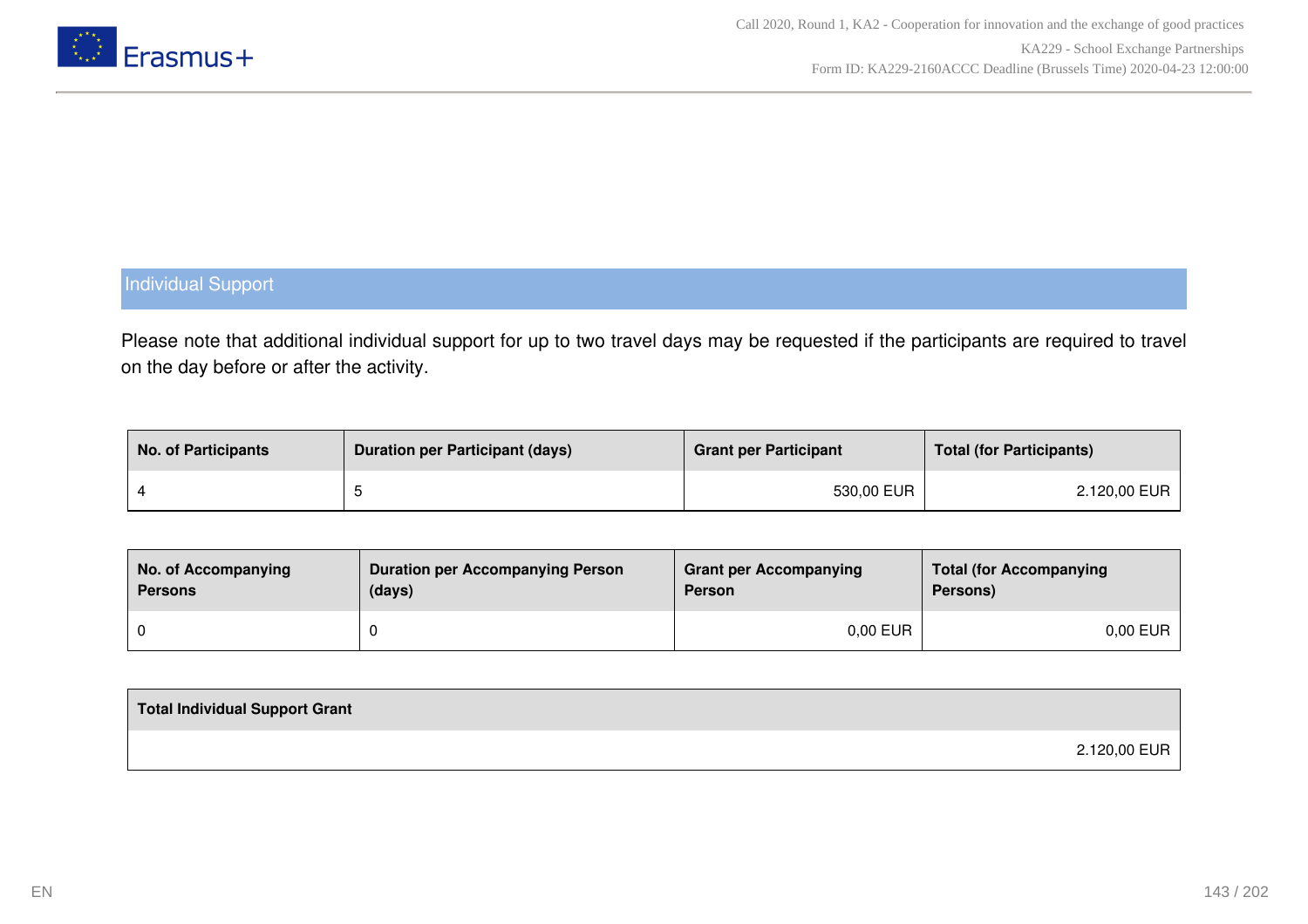

| <b>Travel</b>         |                      |                              |                           |  |  |
|-----------------------|----------------------|------------------------------|---------------------------|--|--|
| <b>No. of Persons</b> | <b>Distance band</b> | <b>Grant per Participant</b> | <b>Total Travel Grant</b> |  |  |
| 4                     | 2000 - 2999 km       | 360                          | 1.440,00 EUR              |  |  |

Request Exceptional Costs for Expensive Travel

Group of Participants (5, C4 (Agro-ecology since preschool))

To request funds for participants in this group, please complete the information below.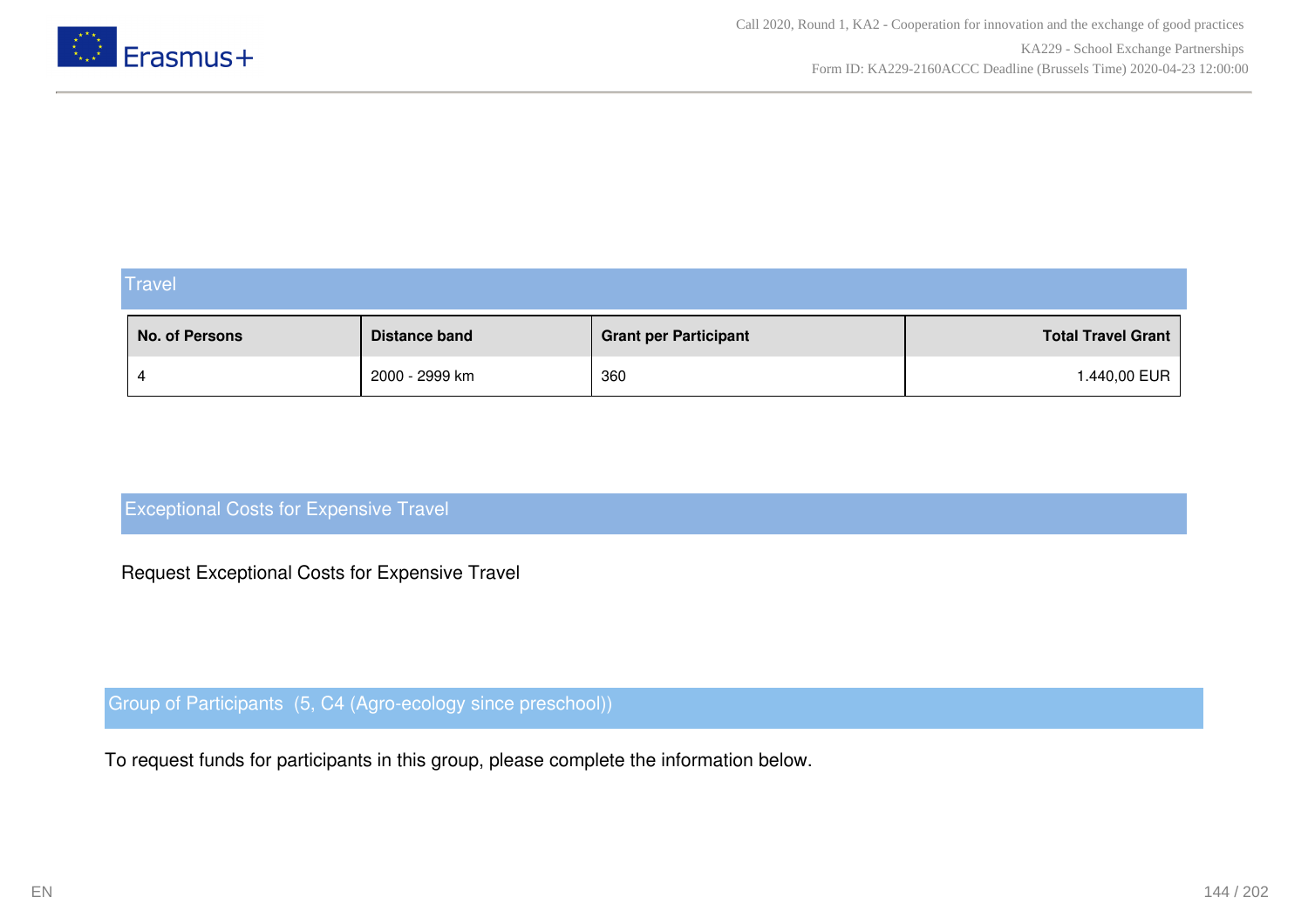

Please note that there are two categories of persons who can be funded: people directly taking part in the planned activity (always referred to as participants) and accompanying persons. Accompanying persons include teachers or other staff travelling together with pupils, as well as assistants supporting participants with special needs.

Grant rates for Individual Support are different for participants and accompanying persons. Therefore, you need to specify the requested duration for Individual Support separately for the two categories of persons. At the same time, grants for travel are the same for participants and accompanying persons. Therefore, for travel you should add together all persons requiring a grant.

| <b>Sending Organisation</b>          | <b>Country of Venue</b> |
|--------------------------------------|-------------------------|
| Tallinna Lasteaed Vesiroos / Estonia | Spain                   |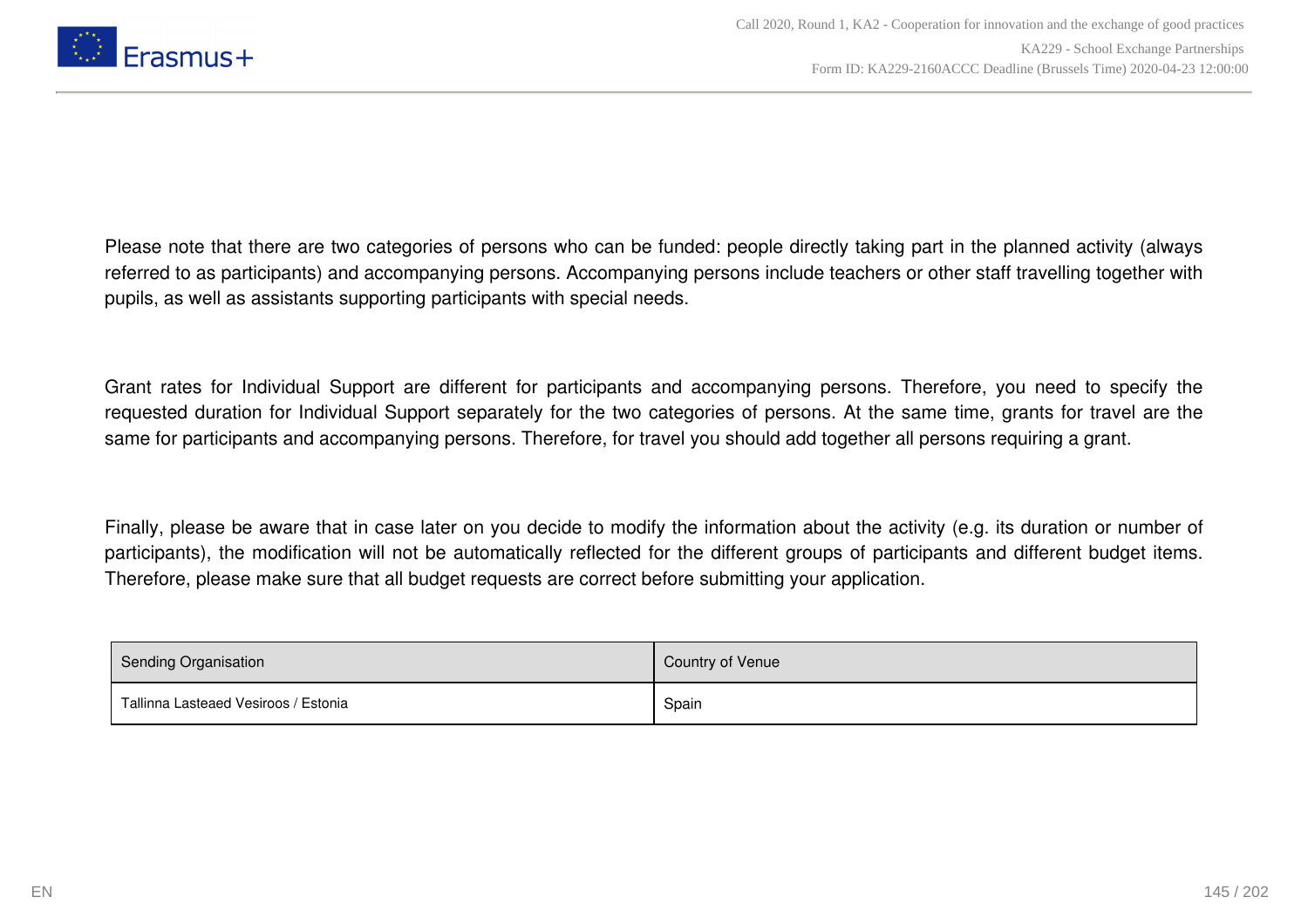

| No. of Participants | No. of Accompanying Persons | Total No. of<br>Participants and<br>accompanying<br>persons |
|---------------------|-----------------------------|-------------------------------------------------------------|
|                     | c<br>U                      |                                                             |

Group of Participants - Budget

## Individual Support

| <b>No. of Participants</b> | <b>Duration per Participant (days)</b> | <b>Grant per Participant</b> | <b>Total (for Participants)</b> |
|----------------------------|----------------------------------------|------------------------------|---------------------------------|
|                            |                                        | 530,00 EUR                   | $2.120,00$ EUR $\parallel$      |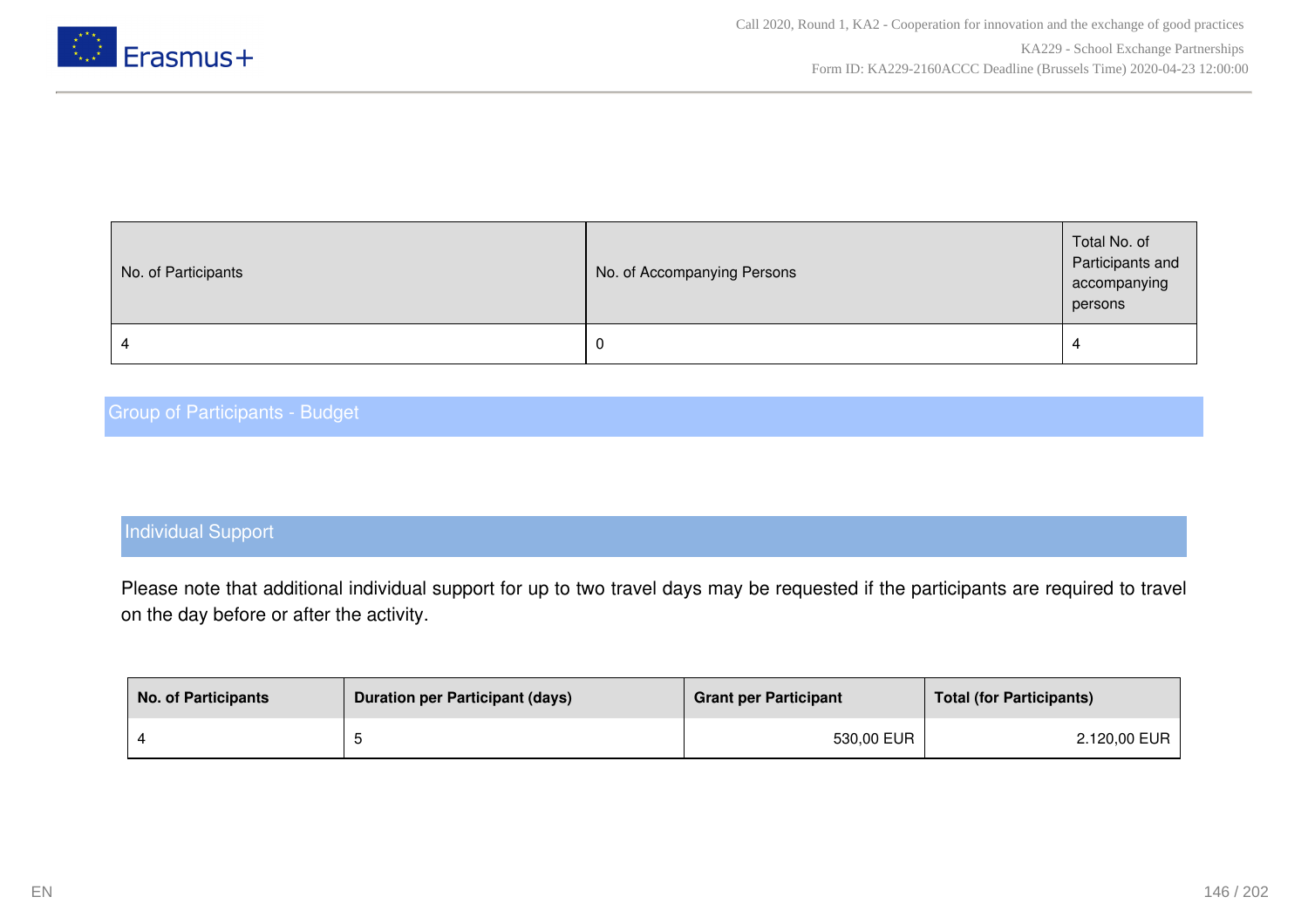

| No. of Accompanying | Duration per Accompanying Person | <b>Grant per Accompanying</b> | <b>Total (for Accompanying</b> |
|---------------------|----------------------------------|-------------------------------|--------------------------------|
| <b>Persons</b>      | (days)                           | <b>Person</b>                 | Persons)                       |
|                     |                                  | 0,00 EUR                      | 0.00 EUR                       |

| <b>Total Individual Support Grant</b> |              |
|---------------------------------------|--------------|
|                                       | 2.120,00 EUR |

| <b>Travel</b>         |                      |                              |                           |
|-----------------------|----------------------|------------------------------|---------------------------|
| <b>No. of Persons</b> | <b>Distance band</b> | <b>Grant per Participant</b> | <b>Total Travel Grant</b> |
|                       | 3000 - 3999 km       | 530                          | 2.120,00 EUR              |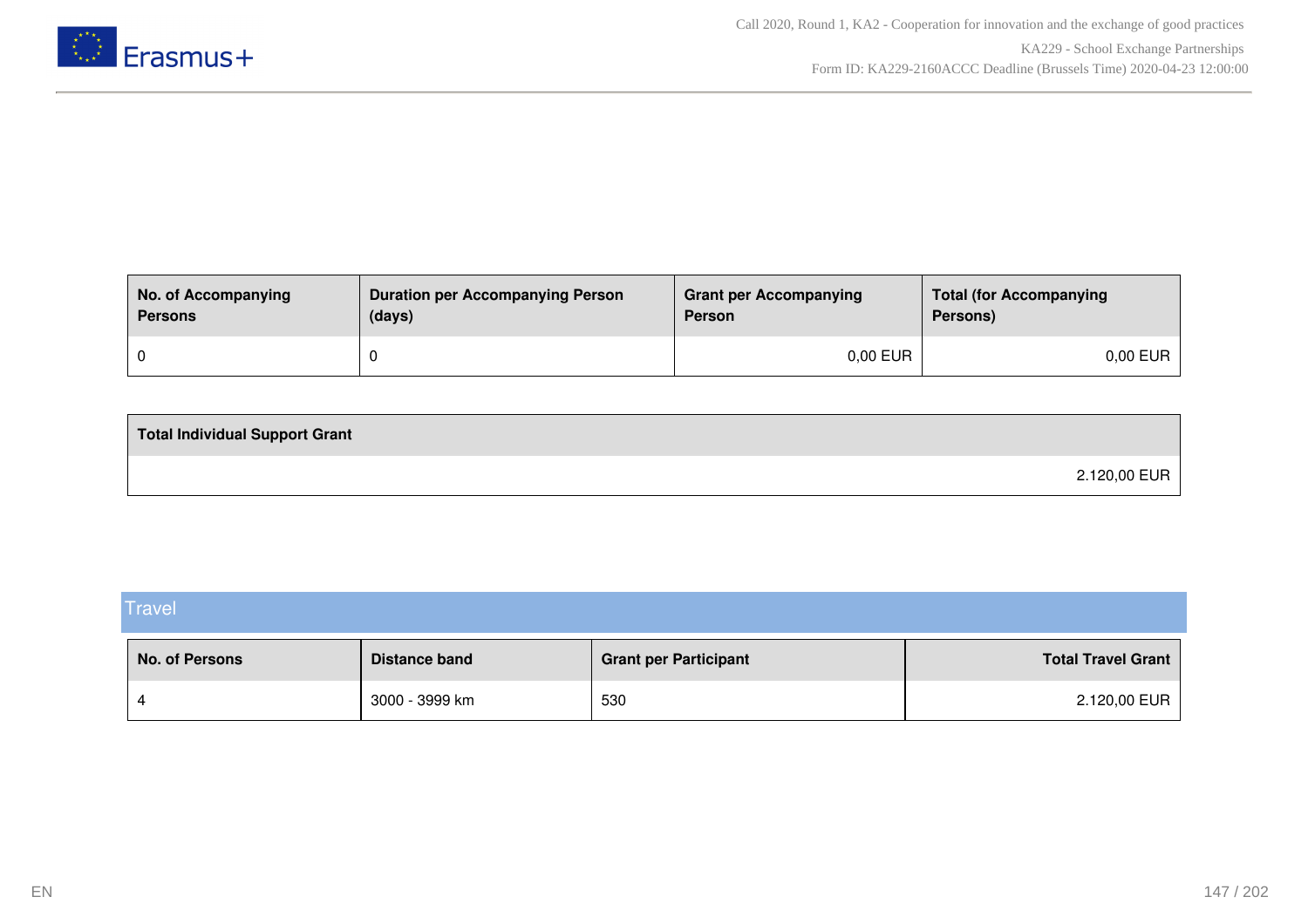

Request Exceptional Costs for Expensive Travel

# Activity Budget

| <b>Budget Items</b>       | Grant         |
|---------------------------|---------------|
| Travel                    | 7.540,00 EUR  |
| <b>Individual Support</b> | 10.600,00 EUR |
| <b>Total Grant</b>        | 18.140,00 EUR |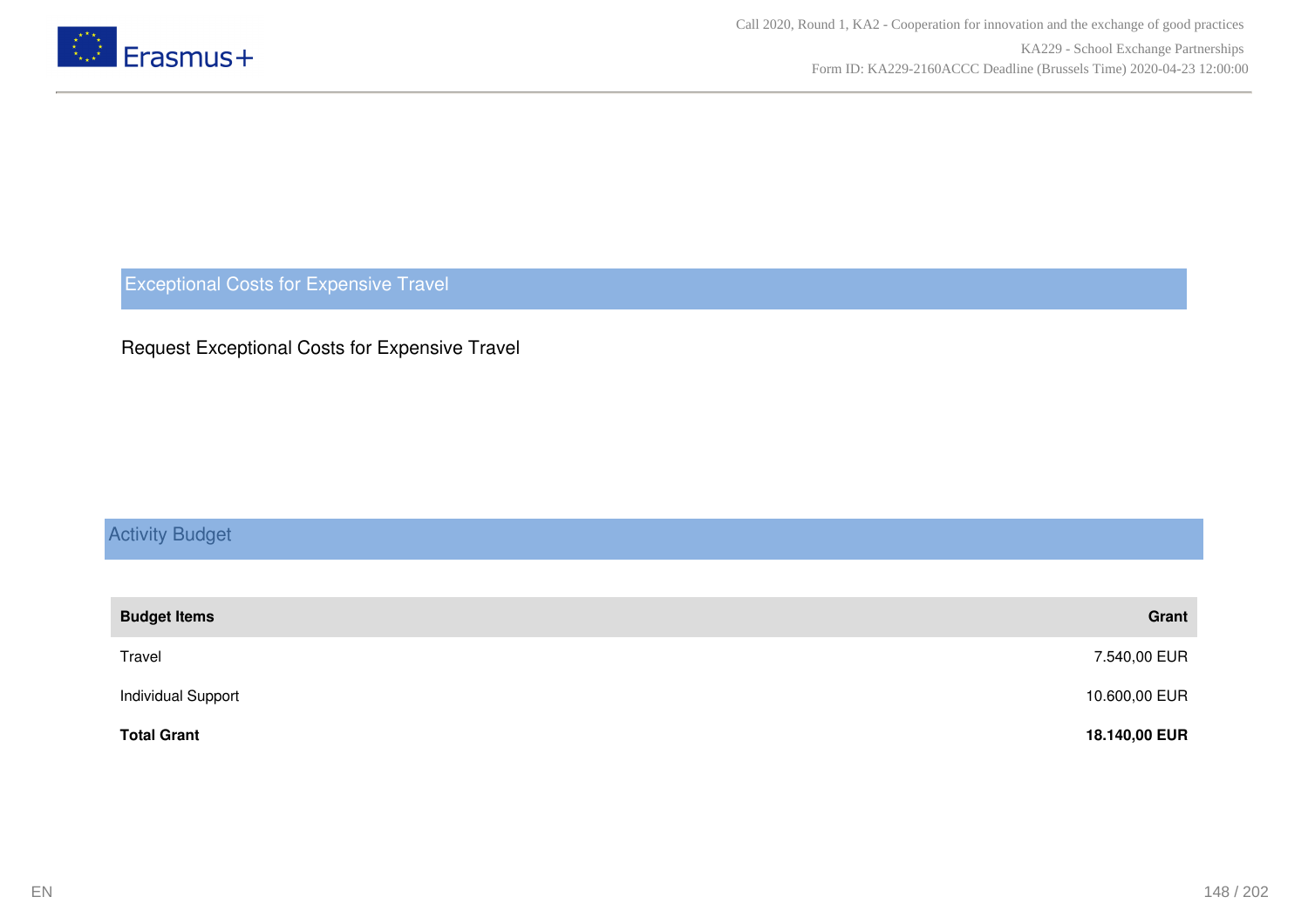

#### Activity Details (C5)

In this section, you are asked to provide details about this specific activity. The section consists of two parts: Activity Details and Groups of Participants.

In the first part (Activity Details) you are asked to provide information about the planned activity as a whole (e.g. its venue, duration, etc.), to define the activity's lead organisation, and to list the other participating organisations. The lead organisation is typically the one hosting the activity in its premises. In case you decide to organise the activity outside of the lead organisation's premises, you must respect the detailed rules provided in the Programme Guide and you need to provide an explanation for this choice as part of the activity description. The other participating organisations are all project partners who will send their participants to take part in the activity. Adding a partner organisation to the list of participating organisations will allow you to ask funding for their participants in the second part of this section.

In the second part (Groups of Participants) you are asked to provide some details about the participants who will take part in this activity. The main purpose of this section is to calculate the budget that the project will receive for the participants' travel, individual support and other expenses. The participants are organised in groups for easier calculation. Each group and its budget are linked to their sending organisation.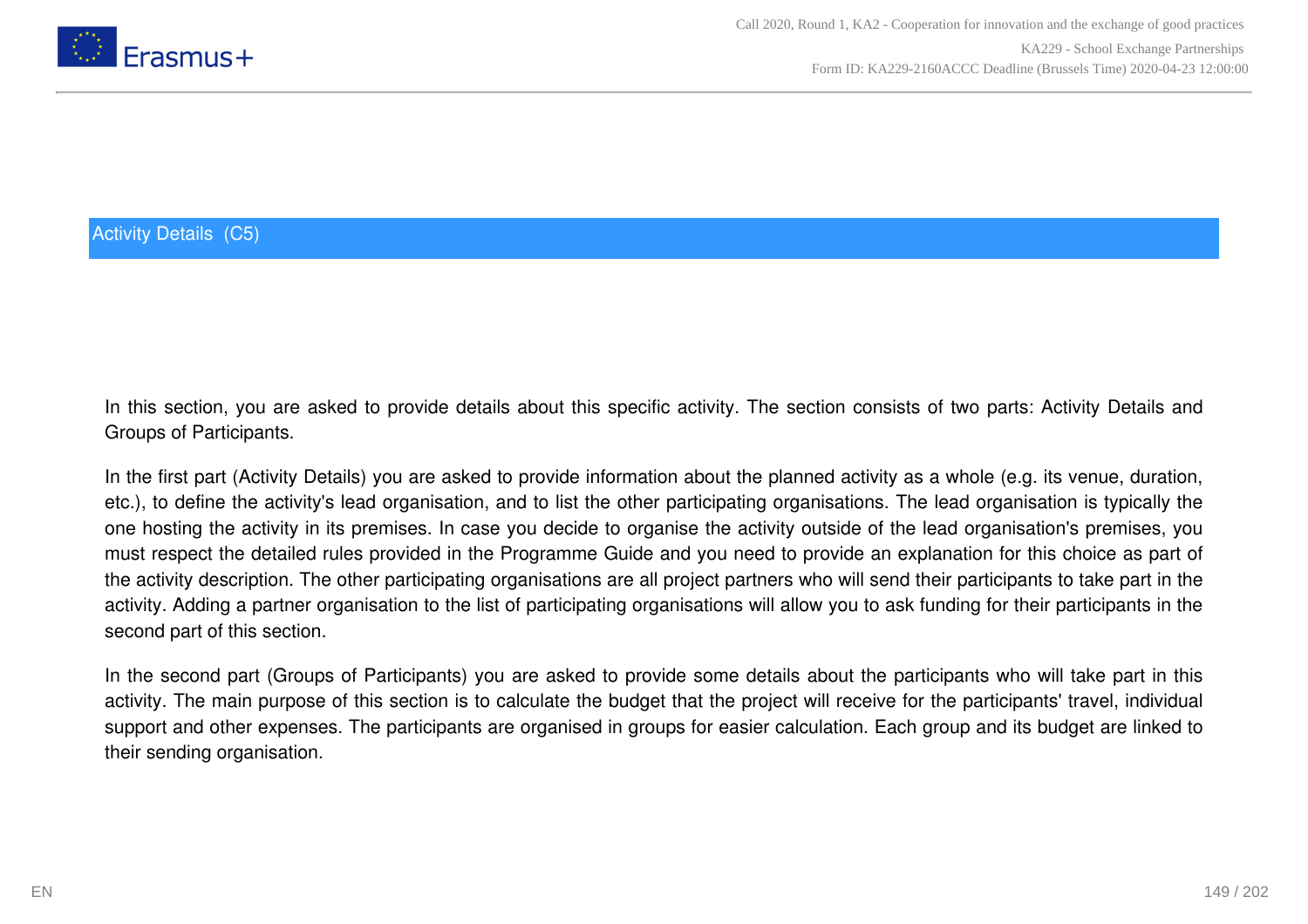

| <b>Field</b>                                                         | <b>SCHOOLS</b>                                                   |                                                                                       | <b>Activity Type</b> |  |        | Short-term joint staff training events |  |
|----------------------------------------------------------------------|------------------------------------------------------------------|---------------------------------------------------------------------------------------|----------------------|--|--------|----------------------------------------|--|
| <b>Activity Title</b>                                                |                                                                  | Discovering the environment along with a Bee-Bot                                      |                      |  |        |                                        |  |
| <b>Leading Organisation</b>                                          |                                                                  | 4th Kindergarden of Agios Nikolaos (4ο Νηπιαγωγείο Αγίου Νικολάου)(Ε10246710, Greece) |                      |  |        |                                        |  |
| <b>Participating Organisations</b>                                   |                                                                  |                                                                                       |                      |  |        |                                        |  |
| EI SOL DE PORTOCARRERO(E10246710, Spain)                             |                                                                  |                                                                                       |                      |  |        |                                        |  |
| kindergarten 8 "Bodra smyana" (E10246710, Bulgaria)                  |                                                                  |                                                                                       |                      |  |        |                                        |  |
| Rigas 224. pirmsskolas izglitibas iestade(E10246710, Latvia)         |                                                                  |                                                                                       |                      |  |        |                                        |  |
| Tallinna Lasteaed Vesiroos(E10246710, Estonia)                       |                                                                  |                                                                                       |                      |  |        |                                        |  |
| Vrije gesubsidieerde kleuterschool de kleuterark(E10246710, Belgium) |                                                                  |                                                                                       |                      |  |        |                                        |  |
| <b>Starting Period</b>                                               | $03 -$<br>Duration(days)<br>3<br><b>Country of Venue</b><br>2022 |                                                                                       |                      |  | Greece |                                        |  |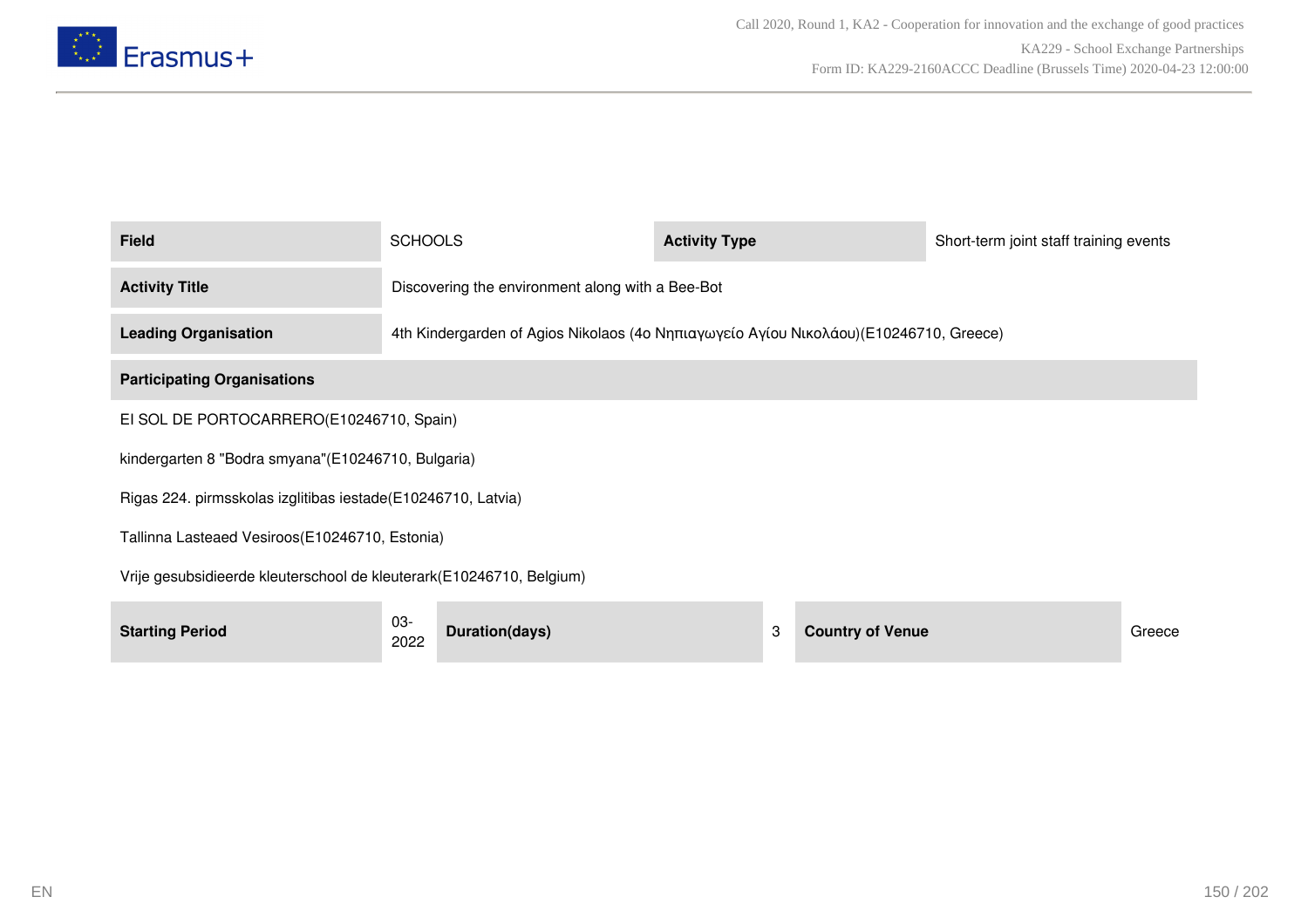

#### **Description of the activity:**

- Describe the content, methodology and expected results of the activity.

- How is it going to be related to or integrated with the normal activities of the involved schools?

#### Activity:

1st day: presentation of teaching methods in the Greek kindergarten, using the new technologies in learning process, observation of the group work;

2nd day: workshop on creating new methods for STE(A)M subjects using a Bee-Bot possibilities, creation of new methods for using outdoor space, nature around the pre-school.

3rd day: study visits to schools in the city, exchange of experience in using outdoor activities in teaching STE(A)M subjects.

Guest teachers will participate in job shadowing, preparing of lessons and assisting lessons and participating in some parts of teaching.

#### Expected results:

- discovered new methods how the nature around can influence the work in classroom for better STE(A)M acquisition;

- exchange of experience to create feelings of joy and self-confidence in learning process;
- enhanced the educational process in terms of balanced knowledge and emotions.

Along the visiting partners the teaching staff and administration of the hosting partner will be involved in the preparation and organising the activity. Learning activities will be coordinated with the school's day-to-day curriculum, a timetable will be drawn up for teachers to take part in the project activities without disturbing the learning process.

**Does this activity combine physical mobility with virtual exchanges through eTwinning?** No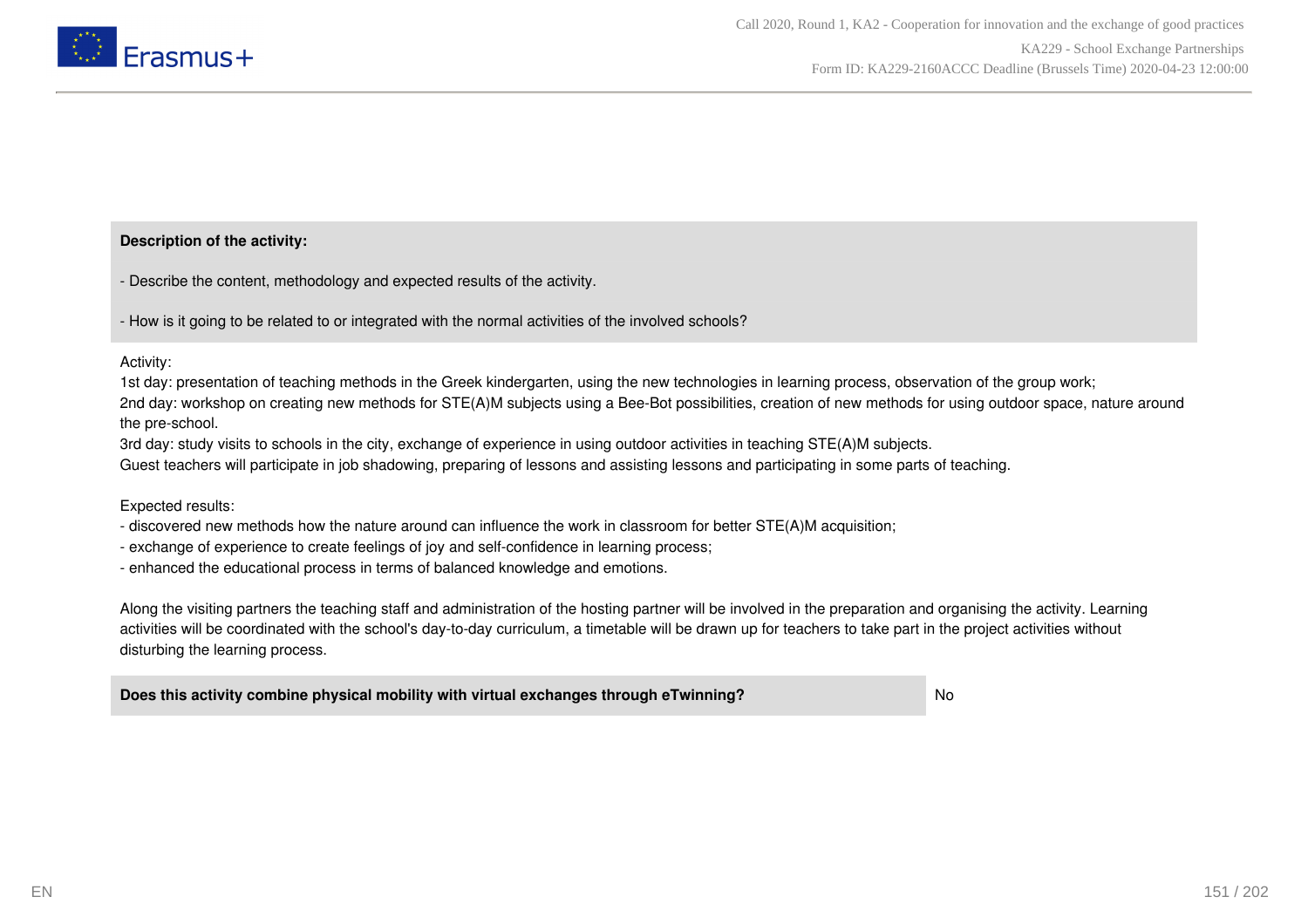

#### **How is participation in this activity going to benefit the involved participants?**

1) Summarized knowledge of Greece educational system to meet common goal – to ensure high quality early childhood and care in particular STE(A)M and outdoor teaching. This knowledge will be used in elaborating common method which will be aimed to use in all countries and pre-school institution where it is relevant;

2) Have gotten practical experience in pre-school teaching process in Greece. The gained experience will be used in everyday teaching process in home countries and will be shared with other teachers at home institution;

3) Have developed new teaching approaches and methods which will contribute in developing common method;

4) Elaborated dissemination materials to spread other stakeholders and used in dissemination events, as well published in internet resources, project open platform;

5) Strengthened cooperation of parents and its involvement of children education and which will lead to increased basic competencies of the children;

6) Improved knowledge of English and communication skills of ECEC pedagogical staff.

### Summary of Groups of Participants

In the following table, please define the groups of participants who will require funding to participate in this activity. Participants who do not require funding (for example local participants) do not need to be specified in this part.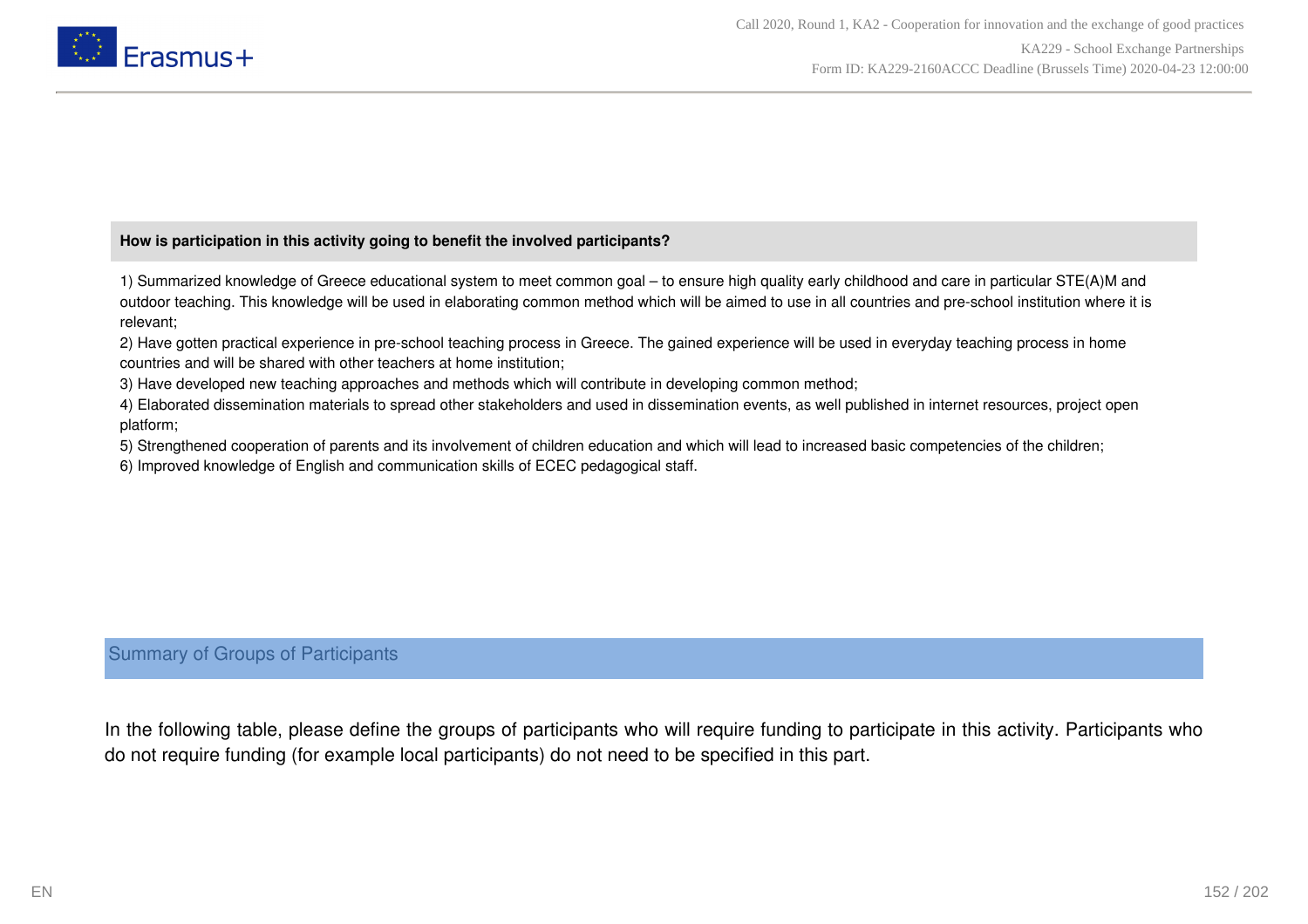

| ID             | <b>Sending Organisation</b>                                             | <b>Distance</b><br><b>Band</b> | <b>Duration</b><br>(days) | No. of<br><b>Participants</b> | No. of Accompanying<br><b>Persons</b> | Grant                  |
|----------------|-------------------------------------------------------------------------|--------------------------------|---------------------------|-------------------------------|---------------------------------------|------------------------|
|                | Rigas 224. pirmsskolas izglitibas iestade(E10244580,<br>Latvia)         | 2000-2999<br>km                | 5                         | 4                             | 0                                     | 3.560,00<br><b>EUR</b> |
| $\overline{2}$ | Vrije gesubsidieerde kleuterschool de<br>kleuterark(E10174058, Belgium) | 2000-2999<br>km                | 5                         | 4                             | 0                                     | 3.560,00<br><b>EUR</b> |
| 3              | EI SOL DE PORTOCARRERO(E10113076, Spain)                                | 2000-2999<br>km                | 5                         | 4                             | 0                                     | 3.560,00<br><b>EUR</b> |
| 4              | kindergarten 8 "Bodra smyana" (E10080547, Bulgaria)                     | 500-1999 km                    | 5                         | 4                             | 0                                     | 3.220,00<br><b>EUR</b> |
| 5.             | Tallinna Lasteaed Vesiroos(E10205737, Estonia)                          | 2000-2999<br>km                | 5                         | 4                             | 0                                     | 3.560,00<br><b>EUR</b> |

## Group of Participants (1, C5 (Discovering the environment along with a Bee-Bot))

To request funds for participants in this group, please complete the information below.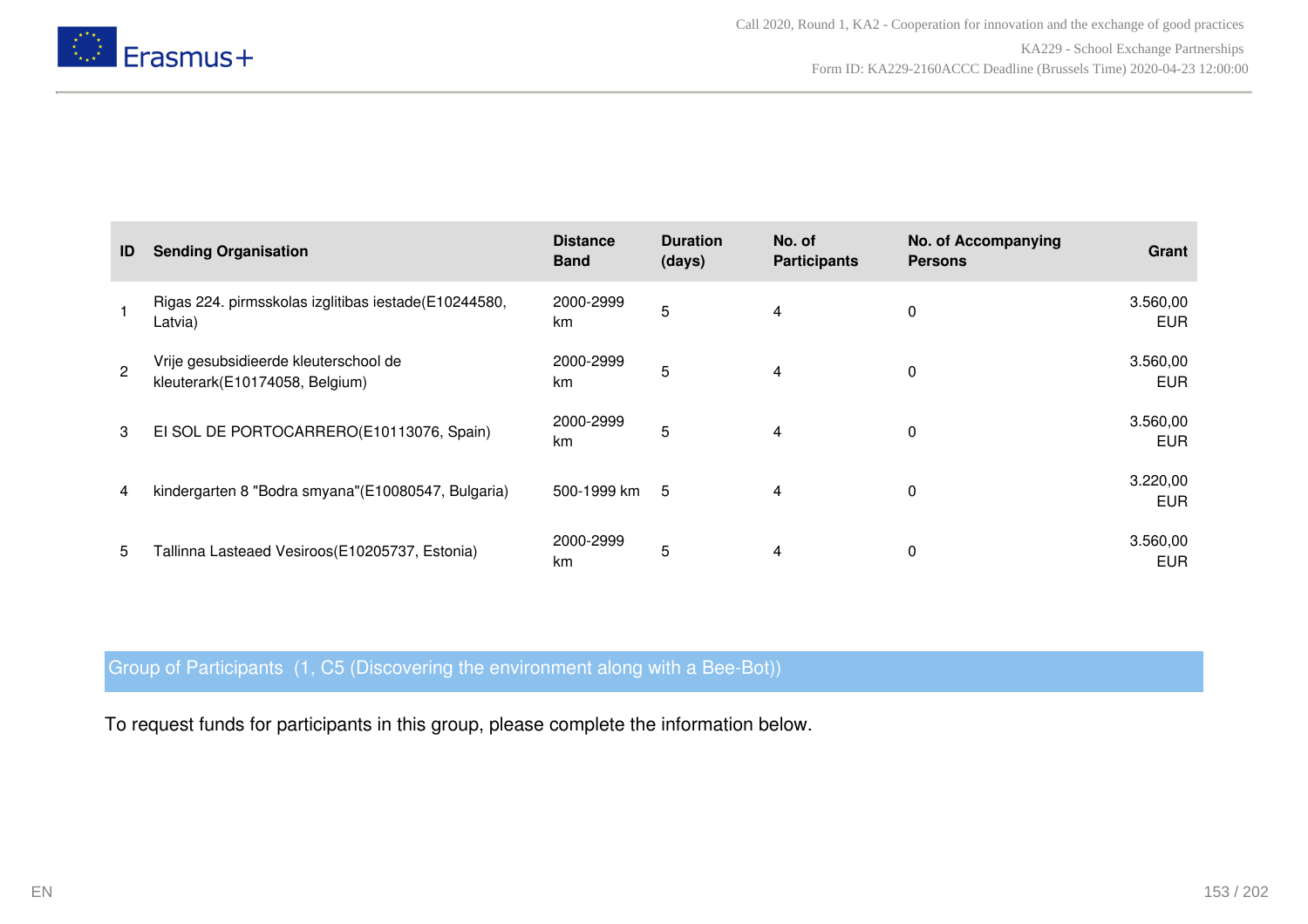

Please note that there are two categories of persons who can be funded: people directly taking part in the planned activity (always referred to as participants) and accompanying persons. Accompanying persons include teachers or other staff travelling together with pupils, as well as assistants supporting participants with special needs.

Grant rates for Individual Support are different for participants and accompanying persons. Therefore, you need to specify the requested duration for Individual Support separately for the two categories of persons. At the same time, grants for travel are the same for participants and accompanying persons. Therefore, for travel you should add together all persons requiring a grant.

| <b>Sending Organisation</b>                        | <b>Country of Venue</b> |
|----------------------------------------------------|-------------------------|
| Rigas 224. pirmsskolas izglitibas iestade / Latvia | Greece                  |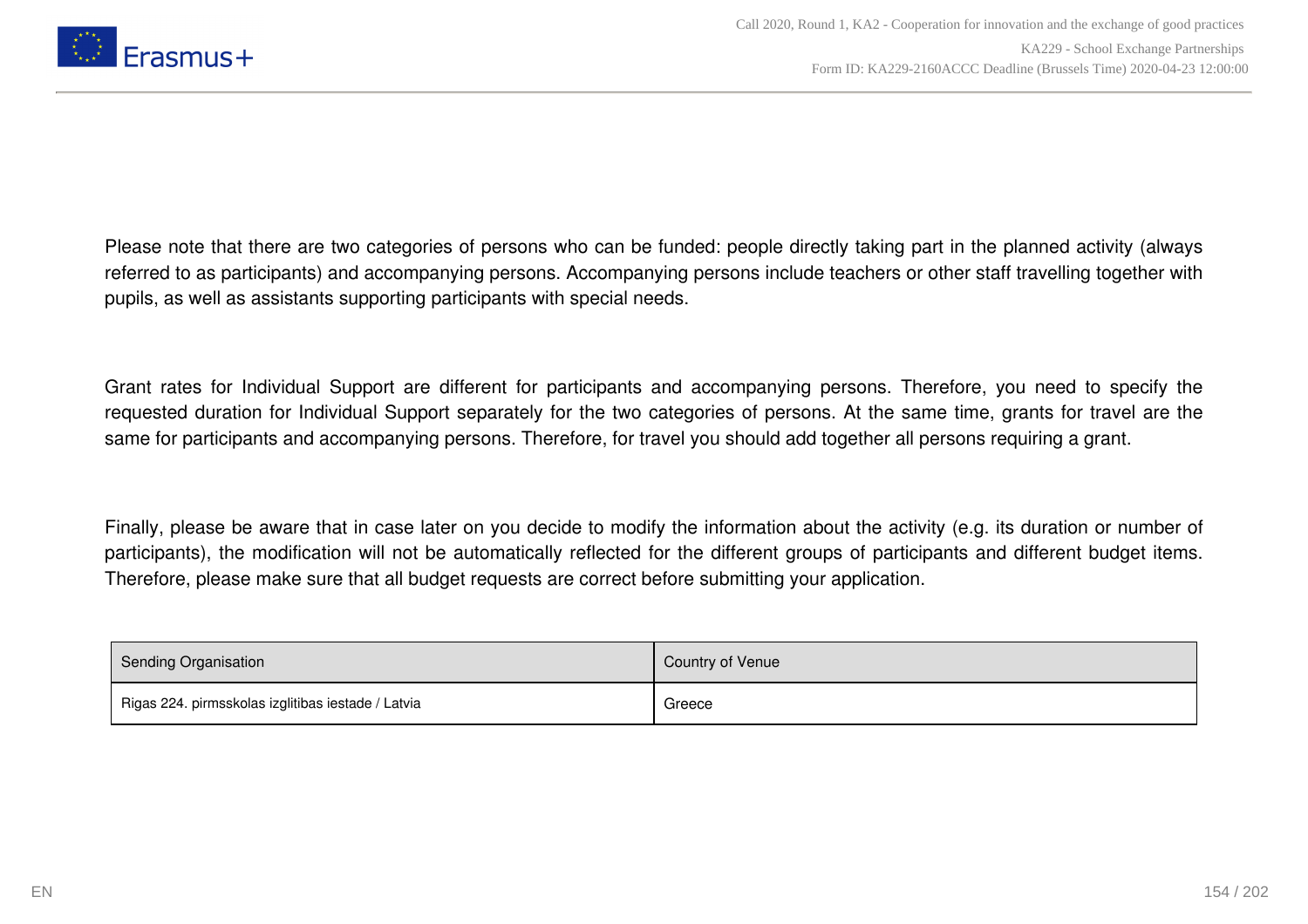

| No. of Participants | No. of Accompanying Persons | Total No. of<br>Participants and<br>accompanying<br>persons |
|---------------------|-----------------------------|-------------------------------------------------------------|
|                     | c<br>U                      |                                                             |

Group of Participants - Budget

## Individual Support

| <b>No. of Participants</b> | Duration per Participant (days) | <b>Grant per Participant</b> | <b>Total (for Participants)</b> |
|----------------------------|---------------------------------|------------------------------|---------------------------------|
|                            |                                 | 530,00 EUR                   | 2.120,00 EUR                    |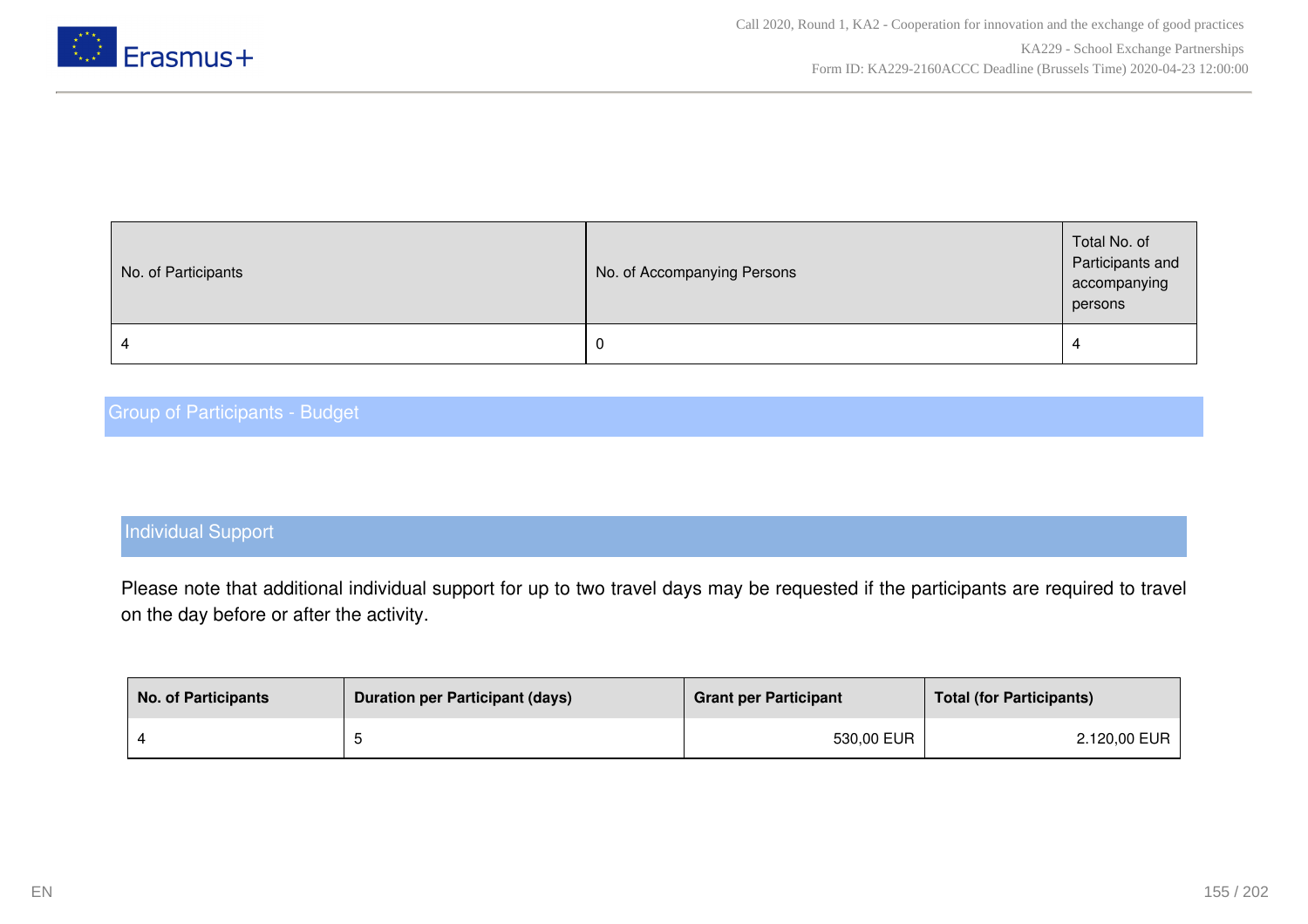

| No. of Accompanying | Duration per Accompanying Person | <b>Grant per Accompanying</b> | <b>Total (for Accompanying</b> |
|---------------------|----------------------------------|-------------------------------|--------------------------------|
| <b>Persons</b>      | (days)                           | <b>Person</b>                 | Persons)                       |
|                     |                                  | 0,00 EUR                      | 0.00 EUR                       |

| <b>Total Individual Support Grant</b> |              |
|---------------------------------------|--------------|
|                                       | 2.120,00 EUR |

| <b>Travel</b>         |                |                              |                           |
|-----------------------|----------------|------------------------------|---------------------------|
| <b>No. of Persons</b> | Distance band  | <b>Grant per Participant</b> | <b>Total Travel Grant</b> |
|                       | 2000 - 2999 km | 360                          | 1.440,00 EUR              |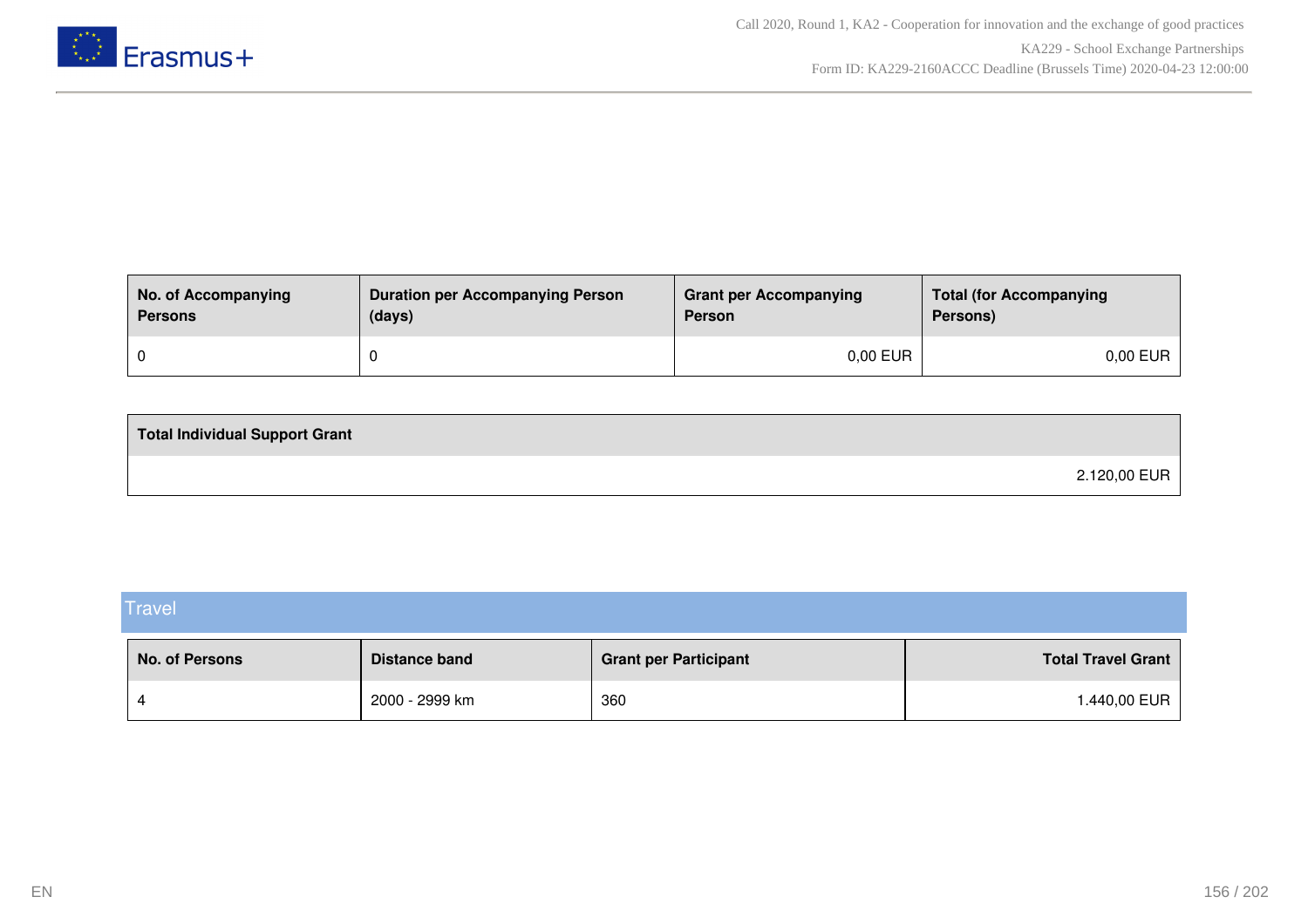

Request Exceptional Costs for Expensive Travel

### Group of Participants (2, C5 (Discovering the environment along with a Bee-Bot))

To request funds for participants in this group, please complete the information below.

Please note that there are two categories of persons who can be funded: people directly taking part in the planned activity (always referred to as participants) and accompanying persons. Accompanying persons include teachers or other staff travelling together with pupils, as well as assistants supporting participants with special needs.

Grant rates for Individual Support are different for participants and accompanying persons. Therefore, you need to specify the requested duration for Individual Support separately for the two categories of persons. At the same time, grants for travel are the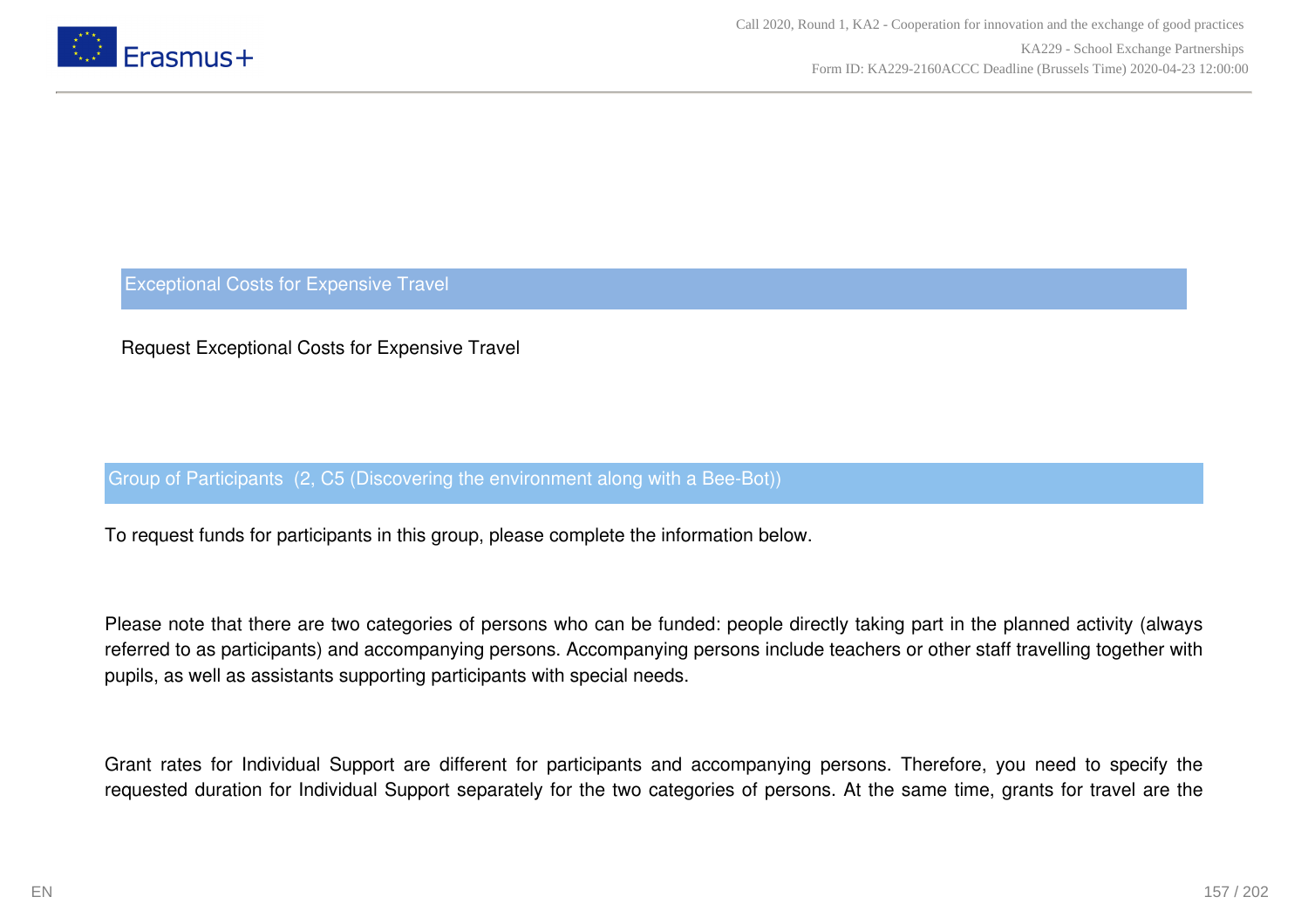

same for participants and accompanying persons. Therefore, for travel you should add together all persons requiring a grant.

| Sending Organisation                                       |   | Country of Venue            |                                                                |
|------------------------------------------------------------|---|-----------------------------|----------------------------------------------------------------|
| Vrije gesubsidieerde kleuterschool de kleuterark / Belgium |   | Greece                      |                                                                |
| No. of Participants                                        |   | No. of Accompanying Persons | Total No. of<br>Participants<br>and<br>accompanying<br>persons |
| 4                                                          | 0 |                             | 4                                                              |

| <b>Group of Participants - Budget</b> |  |  |  |
|---------------------------------------|--|--|--|
|                                       |  |  |  |
|                                       |  |  |  |
|                                       |  |  |  |
|                                       |  |  |  |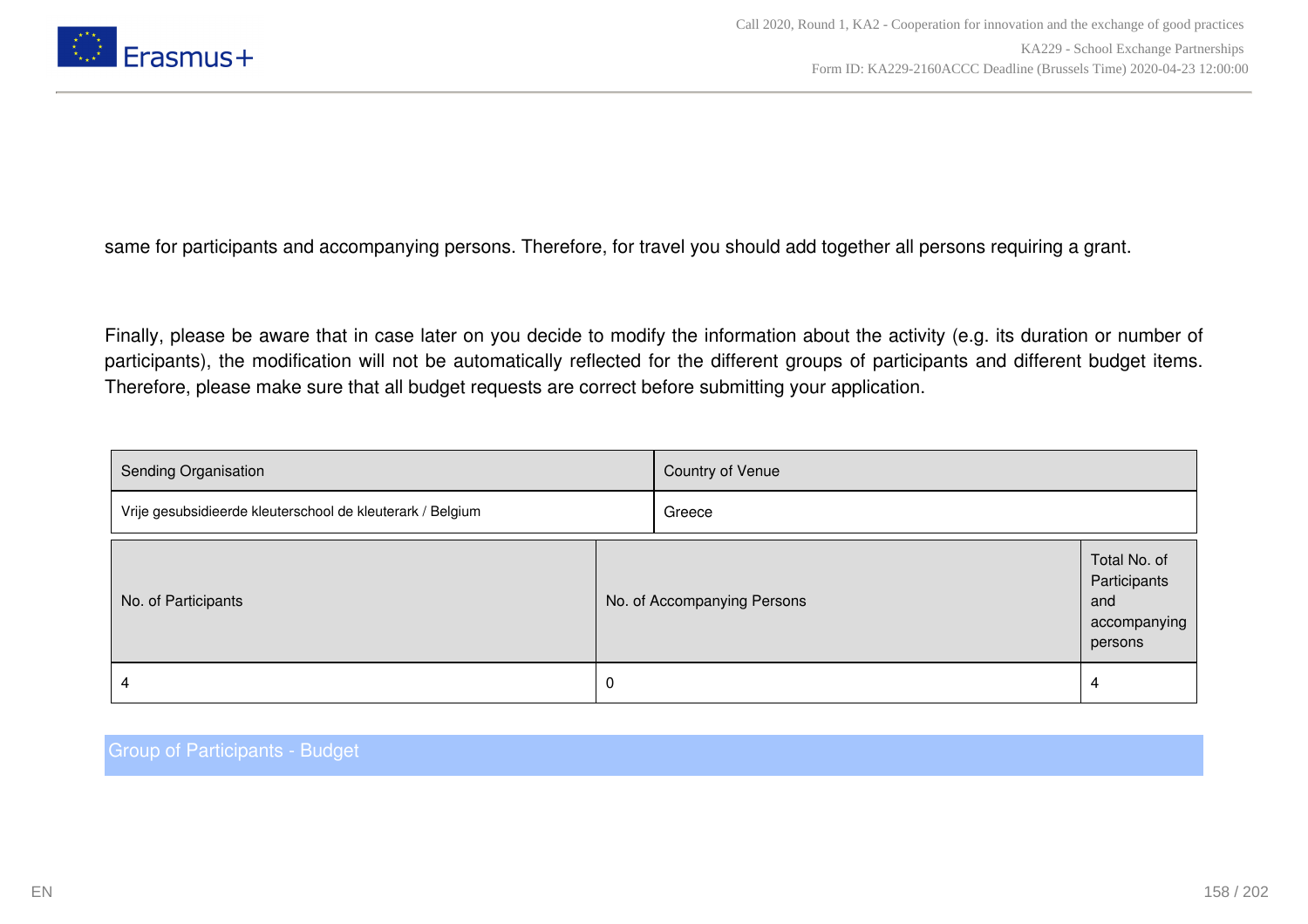

## Individual Support

| <b>No. of Participants</b> | <b>Duration per Participant (days)</b> | <b>Grant per Participant</b> | Total (for Participants) |
|----------------------------|----------------------------------------|------------------------------|--------------------------|
|                            |                                        | 530.00 EUR                   | 2.120,00 EUR             |

| No. of Accompanying | Duration per Accompanying Person | <b>Grant per Accompanying</b> | <b>Total (for Accompanying</b> |
|---------------------|----------------------------------|-------------------------------|--------------------------------|
| <b>Persons</b>      | (days)                           | <b>Person</b>                 | Persons)                       |
|                     |                                  | 0,00 EUR                      | $0,00$ EUR                     |

| Total Individual Support Grant |              |
|--------------------------------|--------------|
|                                | 2.120,00 EUR |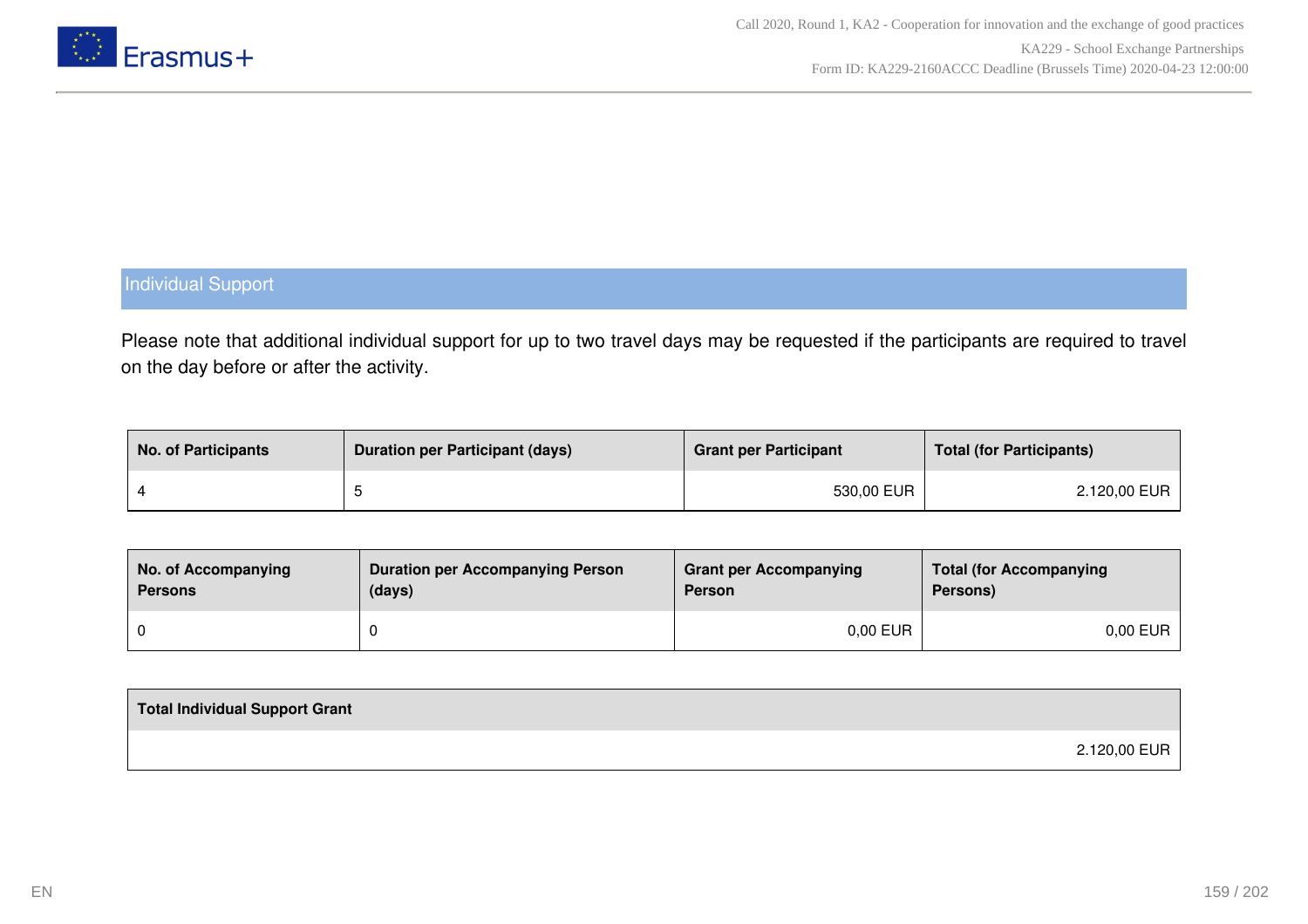

| <b>Travel</b>         |                      |                              |                           |
|-----------------------|----------------------|------------------------------|---------------------------|
| <b>No. of Persons</b> | <b>Distance band</b> | <b>Grant per Participant</b> | <b>Total Travel Grant</b> |
| 4                     | 2000 - 2999 km       | 360                          | 1.440,00 EUR              |

Request Exceptional Costs for Expensive Travel

Group of Participants (3, C5 (Discovering the environment along with a Bee-Bot))

To request funds for participants in this group, please complete the information below.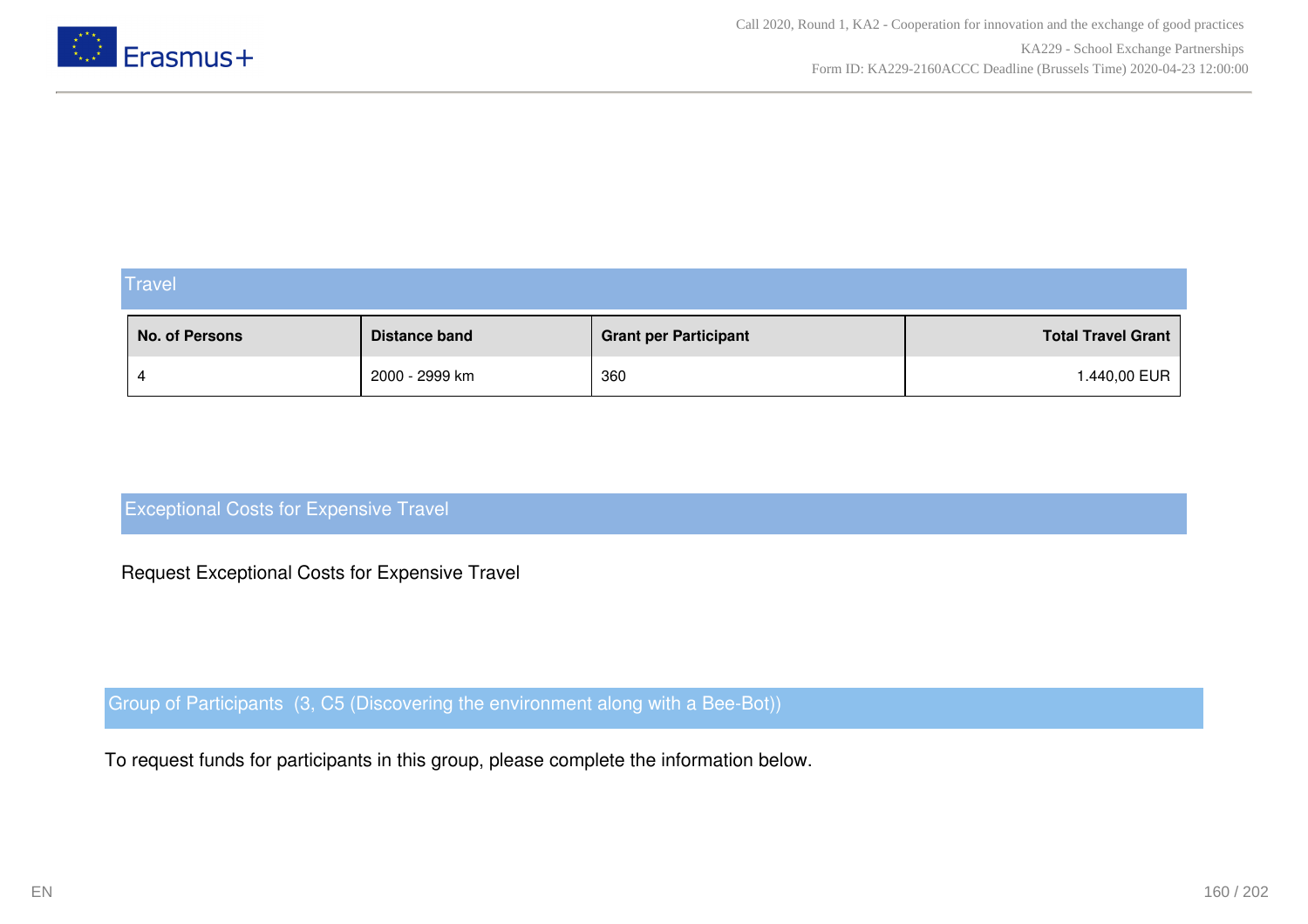

Please note that there are two categories of persons who can be funded: people directly taking part in the planned activity (always referred to as participants) and accompanying persons. Accompanying persons include teachers or other staff travelling together with pupils, as well as assistants supporting participants with special needs.

Grant rates for Individual Support are different for participants and accompanying persons. Therefore, you need to specify the requested duration for Individual Support separately for the two categories of persons. At the same time, grants for travel are the same for participants and accompanying persons. Therefore, for travel you should add together all persons requiring a grant.

| <b>Sending Organisation</b>    | Country of Venue |
|--------------------------------|------------------|
| EI SOL DE PORTOCARRERO / Spain | Greece           |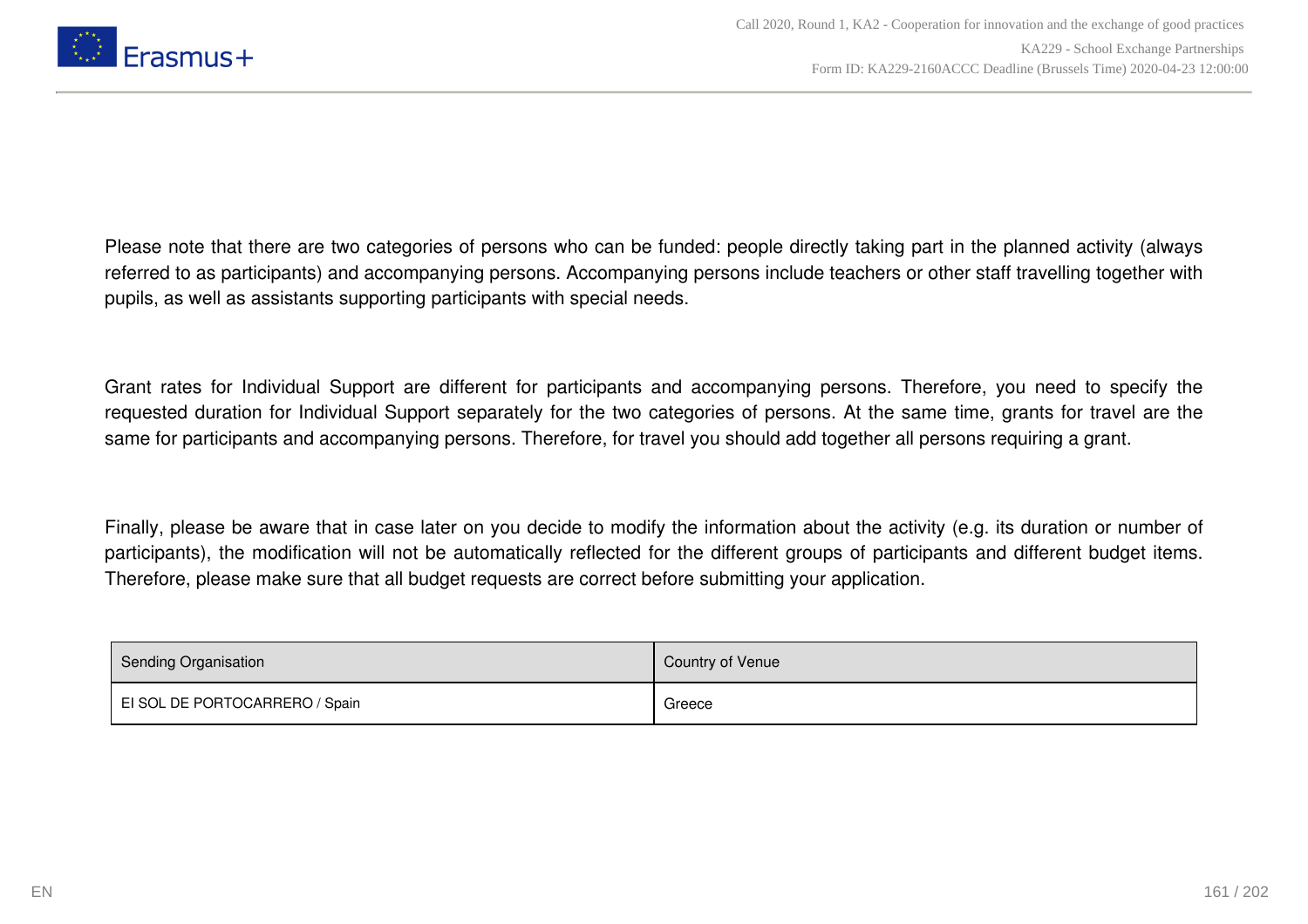

| No. of Participants | No. of Accompanying Persons | Total No. of<br>Participants and<br>accompanying<br>persons |
|---------------------|-----------------------------|-------------------------------------------------------------|
|                     | c<br>U                      |                                                             |

Group of Participants - Budget

## Individual Support

| <b>No. of Participants</b> | Duration per Participant (days) | <b>Grant per Participant</b> | <b>Total (for Participants)</b> |
|----------------------------|---------------------------------|------------------------------|---------------------------------|
|                            |                                 | 530,00 EUR                   | 2.120,00 EUR                    |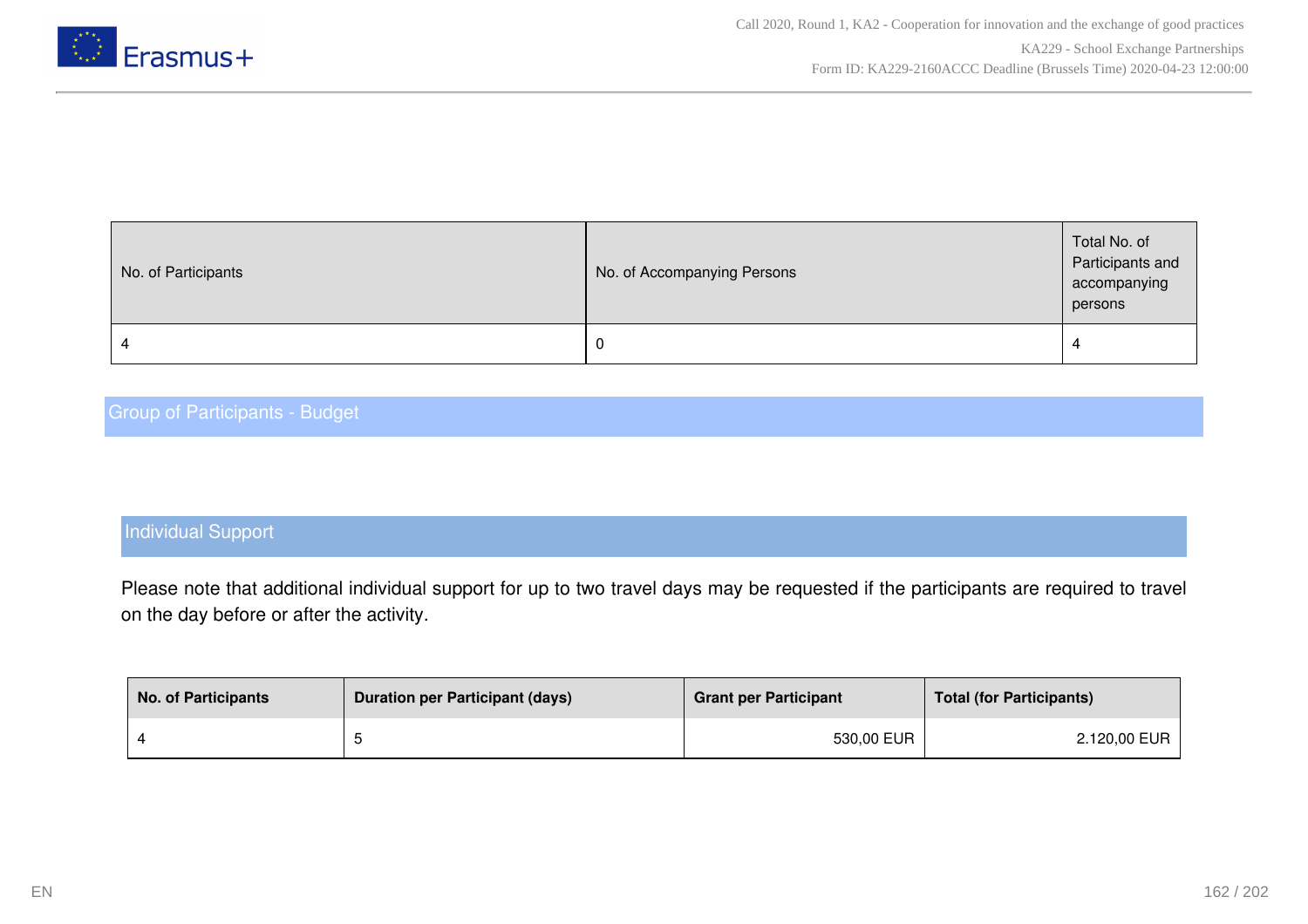

| No. of Accompanying | Duration per Accompanying Person | <b>Grant per Accompanying</b> | <b>Total (for Accompanying</b> |
|---------------------|----------------------------------|-------------------------------|--------------------------------|
| <b>Persons</b>      | (days)                           | <b>Person</b>                 | Persons)                       |
|                     |                                  | 0,00 EUR                      | $0,00$ EUR $\vert$             |

| Total Individual Support Grant |              |
|--------------------------------|--------------|
|                                | 2.120,00 EUR |

| <b>Travel</b>         |                      |                              |                           |
|-----------------------|----------------------|------------------------------|---------------------------|
| <b>No. of Persons</b> | <b>Distance band</b> | <b>Grant per Participant</b> | <b>Total Travel Grant</b> |
| -4                    | 2000 - 2999 km       | 360                          | 1.440,00 EUR              |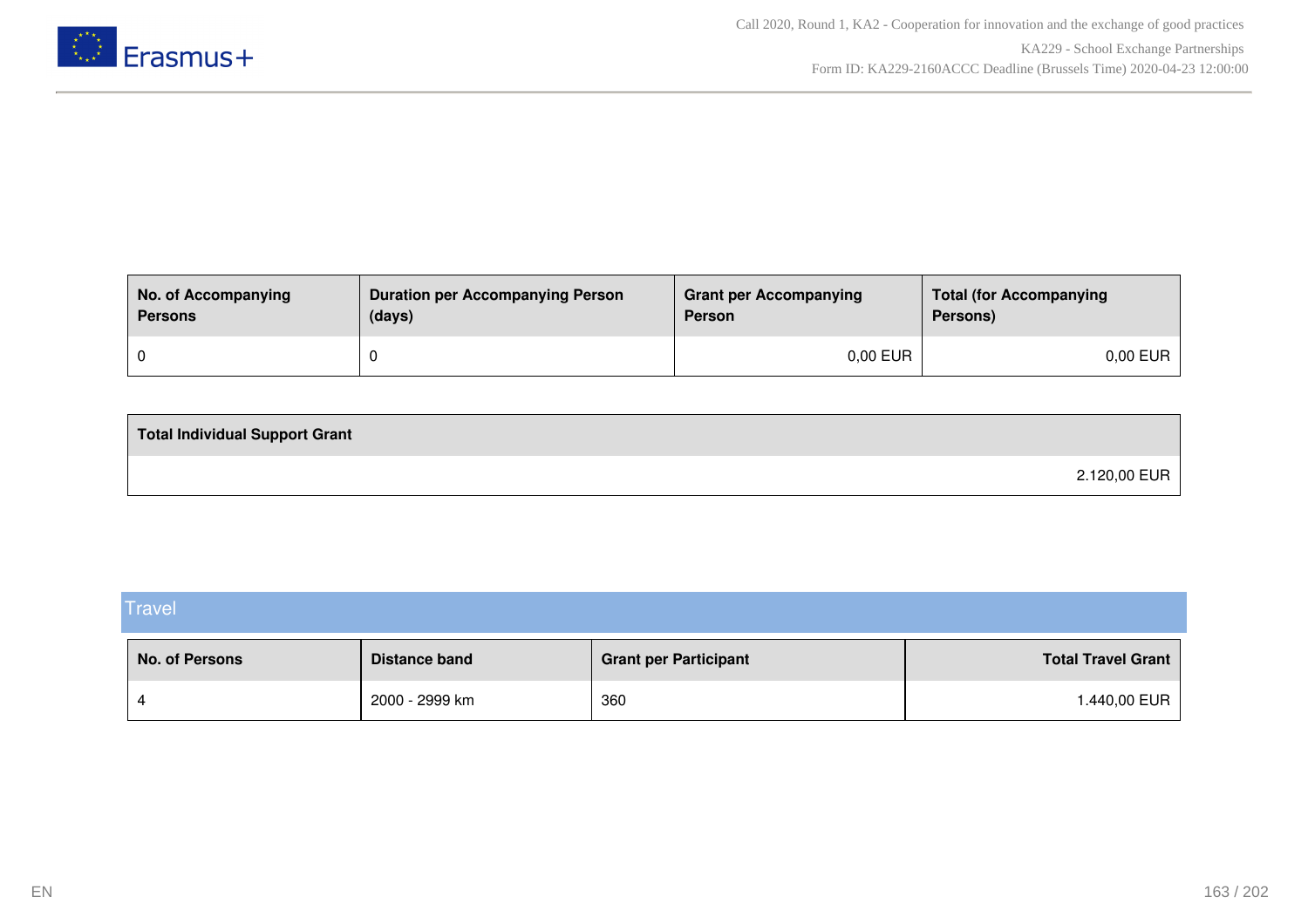

Request Exceptional Costs for Expensive Travel

### Group of Participants (4, C5 (Discovering the environment along with a Bee-Bot))

To request funds for participants in this group, please complete the information below.

Please note that there are two categories of persons who can be funded: people directly taking part in the planned activity (always referred to as participants) and accompanying persons. Accompanying persons include teachers or other staff travelling together with pupils, as well as assistants supporting participants with special needs.

Grant rates for Individual Support are different for participants and accompanying persons. Therefore, you need to specify the requested duration for Individual Support separately for the two categories of persons. At the same time, grants for travel are the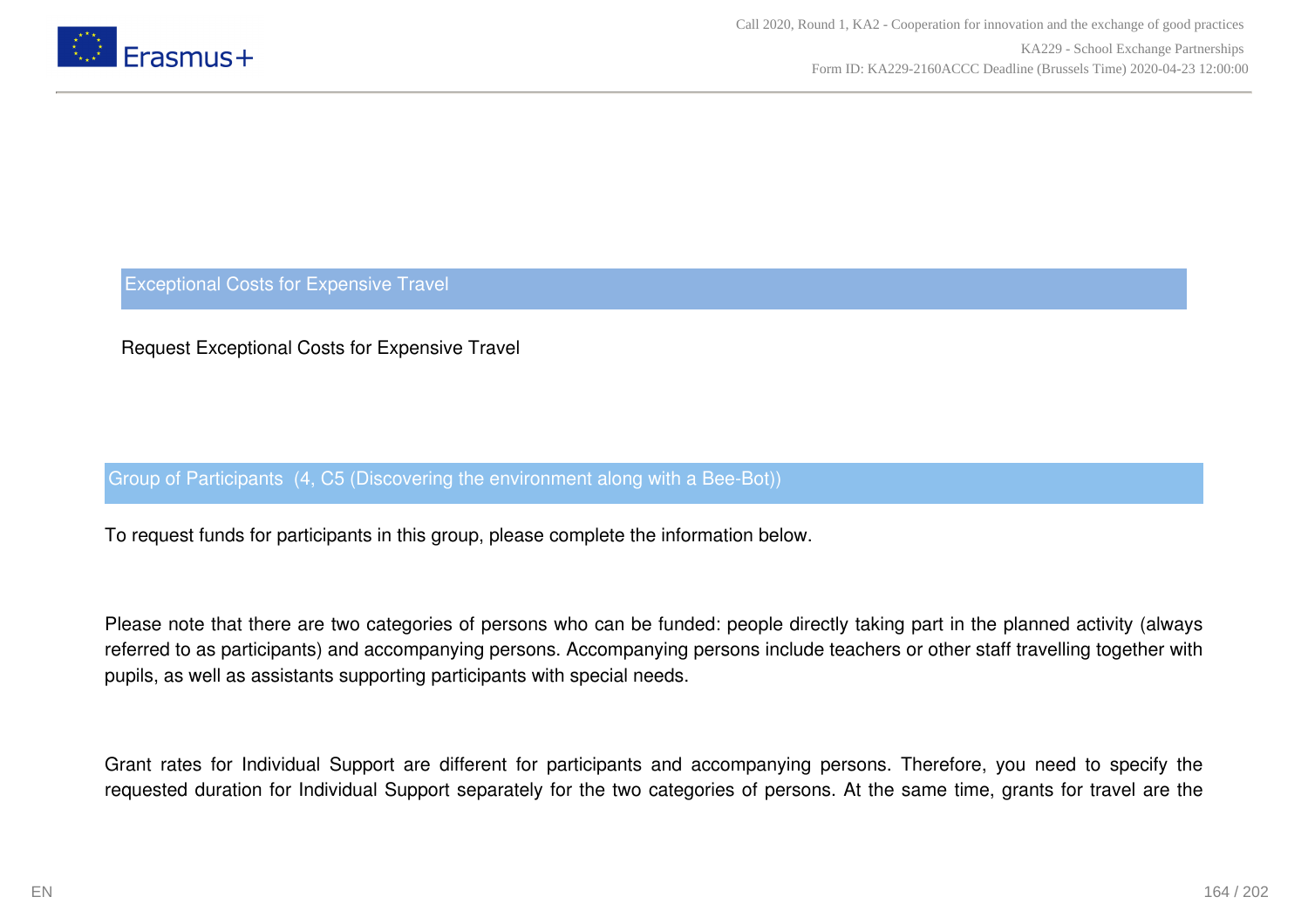

same for participants and accompanying persons. Therefore, for travel you should add together all persons requiring a grant.

| <b>Sending Organisation</b>              |   | Country of Venue            |                                                                |
|------------------------------------------|---|-----------------------------|----------------------------------------------------------------|
| kindergarten 8 "Bodra smyana" / Bulgaria |   | Greece                      |                                                                |
| No. of Participants                      |   | No. of Accompanying Persons | Total No. of<br>Participants<br>and<br>accompanying<br>persons |
| 4                                        | 0 |                             | 4                                                              |

| <b>Group of Participants - Budget</b> |  |  |
|---------------------------------------|--|--|
|                                       |  |  |
|                                       |  |  |
|                                       |  |  |
|                                       |  |  |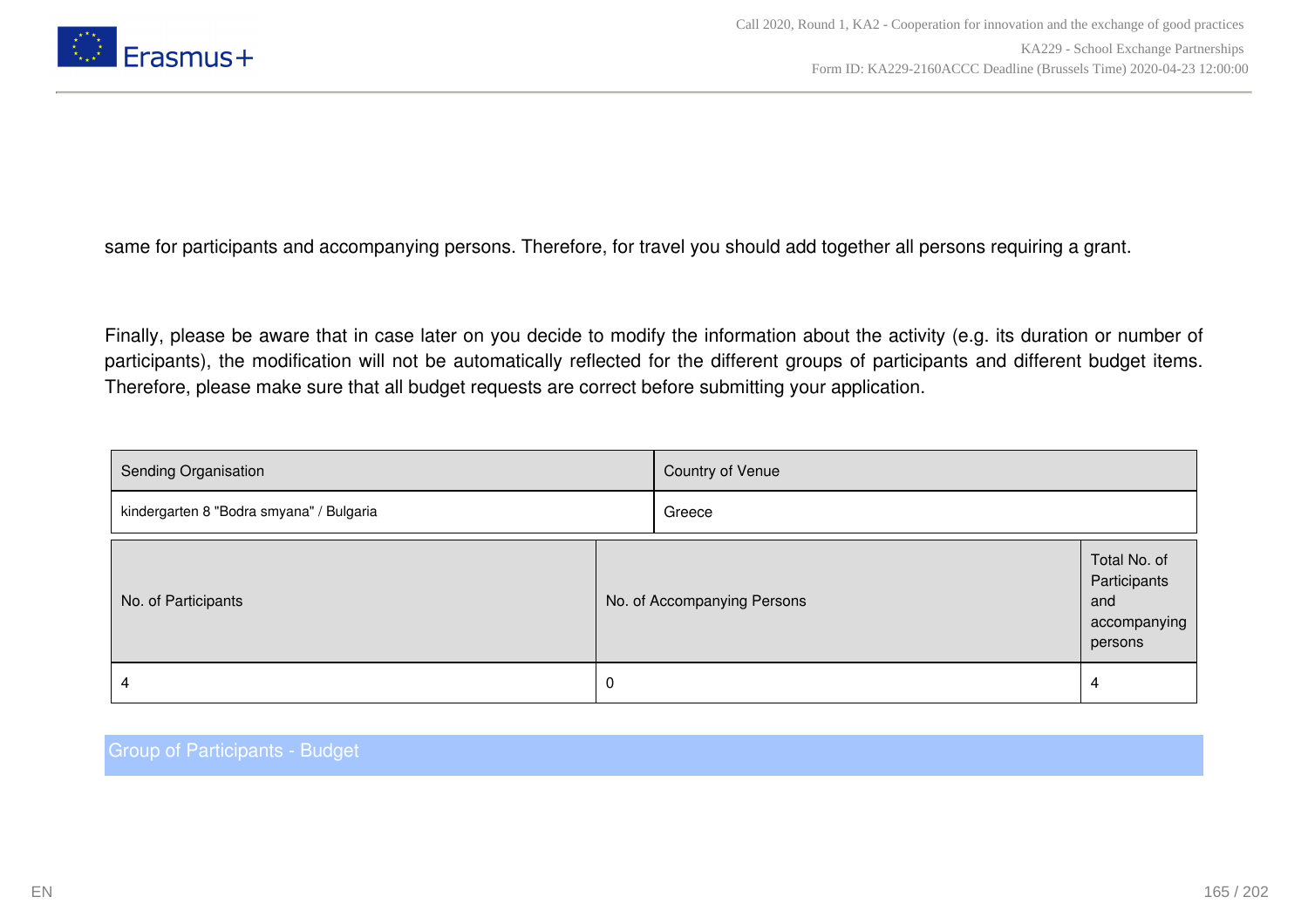

## Individual Support

| <b>No. of Participants</b> | <b>Duration per Participant (days)</b> | <b>Grant per Participant</b> | Total (for Participants) |
|----------------------------|----------------------------------------|------------------------------|--------------------------|
|                            |                                        | 530.00 EUR                   | 2.120,00 EUR             |

| No. of Accompanying | Duration per Accompanying Person | <b>Grant per Accompanying</b> | Total (for Accompanying |
|---------------------|----------------------------------|-------------------------------|-------------------------|
| <b>Persons</b>      | (days)                           | <b>Person</b>                 | Persons)                |
|                     |                                  | 0,00 EUR                      | $0,00$ EUR              |

| Total Individual Support Grant |              |
|--------------------------------|--------------|
|                                | 2.120,00 EUR |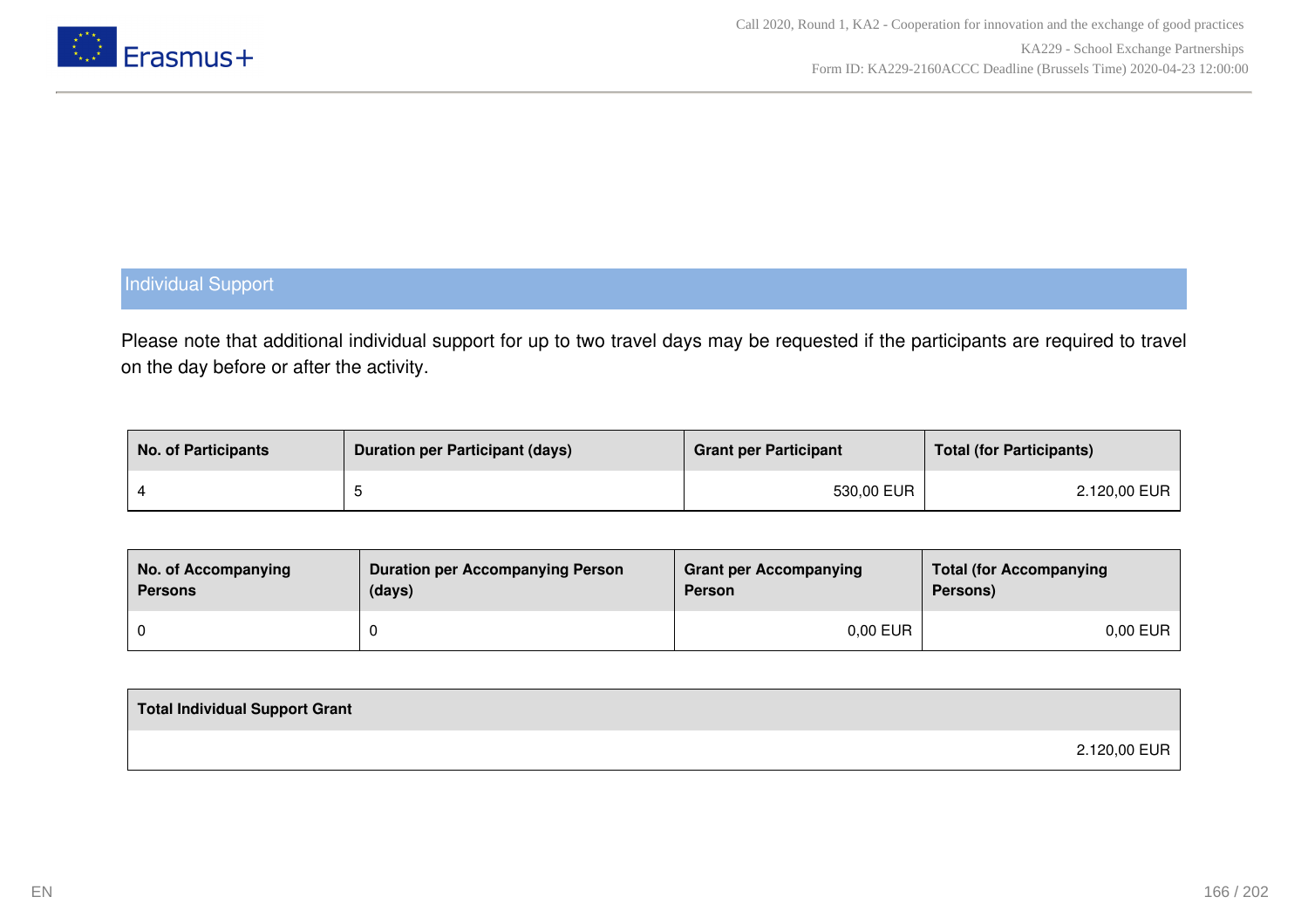

| <b>Travel</b>         |                      |                              |                           |
|-----------------------|----------------------|------------------------------|---------------------------|
| <b>No. of Persons</b> | <b>Distance band</b> | <b>Grant per Participant</b> | <b>Total Travel Grant</b> |
| 4                     | 500 - 1999 km        | 275                          | 1.100,00 EUR              |

Request Exceptional Costs for Expensive Travel

Group of Participants (5, C5 (Discovering the environment along with a Bee-Bot))

To request funds for participants in this group, please complete the information below.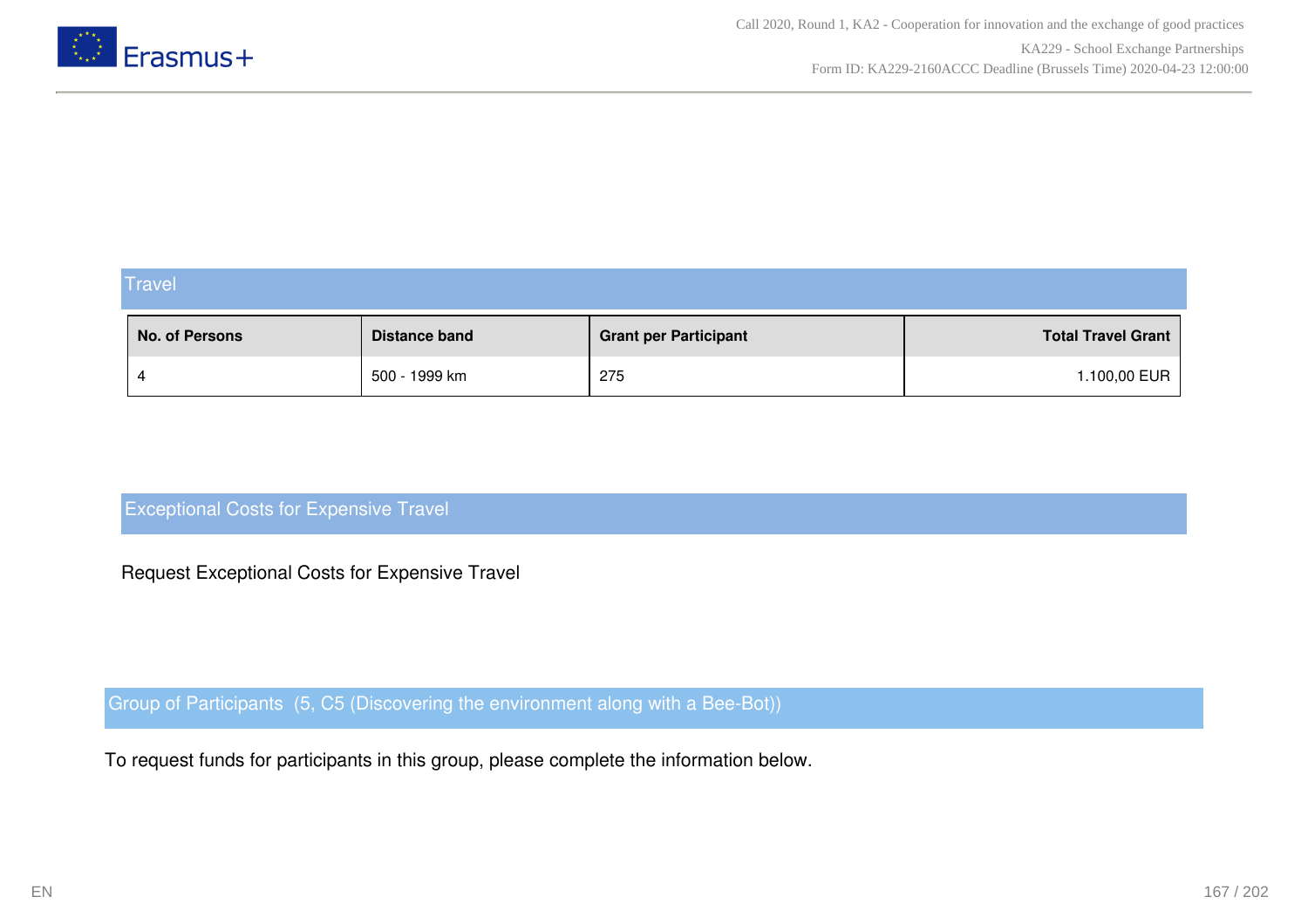

Please note that there are two categories of persons who can be funded: people directly taking part in the planned activity (always referred to as participants) and accompanying persons. Accompanying persons include teachers or other staff travelling together with pupils, as well as assistants supporting participants with special needs.

Grant rates for Individual Support are different for participants and accompanying persons. Therefore, you need to specify the requested duration for Individual Support separately for the two categories of persons. At the same time, grants for travel are the same for participants and accompanying persons. Therefore, for travel you should add together all persons requiring a grant.

| <b>Sending Organisation</b>          | Country of Venue |
|--------------------------------------|------------------|
| Tallinna Lasteaed Vesiroos / Estonia | Greece           |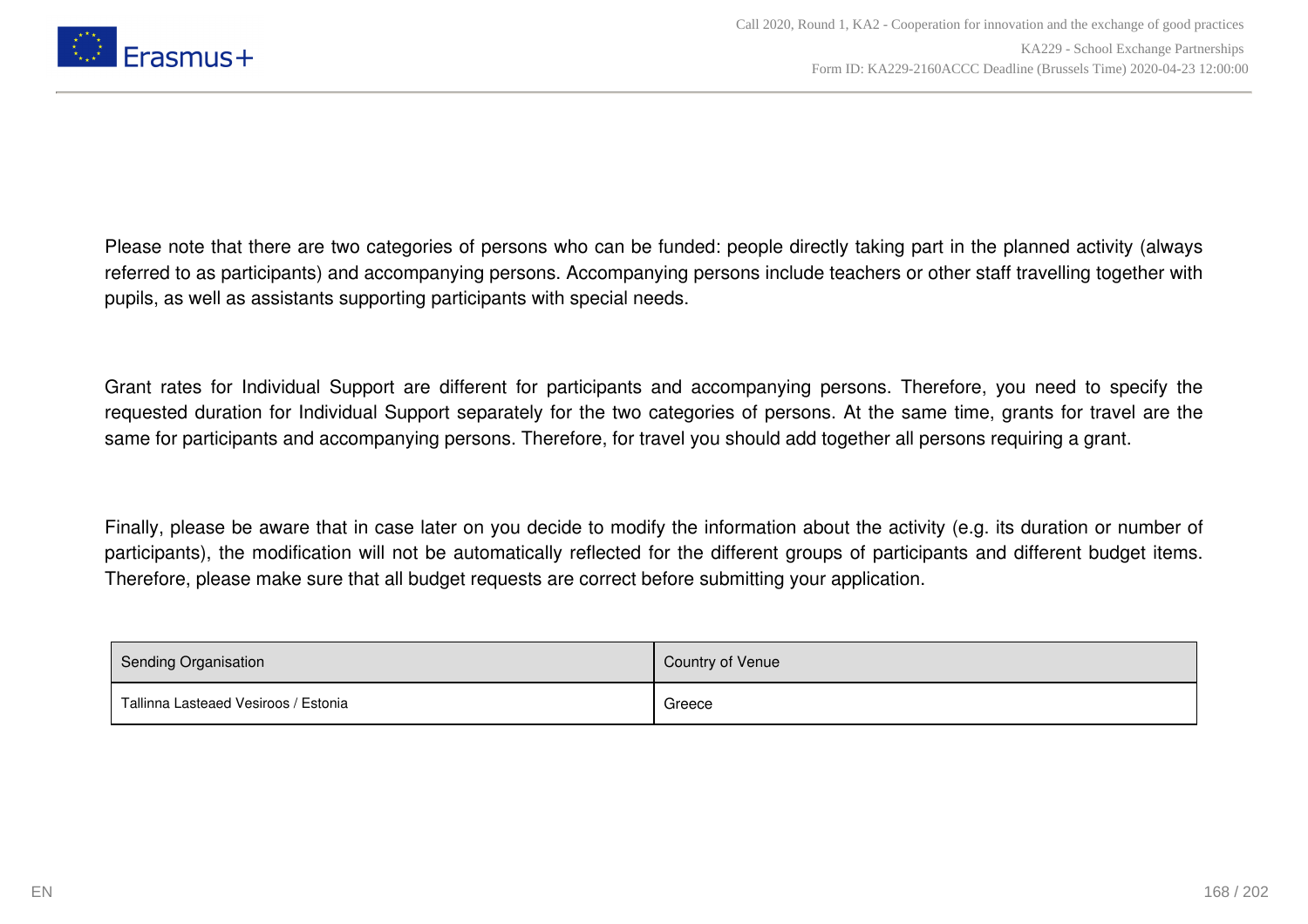

| No. of Participants | No. of Accompanying Persons | Total No. of<br>Participants and<br>accompanying<br>persons |
|---------------------|-----------------------------|-------------------------------------------------------------|
|                     | c<br>U                      |                                                             |

Group of Participants - Budget

## Individual Support

| <b>No. of Participants</b> | <b>Duration per Participant (days)</b> | <b>Grant per Participant</b> | <b>Total (for Participants)</b> |
|----------------------------|----------------------------------------|------------------------------|---------------------------------|
|                            |                                        | 530,00 EUR                   | 2.120,00 EUR                    |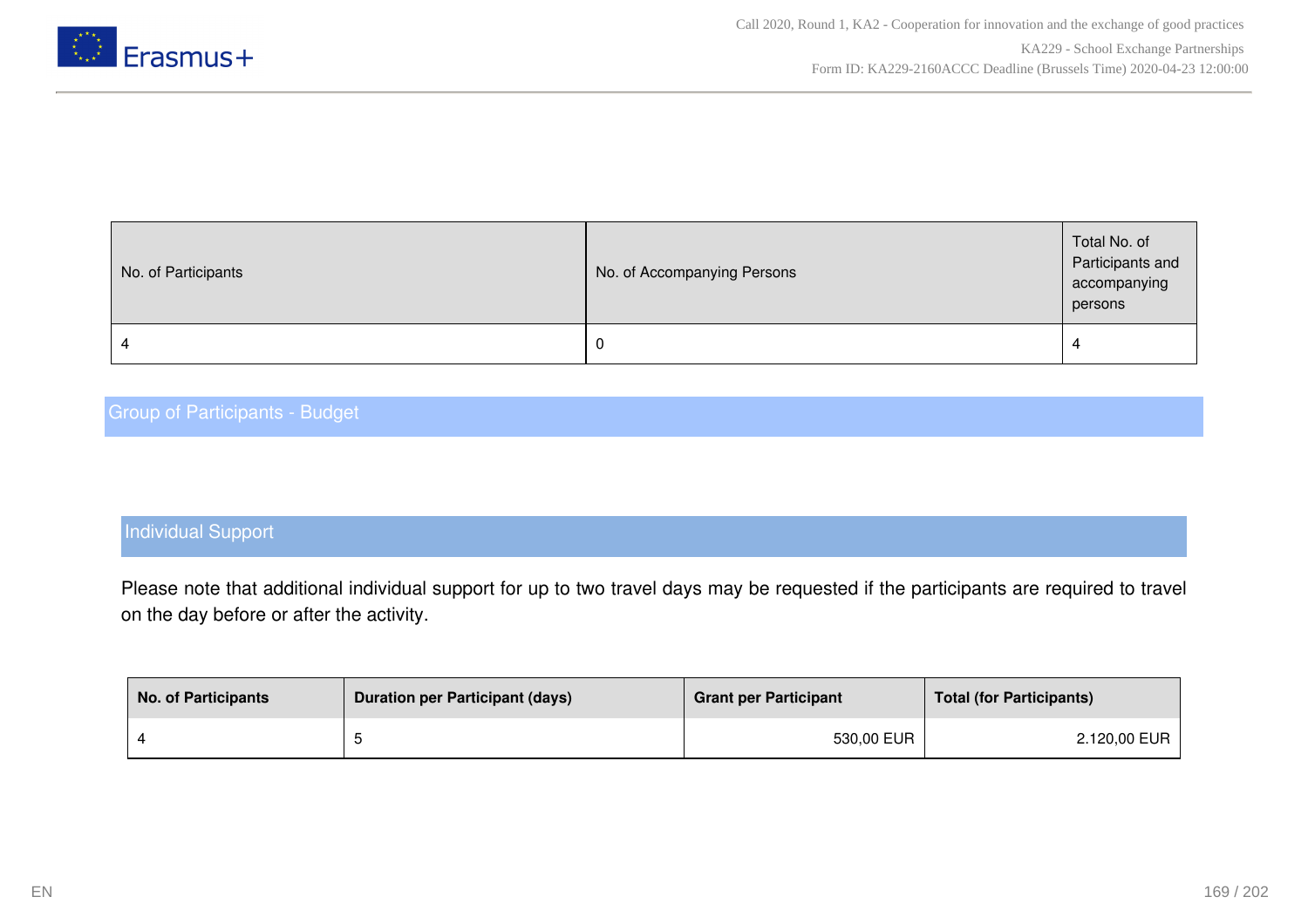

| No. of Accompanying | Duration per Accompanying Person | <b>Grant per Accompanying</b> | <b>Total (for Accompanying</b> |
|---------------------|----------------------------------|-------------------------------|--------------------------------|
| <b>Persons</b>      | (days)                           | <b>Person</b>                 | Persons)                       |
|                     |                                  | 0,00 EUR                      | $0,00$ EUR $\vert$             |

| Total Individual Support Grant |              |
|--------------------------------|--------------|
|                                | 2.120,00 EUR |

| <b>Travel</b>         |                      |                              |                           |
|-----------------------|----------------------|------------------------------|---------------------------|
| <b>No. of Persons</b> | <b>Distance band</b> | <b>Grant per Participant</b> | <b>Total Travel Grant</b> |
|                       | 2000 - 2999 km       | 360                          | 1.440,00 EUR              |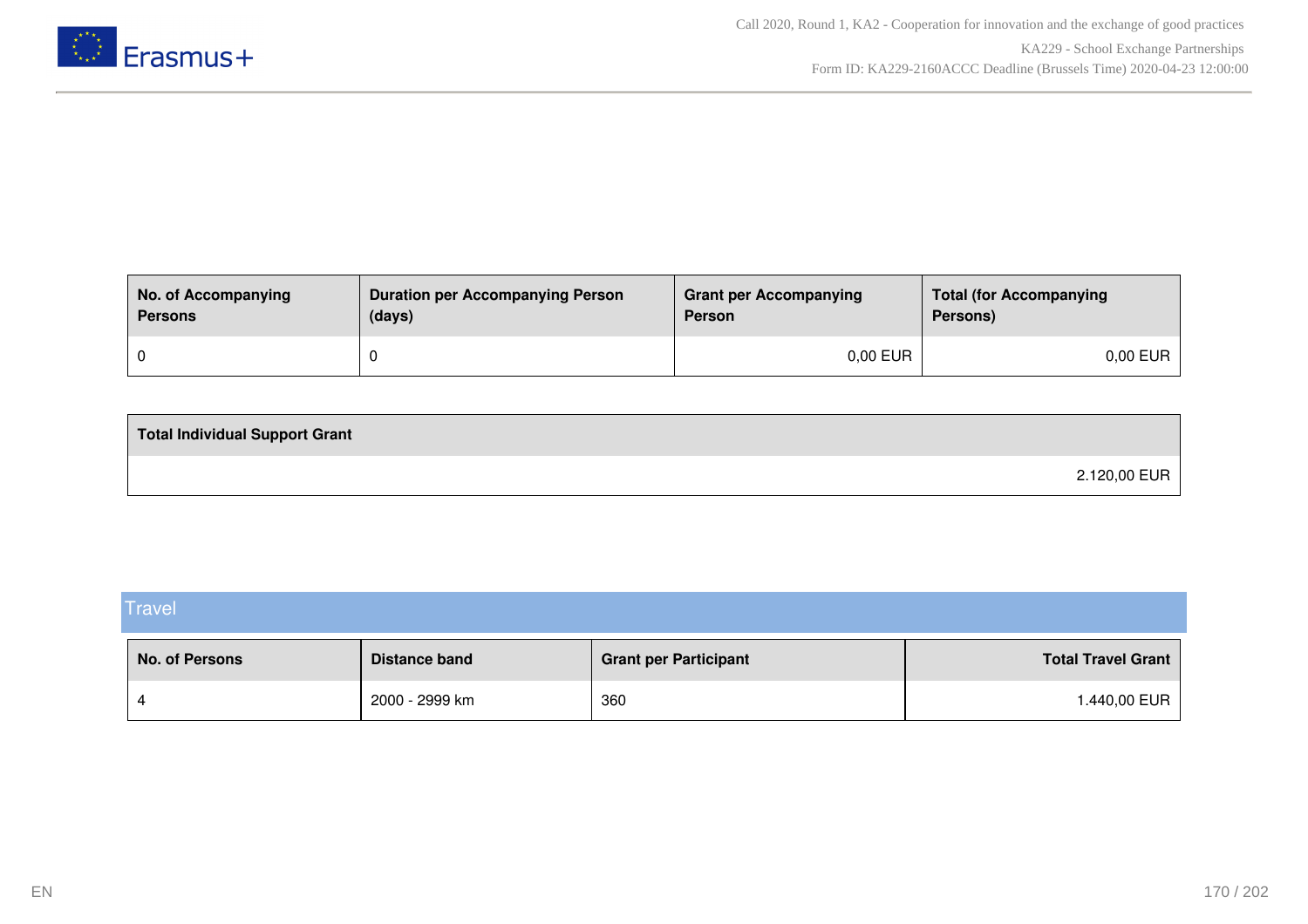

Request Exceptional Costs for Expensive Travel

# Activity Budget

| <b>Budget Items</b>       | Grant         |
|---------------------------|---------------|
| Travel                    | 6.860,00 EUR  |
| <b>Individual Support</b> | 10.600,00 EUR |
| <b>Total Grant</b>        | 17.460,00 EUR |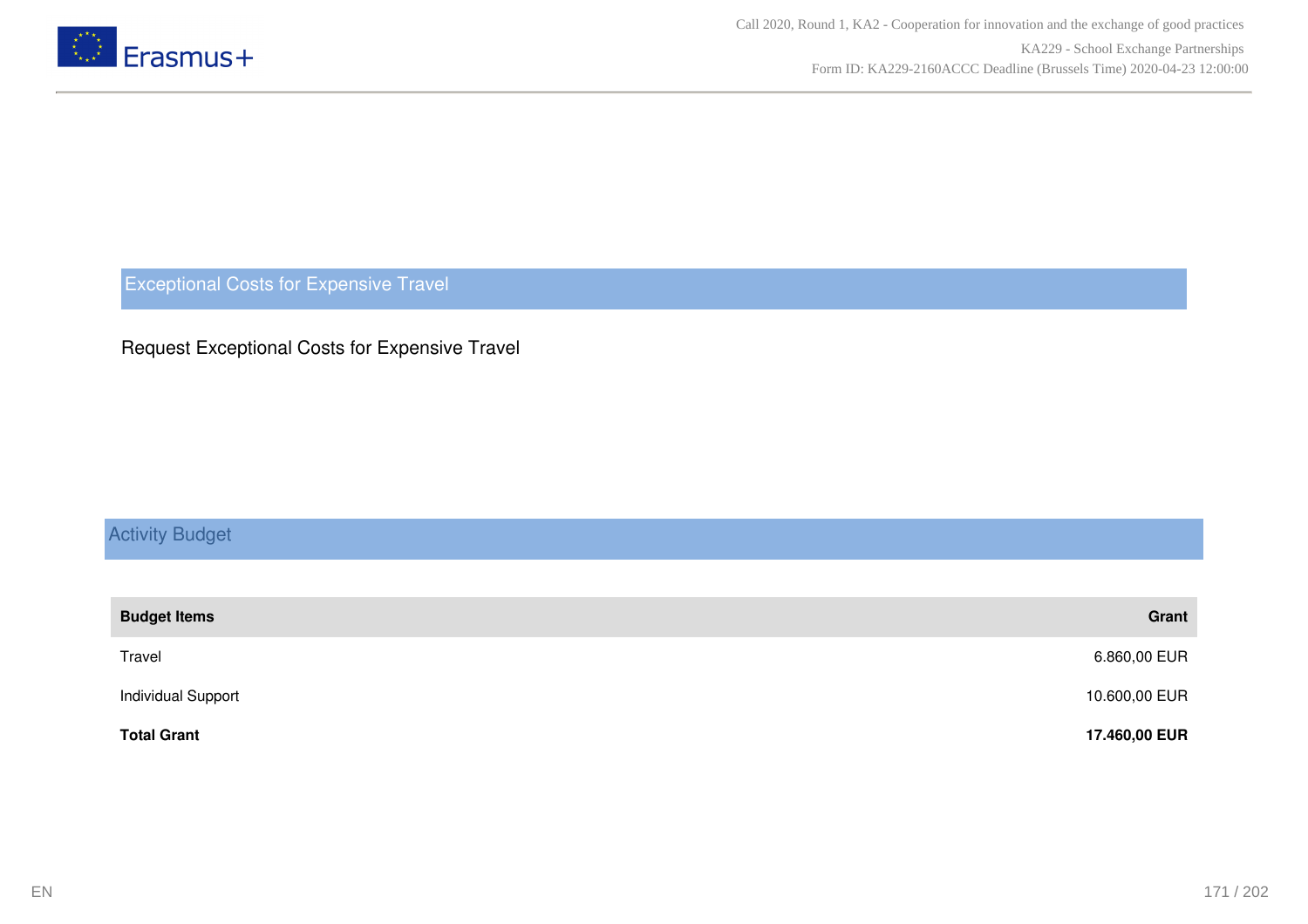

#### Activity Details (C6)

In this section, you are asked to provide details about this specific activity. The section consists of two parts: Activity Details and Groups of Participants.

In the first part (Activity Details) you are asked to provide information about the planned activity as a whole (e.g. its venue, duration, etc.), to define the activity's lead organisation, and to list the other participating organisations. The lead organisation is typically the one hosting the activity in its premises. In case you decide to organise the activity outside of the lead organisation's premises, you must respect the detailed rules provided in the Programme Guide and you need to provide an explanation for this choice as part of the activity description. The other participating organisations are all project partners who will send their participants to take part in the activity. Adding a partner organisation to the list of participating organisations will allow you to ask funding for their participants in the second part of this section.

In the second part (Groups of Participants) you are asked to provide some details about the participants who will take part in this activity. The main purpose of this section is to calculate the budget that the project will receive for the participants' travel, individual support and other expenses. The participants are organised in groups for easier calculation. Each group and its budget are linked to their sending organisation.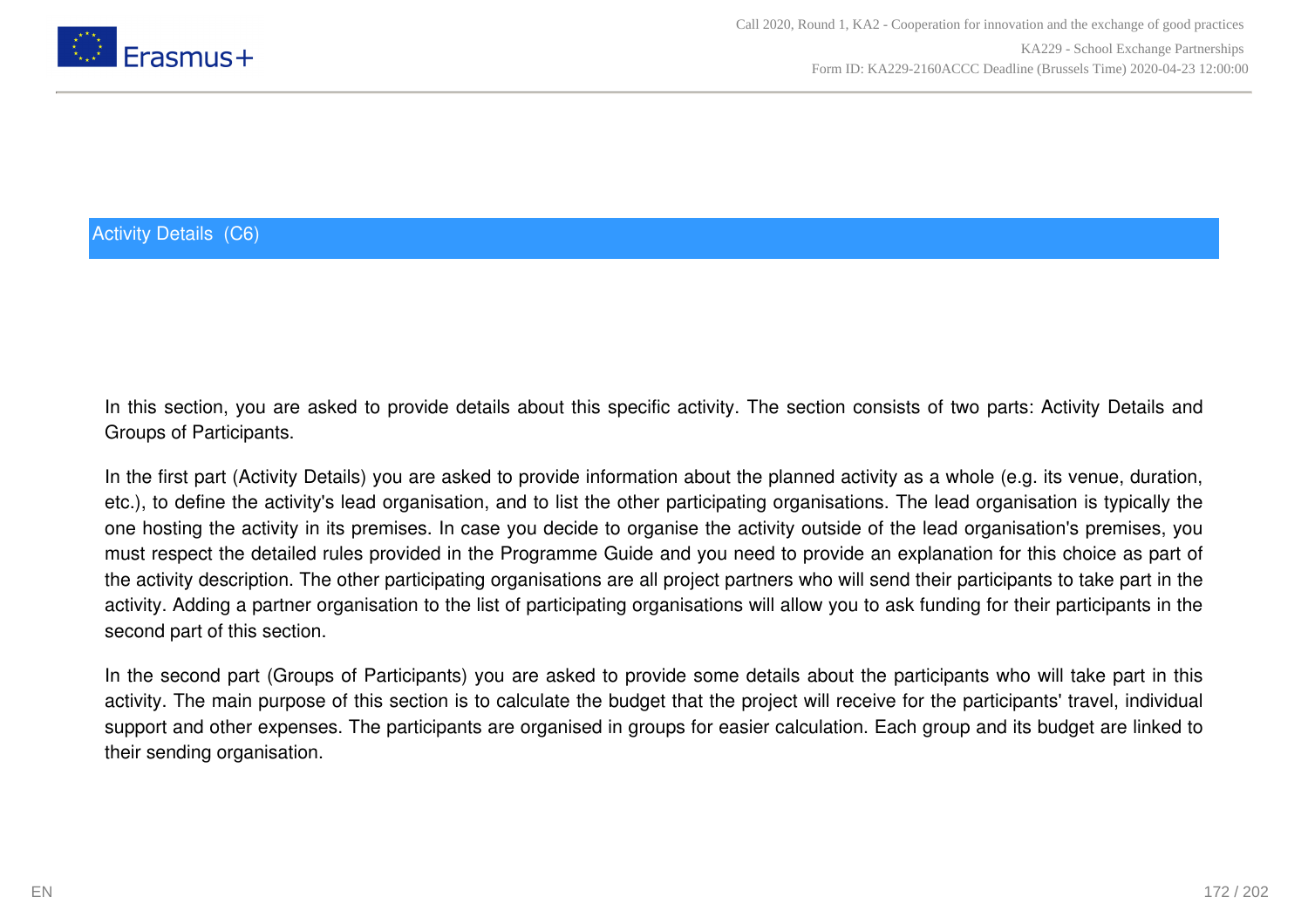

| <b>Field</b>                                                                           | <b>SCHOOLS</b> |                                                 | <b>Activity Type</b> |   |                         | Short-term joint staff training events |         |
|----------------------------------------------------------------------------------------|----------------|-------------------------------------------------|----------------------|---|-------------------------|----------------------------------------|---------|
| <b>Activity Title</b>                                                                  |                | Children learning environment                   |                      |   |                         |                                        |         |
| <b>Leading Organisation</b>                                                            |                | Tallinna Lasteaed Vesiroos (E10205737, Estonia) |                      |   |                         |                                        |         |
| <b>Participating Organisations</b>                                                     |                |                                                 |                      |   |                         |                                        |         |
| 4th Kindergarden of Agios Nikolaos (4ο Νηπιαγωγείο Αγίου Νικολάου) (E10205737, Greece) |                |                                                 |                      |   |                         |                                        |         |
| EI SOL DE PORTOCARRERO(E10205737, Spain)                                               |                |                                                 |                      |   |                         |                                        |         |
| kindergarten 8 "Bodra smyana" (E10205737, Bulgaria)                                    |                |                                                 |                      |   |                         |                                        |         |
| Rigas 224. pirmsskolas izglitibas iestade(E10205737, Latvia)                           |                |                                                 |                      |   |                         |                                        |         |
| Vrije gesubsidieerde kleuterschool de kleuterark(E10205737, Belgium)                   |                |                                                 |                      |   |                         |                                        |         |
| <b>Starting Period</b>                                                                 | $04 -$<br>2022 | Duration(days)                                  |                      | 4 | <b>Country of Venue</b> |                                        | Estonia |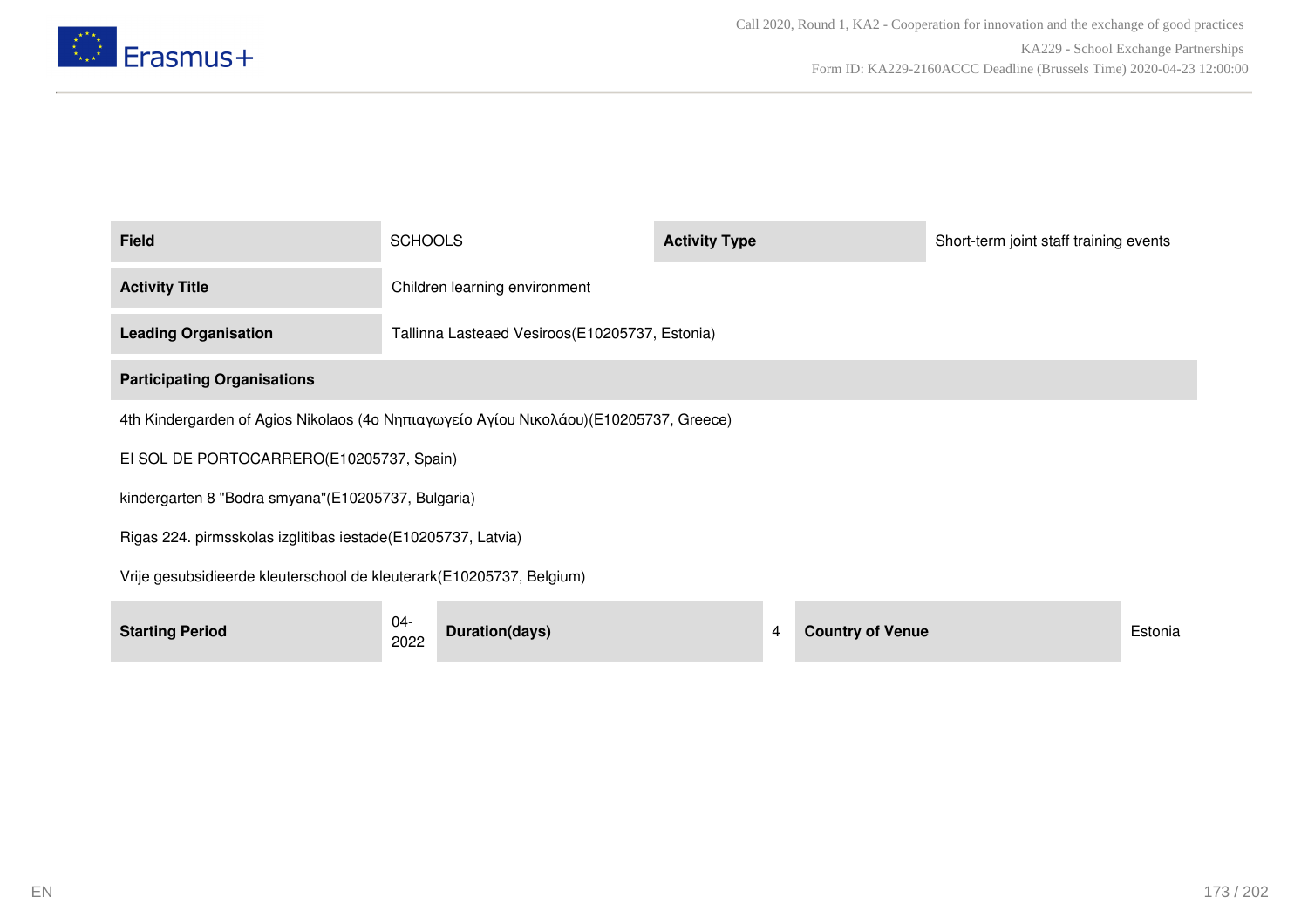

#### **Description of the activity:**

- Describe the content, methodology and expected results of the activity.

- How is it going to be related to or integrated with the normal activities of the involved schools?

Activity:

1st day: Introduction of Estonian pre-schools education system and education programmes, exchange of good practice, job shadowing in groups showing the STEAM learning as integrated learning where creativity, problem solving, and collaboration are central. Technological wisdom as well as creative approaches, problem solving, teamwork skills.

2nd day: Workshop at TalTech Mektory Center, HITSA Smart Class visit, study visit to Tallinna Saksa Gümnaasium. We will discuss on such issues as how STE(A)M skills can help in the future workplace, how STEAM learning from early childhood supports children's personality development and brings joy of exploration and discovery.

3rd day: study visit to neighbourhood pre-schools – what is Roboaed (Robot garden), a playful and age-appropriate learning environment. How teachers can support children in developing STEAM skills by providing them with a variety of opportunities and materials in the playroom. Through hands-on activities, children learn more.

4st day: Seminar and discussion – the best learning environment – how to create, what is most important - the process or the result. Summary of all LTTA, discussions and reflections.

Expected results:

- the teachers have gotten new knowledge and ideas, how to support children creativity and development through the integration of the principles of STEAM learning.

- a STEAM teacher will become an example for others by directing children to develop their abilities through discovery, backed by curiosity and a desire to learn. - an environment is created that nurtures children's creativity and thirst for knowledge.

Along the visiting partners the teaching staff and administration of the hosting partner will be involved in the preparation and organising the activity. Learning activities will be coordinated with the school's day-to-day curriculum, a timetable will be drawn up for teachers to take part in the project activities without disturbing the learning process.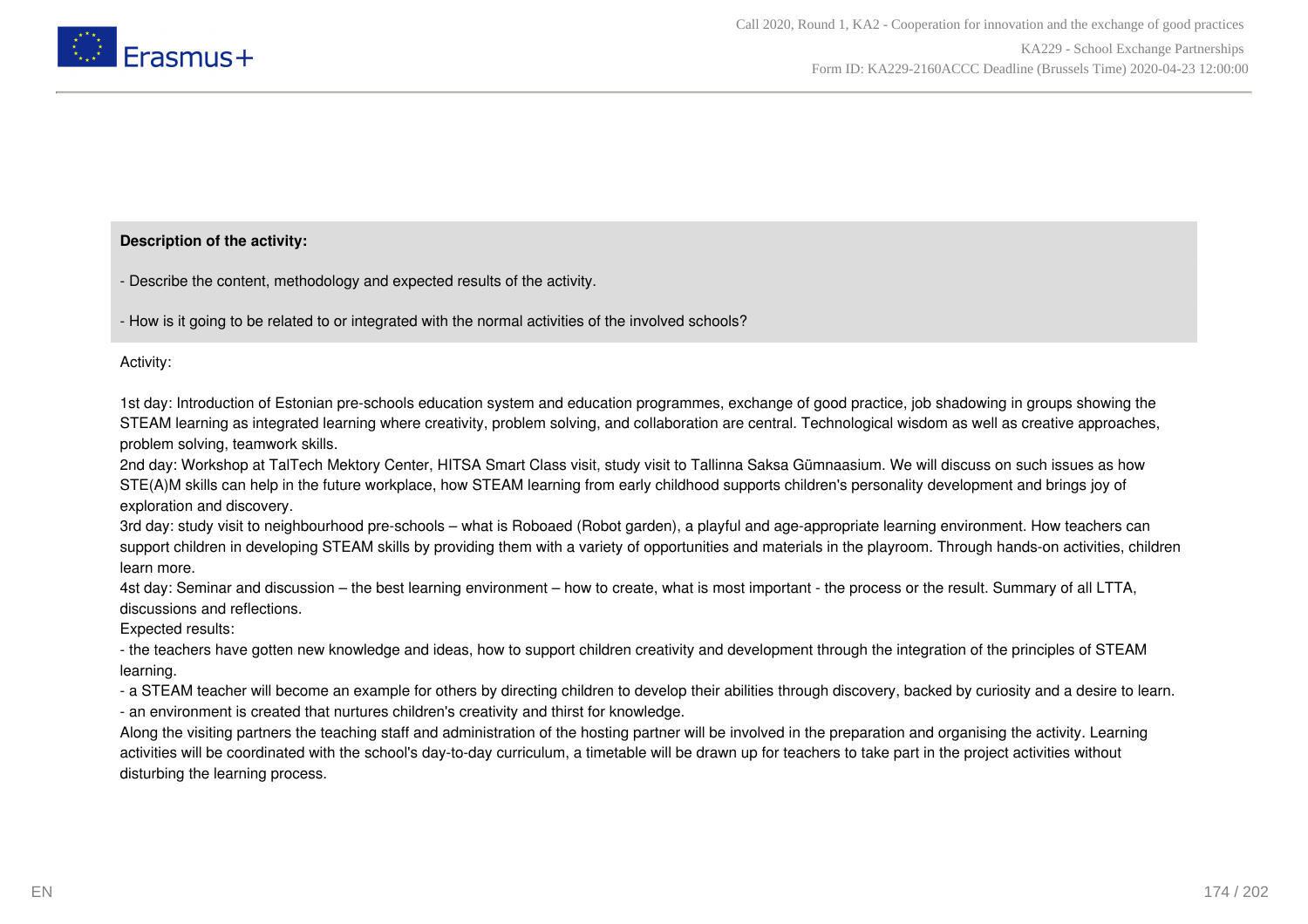

**How is participation in this activity going to benefit the involved participants?**

1) Summarized knowledge of Estonian educational system to meet common goal – to ensure high quality early childhood and care in particular STE(A)M and outdoor teaching. This knowledge will be used in elaborating common method which will be aimed to use in all countries and pre-school institution where it is relevant;

2) Have gotten practical experience in pre-school teaching process in Estonia. The gained experience will be used in everyday teaching process in home countries and will be shared with other teachers at home institution;

3) Have developed new teaching approaches and methods which will contribute in developing common method;

4) Elaborated dissemination materials to spread other stakeholders and used in dissemination events, as well published in internet resources, project open platform;

5) Strengthened cooperation of parents and its involvement of children education and which will lead to increased basic competencies of the children;

6) Improved knowledge of English and communication skills of ECEC pedagogical staff.

#### Summary of Groups of Participants

In the following table, please define the groups of participants who will require funding to participate in this activity. Participants who do not require funding (for example local participants) do not need to be specified in this part.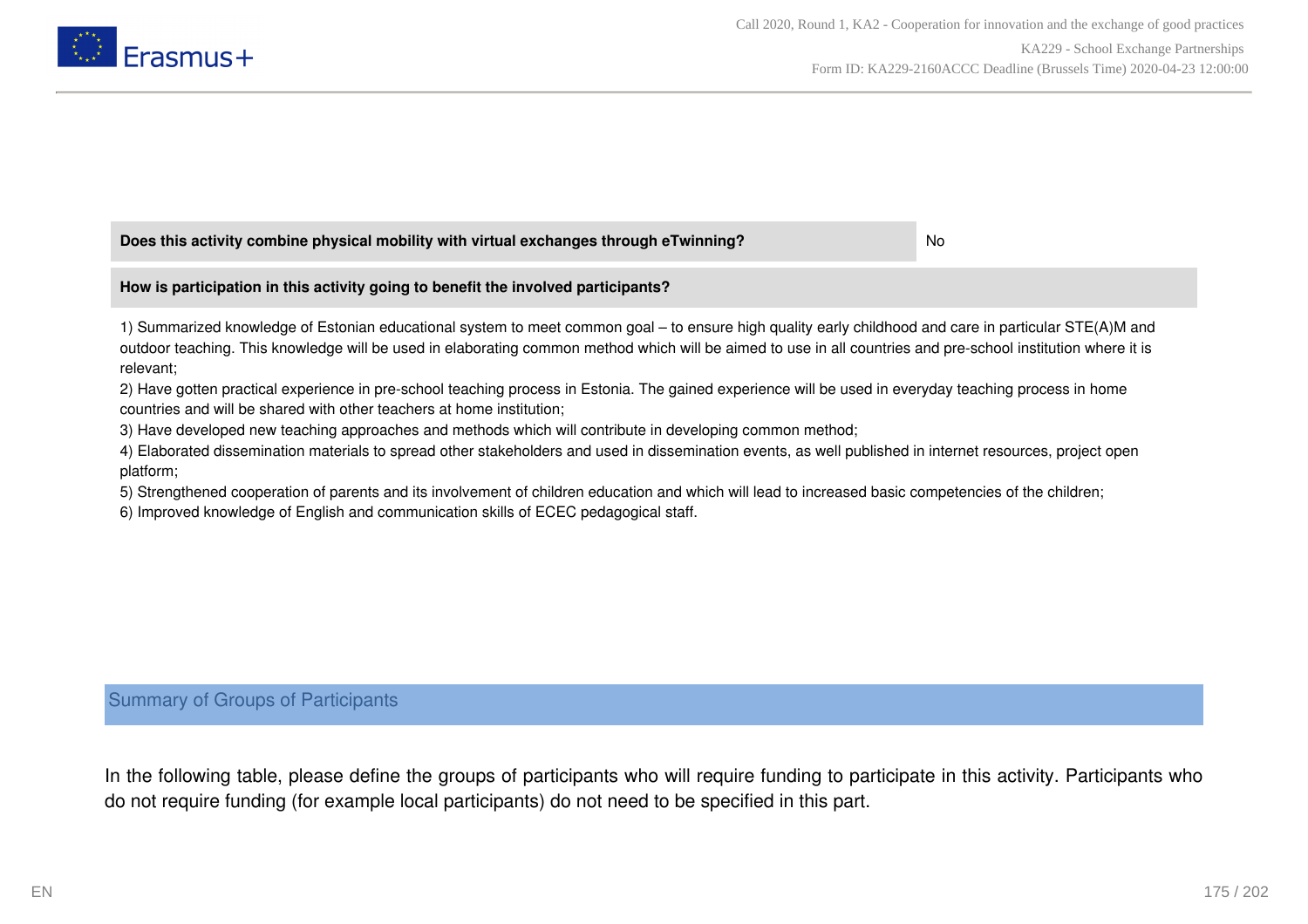

| ID             | <b>Sending Organisation</b>                                                               | <b>Distance</b><br><b>Band</b> | <b>Duration</b><br>(days) | No. of<br><b>Participants</b> | <b>No. of Accompanying</b><br><b>Persons</b> | Grant                  |
|----------------|-------------------------------------------------------------------------------------------|--------------------------------|---------------------------|-------------------------------|----------------------------------------------|------------------------|
|                | Rigas 224. pirmsskolas izglitibas iestade(E10244580, Latvia)                              | 100-499 km                     | 6                         | 4                             | 0                                            | 3.264,00<br><b>EUR</b> |
| $\overline{2}$ | Vrije gesubsidieerde kleuterschool de kleuterark(E10174058,<br>Belgium)                   | 500-1999<br>km                 | 6                         | 4                             | 0                                            | 3.644,00<br><b>EUR</b> |
| 3              | EI SOL DE PORTOCARRERO(E10113076, Spain)                                                  | 3000-3999<br>km                | 6                         | 4                             | 0                                            | 4.664,00<br><b>EUR</b> |
| $\overline{4}$ | 4th Kindergarden of Agios Nikolaos (4ο Νηπιαγωγείο Αγίου<br>Νικολάου) (Ε10246710, Greece) | 2000-2999<br>km                | 6                         | 4                             | 0                                            | 3.984,00<br><b>EUR</b> |
| 5              | kindergarten 8 "Bodra smyana" (E10080547, Bulgaria)                                       | 500-1999<br>km                 | 6                         | 4                             | 0                                            | 3.644,00<br><b>EUR</b> |

# Group of Participants (1, C6 (Children learning environment))

To request funds for participants in this group, please complete the information below.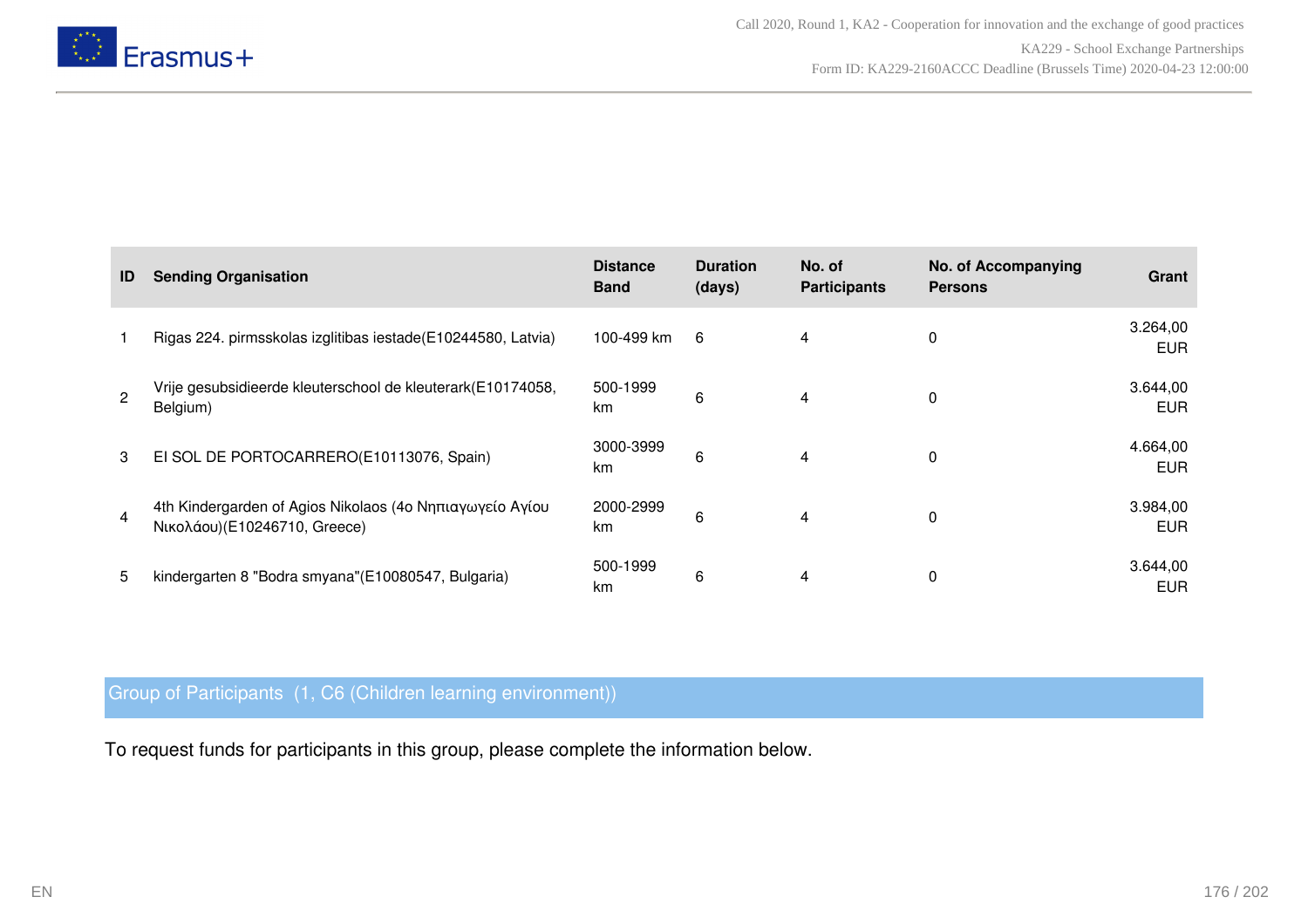

Please note that there are two categories of persons who can be funded: people directly taking part in the planned activity (always referred to as participants) and accompanying persons. Accompanying persons include teachers or other staff travelling together with pupils, as well as assistants supporting participants with special needs.

Grant rates for Individual Support are different for participants and accompanying persons. Therefore, you need to specify the requested duration for Individual Support separately for the two categories of persons. At the same time, grants for travel are the same for participants and accompanying persons. Therefore, for travel you should add together all persons requiring a grant.

| <b>Sending Organisation</b>                        | <b>Country of Venue</b> |
|----------------------------------------------------|-------------------------|
| Rigas 224. pirmsskolas izglitibas iestade / Latvia | Estonia                 |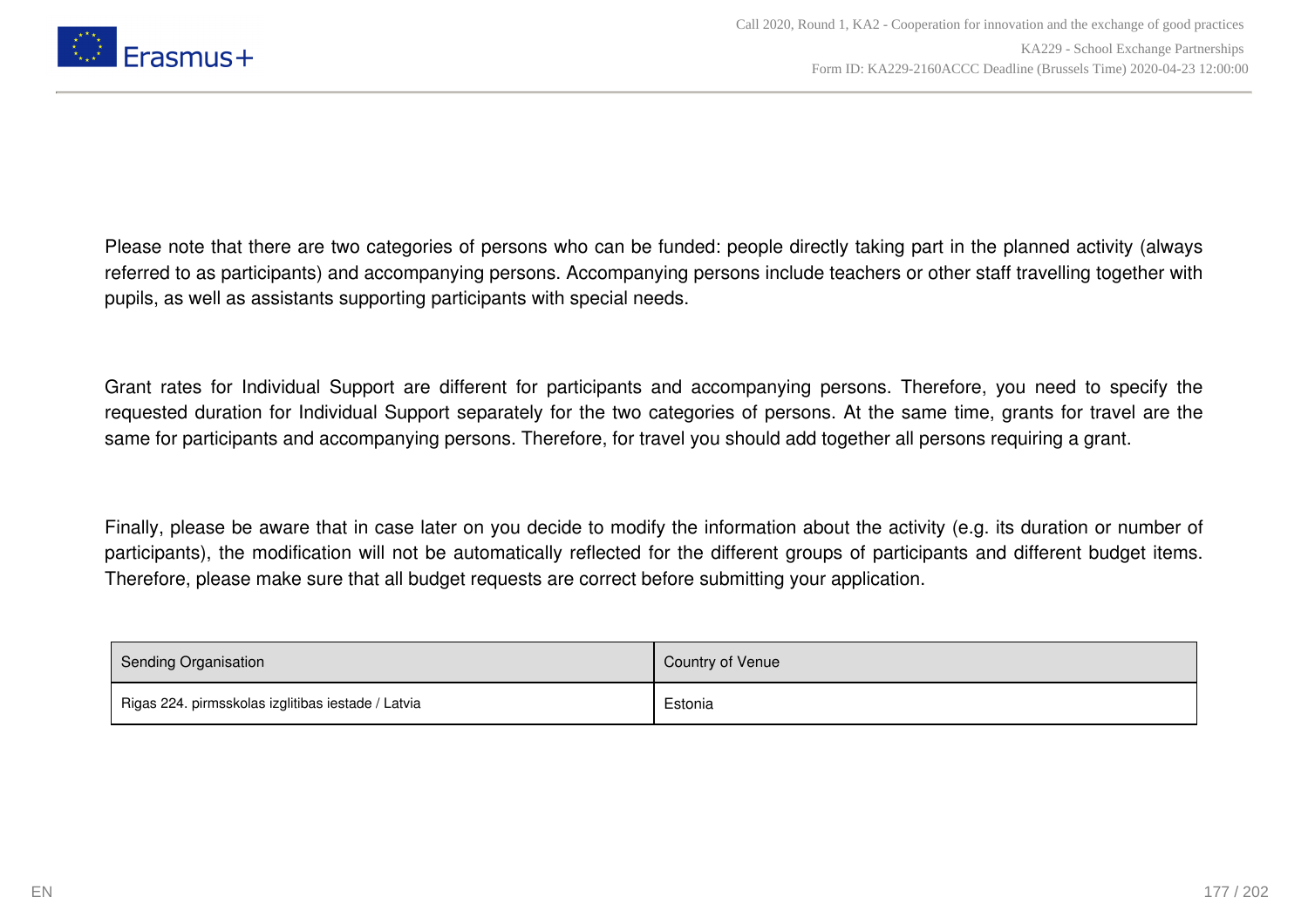

| No. of Participants | No. of Accompanying Persons | Total No. of<br>Participants and<br>accompanying<br>persons |
|---------------------|-----------------------------|-------------------------------------------------------------|
|                     | c<br>U                      |                                                             |

Group of Participants - Budget

## Individual Support

| <b>No. of Participants</b> | <b>Duration per Participant (days)</b> | <b>Grant per Participant</b> | <b>Total (for Participants)</b> |
|----------------------------|----------------------------------------|------------------------------|---------------------------------|
|                            |                                        | 636,00 EUR                   | 2.544,00 EUR                    |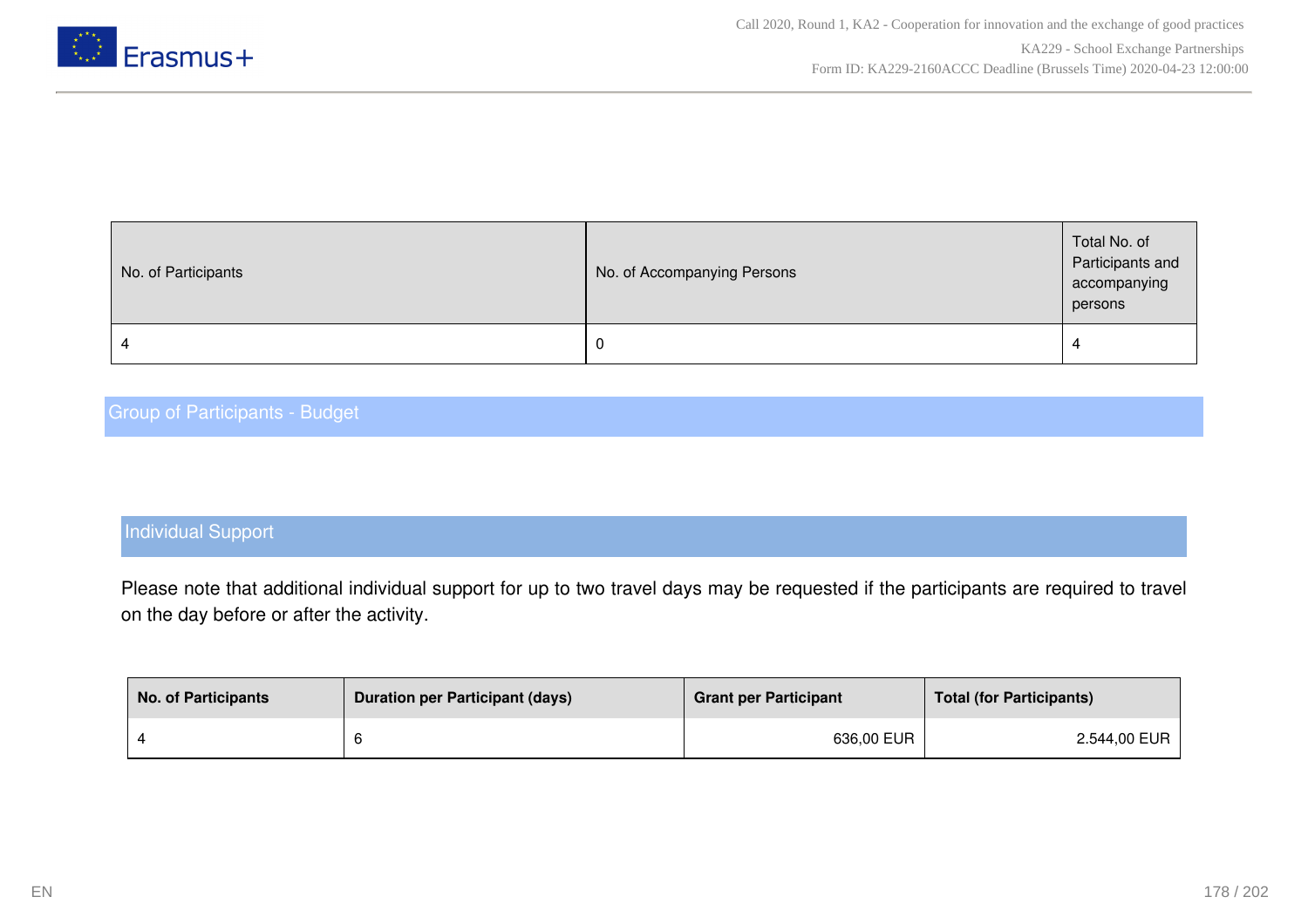

| No. of Accompanying | Duration per Accompanying Person | <b>Grant per Accompanying</b> | <b>Total (for Accompanying</b> |
|---------------------|----------------------------------|-------------------------------|--------------------------------|
| <b>Persons</b>      | (days)                           | <b>Person</b>                 | Persons)                       |
|                     |                                  | 0,00 EUR                      | $0,00$ EUR                     |

| Total Individual Support Grant |              |
|--------------------------------|--------------|
|                                | 2.544,00 EUR |

| <b>Travel</b>         |                      |                              |                           |
|-----------------------|----------------------|------------------------------|---------------------------|
| <b>No. of Persons</b> | <b>Distance band</b> | <b>Grant per Participant</b> | <b>Total Travel Grant</b> |
|                       | 100 - 499 km         | 180                          | 720,00 EUR                |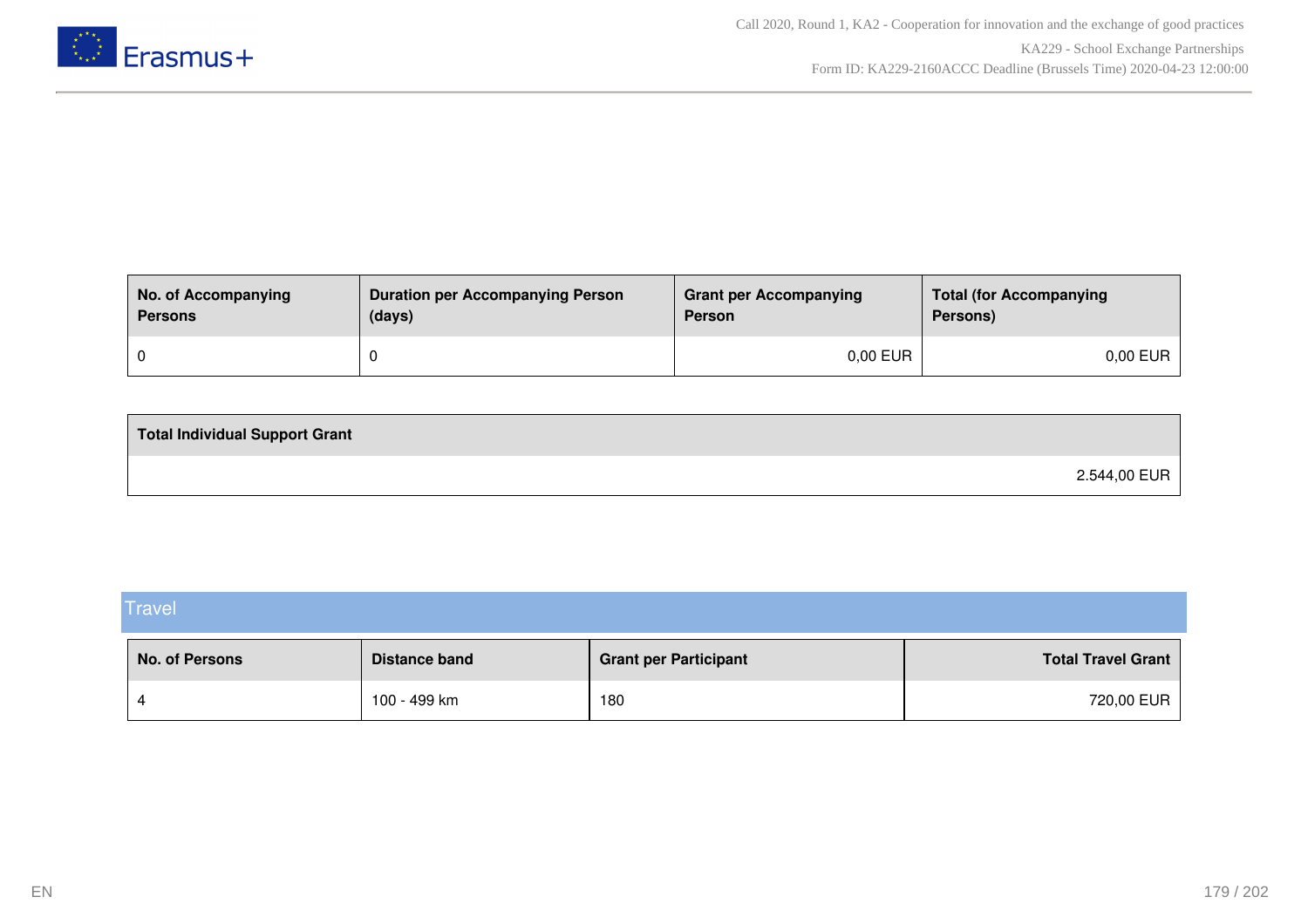

Request Exceptional Costs for Expensive Travel

### Group of Participants (2, C6 (Children learning environment))

To request funds for participants in this group, please complete the information below.

Please note that there are two categories of persons who can be funded: people directly taking part in the planned activity (always referred to as participants) and accompanying persons. Accompanying persons include teachers or other staff travelling together with pupils, as well as assistants supporting participants with special needs.

Grant rates for Individual Support are different for participants and accompanying persons. Therefore, you need to specify the requested duration for Individual Support separately for the two categories of persons. At the same time, grants for travel are the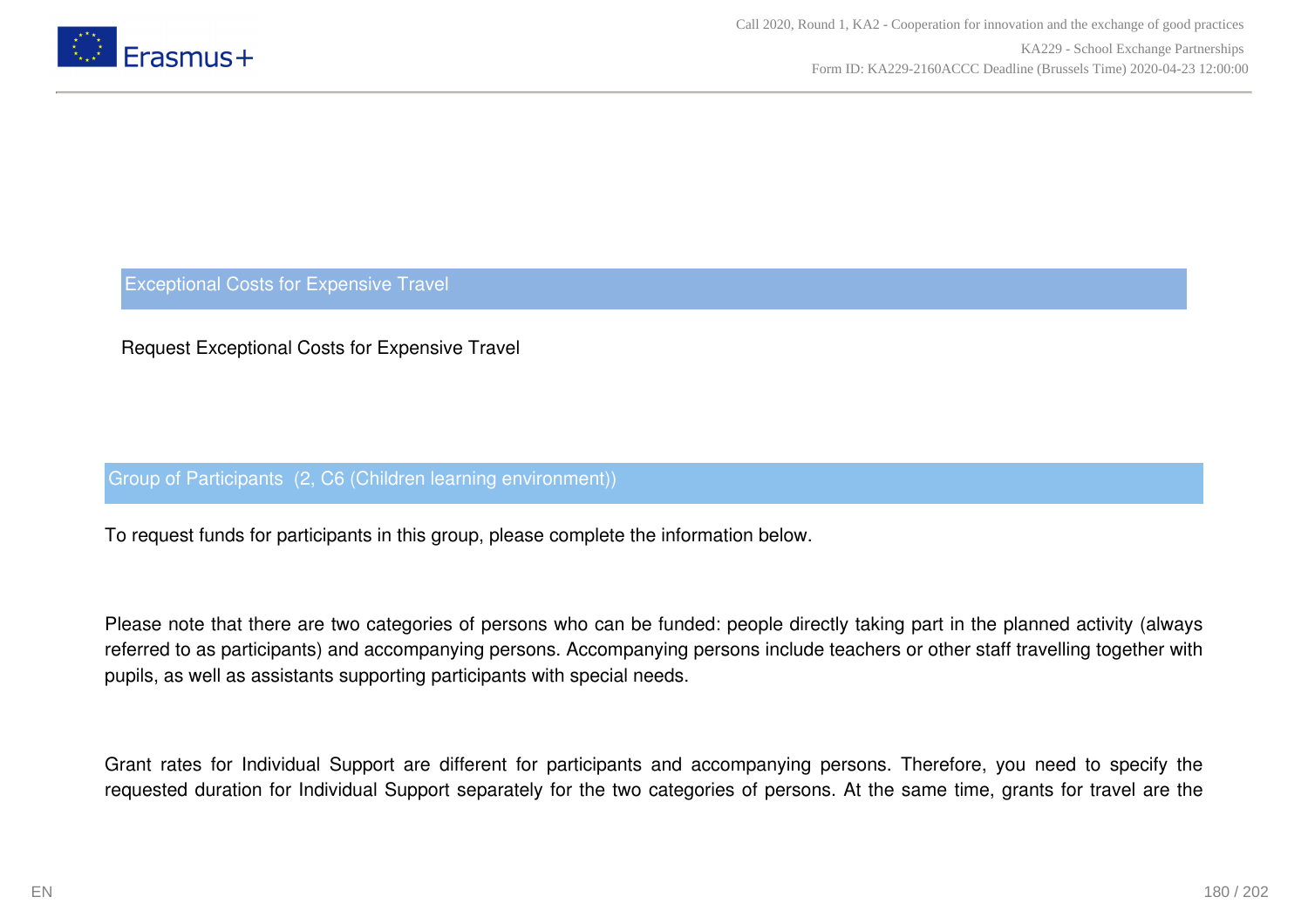

same for participants and accompanying persons. Therefore, for travel you should add together all persons requiring a grant.

| <b>Sending Organisation</b>                                |   | Country of Venue            |                                                                |
|------------------------------------------------------------|---|-----------------------------|----------------------------------------------------------------|
| Vrije gesubsidieerde kleuterschool de kleuterark / Belgium |   | Estonia                     |                                                                |
| No. of Participants                                        |   | No. of Accompanying Persons | Total No. of<br>Participants<br>and<br>accompanying<br>persons |
| 4                                                          | 0 |                             | 4                                                              |

| <b>Group of Participants - Budget</b> |  |  |
|---------------------------------------|--|--|
|                                       |  |  |
|                                       |  |  |
|                                       |  |  |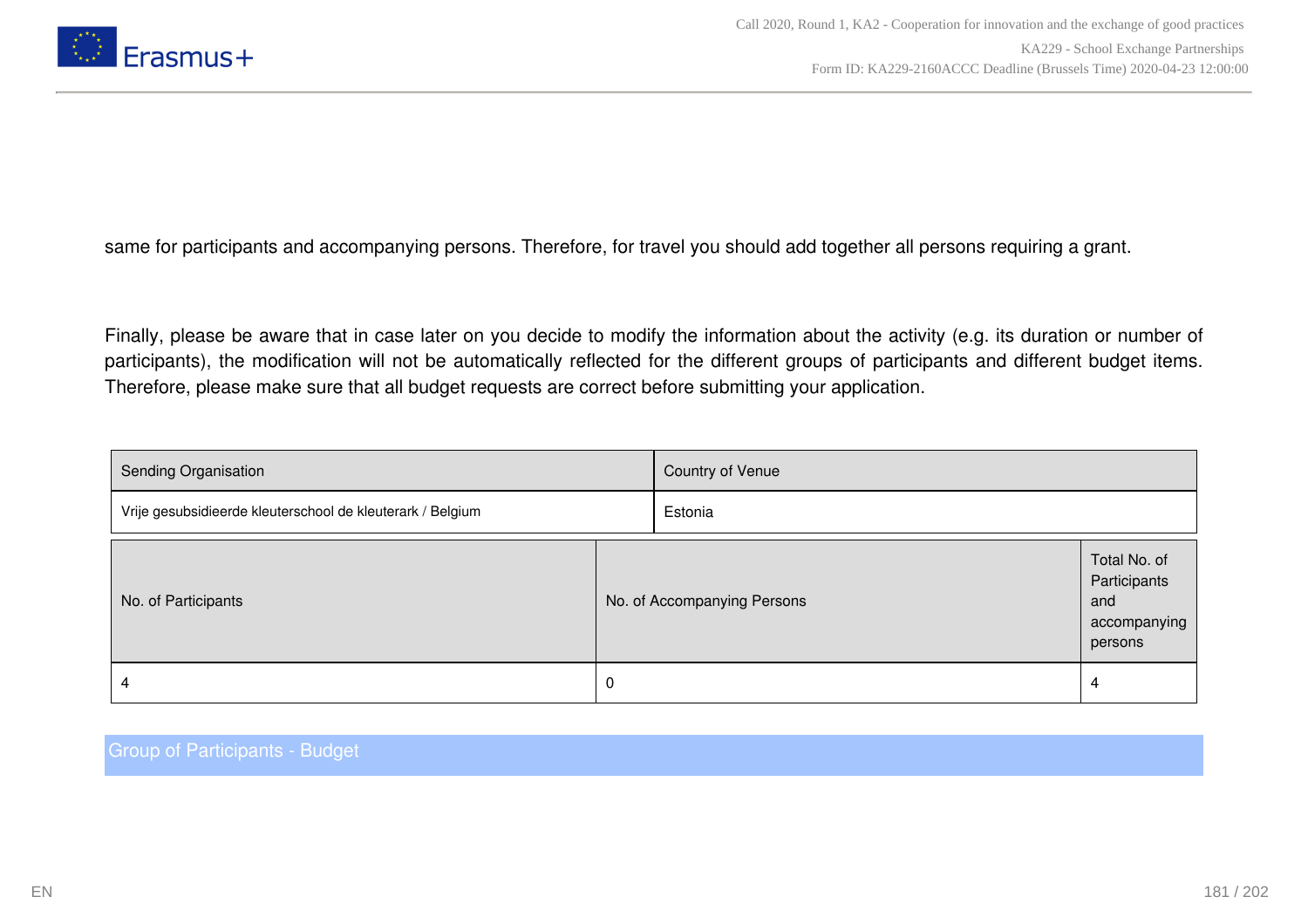

### Individual Support

| <b>No. of Participants</b> | <b>Duration per Participant (days)</b> | <b>Grant per Participant</b> | <b>Total (for Participants)</b> |
|----------------------------|----------------------------------------|------------------------------|---------------------------------|
|                            |                                        | 636,00 EUR                   | 2.544,00 EUR                    |

| No. of Accompanying | Duration per Accompanying Person | <b>Grant per Accompanying</b> | Total (for Accompanying |
|---------------------|----------------------------------|-------------------------------|-------------------------|
| <b>Persons</b>      | (days)                           | <b>Person</b>                 | Persons)                |
|                     |                                  | 0,00 EUR                      | $0,00$ EUR              |

| Total Individual Support Grant |              |
|--------------------------------|--------------|
|                                | 2.544,00 EUR |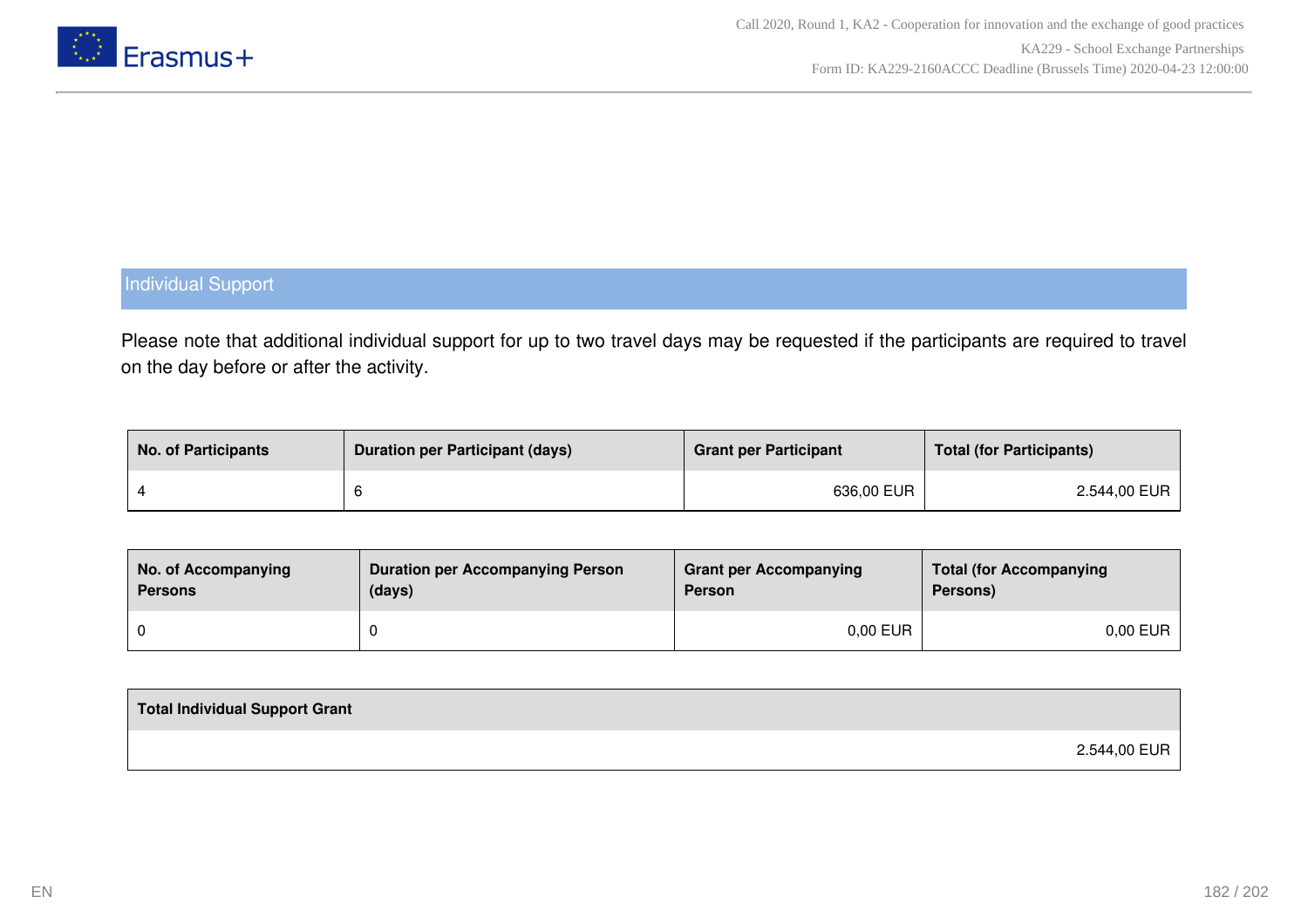

| <b>Travel</b>         |                      |                              |                           |  |
|-----------------------|----------------------|------------------------------|---------------------------|--|
| <b>No. of Persons</b> | <b>Distance band</b> | <b>Grant per Participant</b> | <b>Total Travel Grant</b> |  |
| 4                     | 500 - 1999 km        | 275                          | 1.100,00 EUR              |  |

Request Exceptional Costs for Expensive Travel

Group of Participants (3, C6 (Children learning environment))

To request funds for participants in this group, please complete the information below.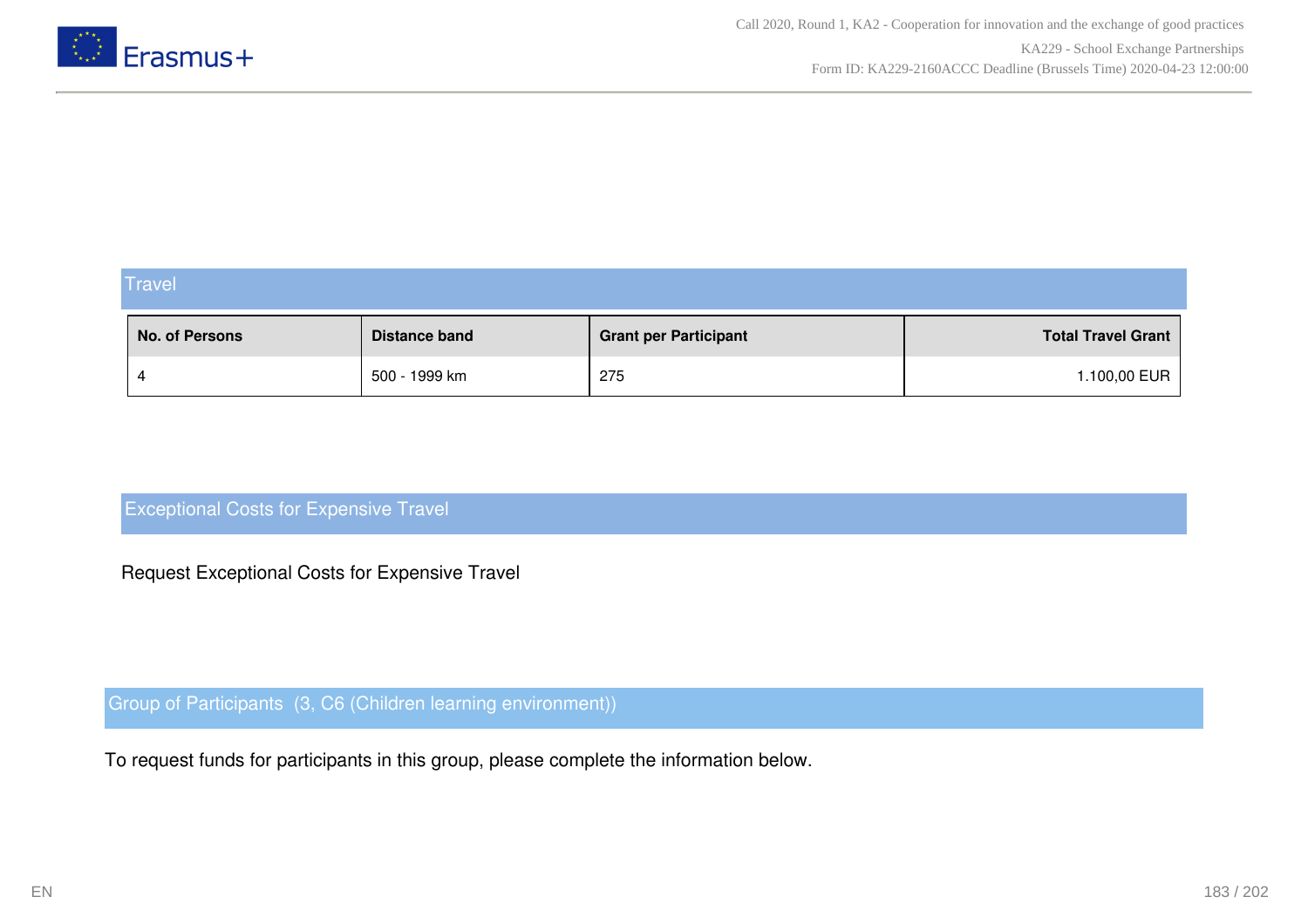

Please note that there are two categories of persons who can be funded: people directly taking part in the planned activity (always referred to as participants) and accompanying persons. Accompanying persons include teachers or other staff travelling together with pupils, as well as assistants supporting participants with special needs.

Grant rates for Individual Support are different for participants and accompanying persons. Therefore, you need to specify the requested duration for Individual Support separately for the two categories of persons. At the same time, grants for travel are the same for participants and accompanying persons. Therefore, for travel you should add together all persons requiring a grant.

| <b>Sending Organisation</b>    | Country of Venue |
|--------------------------------|------------------|
| EI SOL DE PORTOCARRERO / Spain | Estonia          |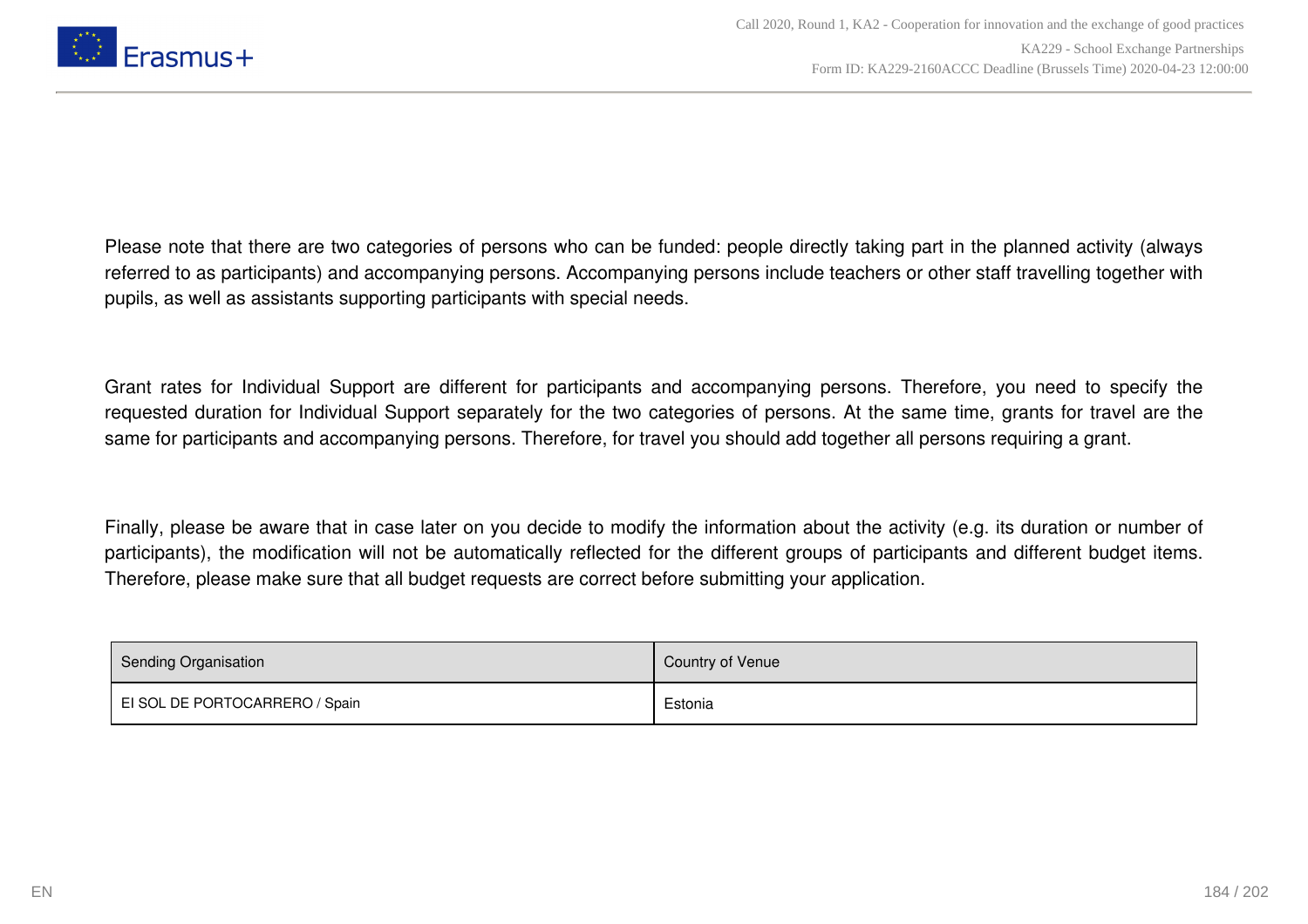

| No. of Participants | No. of Accompanying Persons | Total No. of<br>Participants and<br>accompanying<br>persons |
|---------------------|-----------------------------|-------------------------------------------------------------|
|                     | c<br>U                      |                                                             |

Group of Participants - Budget

### Individual Support

| <b>No. of Participants</b> | <b>Duration per Participant (days)</b> | <b>Grant per Participant</b> | <b>Total (for Participants)</b> |
|----------------------------|----------------------------------------|------------------------------|---------------------------------|
|                            |                                        | 636,00 EUR                   | 2.544,00 EUR                    |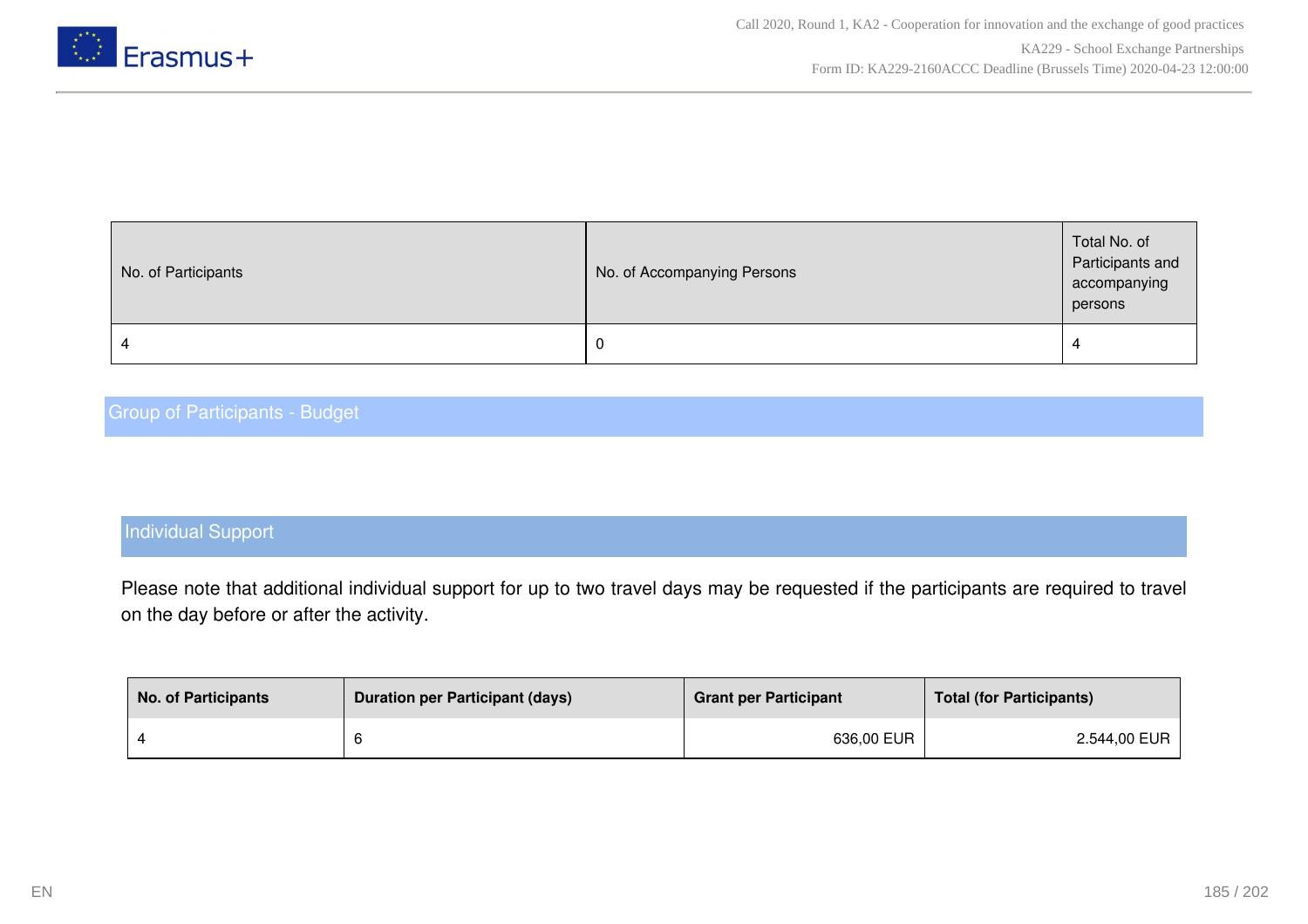

| No. of Accompanying | Duration per Accompanying Person | <b>Grant per Accompanying</b> | Total (for Accompanying |
|---------------------|----------------------------------|-------------------------------|-------------------------|
| <b>Persons</b>      | (days)                           | <b>Person</b>                 | Persons)                |
|                     |                                  | 0,00 EUR                      | $0,00$ EUR $\parallel$  |

| <b>Total Individual Support Grant</b> |              |
|---------------------------------------|--------------|
|                                       | 2.544,00 EUR |

| <b>Travel</b>         |                      |                              |                           |  |
|-----------------------|----------------------|------------------------------|---------------------------|--|
| <b>No. of Persons</b> | <b>Distance band</b> | <b>Grant per Participant</b> | <b>Total Travel Grant</b> |  |
|                       | 3000 - 3999 km       | 530                          | 2.120,00 EUR              |  |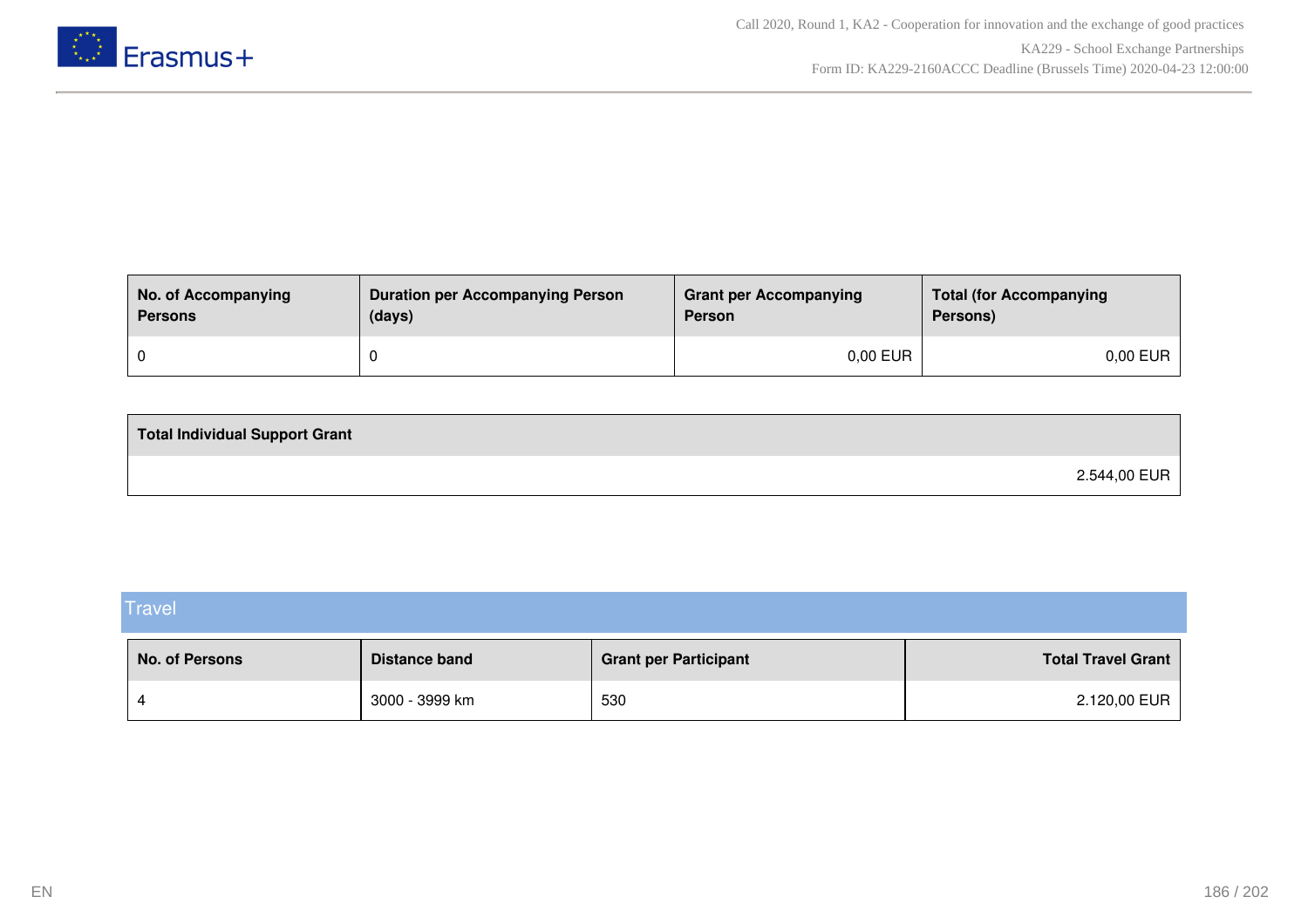

Request Exceptional Costs for Expensive Travel

#### Group of Participants (4, C6 (Children learning environment))

To request funds for participants in this group, please complete the information below.

Please note that there are two categories of persons who can be funded: people directly taking part in the planned activity (always referred to as participants) and accompanying persons. Accompanying persons include teachers or other staff travelling together with pupils, as well as assistants supporting participants with special needs.

Grant rates for Individual Support are different for participants and accompanying persons. Therefore, you need to specify the requested duration for Individual Support separately for the two categories of persons. At the same time, grants for travel are the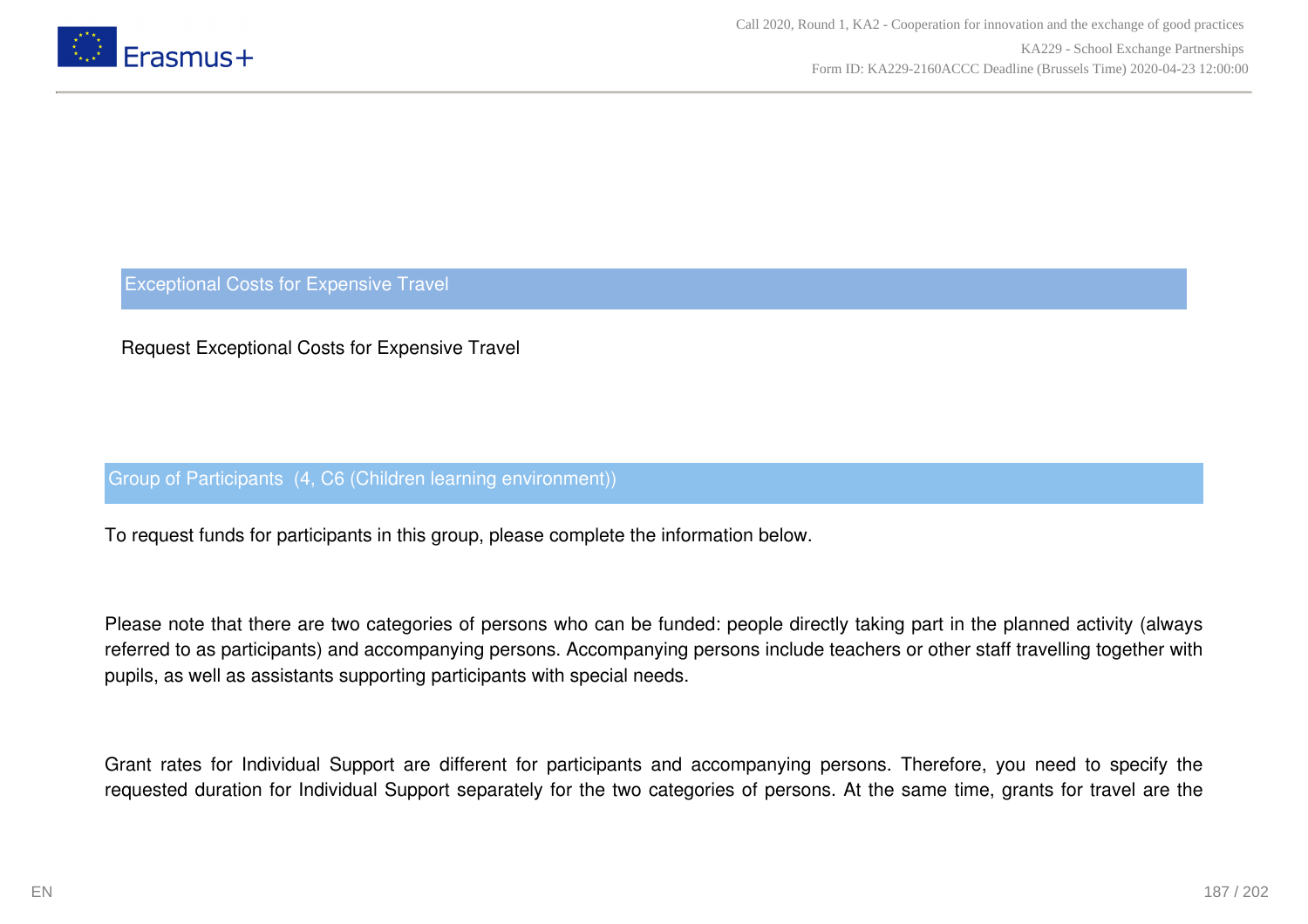

same for participants and accompanying persons. Therefore, for travel you should add together all persons requiring a grant.

| <b>Sending Organisation</b>                                                 |   | Country of Venue            |                                                                |
|-----------------------------------------------------------------------------|---|-----------------------------|----------------------------------------------------------------|
| 4th Kindergarden of Agios Nikolaos (4ο Νηπιαγωγείο Αγίου Νικολάου) / Greece |   | Estonia                     |                                                                |
| No. of Participants                                                         |   | No. of Accompanying Persons | Total No. of<br>Participants<br>and<br>accompanying<br>persons |
| 4                                                                           | 0 |                             | 4                                                              |

| <b>Group of Participants - Budget</b> |  |  |  |
|---------------------------------------|--|--|--|
|                                       |  |  |  |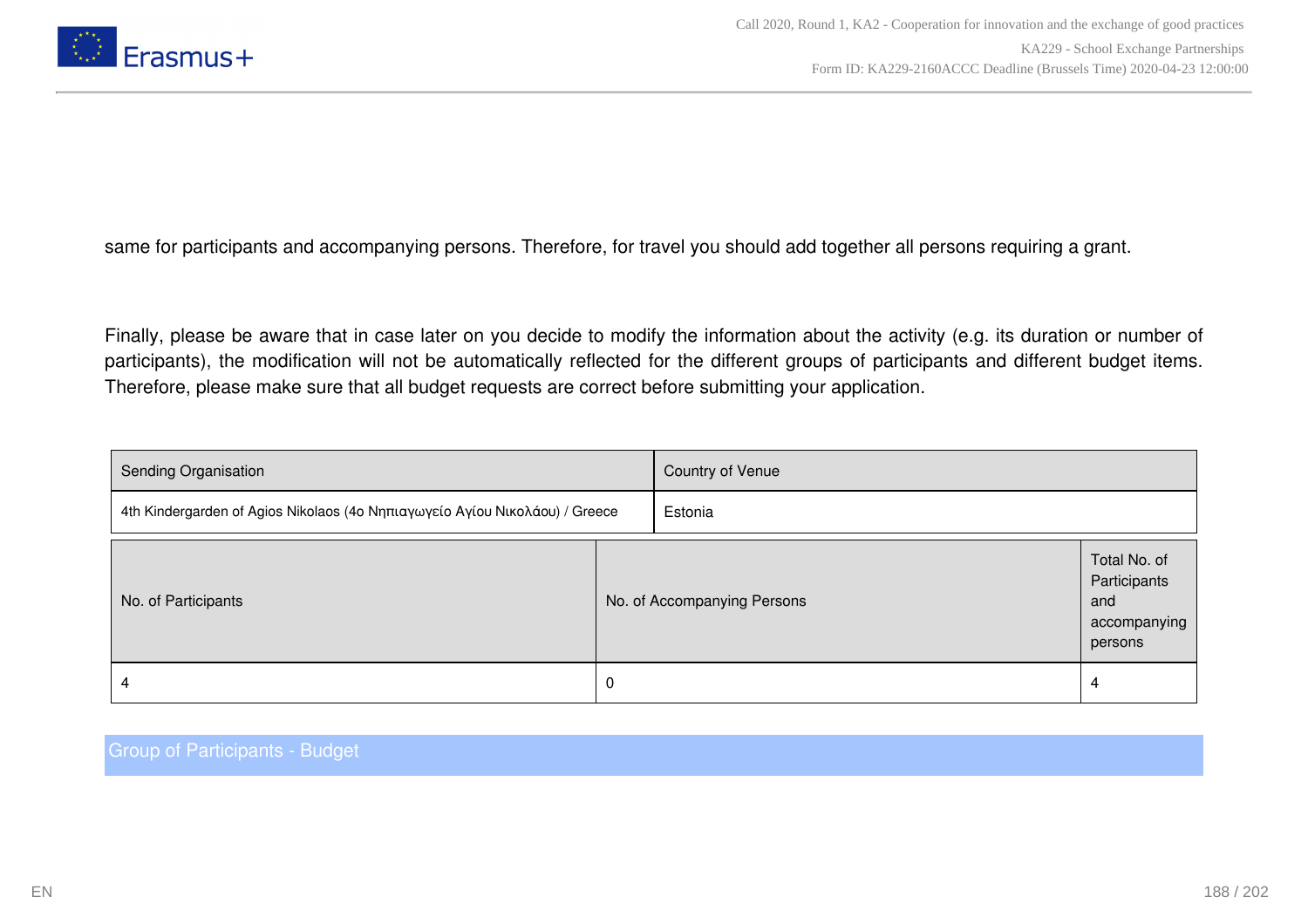

### Individual Support

| <b>No. of Participants</b> | <b>Duration per Participant (days)</b> | <b>Grant per Participant</b> | <b>Total (for Participants)</b> |
|----------------------------|----------------------------------------|------------------------------|---------------------------------|
|                            |                                        | 636,00 EUR                   | 2.544,00 EUR                    |

| No. of Accompanying | Duration per Accompanying Person | <b>Grant per Accompanying</b> | Total (for Accompanying |
|---------------------|----------------------------------|-------------------------------|-------------------------|
| <b>Persons</b>      | (days)                           | <b>Person</b>                 | Persons)                |
|                     |                                  | 0,00 EUR                      | $0,00$ EUR              |

| Total Individual Support Grant |              |
|--------------------------------|--------------|
|                                | 2.544,00 EUR |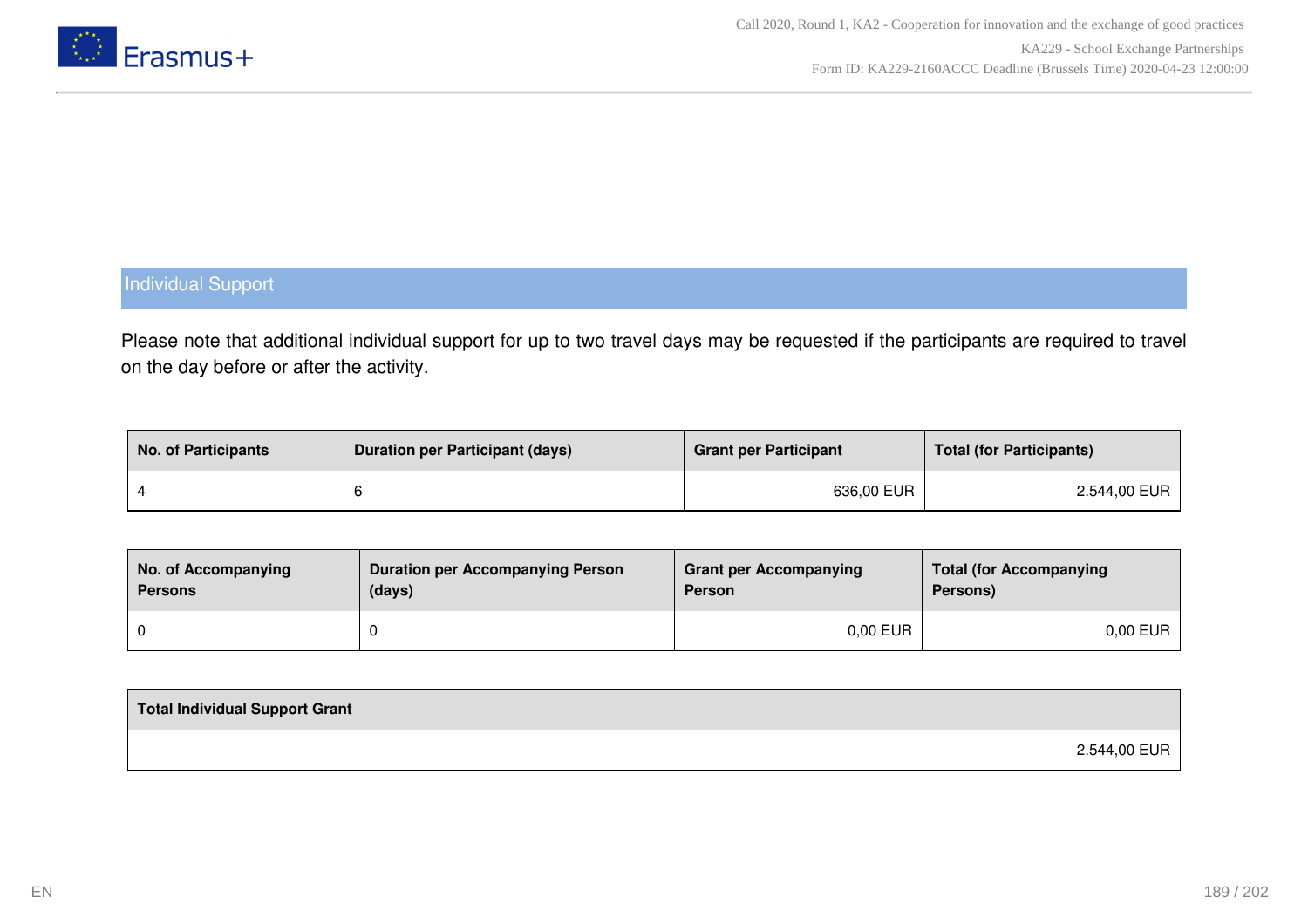

| <b>Travel</b>         |                      |                              |                           |  |
|-----------------------|----------------------|------------------------------|---------------------------|--|
| <b>No. of Persons</b> | <b>Distance band</b> | <b>Grant per Participant</b> | <b>Total Travel Grant</b> |  |
| 4                     | 2000 - 2999 km       | 360                          | 1.440,00 EUR              |  |

Request Exceptional Costs for Expensive Travel

Group of Participants (5, C6 (Children learning environment))

To request funds for participants in this group, please complete the information below.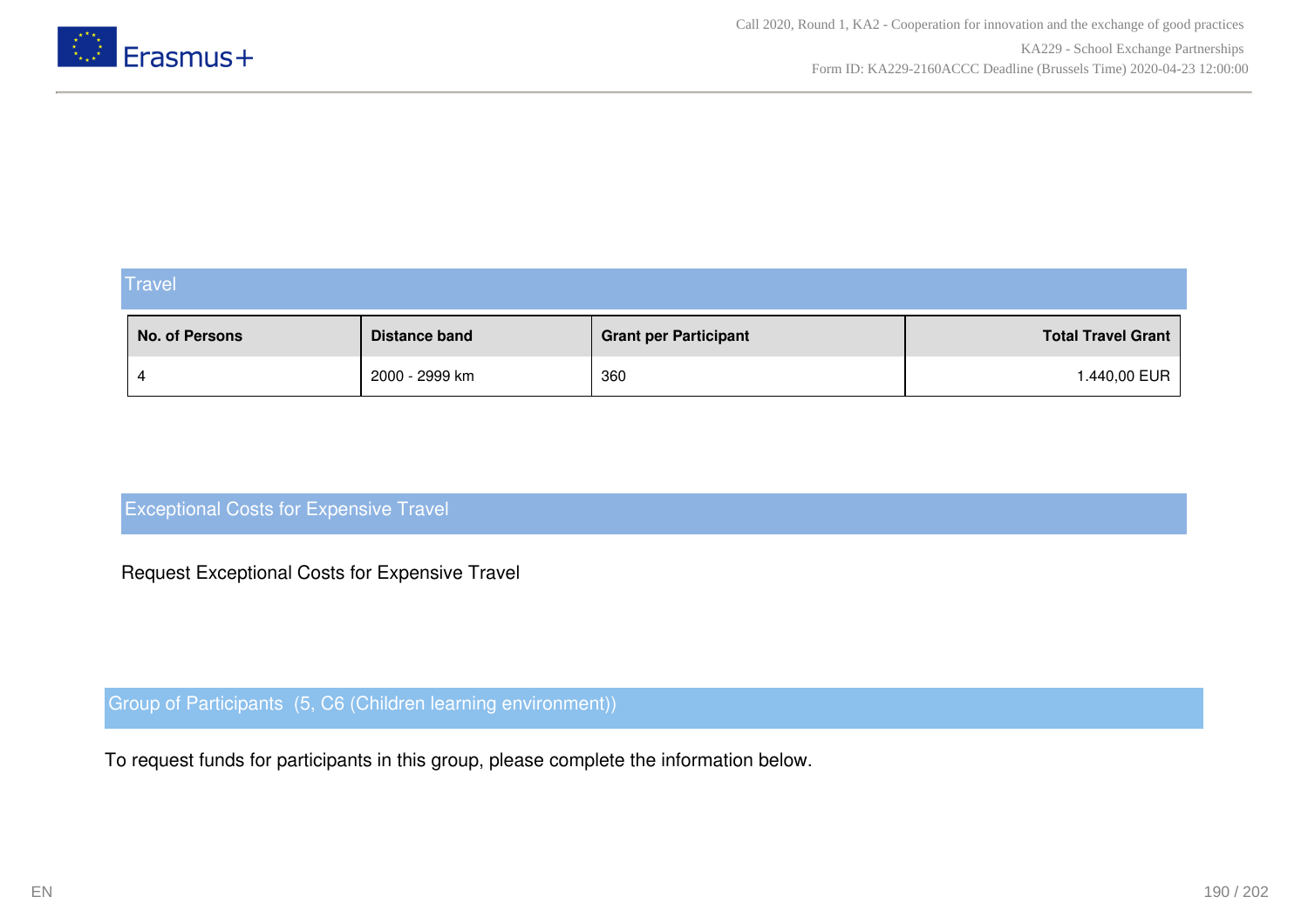

Please note that there are two categories of persons who can be funded: people directly taking part in the planned activity (always referred to as participants) and accompanying persons. Accompanying persons include teachers or other staff travelling together with pupils, as well as assistants supporting participants with special needs.

Grant rates for Individual Support are different for participants and accompanying persons. Therefore, you need to specify the requested duration for Individual Support separately for the two categories of persons. At the same time, grants for travel are the same for participants and accompanying persons. Therefore, for travel you should add together all persons requiring a grant.

| <b>Sending Organisation</b>              | Country of Venue |
|------------------------------------------|------------------|
| kindergarten 8 "Bodra smyana" / Bulgaria | Estonia          |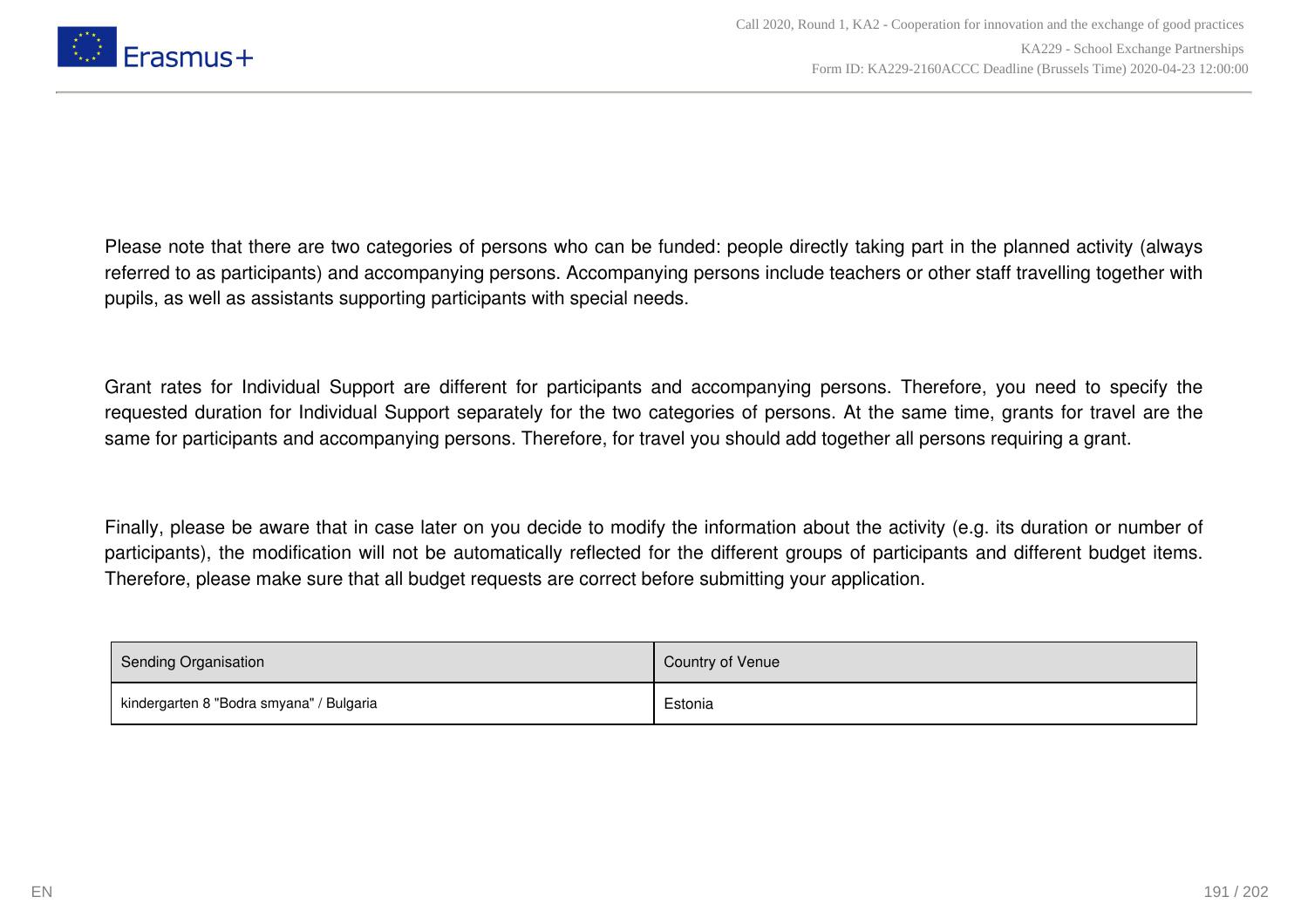

| No. of Participants | No. of Accompanying Persons | Total No. of<br>Participants and<br>accompanying<br>persons |
|---------------------|-----------------------------|-------------------------------------------------------------|
| 4                   | 0                           |                                                             |

Group of Participants - Budget

### Individual Support

| <b>No. of Participants</b> | <b>Duration per Participant (days)</b> | <b>Grant per Participant</b> | <b>Total (for Participants)</b> |
|----------------------------|----------------------------------------|------------------------------|---------------------------------|
|                            |                                        | 636,00 EUR                   | 2.544,00 EUR                    |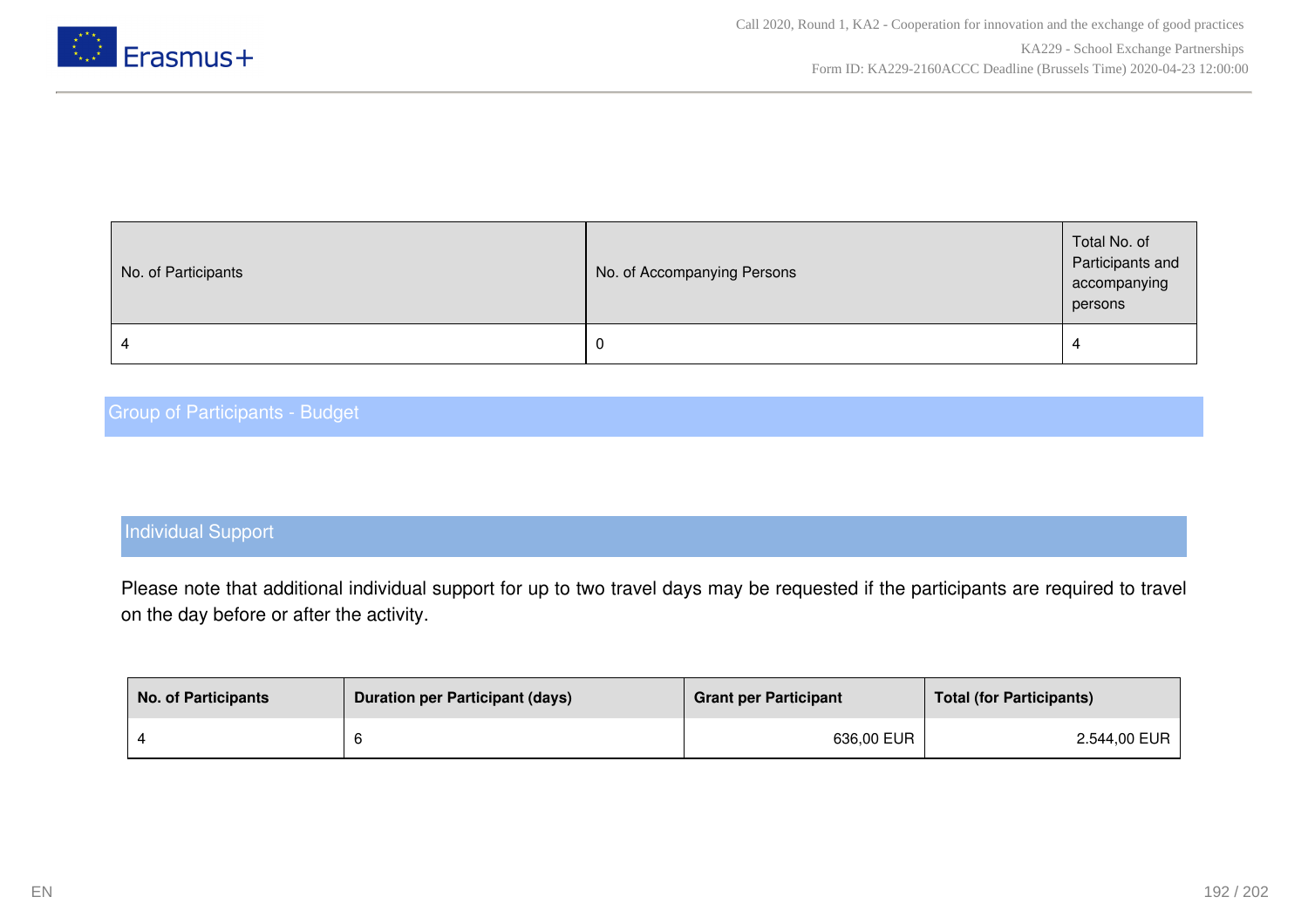

| No. of Accompanying | Duration per Accompanying Person | <b>Grant per Accompanying</b> | <b>Total (for Accompanying</b> |
|---------------------|----------------------------------|-------------------------------|--------------------------------|
| <b>Persons</b>      | (days)                           | <b>Person</b>                 | Persons)                       |
|                     |                                  | 0,00 EUR                      | $0,00$ EUR                     |

| Total Individual Support Grant |              |
|--------------------------------|--------------|
|                                | 2.544,00 EUR |

| <b>Travel</b>         |                      |                              |                           |  |
|-----------------------|----------------------|------------------------------|---------------------------|--|
| <b>No. of Persons</b> | <b>Distance band</b> | <b>Grant per Participant</b> | <b>Total Travel Grant</b> |  |
|                       | 500 - 1999 km        | 275                          | 1.100,00 EUR              |  |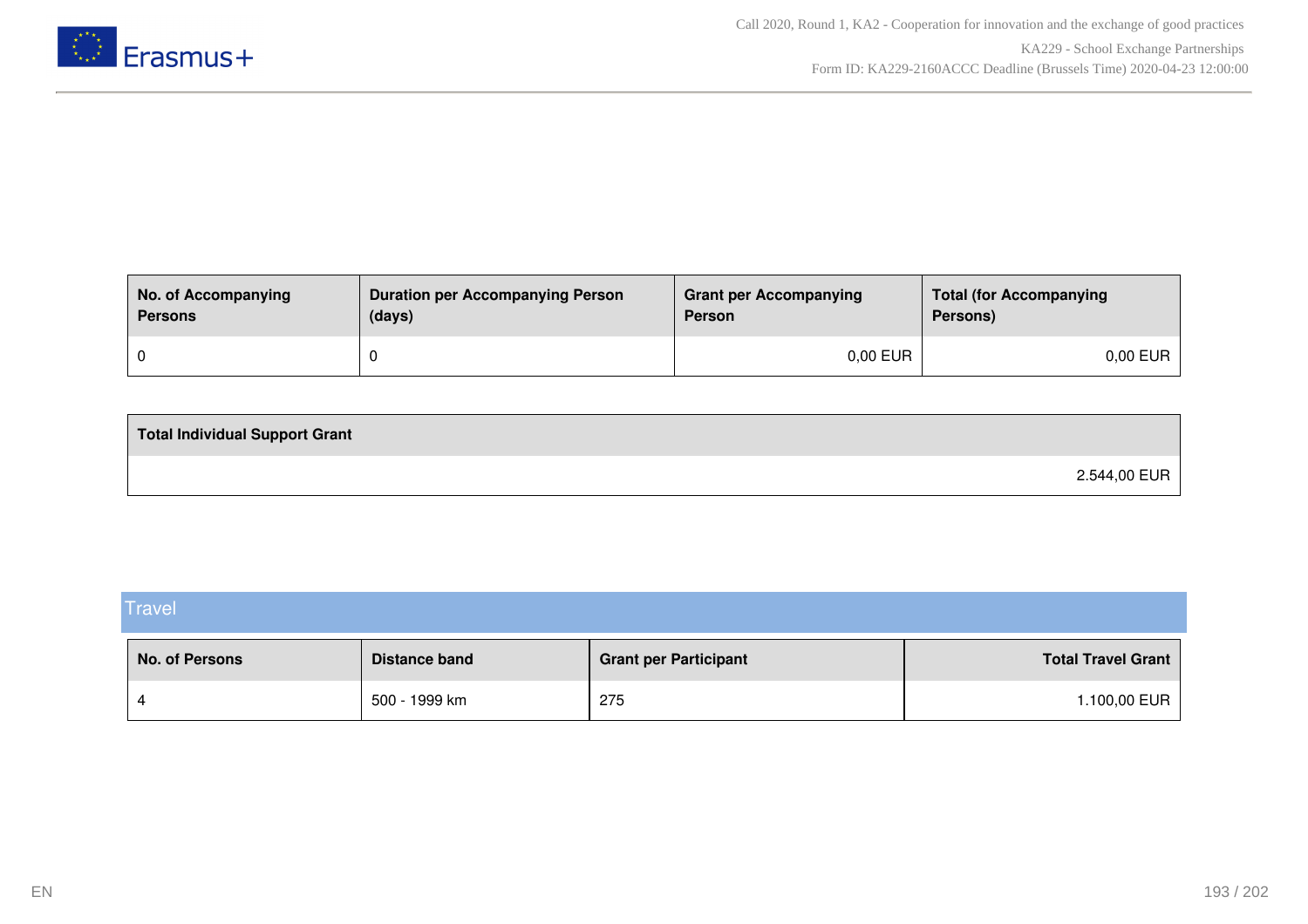

Request Exceptional Costs for Expensive Travel

## Activity Budget

| <b>Budget Items</b> | Grant         |
|---------------------|---------------|
| Travel              | 6.480,00 EUR  |
| Individual Support  | 12.720,00 EUR |
| <b>Total Grant</b>  | 19.200,00 EUR |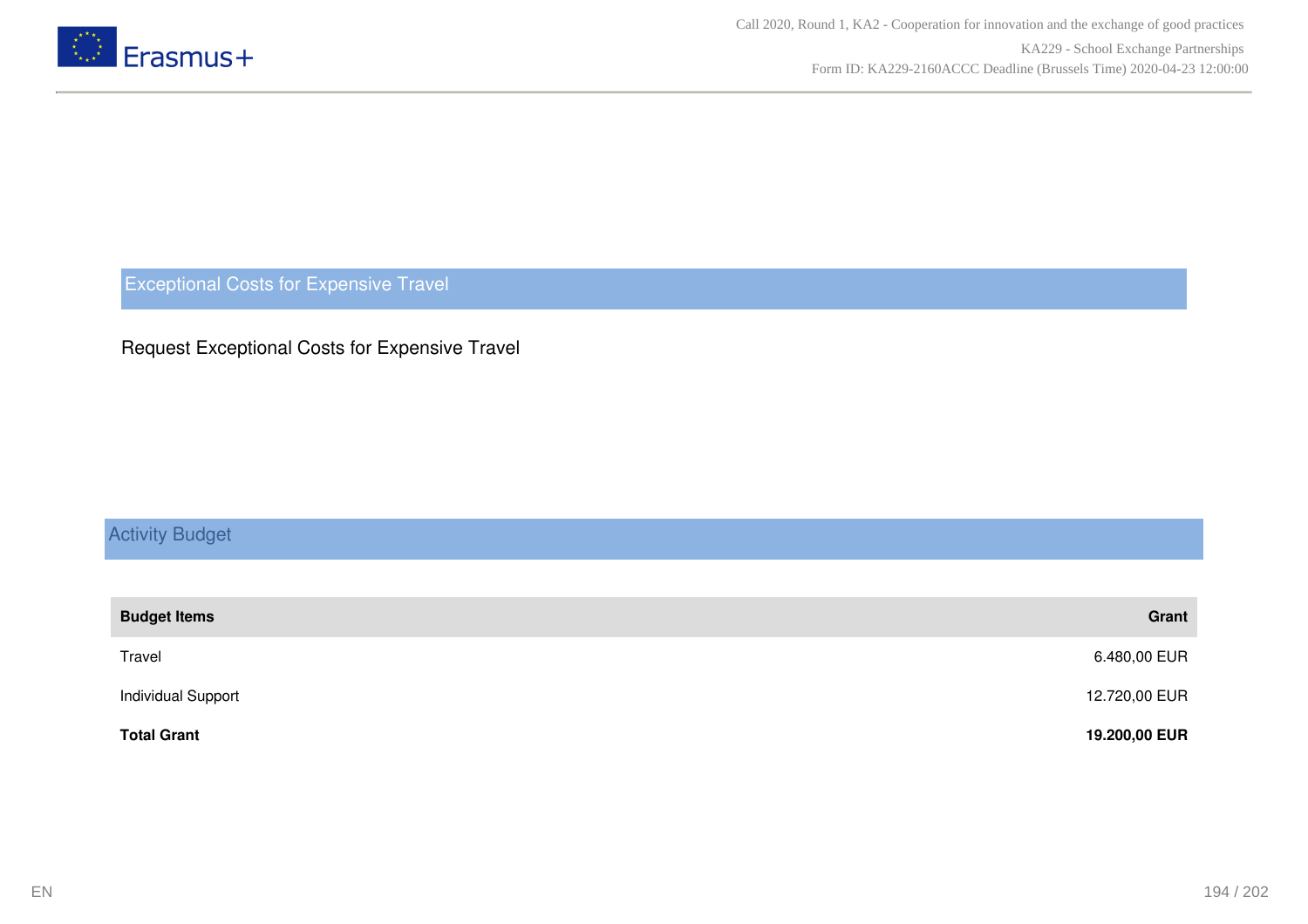

# Special Costs

In this section, you may request budget for types of expenses that are funded based on their actual cost. For more detailed information on what can be supported, please consult the Programme Guide or request advice from your National Agency.

#### Special Needs Support

| ld    | Organisation | Country of the<br>Organisation | <b>No. of Participants With</b><br><b>Special Needs</b> | Description and<br><b>Justification</b> | <b>Requested</b><br>Grant |
|-------|--------------|--------------------------------|---------------------------------------------------------|-----------------------------------------|---------------------------|
| Total |              |                                |                                                         |                                         | $0,00$ EUR                |

#### Exceptional Costs

|              |  | Id Organisation Country of the Organisation Description and Justification Requested Grant (75%) |                 |
|--------------|--|-------------------------------------------------------------------------------------------------|-----------------|
| <b>Total</b> |  |                                                                                                 | <b>0.00 EUR</b> |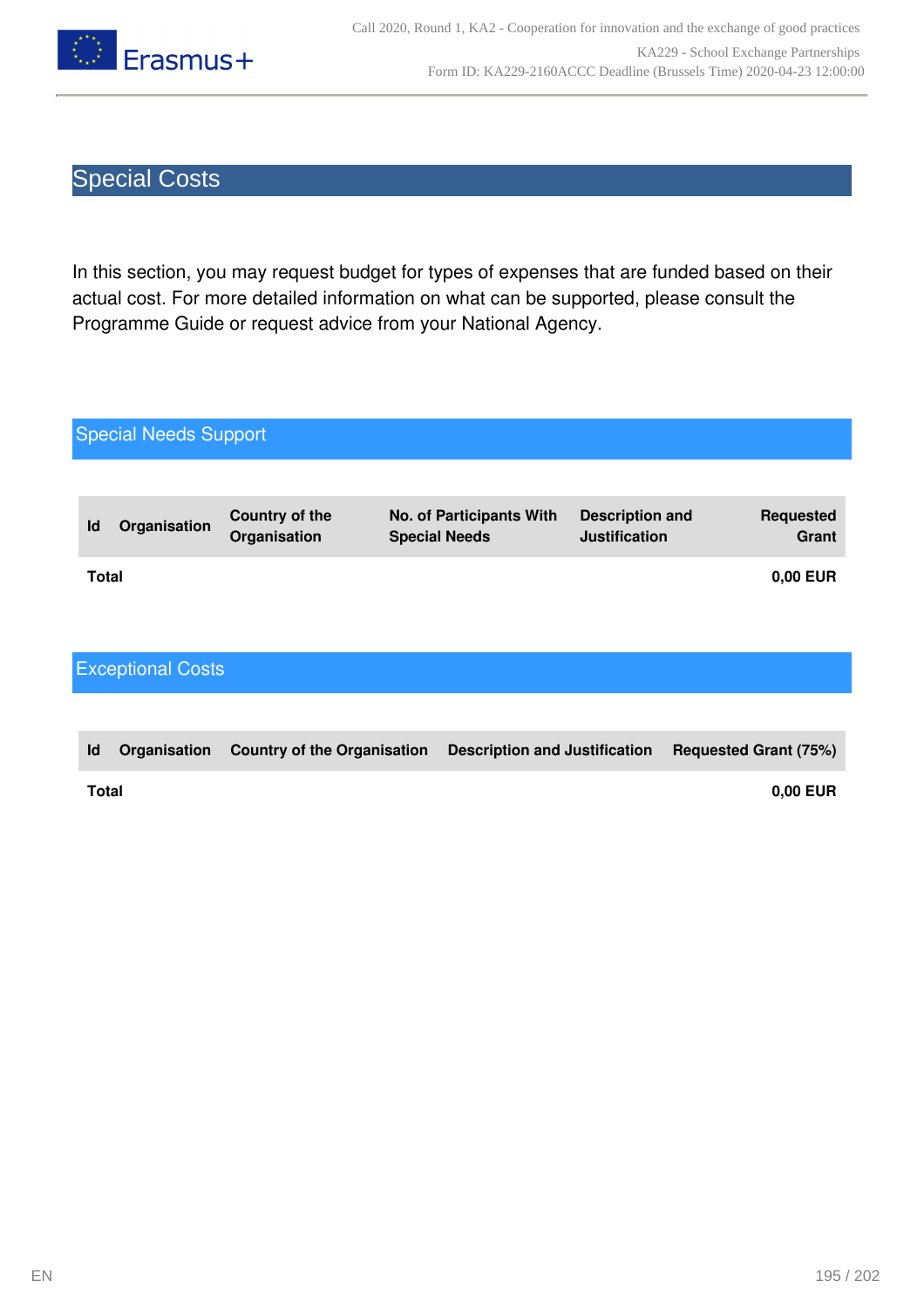

#### Follow-up

How are you going to assess if the project's objectives have been met?

The assessment of the Project objectives will be organized in short term and long term.

The short term assessment will be made by observation of children, teachers survey before and after the project implementation, statistics of used internet resources – visitors number of project profile in Face book, partners web pages, number of teachers involved in project activities, number of parents having received information and involved in seminars.

Long term measurement will be assessment of children basic competences and level of knowledge, statistic data of countries on students' performance in STE(A)M subjects.

The impact will be measured in the beginning of the project using a questionnaire for teachers and parents about STE(A)M methods and outdoor learning and difficulties teachers faces. The measurement will take place again after the 12th month and at the end of a project.

After every LTT activity all participants will be asked to fill in an evaluation document. Providing answers to the questions they will evaluate the process, the content and the organization and also themselves. At planning LTTA all previous activities will be discussed and activities can be adjusted to the needs of the participants.

The coordinators of each partner organization will also look at quantitative indicators and regularly monitor their execution.

Quantitative indicators are:

- 12 project WG meetings before and after each LTTA (online);
- 6 LTT activities;
- Total 120 participants have participated at LTTA;
- 6 local events took place at every country.

Minutes, invitations, e-mails, articles, presentations, participants' lists, photos, videos, didactic materials, etc. will be collected during project lifetime.

Administrative evaluation and Content evaluation will take place 2 times – in the middle of the Project and before the end of the project.

Sources of administrative evaluation will be agendas of LTT activities, lists of participants, certificates, travel documentation and other accountancy documentation and financial reports.

Content evaluation:

Evaluation of LTT activities will be ensured by teachers' reports after each activity; questionnaire of teachers before the project activities and in the end of project.

Evaluation of teachers capacity will be ensured by self-assessment and reports of teachers.

The teachers will update theoretical knowledge on STE(A)M teaching methods and will make a description of current situation at each institution. The teachers will improve knowledge of English as well.

Observation forms and interviews with the parents about methods of STE(A)M and outdoor teaching will be analysed and reported to identify to what extent the project objectives and results have been achieved.

Evaluation of information and dissemination events will be carried out by number of press releases distributed, articles published, number of followers in social networks, list of participants of dissemination events.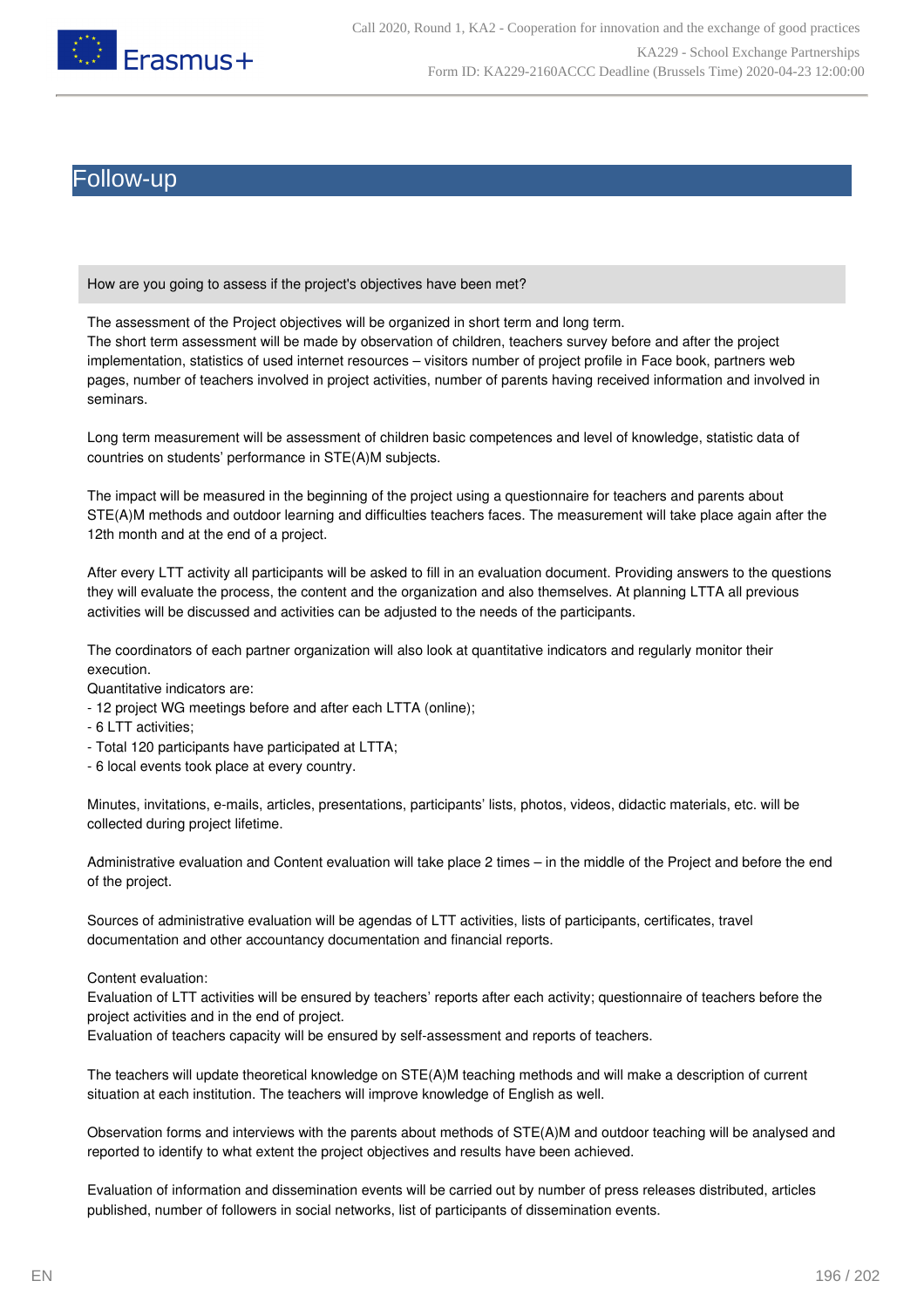

How will the participation in this project contribute to the development of the involved schools in the long-term? Do you have plans to continue using the results of the project or continue to implement some of the activities after the project's end?

The project will increase STE(A)M competences using outdoor teaching of pre-primary education for children by improved availability of teaching tools as well as strengthen capacity of pre-school teachers and capacity of the institutions on international cooperation. The project is seen by partners as one of the steps towards better understanding of importance of STE(A)M subjects in the future of children and helping to rise their performance.

The participating institutions:

- Have strengthened their international ECEC network and have established sustainable cross-border European cooperation.

- Have raised their capacity in international project development and implementation.
- Have got more qualified, experienced and motivated teaching staff.
- Will use tested and approved methods and new approaches in the educational plans and activities.
- Will have a potential and experience to generate a follow-up project to continue working towards the outlined objectives.
- More positive attitude towards the European projects and the EU values.
- Increased quality of education in Europe.

Pedagogical staff (teachers, assistants):

- Have obtained international experience in cooperation, learning from each other and sharing, possibility as well to continue communicate and cooperate in future.

- Have acquired holistic and age appropriate new methods that will be used in everyday teaching process.
- Have better understanding of practices and systems in education across countries.

- Have increased motivation and satisfaction in daily work, good practices and new methods are integrated into daily teaching process.

All participants will use the acquired results of the Project at the daily educational process LV will use Experimental Room, outdoor learning activities using urban space, it is planned that 1/3 of learning process will be organized outside. EE are going to integrate STEM into curriculum. BG will develop a new school strategy that will include STEAM-based activities, included in annual plan. ES will continue to use open spaces; children can experiment with STE(A)M and turn the outdoor space of the school into an educational space. In EL the educational process will be improved by new methods and new international experience. In BE the project will serve as a learning track for all the participants of the school, schoolboard, principal, teachers, assistants, children and parents.

The accumulated experience will help to build a wider network that will continue cooperation also after the project. In case of successful project implementation, the partners are likely to generate a follow-up project application to continue the working towards the outlined objectives.

The resources to ensure maintenance of the project results will be planned in the partner institutions strategic plans and budgets.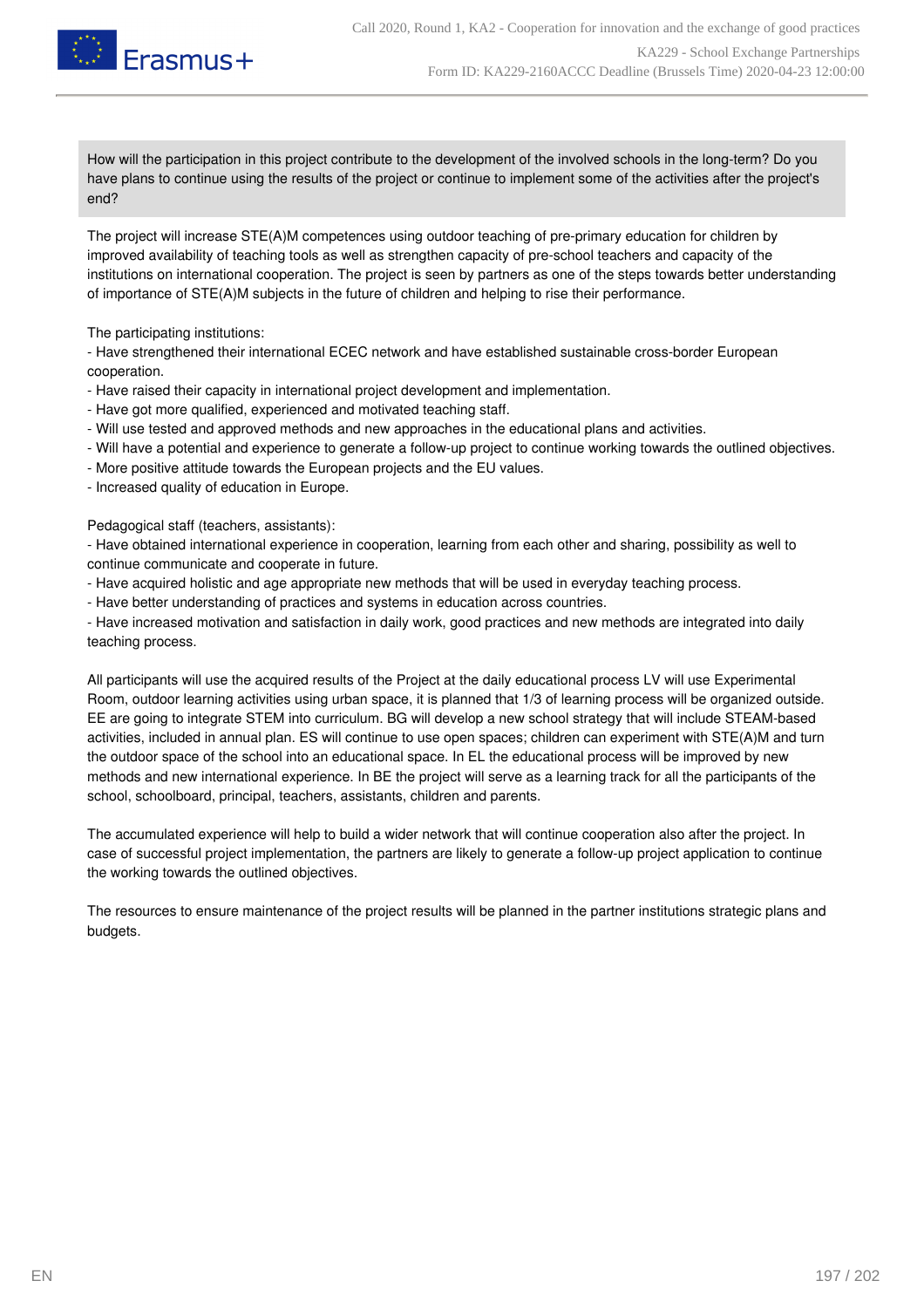

Please describe your plans for dissemination and use of project results.

- How will you make the results of your project known within your partnership, in your local communities and in the wider public? Who are the main target groups you would like to share your results with?
- Are there other groups or organisations that will benefit from your project? Please explain how.

The project considers that the dissemination is one of the most important parts of the project.

Main target group

- pedagogical staff (teachers, assistants, administration).

The other groups

- researchers, students, educational establishments in partner countries.

- children and its parents.

- stakeholders and decision makers: education boards of municipalities and state institutions dealing with education, deputies of local municipalities, national representatives in the EU Parliament.

- the general public in partner countries and in Europe: all who have interest in issues concerning ECEC, STE(A)M, outdoor learning.

The project is planning to carry out such dissemination activities:

- Separate sections at partner organizations home pages - will contain basic information in partners' languages, the most relevant content will be translated into English;

- Creation of the Project profile at social network Face book - with short information about every project activity, photos;

- Project open platform – e-Twinning - to share all the materials gathered and produced within the project. It will be open to all, also after the end of the project. It will contain materials from LTT activities;

- Information stands at partner organizations - a board or TV display, banner, corners with projects news, pictures;

- Erasmus+ Project Results platform;

- Press releases (basic information about the project), articles (gained experience and results), teachers' reports, diaries;

- Dissemination events at local level will take place in 22-23rd month of the project in each partner country. Seminars and open lessons for local and regional stakeholders – pre-schools, teachers, students, researchers and anyone interested; - Information activities to families.

The information will be delivered using such channels:

#### LV:

Professional organizations in Latvia:

Pre-primary schools in Riga and Latvia, Board of Directors of Pre-primary schools in Riga, Education, Culture and Sports department of Riga City Council, Education and Information Services of Riga City.

The annual national wide pre-schools teachers conference on competence education issues in 2022 in Riga.

#### BE:

Digital Newsletter for parents.

6 schools in our community, principals of kindergartens of East Flanders, the pedagogical bureau of a region of Flanders, School board.

EL:

Local and regional educational bodies, Publications in the local media, Open events, cross-school actions.

BG:

Publication of articles and project information in the local press. The national conference on pre-school education.

EE: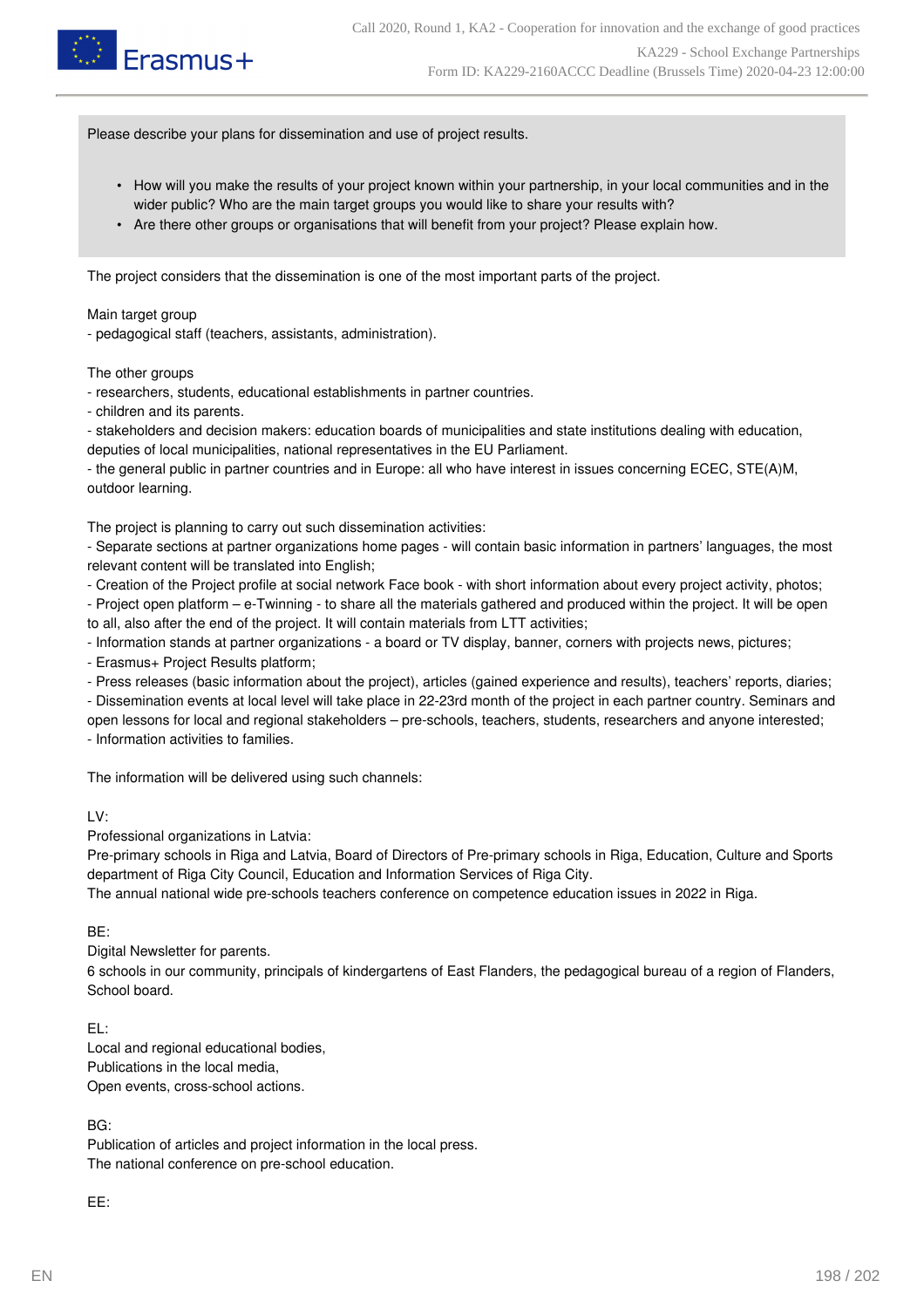

District teachers and students of Tallinn University, involving parents; Project information day for local teachers.

ES:

Schools in the area, Local Board of Education and Community, associations and institutions of education in region of Almería, El Ejido y Almería faculty center.

Facebook of the Association of Fathers and Mothers.

Publication at local press (Ideal and Voz de Almería newspaper).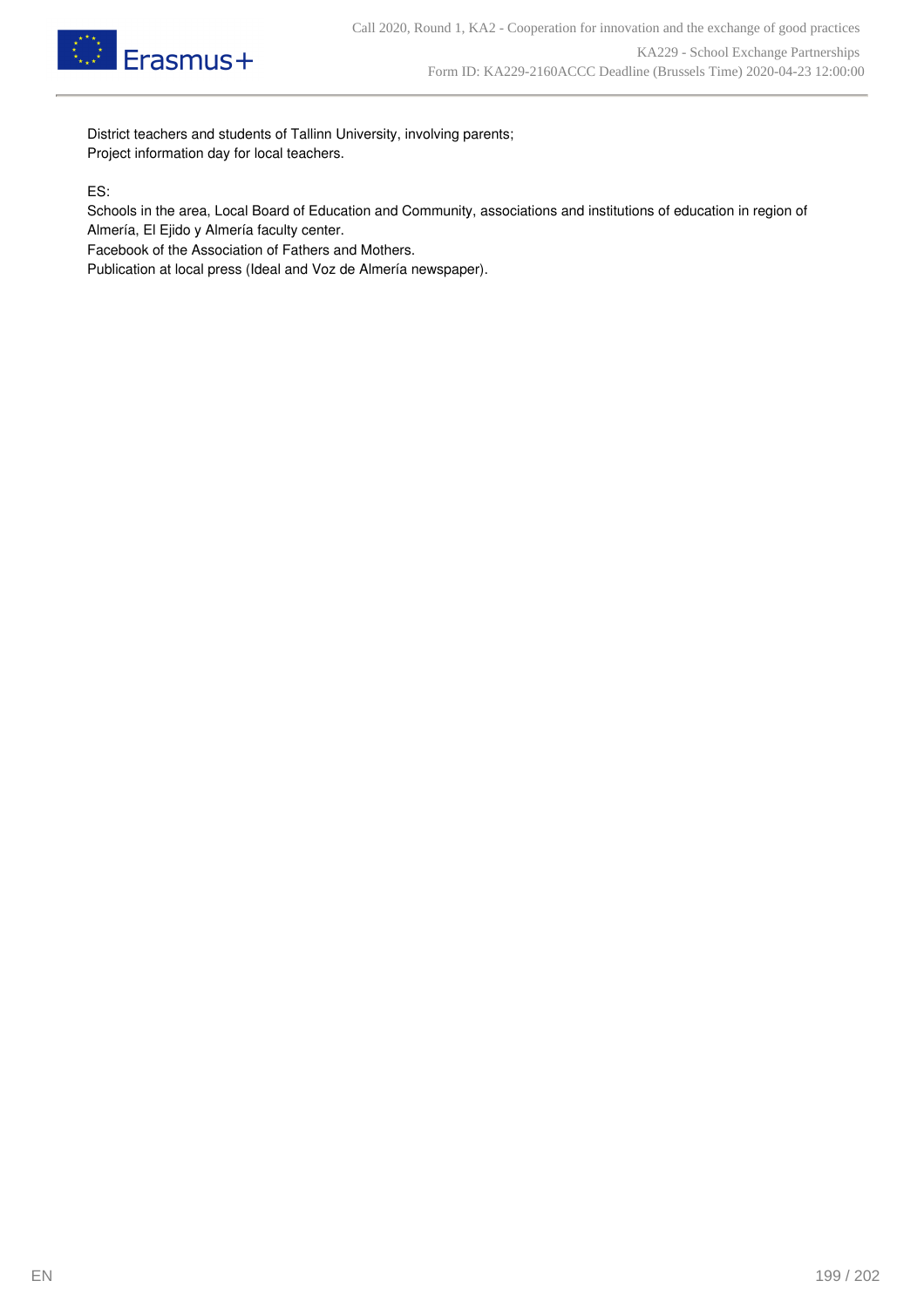

### Annexes

The maximum size of a file is 15 MB and the maximum total size is 100 MB.

Please download the Declaration on Honour, print it, have it signed by the legal representative and attach.

| <b>File Name</b>          | File Size (KB) |
|---------------------------|----------------|
| Declaration of honour.pdf | 2,595          |

Please attach any other relevant documents.

If you have any additional questions, please contact your National Agency. You can find their contact details

| <b>File Name</b> | File Size (KB) |
|------------------|----------------|
|                  |                |

**Total Size (KB) 2,595**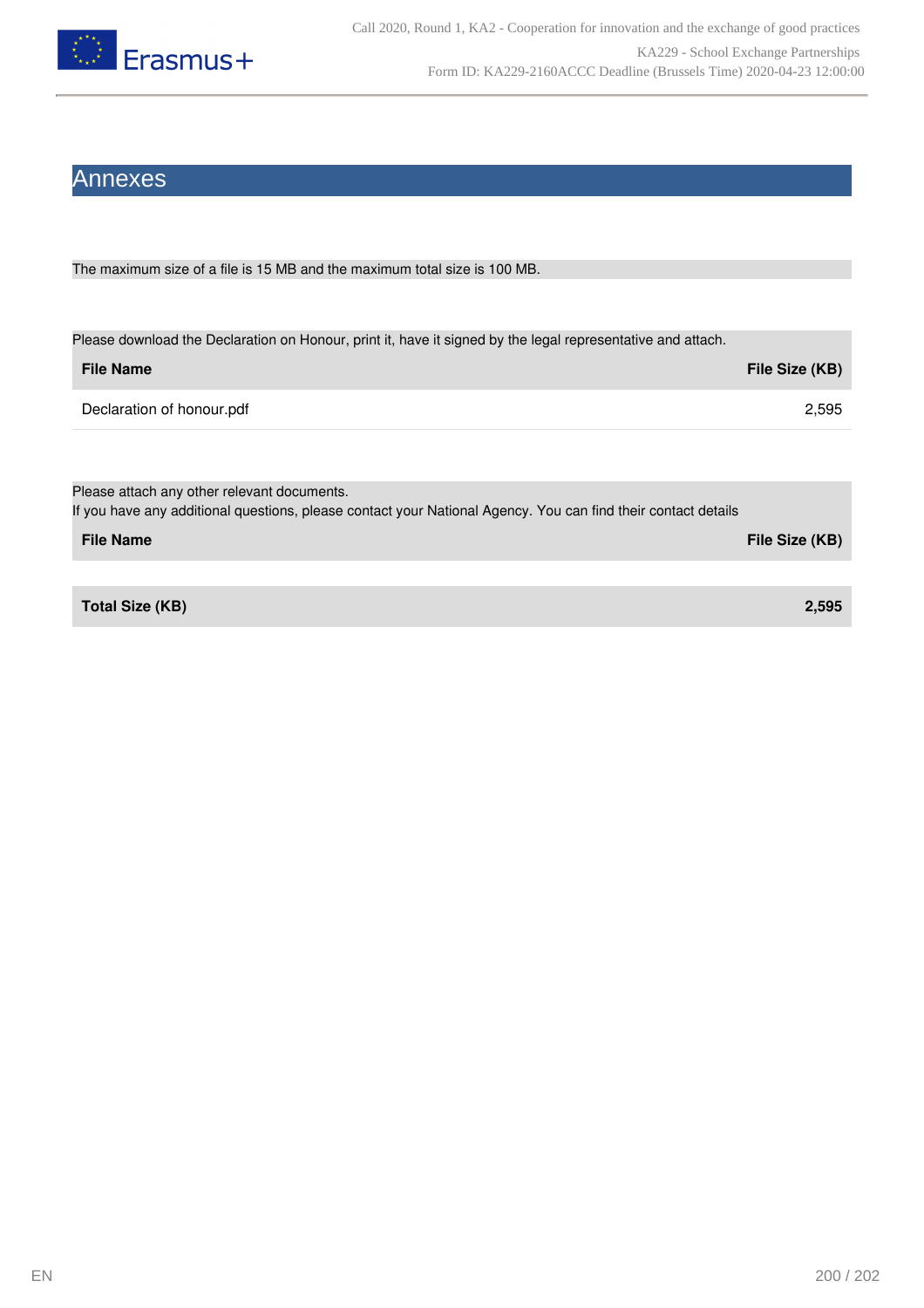

### **Checklist**

Before submitting your application form to the National Agency, please make sure that:

It fulfils the eligibility criteria listed in the Programme Guide.

 $\Box$  All relevant fields in the application form have been completed.

 $\Box$  You have chosen the correct National Agency of the country in which your organisation is established. Currently selected NA is:LV01 Valsts izglītības attīstības aģentūra (State Education Development Agency)

Please also keep in mind the following:

- Only the coordinating school needs to submit the application to its National Agency. Partner schools need to be listed in this application and must not submit the same application to their own National Agencies. If similar or identical applications are submitted by different schools to different National Agencies, all applications may be rejected. •
- Only schools are eligible to participate in School Exchange Partnerships. Depending on the country where the school is registered, a specific definition of eligible schools applies. The definition or a list of eligible schools is published on the website of each National Agency. Before submitting your application, make sure that all participating schools are eligible in their respective countries.
- The documents proving the legal status of the applicant and each partner must be uploaded in the Erasmus and European Solidarity Corps platform (for more details, see Part C of the Programme Guide - 'Information for applicants'). •

#### **Data Protection Notice**

#### PROTECTION OF PERSONAL DATA

The application form will be processed electronically. All personal data (such as names, addresses, CVs, etc.) will be processed pursuant to Regulation (EC) No 45/2001 on the protection of individuals with regard to the processing of personal data by the EU institutions and bodies and on the free movement of such data. Any personal data requested will only be used for the intended purpose, i.e. the processing of your application in accordance with the specifications of the call for proposals. the management of the administrative and financial aspects of the project if eligible and the dissemination of results through appropriate Erasmus+ IT tools. For the latter, as regards the details of the projects' contact persons, an unambiguous consent will be requested.

For the full description of the collected personal data, the purpose of the collection and the description of the processing, please refer to the Specific Privacy Statement (see link below) associated with this form. [http://ec.europa.eu/programmes/](http://ec.europa.eu/programmes/erasmus-plus/documents/epluslink-eforms-privacy_en.htm) [erasmus-plus/documents/epluslink-eforms-privacy\\_en.htm](http://ec.europa.eu/programmes/erasmus-plus/documents/epluslink-eforms-privacy_en.htm)



 $\Box$  I agree with the Specific Privacy Statement on Data Protection